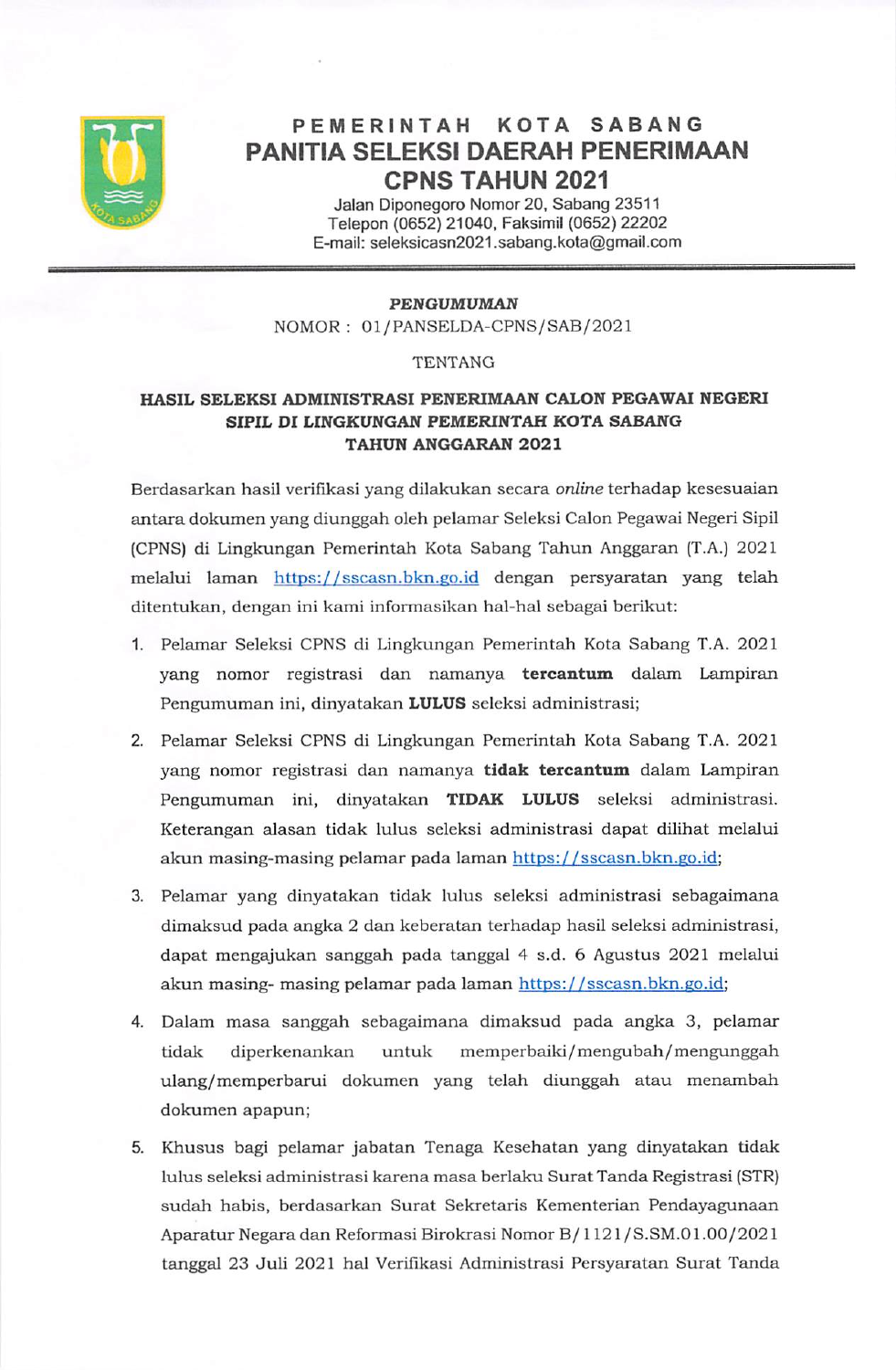Registrasi (STR) pada Seleksi CASN Tahun 2021 dapat mengajukan sanggah dan mengunggah STR yang habis masa berlakunya ditambahkan dengan bukti sudah melakukan minimal tahap pembayaran pada proses perpanjangan STR dalam bentuk tangkap layar (screenshot) pada laman Komite Farmasi Nasional (KFN), Konsil Kedokteran Indonesia (KKI), atau Majelis Tenaga Kesehatan Indonesia (MTKI) yang dijadikan dalam 1 (satu) dokumen pdf;

- 6. Panitia Seleksi Pengadaan CPNS di Lingkungan Pemerintah Kota Sabang T.A. 2021 dapat menerima atau menolak alasan sanggah yang diajukan pelamar setelah dilakukan verifikasi kembali terhadap kesesuaian persyaratan dengan dokumen yang diunggah pelamar dan hasil sanggah akan diumumkan pada tanggal 15 Agustus 2021;
- 7. Alasan sanggah sebagaimana dimaksud pada angka 6 dapat diterima dalam hal kesalahan bukan berasal dari pelamar;
- 8. Pelamar yang dinyatakan lulus seleksi administrasi sebagaimana dimaksud pada angka 1, berhak mengikuti tahapan seleksi selanjutnya, yaitu Seleksi Kompetensi Dasar (SKD) dengan menggunakan Computer Assisted Test  $(CAT);$
- 9. Jadwal pelaksanaan SKD sebagaimana dimaksud pada angka 8 menyesuaikan dengan kebijakan Pemerintah terkait dengan Pandemi Covid-19 dan akan diumumkan kemudian melalui situs www.bkn.go.id;
- 10. Kartu Tanda Peserta Ujian dapat dicetak oleh pelamar yang dinyatakan lulus seleksi administrasi melalui laman https://sscasn.bkn.go.id setelah hasil sanggah diumumkan;
- 11. Lain-lain
	- a Setiap informasi yang terkait dengan seleksi CPNS di Lingkungan Pemerintah Kota Sabang T.A. 2021 akan diumumkan secara resmi https://bkpsdm.sabangkota.go.id Peserta melalui situs seleksi diharapkan mengikuti dan memantau seluruh perkembangan pelaksanaan seleksi melalui situs tersebut;
	- b. Kelalaian peserta dalam membaca dan memahami pengumuman menjadi tanggung jawab peserta;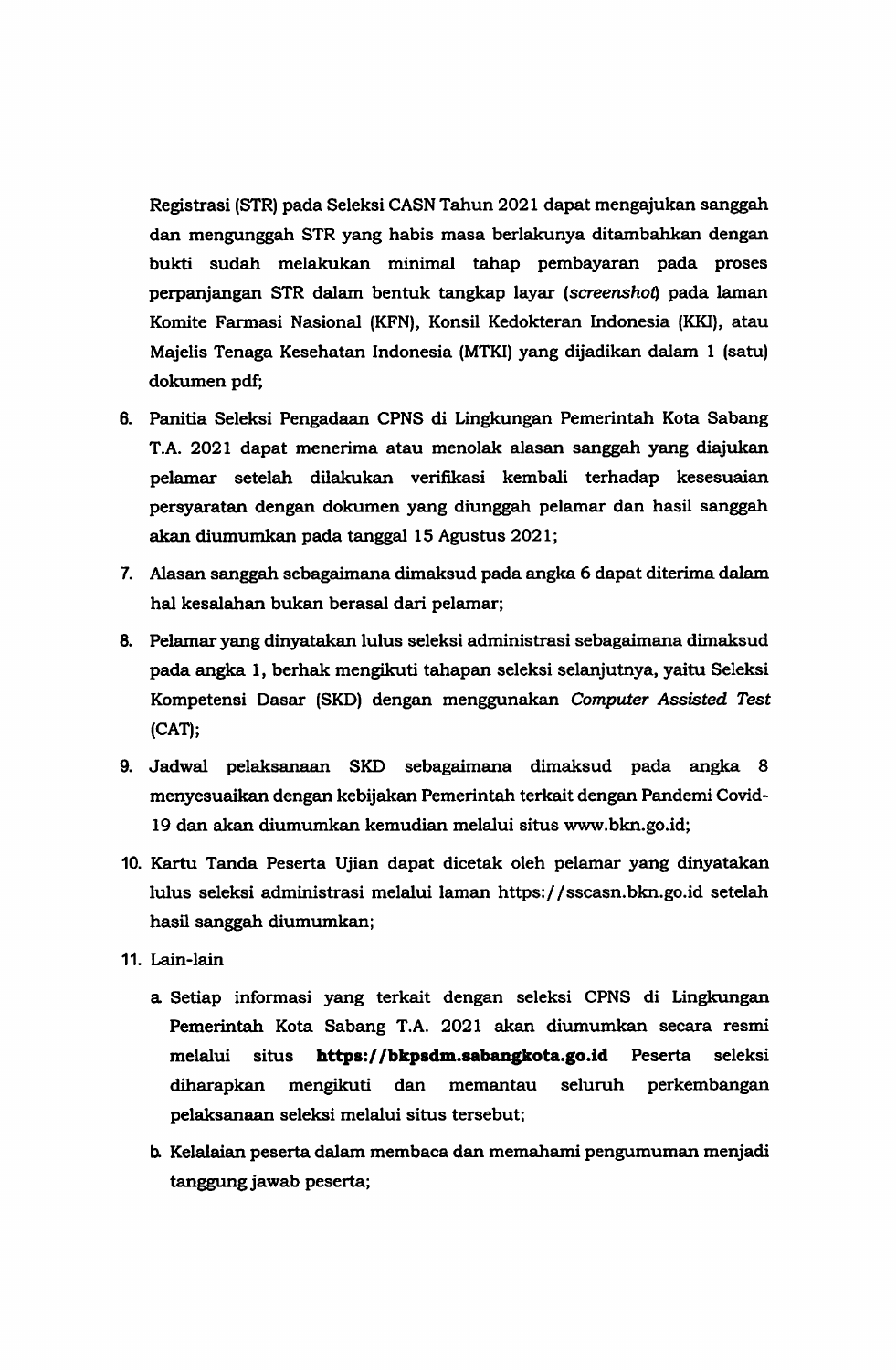- c Dalam seluruh tahapan pelaksanaan Seleksi CPNS di Lingkungan Pemerintah Kota Sabang T.A. 2021 tidak dipungut biaya;
- d. Kelulusan Peserta adalah prestasi dan hasil kerja peserta itu sendiri. Jika ada pihak yang menjanjikan kelulusan dengan motif apapun, baik dari Pegawai BKPSDM Kota Sabang atau dari pihak lain, maka hal tersebut adalah tindak penipuan dan kepada peserta, keluarga maupun pihak lain dilarang memberi sesuatu dalam bentuk apapun sesuai Peraturan Perundang-undangan yang berlaku; dan
- e. Keputusan Panitia Seleksi Pengadaan CPNS di Lingkungan Pemerintah Kota Sabang T.A. 2021 bersifat MUTLAK dan tidak dapat diganggu gugat.

Ditetapkan di Sabang pada tanggal 2 Agustus 2021

KEZ GELANKIA SELEKSI DAERAH **PANSELDA** KARIA, M.M. **Chima** Utama Madya NIP.196212311986031125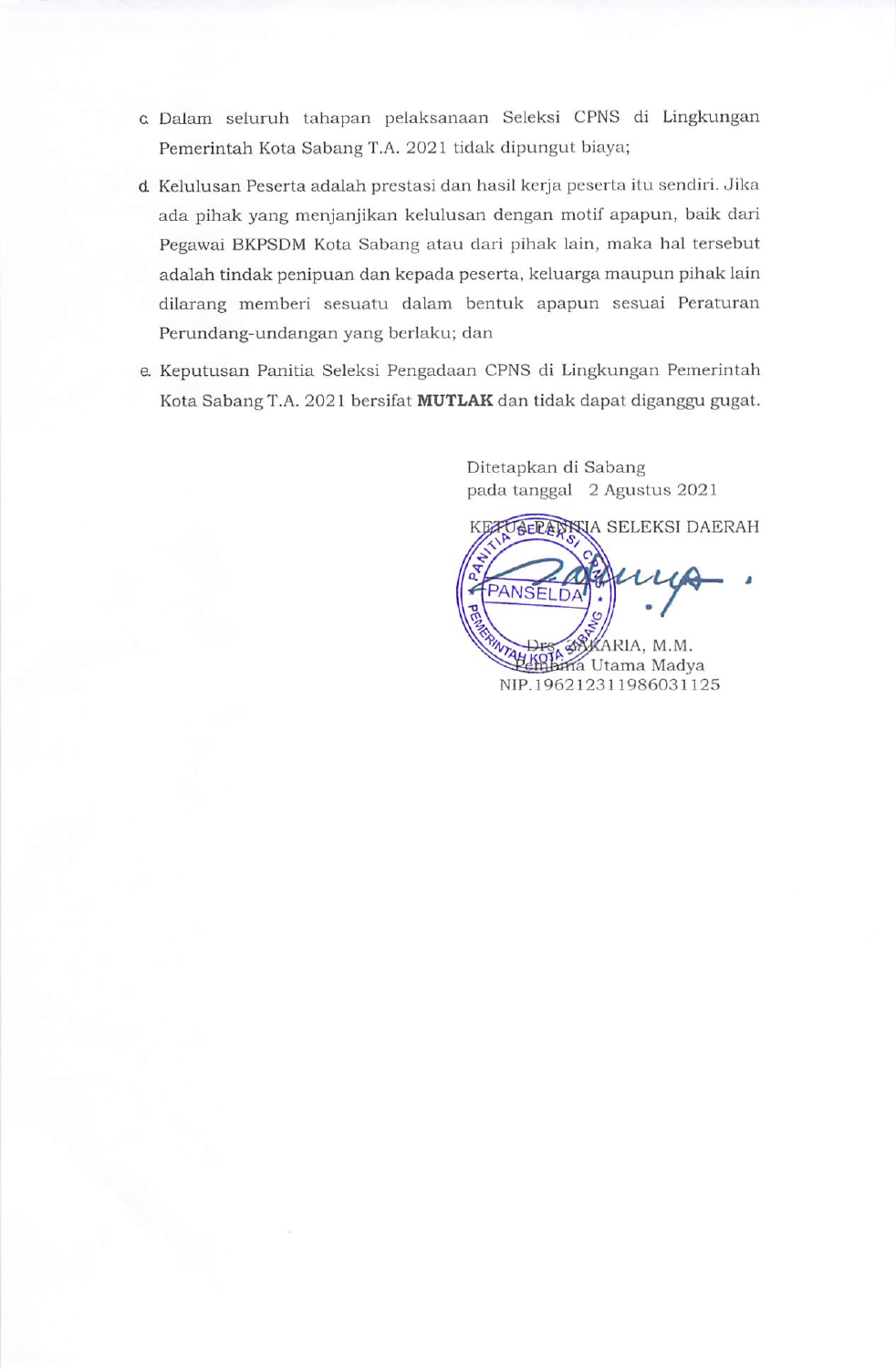LAMPIRAN PENGUMUMAN TANGGAL : 2 AGUSTUS 2021 NOMOR : 01/PANSELDA-CPNS/SAB/2021

# **HASIL SELEKSI YANG LULUS ADMINISTRASI CALON PEGAWAI NEGERI SIPIL TAHUN ANGGARAN 2021 DI LINGKUNGAN PEMERINTAH KOTA SABANG**

| NO.            | <b>NO. REGISTRASI</b> | <b>NAMA</b>             | <b>NAMA JABATAN</b>         | <b>JENIS</b><br><b>KEBUTUHAN</b> |
|----------------|-----------------------|-------------------------|-----------------------------|----------------------------------|
| $\mathbf{1}$   | 62000688086228011     | PUTRI YUANDA SARI       | <b>TERAMPIL - BIDAN</b>     | <b>UMUM</b>                      |
| $\overline{2}$ | 21000897094617011     | <b>PUTROE PHONNA</b>    | TERAMPIL - BIDAN            | <b>UMUM</b>                      |
| 3              | 22000198054418011     | CUT SARISANTHIYA JUWITA | TERAMPIL - BIDAN            | <b>UMUM</b>                      |
| 4              | 82000293014606011     | SITI MUNTARI            | <b>TERAMPIL - BIDAN</b>     | <b>UMUM</b>                      |
| 5              | 22000293041807041     | RAMAZAN NATA            | TERAMPIL - PERAWAT          | <b>UMUM</b>                      |
| 6              | 92000794025617011     | <b>ASRI NOVA</b>        | TERAMPIL - BIDAN            | <b>UMUM</b>                      |
| $\overline{7}$ | 81000392005108011     | MAULIDIANA              | TERAMPIL - BIDAN            | <b>UMUM</b>                      |
| 8              | 81000093035301111     | <b>ELLY YANTI</b>       | <b>TERAMPIL - BIDAN</b>     | <b>UMUM</b>                      |
| 9              | 51000898060405011     | <b>UMAR JAILANI</b>     | <b>TERAMPIL - PERAWAT</b>   | <b>UMUM</b>                      |
| 10             | 71000890115611111     | <b>SILFIA</b>           | TERAMPIL - BIDAN            | <b>UMUM</b>                      |
| 11             | 62000590102013011     | AMAR TAQWA              | TERAMPIL - PERAWAT          | <b>UMUM</b>                      |
| 12             | 62000993074501111     | <b>SUCI LIANA</b>       | TERAMPIL - BIDAN            | UMUM                             |
| 13             | 11000290105101011     | <b>HASNA BAWI</b>       | AHLI PERTAMA - EPIDEMIOLOG  | <b>UMUM</b>                      |
|                |                       |                         | KESEHATAN                   |                                  |
| 14             | 83000792186203711     | <b>DESWARA PUTRI</b>    | TERAMPIL - BIDAN            | <b>UMUM</b>                      |
| 15             | 41000790136301111     | <b>IRMAYANTI</b>        | TERAMPIL - BIDAN            | <b>UMUM</b>                      |
| 16             | 51000494005101111     | RAHMI HAYATI            | TERAMPIL - BIDAN            | <b>UMUM</b>                      |
| 17             | 32000699086501111     | <b>MUTIA HAFNI</b>      | TERAMPIL - BIDAN            | <b>UMUM</b>                      |
| 18             | 23000790145611111     | NURJANNAH               | TERAMPIL - BIDAN            | <b>UMUM</b>                      |
| 19             | 41000993064404711     | <b>GARNIS SAKAWATI</b>  | TERAMPIL - PERAWAT          | <b>UMUM</b>                      |
| 20             | 91000492186501111     | <b>DESI HARMAYANTI</b>  | TERAMPIL - BIDAN            | <b>UMUM</b>                      |
| 21             | 93000295054506011     | <b>NURUL ISRA</b>       | TERAMPIL - BIDAN            | <b>UMUM</b>                      |
| 22             | 11000192117101711     | NURLIA HIKAMAH          | TERAMPIL - BIDAN            | <b>UMUM</b>                      |
| 23             | 12000690105417011     | EKA ZAHARA              | TERAMPIL - BIDAN            | <b>UMUM</b>                      |
| 24             | 93000792164127011     | <b>IRLIA</b>            | TERAMPIL - PERAWAT          | <b>UMUM</b>                      |
| 25             | 62000193026501111     | AIDA NOVIDAR            | TERAMPIL - BIDAN            | <b>UMUM</b>                      |
| 26             | 22000397064011111     | LINDA LESTARI           | TERAMPIL - PERAWAT          | <b>UMUM</b>                      |
| 27             | 32000592035102711     | FEBRIANI PERMATA SARI   | TERAMPIL - ASISTEN APOTEKER | <b>UMUM</b>                      |
| 28             | 73000495064206011     | NURUL JUMAITA           | TERAMPIL - PERAWAT          | <b>UMUM</b>                      |
| 29             | 11000495034017011     | ROSITA DEWI             | TERAMPIL - BIDAN            | <b>UMUM</b>                      |
| 30             | 61000785025817011     | SITI HAWA               | TERAMPIL - PERAWAT          | <b>UMUM</b>                      |
| 31             | 62300898006037011     | <b>NORA SUSANTI</b>     | TERAMPIL - PERAWAT          | <b>UMUM</b>                      |
| 32             | 81000692006102711     | FITRIANI                | <b>TERAMPIL - PERAWAT</b>   | <b>UMUM</b>                      |
| 33             | 21000695036427011     | <b>NURUL ALIYAH</b>     | TERAMPIL - PERAWAT          | <b>UMUM</b>                      |
| 34             | 21000895026707011     | MAULISA                 | TERAMPIL - PERAWAT          | <b>UMUM</b>                      |
| 35             | 91000697075807011     | MARDHIAH                | TERAMPIL - PERAWAT          | <b>UMUM</b>                      |
| 36             | 61000002054817011     | HUMAIRA                 | TERAMPIL - PERAWAT          | UMUM                             |
| 37             | 81000693017601111     | IQLIMA                  | TERAMPIL - BIDAN            | <b>UMUM</b>                      |
| 38             | 51000397040108011     | NAZARUL AHYAR           | TERAMPIL - TERAPIS GIGI DAN | <b>UMUM</b>                      |
|                |                       |                         | MULUT                       |                                  |
| 39             | 91000798064317011     | <b>JUMIATI</b>          | TERAMPIL - PERAWAT          | <b>UMUM</b>                      |
| 40             | 71000892174907011     | <b>DESI SAFITRI</b>     | TERAMPIL - PERAWAT          | <b>UMUM</b>                      |
| 41             | 91000795016201011     | FIRDANUL ULFA           | TERAMPIL - BIDAN            | UMUM                             |
| 42             | 82000495006011011     | NESTRIA ANDINI          | TERAMPIL - PERAWAT          | UMUM                             |
| 43             | 87000988086101711     | DERA SUKMA              | TERAMPIL - BIDAN            | <b>UMUM</b>                      |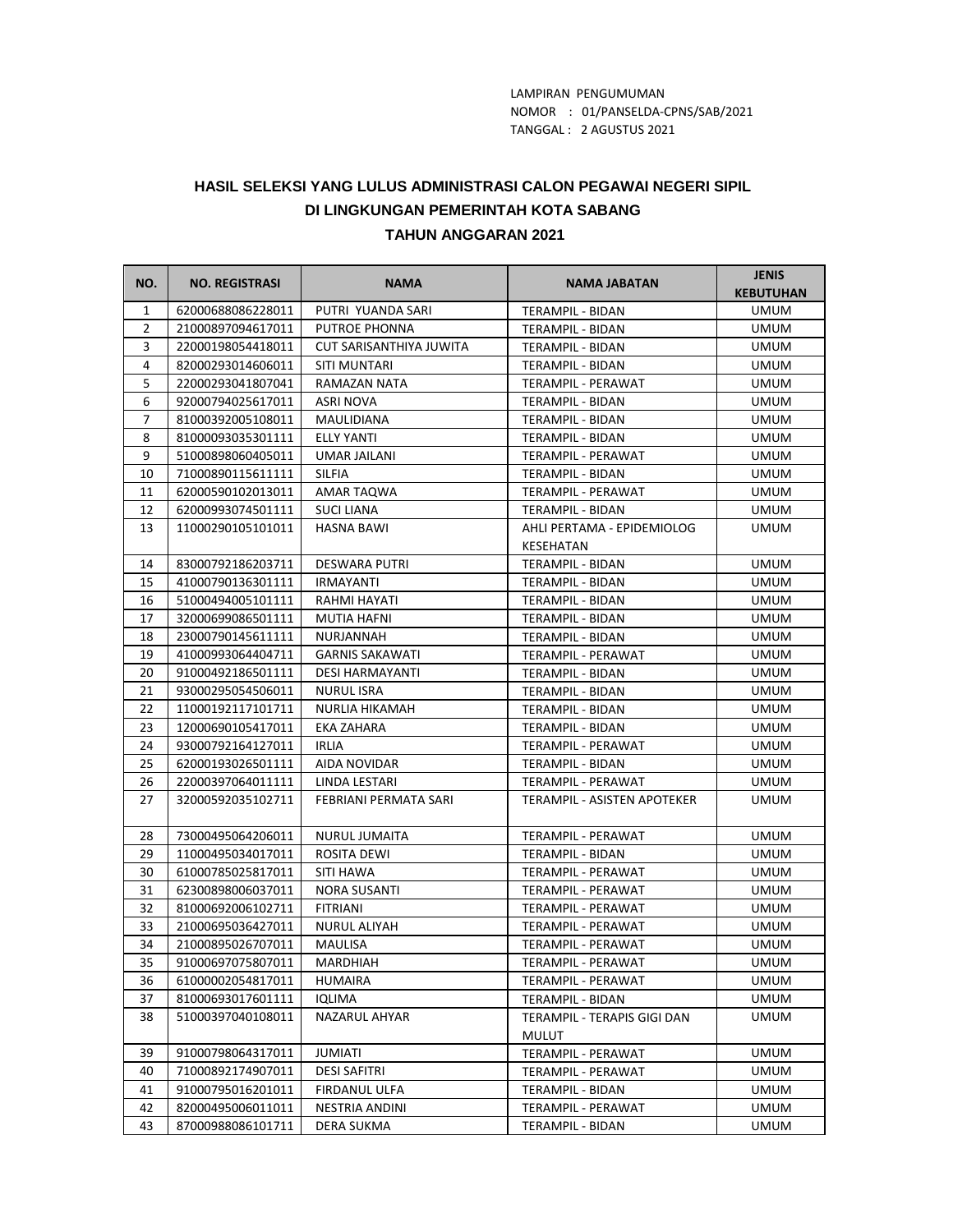| NO. | <b>NO. REGISTRASI</b> | <b>NAMA</b>              | <b>NAMA JABATAN</b>       | <b>JENIS</b><br><b>KEBUTUHAN</b> |
|-----|-----------------------|--------------------------|---------------------------|----------------------------------|
| 44  | 11000699006303011     | SINTA MARIA PUTRI        | <b>TERAMPIL - BIDAN</b>   | <b>UMUM</b>                      |
| 45  | 51000982154206011     | PUTRI WULAN SARI         | TERAMPIL - BIDAN          | <b>UMUM</b>                      |
| 46  | 12000291016204711     | ZEHA SAHJANA             | TERAMPIL - BIDAN          | <b>UMUM</b>                      |
| 47  | 86000392105304711     | <b>INTAN IRWANI</b>      | TERAMPIL - BIDAN          | <b>UMUM</b>                      |
| 48  | 77000892006107041     | ULY AFNI SARAH           | TERAMPIL - BIDAN          | <b>UMUM</b>                      |
| 49  | 11000092086601111     | ZULFIATNI                | TERAMPIL - BIDAN          | <b>UMUM</b>                      |
| 50  | 53000195015304711     | YONA AQUA RISTHA         | TERAMPIL - BIDAN          | <b>UMUM</b>                      |
| 51  | 71000691042116011     | MUHAMMAD FAIZIN          | <b>TERAMPIL - PERAWAT</b> | <b>UMUM</b>                      |
| 52  | 83000390116906011     | RINA JUMIATI             | TERAMPIL - PERAWAT        | <b>UMUM</b>                      |
| 53  | 82000983056707011     | <b>AZLY SAHARA</b>       | TERAMPIL - BIDAN          | <b>UMUM</b>                      |
| 54  | 44000697086305111     | SRIYANI MELYDAR          | TERAMPIL - BIDAN          | <b>UMUM</b>                      |
| 55  | 41000599020504111     | RAUDATUL AFTAL           | TERAMPIL - TEKNISI        | <b>UMUM</b>                      |
|     |                       |                          | <b>ELEKTROMEDIS</b>       |                                  |
| 56  | 41000999046202711     | NADIA SEFRI ARDILLA      | TERAMPIL - PERAWAT        | <b>UMUM</b>                      |
| 57  | 71000197045718011     | YULISNASARI              | TERAMPIL - BIDAN          | <b>UMUM</b>                      |
| 58  | 71000398046511111     | NANDA RAHMI              | TERAMPIL - BIDAN          | UMUM                             |
| 59  | 11000796026711111     | SANTI WULANDARI          | <b>TERAMPIL - BIDAN</b>   | <b>UMUM</b>                      |
| 60  | 32000591175408011     | TANTI YUSEFA             | TERAMPIL - BIDAN          | <b>UMUM</b>                      |
| 61  | 31000597086107011     | <b>MAULISA</b>           | <b>TERAMPIL - BIDAN</b>   | <b>UMUM</b>                      |
| 62  | 31000592026608111     | <b>WULAN ZAHARI</b>      | TERAMPIL - BIDAN          | <b>UMUM</b>                      |
| 63  | 11000982126327011     | MUTIA WATI               | TERAMPIL - BIDAN          | UMUM                             |
| 64  | 63000882136304711     | SITI AMINAH              | TERAMPIL - BIDAN          | <b>UMUM</b>                      |
| 65  | 21000790125711111     | ELYA                     | TERAMPIL - BIDAN          | <b>UMUM</b>                      |
| 66  | 93000497016105011     | LISMARITA                | TERAMPIL - PERAWAT        | <b>UMUM</b>                      |
| 67  | 22000998076306011     | RAHMANITA                | TERAMPIL - BIDAN          | <b>UMUM</b>                      |
| 68  | 41000591115201711     | KHAIRUNNISA              | TERAMPIL - PERAWAT        | <b>UMUM</b>                      |
| 69  | 12000198020201111     | <b>DESY ZUHRAWATI</b>    | TERAMPIL - BIDAN          | <b>UMUM</b>                      |
| 70  | 73000886007203711     | MARZATI                  | TERAMPIL - BIDAN          | <b>UMUM</b>                      |
| 71  | 82000696024037011     | <b>NURUL HASANAH</b>     | TERAMPIL - BIDAN          | <b>UMUM</b>                      |
| 72  | 62000784015901111     | JULITA                   | TERAMPIL - BIDAN          | <b>UMUM</b>                      |
| 73  | 51000191166607011     | RAHMANIAH                | TERAMPIL - BIDAN          | <b>UMUM</b>                      |
| 74  | 91000982064217011     | IDA MULIANI              | TERAMPIL - BIDAN          | <b>UMUM</b>                      |
| 75  | 71000796055217011     | MULIANI                  | TERAMPIL - BIDAN          | UMUM                             |
| 76  | 92000097025901111     | <b>ROSLINA</b>           | TERAMPIL - BIDAN          | <b>UMUM</b>                      |
| 77  | 38000395076304711     | NURIATI                  | TERAMPIL - BIDAN          | <b>UMUM</b>                      |
| 78  | 61000590155208111     | MAYA OKTAVIANI           | <b>TERAMPIL - BIDAN</b>   | <b>UMUM</b>                      |
| 79  | 91000992055501111     | LISNATUR RAHMI           | TERAMPIL - BIDAN          | <b>UMUM</b>                      |
| 80  | 71000193014208111     | RAHMA YANTI              | TERAMPIL - BIDAN          | <b>UMUM</b>                      |
| 81  | 52000294026601011     | CUT AYUNI                | TERAMPIL - PERAWAT        | UMUM                             |
| 82  | 31000892086127011     | IHYA ULFIA               | TERAMPIL - PERAWAT        | <b>UMUM</b>                      |
| 83  | 42000196084716011     | RUWAIDA                  | AHLI PERTAMA - BIDAN      | UMUM                             |
| 84  | 93000598086501111     | YUSLINDA                 | TERAMPIL - BIDAN          | UMUM                             |
| 85  | 42000196064016011     | RIHANATI                 | TERAMPIL - BIDAN          | <b>UMUM</b>                      |
| 86  | 51000193005406011     | <b>CUT PUTRI NIRAHAI</b> | TERAMPIL - BIDAN          | <b>UMUM</b>                      |
| 87  | 81000192084901711     | <b>MUNADIA RIZEKI</b>    | TERAMPIL - BIDAN          | <b>UMUM</b>                      |
| 88  | 31000881175203111     | ROSMAINI                 | TERAMPIL - PERAWAT        | UMUM                             |
| 89  | 91000798006301111     | MELDA                    | TERAMPIL - BIDAN          | <b>UMUM</b>                      |
| 90  | 82000794044707011     | FITRI YANI               | TERAMPIL - PERAWAT        | <b>UMUM</b>                      |
| 91  | 83000883054907011     | <b>CUT MARHAMAH</b>      | TERAMPIL - BIDAN          | UMUM                             |
| 92  | 91000093024202111     | FITRI SURYANI            | TERAMPIL - PERAWAT        | UMUM                             |
| 93  | 91000991005817011     | NURLISMA                 | TERAMPIL - PERAWAT        | UMUM                             |
| 94  | 13000691007427011     | NURUL IMAN SARI          | TERAMPIL - BIDAN          | <b>UMUM</b>                      |
| 95  | 61000090114801711     | ENDANG ISDA MAULIYANTI   | TERAMPIL - BIDAN          | <b>UMUM</b>                      |
| 96  | 61000894044202711     | AJIRNA                   | TERAMPIL - PERAWAT        | UMUM                             |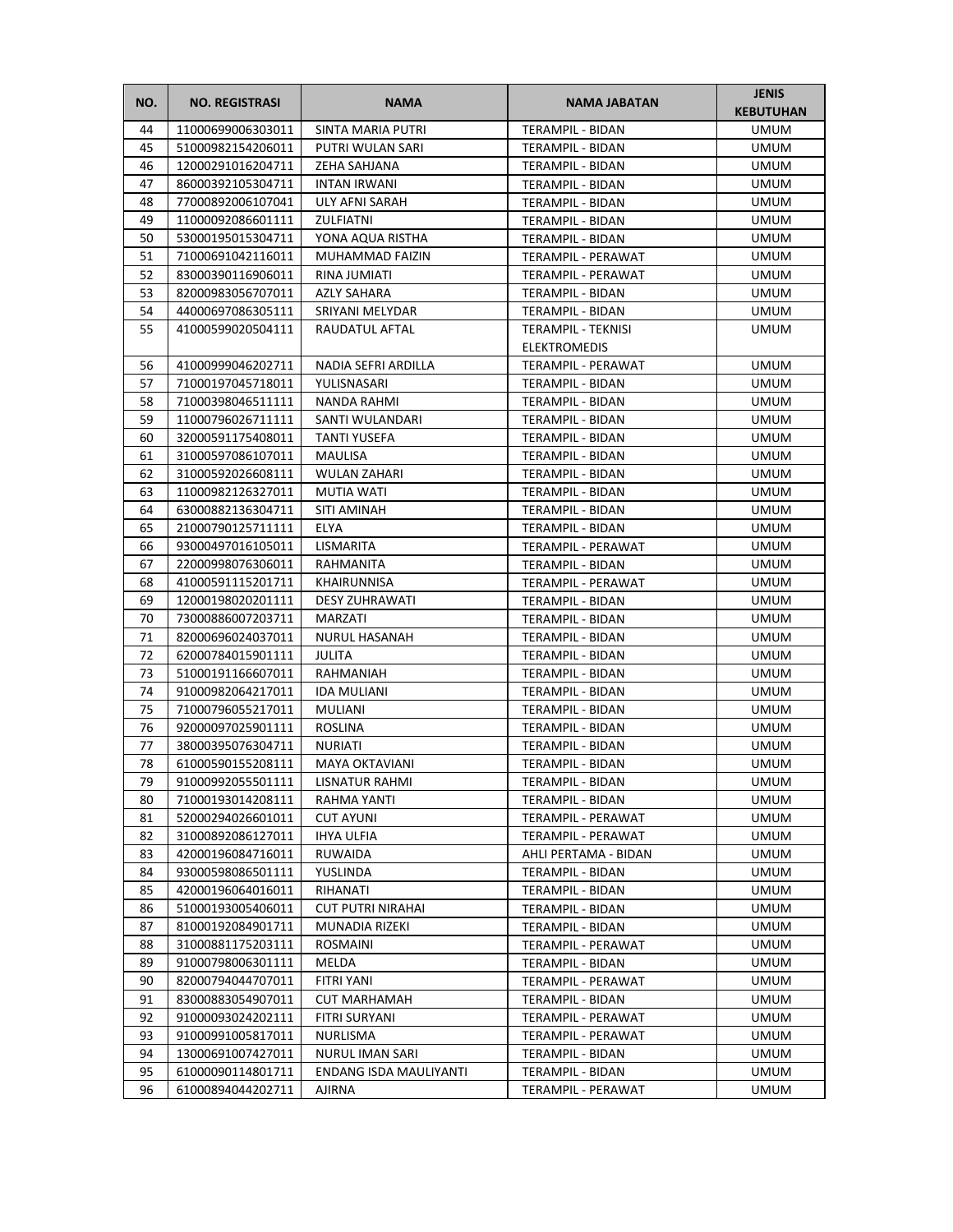| NO. | <b>NO. REGISTRASI</b> | <b>NAMA</b>                  | NAMA JABATAN            | <b>JENIS</b><br><b>KEBUTUHAN</b> |
|-----|-----------------------|------------------------------|-------------------------|----------------------------------|
| 97  | 81000091155906011     | <b>RINA SAKINAH</b>          | TERAMPIL - PRANATA      | <b>UMUM</b>                      |
|     |                       |                              | LABORATORIUM KESEHATAN  |                                  |
| 98  | 61000696014601111     | RAHMI KHAIRANI               | TERAMPIL - BIDAN        | <b>UMUM</b>                      |
| 99  | 92000789096707011     | SABARINA                     | TERAMPIL - BIDAN        | <b>UMUM</b>                      |
| 100 | 91000986046427011     | <b>ISNA KHUDMA PUTRI</b>     | TERAMPIL - BIDAN        | <b>UMUM</b>                      |
| 101 | 72000797054227011     | <b>NUR ASYIAH</b>            | TERAMPIL - BIDAN        | <b>UMUM</b>                      |
| 102 | 11000899064407011     | <b>KHAIRUN NISA</b>          | TERAMPIL - BIDAN        | <b>UMUM</b>                      |
| 103 | 23000597034216011     | <b>CUT RISKA AULIA FAJRI</b> | TERAMPIL - BIDAN        | UMUM                             |
| 104 | 21000497066501111     | <b>JULINAR</b>               | TERAMPIL - BIDAN        | <b>UMUM</b>                      |
| 105 | 61000008036202711     | OCHA NURSYAFIRANA            | TERAMPIL - BIDAN        | <b>UMUM</b>                      |
| 106 | 14000391030717011     | MUHAMMAD RONA                | TERAMPIL - PERAWAT      | <b>UMUM</b>                      |
| 107 | 22000495044901711     | SITI MAYA SARI               | TERAMPIL - BIDAN        | <b>UMUM</b>                      |
| 108 | 81000780156316011     | AISYAH                       | TERAMPIL - PERAWAT      | <b>UMUM</b>                      |
| 109 | 62000882165908011     | LINDA RAHMI                  | TERAMPIL - PERAWAT      | <b>UMUM</b>                      |
| 110 | 13000781074101711     | NIRMA YUSLIANTI              | TERAMPIL - BIDAN        | <b>UMUM</b>                      |
| 111 | 71000985054202711     | YUSNIDAR                     | <b>TERAMPIL - BIDAN</b> | <b>UMUM</b>                      |
| 112 | 61000291164717011     | <b>HAYATUN RAHMI</b>         | TERAMPIL - PERAWAT      | <b>UMUM</b>                      |
| 113 | 62000091080204111     | YESI MARLINA                 | TERAMPIL - BIDAN        | <b>UMUM</b>                      |
| 114 | 11000291094807011     | <b>FAUZIAH</b>               | TERAMPIL - PERAWAT      | <b>UMUM</b>                      |
| 115 | 23000991014317011     | NURMAQFIRAH                  | TERAMPIL - PERAWAT      | <b>UMUM</b>                      |
| 116 | 41000985066817011     | NAZIA                        | TERAMPIL - BIDAN        | <b>UMUM</b>                      |
| 117 | 21000097035202711     | <b>SRI YANTI</b>             | TERAMPIL - BIDAN        | <b>UMUM</b>                      |
| 118 | 71000989055611111     | ZURYATI                      | AHLI PERTAMA - BIDAN    | <b>UMUM</b>                      |
| 119 | 21000092194105111     | FITRI YANI                   | TERAMPIL - BIDAN        | <b>UMUM</b>                      |
| 120 | 98000192117427011     | ROSMI                        | TERAMPIL - PERAWAT      | UMUM                             |
| 121 | 41000492155817011     | ZAKIA                        | TERAMPIL - BIDAN        | <b>UMUM</b>                      |
| 122 | 17000786060304711     | RAHMAD HIDAYAT               | TERAMPIL - PERAWAT      | <b>UMUM</b>                      |
| 123 | 11000291186302111     | ELVINA RAHMAWATI             | TERAMPIL - BIDAN        | <b>UMUM</b>                      |
| 124 | 11000491054507111     | SARADIWA                     | TERAMPIL - BIDAN        | <b>UMUM</b>                      |
| 125 | 11000699054108111     | NURLAILI                     | TERAMPIL - BIDAN        | UMUM                             |
| 126 | 71000982145927011     | NUR HIDAYATI                 | TERAMPIL - BIDAN        | <b>UMUM</b>                      |
| 127 | 92000885074103711     | FITRIYANI                    | TERAMPIL - PERAWAT      | <b>UMUM</b>                      |
| 128 | 31000097096107011     | <b>MUSLINA</b>               | TERAMPIL - BIDAN        | UMUM                             |
| 129 | 51000692134408111     | NURRAHMAH                    | TERAMPIL - BIDAN        | <b>UMUM</b>                      |
| 130 | 21000596036716011     | <b>IRWAHIDAH</b>             | TERAMPIL - PERAWAT      | <b>UMUM</b>                      |
| 131 | 12000090107201711     | NAZARIAH                     | TERAMPIL - BIDAN        | <b>UMUM</b>                      |
| 132 | 11000699085407011     | <b>CUT EKA TURSINA</b>       | TERAMPIL - BIDAN        | <b>UMUM</b>                      |
| 133 | 11000894046706011     | WAHDA MUHARNI                | AHLI PERTAMA - BIDAN    | <b>UMUM</b>                      |
| 134 | 51000691124807011     | <b>NISRINA</b>               | TERAMPIL - BIDAN        | <b>UMUM</b>                      |
| 135 | 61000190184303011     | WINDA ELFERA DEWI            | TERAMPIL - BIDAN        | <b>UMUM</b>                      |
| 136 | 31000597015807011     | JULIANA                      | TERAMPIL - BIDAN        | UMUM                             |
| 137 | 12000092146311111     | ROKAIYAH                     | TERAMPIL - BIDAN        | UMUM                             |
| 138 | 83000091125606111     | NOVRI RUKMALASARI            | TERAMPIL - BIDAN        | <b>UMUM</b>                      |
| 139 | 81000692036716011     | RIA NOVELA                   | TERAMPIL - BIDAN        | <b>UMUM</b>                      |
| 140 | 81000695085706011     | SABARINA                     | TERAMPIL - BIDAN        | <b>UMUM</b>                      |
| 141 | 81000195056117011     | HUSNI                        | TERAMPIL - BIDAN        | UMUM                             |
| 142 | 42000887055413011     | JULIANI                      | TERAMPIL - BIDAN        | <b>UMUM</b>                      |
| 143 | 54000792086617011     | ZAKIAH AQSA                  | TERAMPIL - BIDAN        | UMUM                             |
| 144 | 22000090194105011     | MASNIAR                      | TERAMPIL - BIDAN        | UMUM                             |
| 145 | 41000698095801711     | ILVANI MUCHTARI MAULIDA WANI | TERAMPIL - BIDAN        | <b>UMUM</b>                      |
| 146 | 21000498005117011     | SILVIA                       | TERAMPIL - BIDAN        | <b>UMUM</b>                      |
| 147 | 21000297005517011     | EVI FITRIANI                 | TERAMPIL - BIDAN        | <b>UMUM</b>                      |
| 148 | 22000292115714011     | MAULIDA                      | TERAMPIL - BIDAN        | <b>UMUM</b>                      |
| 149 | 72000390171202711     | <b>INSAN RAPIANSYAH</b>      | TERAMPIL - RADIOGRAFER  | <b>UMUM</b>                      |
| 150 | 41000899055727011     | LISNAWATI                    | TERAMPIL - BIDAN        | <b>UMUM</b>                      |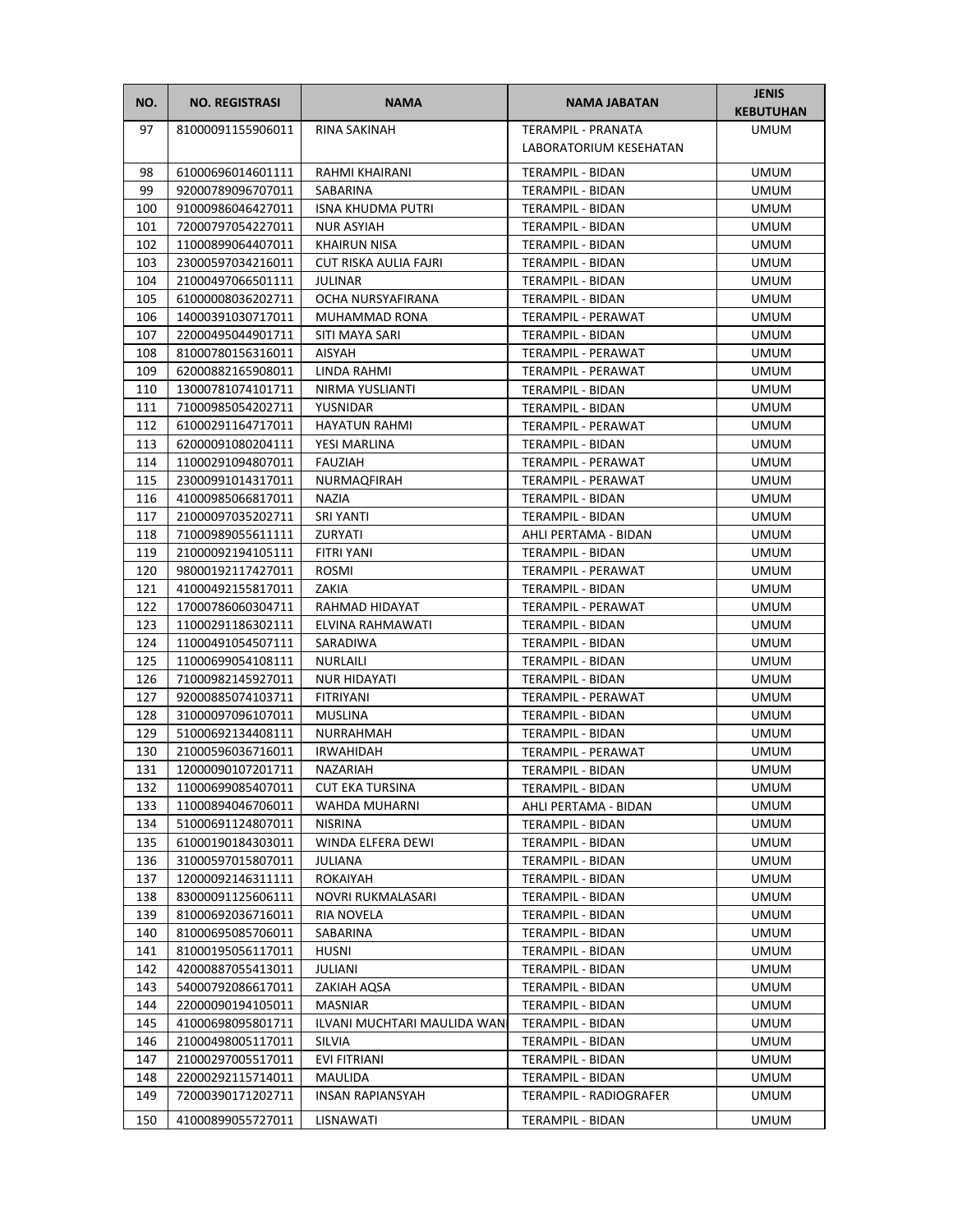| NO. | <b>NO. REGISTRASI</b> | <b>NAMA</b>             | <b>NAMA JABATAN</b>     | <b>JENIS</b><br><b>KEBUTUHAN</b> |
|-----|-----------------------|-------------------------|-------------------------|----------------------------------|
| 151 | 32000789034018011     | <b>MUTIA DEWI</b>       | AHLI PERTAMA - BIDAN    | <b>UMUM</b>                      |
| 152 | 52000492176117011     | NURSAFITRI              | TERAMPIL - BIDAN        | <b>UMUM</b>                      |
| 153 | 51000891054707011     | <b>WIRDA</b>            | TERAMPIL - BIDAN        | <b>UMUM</b>                      |
| 154 | 21000995045501711     | KASFUR RAHMAH           | TERAMPIL - PERAWAT      | <b>UMUM</b>                      |
| 155 | 92000999064201711     | <b>NURUL ALIA</b>       | TERAMPIL - PERAWAT      | <b>UMUM</b>                      |
| 156 | 11000989065017011     | RAIHANNUR               | TERAMPIL - BIDAN        | <b>UMUM</b>                      |
| 157 | 91000690134301111     | RIZKA RAHMATI           | TERAMPIL - BIDAN        | <b>UMUM</b>                      |
| 158 | 21000096035408111     | <b>FITRIANI</b>         | TERAMPIL - BIDAN        | <b>UMUM</b>                      |
| 159 | 41000191035611111     | MAHLIANA                | <b>TERAMPIL - BIDAN</b> | <b>UMUM</b>                      |
| 160 | 91000298026037011     | <b>NAZARIAH</b>         | <b>TERAMPIL - BIDAN</b> | <b>UMUM</b>                      |
| 161 | 92000895084607011     | NURUL FAZILLAH          | TERAMPIL - PERAWAT      | <b>UMUM</b>                      |
| 162 | 91000495014607011     | <b>INA HUMAIRA</b>      | TERAMPIL - PERAWAT      | <b>UMUM</b>                      |
| 163 | 11000198005202011     | <b>MASITAH</b>          | TERAMPIL - BIDAN        | <b>UMUM</b>                      |
| 164 | 31000396054127011     | RISKA RAHAYU            | TERAMPIL - BIDAN        | UMUM                             |
| 165 | 21000397007716011     | RIVKA ADILLA            | TERAMPIL - BIDAN        | <b>UMUM</b>                      |
| 166 | 34000493045802023     | TIKA HASANAH            | TERAMPIL - BIDAN        | <b>UMUM</b>                      |
| 167 | 55000499024203711     | ANNISA ZUNNURAINI       | TERAMPIL - BIDAN        | <b>UMUM</b>                      |
| 168 | 23000791125108111     | <b>CUT NURHAYATI</b>    | <b>TERAMPIL - BIDAN</b> | <b>UMUM</b>                      |
| 169 | 31000991086108111     | YULIA SUFIRA            | TERAMPIL - BIDAN        | <b>UMUM</b>                      |
| 170 | 62000782145308011     | ERNAWATI                | TERAMPIL - BIDAN        | <b>UMUM</b>                      |
| 171 | 12000192024402011     | <b>NANU RAHMA</b>       | <b>TERAMPIL - BIDAN</b> | <b>UMUM</b>                      |
| 172 | 71000896046917011     | <b>CUT ZAHARA</b>       | TERAMPIL - PERAWAT      | <b>UMUM</b>                      |
| 173 | 91000393092617011     | MUHAMMAD AIDIL IRWANDI  | TERAMPIL - PERAWAT      | <b>UMUM</b>                      |
| 174 | 11000798054818011     | LIA RAHMI               | TERAMPIL - BIDAN        | <b>UMUM</b>                      |
| 175 | 41000497015717011     | <b>NURUL FIKARITA</b>   | TERAMPIL - PERAWAT      | <b>UMUM</b>                      |
| 176 | 61000880117907011     | SRI MAULINA             | TERAMPIL - BIDAN        | <b>UMUM</b>                      |
| 177 | 11000399066706011     | NANDA SEPTIANI JAYANTI  | TERAMPIL - SANITARIAN   | <b>UMUM</b>                      |
| 178 | 43000699076203711     | ZAHRATUL AINA IS        | TERAMPIL - BIDAN        | <b>UMUM</b>                      |
| 179 | 71000690174506011     | NISKA BAHAGIA           | TERAMPIL - BIDAN        | <b>UMUM</b>                      |
| 180 | 81000694085501111     | ALIA NORA               | TERAMPIL - BIDAN        | UMUM                             |
| 181 | 21000991095101111     | HARDHANA FITRI ANANDA   | TERAMPIL - BIDAN        | UMUM                             |
| 182 | 63000393005123011     | MULIANI                 | TERAMPIL - BIDAN        | <b>UMUM</b>                      |
| 183 | 11000795056308011     | ERDIANA                 | TERAMPIL - PERAWAT      | <b>UMUM</b>                      |
| 184 | 51000190126927011     | RIZA WAHYUNI            | TERAMPIL - BIDAN        | <b>UMUM</b>                      |
| 185 | 53000699064601111     | SALMIATI                | <b>TERAMPIL - BIDAN</b> | <b>UMUM</b>                      |
| 186 | 83000598086408111     | <b>NELLY RIDHAYANTI</b> | AHLI PERTAMA - BIDAN    | <b>UMUM</b>                      |
| 187 | 31000891014501111     | CUT ADINDA WILLYA       | TERAMPIL - BIDAN        | <b>UMUM</b>                      |
| 188 | 51000391145304111     | SUTI NURMAIKA           | TERAMPIL - BIDAN        | UMUM                             |
| 189 | 12000690194311111     | AYU ANDIRA              | TERAMPIL - BIDAN        | <b>UMUM</b>                      |
| 190 | 43000097064617011     | NURMA YANTI             | TERAMPIL - BIDAN        | <b>UMUM</b>                      |
| 191 | 82000797016816011     | DURATUN NAFIS           | TERAMPIL - BIDAN        | <b>UMUM</b>                      |
| 192 | 81000493056517011     | NURMASYITAH             | <b>TERAMPIL - BIDAN</b> | <b>UMUM</b>                      |
| 193 | 72000299024613011     | NURLINA                 | TERAMPIL - PERAWAT      | <b>UMUM</b>                      |
| 194 | 53000197016617011     | DEWIANA                 | TERAMPIL - BIDAN        | UMUM                             |
| 195 | 72000290194707011     | DEVI ANDRIANI           | TERAMPIL - BIDAN        | <b>UMUM</b>                      |
| 196 | 61000898014108111     | MIFTAHUR RAHMAH         | TERAMPIL - BIDAN        | <b>UMUM</b>                      |
| 197 | 61000096065016011     | MAISARAH                | TERAMPIL - BIDAN        | UMUM                             |
| 198 | 91000494046908011     | IRA RODHITA             | TERAMPIL - BIDAN        | UMUM                             |
| 199 | 81000888054901111     | CUT MEUTIA RAHMI        | AHLI PERTAMA - APOTEKER | <b>UMUM</b>                      |
| 200 | 62000194066601721     | DWI AFRILLA             | TERAMPIL - BIDAN        | <b>UMUM</b>                      |
| 201 | 42000888035202131     | <b>GUSLIANA</b>         | TERAMPIL - BIDAN        | UMUM                             |
| 202 | 51000294095117011     | SUSI SUSANTI            | TERAMPIL - BIDAN        | <b>UMUM</b>                      |
| 203 | 11000491174518011     | RIVA'ATUL HUSNA         | TERAMPIL - BIDAN        | <b>UMUM</b>                      |
| 204 | 71000390136403011     | SULASTRI                | TERAMPIL - BIDAN        | <b>UMUM</b>                      |
| 205 | 61000492024106111     | MAHYUNI                 | TERAMPIL - BIDAN        | UMUM                             |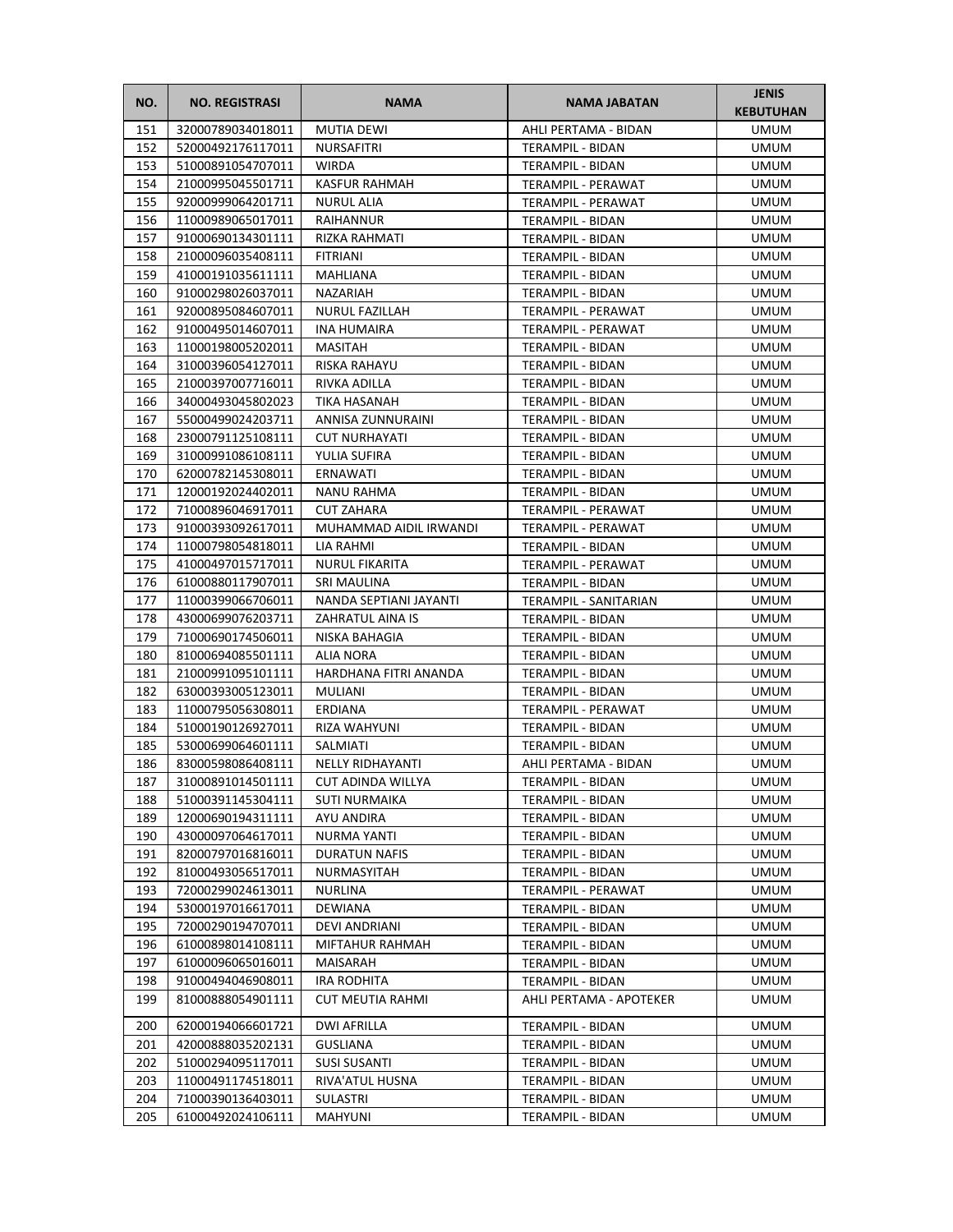| NO. | <b>NO. REGISTRASI</b> | <b>NAMA</b>           | <b>NAMA JABATAN</b>           | <b>JENIS</b><br><b>KEBUTUHAN</b> |
|-----|-----------------------|-----------------------|-------------------------------|----------------------------------|
| 206 | 34000982156303011     | <b>MAULIZA DEWI</b>   | TERAMPIL - BIDAN              | <b>UMUM</b>                      |
| 207 | 55000191114706011     | EKA HERNAWATI         | TERAMPIL - BIDAN              | <b>UMUM</b>                      |
| 208 | 25000986055427011     | <b>DIANA</b>          | TERAMPIL - BIDAN              | <b>UMUM</b>                      |
| 209 | 41000792117108111     | SARAH NADIA           | TERAMPIL - PERAWAT            | <b>UMUM</b>                      |
| 210 | 11000590144027011     | MAISARAH MELKA        | TERAMPIL - PERAWAT            | <b>UMUM</b>                      |
| 211 | 41000697024508111     | JULIA                 | TERAMPIL - PERAWAT            | <b>UMUM</b>                      |
| 212 | 34000793036508111     | MIA AKASIH TARIGAN    | TERAMPIL - PERAWAT            | <b>UMUM</b>                      |
| 213 | 31000981135306011     | <b>SUFRATUN GHINA</b> | TERAMPIL - BIDAN              | <b>UMUM</b>                      |
| 214 | 91000199094102711     | DINI HARDIANTI        | TERAMPIL - PERAWAT            | <b>UMUM</b>                      |
| 215 | 21000995007517011     | NAILA SAFANA          | TERAMPIL - PEREKAM MEDIS      | <b>UMUM</b>                      |
| 216 | 11000897017208011     | SRI WAHYUNI           | TERAMPIL - BIDAN              | <b>UMUM</b>                      |
| 217 | 73000397034707011     | SHINTA SHILVIA        | TERAMPIL - BIDAN              | <b>UMUM</b>                      |
| 218 | 82000789095102711     | FERAYANI              | TERAMPIL - PERAWAT            | <b>UMUM</b>                      |
| 219 | 41000798096317011     | ANISATUN SENJA        | TERAMPIL - BIDAN              | <b>UMUM</b>                      |
| 220 | 53000198046501111     | ANGGI SOFLINA         | TERAMPIL - BIDAN              | UMUM                             |
| 221 | 12000099024917011     | <b>CUT RITAFANI</b>   | TERAMPIL - PERAWAT            | <b>UMUM</b>                      |
| 222 | 11000198014202711     | <b>AGUSTINI</b>       | <b>TERAMPIL - PERAWAT</b>     | <b>UMUM</b>                      |
| 223 | 82000093054613011     | RIZA PURNAMA SARI     | TERAMPIL - BIDAN              | <b>UMUM</b>                      |
| 224 | 73000985095317011     | ALFIANI               | TERAMPIL - BIDAN              | <b>UMUM</b>                      |
| 225 | 72000492045427011     | <b>NELLI FAUZIANA</b> | <b>TERAMPIL - BIDAN</b>       | <b>UMUM</b>                      |
| 226 | 12000192184037011     | MULIANI               | TERAMPIL - BIDAN              | <b>UMUM</b>                      |
| 227 | 41000292136208111     | AMELIA                | <b>TERAMPIL - NUTRISIONIS</b> | <b>UMUM</b>                      |
| 228 | 71000294045707011     | DIANA SARI            | TERAMPIL - BIDAN              | <b>UMUM</b>                      |
| 229 | 51000981024807011     | <b>DIANA</b>          | TERAMPIL - BIDAN              | <b>UMUM</b>                      |
| 230 | 72000693086408011     | TRIE WAHYUNI          | TERAMPIL - BIDAN              | <b>UMUM</b>                      |
| 231 | 21000797017305011     | YULI SANTRI DEWI      | TERAMPIL - PERAWAT            | <b>UMUM</b>                      |
| 232 | 91000897015103711     | MAULIDYA TRIANDA      | TERAMPIL - BIDAN              | <b>UMUM</b>                      |
| 233 | 13000398082203711     | <b>DEDDI SAPUTRA</b>  | TERAMPIL - PERAWAT            | <b>UMUM</b>                      |
| 234 | 91000597084423011     | MARLINAH              | TERAMPIL - BIDAN              | <b>UMUM</b>                      |
| 235 | 91000894086817011     | ZAHRATUL JANNAH       | TERAMPIL - BIDAN              | <b>UMUM</b>                      |
| 236 | 42000796026907011     | MIFTAHUL JANNAH       | TERAMPIL - BIDAN              | <b>UMUM</b>                      |
| 237 | 41000490106711111     | <b>NUR AMALIA</b>     | TERAMPIL - BIDAN              | UMUM                             |
| 238 | 11000796026907011     | RAUZATUL JANNAH       | TERAMPIL - BIDAN              | <b>UMUM</b>                      |
| 239 | 81000780105907011     | <b>HUSNA</b>          | TERAMPIL - BIDAN              | <b>UMUM</b>                      |
| 240 | 81000893045907011     | EVA ISRATURRAHMI      | <b>TERAMPIL - PERAWAT</b>     | <b>UMUM</b>                      |
| 241 | 52000192086311111     | YUSMA ELFITHRIYANI    | TERAMPIL - BIDAN              | <b>UMUM</b>                      |
| 242 | 31000887005607011     | FARIDAH               | TERAMPIL - PERAWAT            | <b>UMUM</b>                      |
| 243 | 32000791060706011     | DEDI RIZALDI          | TERAMPIL - PERAWAT            | <b>UMUM</b>                      |
| 244 | 11000199044411111     | <b>IRMAYANTI</b>      | TERAMPIL - BIDAN              | <b>UMUM</b>                      |
| 245 | 11000782025506011     | ROSI YANA             | TERAMPIL - BIDAN              | <b>UMUM</b>                      |
| 246 | 31000599090115011     | RUSWITA               | TERAMPIL - PERAWAT            | <b>UMUM</b>                      |
| 247 | 11000691054508111     | <b>ISMATURRAHMI</b>   | TERAMPIL - BIDAN              | <b>UMUM</b>                      |
| 248 | 97310297014706011     | <b>NURUL AINI</b>     | <b>TERAMPIL - BIDAN</b>       | <b>UMUM</b>                      |
| 249 | 13000891045307011     | ARISKA FITRIA         | TERAMPIL - BIDAN              | <b>UMUM</b>                      |
| 250 | 81000998086104111     | <b>NURBAITI</b>       | TERAMPIL - PRANATA            | <b>UMUM</b>                      |
|     |                       |                       | LABORATORIUM KESEHATAN        |                                  |
| 251 | 91000291195901711     | EVI KARTIKA           | TERAMPIL - BIDAN              | <b>UMUM</b>                      |
| 252 | 52000983064427011     | YURITA                | TERAMPIL - BIDAN              | <b>UMUM</b>                      |
| 253 | 11000291176017011     | KHAIRUNI              | TERAMPIL - BIDAN              | UMUM                             |
| 254 | 31000891040116011     | MUFTI RAMADANA        | TERAMPIL - TEKNISI            | <b>UMUM</b>                      |
|     |                       |                       | <b>ELEKTROMEDIS</b>           |                                  |
| 255 | 51000392084901111     | ZUCHRAWATI            | TERAMPIL - BIDAN              | <b>UMUM</b>                      |
| 256 | 71000596045501111     | AYUNITA               | TERAMPIL - BIDAN              | <b>UMUM</b>                      |
| 257 | 51000881005716011     | <b>ERVIZA YANTI</b>   | AHLI PERTAMA - EPIDEMIOLOG    | <b>UMUM</b>                      |
|     |                       |                       | KESEHATAN                     |                                  |
| 258 | 83000986054408011     | HERAYANI              | TERAMPIL - BIDAN              | <b>UMUM</b>                      |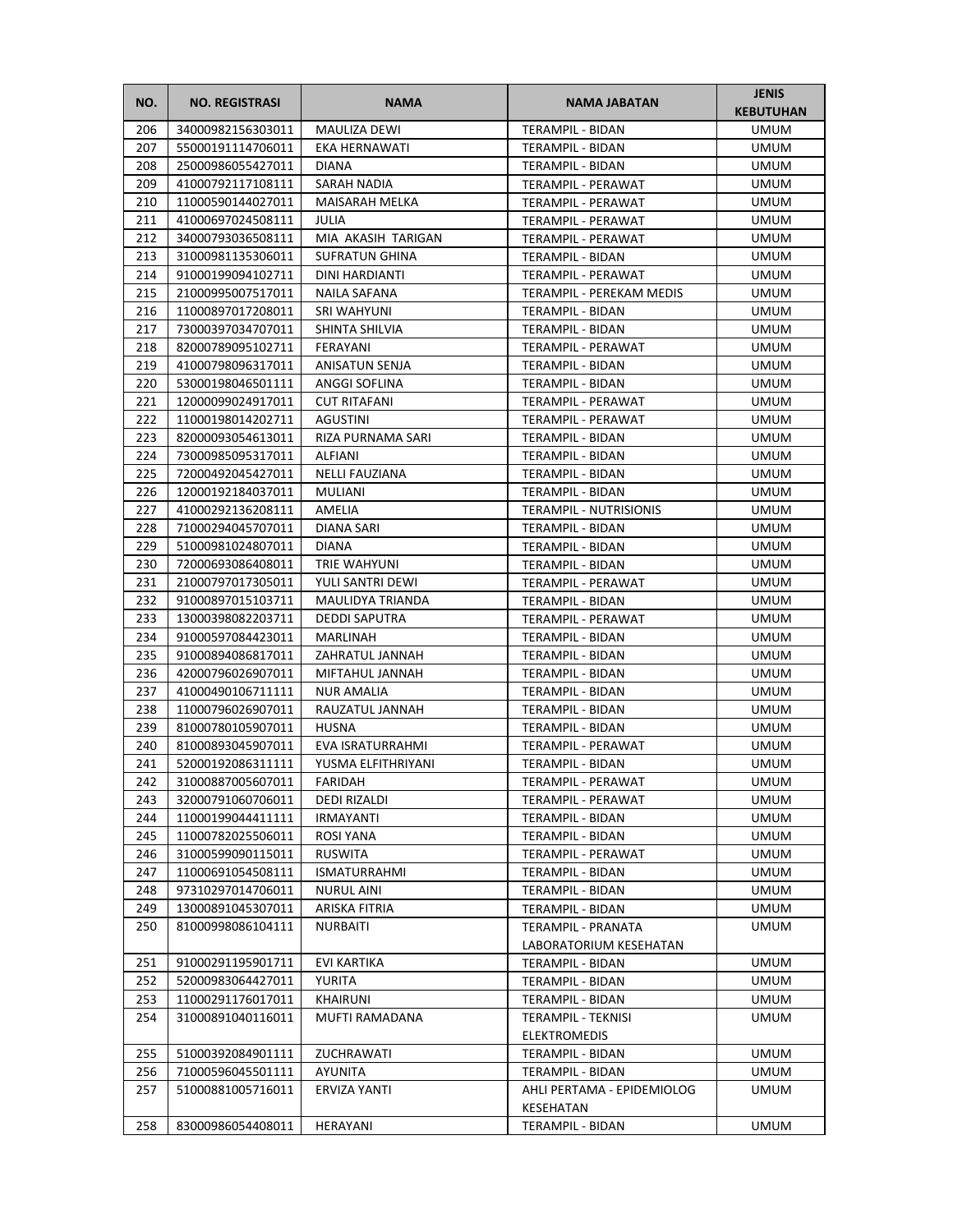| NO.        | <b>NO. REGISTRASI</b>                  | <b>NAMA</b>                               | <b>NAMA JABATAN</b>                    | <b>JENIS</b><br><b>KEBUTUHAN</b> |
|------------|----------------------------------------|-------------------------------------------|----------------------------------------|----------------------------------|
| 259        | 11000895064917011                      | <b>RAUZATUN NISA</b>                      | TERAMPIL - BIDAN                       | <b>UMUM</b>                      |
| 260        | 81000492156916011                      | SITI HAJAR                                | TERAMPIL - PERAWAT                     | <b>UMUM</b>                      |
| 261        | 81000190186706011                      | SRI WAHYUNI                               | TERAMPIL - PERAWAT                     | <b>UMUM</b>                      |
| 262        | 72000787025917011                      | PUTRIANI                                  | TERAMPIL - BIDAN                       | <b>UMUM</b>                      |
| 263        | 72000497025016011                      | HUMAIRAH                                  | TERAMPIL - BIDAN                       | <b>UMUM</b>                      |
| 264        | 73000397024908121                      | <b>GEBY MALDINA</b>                       | TERAMPIL - BIDAN                       | <b>UMUM</b>                      |
| 265        | 22000980172617011                      | M.NASIR                                   | TERAMPIL - PERAWAT                     | <b>UMUM</b>                      |
| 266        | 49500497014401111                      | <b>NUR ASMAH</b>                          | TERAMPIL - BIDAN                       | <b>UMUM</b>                      |
| 267        | 82000092136807011                      | <b>DESI SUSANTI</b>                       | TERAMPIL - BIDAN                       | <b>UMUM</b>                      |
| 268        | 32000295024807011                      | <b>NURIANI</b>                            | TERAMPIL - BIDAN                       | <b>UMUM</b>                      |
| 269        | 81000197026302111                      | <b>SRI YULIANI</b>                        | TERAMPIL - BIDAN                       | <b>UMUM</b>                      |
| 270        | 71000881115427011                      | MAULIANA                                  | TERAMPIL - BIDAN                       | <b>UMUM</b>                      |
| 271        | 81000292196506111                      | DESSY RISKA HANDAYANI                     | TERAMPIL - BIDAN                       | <b>UMUM</b>                      |
| 272        | 91000885085501111                      | NINA SAFITRI                              | TERAMPIL - BIDAN                       | UMUM                             |
| 273        | 92000096044302111                      | NISOL KHAIRIYAH                           | TERAMPIL - BIDAN                       | <b>UMUM</b>                      |
| 274        | 69000881014303711                      | <b>NASRIANA</b>                           | <b>TERAMPIL - BIDAN</b>                | <b>UMUM</b>                      |
| 275        | 63000695054103711                      | RIRIN MAYA HARDINA S                      | TERAMPIL - BIDAN                       | <b>UMUM</b>                      |
| 276        | 62000090105616011                      | NURHAFNI OKTAVIA                          | TERAMPIL - PERAWAT                     | <b>UMUM</b>                      |
| 277        | 91000881044501111                      | DEWI ELIYANA                              | TERAMPIL - BIDAN                       | <b>UMUM</b>                      |
| 278        | 13000395096806111                      | RINDA PERMATA SARI                        | TERAMPIL - BIDAN                       | <b>UMUM</b>                      |
| 279        | 58000982025204711                      | NURUL PURNAMA LIZA                        | TERAMPIL - PERAWAT                     | <b>UMUM</b>                      |
| 280        | 21000490160603011                      | T MUAMMAR SATARY                          | TERAMPIL - PERAWAT                     | <b>UMUM</b>                      |
| 281        | 71000495034807011                      | MUNAWARAH                                 | TERAMPIL - BIDAN                       | <b>UMUM</b>                      |
| 282        | 11000984064117011                      | ARIANTI                                   | TERAMPIL - BIDAN                       | <b>UMUM</b>                      |
| 283<br>284 | 81000594054806011<br>84000788016203711 | LILIS INDRIANA DEWI<br><b>MIRA AGUSTY</b> | TERAMPIL - PERAWAT<br>TERAMPIL - BIDAN | <b>UMUM</b><br><b>UMUM</b>       |
| 285        | 71000591017027011                      | NURUL ISMA VONNA                          | TERAMPIL - BIDAN                       | <b>UMUM</b>                      |
| 286        | 71000491126808111                      | <b>NURUL WARDAH</b>                       | TERAMPIL - BIDAN                       | <b>UMUM</b>                      |
| 287        | 75000098016606111                      | <b>IRMA IRAWATI</b>                       | TERAMPIL - BIDAN                       | <b>UMUM</b>                      |
| 288        | 91000590185717011                      | RIZKA MAULIANA                            | TERAMPIL - PERAWAT                     | UMUM                             |
| 289        | 91000898095401111                      | CUT MUTIA                                 | TERAMPIL - BIDAN                       | UMUM                             |
| 290        | 81000998017508111                      | WULAN ANIE DITA                           | TERAMPIL - PERAWAT                     | <b>UMUM</b>                      |
| 291        | 64000999094202711                      | DWI ANJANI                                | <b>TERAMPIL - PERAWAT</b>              | <b>UMUM</b>                      |
| 292        | 76000889064203711                      | SYAFRIZA DEVI                             | TERAMPIL - BIDAN                       | <b>UMUM</b>                      |
| 293        | 17000799006105011                      | SILVI MULIANA                             | <b>TERAMPIL - BIDAN</b>                | <b>UMUM</b>                      |
| 294        | 11000198006704011                      | PURNAMA SARI                              | TERAMPIL - BIDAN                       | <b>UMUM</b>                      |
| 295        | 11000499014501111                      | <b>VIVI ARNIKA</b>                        | TERAMPIL - BIDAN                       | <b>UMUM</b>                      |
| 296        | 82000887065011111                      | MULYANI                                   | TERAMPIL - BIDAN                       | <b>UMUM</b>                      |
| 297        | 51000392176717011                      | ROSNALIA                                  | TERAMPIL - BIDAN                       | <b>UMUM</b>                      |
| 298        | 41000296015108111                      | <b>ROSDIANA</b>                           | TERAMPIL - BIDAN                       | <b>UMUM</b>                      |
| 299        | 52000894026606011                      | MUQFIRAH DARA FHONNA                      | TERAMPIL - PERAWAT                     | <b>UMUM</b>                      |
| 300        | 13000094044012011                      | FITRI SARAINI                             | TERAMPIL - BIDAN                       | <b>UMUM</b>                      |
| 301        | 11000792186518011                      | <b>DESI ANDRIANI</b>                      | TERAMPIL - BIDAN                       | <b>UMUM</b>                      |
| 302        | 81000595014607011                      | SRI WAHYUNI                               | TERAMPIL - BIDAN                       | <b>UMUM</b>                      |
| 303        | 21000899005102711                      | GITA WIDYA NATASYAH                       | TERAMPIL - BIDAN                       | <b>UMUM</b>                      |
| 304        | 81000292117807011                      | KHAIRUNNISA                               | TERAMPIL - BIDAN                       | UMUM                             |
| 305        | 24000097036401111                      | INDA WARNI                                | TERAMPIL - BIDAN                       | <b>UMUM</b>                      |
| 306        | 21000891135026011                      | FARAH NADIA                               | TERAMPIL - BIDAN                       | <b>UMUM</b>                      |
| 307        | 31000991054116011                      | IRZA IZZATY                               | TERAMPIL - PERAWAT                     | UMUM                             |
| 308        | 11000002085126011                      | LINDA RAHMADHANI                          | TERAMPIL - BIDAN                       | <b>UMUM</b>                      |
| 309<br>310 | 91000981014217011                      | RUSLINI                                   | TERAMPIL - BIDAN                       | <b>UMUM</b><br><b>UMUM</b>       |
| 311        | 41000093096117011<br>31000191126727011 | RIKA YUNITA<br>JANNATI                    | TERAMPIL - PERAWAT<br>TERAMPIL - BIDAN | <b>UMUM</b>                      |
| 312        | 91000694044116011                      | REKA APRILYANA                            | TERAMPIL - BIDAN                       | <b>UMUM</b>                      |
| 313        | 51000697035317011                      | <b>CUT ZAHRATUL ANA</b>                   | TERAMPIL - PERAWAT                     | <b>UMUM</b>                      |
| 314        | 64000591044807011                      | PUTRI MISNARSARI                          | TERAMPIL - PERAWAT                     | UMUM                             |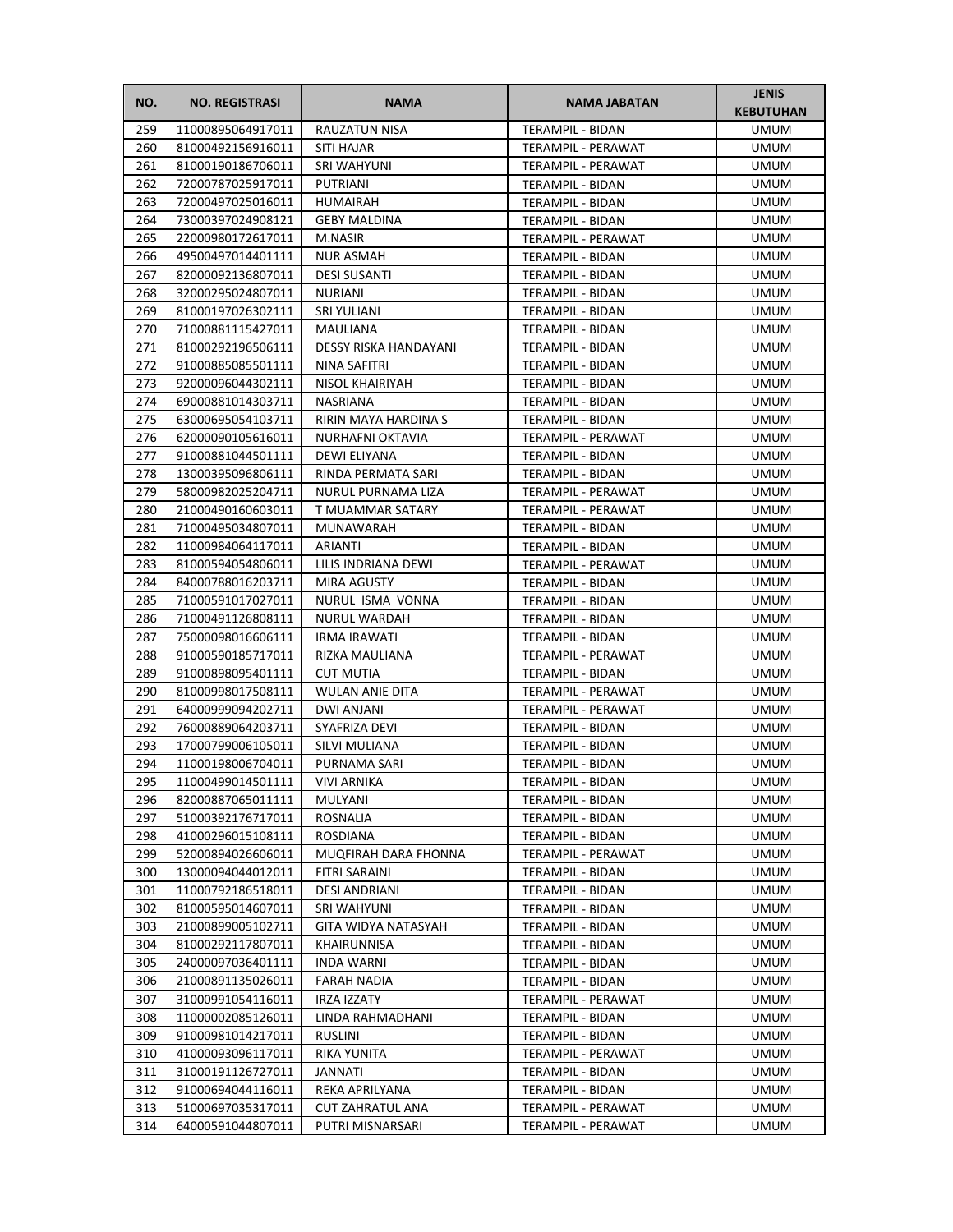| NO.        | <b>NO. REGISTRASI</b>                  | <b>NAMA</b>                            | <b>NAMA JABATAN</b>                    | <b>JENIS</b><br><b>KEBUTUHAN</b> |
|------------|----------------------------------------|----------------------------------------|----------------------------------------|----------------------------------|
| 315        | 94000797056808011                      | ULFA NURHAYANI                         | TERAMPIL - BIDAN                       | <b>UMUM</b>                      |
| 316        | 61000490154705011                      | <b>NAILUS SAKDAH</b>                   | TERAMPIL - PRANATA                     | <b>UMUM</b>                      |
|            |                                        |                                        | LABORATORIUM KESEHATAN                 |                                  |
| 317        | 62000897086817011                      | YUYUN ANGGRAINI                        | TERAMPIL - PERAWAT                     | <b>UMUM</b>                      |
| 318        | 23000599084206011                      | NURMAISAL                              | TERAMPIL - BIDAN                       | <b>UMUM</b>                      |
| 319        | 81000893074202711                      | RADHIPA UMARA                          | TERAMPIL - PERAWAT                     | <b>UMUM</b>                      |
| 320        | 11000998014102711                      | TRISNA JUNIANTI                        | TERAMPIL - PERAWAT                     | <b>UMUM</b>                      |
| 321        | 11000095055117011                      | YULISA                                 | TERAMPIL - BIDAN                       | <b>UMUM</b>                      |
| 322        | 91000391084017011                      | NORATUL IQRAMAH                        | TERAMPIL - BIDAN                       | <b>UMUM</b>                      |
| 323        | 12000497046801711                      | RISKI AMANDA                           | TERAMPIL - BIDAN                       | <b>UMUM</b>                      |
| 324        | 51000396070817011                      | RIZKI MAULANA                          | TERAMPIL - PERAWAT                     | <b>UMUM</b>                      |
| 325        | 43000798095317011                      | RAHMI ANDINI                           | TERAMPIL - BIDAN                       | <b>UMUM</b>                      |
| 326        | 92000595035309011                      | ERA PURNAMA SARI                       | TERAMPIL - BIDAN                       | <b>UMUM</b>                      |
| 327        | 61000595017313011                      | MEUTHIA AMIN                           | TERAMPIL - BIDAN                       | UMUM                             |
| 328        | 11000391195101111                      | NIA NOVIANDA                           | TERAMPIL - BIDAN                       | <b>UMUM</b>                      |
| 329        | 61000892125108011                      | MARZATILLAH                            | TERAMPIL - BIDAN                       | <b>UMUM</b>                      |
| 330        | 61000794005118011                      | <b>MINANI</b>                          | TERAMPIL - BIDAN                       | <b>UMUM</b>                      |
| 331        | 51000794084108011                      | <b>NURLAILI</b>                        | TERAMPIL - BIDAN                       | <b>UMUM</b>                      |
| 332        | 71000299095817011                      | RAHMIANA                               | TERAMPIL - PERAWAT                     | <b>UMUM</b>                      |
| 333        | 31000292185817011                      | NURUL A'LIYAH                          | AHLI PERTAMA - BIDAN                   | <b>UMUM</b>                      |
| 334        | 23000498074501111                      | <b>CUT INTAN EMELIA</b>                | TERAMPIL - BIDAN                       | <b>UMUM</b>                      |
| 335        | 31000199016808011                      | AYA MAULIZA                            | TERAMPIL - BIDAN                       | <b>UMUM</b>                      |
| 336        | 31000293074208011                      | HARIANTI WAHYUNI                       | TERAMPIL - BIDAN                       | <b>UMUM</b>                      |
| 337        | 33000193011615021                      | <b>DEDI FAISAL</b>                     | TERAMPIL - PERAWAT                     | <b>UMUM</b>                      |
| 338        | 71000998085104711                      | <b>CUT NYAK DHIN</b>                   | TERAMPIL - BIDAN                       | <b>UMUM</b>                      |
| 339        | 51000396036117011                      | MARIATI                                | TERAMPIL - BIDAN                       | <b>UMUM</b>                      |
| 340        | 12000882065901711                      | ANDRI SAHPUTRI                         | TERAMPIL - BIDAN                       | <b>UMUM</b>                      |
| 341        | 52000292136501711                      | SRI UTAMI HANAFI                       | TERAMPIL - PERAWAT                     | <b>UMUM</b>                      |
| 342<br>343 | 71000595074417011<br>11000598052307011 | <b>IRMAWATI</b><br><b>HERI RINALDI</b> | TERAMPIL - BIDAN                       | <b>UMUM</b>                      |
| 344        | 22000394064317011                      | NURAIDA                                | TERAMPIL - PERAWAT<br>TERAMPIL - BIDAN | UMUM<br>UMUM                     |
| 345        | 51000298074308011                      | AGUSTINA                               | <b>TERAMPIL - BIDAN</b>                | <b>UMUM</b>                      |
| 346        | 71000198055717011                      | RATNAWATI                              | TERAMPIL - PERAWAT                     | <b>UMUM</b>                      |
| 347        | 23000782165418011                      | <b>DARMIAH</b>                         | TERAMPIL - BIDAN                       | <b>UMUM</b>                      |
| 348        | 83000098084901111                      | AGUSTILIA                              | <b>TERAMPIL - BIDAN</b>                | <b>UMUM</b>                      |
| 349        | 11000099074711111                      | <b>HAYATUN NUFUS</b>                   | TERAMPIL - BIDAN                       | <b>UMUM</b>                      |
| 350        | 23000293095317011                      | ZAHARA VONNA                           | TERAMPIL - PERAWAT                     | <b>UMUM</b>                      |
| 351        | 11000392116227011                      | NAZARIANA                              | TERAMPIL - BIDAN                       | UMUM                             |
| 352        | 41000190164101111                      | YULIA RAHMI                            | TERAMPIL - BIDAN                       | <b>UMUM</b>                      |
| 353        | 71000491135027011                      | NOVI AKMALIA                           | TERAMPIL - BIDAN                       | <b>UMUM</b>                      |
| 354        | 24000192054303011                      | MURSYIDA                               | TERAMPIL - BIDAN                       | <b>UMUM</b>                      |
| 355        | 41000896094208111                      | ZAIRAHMI                               | TERAMPIL - BIDAN                       | <b>UMUM</b>                      |
| 356        | 83000785036518011                      | ISMAYANI                               | TERAMPIL - BIDAN                       | <b>UMUM</b>                      |
| 357        | 31000397065017011                      | <b>HAYATUN NUFUS</b>                   | TERAMPIL - BIDAN                       | <b>UMUM</b>                      |
| 358        | 71000398002117011                      | <b>SUHERI</b>                          | TERAMPIL - PERAWAT                     | <b>UMUM</b>                      |
| 359        | 11000295064108111                      | SAFARINA                               | TERAMPIL - BIDAN                       | UMUM                             |
| 360        | 61000598065408111                      | RAHMATI                                | TERAMPIL - BIDAN                       | <b>UMUM</b>                      |
| 361        | 66000984054617011                      | <b>HAYATUN RAHMI</b>                   | TERAMPIL - BIDAN                       | UMUM                             |
| 362        | 81000881115917011                      | HERDIANA                               | TERAMPIL - PERAWAT                     | UMUM                             |
| 363        | 91000190114517011                      | FITRIANI                               | TERAMPIL - BIDAN                       | <b>UMUM</b>                      |
| 364        | 53000008005617011                      | USWATUN HASANAH                        | TERAMPIL - PERAWAT                     | <b>UMUM</b>                      |
| 365        | 12000597026102711                      | RETNO AYU PRASETYOWATI                 | TERAMPIL - PERAWAT                     | <b>UMUM</b>                      |
| 366        | 52000994095202711                      | PUTRI RAIHAN                           | TERAMPIL - BIDAN                       | <b>UMUM</b>                      |
| 367        | 91000197056717011                      | NURSAKDAH                              | TERAMPIL - BIDAN                       | <b>UMUM</b>                      |
| 368        | 11000983076404711                      | WILLIA RAISYAH                         | TERAMPIL - BIDAN                       | <b>UMUM</b>                      |
| 369        | 67000984014506111                      | NURAINI GEA                            | TERAMPIL - BIDAN                       | UMUM                             |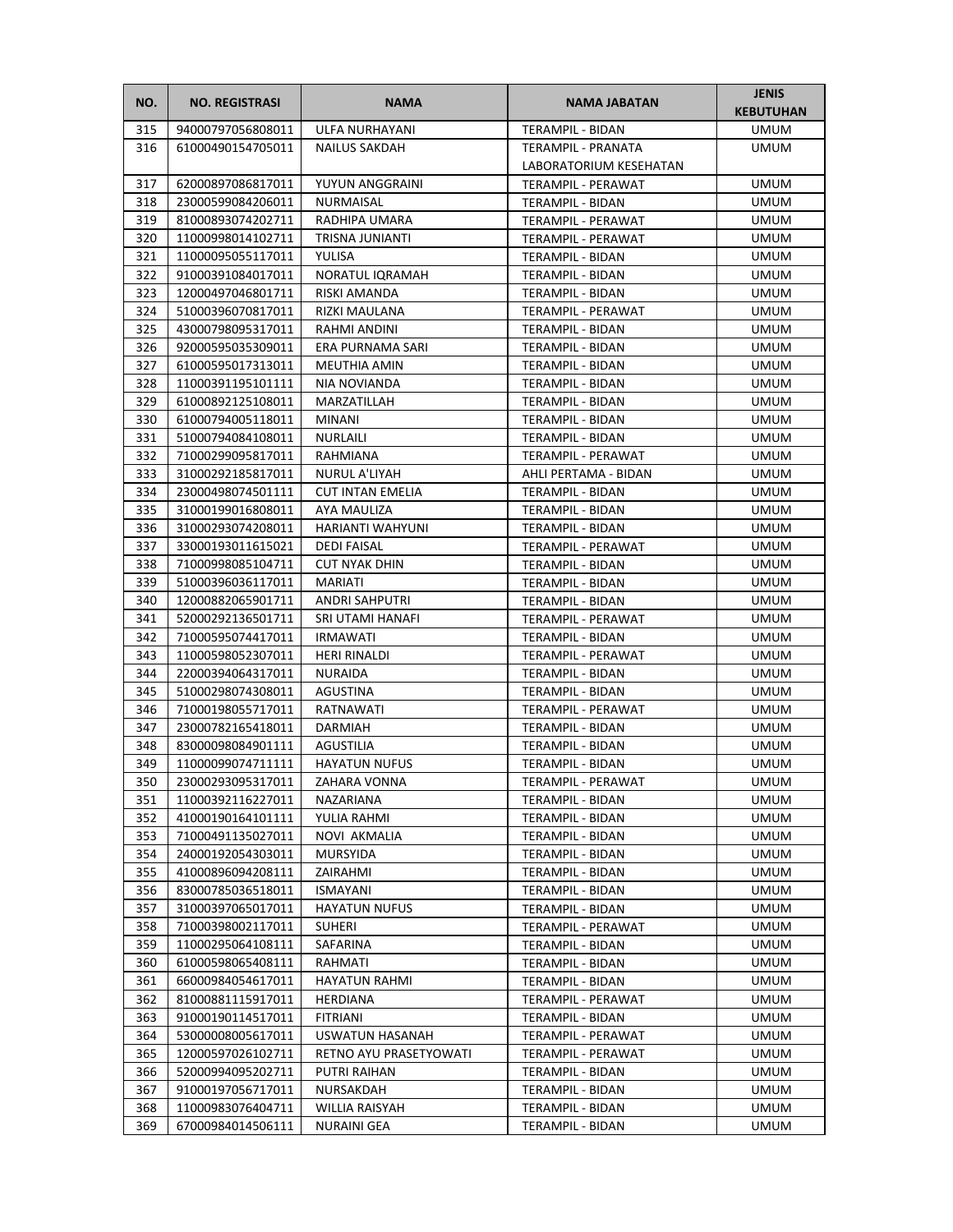| NO. | <b>NO. REGISTRASI</b> | <b>NAMA</b>            | <b>NAMA JABATAN</b>           | <b>JENIS</b><br><b>KEBUTUHAN</b> |
|-----|-----------------------|------------------------|-------------------------------|----------------------------------|
| 370 | 92000897094317011     | MUNAWARAH              | TERAMPIL - PERAWAT            | <b>UMUM</b>                      |
| 371 | 51000091024207011     | EVA SUSANTI            | TERAMPIL - BIDAN              | <b>UMUM</b>                      |
| 372 | 41000395096308011     | <b>RIA HARIANI</b>     | TERAMPIL - BIDAN              | <b>UMUM</b>                      |
| 373 | 32000899076301111     | PUTRI RAHAYU           | TERAMPIL - BIDAN              | <b>UMUM</b>                      |
| 374 | 22000391017108011     | FAUZAWATI              | TERAMPIL - BIDAN              | <b>UMUM</b>                      |
| 375 | 82000091095202711     | USWATUL HUSNA          | TERAMPIL - PERAWAT            | <b>UMUM</b>                      |
| 376 | 31000691135808051     | NURLELA                | TERAMPIL - BIDAN              | <b>UMUM</b>                      |
| 377 | 41000699016417011     | ROSMAYANI              | TERAMPIL - PERAWAT            | <b>UMUM</b>                      |
| 378 | 91000891144401111     | <b>SUCI KHAIRUNA</b>   | TERAMPIL - BIDAN              | <b>UMUM</b>                      |
| 379 | 61000794006601111     | <b>NURAINI</b>         | TERAMPIL - BIDAN              | <b>UMUM</b>                      |
| 380 | 11000092016202711     | ERLINA                 | TERAMPIL - PERAWAT            | <b>UMUM</b>                      |
| 381 | 72000292022102711     | <b>SYARIF AZIZ</b>     | TERAMPIL - PERAWAT            | <b>UMUM</b>                      |
| 382 | 81000890196427011     | RIZQA ZAHRA            | TERAMPIL - PERAWAT            | <b>UMUM</b>                      |
| 383 | 62000988007102711     | TUTINAWATI             | TERAMPIL - TERAPIS GIGI DAN   | UMUM                             |
|     |                       |                        | <b>MULUT</b>                  |                                  |
| 384 | 11000597094901111     | RIZA RAHMI             | TERAMPIL - PERAWAT            | <b>UMUM</b>                      |
| 385 | 91000698065127011     | MARLINDA               | TERAMPIL - BIDAN              | <b>UMUM</b>                      |
| 386 | 42000982044102711     | MUNARATI               | TERAMPIL - PERAWAT            | <b>UMUM</b>                      |
| 387 | 41000399094706111     | YULIA CHAIRUNNISA      | <b>TERAMPIL - BIDAN</b>       | <b>UMUM</b>                      |
| 388 | 31000195075816011     | <b>NURLAILI</b>        | TERAMPIL - PERAWAT            | <b>UMUM</b>                      |
| 389 | 12000796054517011     | <b>NAILIS SAADAH</b>   | TERAMPIL - BIDAN              | <b>UMUM</b>                      |
| 390 | 41000591164407011     | NANDA HAYATUNNISA      | TERAMPIL - BIDAN              | <b>UMUM</b>                      |
| 391 | 73000592086407011     | <b>INES WIYANDHIKA</b> | TERAMPIL - BIDAN              | <b>UMUM</b>                      |
| 392 | 41000296024707011     | MAULISA                | TERAMPIL - BIDAN              | <b>UMUM</b>                      |
| 393 | 11000896095427011     | NANI DESISKA           | TERAMPIL - BIDAN              | <b>UMUM</b>                      |
| 394 | 91000292035707011     | <b>OJA MAIMUNAH</b>    | TERAMPIL - BIDAN              | <b>UMUM</b>                      |
| 395 | 11000695086708111     | <b>IRMA SURYANI</b>    | TERAMPIL - BIDAN              | <b>UMUM</b>                      |
| 396 | 21000982114102711     | DARMAYANTI             | TERAMPIL - PERAWAT            | <b>UMUM</b>                      |
| 397 | 72000092156706011     | SURIANI                | TERAMPIL - BIDAN              | <b>UMUM</b>                      |
| 398 | 51000997065607011     | RAHMATIKA AYU          | TERAMPIL - PERAWAT            | <b>UMUM</b>                      |
| 399 | 12000095065808111     | SALAWATI               | TERAMPIL - BIDAN              | <b>UMUM</b>                      |
| 400 | 51000788060317011     | <b>SUKARDI</b>         | TERAMPIL - PERAWAT            | UMUM                             |
| 401 | 61000295014202711     | YETI MAILIZA           | TERAMPIL - PERAWAT            | <b>UMUM</b>                      |
| 402 | 31000294056202711     | LATIFAH WATI           | TERAMPIL - PERAWAT            | <b>UMUM</b>                      |
| 403 | 71000996056011111     | PUTRI MAULIDA RAHMI    | <b>TERAMPIL - NUTRISIONIS</b> | <b>UMUM</b>                      |
| 404 | 51000291065313011     | MARDALENA              | <b>TERAMPIL - BIDAN</b>       | <b>UMUM</b>                      |
| 405 | 47000691144105011     | NOVA INDRIANI HARAHAP  | TERAMPIL - BIDAN              | <b>UMUM</b>                      |
| 406 | 15000690170303011     | ARI SANDI              | TERAMPIL - PERAWAT            | <b>UMUM</b>                      |
| 407 | 31000590175907011     | REZEQI VONNA           | TERAMPIL - BIDAN              | <b>UMUM</b>                      |
| 408 | 81000194084502011     | DEWI SISKA             | TERAMPIL - BIDAN              | <b>UMUM</b>                      |
| 409 | 71000095044506011     | KURFITA MAISARI        | TERAMPIL - PERAWAT            | <b>UMUM</b>                      |
| 410 | 21000296086101111     | ERNITA                 | TERAMPIL - BIDAN              | <b>UMUM</b>                      |
| 411 | 21000986035404011     | EKA YULIASTUTI         | TERAMPIL - BIDAN              | <b>UMUM</b>                      |
| 412 | 91000792155101711     | RATIH ARUM SUKMA       | TERAMPIL - PERAWAT            | <b>UMUM</b>                      |
| 413 | 31000881056409011     | LISA CAHYA PRATIWI     | TERAMPIL - FISIOTERAPIS       | UMUM                             |
| 414 | 42000692135018011     | RIVA SAFERA WATI       | TERAMPIL - BIDAN              | <b>UMUM</b>                      |
| 415 | 42000695094501011     | MEILIA SUSANTI         | TERAMPIL - PERAWAT            | <b>UMUM</b>                      |
| 416 | 31000898046513011     | NURMAWADDAH            | TERAMPIL - BIDAN              | <b>UMUM</b>                      |
| 417 | 82000599085807011     | MELISA                 | TERAMPIL - BIDAN              | UMUM                             |
| 418 | 91000199007427011     | NITA ULFA              | TERAMPIL - BIDAN              | <b>UMUM</b>                      |
| 419 | 92000193025202711     | <b>SRI MARIATY</b>     | TERAMPIL - PERAWAT            | <b>UMUM</b>                      |
| 420 | 13000891026206011     | FITRI ARHAMAH          | TERAMPIL - PERAWAT            | <b>UMUM</b>                      |
| 421 | 51000986024202711     | NOERA EKA WAHYUNI      | TERAMPIL - BIDAN              | <b>UMUM</b>                      |
| 422 | 51000495011807011     | MUKSALMINA             | TERAMPIL - PERAWAT            | <b>UMUM</b>                      |
| 423 | 91000592103137011     | MUSLIADI               | TERAMPIL - PERAWAT            | <b>UMUM</b>                      |
| 424 | 22000192014501111     | <b>UKHRAWATI</b>       | TERAMPIL - BIDAN              | <b>UMUM</b>                      |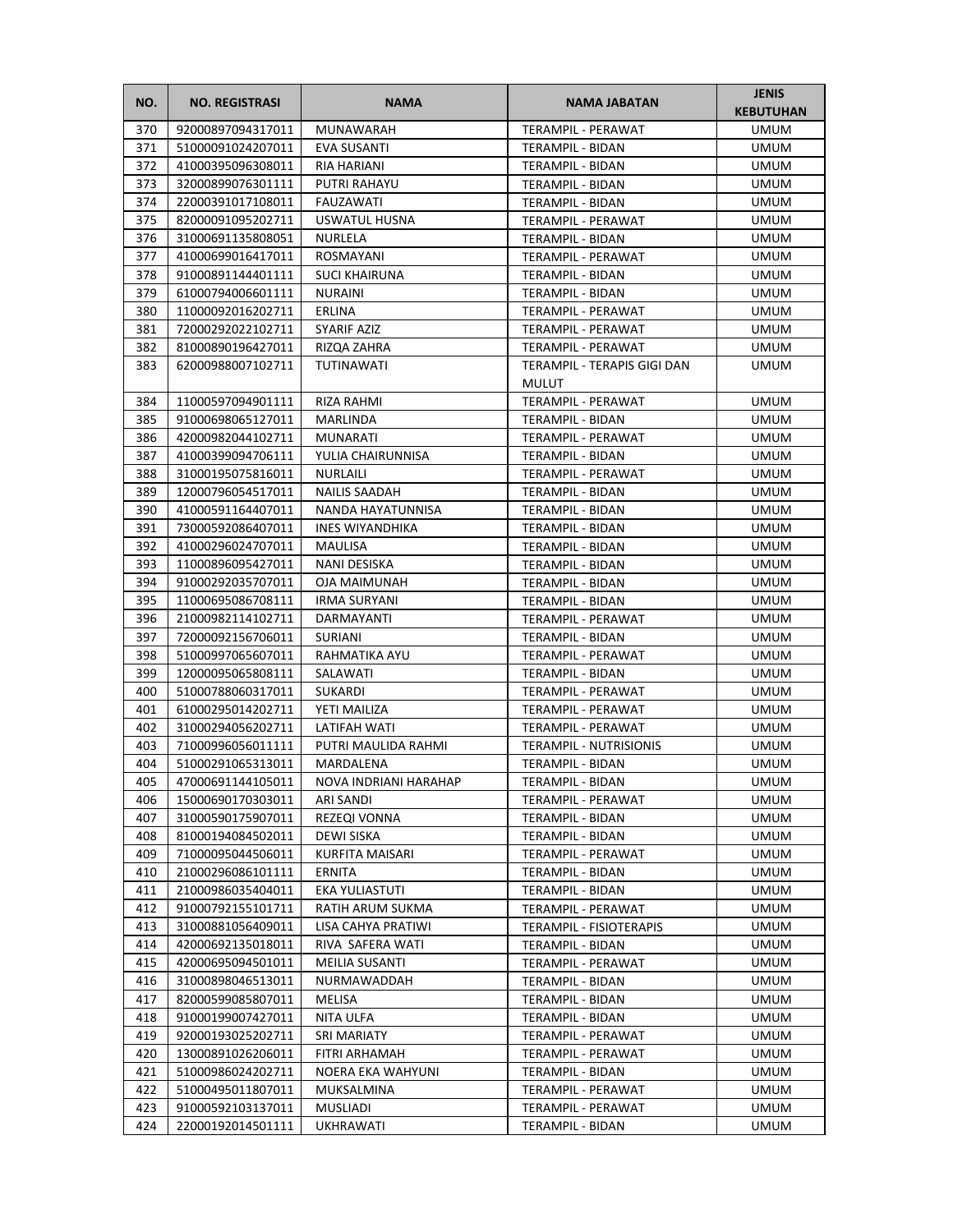| NO. | <b>NO. REGISTRASI</b> | <b>NAMA</b>            | <b>NAMA JABATAN</b>                          | <b>JENIS</b><br><b>KEBUTUHAN</b> |
|-----|-----------------------|------------------------|----------------------------------------------|----------------------------------|
| 425 | 21000492085406011     | <b>MANFARIZAH</b>      | TERAMPIL - BIDAN                             | <b>UMUM</b>                      |
| 426 | 12000696006917011     | PUTRI ASMIDIANA        | TERAMPIL - BIDAN                             | <b>UMUM</b>                      |
| 427 | 31000192024927011     | RAUDHATUL JANNAH       | TERAMPIL - PERAWAT                           | <b>UMUM</b>                      |
| 428 | 71000591180903011     | ZULFAHMI               | <b>TERAMPIL - PERAWAT</b>                    | <b>UMUM</b>                      |
| 429 | 41000291154601111     | ZULFAHNI               | TERAMPIL - BIDAN                             | <b>UMUM</b>                      |
| 430 | 69400297010415021     | ILHAM HABIB            | TERAMPIL - PERAWAT                           | <b>UMUM</b>                      |
| 431 | 81000496092527011     | MUHAMMAD BALIAN        | TERAMPIL - PERAWAT                           | UMUM                             |
| 432 | 51000881154417011     | <b>NURAINI</b>         | TERAMPIL - PERAWAT                           | <b>UMUM</b>                      |
| 433 | 91000692194808111     | ZAHRA MUSTAFAFI        | TERAMPIL - PERAWAT                           | <b>UMUM</b>                      |
| 434 | 72000196002717011     | ZAINAL FAKRI           | TERAMPIL - TERAPIS GIGI DAN                  | <b>UMUM</b>                      |
|     |                       |                        | <b>MULUT</b>                                 |                                  |
| 435 | 91000290116504111     | WINDA SAFITRI          | TERAMPIL - BIDAN                             | <b>UMUM</b>                      |
| 436 | 32000785030427011     | ANAND                  | TERAMPIL - PERAWAT                           | <b>UMUM</b>                      |
| 437 | 51000995056717011     | MELLI SAVIRA           | TERAMPIL - TERAPIS GIGI DAN                  | UMUM                             |
|     |                       |                        | <b>MULUT</b>                                 |                                  |
| 438 | 81000781116304711     | <b>CUT AJA MAULIDA</b> | TERAMPIL - BIDAN                             | <b>UMUM</b>                      |
| 439 | 13000791154403011     | ARINI CHAERANI         | <b>TERAMPIL - BIDAN</b>                      | <b>UMUM</b>                      |
| 440 | 51000999056307011     | DESI RIZKIYAH          | TERAMPIL - BIDAN                             | <b>UMUM</b>                      |
| 441 | 62000887060408011     | MUHAMMAD KHAIDIR       | TERAMPIL - PERAWAT                           | <b>UMUM</b>                      |
| 442 | 32000988066106111     | INDAH JAUHARI          | TERAMPIL - BIDAN                             | UMUM                             |
| 443 | 61000988045607721     | RINASARI               | TERAMPIL - BIDAN                             | <b>UMUM</b>                      |
| 444 | 61000197034111111     | FITRI MAULIDA          | TERAMPIL - BIDAN                             | <b>UMUM</b>                      |
| 445 | 24000396054406111     | WARDANIAH              | TERAMPIL - BIDAN                             | <b>UMUM</b>                      |
| 446 | 11000792166808111     | ASRI DINIYAH SYAFRI    | TERAMPIL - TERAPIS GIGI DAN<br>MULUT         | <b>UMUM</b>                      |
| 447 | 71000196034808111     | <b>DESI EVARINI</b>    | TERAMPIL - BIDAN                             | <b>UMUM</b>                      |
| 448 | 54000692034806011     | NINA WULANDARI         | TERAMPIL - PERAWAT                           | <b>UMUM</b>                      |
| 449 | 12000791015504111     | FADHLIA LATIVA         | TERAMPIL - BIDAN                             | <b>UMUM</b>                      |
| 450 | 18000093036306111     | NAHDATUL ULUM          | TERAMPIL - BIDAN                             | <b>UMUM</b>                      |
| 451 | 44000290105208011     | SRI MALAHAYATI         | TERAMPIL - BIDAN                             | UMUM                             |
| 452 | 31000491054101711     | <b>FATMA ZUHRA</b>     | TERAMPIL - BIDAN                             | UMUM                             |
| 453 | 51000093026127011     | <b>FITHRIANI</b>       | TERAMPIL - BIDAN                             | UMUM                             |
| 454 | 52000397076037011     | MULINAWATI             | <b>TERAMPIL - BIDAN</b>                      | UMUM                             |
| 455 | 73000193065517011     | <b>ZAITUN RAHMI</b>    | TERAMPIL - BIDAN                             | <b>UMUM</b>                      |
| 456 | 32000190185105111     | WIRDA YUNITA           | TERAMPIL - BIDAN                             | <b>UMUM</b>                      |
| 457 | 11000593005411111     | RIKA MAIZA             | TERAMPIL - BIDAN                             | <b>UMUM</b>                      |
| 458 | 11000197066301711     | ROZA YULIANA           | TERAMPIL - BIDAN                             | <b>UMUM</b>                      |
| 459 | 71000291085707011     | NOVITA SARI            | TERAMPIL - BIDAN                             | UMUM                             |
| 460 | 11000091182717011     | UBAIDILLAH SULAIMAN    | TERAMPIL - PERAWAT                           | UMUM                             |
| 461 | 66000898075706011     | NADYA MUSTAQILLA       | TERAMPIL - BIDAN                             | UMUM                             |
| 462 | 41000496065327011     | RAMAYANI               | TERAMPIL - PERAWAT                           | UMUM                             |
| 463 | 11000594024906011     | MURNI                  | TERAMPIL - BIDAN                             | UMUM                             |
| 464 | 11000292005101111     | HERIDIANA              | TERAMPIL - BIDAN                             | UMUM                             |
| 465 | 61000090166317011     | LINDAWATI              | TERAMPIL - BIDAN                             | UMUM                             |
| 466 | 11000192116527011     | <b>IDA ERLIANI</b>     | TERAMPIL - PERAWAT                           | UMUM                             |
| 467 | 32000894056617011     | KHAIRUN NISA           | TERAMPIL - BIDAN                             | UMUM                             |
| 468 | 14000093056201711     | NOVA WAHYUNI           | TERAMPIL - PERAWAT                           | UMUM                             |
| 469 | 81000491014501111     | PUTRI DAHLIANI         | TERAMPIL - PERAWAT                           | UMUM                             |
| 470 | 12000095054101111     | VERA SOFIANA           | TERAMPIL - BIDAN                             | UMUM                             |
| 471 | 91000692056913011     | MELI WIRDANI           | TERAMPIL - PEREKAM MEDIS                     | UMUM                             |
| 472 | 52000697035816011     | AIMA MULIYANA          | TERAMPIL - PRANATA<br>LABORATORIUM KESEHATAN | UMUM                             |
| 473 | 11000490161927011     | ADE FUADI              | TERAMPIL - PERAWAT                           | UMUM                             |
| 474 | 13000093005401711     | SOFIA MOURIZA          | TERAMPIL - BIDAN                             | UMUM                             |
| 475 | 71000399090014011     | SAFRIJAL               | TERAMPIL - PERAWAT                           | UMUM                             |
| 476 | 71000988084417011     | YUSLINA                | TERAMPIL - BIDAN                             | UMUM                             |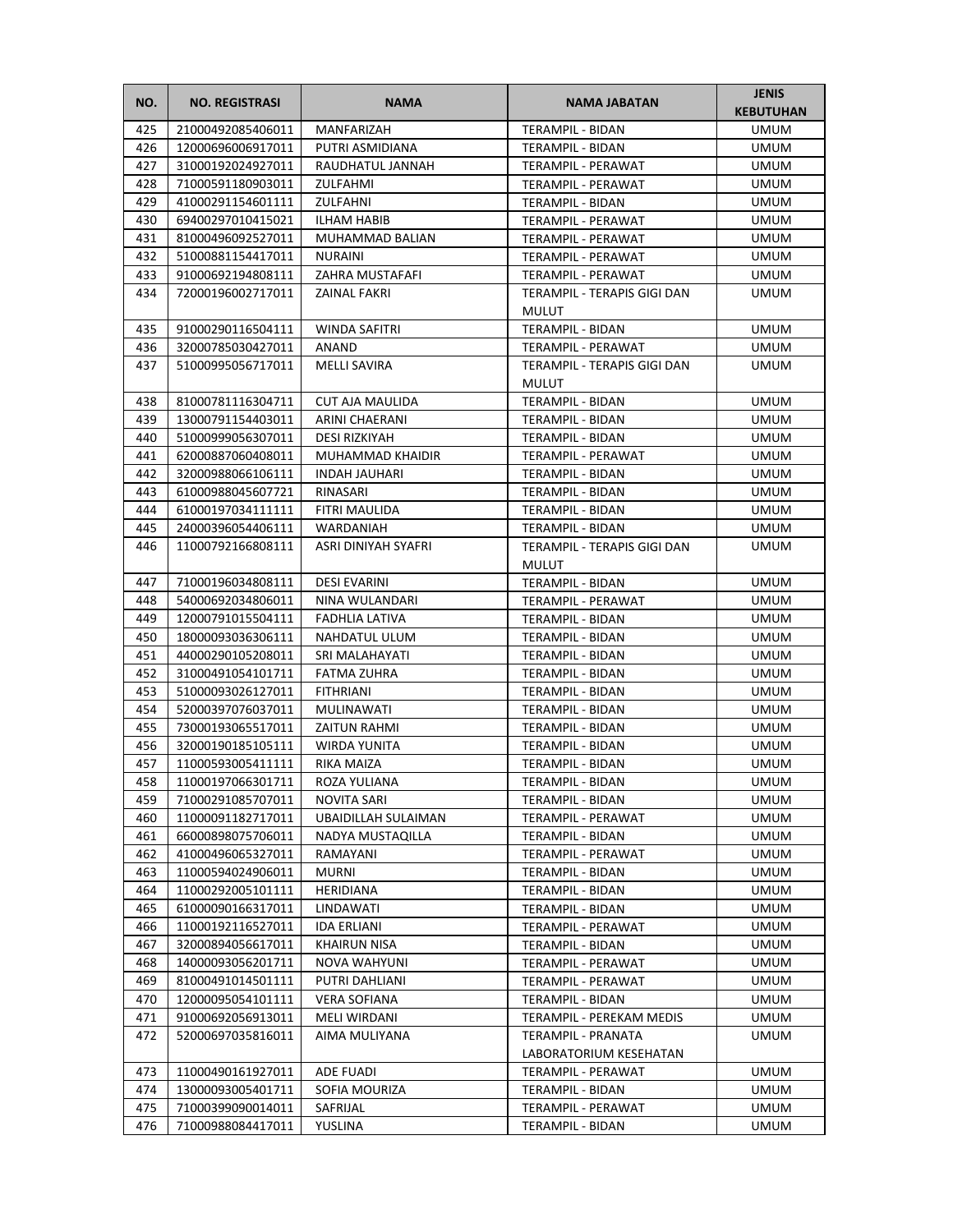| NO.        | <b>NO. REGISTRASI</b>                  | <b>NAMA</b>                 | <b>NAMA JABATAN</b>                      | <b>JENIS</b><br><b>KEBUTUHAN</b> |
|------------|----------------------------------------|-----------------------------|------------------------------------------|----------------------------------|
| 477        | 31000981050717011                      | MUHAMMAD FADIL              | TERAMPIL - PERAWAT                       | <b>UMUM</b>                      |
| 478        | 11000390107137011                      | MAULIDAR                    | TERAMPIL - PERAWAT                       | <b>UMUM</b>                      |
| 479        | 81000789045401011                      | MIRA SENITA                 | TERAMPIL - BIDAN                         | <b>UMUM</b>                      |
| 480        | 62000290115101111                      | MUTIA                       | TERAMPIL - BIDAN                         | <b>UMUM</b>                      |
| 481        | 93000592034617011                      | SARASAILA                   | TERAMPIL - BIDAN                         | <b>UMUM</b>                      |
| 482        | 81000492056504111                      | ZULIA FEBRINA               | TERAMPIL - PEREKAM MEDIS                 | <b>UMUM</b>                      |
| 483        | 51000595074401711                      | <b>NURUL AMALIA</b>         | <b>TERAMPIL - PERAWAT</b>                | <b>UMUM</b>                      |
| 484        | 13000886034606111                      | SRI INTAN CRISTINA GINTING  | TERAMPIL - BIDAN                         | <b>UMUM</b>                      |
| 485        | 42000886086805021                      | NOVITA SARI                 | <b>TERAMPIL - PERAWAT</b>                | <b>UMUM</b>                      |
| 486        | 45000098040107011                      | <b>NASRUL RIZA</b>          | TERAMPIL - PERAWAT                       | <b>UMUM</b>                      |
| 487        | 63000989075202711                      | INTAN LISNAWATI             | <b>TERAMPIL - PERAWAT</b>                | <b>UMUM</b>                      |
| 488        | 64000392117807011                      | MUALISYAH                   | TERAMPIL - PERAWAT                       | <b>UMUM</b>                      |
| 489        | 72000886055401711                      | KASMAWATI                   | TERAMPIL - BIDAN                         | <b>UMUM</b>                      |
| 490        | 51000690155717011                      | KHAIRUNNISA                 | TERAMPIL - PERAWAT                       | UMUM                             |
| 491        | 85000591114104711                      | <b>NOPITA SARI</b>          | TERAMPIL - PERAWAT                       | <b>UMUM</b>                      |
| 492        | 61000980134701711                      | <b>ANITA ISMAYA</b>         | <b>TERAMPIL - BIDAN</b>                  | <b>UMUM</b>                      |
| 493        | 81000191074508111                      | NURAZIZAH                   | <b>TERAMPIL - BIDAN</b>                  | <b>UMUM</b>                      |
| 494        | 71000192084501111                      | <b>ROSITA</b>               | TERAMPIL - BIDAN                         | <b>UMUM</b>                      |
| 495        | 11000192166427011                      | LISMAYANA                   | TERAMPIL - BIDAN                         | <b>UMUM</b>                      |
| 496        | 41000891007406011                      | <b>INDRIANI SAFITRI</b>     | <b>TERAMPIL - PERAWAT</b>                | <b>UMUM</b>                      |
| 497        | 41000896036817011                      | <b>IDA YANA</b>             | TERAMPIL - BIDAN                         | <b>UMUM</b>                      |
| 498        | 61000393076107111                      | RATNA WATI                  | TERAMPIL - BIDAN                         | <b>UMUM</b>                      |
| 499        | 11000982125803011                      | <b>CUT MUTIA</b>            | <b>TERAMPIL - BIDAN</b>                  | <b>UMUM</b>                      |
| 500        | 52000988046117011                      | <b>NURUL SALIMNA</b>        | TERAMPIL - BIDAN                         | <b>UMUM</b>                      |
| 501<br>502 | 13000889094427011<br>42000892022716011 | <b>NORANDA</b><br>HABIBI    | TERAMPIL - PERAWAT<br>TERAMPIL - PERAWAT | <b>UMUM</b><br><b>UMUM</b>       |
| 503        | 63000291135203711                      | <b>RIZKY MAULINA</b>        | TERAMPIL - BIDAN                         | <b>UMUM</b>                      |
| 504        | 15000294014227011                      | NURASKIA                    | TERAMPIL - PERAWAT                       | <b>UMUM</b>                      |
| 505        | 61000494045717011                      | ASMAUL HUSNA                | TERAMPIL - BIDAN                         | <b>UMUM</b>                      |
| 506        | 75000197064607011                      | <b>SUSI SUSANTI</b>         | TERAMPIL - PERAWAT                       | <b>UMUM</b>                      |
| 507        | 11000595056501111                      | LUNA RAINI                  | TERAMPIL - BIDAN                         | UMUM                             |
| 508        | 81000099085501111                      | <b>HARDIANTI</b>            | TERAMPIL - BIDAN                         | <b>UMUM</b>                      |
| 509        | 12100296064617011                      | <b>SRI WAHYUNI</b>          | TERAMPIL - BIDAN                         | <b>UMUM</b>                      |
| 510        | 35200397014011111                      | YUNITA                      | <b>TERAMPIL - BIDAN</b>                  | <b>UMUM</b>                      |
| 511        | 81000782145707011                      | <b>CUT ELIDAR</b>           | TERAMPIL - PERAWAT                       | <b>UMUM</b>                      |
| 512        | 71000498065708111                      | MUKHRAMATI                  | TERAMPIL - SANITARIAN                    | <b>UMUM</b>                      |
| 513        | 32000798086302111                      | SAFNIDAR                    | TERAMPIL - BIDAN                         | <b>UMUM</b>                      |
| 514        | 51000092115026011                      | RATNA DEWI                  | TERAMPIL - FISIOTERAPIS                  | UMUM                             |
| 515        | 21000890114906011                      | KHAIRINA                    | AHLI PERTAMA - EPIDEMIOLOG               | <b>UMUM</b>                      |
|            |                                        |                             | KESEHATAN                                |                                  |
| 516        | 91000490186307011                      | <b>ANDRIANI</b>             | TERAMPIL - SANITARIAN                    | <b>UMUM</b>                      |
| 517        | 14000296066427011                      | AZIZAH                      | TERAMPIL - BIDAN                         | <b>UMUM</b>                      |
| 518        | 31000699056301111                      | MOLITA SARI                 | TERAMPIL - BIDAN                         | <b>UMUM</b>                      |
| 519        | 42000796025427011                      | ANA SAFITRI                 | TERAMPIL - BIDAN                         | <b>UMUM</b>                      |
| 520        | 11000090126918011                      | OKTA FERA                   | TERAMPIL - BIDAN                         | <b>UMUM</b>                      |
| 521        | 61000992066206011                      | PUTRI SORAYA                | TERAMPIL - BIDAN                         | UMUM                             |
| 522<br>523 | 31000881094203711<br>11000795066806011 | JANIA SAHRIJA<br>ZULKHAIDAH | TERAMPIL - BIDAN<br>TERAMPIL - BIDAN     | <b>UMUM</b><br>UMUM              |
| 524        | 12000199066617011                      | RAHMAYANTI                  | TERAMPIL - BIDAN                         | UMUM                             |
| 525        | 51000491186325021                      | RIDHA MENTARI               | TERAMPIL - BIDAN                         | <b>UMUM</b>                      |
| 526        | 51000791055504711                      | RAHMAYANI                   | TERAMPIL - BIDAN                         | <b>UMUM</b>                      |
| 527        | 73000982014216011                      | ISNANIAH ROZALINA           | TERAMPIL - PERAWAT                       | <b>UMUM</b>                      |
| 528        | 82000297076326011                      | RIKA YULIA                  | TERAMPIL - BIDAN                         | <b>UMUM</b>                      |
| 529        | 81000192044501111                      | FEBI AFRINA                 | TERAMPIL - BIDAN                         | <b>UMUM</b>                      |
| 530        | 83000094030601111                      | <b>MUNZIR</b>               | TERAMPIL - PERAWAT                       | <b>UMUM</b>                      |
| 531        | 52000999054201011                      | SHELLA SIMA RAUDHANA        | TERAMPIL - BIDAN                         | UMUM                             |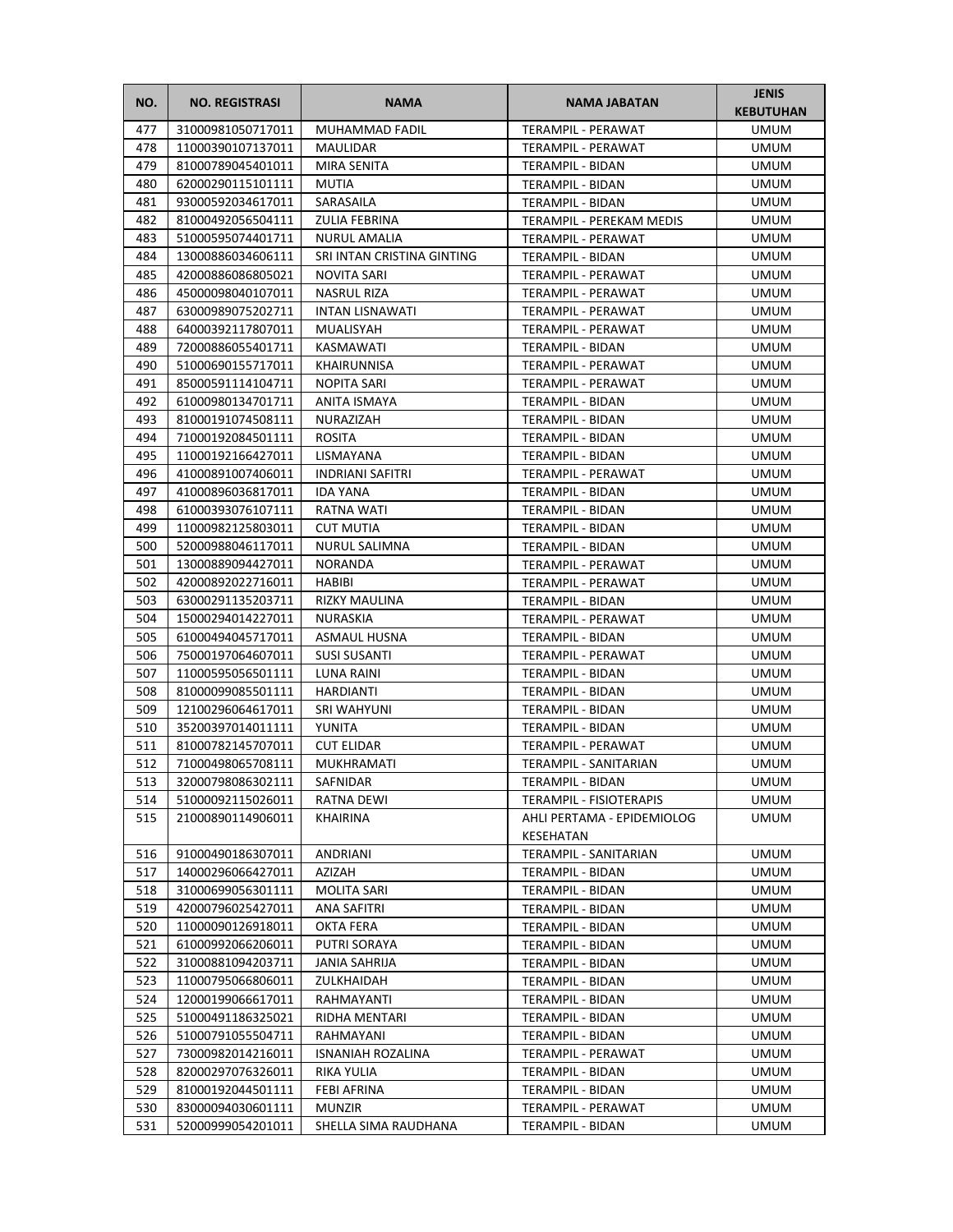| NO.        | <b>NO. REGISTRASI</b>                  | <b>NAMA</b>            | <b>NAMA JABATAN</b>                  | <b>JENIS</b><br><b>KEBUTUHAN</b> |
|------------|----------------------------------------|------------------------|--------------------------------------|----------------------------------|
| 532        | 41000292060511111                      | MISBAL AYANI           | <b>TERAMPIL - PERAWAT</b>            | <b>UMUM</b>                      |
| 533        | 81000690165311111                      | SITI AKLIMA            | TERAMPIL - BIDAN                     | <b>UMUM</b>                      |
| 534        | 31000199062817011                      | EKA MAULIZA ZAHARA     | TERAMPIL - BIDAN                     | <b>UMUM</b>                      |
| 535        | 81000493054027011                      | <b>NUR ASMA</b>        | <b>TERAMPIL - BIDAN</b>              | <b>UMUM</b>                      |
| 536        | 32000393034401111                      | <b>ISMAYANTI</b>       | TERAMPIL - BIDAN                     | <b>UMUM</b>                      |
| 537        | 91000299056807011                      | <b>NUR ISMI</b>        | TERAMPIL - BIDAN                     | <b>UMUM</b>                      |
| 538        | 11000696086707011                      | WARDIATI               | TERAMPIL - PERAWAT                   | <b>UMUM</b>                      |
| 539        | 31000199095901111                      | <b>MURSITA</b>         | <b>TERAMPIL - BIDAN</b>              | <b>UMUM</b>                      |
| 540        | 41000295051502111                      | ZULHELMI               | TERAMPIL - PERAWAT                   | <b>UMUM</b>                      |
| 541        | 61000198035907011                      | NAZALIANA              | <b>TERAMPIL - BIDAN</b>              | <b>UMUM</b>                      |
| 542        | 42000397075203711                      | SYARIFAH MUTIA         | TERAMPIL - BIDAN                     | <b>UMUM</b>                      |
| 543        | 41000196066117011                      | YUNIAR                 | TERAMPIL - BIDAN                     | <b>UMUM</b>                      |
| 544        | 83000493014508011                      | <b>HUSNIATI</b>        | TERAMPIL - BIDAN                     | <b>UMUM</b>                      |
| 545        | 91000996034817011                      | LENI ZULHIJATURRAHMI   | TERAMPIL - PERAWAT                   | <b>UMUM</b>                      |
| 546        | 11000896094427011                      | NURUL ASMA             | TERAMPIL - BIDAN                     | UMUM                             |
| 547        | 11000891136617011                      | AYU ASYURA             | TERAMPIL - PERAWAT                   | <b>UMUM</b>                      |
| 548        | 22000898075407111                      | <b>HUSNA YANI</b>      | TERAMPIL - BIDAN                     | <b>UMUM</b>                      |
| 549        | 94000591014508011                      | NURFATANAH             | <b>TERAMPIL - BIDAN</b>              | <b>UMUM</b>                      |
| 550        | 11000982014011111                      | FERAWATI               | TERAMPIL - BIDAN                     | <b>UMUM</b>                      |
| 551        | 91000293015717011                      | <b>SRI NURAYUNA</b>    | TERAMPIL - BIDAN                     | <b>UMUM</b>                      |
| 552        | 91000199044701111                      | <b>KHAIRUNNISAK</b>    | TERAMPIL - PERAWAT                   | <b>UMUM</b>                      |
| 553        | 62000791154101711                      | <b>EKA MALIYA</b>      | TERAMPIL - BIDAN                     | <b>UMUM</b>                      |
| 554        | 52000499054213011                      | <b>NURUL HUSNA</b>     | <b>TERAMPIL - BIDAN</b>              | <b>UMUM</b>                      |
| 555        | 61000198045117011                      | AGUSTINA               | TERAMPIL - PERAWAT                   | <b>UMUM</b>                      |
| 556        | 42000681115202711                      | AMNA LESTARI           | TERAMPIL - PERAWAT                   | <b>UMUM</b>                      |
| 557<br>558 | 14000984046202711                      | <b>NURTINA</b>         | TERAMPIL - PEREKAM MEDIS             | <b>UMUM</b><br><b>UMUM</b>       |
| 559        | 23000691014517011<br>32000191114117011 | KASMIRA<br>MAULIDAR    | TERAMPIL - BIDAN<br>TERAMPIL - BIDAN | <b>UMUM</b>                      |
| 560        | 71000195034517011                      | SRI MAWARNI            | TERAMPIL - BIDAN                     | <b>UMUM</b>                      |
| 561        | 32000093035816011                      | <b>NURUL IZZATI</b>    | TERAMPIL - BIDAN                     | <b>UMUM</b>                      |
| 562        | 52000881054907011                      | MARLIANA               | TERAMPIL - BIDAN                     | <b>UMUM</b>                      |
| 563        | 52000094045401111                      | <b>SUSI SOFIYANTI</b>  | TERAMPIL - BIDAN                     | UMUM                             |
| 564        | 41000899034611111                      | <b>MUTIA ULFA</b>      | TERAMPIL - BIDAN                     | <b>UMUM</b>                      |
| 565        | 91000692024327011                      | ZAHRIANA               | TERAMPIL - PERAWAT                   | <b>UMUM</b>                      |
| 566        | 11000294064117011                      | <b>NURUL</b>           | TERAMPIL - BIDAN                     | <b>UMUM</b>                      |
| 567        | 67000294005306111                      | NADIYATUN FITIRANIS    | TERAMPIL - BIDAN                     | <b>UMUM</b>                      |
| 568        | 31000792095427011                      | FERA SULASTRI          | TERAMPIL - BIDAN                     | <b>UMUM</b>                      |
| 569        | 14000793096304711                      | TIA AULIA              | TERAMPIL - BIDAN                     | <b>UMUM</b>                      |
| 570        | 41000892075527011                      | AL KAUTSARA            | TERAMPIL - PERAWAT                   | <b>UMUM</b>                      |
| 571        | 91000393066406011                      | LIZA UMAMI             | TERAMPIL - BIDAN                     | <b>UMUM</b>                      |
| 572        | 17800097014106011                      | YUNI IRNANDA           | TERAMPIL - BIDAN                     | <b>UMUM</b>                      |
| 573        | 71000786005117011                      | LIA LESTARI            | TERAMPIL - PERAWAT                   | <b>UMUM</b>                      |
| 574        | 61000294015616011                      | YUSNAWATI              | TERAMPIL - BIDAN                     | <b>UMUM</b>                      |
| 575        | 23000492036306011                      | MAGHFIRAH              | TERAMPIL - BIDAN                     | <b>UMUM</b>                      |
| 576        | 21000895007411111                      | NURASMAWATI            | TERAMPIL - PERAWAT                   | UMUM                             |
| 577        | 12000981165306011                      | KARTINI                | TERAMPIL - BIDAN                     | <b>UMUM</b>                      |
| 578        | 41000595010101111                      | <b>MURSALIN</b>        | TERAMPIL - PERAWAT                   | <b>UMUM</b>                      |
| 579        | 12000190114505011                      | <b>CUT OKA ASRIANI</b> | TERAMPIL - PERAWAT                   | <b>UMUM</b>                      |
| 580        | 11000292005105011                      | MAISYIZAH              | TERAMPIL - BIDAN                     | UMUM                             |
| 581        | 51000981165601711                      | ZAHARA FANI            | TERAMPIL - PERAWAT                   | <b>UMUM</b>                      |
| 582        | 81000982044102711                      | <b>WENI FEBRIYANTI</b> | TERAMPIL - PERAWAT                   | <b>UMUM</b>                      |
| 583        | 42000880136408011                      | NURFALIZA              | TERAMPIL - BIDAN                     | <b>UMUM</b>                      |
| 584        | 93000994044303011                      | INDAH AL MUNAWARAH     | TERAMPIL - BIDAN                     | UMUM                             |
| 585        | 83000692145808011                      | ADE IRMAYANTI          | TERAMPIL - FISIOTERAPIS              | <b>UMUM</b>                      |
| 586        | 31000593031707011                      | FAJAR MISBAHUL FUADY   | TERAMPIL - PERAWAT                   | <b>UMUM</b>                      |
| 587        | 33000799055018011                      | HANANDI                | TERAMPIL - BIDAN                     | <b>UMUM</b>                      |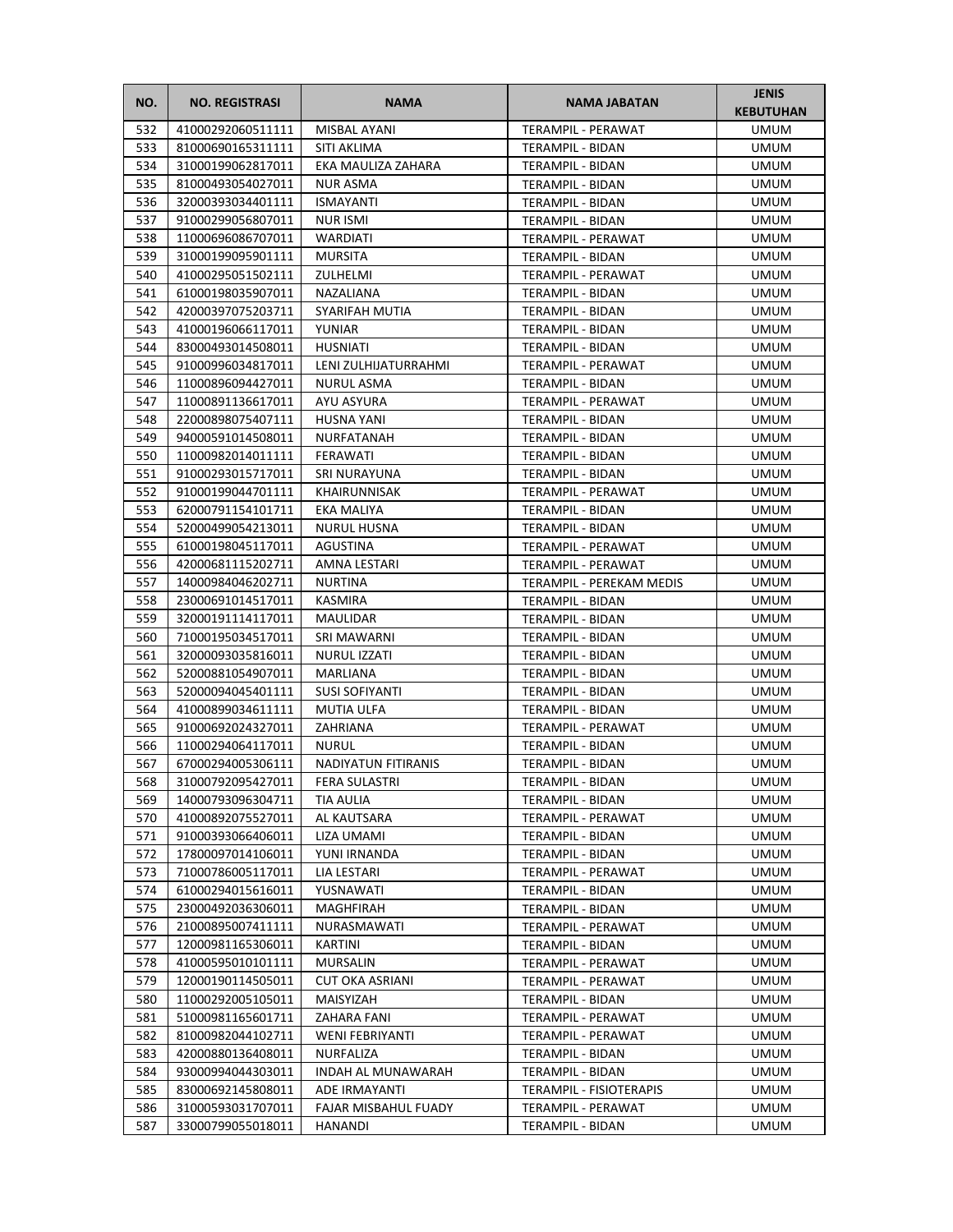| NO. | <b>NO. REGISTRASI</b> | <b>NAMA</b>             | <b>NAMA JABATAN</b>           | <b>JENIS</b><br><b>KEBUTUHAN</b> |
|-----|-----------------------|-------------------------|-------------------------------|----------------------------------|
| 588 | 91000191044907011     | ELANDA SURYANA          | AHLI PERTAMA - BIDAN          | <b>UMUM</b>                      |
| 589 | 22000694016905011     | ASNALYA MARFERA         | TERAMPIL - PERAWAT            | <b>UMUM</b>                      |
| 590 | 91000591095501711     | <b>REFI HUSNA</b>       | TERAMPIL - PERAWAT            | <b>UMUM</b>                      |
| 591 | 21000396036408011     | AIZA JUNITA             | TERAMPIL - BIDAN              | <b>UMUM</b>                      |
| 592 | 21000981146701111     | ISMI ANGGIA MURNI       | TERAMPIL - BIDAN              | <b>UMUM</b>                      |
| 593 | 35000194056907011     | <b>CUT NAISA</b>        | TERAMPIL - BIDAN              | <b>UMUM</b>                      |
| 594 | 71000891006808111     | AIRA ASYUNI             | TERAMPIL - PERAWAT            | <b>UMUM</b>                      |
| 595 | 92000798017706011     | ELFIYANA                | <b>TERAMPIL - BIDAN</b>       | <b>UMUM</b>                      |
| 596 | 22000497094016111     | LESTARI ANDRIANI        | TERAMPIL - BIDAN              | <b>UMUM</b>                      |
| 597 | 82000792185907011     | <b>ZAHRATUL YUFA</b>    | TERAMPIL - PERAWAT            | <b>UMUM</b>                      |
| 598 | 52000892075907011     | IKA RAFIQAH             | TERAMPIL - PERAWAT            | <b>UMUM</b>                      |
| 599 | 64000985075105011     | <b>CUT NITA</b>         | TERAMPIL - BIDAN              | <b>UMUM</b>                      |
| 600 | 11000895096601111     | <b>HAYATUL HUSNA</b>    | TERAMPIL - PERAWAT            | <b>UMUM</b>                      |
| 601 | 34000987001126011     | MIRZUANDA. R            | <b>TERAMPIL - NUTRISIONIS</b> | <b>UMUM</b>                      |
| 602 | 31000998005102711     | RAHMI MAULINA           | TERAMPIL - PERAWAT            | UMUM                             |
| 603 | 42000592174707011     | <b>EVA SILVIANI</b>     | TERAMPIL - PERAWAT            | <b>UMUM</b>                      |
| 604 | 61000782094517011     | RAHIMATUL MUNAWWARAH    | TERAMPIL - BIDAN              | <b>UMUM</b>                      |
| 605 | 81000099024517011     | <b>IRMA SARI</b>        | TERAMPIL - BIDAN              | <b>UMUM</b>                      |
| 606 | 53000197055617011     | <b>DAHNIAR</b>          | <b>TERAMPIL - BIDAN</b>       | <b>UMUM</b>                      |
| 607 | 92000782074517011     | JULIANA                 | <b>TERAMPIL - PERAWAT</b>     | <b>UMUM</b>                      |
| 608 | 12000593024706111     | SAUMI FITRIYANA         | TERAMPIL - BIDAN              | <b>UMUM</b>                      |
| 609 | 82000798075206111     | NURHAYATI               | TERAMPIL - BIDAN              | <b>UMUM</b>                      |
| 610 | 16000996014706011     | RAMDHANA                | AHLI PERTAMA - BIDAN          | <b>UMUM</b>                      |
| 611 | 83000195064501711     | FARRADISAH FURQANI      | TERAMPIL - BIDAN              | <b>UMUM</b>                      |
| 612 | 21000599054508011     | RIZA MAULIZA            | TERAMPIL - BIDAN              | <b>UMUM</b>                      |
| 613 | 61000891014501711     | ULFA ZAYDA RAMADHANNA   | TERAMPIL - PERAWAT            | <b>UMUM</b>                      |
| 614 | 21000694040104111     | NURHADI                 | TERAMPIL - PERAWAT            | <b>UMUM</b>                      |
| 615 | 12000192115518011     | <b>KHAIRUN NISAK</b>    | TERAMPIL - BIDAN              | <b>UMUM</b>                      |
| 616 | 83000988075518011     | SETIAWATI               | TERAMPIL - BIDAN              | <b>UMUM</b>                      |
| 617 | 52000799025706011     | <b>MUNITA</b>           | TERAMPIL - PERAWAT            | <b>UMUM</b>                      |
| 618 | 71000895085707011     | CITRA SUMAYANTI         | TERAMPIL - BIDAN              | <b>UMUM</b>                      |
| 619 | 73000882046507111     | LISTIKA RAHAYU          | TERAMPIL - BIDAN              | <b>UMUM</b>                      |
| 620 | 41000689005701111     | TRIA SEPTIANA           | TERAMPIL - BIDAN              | <b>UMUM</b>                      |
| 621 | 72000696054102711     | YUNI ZAIRINA            | <b>TERAMPIL - PERAWAT</b>     | <b>UMUM</b>                      |
| 622 | 71000299035901111     | <b>ISAURA MAULIDA</b>   | TERAMPIL - BIDAN              | <b>UMUM</b>                      |
| 623 | 13000097074011111     | <b>IRHAMNI</b>          | <b>TERAMPIL - BIDAN</b>       | <b>UMUM</b>                      |
| 624 | 51000791174018011     | 'MAHDA DARATUN NAWA'    | TERAMPIL - BIDAN              | <b>UMUM</b>                      |
| 625 | 41000091106711111     | RAHMI                   | TERAMPIL - BIDAN              | <b>UMUM</b>                      |
| 626 | 11000299094504011     | HASANAH                 | TERAMPIL - BIDAN              | <b>UMUM</b>                      |
| 627 | 65000292195327021     | NUR SARTIKA DEWI GULTOM | TERAMPIL - BIDAN              | <b>UMUM</b>                      |
| 628 | 62000094064104711     | NURFIRDAUSYAH           | TERAMPIL - BIDAN              | <b>UMUM</b>                      |
| 629 | 91000999094601111     | <b>MELY SAPUTRI</b>     | TERAMPIL - PERAWAT            | <b>UMUM</b>                      |
| 630 | 21000998066306011     | RUHUL CHAIRANI          | TERAMPIL - PERAWAT            | <b>UMUM</b>                      |
| 631 | 91000195006505011     | <b>DESI MARLIA</b>      | TERAMPIL - PERAWAT            | <b>UMUM</b>                      |
| 632 | 21000787066102711     | JULIANA                 | TERAMPIL - BIDAN              | <b>UMUM</b>                      |
| 633 | 51000892075901111     | NISAUL FITRIA           | TERAMPIL - PRANATA            | <b>UMUM</b>                      |
|     |                       |                         | LABORATORIUM KESEHATAN        |                                  |
| 634 | 12000688074816011     | RITA ZAHARA             | TERAMPIL - BIDAN              | UMUM                             |
| 635 | 41000098025201711     | NUR AFNI M SUFI HAMZAH  | TERAMPIL - BIDAN              | UMUM                             |
| 636 | 21000995066101111     | ILYA MAISARAH           | TERAMPIL - PERAWAT            | <b>UMUM</b>                      |
| 637 | 31000491186800121     | <b>SRI HASTUTI</b>      | TERAMPIL - PEREKAM MEDIS      | <b>UMUM</b>                      |
| 638 | 44000599035208011     | ASFARINA                | TERAMPIL - PERAWAT            | <b>UMUM</b>                      |
| 639 | 31000882171201711     | EDWAR RINALDI           | TERAMPIL - TEKNISI            | UMUM                             |
|     |                       |                         | <b>ELEKTROMEDIS</b>           |                                  |
| 640 | 76000794045301711     | YENNI APRILIANI         | TERAMPIL - BIDAN              | <b>UMUM</b>                      |
| 641 | 51000692156102711     | NURLELI                 | TERAMPIL - PERAWAT            | <b>UMUM</b>                      |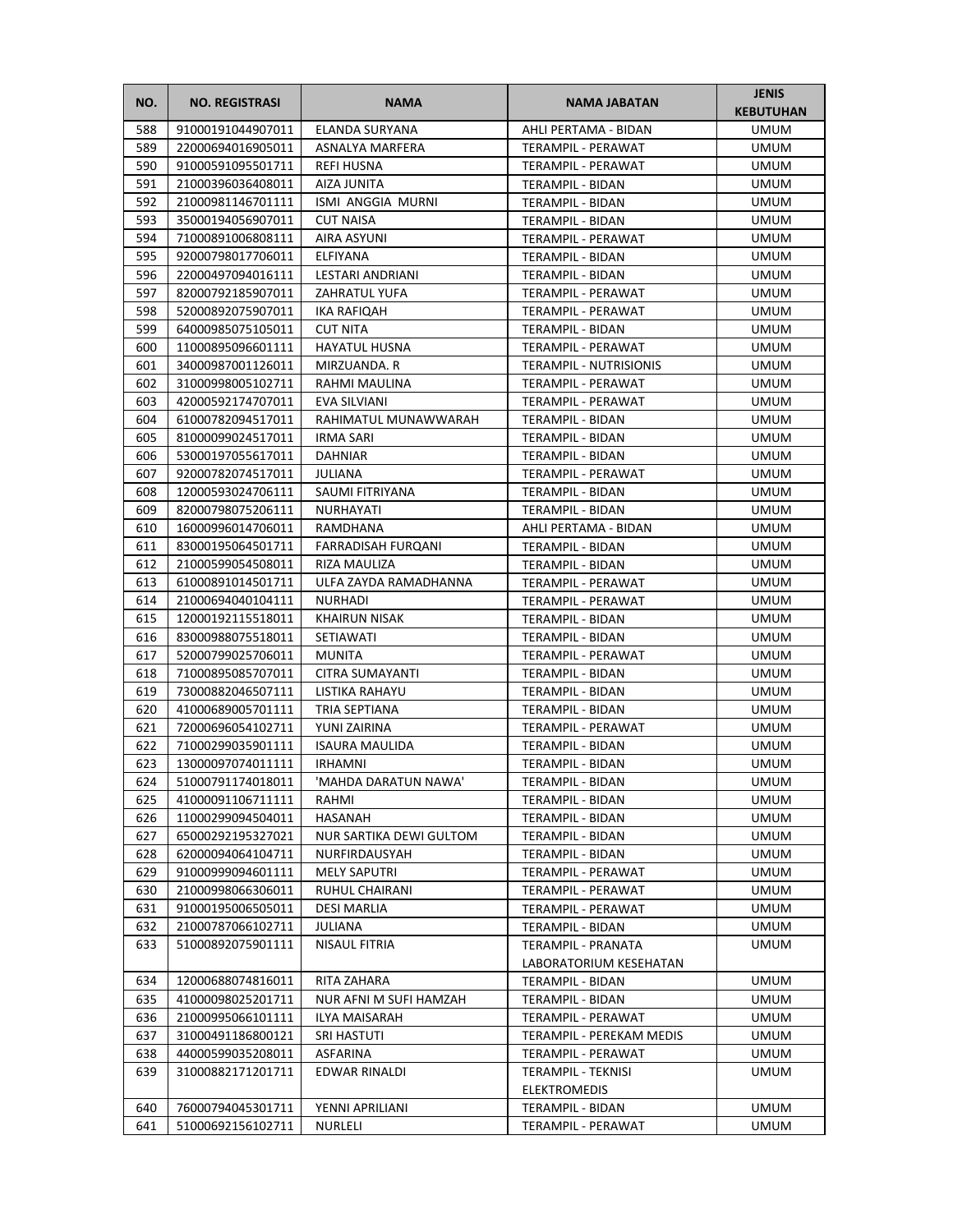| NO.        | <b>NO. REGISTRASI</b>                  | <b>NAMA</b>                                | <b>NAMA JABATAN</b>                           | <b>JENIS</b><br><b>KEBUTUHAN</b> |
|------------|----------------------------------------|--------------------------------------------|-----------------------------------------------|----------------------------------|
| 642        | 82000798066608011                      | <b>ASMAUL KHAIRA</b>                       | TERAMPIL - PERAWAT                            | <b>UMUM</b>                      |
| 643        | 12000699014617011                      | MULIANA                                    | TERAMPIL - PERAWAT                            | <b>UMUM</b>                      |
| 644        | 73000783031103711                      | <b>EMIL NASHAR</b>                         | <b>TERAMPIL - PERAWAT</b>                     | <b>UMUM</b>                      |
| 645        | 61000392186917011                      | <b>NAJATUL MUJALIS</b>                     | TERAMPIL - BIDAN                              | <b>UMUM</b>                      |
| 646        | 43000296061408011                      | 'DARMA PUTRA'                              | AHLI PERTAMA - EPIDEMIOLOG                    | <b>UMUM</b>                      |
|            |                                        |                                            | KESEHATAN                                     |                                  |
| 647        | 11000490146816011                      | RITA ZAHARA                                | TERAMPIL - PERAWAT                            | <b>UMUM</b>                      |
| 648        | 26000996054203711                      | TARI PUTRI IRWANTI BR TARIGAN              | TERAMPIL - PERAWAT                            | <b>UMUM</b>                      |
| 649        | 83000697001606011<br>94000997040617011 | MUHAMMAD RIANDI<br><b>ARIEF MAULANA</b>    | TERAMPIL - PERAWAT                            | <b>UMUM</b>                      |
| 650        |                                        |                                            | TERAMPIL - PERAWAT                            | <b>UMUM</b>                      |
| 651        | 32000291076607011                      | RITA MAILENI                               | TERAMPIL - BIDAN                              | <b>UMUM</b>                      |
| 652        | 31000392126137011                      | SRI DEWI NOVI YANTI                        | TERAMPIL - BIDAN                              | <b>UMUM</b>                      |
| 653        | 72000296076311111                      | ROSITA ZENIYATI                            | TERAMPIL - BIDAN                              | <b>UMUM</b>                      |
| 654        | 71000295024317011                      | CUT ASMAUL HUSNA                           | TERAMPIL - BIDAN                              | UMUM                             |
| 655        | 81000091124304711<br>61000092175309011 | DARA MAYASARI                              | AHLI PERTAMA - DOKTER                         | <b>UMUM</b>                      |
| 656        | 65000798082802011                      | DESTRIANA                                  | TERAMPIL - BIDAN<br><b>TERAMPIL - PERAWAT</b> | <b>UMUM</b>                      |
| 657        | 71000198016406011                      | HAFIZD YAZID PINIM                         |                                               | <b>UMUM</b>                      |
| 658        | 13000396064208011                      | RONA TRISNAWATI<br><b>DEBBIE DEWANTARI</b> | <b>TERAMPIL - BIDAN</b>                       | <b>UMUM</b>                      |
| 659        |                                        |                                            | TERAMPIL - BIDAN                              | <b>UMUM</b>                      |
| 660        | 71000292165117011                      | DELVINA                                    | TERAMPIL - BIDAN                              | <b>UMUM</b>                      |
| 661<br>662 | 31000191146501111                      | AKLIMA                                     | <b>TERAMPIL - BIDAN</b>                       | <b>UMUM</b>                      |
|            | 63000398054701011<br>71000781195011111 | RIMA WATI<br><b>HERAWATI</b>               | TERAMPIL - PERAWAT                            | <b>UMUM</b>                      |
| 663        | 91000091085203711                      | FIRDAUSI NUZULA                            | <b>TERAMPIL - PERAWAT</b>                     | <b>UMUM</b><br><b>UMUM</b>       |
| 664        |                                        |                                            | TERAMPIL - BIDAN                              |                                  |
| 665        | 81000298066127011                      | <b>FITRIANI</b>                            | TERAMPIL - BIDAN                              | <b>UMUM</b>                      |
| 666        | 11000097025108111                      | MAISARAH                                   | AHLI PERTAMA - PERAWAT                        | <b>UMUM</b>                      |
| 667        | 33000887075303711                      | ROSNAWATI                                  | TERAMPIL - BIDAN                              | <b>UMUM</b>                      |
| 668        | 41000398017427011                      | <b>NURUL AINA</b>                          | TERAMPIL - PERAWAT                            | <b>UMUM</b>                      |
| 669<br>670 | 41000491035616011<br>92000196065427011 | <b>BADRIATIN NAVIS</b><br>ASNITA           | TERAMPIL - BIDAN                              | <b>UMUM</b><br><b>UMUM</b>       |
| 671        | 41000391195311111                      | RISKA AMELIA                               | TERAMPIL - BIDAN<br>TERAMPIL - BIDAN          | UMUM                             |
| 672        | 61000986015804011                      | SAYUMI                                     | TERAMPIL - BIDAN                              | <b>UMUM</b>                      |
| 673        | 41000799050706011                      | RISKA MONTEZA                              | TERAMPIL - BIDAN                              | <b>UMUM</b>                      |
| 674        | 82000980146408111                      | OKTAVIA MAULIDA                            | TERAMPIL - BIDAN                              | <b>UMUM</b>                      |
| 675        | 11000991084917011                      | <b>SUCI RAMADHANI</b>                      | TERAMPIL - PERAWAT                            | <b>UMUM</b>                      |
| 676        | 91000697075517011                      | MAYA ULFA                                  | TERAMPIL - BIDAN                              | <b>UMUM</b>                      |
| 677        | 41000496046027011                      | CUT RISNA DEVIYANTI                        | TERAMPIL - BIDAN                              | <b>UMUM</b>                      |
| 678        | 81000493017501111                      | ZAHRATI                                    | TERAMPIL - BIDAN                              | <b>UMUM</b>                      |
| 679        | 82000095065306111                      | WINDA WAHYUNI                              | TERAMPIL - BIDAN                              | <b>UMUM</b>                      |
| 680        | 71000296044306011                      | NAURATUL RINI                              | TERAMPIL - BIDAN                              | <b>UMUM</b>                      |
| 681        | 48000392117608011                      | RAHMADHATUL FITRI                          | TERAMPIL - BIDAN                              | <b>UMUM</b>                      |
| 682        | 81000099055607011                      | SRI WAHYUNI                                | TERAMPIL - BIDAN                              | <b>UMUM</b>                      |
| 683        | 51000192176717011                      | <b>DESSY FONNA</b>                         | TERAMPIL - BIDAN                              | <b>UMUM</b>                      |
| 684        | 12000098005214011                      | JULIANA                                    | TERAMPIL - BIDAN                              | UMUM                             |
| 685        | 72000297096711111                      | MEGAWATI                                   | TERAMPIL - BIDAN                              | <b>UMUM</b>                      |
| 686        | 12000093006913011                      | SITI AISYAH                                | TERAMPIL - BIDAN                              | <b>UMUM</b>                      |
| 687        | 61000290134427011                      | <b>BAIZUL JANNAH</b>                       | TERAMPIL - PERAWAT                            | UMUM                             |
| 688        | 32000193017104111                      | FIKRIANI B                                 | TERAMPIL - BIDAN                              | UMUM                             |
| 689        | 35000982117501111                      | TONI SUMARNI                               | TERAMPIL - BIDAN                              | <b>UMUM</b>                      |
| 690        | 33000781186103711                      | MAULINAR                                   | TERAMPIL - PERAWAT                            | <b>UMUM</b>                      |
| 691        | 45000096066103711                      | TANIA NURUL FAJRI                          | TERAMPIL - PRANATA                            | <b>UMUM</b>                      |
|            |                                        |                                            | LABORATORIUM KESEHATAN                        |                                  |
| 692        | 86000880125607011                      | AINAL MARDHIAH                             | TERAMPIL - BIDAN                              | <b>UMUM</b>                      |
| 693        | 81000497086317011                      | JULI MAULIDASARI                           | TERAMPIL - PERAWAT                            | <b>UMUM</b>                      |
| 694        | 61000692056011111                      | HASTUTI                                    | TERAMPIL - BIDAN                              | <b>UMUM</b>                      |
| 695        | 31000497003517011                      | HENDRA GUNAWAN                             | TERAMPIL - PERAWAT                            | UMUM                             |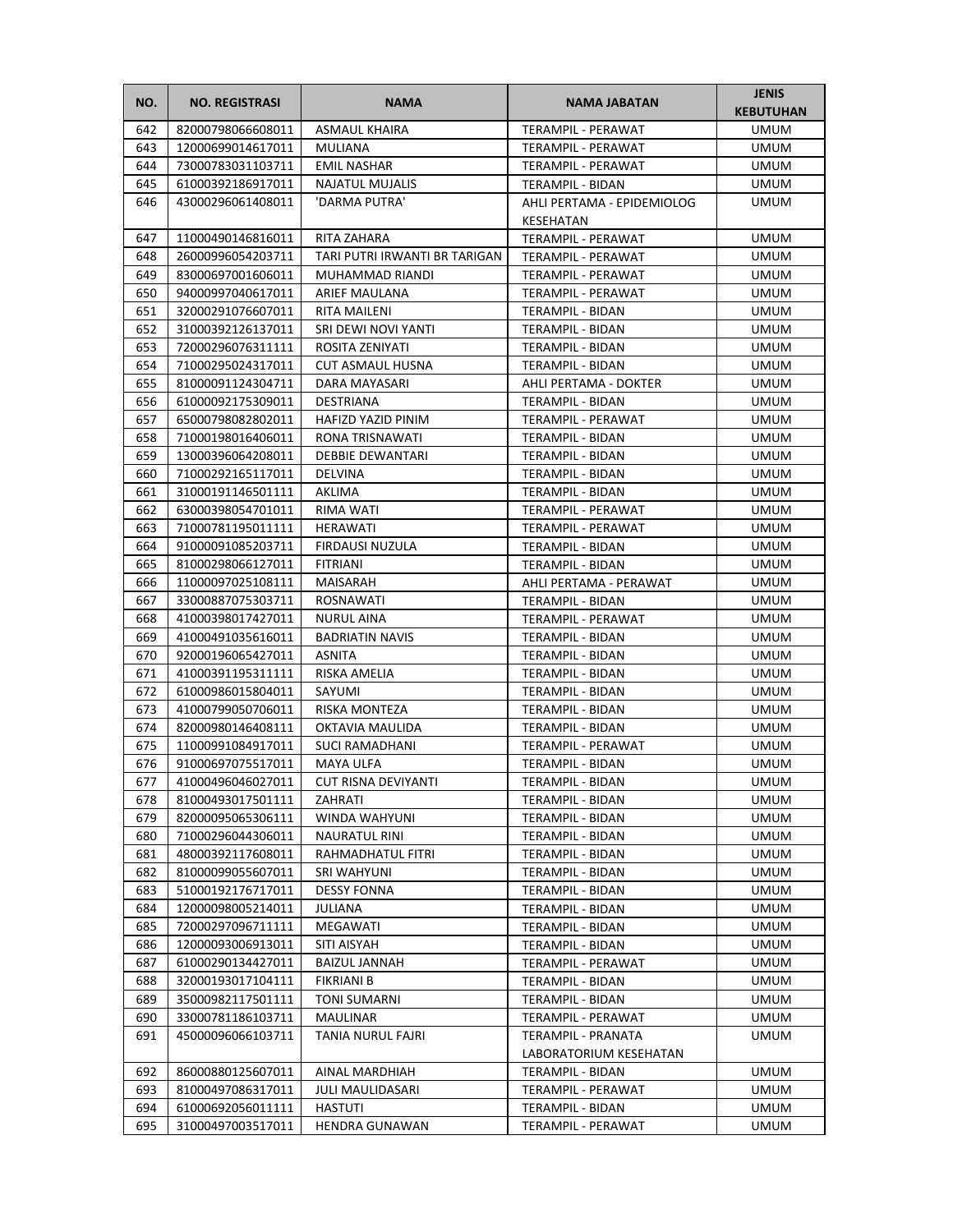| NO.        | <b>NO. REGISTRASI</b>                  | <b>NAMA</b>                      | <b>NAMA JABATAN</b>                                 | <b>JENIS</b><br><b>KEBUTUHAN</b> |
|------------|----------------------------------------|----------------------------------|-----------------------------------------------------|----------------------------------|
| 696        | 81000495026202711                      | <b>ISNAWATI</b>                  | <b>TERAMPIL - PERAWAT</b>                           | <b>UMUM</b>                      |
| 697        | 12000295025427011                      | SRI RIZKI                        | TERAMPIL - BIDAN                                    | <b>UMUM</b>                      |
| 698        | 91000891166308111                      | ZAHRATUL JANNAH                  | <b>TERAMPIL - PERAWAT</b>                           | <b>UMUM</b>                      |
| 699        | 61000392180202111                      | <b>DERI PATRAS</b>               | TERAMPIL - SANITARIAN                               | <b>UMUM</b>                      |
| 700        | 22000884085311111                      | <b>NOVALIA</b>                   | TERAMPIL - BIDAN                                    | <b>UMUM</b>                      |
| 701        | 51000984024206111                      | <b>WILDA APRIANI</b>             | TERAMPIL - BIDAN                                    | <b>UMUM</b>                      |
| 702        | 89000191014101111                      | <b>IRMA SURYANI</b>              | TERAMPIL - BIDAN                                    | <b>UMUM</b>                      |
| 703        | 81000881126111111                      | <b>NOVIANTI</b>                  | TERAMPIL - BIDAN                                    | <b>UMUM</b>                      |
| 704        | 31000292025804011                      | <b>RAINI FITRI</b>               | TERAMPIL - BIDAN                                    | <b>UMUM</b>                      |
| 705        | 16000598026203711                      | <b>RITA MAULIDA</b>              | <b>TERAMPIL - PERAWAT</b>                           | <b>UMUM</b>                      |
| 706        | 11000399014506011                      | <b>IRHAMNA</b>                   | AHLI PERTAMA - EPIDEMIOLOG<br>KESEHATAN             | <b>UMUM</b>                      |
| 707        | 74000791014104111                      | <b>SRI MAWARNI</b>               | TERAMPIL - BIDAN                                    | <b>UMUM</b>                      |
| 708        | 63000292026011111                      | EKAMAWARSARI                     | TERAMPIL - BIDAN                                    | <b>UMUM</b>                      |
| 709        | 61000591054616011                      | EKA YANI                         | TERAMPIL - PERAWAT                                  | UMUM                             |
| 710        | 61000983015208011                      | NURFATIMAH                       | TERAMPIL - BIDAN                                    | <b>UMUM</b>                      |
| 711        | 34000984044501711                      | KHAIRUNNISAK                     | TERAMPIL - BIDAN                                    | <b>UMUM</b>                      |
| 712        | 81000987045701111                      | <b>JULIA FONNA</b>               | TERAMPIL - BIDAN                                    | <b>UMUM</b>                      |
| 713        | 93000692025202711                      | PUTRI INDAH RUSZAMADHANI         | TERAMPIL - BIDAN                                    | <b>UMUM</b>                      |
| 714        | 61000590154308011                      | LISNA SURYANI                    | TERAMPIL - BIDAN                                    | <b>UMUM</b>                      |
| 715        | 11000298011518011                      | <b>ISWANDI</b>                   | TERAMPIL - PERAWAT                                  | <b>UMUM</b>                      |
| 716        | 31000195016311111                      | LISA FARIYANI                    | TERAMPIL - BIDAN                                    | <b>UMUM</b>                      |
| 717        | 54000092074016011                      | DINA AYU RICHA LESTARI           | TERAMPIL - PRANATA                                  | <b>UMUM</b>                      |
|            |                                        |                                  | LABORATORIUM KESEHATAN                              |                                  |
| 718        | 81000988065103711                      | AMANDA TAHWILA                   | TERAMPIL - BIDAN                                    | <b>UMUM</b>                      |
| 719        | 42000599075417011                      | PUTRI RAHMAYUNA AR               | TERAMPIL - BIDAN                                    | <b>UMUM</b>                      |
| 720        | 11000096064711111                      | ALMUNADIA                        | TERAMPIL - BIDAN                                    | <b>UMUM</b>                      |
| 721        | 14000192161201711                      | HIDAYATUL SAIFI                  | TERAMPIL - PERAWAT                                  | <b>UMUM</b>                      |
| 722        | 74000098075306011                      | <b>NURDINA</b>                   | <b>TERAMPIL - PRANATA</b><br>LABORATORIUM KESEHATAN | <b>UMUM</b>                      |
| 723        | 12000391065101111                      | <b>WARDHIAH</b>                  | TERAMPIL - BIDAN                                    | <b>UMUM</b>                      |
| 724        | 32000094084717011                      | YUNA ZAHARA                      | TERAMPIL - BIDAN                                    | <b>UMUM</b>                      |
| 725        | 72000199054501111                      | ZAIMA AMELIA                     | <b>TERAMPIL - BIDAN</b>                             | <b>UMUM</b>                      |
| 726        | 41000693096306011                      | DEVI HARYATI                     | AHLI PERTAMA - EPIDEMIOLOG                          | <b>UMUM</b>                      |
|            |                                        |                                  | KESEHATAN                                           |                                  |
| 727        | 13000299015607011                      | <b>NURAFNI</b>                   | TERAMPIL - BIDAN                                    | <b>UMUM</b>                      |
| 728        | 73000989084304711                      | SRI ALUN                         | TERAMPIL - BIDAN                                    | <b>UMUM</b>                      |
| 729        | 81000691044717011                      | WIRDATUL JANNAH                  | TERAMPIL - PERAWAT                                  | <b>UMUM</b>                      |
| 730        | 11000982166707011                      | NURMASYITHAH                     | TERAMPIL - PERAWAT                                  | <b>UMUM</b>                      |
| 731        | 41000496065417011                      | SAFARA DIANA                     | TERAMPIL - BIDAN                                    | <b>UMUM</b>                      |
| 732        | 12000296006207011                      | <b>ISMAFURRAHMI</b>              | TERAMPIL - BIDAN                                    | <b>UMUM</b>                      |
| 733        | 11000988006037011                      | FAJRIAH                          | TERAMPIL - PERAWAT                                  | <b>UMUM</b>                      |
| 734        | 31000892026311011                      | <b>WARASATUN RUPIANA</b>         | TERAMPIL - FISIOTERAPIS                             | <b>UMUM</b>                      |
| 735        | 31000299046427011                      | SRI SATYA UTAMI                  | TERAMPIL - BIDAN                                    | <b>UMUM</b>                      |
| 736        | 74000496040306011                      | RISKI NANDA                      | TERAMPIL - PERAWAT                                  | UMUM                             |
| 737        | 81000791084211111                      | NURHALIMAH                       | TERAMPIL - BIDAN                                    | <b>UMUM</b>                      |
| 738        | 71000490186203711                      | SITTI HABSAH                     | TERAMPIL - BIDAN                                    | <b>UMUM</b>                      |
| 739        | 12000696006608011                      | <b>CUT PUTRI RAISAH</b>          | TERAMPIL - BIDAN                                    | <b>UMUM</b>                      |
| 740<br>741 | 11000192036501111                      | ELISADAURA                       | TERAMPIL - BIDAN                                    | UMUM                             |
| 742        | 21000985094019021<br>65000999095016011 | FITRIANI DALIMUNTE<br>WIDIA WATI | TERAMPIL - BIDAN<br>TERAMPIL - PERAWAT              | <b>UMUM</b><br><b>UMUM</b>       |
| 743        | 11000882056317011                      | EKA SAPUTRI                      | TERAMPIL - BIDAN                                    | <b>UMUM</b>                      |
| 744        | 83000690175203711                      | LENNY MAULINA TANJUNG            | TERAMPIL - BIDAN                                    | <b>UMUM</b>                      |
| 745        | 91000980146206011                      | MUSVIYANA                        | TERAMPIL - BIDAN                                    | <b>UMUM</b>                      |
| 746        | 42000880140102711                      | AKHMAD YANI                      | TERAMPIL - PERAWAT                                  | <b>UMUM</b>                      |
| 747        | 21000694086408011                      | HAJJATUN NAZIA                   | TERAMPIL - BIDAN                                    | <b>UMUM</b>                      |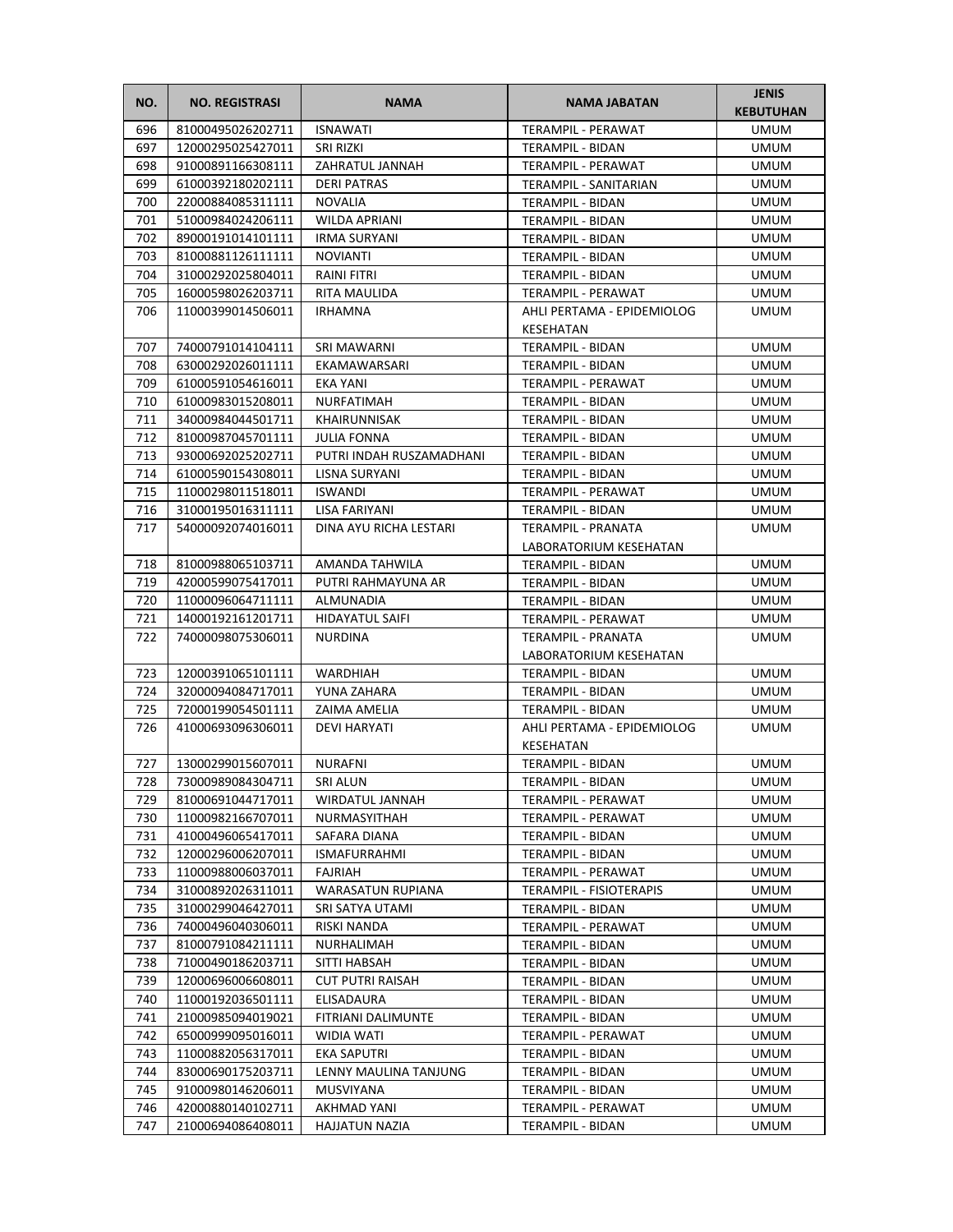| NO. | <b>NO. REGISTRASI</b> | <b>NAMA</b>           | <b>NAMA JABATAN</b>       | <b>JENIS</b><br><b>KEBUTUHAN</b> |
|-----|-----------------------|-----------------------|---------------------------|----------------------------------|
| 748 | 91000097034427011     | AINAL MARDIAH         | <b>TERAMPIL - BIDAN</b>   | <b>UMUM</b>                      |
| 749 | 81000595064907011     | RAMADHANI             | TERAMPIL - PERAWAT        | <b>UMUM</b>                      |
| 750 | 64000692105203711     | YUNITA ZAHARA         | TERAMPIL - BIDAN          | <b>UMUM</b>                      |
| 751 | 41000986007202711     | <b>DIAN WAHYUNI</b>   | TERAMPIL - PERAWAT        | <b>UMUM</b>                      |
| 752 | 41000194065402011     | FITRI APRILLIA        | TERAMPIL - BIDAN          | <b>UMUM</b>                      |
| 753 | 21000099007208111     | MAULIDAR              | TERAMPIL - BIDAN          | <b>UMUM</b>                      |
| 754 | 61000295017107011     | <b>IRMAWATI</b>       | <b>TERAMPIL - BIDAN</b>   | <b>UMUM</b>                      |
| 755 | 42000797001217011     | YAFI MAULANA          | TERAMPIL - PERAWAT        | <b>UMUM</b>                      |
| 756 | 41000292034808111     | <b>WAHYUNI</b>        | TERAMPIL - BIDAN          | <b>UMUM</b>                      |
| 757 | 62000591045717011     | RAHMADANIAH           | TERAMPIL - PERAWAT        | <b>UMUM</b>                      |
| 758 | 61000781146402111     | TRISNA YANTI          | TERAMPIL - PERAWAT        | <b>UMUM</b>                      |
| 759 | 71000593076408111     | <b>HAYATUN NUFUS</b>  | TERAMPIL - PERAWAT        | <b>UMUM</b>                      |
| 760 | 32000190135501111     | RIZKIA NORA           | TERAMPIL - BIDAN          | <b>UMUM</b>                      |
| 761 | 81000599096107111     | EVI RANGGA YUNI       | TERAMPIL - BIDAN          | <b>UMUM</b>                      |
| 762 | 12000593084407011     | <b>NURLIA</b>         | TERAMPIL - BIDAN          | UMUM                             |
| 763 | 12000782115807011     | <b>CUT HAYATI</b>     | TERAMPIL - BIDAN          | <b>UMUM</b>                      |
| 764 | 11000196014202711     | DINA YUNITA           | TERAMPIL - PERAWAT        | <b>UMUM</b>                      |
| 765 | 11000984016306011     | MIRNAWATI             | TERAMPIL - BIDAN          | <b>UMUM</b>                      |
| 766 | 83000993064213011     | <b>WARDATUL MISRA</b> | <b>TERAMPIL - PERAWAT</b> | <b>UMUM</b>                      |
| 767 | 52000396064501111     | LIZA MARYAM           | TERAMPIL - BIDAN          | <b>UMUM</b>                      |
| 768 | 81000793003306011     | ARI YADI              | <b>TERAMPIL - PERAWAT</b> | <b>UMUM</b>                      |
| 769 | 26000393034427011     | <b>NURFIDA</b>        | <b>TERAMPIL - BIDAN</b>   | <b>UMUM</b>                      |
| 770 | 23000886065311111     | <b>MELLISA YANTI</b>  | TERAMPIL - BIDAN          | <b>UMUM</b>                      |
| 771 | 82000591086516011     | TIA MUSTIKA RATNA     | TERAMPIL - PRANATA        | <b>UMUM</b>                      |
|     |                       |                       | LABORATORIUM KESEHATAN    |                                  |
| 772 | 81000399015307111     | <b>IKHWA NOPA</b>     | TERAMPIL - BIDAN          | <b>UMUM</b>                      |
| 773 | 21000092014607011     | RAUDHATUL JANNAH      | TERAMPIL - BIDAN          | <b>UMUM</b>                      |
| 774 | 11000691126903011     | SYARIFAH MASTURA      | TERAMPIL - BIDAN          | <b>UMUM</b>                      |
| 775 | 93000099065401011     | YORI SEPTIANA         | TERAMPIL - BIDAN          | <b>UMUM</b>                      |
| 776 | 14000691184208011     | <b>NOVY YANTI</b>     | TERAMPIL - BIDAN          | <b>UMUM</b>                      |
| 777 | 31000696015906011     | CUT MULIA ARISKA      | TERAMPIL - PERAWAT        | <b>UMUM</b>                      |
| 778 | 81000098044403711     | RATNA DEWI            | TERAMPIL - BIDAN          | UMUM                             |
| 779 | 33000784016617011     | AFRIDAYANTI           | TERAMPIL - BIDAN          | <b>UMUM</b>                      |
| 780 | 82000791165504111     | NURWAHYUNI            | TERAMPIL - PERAWAT        | <b>UMUM</b>                      |
| 781 | 31000797074227011     | LINDAWATI             | TERAMPIL - PERAWAT        | <b>UMUM</b>                      |
| 782 | 96960887014617011     | SITI ZAHRAH           | TERAMPIL - PERAWAT        | <b>UMUM</b>                      |
| 783 | 82000899036906011     | FINI HERDANA          | TERAMPIL - PERAWAT        | <b>UMUM</b>                      |
| 784 | 22000397013216011     | <b>BIBIW SURGAWA</b>  | TERAMPIL - PERAWAT        | <b>UMUM</b>                      |
| 785 | 21000890124106011     | ROSMAWAR              | TERAMPIL - PERAWAT        | <b>UMUM</b>                      |
| 786 | 71000395054101711     | HERLINAWATI           | TERAMPIL - BIDAN          | <b>UMUM</b>                      |
| 787 | 71000395096501111     | <b>HASTUTI</b>        | TERAMPIL - BIDAN          | <b>UMUM</b>                      |
| 788 | 21000695025016011     | EKA RAHMAWATI         | TERAMPIL - SANITARIAN     | <b>UMUM</b>                      |
| 789 | 12000392124117011     | MAULIDAR RAHMI        | TERAMPIL - BIDAN          | <b>UMUM</b>                      |
| 790 | 92000292086808011     | <b>NURUL AIDA</b>     | TERAMPIL - BIDAN          | <b>UMUM</b>                      |
| 791 | 71000791016906011     | FITRIA                | TERAMPIL - BIDAN          | UMUM                             |
| 792 | 61000593026216011     | RISKA YULIANDA        | TERAMPIL - BIDAN          | <b>UMUM</b>                      |
| 793 | 13000192046806111     | FEBRI TRIANI          | TERAMPIL - BIDAN          | <b>UMUM</b>                      |
| 794 | 62000994006517011     | NAILUL MUNA           | TERAMPIL - BIDAN          | <b>UMUM</b>                      |
| 795 | 82000199074304711     | MUTHYA ANGGRIANI      | TERAMPIL - BIDAN          | UMUM                             |
| 796 | 71000292091317011     | ARZANIL               | TERAMPIL - PERAWAT        | <b>UMUM</b>                      |
| 797 | 81000091105116011     | LINDAWATI NURDIN      | TERAMPIL - BIDAN          | <b>UMUM</b>                      |
| 798 | 13000788086203711     | LYDIA SAPUTRI .Z      | TERAMPIL - PERAWAT        | <b>UMUM</b>                      |
| 799 | 71000997036817011     | ZAKIA AMNA            | TERAMPIL - BIDAN          | <b>UMUM</b>                      |
| 800 | 43000196064717011     | MURSYIDA              | TERAMPIL - BIDAN          | <b>UMUM</b>                      |
| 801 | 12000196084617011     | ERNITA                | TERAMPIL - BIDAN          | <b>UMUM</b>                      |
| 802 | 12000984075807011     | FAUZIAH               | TERAMPIL - BIDAN          | <b>UMUM</b>                      |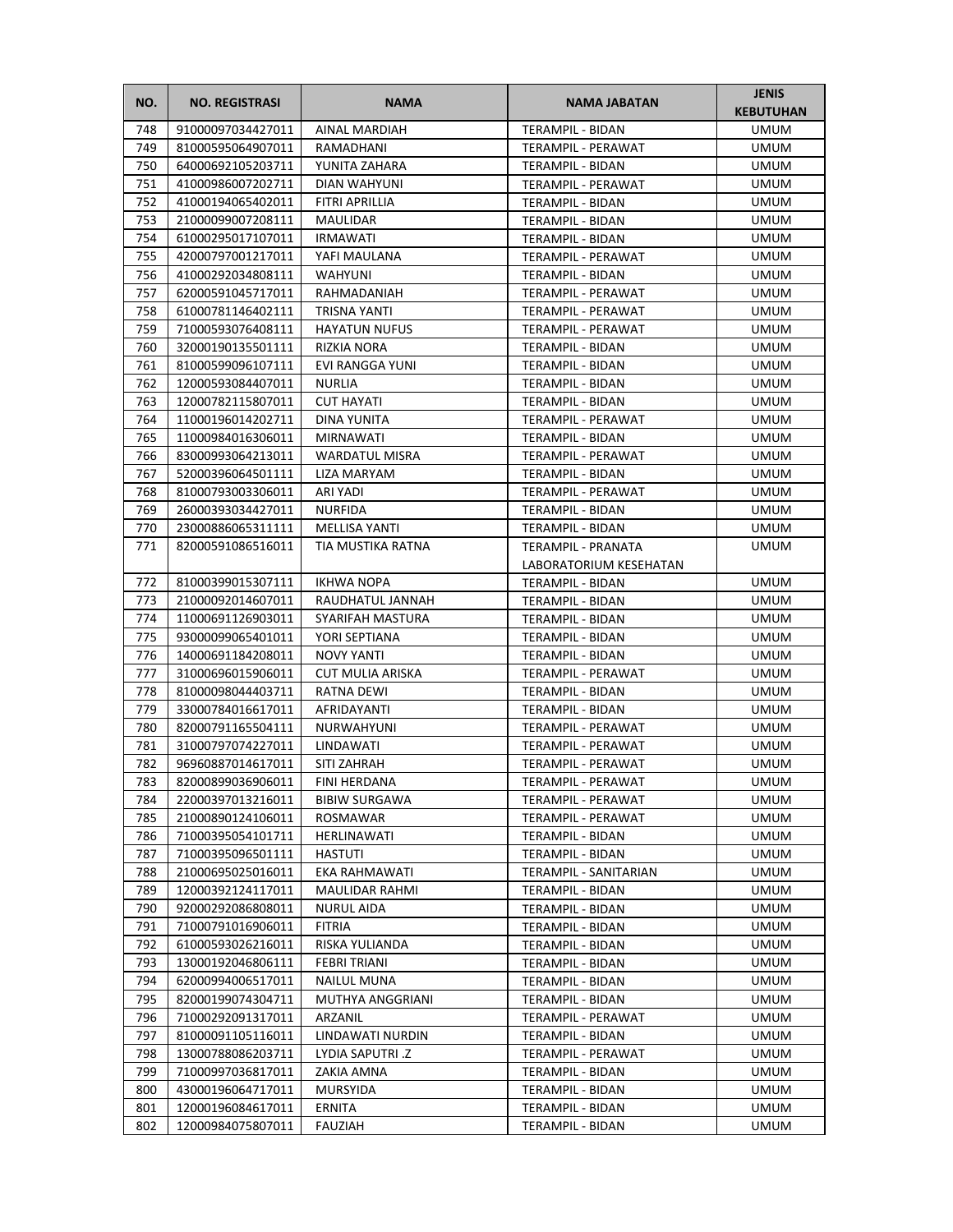| NO.        | <b>NO. REGISTRASI</b>                  | <b>NAMA</b>              | <b>NAMA JABATAN</b>                      | <b>JENIS</b><br><b>KEBUTUHAN</b> |
|------------|----------------------------------------|--------------------------|------------------------------------------|----------------------------------|
| 803        | 52000691005102711                      | ATIKAH RESTY MAHENDRA    | <b>TERAMPIL - PRANATA</b>                | <b>UMUM</b>                      |
|            |                                        |                          | LABORATORIUM KESEHATAN                   |                                  |
| 804        | 11000295025217011                      | <b>MULIANA M</b>         | TERAMPIL - BIDAN                         | <b>UMUM</b>                      |
| 805        | 41000594075127011                      | PUTRI APRI HURAIRA       | TERAMPIL - BIDAN                         | <b>UMUM</b>                      |
| 806        | 21000398086216111                      | HIKMAH ZAHARA            | TERAMPIL - BIDAN                         | <b>UMUM</b>                      |
| 807        | 51000094044016111                      | RIKA GUSTINA             | TERAMPIL - PERAWAT                       | <b>UMUM</b>                      |
| 808        | 23000792035306011                      | AYU FAJARNA              | TERAMPIL - BIDAN                         | <b>UMUM</b>                      |
| 809        | 22000994007427011                      | AFRAH HANUM              | TERAMPIL - BIDAN                         | <b>UMUM</b>                      |
| 810        | 15000782105608111                      | <b>JUNAIDAH</b>          | TERAMPIL - SANITARIAN                    | <b>UMUM</b>                      |
| 811        | 83000491115311111                      | <b>OPEY DAHNIAR</b>      | <b>TERAMPIL - BIDAN</b>                  | <b>UMUM</b>                      |
| 812        | 71000198075701711                      | YUNI ASNIDAR             | TERAMPIL - PERAWAT                       | <b>UMUM</b>                      |
| 813        | 91000391114506011                      | <b>HAYATON WARDANI</b>   | TERAMPIL - PERAWAT                       | <b>UMUM</b>                      |
| 814        | 51000892026401111                      | <b>NURMALIS</b>          | TERAMPIL - PERAWAT                       | <b>UMUM</b>                      |
| 815        | 52000394054304711                      | <b>HARTINI YS</b>        | TERAMPIL - BIDAN                         | <b>UMUM</b>                      |
| 816        | 13000894084427011                      | YENI RAHAYU              | TERAMPIL - PERAWAT                       | UMUM                             |
| 817        | 51000192194427011                      | <b>VERA MAULIDA</b>      | TERAMPIL - BIDAN                         | <b>UMUM</b>                      |
| 818        | 91000299005127011                      | NURJANNAH                | TERAMPIL - PERAWAT                       | <b>UMUM</b>                      |
| 819        | 82000695024501111                      | <b>CUT SHINTA EMILDA</b> | <b>TERAMPIL - BIDAN</b>                  | <b>UMUM</b>                      |
| 820        | 21000197017204711                      | DINA FADILA              | TERAMPIL - BIDAN                         | <b>UMUM</b>                      |
| 821        | 52000395054427011                      | <b>NURAINI</b>           | TERAMPIL - PERAWAT                       | UMUM                             |
| 822        | 21000992005305721                      | RIZKA AFTHARI            | TERAMPIL - BIDAN                         | <b>UMUM</b>                      |
| 823        | 73000888024203711                      | <b>NITA ROSDIANA</b>     | TERAMPIL - BIDAN                         | <b>UMUM</b>                      |
| 824        | 32000992046427011                      | MONARISKA                | TERAMPIL - PERAWAT                       | <b>UMUM</b>                      |
| 825        | 42000191184311111                      | RIZKA NOVIANTI           | TERAMPIL - BIDAN                         | <b>UMUM</b>                      |
| 826        | 97000097054303011                      | CHAIRIANI                | TERAMPIL - BIDAN                         | <b>UMUM</b>                      |
| 827        | 16000091144203711                      | <b>MEUTIA SARI</b>       | TERAMPIL - BIDAN                         | <b>UMUM</b>                      |
| 828        | 54000591024116011                      | MIRANDA                  | TERAMPIL - PERAWAT                       | <b>UMUM</b>                      |
| 829        | 11000797026102711                      | SITI LAYA ADJARA         | TERAMPIL - ASISTEN APOTEKER              | <b>UMUM</b>                      |
| 830        | 33000985056203711                      | <b>JUHERA</b>            | TERAMPIL - BIDAN                         | <b>UMUM</b>                      |
| 831        | 81000194096202711                      | <b>WENNY FITRIA</b>      | TERAMPIL - RADIOGRAFER                   | UMUM                             |
| 832        | 41000998024317011                      | RISKA MENTARI            | TERAMPIL - PERAWAT                       | UMUM                             |
| 833        | 91000192045011111                      | DIRA JUANNA PUTRI        | <b>TERAMPIL - BIDAN</b>                  | <b>UMUM</b>                      |
| 834        | 92000392134304711                      | 'DEVI SAFRIDA'           | TERAMPIL - BIDAN                         | <b>UMUM</b>                      |
| 835        | 81000191064011111                      | MILA RISTINA             | TERAMPIL - BIDAN                         | <b>UMUM</b>                      |
| 836        | 51000897007905011                      | CUT DINDA MASTRI JULITA  | TERAMPIL - BIDAN                         | <b>UMUM</b>                      |
| 837        | 12000883022016011                      | MUSLIMIN                 | TERAMPIL - PERAWAT                       | <b>UMUM</b>                      |
| 838        | 11000981144508111                      | RIZA FAHLAINI            | TERAMPIL - BIDAN                         | UMUM                             |
| 839        | 32000796044508011                      | EMA YUNITA               | TERAMPIL - PERAWAT                       | <b>UMUM</b>                      |
| 840        | 81000988091202711                      | AGUS MALA EFENDI         | TERAMPIL - PERAWAT                       | <b>UMUM</b>                      |
| 841        | 71000796026317011                      | NISA NUR SAFITRI         | TERAMPIL - BIDAN                         | <b>UMUM</b>                      |
| 842        | 21000099095105011                      | MAULIDA SEPTIANA         | TERAMPIL - PERAWAT                       | <b>UMUM</b>                      |
| 843        | 75000984066105011                      | LIDIA FITRI ARI SANDI    | TERAMPIL - BIDAN                         | <b>UMUM</b>                      |
| 844        | 52100882024105011                      | YUSDARIYANI              | TERAMPIL - BIDAN                         | <b>UMUM</b>                      |
| 845        | 91000497024705011                      | DUSMALIDYA               | TERAMPIL - BIDAN                         | <b>UMUM</b>                      |
| 846        | 71000095096408011                      | AGNES MEIDAR AYUNINGTYAS | TERAMPIL - BIDAN                         | <b>UMUM</b>                      |
| 847        | 55000794045412011                      | WULANDARI ADAWIYAH       | TERAMPIL - BIDAN                         | <b>UMUM</b>                      |
| 848        | 81000690134218011                      | RIZKI MAULIZA            | TERAMPIL - BIDAN                         | UMUM                             |
| 849        | 12000295086504111                      | RITA MEILISA             | TERAMPIL - PERAWAT                       | UMUM                             |
| 850        | 71000690156717011                      | YENI ISWITA              | TERAMPIL - BIDAN                         | <b>UMUM</b>                      |
| 851<br>852 | 11000982101707011                      | MUSLIADI<br>WIDAYAD      | TERAMPIL - PERAWAT<br>TERAMPIL - PERAWAT | <b>UMUM</b>                      |
| 853        | 87800097010416011<br>13000196036403011 | SALMA                    |                                          | <b>UMUM</b><br><b>UMUM</b>       |
| 854        | 11000495025401111                      | NURFAJRI                 | TERAMPIL - BIDAN<br>TERAMPIL - BIDAN     | <b>UMUM</b>                      |
| 855        | 82000898094202711                      | LIZA MAULIA              | TERAMPIL - ASISTEN APOTEKER              | UMUM                             |
|            |                                        |                          |                                          |                                  |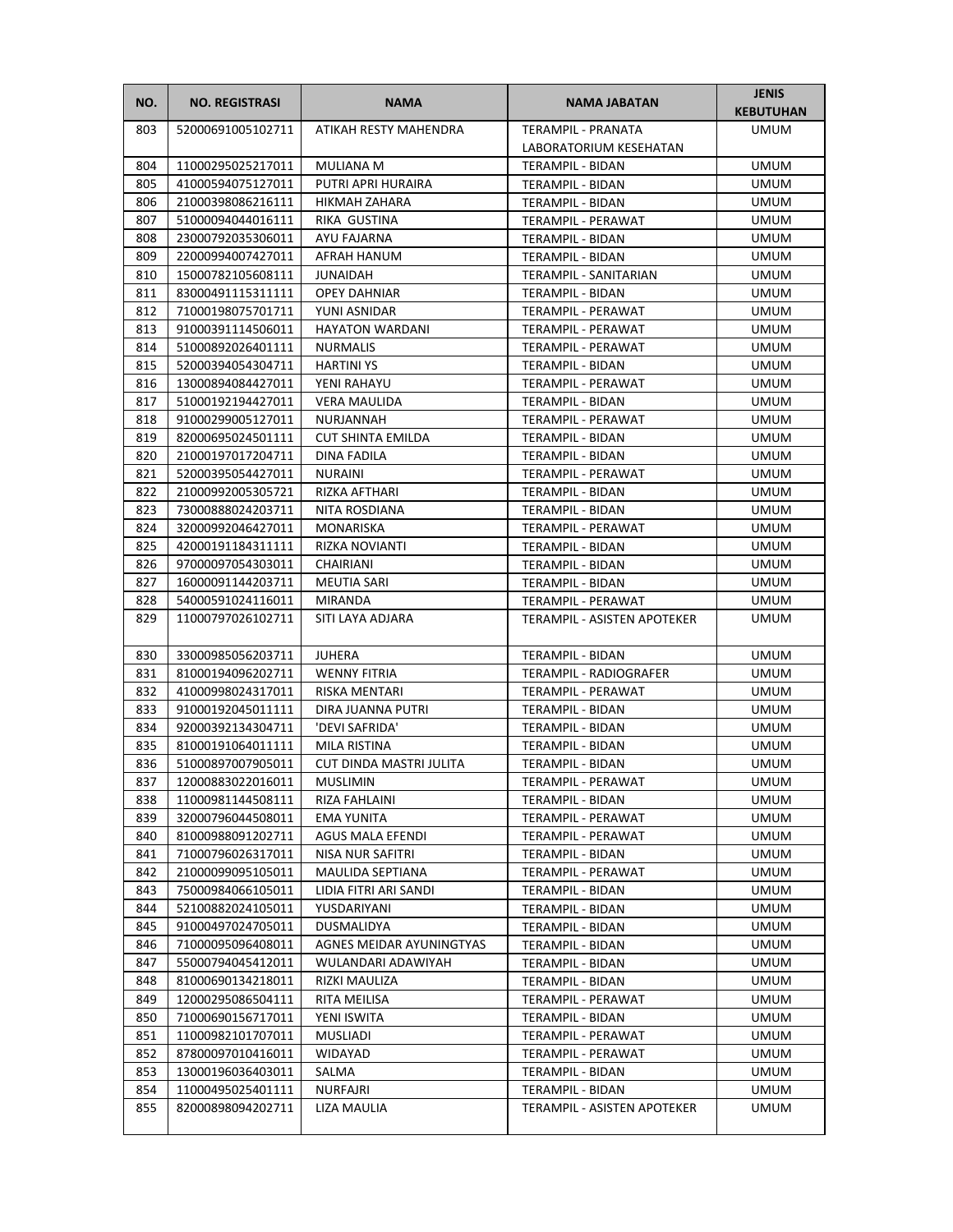| NO.        | <b>NO. REGISTRASI</b>                  | <b>NAMA</b>                     | <b>NAMA JABATAN</b>                    | <b>JENIS</b><br><b>KEBUTUHAN</b> |
|------------|----------------------------------------|---------------------------------|----------------------------------------|----------------------------------|
| 856        | 51000391151305111                      | <b>HERMANSYAH PUTRA</b>         | TERAMPIL - PERAWAT                     | <b>UMUM</b>                      |
| 857        | 71000004065107011                      | SALSABILA HUMAIRAH              | TERAMPIL - BIDAN                       | <b>UMUM</b>                      |
| 858        | 22000194071403711                      | MUHAMMAD FADHEL                 | TERAMPIL - PERAWAT                     | <b>UMUM</b>                      |
| 859        | 74000693034218011                      | MEGA RAHAYU                     | TERAMPIL - BIDAN                       | <b>UMUM</b>                      |
| 860        | 12000396006106011                      | RAFINA                          | TERAMPIL - PERAWAT                     | <b>UMUM</b>                      |
| 861        | 21000299024418011                      | SRI HANDAYANI                   | TERAMPIL - BIDAN                       | <b>UMUM</b>                      |
| 862        | 91000092164202711                      | <b>DESI FITRIANI</b>            | <b>TERAMPIL - PERAWAT</b>              | <b>UMUM</b>                      |
| 863        | 41000594007905011                      | NILLIA RAHMA SARI               | TERAMPIL - BIDAN                       | <b>UMUM</b>                      |
| 864        | 81000198015027011                      | <b>NURUL AULIANI</b>            | <b>TERAMPIL - BIDAN</b>                | <b>UMUM</b>                      |
| 865        | 83000197055418011                      | NURMALAYANTI                    | TERAMPIL - BIDAN                       | <b>UMUM</b>                      |
| 866        | 11000882117427011                      | ROSMAWAR                        | TERAMPIL - BIDAN                       | <b>UMUM</b>                      |
| 867        | 91000599091411111                      | SULTAN AHMAD RIFAI              | TERAMPIL - PERAWAT                     | <b>UMUM</b>                      |
| 868        | 63000782115427011                      | HERIYANTI                       | TERAMPIL - BIDAN                       | <b>UMUM</b>                      |
| 869        | 84000889094427011                      | FETRIANA                        | TERAMPIL - BIDAN                       | <b>UMUM</b>                      |
| 870        | 44000987064207011                      | MAULIDA                         | TERAMPIL - BIDAN                       | UMUM                             |
| 871        | 91000297007101111                      | ULLIYATUL JAZILA                | TERAMPIL - BIDAN                       | <b>UMUM</b>                      |
| 872        | 22000981121906011                      | <b>TEUKU NOVIADI</b>            | TERAMPIL - PERAWAT                     | <b>UMUM</b>                      |
| 873        | 52000794090311111                      | REZA AKBAR                      | TERAMPIL - PERAWAT                     | <b>UMUM</b>                      |
| 874        | 91000092046807011                      | RAISA HANIM                     | <b>TERAMPIL - BIDAN</b>                | <b>UMUM</b>                      |
| 875        | 51000988014102711                      | MILA KARMILA                    | TERAMPIL - PERAWAT                     | UMUM                             |
| 876        | 32000596014506011                      | ROSITA YANI                     | <b>TERAMPIL - PERAWAT</b>              | <b>UMUM</b>                      |
| 877        | 12000095024202711                      | FITRIANI                        | TERAMPIL - PERAWAT                     | <b>UMUM</b>                      |
| 878<br>879 | 14000597091311111<br>92000192140807011 | VIQI AMALI MARZA<br>NANDA RIZKA | TERAMPIL - BIDAN                       | <b>UMUM</b><br><b>UMUM</b>       |
| 880        | 63000097036617011                      | RAHMAYANTI                      | TERAMPIL - PERAWAT<br>TERAMPIL - BIDAN | <b>UMUM</b>                      |
| 881        | 11000291114601111                      | <b>ADISTI AMELIA</b>            | TERAMPIL - BIDAN                       | <b>UMUM</b>                      |
| 882        | 41000290194103711                      | ELVIANA                         | TERAMPIL - BIDAN                       | <b>UMUM</b>                      |
| 883        | 61000090136504111                      | TUTI ERLINDA                    | TERAMPIL - PERAWAT                     | <b>UMUM</b>                      |
| 884        | 91000891134907011                      | NOVITA SARI                     | TERAMPIL - BIDAN                       | <b>UMUM</b>                      |
| 885        | 52000795084107111                      | DINDA SAFITRI                   | TERAMPIL - BIDAN                       | <b>UMUM</b>                      |
| 886        | 23000194046607011                      | YUSRITA                         | TERAMPIL - BIDAN                       | <b>UMUM</b>                      |
| 887        | 53000297005102111                      | NURUL FATRIA MAIZA              | TERAMPIL - BIDAN                       | UMUM                             |
| 888        | 12000293036216011                      | MAISARAH SHALEH                 | TERAMPIL - PERAWAT                     | <b>UMUM</b>                      |
| 889        | 41000492176707011                      | DELSI EKA MULYANSA              | TERAMPIL - BIDAN                       | <b>UMUM</b>                      |
| 890        | 11000191154127011                      | NORA MAULIDA                    | <b>TERAMPIL - BIDAN</b>                | <b>UMUM</b>                      |
| 891        | 81000294096706011                      | KIKI ANDASARI                   | <b>TERAMPIL - NUTRISIONIS</b>          | <b>UMUM</b>                      |
| 892        | 56000497006519021                      | IDA MARIANA PANJAITAN           | TERAMPIL - BIDAN                       | <b>UMUM</b>                      |
| 893        | 33000092046203711                      | BELLA NOORLIZA                  | TERAMPIL - PERAWAT                     | UMUM                             |
| 894        | 12000292056617011                      | ERNAWATI                        | TERAMPIL - PERAWAT                     | <b>UMUM</b>                      |
| 895        | 91000796054518011                      | MAULINA SUKMA                   | TERAMPIL - BIDAN                       | <b>UMUM</b>                      |
| 896        | 12000396056817011                      | SAFIRATUDDINI                   | TERAMPIL - PERAWAT                     | <b>UMUM</b>                      |
| 897        | 31000987080116011                      | BAHRUN NAZAR                    | TERAMPIL - PERAWAT                     | <b>UMUM</b>                      |
| 898        | 72000983055203011                      | DEWI MURNI                      | TERAMPIL - BIDAN                       | <b>UMUM</b>                      |
| 899        | 96000198026705021                      | LUVITA ISLAMIAH                 | TERAMPIL - PERAWAT                     | <b>UMUM</b>                      |
| 900<br>901 | 21000893015711111<br>12000896036501111 | RIKA FITRIA<br>MAULIA RISKA     | TERAMPIL - BIDAN<br>TERAMPIL - BIDAN   | UMUM<br><b>UMUM</b>              |
| 902        | 52000789081906011                      | <b>INDRA DARMAWAN</b>           | TERAMPIL - PERAWAT                     | <b>UMUM</b>                      |
| 903        | 72000192174327011                      | MUKHLISAH                       | TERAMPIL - BIDAN                       | UMUM                             |
| 904        | 21000093096907011                      | YULISA                          | TERAMPIL - BIDAN                       | UMUM                             |
| 905        | 74000696007401711                      | NIKEN HAJAR SULISTYO            | AHLI PERTAMA - BIDAN                   | <b>UMUM</b>                      |
| 906        | 81000193036517011                      | NANDA SUKMAWATI PANE            | TERAMPIL - BIDAN                       | <b>UMUM</b>                      |
| 907        | 20540397014618011                      | NURHAJIAH                       | TERAMPIL - BIDAN                       | <b>UMUM</b>                      |
| 908        | 31000191184317011                      | ZURRAHMAWATI                    | TERAMPIL - BIDAN                       | <b>UMUM</b>                      |
| 909        | 12000490134901111                      | MAYA SARI                       | TERAMPIL - PERAWAT                     | <b>UMUM</b>                      |
| 910        | 21000395046906011                      | SUCI LESTARI                    | TERAMPIL - PERAWAT                     | <b>UMUM</b>                      |
| 911        | 91000190156207011                      | MAULIZA                         | TERAMPIL - BIDAN                       | <b>UMUM</b>                      |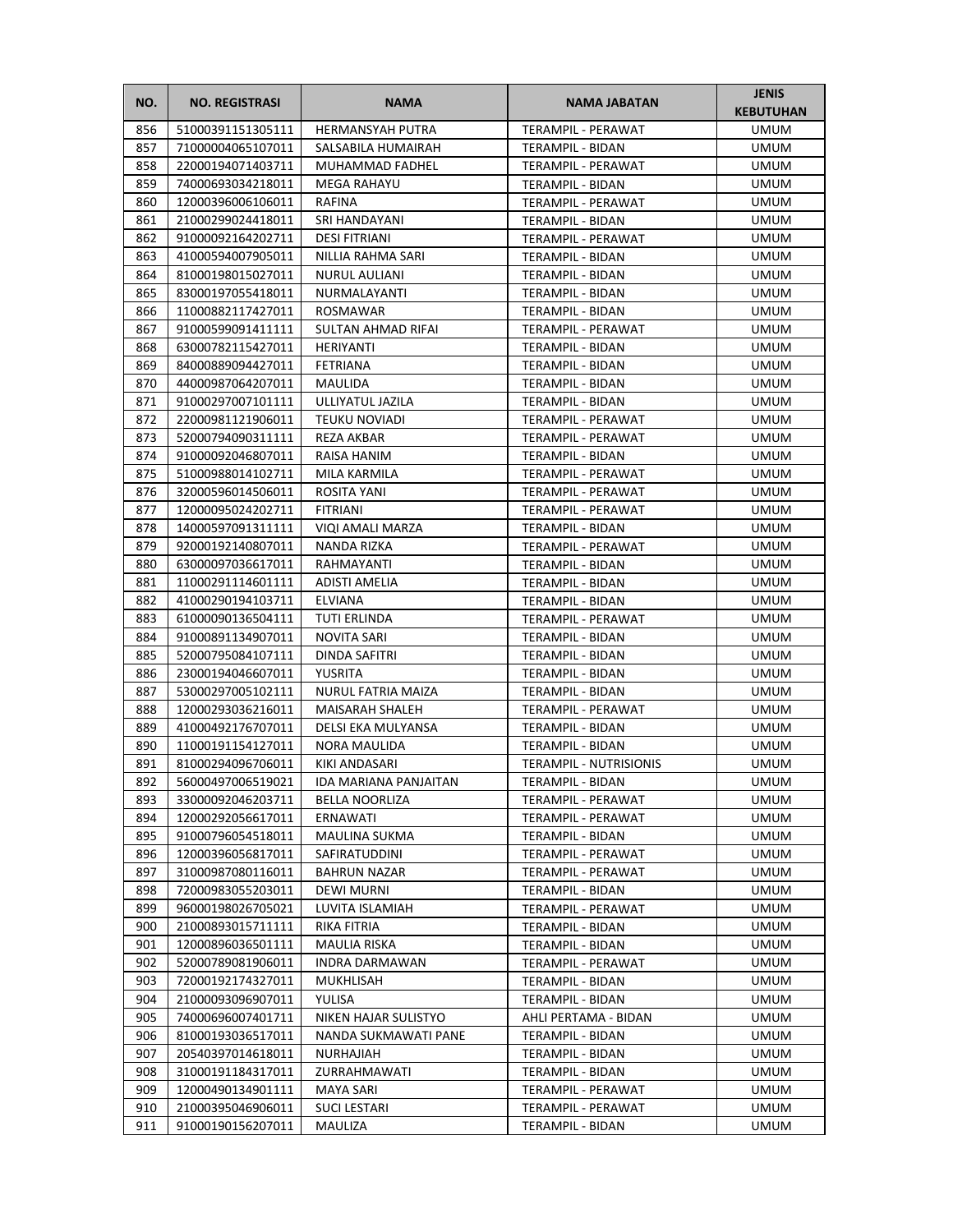| NO. | <b>NO. REGISTRASI</b> | <b>NAMA</b>          | NAMA JABATAN                  | <b>JENIS</b><br><b>KEBUTUHAN</b> |
|-----|-----------------------|----------------------|-------------------------------|----------------------------------|
| 912 | 31000597034607011     | <b>FARHATI</b>       | TERAMPIL - PERAWAT            | <b>UMUM</b>                      |
| 913 | 52000296025026011     | AFSARI               | TERAMPIL - PERAWAT            | <b>UMUM</b>                      |
| 914 | 53000291014803011     | USNATUN HASANAH      | TERAMPIL - BIDAN              | <b>UMUM</b>                      |
| 915 | 81000996007301011     | YUNI MAULIDA YUSNA   | <b>TERAMPIL - BIDAN</b>       | <b>UMUM</b>                      |
| 916 | 81000592056617011     | FAHNI DEAS RAMADHANI | TERAMPIL - BIDAN              | <b>UMUM</b>                      |
| 917 | 21000694016501111     | DELLA AFRITA SARI    | TERAMPIL - BIDAN              | <b>UMUM</b>                      |
| 918 | 47000092006501111     | ERVINA               | TERAMPIL - BIDAN              | <b>UMUM</b>                      |
| 919 | 51000197055511111     | <b>SRI WAHYUNI</b>   | TERAMPIL - PERAWAT            | <b>UMUM</b>                      |
| 920 | 93000490105113011     | <b>SURYA FONNA</b>   | TERAMPIL - BIDAN              | <b>UMUM</b>                      |
| 921 | 11000491046208011     | ERLIANI              | TERAMPIL - BIDAN              | <b>UMUM</b>                      |
| 922 | 12000981146102111     | DITHA MEUTHIA SARI   | TERAMPIL - BIDAN              | <b>UMUM</b>                      |
| 923 | 41000094036327011     | MARLINA              | TERAMPIL - BIDAN              | <b>UMUM</b>                      |
| 924 | 92000396026408111     | <b>HAYATUN NUFUS</b> | TERAMPIL - BIDAN              | <b>UMUM</b>                      |
| 925 | 31000886015605111     | SUNARTI              | TERAMPIL - BIDAN              | <b>UMUM</b>                      |
| 926 | 91000596064018011     | ERLINA PUTRI         | TERAMPIL - PERAWAT            | UMUM                             |
| 927 | 98000292117204711     | FIFI ISMAYANTI       | TERAMPIL - BIDAN              | <b>UMUM</b>                      |
| 928 | 91000982015917011     | DESIANI              | TERAMPIL - BIDAN              | <b>UMUM</b>                      |
| 929 | 31000891015208111     | SARAH NADIA          | TERAMPIL - PERAWAT            | <b>UMUM</b>                      |
| 930 | 11000980124316011     | MUSHALLAWANI         | TERAMPIL - BIDAN              | <b>UMUM</b>                      |
| 931 | 11000688005407011     | <b>WAHYUNI</b>       | TERAMPIL - BIDAN              | <b>UMUM</b>                      |
| 932 | 21000095011201711     | <b>ILHAM RISKI</b>   | TERAMPIL - PERAWAT            | <b>UMUM</b>                      |
| 933 | 91000881186917011     | <b>NOVI YANTI</b>    | <b>TERAMPIL - BIDAN</b>       | <b>UMUM</b>                      |
| 934 | 71000395065701111     | AMALIA ZUHRA         | TERAMPIL - BIDAN              | <b>UMUM</b>                      |
| 935 | 81000981026507111     | WIDYARTI MAHRIZA     | AHLI PERTAMA - DOKTER GIGI    | <b>UMUM</b>                      |
| 936 | 24000093096204711     | <b>MISTRINAWATI</b>  | TERAMPIL - BIDAN              | <b>UMUM</b>                      |
| 937 | 92000291105608011     | DEWI PUTRI SARTIKA   | TERAMPIL - BIDAN              | <b>UMUM</b>                      |
| 938 | 91000197046307011     | ANDARMIATI           | TERAMPIL - BIDAN              | <b>UMUM</b>                      |
| 939 | 73000190186101111     | SITI BARARAH         | TERAMPIL - BIDAN              | <b>UMUM</b>                      |
| 940 | 41000887005616011     | <b>FURIDAWATI</b>    | TERAMPIL - BIDAN              | <b>UMUM</b>                      |
| 941 | 62000591045228011     | YOSSI WIDIASTUTI     | TERAMPIL - BIDAN              | <b>UMUM</b>                      |
| 942 | 41000984054608111     | <b>IRMAWATI</b>      | TERAMPIL - BIDAN              | <b>UMUM</b>                      |
| 943 | 21000782066716011     | LISNAWATI            | <b>TERAMPIL - BIDAN</b>       | UMUM                             |
| 944 | 52000097035808111     | RIZKA FADHLITA       | TERAMPIL - BIDAN              | <b>UMUM</b>                      |
| 945 | 31000795064037011     | <b>BADRUN NAFIS</b>  | TERAMPIL - PERAWAT            | <b>UMUM</b>                      |
| 946 | 62000098034102111     | NELLY ELPIDA         | TERAMPIL - BIDAN              | <b>UMUM</b>                      |
| 947 | 51000191064307011     | JAUHARI              | TERAMPIL - PERAWAT            | <b>UMUM</b>                      |
| 948 | 11000893006116011     | HAYATUL AKMALIA      | TERAMPIL - PERAWAT            | <b>UMUM</b>                      |
| 949 | 16000591116102711     | NOVA ANDRIANI        | TERAMPIL - TERAPIS GIGI DAN   | <b>UMUM</b>                      |
|     |                       |                      | <b>MULUT</b>                  |                                  |
| 950 | 81000198076213011     | <b>NORA TASNIM</b>   | TERAMPIL - BIDAN              | <b>UMUM</b>                      |
| 951 | 21000591196427011     | EVA ULFIA            | TERAMPIL - BIDAN              | <b>UMUM</b>                      |
| 952 | 71000692195208011     | SARI RAHMAZANA       | TERAMPIL - BIDAN              | <b>UMUM</b>                      |
| 953 | 61000299035711111     | DEA ANANDA           | TERAMPIL - BIDAN              | <b>UMUM</b>                      |
| 954 | 61000796074608011     | RAUZATUL ILMIATI     | TERAMPIL - BIDAN              | <b>UMUM</b>                      |
| 955 | 51000098085401111     | MIMI YANTI           | TERAMPIL - BIDAN              | <b>UMUM</b>                      |
| 956 | 81000392036501111     | CUT NUR ULA AULIANI  | TERAMPIL - BIDAN              | <b>UMUM</b>                      |
| 957 | 42000782134401011     | <b>DESI HARNIZA</b>  | TERAMPIL - PERAWAT            | <b>UMUM</b>                      |
| 958 | 12000599006427011     | <b>FAJRINA</b>       | TERAMPIL - PERAWAT            | <b>UMUM</b>                      |
| 959 | 62000797065806011     | SAFITRI MAULIANA     | TERAMPIL - PERAWAT            | UMUM                             |
| 960 | 51000098064427011     | NURJANNAH            | TERAMPIL - BIDAN              | <b>UMUM</b>                      |
| 961 | 11000780134501111     | ANA MARYANTI         | TERAMPIL - PERAWAT            | <b>UMUM</b>                      |
| 962 | 93000691185617011     | DIAN YUSTIKA RINI    | AHLI PERTAMA - NUTRISIONIS    | <b>UMUM</b>                      |
| 963 | 59000981014016011     | MAULIDARMI           | <b>TERAMPIL - NUTRISIONIS</b> | <b>UMUM</b>                      |
| 964 | 62000394066107111     | YUSLIANA AFRILINI    | TERAMPIL - BIDAN              | <b>UMUM</b>                      |
| 965 | 83000782144401711     | DESVIRA WIRZA        | TERAMPIL - PERAWAT            | <b>UMUM</b>                      |
| 966 | 12000986064202711     | YUNI INFUSARI        | TERAMPIL - FISIOTERAPIS       | <b>UMUM</b>                      |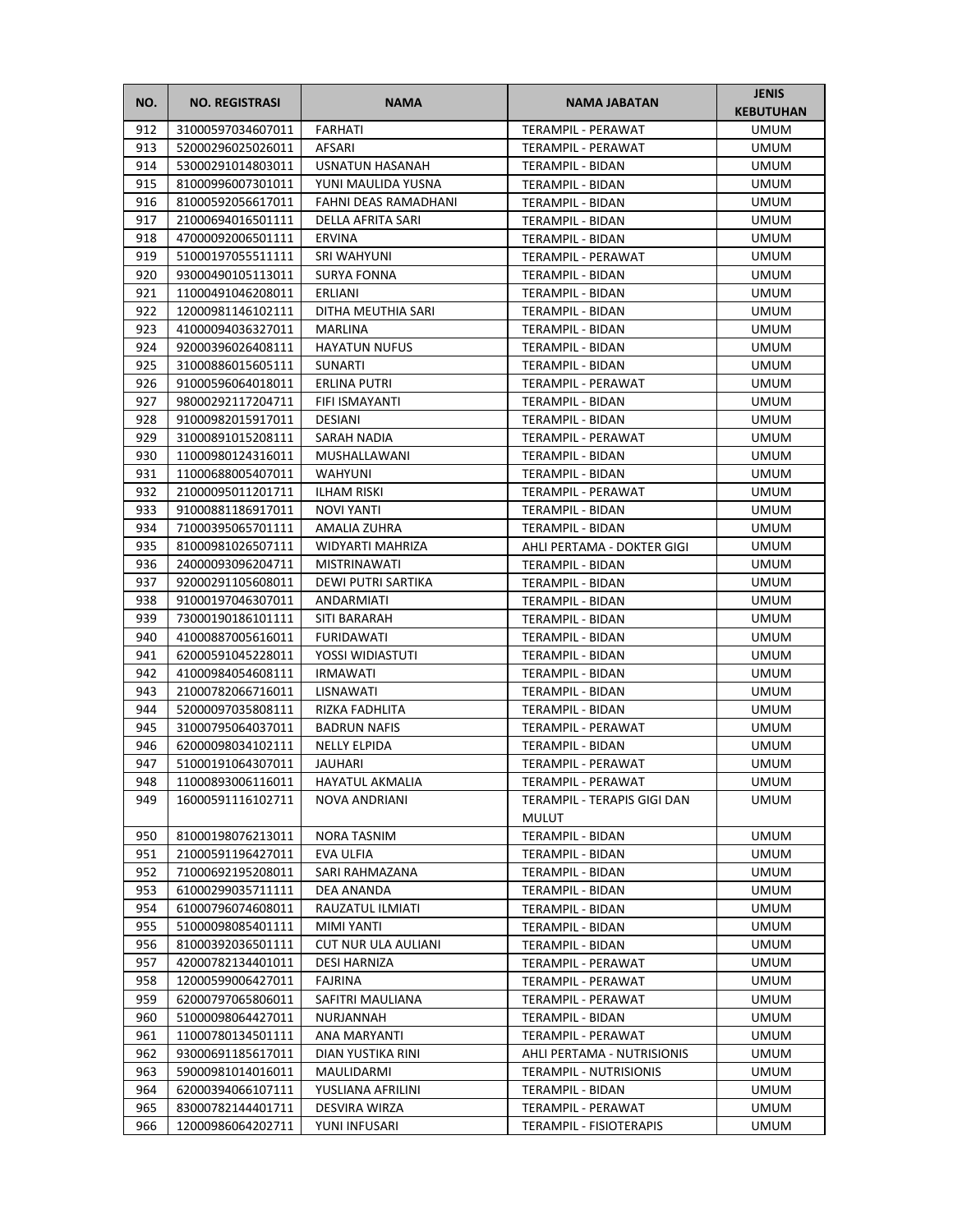| NO.  | <b>NO. REGISTRASI</b>  | <b>NAMA</b>           | <b>NAMA JABATAN</b>         | <b>JENIS</b><br><b>KEBUTUHAN</b> |
|------|------------------------|-----------------------|-----------------------------|----------------------------------|
| 967  | 11000698035608011      | MUAZZINAH             | <b>TERAMPIL - BIDAN</b>     | <b>UMUM</b>                      |
| 968  | 12000984086204711      | SITI AMINAH           | TERAMPIL - BIDAN            | <b>UMUM</b>                      |
| 969  | 71000196007011111      | MELLIZA               | TERAMPIL - BIDAN            | <b>UMUM</b>                      |
| 970  | 41000298036927011      | <b>KHAIRIAH</b>       | <b>TERAMPIL - BIDAN</b>     | <b>UMUM</b>                      |
| 971  | 32000690114907011      | ADE SUWAIBA SYAFIRA   | TERAMPIL - PERAWAT          | <b>UMUM</b>                      |
| 972  | 61000881084817011      | YUSNIA ALVI YANTI     | TERAMPIL - BIDAN            | <b>UMUM</b>                      |
| 973  | 57000592144617011      | <b>NURUL HAFIFAH</b>  | <b>TERAMPIL - BIDAN</b>     | <b>UMUM</b>                      |
| 974  | 51000895044037011      | MISRATUL MUAZZINAH    | <b>TERAMPIL - PERAWAT</b>   | <b>UMUM</b>                      |
| 975  | 51000594064807011      | NORA DEVI PUTRIANI    | TERAMPIL - PERAWAT          | <b>UMUM</b>                      |
| 976  | 71000391105217011      | <b>ITANIDAR</b>       | TERAMPIL - TERAPIS GIGI DAN | <b>UMUM</b>                      |
|      |                        |                       | <b>MULUT</b>                |                                  |
| 977  | 91000892106717011      | RIZKA MUNIDAR         | TERAMPIL - PERAWAT          | <b>UMUM</b>                      |
| 978  | 12000592166617011      | OLA ANDIKA            | TERAMPIL - BIDAN            | <b>UMUM</b>                      |
| 979  | 58000984046201711      | EKA SURIANI           | TERAMPIL - PERAWAT          | <b>UMUM</b>                      |
| 980  | 31000591135206111      | WINDASARI             | TERAMPIL - PERAWAT          | UMUM                             |
| 981  | 32000985035317011      | SYARIFAH MAIFITRIA    | TERAMPIL - BIDAN            | <b>UMUM</b>                      |
| 982  | 11000194076817011      | ZAHRINA               | <b>TERAMPIL - BIDAN</b>     | <b>UMUM</b>                      |
| 983  | 91000797085116011      | MAULIDA FIRDANI       | TERAMPIL - PERAWAT          | <b>UMUM</b>                      |
| 984  | 21000989006611011      | <b>NURHIDA SATRIA</b> | <b>TERAMPIL - BIDAN</b>     | <b>UMUM</b>                      |
| 985  | 83000290114303011      | <b>NURUL IKRAM</b>    | TERAMPIL - BIDAN            | <b>UMUM</b>                      |
| 986  | 51000097054027011      | <b>JULIA ARMA</b>     | <b>TERAMPIL - BIDAN</b>     | <b>UMUM</b>                      |
| 987  | 61000291116913011      | RAUDATUL JANNAH       | TERAMPIL - BIDAN            | <b>UMUM</b>                      |
| 988  | 11000497046608111      | <b>WIDIA ASTUTI</b>   | <b>TERAMPIL - BIDAN</b>     | <b>UMUM</b>                      |
| 989  | 91000095096408111      | SITI ASYIMAH          | TERAMPIL - BIDAN            | <b>UMUM</b>                      |
| 990  | 41000297086613011      | NURBAYANI             | TERAMPIL - BIDAN            | <b>UMUM</b>                      |
| 991  | 52000986025318011      | AYUANIDAR             | TERAMPIL - PERAWAT          | <b>UMUM</b>                      |
| 992  | 24000292124807011      | NURJANNAH             | TERAMPIL - BIDAN            | <b>UMUM</b>                      |
| 993  | 51000191195403011      | <b>MULIA SAFIRA</b>   | TERAMPIL - BIDAN            | <b>UMUM</b>                      |
| 994  | 21000697054326011      | MUKRAWATI             | TERAMPIL - PERAWAT          | <b>UMUM</b>                      |
| 995  | 11000691186717011      | MISBAHUL ILVI         | TERAMPIL - BIDAN            | <b>UMUM</b>                      |
| 996  | 41000395066606111      | <b>NURLIANI</b>       | TERAMPIL - BIDAN            | <b>UMUM</b>                      |
| 997  | 53000797084607011      | <b>ISDA HUSNAINI</b>  | TERAMPIL - BIDAN            | UMUM                             |
| 998  | 81000692036611111      | FITRI ARIYANI         | TERAMPIL - BIDAN            | <b>UMUM</b>                      |
| 999  | 11000692002506011      | AIDIL FITRAH          | TERAMPIL - SANITARIAN       | <b>UMUM</b>                      |
| 1000 | 12000199025102711      | RAHMAYANI             | TERAMPIL - BIDAN            | <b>UMUM</b>                      |
| 1001 | 51000194056502011      | HABIAH                | TERAMPIL - BIDAN            | <b>UMUM</b>                      |
|      | 1002 91000091020111111 | AMINAH                | TERAMPIL - BIDAN            | <b>UMUM</b>                      |
| 1003 | 71000592155501111      | JULIA                 | TERAMPIL - BIDAN            | <b>UMUM</b>                      |
| 1004 | 71000292106102711      | DESMI ZUHARIANI       | TERAMPIL - BIDAN            | <b>UMUM</b>                      |
| 1005 | 51000780156605111      | FERAWATI              | TERAMPIL - PERAWAT          | <b>UMUM</b>                      |
| 1006 | 91000799085408011      | <b>NURUL ANNISA</b>   | TERAMPIL - BIDAN            | <b>UMUM</b>                      |
| 1007 | 41000392066311111      | <b>NURUL IKHWATI</b>  | TERAMPIL - BIDAN            | <b>UMUM</b>                      |
| 1008 | 31000691085601111      | YULIANI               | TERAMPIL - BIDAN            | <b>UMUM</b>                      |
| 1009 | 92000791151901111      | FARHAN                | TERAMPIL - RADIOGRAFER      | <b>UMUM</b>                      |
| 1010 | 93000690107905011      | RINDA OKTARI NINGSIH  | TERAMPIL - PERAWAT          | <b>UMUM</b>                      |
| 1011 | 91000897061407011      | RICKY GUNAWAN         | TERAMPIL - PERAWAT          | <b>UMUM</b>                      |
| 1012 | 91000892132201711      | RAMADHAN LUBIS        | TERAMPIL - PEREKAM MEDIS    | <b>UMUM</b>                      |
| 1013 | 31000198014102711      | NURI ELSAFITRI        | TERAMPIL - PERAWAT          | <b>UMUM</b>                      |
| 1014 | 31000691054907011      | SHOPIA NANDA AZIZAH   | TERAMPIL - BIDAN            | UMUM                             |
| 1015 | 13000987074707011      | IRNA                  | TERAMPIL - PERAWAT          | <b>UMUM</b>                      |
| 1016 | 94000494075706011      | NURUL KARTIKA         | TERAMPIL - PERAWAT          | <b>UMUM</b>                      |
| 1017 | 21000491125306011      | ASRI SANDRI YENIS     | TERAMPIL - PERAWAT          | <b>UMUM</b>                      |
| 1018 | 49030987014118011      | SURYANI               | TERAMPIL - PERAWAT          | <b>UMUM</b>                      |
| 1019 | 51000096066706011      | RAZAUNA AULIA         | TERAMPIL - BIDAN            | <b>UMUM</b>                      |
| 1020 | 71000989044807011      | <b>NOFITA</b>         | TERAMPIL - BIDAN            | <b>UMUM</b>                      |
| 1021 | 21000391036701111      | YUSLIDA               | TERAMPIL - BIDAN            | <b>UMUM</b>                      |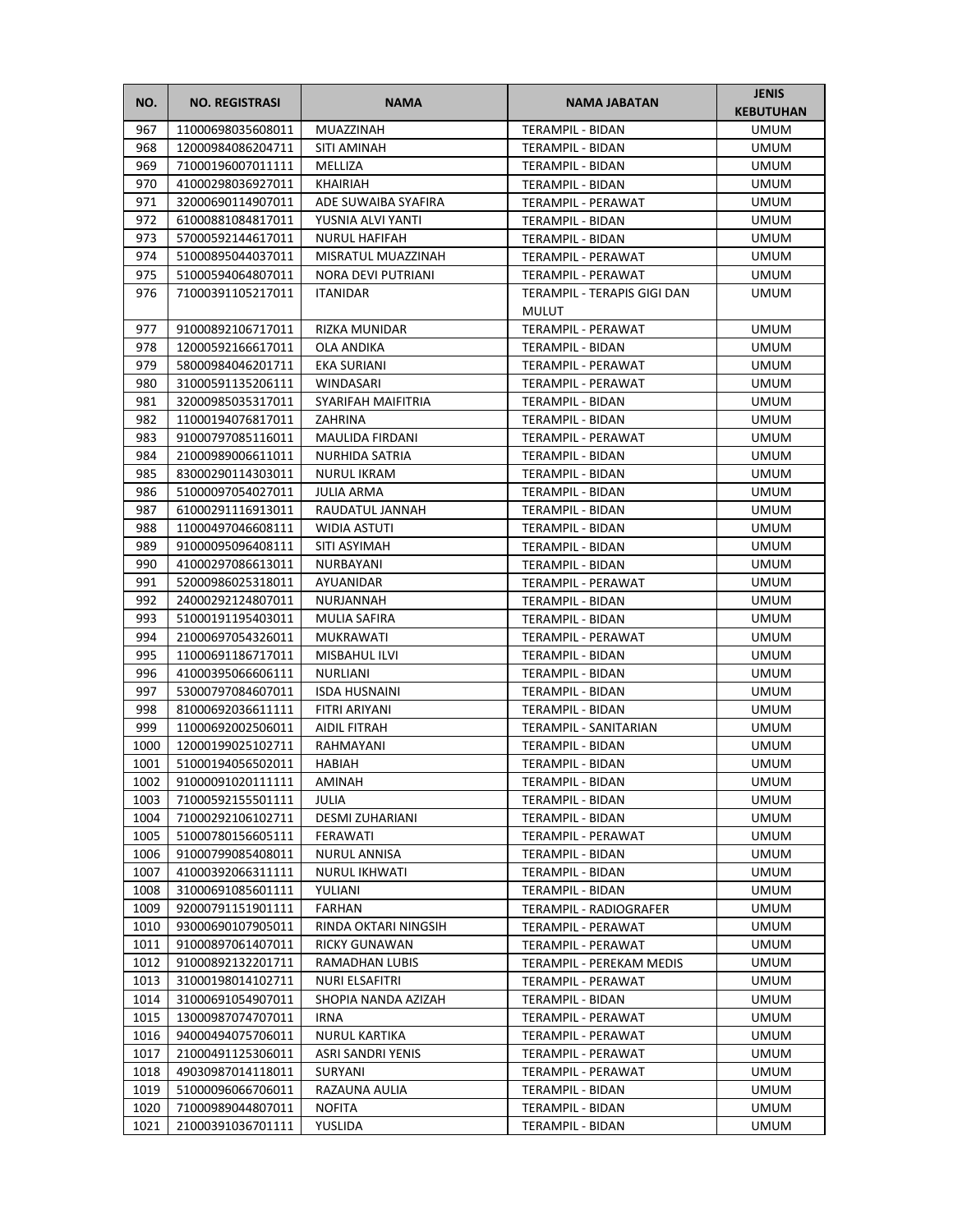| NO.          | <b>NO. REGISTRASI</b>                  | <b>NAMA</b>                | <b>NAMA JABATAN</b>                  | <b>JENIS</b><br><b>KEBUTUHAN</b> |
|--------------|----------------------------------------|----------------------------|--------------------------------------|----------------------------------|
| 1022         | 31000297045202711                      | <b>FAIQAH HANIM</b>        | <b>TERAMPIL - PERAWAT</b>            | <b>UMUM</b>                      |
| 1023         | 71000998056807011                      | <b>MARTINA</b>             | TERAMPIL - BIDAN                     | <b>UMUM</b>                      |
| 1024         | 43000193014106111                      | RIA YUSMANITA              | <b>TERAMPIL - PERAWAT</b>            | <b>UMUM</b>                      |
| 1025         | 93000092114317011                      | RISKA MAULIDAR             | TERAMPIL - BIDAN                     | <b>UMUM</b>                      |
| 1026         | 35000496034111111                      | <b>ISNAWATI</b>            | TERAMPIL - BIDAN                     | <b>UMUM</b>                      |
| 1027         | 71000393026106011                      | <b>NENA FITRIA</b>         | TERAMPIL - PERAWAT                   | <b>UMUM</b>                      |
| 1028         | 73000496006317011                      | <b>NURUL RISKA SAPUTRI</b> | TERAMPIL - PERAWAT                   | <b>UMUM</b>                      |
| 1029         | 21000698046201111                      | <b>NURUL FADHILAH</b>      | AHLI PERTAMA - PERAWAT               | <b>UMUM</b>                      |
| 1030         | 32000293096311111                      | RAHMADANI LAILA FAZRI      | TERAMPIL - BIDAN                     | <b>UMUM</b>                      |
| 1031         | 91000392115427011                      | ERNIDAWATI                 | TERAMPIL - PERAWAT                   | <b>UMUM</b>                      |
| 1032         | 85000191054317011                      | SAFRIA                     | TERAMPIL - PERAWAT                   | <b>UMUM</b>                      |
| 1033         | 83000792034306011                      | KHUSNUL KHATIMAH. N        | <b>TERAMPIL - NUTRISIONIS</b>        | <b>UMUM</b>                      |
| 1034         | 61000095025227011                      | ZULFANIDAR                 | TERAMPIL - BIDAN                     | <b>UMUM</b>                      |
| 1035         | 32000697025608011                      | DEVI KURNIANA              | TERAMPIL - BIDAN                     | UMUM                             |
| 1036         | 11000490185201711                      | DERISA OKTIFARI            | TERAMPIL - PERAWAT                   | <b>UMUM</b>                      |
| 1037         | 11000891124116011                      | VIRDA ARMANITA             | TERAMPIL - PERAWAT                   | <b>UMUM</b>                      |
| 1038         | 41000795045906011                      | ENI MAGHFIRAH              | TERAMPIL - PRANATA                   | <b>UMUM</b>                      |
|              |                                        |                            | LABORATORIUM KESEHATAN               |                                  |
| 1039         | 14000095025317011                      | KARLINDA YANTI             | TERAMPIL - BIDAN                     | <b>UMUM</b>                      |
| 1040         | 33000898014417011                      | MUJAHAZATUL INSAFI         | TERAMPIL - BIDAN                     | <b>UMUM</b>                      |
| 1041         | 11000393086807011                      | NAZARIAH                   | TERAMPIL - PERAWAT                   | UMUM                             |
| 1042         | 51000985086717011                      | <b>NURUL HUDA</b>          | TERAMPIL - TERAPIS GIGI DAN          | UMUM                             |
|              |                                        |                            | MULUT                                |                                  |
| 1043         | 73000890106301711                      | CUT WIKASARI OKTAVIA       | TERAMPIL - PERAWAT                   | <b>UMUM</b>                      |
| 1044         | 82000192186511011                      | <b>CUT MUTIA</b>           | TERAMPIL - PERAWAT                   | <b>UMUM</b>                      |
| 1045         | 61000194095106111                      | ELVI HENDRI YETI           | TERAMPIL - BIDAN                     | <b>UMUM</b>                      |
| 1046         | 42100698001105011                      | AGUS RINALDI RIANSYAH      | TERAMPIL - PERAWAT                   | <b>UMUM</b>                      |
| 1047         | 11000398030307011                      | ZULFIKAR                   | TERAMPIL - PERAWAT                   | <b>UMUM</b>                      |
| 1048         | 12000492005117011                      | FATLINAWATI                | TERAMPIL - BIDAN                     | <b>UMUM</b>                      |
| 1049         | 44000398074907011                      | SAFRINA RIZKI              | TERAMPIL - BIDAN                     | <b>UMUM</b>                      |
| 1050         | 74000881154206011                      | ADLINA                     | TERAMPIL - PERAWAT                   | UMUM                             |
| 1051         | 21000091194102711                      | ERA DARMAWATI              | <b>TERAMPIL - PERAWAT</b>            | <b>UMUM</b>                      |
| 1052         | 41000893095711111                      | ELGIZIA                    | TERAMPIL - BIDAN                     | <b>UMUM</b>                      |
| 1053         | 41000987005817011                      | FERA SUZAINA               | TERAMPIL - PERAWAT                   | <b>UMUM</b>                      |
| 1054         | 52000695095105011                      | WINDA RAHMANDA             | TERAMPIL - PERAWAT                   | <b>UMUM</b>                      |
| 1055         | 21000196056901711                      | RAIHAN HARJIANI YUSRI      | TERAMPIL - PERAWAT                   | <b>UMUM</b>                      |
| 1056         | 26000996054211721                      | ATIQAH KEUMALA             | AHLI PERTAMA - BIDAN                 | <b>UMUM</b>                      |
| 1057         | 43000697025608011                      | <b>DEVI KURNIANI</b>       | TERAMPIL - BIDAN                     | <b>UMUM</b>                      |
| 1058         | 11000887066408011                      | JUMIATI                    | TERAMPIL - BIDAN                     | <b>UMUM</b>                      |
| 1059         | 92000090155218011                      | <b>CUT SAFRIANA</b>        | TERAMPIL - BIDAN                     | <b>UMUM</b>                      |
| 1060         | 81000890195201711                      | EKA MUTIA                  | TERAMPIL - PERAWAT                   | <b>UMUM</b>                      |
| 1061         | 92000880105105011                      | ROSI NURUL SAPUAN          | TERAMPIL - BIDAN                     | <b>UMUM</b>                      |
| 1062         | 11000191035203711                      | ANISOFIA                   | TERAMPIL - BIDAN                     | <b>UMUM</b>                      |
| 1063         | 91000984044401711                      | DEWI ROSITA                | TERAMPIL - BIDAN                     | <b>UMUM</b>                      |
| 1064         | 53000593094201011                      | MAHDA LAILA                | TERAMPIL - PERAWAT                   | <b>UMUM</b>                      |
| 1065         | 81000392076037011                      | REZITA ANIL                | TERAMPIL - BIDAN                     | <b>UMUM</b>                      |
| 1066         | 51000397094905011                      | RENA AFRIJA                | TERAMPIL - PERAWAT                   | UMUM                             |
| 1067<br>1068 | 22000390102401711                      | KHARISMA ANANDA            | TERAMPIL - PERAWAT                   | <b>UMUM</b>                      |
| 1069         | 41000295036714011<br>83000292034326011 | MELA MEILISA<br>NURJANANI  | TERAMPIL - BIDAN<br>TERAMPIL - BIDAN | UMUM<br><b>UMUM</b>              |
| 1070         | 11000599085108011                      | <b>DESI MAGFIRAH</b>       | TERAMPIL - BIDAN                     | <b>UMUM</b>                      |
| 1071         | 12000496076216011                      | RINA SARAH                 | TERAMPIL - PERAWAT                   | <b>UMUM</b>                      |
| 1072         | 31000792117517011                      | <b>NANA MAQFIRAH</b>       | TERAMPIL - PERAWAT                   | <b>UMUM</b>                      |
| 1073         | 72000593035304111                      | <b>CUT NURLIA</b>          | TERAMPIL - BIDAN                     | <b>UMUM</b>                      |
| 1074         | 41000191065206111                      | <b>KHAIRUN NISAK</b>       | TERAMPIL - BIDAN                     | <b>UMUM</b>                      |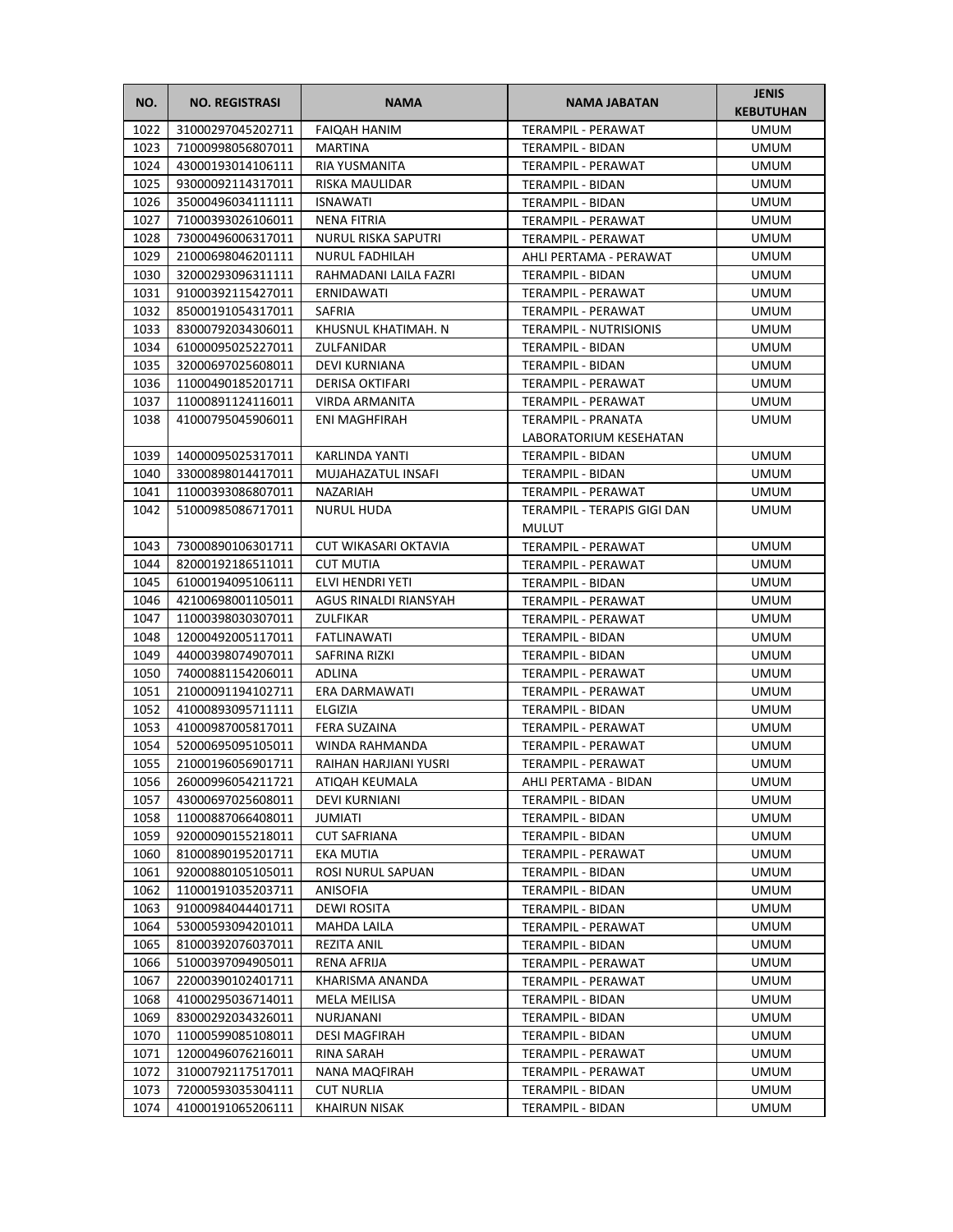| NO.          | <b>NO. REGISTRASI</b>                  | <b>NAMA</b>                           | NAMA JABATAN                           | <b>JENIS</b><br><b>KEBUTUHAN</b> |
|--------------|----------------------------------------|---------------------------------------|----------------------------------------|----------------------------------|
| 1075         | 61000785065202711                      | <b>FATHIR WATI</b>                    | AHLI PERTAMA - EPIDEMIOLOG             | <b>UMUM</b>                      |
|              |                                        |                                       | KESEHATAN                              |                                  |
| 1076         | 42000498085717011                      | ADE IRMA SURYANI                      | <b>TERAMPIL - PERAWAT</b>              | <b>UMUM</b>                      |
| 1077         | 54000093007401711                      | WIDYA LESTARI                         | TERAMPIL - BIDAN                       | <b>UMUM</b>                      |
| 1078         | 31000096045704011                      | DARYUNI PUTRI                         | TERAMPIL - BIDAN                       | UMUM                             |
| 1079         | 82000698015406011                      | PUTRI WULANDARI                       | TERAMPIL - PERAWAT                     | UMUM                             |
| 1080         | 31000494045808111                      | NURMASYITAH                           | TERAMPIL - BIDAN                       | UMUM                             |
| 1081         | 12000999095206011                      | URNIKA KHUSNA                         | TERAMPIL - PERAWAT                     | <b>UMUM</b>                      |
| 1082         | 11000196025807011                      | FITRI RISKI NANDA                     | <b>TERAMPIL - BIDAN</b>                | <b>UMUM</b>                      |
| 1083         | 81000198072701711                      | MUHAMMAD ISVAN SARDI                  | <b>TERAMPIL - PERAWAT</b>              | <b>UMUM</b>                      |
| 1084         | 11000893024317011                      | <b>NURUL FAIZA</b>                    | TERAMPIL - BIDAN                       | <b>UMUM</b>                      |
| 1085         | 12000796024506011                      | <b>DESI ASTUTI</b>                    | TERAMPIL - PERAWAT                     | <b>UMUM</b>                      |
| 1086         | 11000192174106111                      | <b>MURSIDA</b>                        | TERAMPIL - BIDAN                       | UMUM                             |
| 1087         | 41000392105807011                      | AYU ERNITA                            | TERAMPIL - BIDAN                       | UMUM                             |
| 1088         | 11000989076517011                      | <b>FATIAH</b>                         | TERAMPIL - BIDAN                       | UMUM                             |
| 1089         | 11000090166100121                      | NUR AISYAH LIA                        | TERAMPIL - PERAWAT                     | <b>UMUM</b>                      |
| 1090         | 51000392040907011                      | <b>IRMALIA, M</b>                     | <b>TERAMPIL - BIDAN</b>                | UMUM                             |
| 1091         | 81000292195305011                      | <b>JUMAR DIANA</b>                    | TERAMPIL - BIDAN                       | <b>UMUM</b>                      |
| 1092         | 52000291135408111                      | ZAHARA                                | TERAMPIL - BIDAN                       | <b>UMUM</b>                      |
| 1093<br>1094 | 61000898045906011<br>53000689055208011 | NADIA FADHILLAH<br>ADE PUTRI MAHARANI | <b>TERAMPIL - PERAWAT</b>              | <b>UMUM</b><br><b>UMUM</b>       |
| 1095         | 11000398016601011                      | SERI ANIKA                            | TERAMPIL - BIDAN<br>TERAMPIL - PERAWAT | UMUM                             |
| 1096         | 41000098086506011                      | <b>HERLIN HASTUTI</b>                 | TERAMPIL - PERAWAT                     | UMUM                             |
| 1097         | 61000888085027011                      | <b>AGUSTINI</b>                       | TERAMPIL - BIDAN                       | UMUM                             |
| 1098         | 61000991110615021                      | HADDAD AL HAFIZ                       | TERAMPIL - PERAWAT                     | <b>UMUM</b>                      |
| 1099         | 92000390184516011                      | <b>SRI WAHYUNI</b>                    | TERAMPIL - BIDAN                       | <b>UMUM</b>                      |
| 1100         | 71000893054907011                      | DHEA ULFA                             | TERAMPIL - PERAWAT                     | <b>UMUM</b>                      |
| 1101         | 21000896054505011                      | <b>RUSDIANI</b>                       | TERAMPIL - BIDAN                       | <b>UMUM</b>                      |
| 1102         | 11000789005202111                      | MARHAMAH                              | <b>TERAMPIL - NUTRISIONIS</b>          | <b>UMUM</b>                      |
| 1103         | 12000294015427011                      | RIDA ZAHRA                            | TERAMPIL - PERAWAT                     | UMUM                             |
| 1104         | 42000199084028011                      | TRISNAWATI                            | TERAMPIL - BIDAN                       | UMUM                             |
| 1105         | 82000095054818011                      | JULIANI                               | TERAMPIL - BIDAN                       | UMUM                             |
| 1106         | 11000590107508111                      | <b>INTAN ZULFIANA</b>                 | TERAMPIL - BIDAN                       | <b>UMUM</b>                      |
| 1107         | 75000090164105011                      | NABILA ULVA                           | TERAMPIL - BIDAN                       | <b>UMUM</b>                      |
| 1108         | 51000880174102711                      | DEWI PARIANI                          | <b>TERAMPIL - PERAWAT</b>              | <b>UMUM</b>                      |
| 1109         | 41000897036011111                      | ENIA NOVINZA                          | TERAMPIL - PERAWAT                     | <b>UMUM</b>                      |
| 1110         | 31000795085816011                      | ELISA                                 | TERAMPIL - BIDAN                       | <b>UMUM</b>                      |
| 1111         | 62000093035105011                      | RANTI APRILIA                         | TERAMPIL - BIDAN                       | <b>UMUM</b>                      |
| 1112         | 31000782116202711                      | MIRA ELFIRA                           | TERAMPIL - PRANATA                     | UMUM                             |
|              |                                        |                                       | LABORATORIUM KESEHATAN                 |                                  |
| 1113         | 42000095094016011                      | DEFI MAYA SARI                        | TERAMPIL - BIDAN                       | <b>UMUM</b>                      |
| 1114         | 81000490155702011                      | MIA OKTAVERA FITRI                    | TERAMPIL - BIDAN                       | <b>UMUM</b>                      |
| 1115         | 62000499065501111                      | <b>MAULIDA YANTI</b>                  | TERAMPIL - BIDAN                       | <b>UMUM</b>                      |
| 1116         | 92000987050827011                      | <b>MISWAR</b>                         | TERAMPIL - PERAWAT                     | <b>UMUM</b>                      |
| 1117         | 31000392101511111                      | <b>TESAR ARIS MUNANDAR</b>            | TERAMPIL - PERAWAT                     | <b>UMUM</b>                      |
| 1118         | 22000699094104711                      | SYARIFAH WINDA                        | TERAMPIL - BIDAN                       | UMUM                             |
| 1119         | 93000996054706011                      | AFRA NABILA                           | TERAMPIL - PERAWAT                     | UMUM                             |
| 1120         | 51000194064103011                      | FITRI YANTI                           | TERAMPIL - BIDAN                       | UMUM                             |
| 1121         | 91000491116711111                      | RAHMATUL AHYA                         | TERAMPIL - PERAWAT                     | UMUM                             |
| 1122         | 21000196026206111                      | SRI RAHIMA                            | TERAMPIL - BIDAN                       | UMUM                             |
| 1123         | 72000390145501111                      | LIA HAFSARI                           | TERAMPIL - BIDAN                       | UMUM                             |
| 1124         | 11000399026901711                      | DIAN ISLAMI                           | TERAMPIL - BIDAN                       | <b>UMUM</b>                      |
| 1125         | 22000691024105011                      | DEDEK SUMA                            | TERAMPIL - PERAWAT                     | UMUM                             |
| 1126         | 11000982065827011                      | <b>IGUSTIANI</b>                      | TERAMPIL - BIDAN                       | UMUM                             |
| 1127         | 72000299045103011                      | ZULFADHILAH                           | TERAMPIL - BIDAN                       | UMUM                             |
| 1128         | 41000394045711111                      | SITI RAHMAWATI                        | TERAMPIL - BIDAN                       | UMUM                             |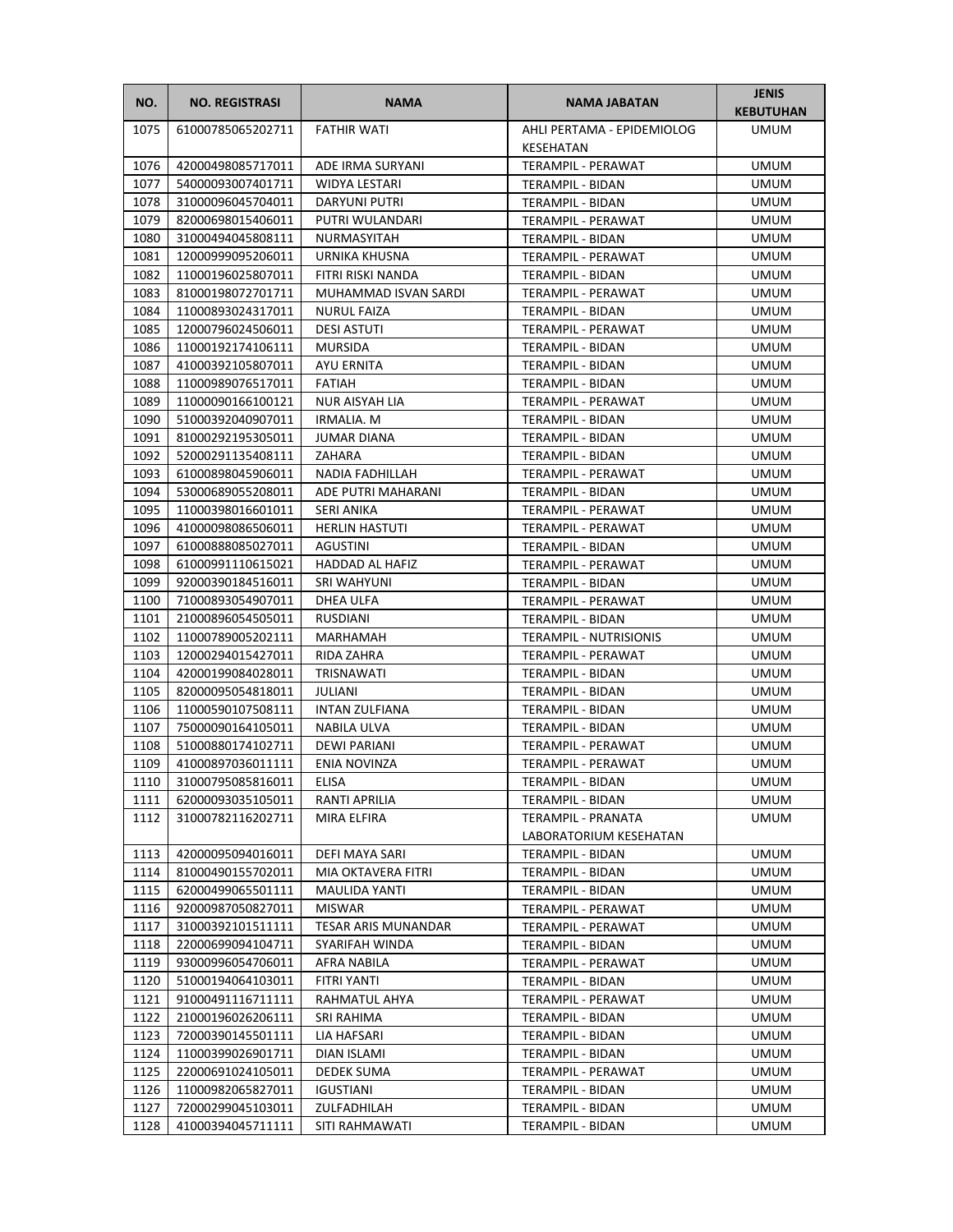| NO.          | <b>NO. REGISTRASI</b>                  | <b>NAMA</b>                            | <b>NAMA JABATAN</b>                       | <b>JENIS</b><br><b>KEBUTUHAN</b> |
|--------------|----------------------------------------|----------------------------------------|-------------------------------------------|----------------------------------|
| 1129         | 81000891174427011                      | <b>FITRIANA</b>                        | TERAMPIL - PERAWAT                        | <b>UMUM</b>                      |
| 1130         | 81000892082137011                      | <b>TAWABBURRAHIM</b>                   | TERAMPIL - SANITARIAN                     | <b>UMUM</b>                      |
| 1131         | 11000894046901111                      | IRSA RAIHANAH                          | <b>TERAMPIL - PERAWAT</b>                 | <b>UMUM</b>                      |
| 1132         | 52500497014200111                      | YULIANA                                | AHLI PERTAMA - BIDAN                      | <b>UMUM</b>                      |
| 1133         | 82000799086306011                      | MAHDA LENA                             | TERAMPIL - PERAWAT                        | UMUM                             |
| 1134         | 41000497035807011                      | YULIA MAWARNI                          | TERAMPIL - BIDAN                          | UMUM                             |
| 1135         | 91000997075501111                      | <b>HUSNA</b>                           | TERAMPIL - BIDAN                          | <b>UMUM</b>                      |
| 1136         | 61000497026901711                      | MAISARAH                               | TERAMPIL - PERAWAT                        | <b>UMUM</b>                      |
| 1137         | 41000680156404111                      | <b>MAWADDAH HALIANSA</b>               | <b>TERAMPIL - PERAWAT</b>                 | <b>UMUM</b>                      |
| 1138         | 91000296015307111                      | ERMAWATI                               | TERAMPIL - BIDAN                          | <b>UMUM</b>                      |
| 1139         | 51000783022202711                      | <b>TOMI</b>                            | TERAMPIL - PERAWAT                        | UMUM                             |
| 1140         | 91000695096401711                      | ZHULIANI FHONNA                        | TERAMPIL - PERAWAT                        | UMUM                             |
| 1141         | 42000292044715021                      | RINA WULANDARI                         | TERAMPIL - BIDAN                          | UMUM                             |
| 1142         | 22000691017306011                      | FIKI AMALIA RAHMATI                    | TERAMPIL - PERAWAT                        | UMUM                             |
| 1143         | 71000094085228011                      | AGUSTINA FITRI                         | TERAMPIL - BIDAN                          | UMUM                             |
| 1144         | 52000981034201011                      | RULI SUNARTI                           | TERAMPIL - PERAWAT                        | UMUM                             |
| 1145         | 42000493016706011                      | FITRIYA MUTIARA DEWI SIREGAR           | TERAMPIL - PRANATA                        | <b>UMUM</b>                      |
|              |                                        |                                        | LABORATORIUM KESEHATAN                    |                                  |
| 1146         | 11000092175711111                      | RAHMI                                  | TERAMPIL - BIDAN                          | <b>UMUM</b>                      |
| 1147         | 93000093024427011                      | <b>RENI YUNITA</b>                     | <b>TERAMPIL - PERAWAT</b>                 | <b>UMUM</b>                      |
| 1148         | 51000693035204711                      | <b>HERVINA</b>                         | TERAMPIL - BIDAN                          | <b>UMUM</b>                      |
| 1149         | 34000692145204711                      | SOVIA VAZILAH                          | <b>TERAMPIL - BIDAN</b>                   | UMUM                             |
| 1150         | 95000792116304711                      | FITRIYANI RAHMADANI                    | TERAMPIL - BIDAN                          | UMUM                             |
| 1151         | 71000896054913011                      | NURHASANAH                             | TERAMPIL - BIDAN                          | <b>UMUM</b>                      |
| 1152         | 81000882145202711                      | <b>DESI SUSILAWATI</b>                 | TERAMPIL - PERAWAT                        | UMUM                             |
| 1153         | 52000986075202711                      | HERAWATI                               | TERAMPIL - PERAWAT                        | <b>UMUM</b>                      |
| 1154         | 62000491105427011                      | <b>ELVITIA</b>                         | TERAMPIL - BIDAN                          | <b>UMUM</b>                      |
| 1155         | 91000882156427011                      | ZULHIJJAH                              | TERAMPIL - BIDAN                          | UMUM                             |
| 1156         | 93000394045204711                      | <b>MULIANA</b>                         | TERAMPIL - BIDAN                          | UMUM                             |
| 1157         | 92000397096102711                      | <b>ENDANG FITRIANINGSIH</b>            | TERAMPIL - PERAWAT                        | UMUM                             |
| 1158<br>1159 | 41000592016301111<br>52000298002102711 | <b>FITRIANI</b><br>Jevo Rifan Sandikta | TERAMPIL - BIDAN<br>AHLI PERTAMA - DOKTER | UMUM                             |
| 1160         | 33000097006427011                      | <b>IIS ZULAIHA</b>                     | TERAMPIL - BIDAN                          | UMUM<br><b>UMUM</b>              |
| 1161         | 11000098084202711                      | RAFIANA ISNAIN                         | AHLI PERTAMA - PERAWAT                    | <b>UMUM</b>                      |
| 1162         | 26000490105304711                      | <b>NATIA ULFA</b>                      | TERAMPIL - BIDAN                          | <b>UMUM</b>                      |
| 1163         | 33210197014301011                      | EMA SURYANI                            | <b>TERAMPIL - BIDAN</b>                   | <b>UMUM</b>                      |
| 1164         | 13000499054417011                      | <b>FITRIANI</b>                        | TERAMPIL - BIDAN                          | <b>UMUM</b>                      |
| 1165         | 84000594060408011                      | ADIL RIZQAN FAJARNA                    | TERAMPIL - PERAWAT                        | UMUM                             |
| 1166         | 11000989005123011                      | NURMA WATI                             | TERAMPIL - BIDAN                          | UMUM                             |
| 1167         | 17000987054427011                      | AMALYA FAJRIN                          | TERAMPIL - PERAWAT                        | UMUM                             |
| 1168         | 51000091176018011                      | RIZA HASTUTI                           | TERAMPIL - BIDAN                          | UMUM                             |
| 1169         | 12000592125108111                      | IKA RIANA                              | TERAMPIL - PERAWAT                        | UMUM                             |
| 1170         | 71000881175504711                      | RAHMANIAR                              | TERAMPIL - BIDAN                          | UMUM                             |
| 1171         | 83000897016706011                      | SITI RAHMAH                            | TERAMPIL - PERAWAT                        | UMUM                             |
| 1172         | 91000399006101011                      | MURNILA                                | TERAMPIL - BIDAN                          | UMUM                             |
| 1173         | 12000397055105011                      | IKA RAHMITA SARI                       | TERAMPIL - PERAWAT                        | UMUM                             |
| 1174         | 92000891114506011                      | ANNISA                                 | TERAMPIL - PERAWAT                        | UMUM                             |
| 1175         | 91000197007102711                      | MARDIANA                               | TERAMPIL - PERAWAT                        | UMUM                             |
| 1176         | 62000191174806111                      | YEDITIA                                | TERAMPIL - BIDAN                          | UMUM                             |
| 1177         | 53000494006204711                      | AFRIDAYANTI                            | TERAMPIL - BIDAN                          | UMUM                             |
| 1178         | 72000391194607011                      | RISNA RAMAZAYANTI                      | TERAMPIL - PERAWAT                        | UMUM                             |
| 1179         | 71000790124901711                      | RAHMAH AZ-ZURRA                        | TERAMPIL - BIDAN                          | UMUM                             |
| 1180         | 56000192106201711                      | WINDA FARISAH                          | TERAMPIL - PERAWAT                        | UMUM                             |
| 1181         | 81000297006801711                      | <b>IRNA YANTI KANDE</b>                | TERAMPIL - BIDAN                          | UMUM                             |
| 1182         | 42000195075518011                      | KHUFNANIAH                             | TERAMPIL - BIDAN                          | UMUM                             |
| 1183         | 32000007065216011                      | IRA ELVIRA                             | TERAMPIL - PERAWAT                        | UMUM                             |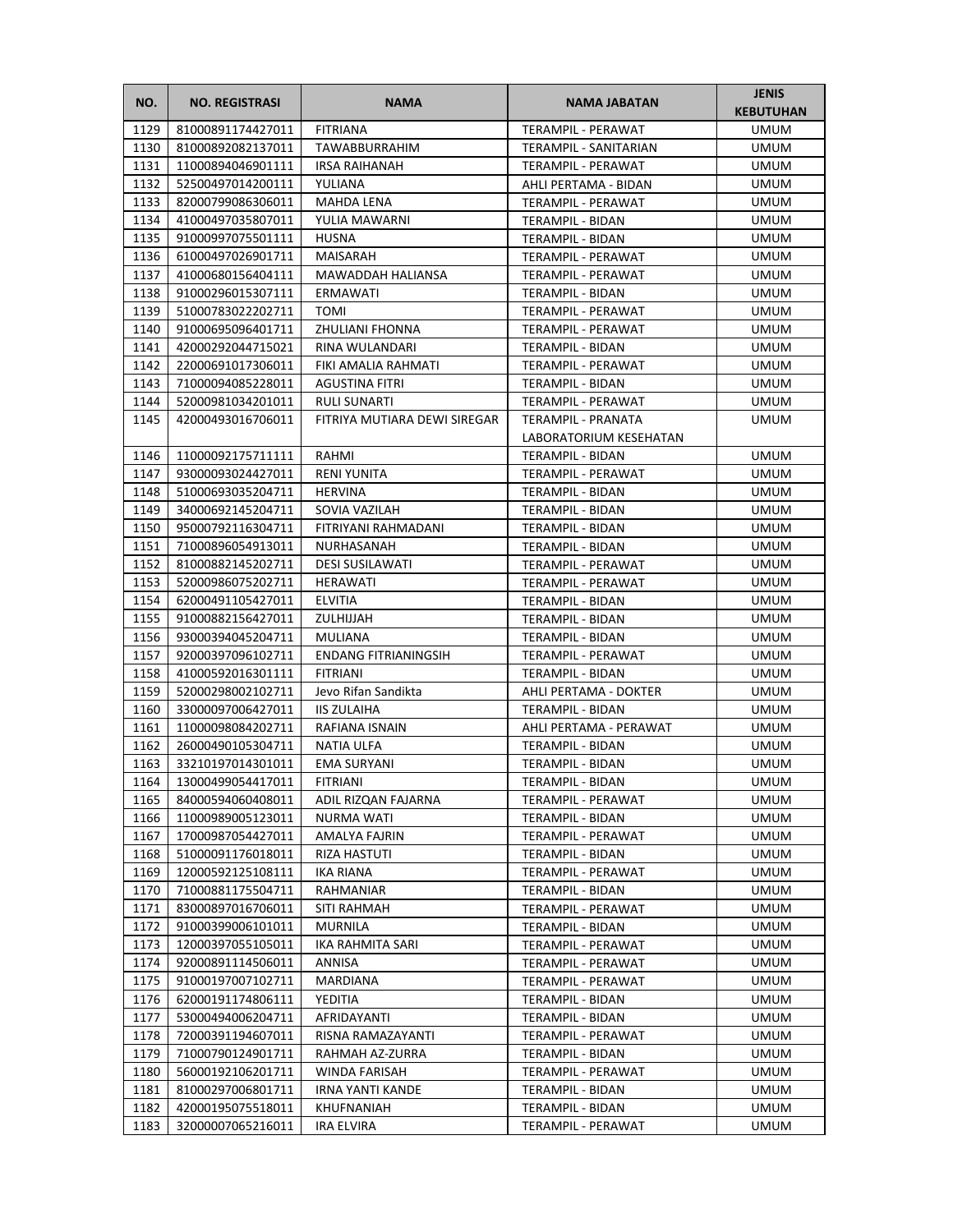| NO.          | <b>NO. REGISTRASI</b>                  | <b>NAMA</b>           | NAMA JABATAN                           | <b>JENIS</b><br><b>KEBUTUHAN</b> |
|--------------|----------------------------------------|-----------------------|----------------------------------------|----------------------------------|
| 1184         | 71000796044201711                      | NURNAFISAH            | <b>TERAMPIL - BIDAN</b>                | <b>UMUM</b>                      |
| 1185         | 61000191082214011                      | FATWA MUNTALA         | TERAMPIL - PERAWAT                     | <b>UMUM</b>                      |
| 1186         | 51000898005506011                      | ZARA ZAKIRA           | TERAMPIL - PERAWAT                     | <b>UMUM</b>                      |
| 1187         | 72000789054427011                      | SAFRINA               | AHLI PERTAMA - EPIDEMIOLOG             | <b>UMUM</b>                      |
|              |                                        |                       | KESEHATAN                              |                                  |
| 1188         | 72000593085303011                      | <b>INTAN FITRIA</b>   | TERAMPIL - BIDAN                       | UMUM                             |
| 1189         | 11000491076101111                      | <b>ZUHRA</b>          | TERAMPIL - BIDAN                       | <b>UMUM</b>                      |
| 1190         | 32000794084306011                      | ZULFHIRA AULIANI      | <b>TERAMPIL - PERAWAT</b>              | <b>UMUM</b>                      |
| 1191         | 12000392084518011                      | <b>NURUL HIKMAH</b>   | TERAMPIL - BIDAN                       | <b>UMUM</b>                      |
| 1192         | 61000491035408011                      | WIDYA ARISTA JORA     | TERAMPIL - PERAWAT                     | <b>UMUM</b>                      |
| 1193         | 51000391075501711                      | MEUTHIA IKMA LESTARI  | TERAMPIL - BIDAN                       | <b>UMUM</b>                      |
| 1194         | 22000195045326011                      | DEVI OKTYA NURIZA     | AHLI PERTAMA - DOKTER                  | UMUM                             |
| 1195         | 11000192070206011                      | <b>AIDIL FITRA</b>    | TERAMPIL - PERAWAT                     | UMUM                             |
| 1196         | 21000391116808111                      | NOFI APRIANI          | TERAMPIL - BIDAN                       | UMUM                             |
| 1197         | 91000199054011111                      | ASFINA                | TERAMPIL - BIDAN                       | UMUM                             |
| 1198         | 91000290130903011                      | FATTAHILLAH           | TERAMPIL - PERAWAT                     | UMUM                             |
| 1199         | 41000291134202711                      | NOFA MUTIARA SARI     | TERAMPIL - BIDAN                       | UMUM                             |
| 1200         | 41000297024114011                      | <b>KENANG BUNGE</b>   | TERAMPIL - BIDAN                       | <b>UMUM</b>                      |
| 1201         | 71000298056307011                      | <b>INDRIANI</b>       | TERAMPIL - PERAWAT                     | UMUM                             |
| 1202         | 12000789007103711                      | <b>HERAWATI</b>       | <b>TERAMPIL - BIDAN</b>                | UMUM                             |
| 1203         | 52000591194517011<br>12000693065603011 | RISKA NUSRIAH         | TERAMPIL - PERAWAT                     | UMUM                             |
| 1204<br>1205 | 11000096002916011                      | <b>INTAN PANDINI</b>  | TERAMPIL - BIDAN                       | UMUM                             |
| 1206         | 71000394051202711                      | AHMAD NAZAR<br>ARDIAN | TERAMPIL - PERAWAT                     | UMUM<br><b>UMUM</b>              |
| 1207         | 91000390194016111                      | <b>JUMAIDAH</b>       | TERAMPIL - PERAWAT<br>TERAMPIL - BIDAN | UMUM                             |
| 1208         | 11000499015201711                      | MAULIDAR              | TERAMPIL - BIDAN                       | <b>UMUM</b>                      |
| 1209         | 42000983034501111                      | CUT DIKA MARDIANA     | TERAMPIL - BIDAN                       | UMUM                             |
| 1210         | 11000690114311111                      | AULIA OCTAVIANTI      | TERAMPIL - BIDAN                       | UMUM                             |
| 1211         | 91000391076102711                      | MELA TEMASMI          | TERAMPIL - BIDAN                       | UMUM                             |
| 1212         | 11000980117227011                      | EVA NOVERITA          | TERAMPIL - BIDAN                       | UMUM                             |
| 1213         | 13000597096617011                      | NURRIDQA              | TERAMPIL - PERAWAT                     | UMUM                             |
| 1214         | 21000693001608011                      | <b>MUHAMMAR</b>       | TERAMPIL - PERAWAT                     | UMUM                             |
| 1215         | 31000491014227011                      | <b>ERITA</b>          | TERAMPIL - BIDAN                       | UMUM                             |
| 1216         | 72000094084202711                      | <b>HETTI RAMAZANI</b> | TERAMPIL - PERAWAT                     | UMUM                             |
| 1217         | 44000780156501111                      | MARLINA               | TERAMPIL - PERAWAT                     | <b>UMUM</b>                      |
| 1218         | 91000890165313011                      | <b>SELLY OVELIA</b>   | TERAMPIL - PERAWAT                     | <b>UMUM</b>                      |
| 1219         | 34000881014118011                      | 'MULIANI'             | TERAMPIL - BIDAN                       | <b>UMUM</b>                      |
| 1220         | 21000892116404111                      | NUR HARSINTA          | TERAMPIL - BIDAN                       | UMUM                             |
| 1221         | 61000498050405111                      | SAMSUL BAHRI          | TERAMPIL - PERAWAT                     | UMUM                             |
| 1222         | 11000694014408111                      | NITA KHUZIANA         | TERAMPIL - BIDAN                       | UMUM                             |
| 1223         | 81000595052606011                      | HIDAYATULLAH          | TERAMPIL - PERAWAT                     | UMUM                             |
| 1224         | 23000591014227011                      | MIFTAHUL JANNAH       | TERAMPIL - BIDAN                       | UMUM                             |
| 1225         | 11000996026317011                      | <b>CHAIRUN NISA</b>   | TERAMPIL - PERAWAT                     | UMUM                             |
| 1226         | 11000590117317011                      | MIRZA WATI            | TERAMPIL - PERAWAT                     | UMUM                             |
| 1227         | 61000691124506011                      | ROVA INDRIYANI        | TERAMPIL - BIDAN                       | UMUM                             |
| 1228         | 12000393006301111                      | FITRIANI              | TERAMPIL - BIDAN                       | UMUM                             |
| 1229         | 91000991116517011                      | MAGHFIRAH             | TERAMPIL - PERAWAT                     | UMUM                             |
| 1230         | 52000492136706011                      | IRHAMNI               | TERAMPIL - PERAWAT                     | UMUM                             |
| 1231         | 71000499044801111                      | SRI WAHYUNI           | TERAMPIL - ASISTEN APOTEKER            | UMUM                             |
| 1232         | 11000094080314011                      | JAMRIN                | TERAMPIL - PERAWAT                     | UMUM                             |
| 1233         | 71000293084427011                      | IRMAYANI              | TERAMPIL - BIDAN                       | UMUM                             |
| 1234         | 91000593074108111                      | ROSNADIA              | TERAMPIL - BIDAN                       | UMUM                             |
| 1235         | 11000499015527011                      | CUT MAULISA MARDIANDA | TERAMPIL - PERAWAT                     | UMUM                             |
| 1236         | 36000299024203711                      | JAMILATISYAH          | TERAMPIL - BIDAN                       | UMUM                             |
| 1237         | 41000999030027011                      | <b>CHALID</b>         | TERAMPIL - PERAWAT                     | UMUM                             |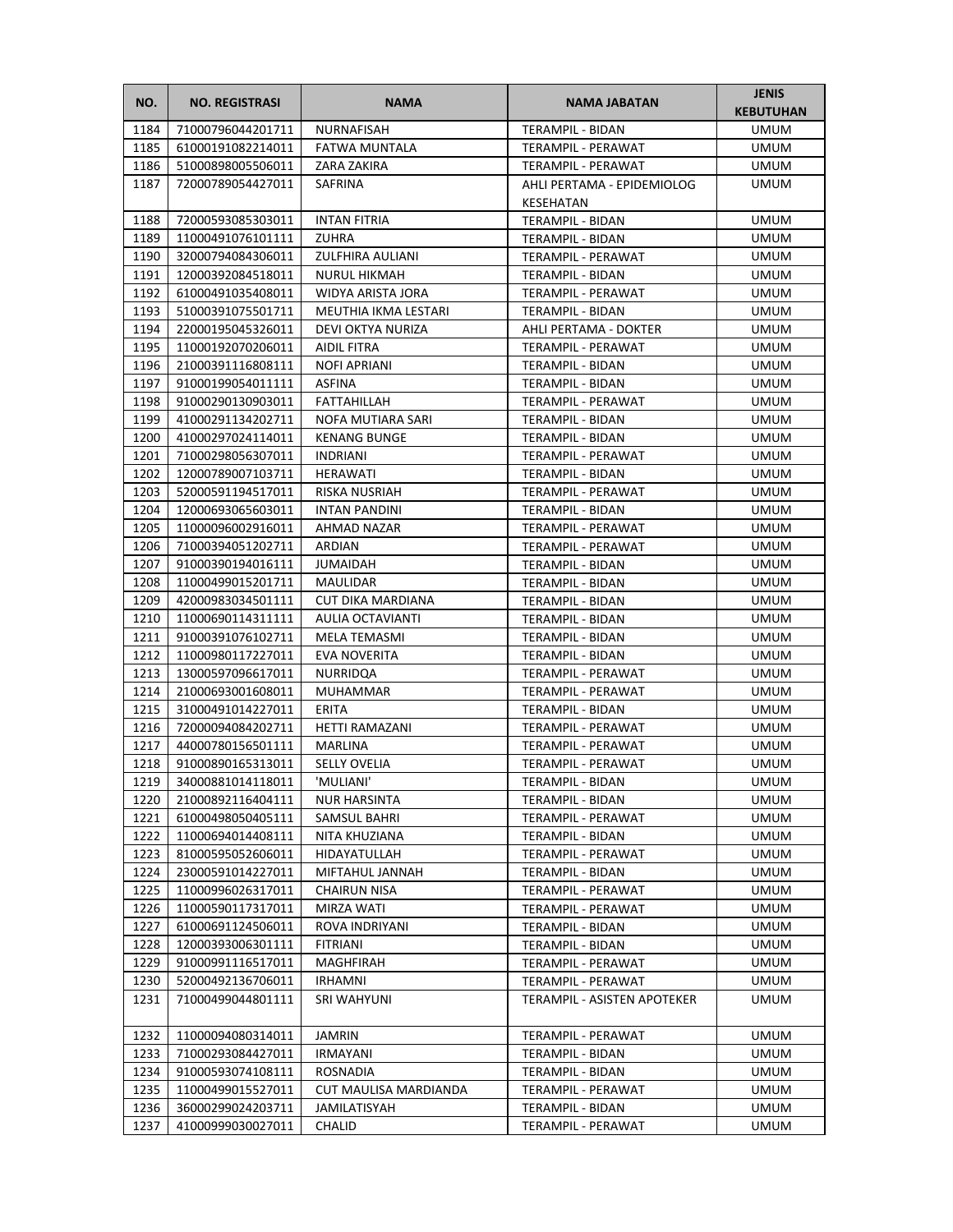| NO.          | <b>NO. REGISTRASI</b>                  | <b>NAMA</b>                     | NAMA JABATAN                                 | <b>JENIS</b><br><b>KEBUTUHAN</b> |
|--------------|----------------------------------------|---------------------------------|----------------------------------------------|----------------------------------|
| 1238         | 12000496016111111                      | <b>MARIA ULFA</b>               | TERAMPIL - PERAWAT                           | <b>UMUM</b>                      |
| 1239         | 21000596015037011                      | MARHAMAH                        | TERAMPIL - BIDAN                             | <b>UMUM</b>                      |
| 1240         | 22000590106204711                      | MASYITAH                        | TERAMPIL - PERAWAT                           | UMUM                             |
| 1241         | 72000294044203711                      | DINDA SAFITRI RAMADANI          | TERAMPIL - BIDAN                             | UMUM                             |
| 1242         | 61000195045106111                      | <b>IKA RAHAYU</b>               | TERAMPIL - BIDAN                             | UMUM                             |
| 1243         | 61000887007307011                      | <b>NURLINA</b>                  | TERAMPIL - BIDAN                             | UMUM                             |
| 1244         | 14000096055218011                      | MIRNAWATI                       | TERAMPIL - BIDAN                             | <b>UMUM</b>                      |
| 1245         | 44000097055706011                      | SILVIA DEVIYANTI                | TERAMPIL - BIDAN                             | <b>UMUM</b>                      |
| 1246         | 51000491195037011                      | EKA MULIAWATI                   | TERAMPIL - BIDAN                             | <b>UMUM</b>                      |
| 1247         | 31000696066501111                      | <b>PUTRI NARISA</b>             | TERAMPIL - BIDAN                             | <b>UMUM</b>                      |
| 1248         | 31000392175107011                      | KHAIRUNNISA                     | TERAMPIL - PRANATA                           | <b>UMUM</b>                      |
|              |                                        |                                 | LABORATORIUM KESEHATAN                       |                                  |
| 1249         | 53000894045201711                      | PUTRI APRILLA                   | TERAMPIL - BIDAN                             | UMUM                             |
| 1250         | 91000592186406011                      | PUTRI SAJATUDDUR                | TERAMPIL - PERAWAT                           | UMUM                             |
| 1251         | 11000987084202711                      | MARLINA                         | TERAMPIL - PERAWAT                           | UMUM                             |
| 1252         | 11000192026607011                      | RATNA SARI                      | <b>TERAMPIL - BIDAN</b>                      | UMUM                             |
| 1253         | 11000699011717011                      | IKHSAN                          | <b>TERAMPIL - PERAWAT</b>                    | UMUM                             |
| 1254         | 31000296036127011                      | <b>NURLAILI</b>                 | TERAMPIL - BIDAN                             | <b>UMUM</b>                      |
| 1255         | 31000091176202711                      | RAHMANIZA                       | TERAMPIL - BIDAN                             | <b>UMUM</b>                      |
| 1256         | 11000997094101011                      | ELVIZA MULIYANA                 | TERAMPIL - BIDAN                             | <b>UMUM</b>                      |
| 1257         | 31000091110402111                      | YULIZAR. M                      | AHLI PERTAMA - EPIDEMIOLOG                   | UMUM                             |
|              |                                        |                                 | KESEHATAN                                    |                                  |
| 1258         | 45000892146203711                      | REZA RAHMAWATI                  | TERAMPIL - PERAWAT                           | <b>UMUM</b>                      |
| 1259         | 21000983026202711                      | MONA ANGGRAINI                  | TERAMPIL - PERAWAT                           | <b>UMUM</b>                      |
| 1260         | 33000492046208011                      | AFNIDAR                         | TERAMPIL - BIDAN                             | UMUM                             |
| 1261<br>1262 | 83000880105301711<br>61000292166227011 | NURLAILI<br><b>KHAIRUN NISA</b> | TERAMPIL - PEREKAM MEDIS<br>TERAMPIL - BIDAN | <b>UMUM</b><br>UMUM              |
| 1263         | 71000690146302011                      | SITI HARTINA                    | TERAMPIL - PERAWAT                           | UMUM                             |
| 1264         | 12000195075311111                      | IKA MONIKA                      | TERAMPIL - BIDAN                             | UMUM                             |
| 1265         | 42000397076102711                      | KAMELIA                         | TERAMPIL - BIDAN                             | UMUM                             |
| 1266         | 43000699054907011                      | LIZA NOVIANA                    | TERAMPIL - PERAWAT                           | UMUM                             |
| 1267         | 71000982126317011                      | ASMAWATI                        | TERAMPIL - PERAWAT                           | <b>UMUM</b>                      |
| 1268         | 51000980195516011                      | <b>FARRAH DIANA</b>             | TERAMPIL - PERAWAT                           | UMUM                             |
| 1269         | 34000494094101711                      | NANDA FITRIA                    | TERAMPIL - PEREKAM MEDIS                     | UMUM                             |
| 1270         | 41000095085304711                      | <b>DEBY GEMI NASTITI</b>        | TERAMPIL - BIDAN                             | <b>UMUM</b>                      |
| 1271         | 52000294044427011                      | SITI RAHMAH                     | TERAMPIL - BIDAN                             | <b>UMUM</b>                      |
| 1272         | 14000393064427011                      | YUNA TIANA                      | TERAMPIL - BIDAN                             | <b>UMUM</b>                      |
| 1273         | 11000292175027011                      | EKA SUSANTI                     | TERAMPIL - BIDAN                             | UMUM                             |
| 1274         | 41000689026501011                      | ANIMUHERNI                      | TERAMPIL - PERAWAT                           | UMUM                             |
| 1275         | 50100393050203711                      | <b>IRMA SUSANTI PUTRI</b>       | TERAMPIL - BIDAN                             | UMUM                             |
| 1276         | 92100782117227011                      | NAZARIAH                        | TERAMPIL - BIDAN                             | UMUM                             |
| 1277         | 22000990135617011                      | SALAWATI                        | TERAMPIL - PERAWAT                           | UMUM                             |
| 1278         | 11000199084408111                      | ASMAH                           | TERAMPIL - BIDAN                             | UMUM                             |
| 1279         | 61000292107208111                      | <b>IDA ROSIDA</b>               | TERAMPIL - BIDAN                             | UMUM                             |
| 1280         | 92000695096311111                      | MIRANZA                         | TERAMPIL - PERAWAT                           | UMUM                             |
| 1281         | 11000592065706011                      | INDA RIZKI                      | TERAMPIL - PERAWAT                           | UMUM                             |
| 1282         | 51000093076806111                      | WANDA RINI                      | TERAMPIL - BIDAN                             | UMUM                             |
| 1283         | 12000591066228011                      | NISFIA RAHMI                    | TERAMPIL - BIDAN                             | UMUM                             |
| 1284         | 21000192166407111                      | LESTARI                         | TERAMPIL - BIDAN                             | UMUM                             |
| 1285         | 92000197076403711                      | <b>CUT INDAH</b>                | TERAMPIL - BIDAN                             | UMUM                             |
| 1286         | 21000290154808111                      | NURUL ANJANI                    | TERAMPIL - BIDAN                             | UMUM                             |
| 1287         | 32000195044206011                      | SALWATI                         | TERAMPIL - PERAWAT                           | UMUM                             |
| 1288         | 11000196044102711                      | WINDA ANGGRENI                  | TERAMPIL - PERAWAT                           | UMUM                             |
| 1289         | 71000794002901711                      | M. REZA ASWANDA                 | TERAMPIL - PERAWAT                           | UMUM                             |
| 1290         | 61000992174706011                      | LAINA FAJRIANI                  | TERAMPIL - BIDAN                             | UMUM                             |
| 1291         | 12000594086608111                      | ZAHARA MUTIA                    | TERAMPIL - BIDAN                             | UMUM                             |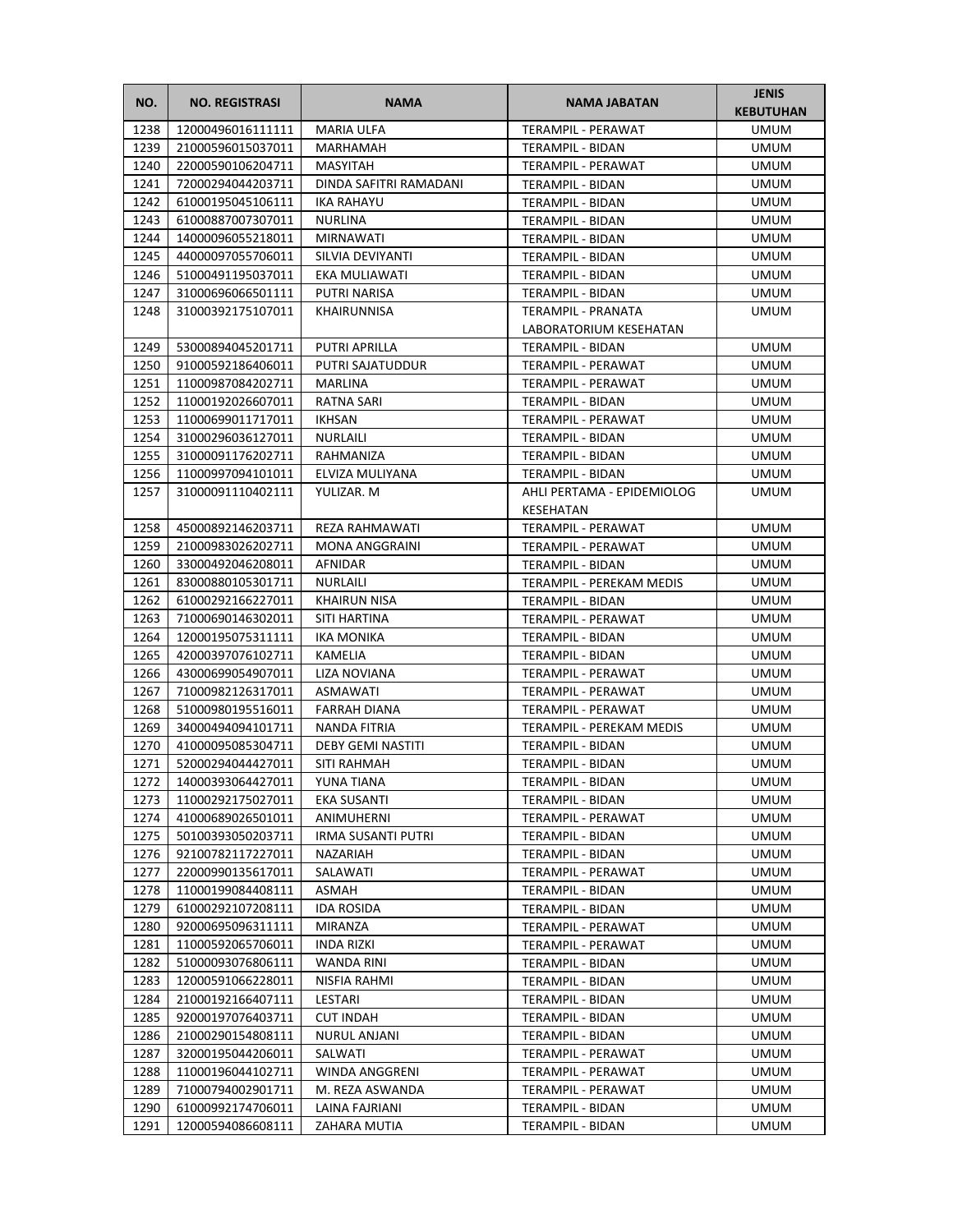| NO.          | <b>NO. REGISTRASI</b>                  | <b>NAMA</b>                      | NAMA JABATAN                                | <b>JENIS</b><br><b>KEBUTUHAN</b> |
|--------------|----------------------------------------|----------------------------------|---------------------------------------------|----------------------------------|
| 1292         | 38000496016203711                      | <b>CITRA TIARA LESTARI</b>       | TERAMPIL - BIDAN                            | <b>UMUM</b>                      |
| 1293         | 11000596014411111                      | <b>IRMAYANI</b>                  | TERAMPIL - BIDAN                            | <b>UMUM</b>                      |
| 1294         | 91000097035307011                      | KHAIRUL MAULIDAR                 | <b>TERAMPIL - SANITARIAN</b>                | <b>UMUM</b>                      |
| 1295         | 52000002014908011                      | <b>VINA ANNISA</b>               | TERAMPIL - TERAPIS GIGI DAN                 | <b>UMUM</b>                      |
|              |                                        |                                  | <b>MULUT</b>                                |                                  |
| 1296         | 92000592025205111                      | <b>CUT MELLIJAR</b>              | TERAMPIL - BIDAN                            | <b>UMUM</b>                      |
| 1297         | 51000992134201711                      | DESTRI KHAIRUN NAZIYA            | TERAMPIL - TERAPIS GIGI DAN<br>MULUT        | <b>UMUM</b>                      |
| 1298         | 71000298034716011                      | SISKA MENTARI                    | TERAMPIL - BIDAN                            | <b>UMUM</b>                      |
| 1299         | 91000496034608111                      | <b>WAHYUNI</b>                   | TERAMPIL - BIDAN                            | <b>UMUM</b>                      |
| 1300         | 51000883095506011                      | YULIANA                          | TERAMPIL - PERAWAT                          | <b>UMUM</b>                      |
| 1301         | 74000392015506111                      | ANNISA CHAIRAZ                   | TERAMPIL - BIDAN                            | <b>UMUM</b>                      |
| 1302         | 81000690107917011                      | SARJULIS MIRDHANI                | TERAMPIL - PERAWAT                          | <b>UMUM</b>                      |
| 1303         | 56000092105617011                      | NANDA NASRINA                    | TERAMPIL - BIDAN                            | UMUM                             |
| 1304         | 72000095046104711                      | FITRIA MAISARAH                  | TERAMPIL - BIDAN                            | <b>UMUM</b>                      |
| 1305         | 21000792064501111                      | NURAHMI                          | TERAMPIL - BIDAN                            | <b>UMUM</b>                      |
| 1306         | 81000394042701011                      | ARIF MIZALMAN                    | TERAMPIL - PERAWAT                          | <b>UMUM</b>                      |
| 1307         | 12000198064102711                      | AL MUNAWARAH                     | TERAMPIL - PERAWAT                          | <b>UMUM</b>                      |
| 1308         | 42000093094208111                      | RAUZAH                           | <b>TERAMPIL - BIDAN</b>                     | <b>UMUM</b>                      |
| 1309         | 63000888005208011                      | IRYANI                           | TERAMPIL - BIDAN                            | <b>UMUM</b>                      |
| 1310         | 31000691031116011                      | RYANDA MAGHFIRAH                 | TERAMPIL - TERAPIS GIGI DAN                 | <b>UMUM</b>                      |
|              |                                        |                                  | <b>MULUT</b>                                |                                  |
| 1311         | 33000094086227011                      | AIDA FITRIANA                    | TERAMPIL - BIDAN                            | <b>UMUM</b>                      |
| 1312         | 32000695056501111                      | SITI RAIHAN                      | TERAMPIL - BIDAN                            | <b>UMUM</b>                      |
| 1313         | 61000796056411111                      | ULFATUL JAZILA                   | TERAMPIL - BIDAN                            | <b>UMUM</b>                      |
| 1314         | 23000793096427011                      | RISKA                            | TERAMPIL - PERAWAT                          | <b>UMUM</b>                      |
| 1315         | 71000291154304711                      | RAHMAYUNI                        | TERAMPIL - BIDAN                            | <b>UMUM</b>                      |
| 1316         | 12000987066706011                      | FARIDA HANUM                     | TERAMPIL - BIDAN                            | <b>UMUM</b>                      |
| 1317         | 81000090170011111                      | DIAN TAUFIQ                      | TERAMPIL - TERAPIS GIGI DAN<br><b>MULUT</b> | <b>UMUM</b>                      |
| 1318         | 81000797070137011                      | MAULANA SAMSURI                  | TERAMPIL - PERAWAT                          | <b>UMUM</b>                      |
| 1319         | 41000096025304711                      | KIKI RISKI ANANDA                | TERAMPIL - BIDAN                            | <b>UMUM</b>                      |
| 1320         | 13000782014307011                      | MARIANI                          | TERAMPIL - BIDAN                            | <b>UMUM</b>                      |
| 1321         | 21000891134501111                      | <b>CUT NOVIA PUTRI MAGHFIRAH</b> | TERAMPIL - BIDAN                            | <b>UMUM</b>                      |
| 1322         | 81000989014037011                      | FATMAWATI                        | TERAMPIL - BIDAN                            | <b>UMUM</b>                      |
| 1323         | 42000981105917011                      | JULIANA                          | <b>TERAMPIL - BIDAN</b>                     | <b>UMUM</b>                      |
| 1324         | 31000793050517011                      | ZULFIKAR                         | TERAMPIL - PERAWAT                          | <b>UMUM</b>                      |
| 1325         | 54000796021617011                      | RIZKY DEDYSAPUTRA                | TERAMPIL - PERAWAT                          | UMUM                             |
| 1326         | 81000091025608111                      | <b>FATMIATI</b>                  | TERAMPIL - BIDAN                            | <b>UMUM</b>                      |
| 1327         | 22000496005304711                      | <b>NUR FADILLAH</b>              | TERAMPIL - BIDAN                            | <b>UMUM</b>                      |
| 1328         | 31000195064102711                      | SARI FITRIYANI                   | TERAMPIL - BIDAN                            | <b>UMUM</b>                      |
| 1329         | 11000291126511111                      | NORI ASFIKA                      | TERAMPIL - BIDAN                            | <b>UMUM</b>                      |
| 1330         | 81000598055308011                      | MAULIZA                          | TERAMPIL - BIDAN                            | <b>UMUM</b>                      |
| 1331         | 83000491054617011                      | MISNIAR                          | TERAMPIL - BIDAN                            | <b>UMUM</b>                      |
| 1332         | 61000198036608111                      | <b>JUMMIATI</b>                  | TERAMPIL - PERAWAT                          | <b>UMUM</b>                      |
| 1333         | 91000692195707011                      | MASYITAH                         | TERAMPIL - PERAWAT                          | UMUM                             |
| 1334         | 81000680165906011                      | <b>NURHABIBI</b>                 | TERAMPIL - PERAWAT                          | <b>UMUM</b>                      |
| 1335<br>1336 | 83000794056901711<br>71000895084901111 | RITA ZURRIATINA<br>LIZA MAYZURA  | TERAMPIL - PERAWAT<br>TERAMPIL - PERAWAT    | UMUM<br>UMUM                     |
| 1337         | 41000791106227011                      | FERAWATI                         | TERAMPIL - PERAWAT                          | <b>UMUM</b>                      |
| 1338         | 11000595086112011                      | NOPI IRAYANTI                    | TERAMPIL - BIDAN                            | <b>UMUM</b>                      |
| 1339         | 81000292105408011                      | DARA AKHIRNA                     | TERAMPIL - BIDAN                            | <b>UMUM</b>                      |
| 1340         | 21000398075037011                      | NUR MEGAWATI                     | TERAMPIL - BIDAN                            | <b>UMUM</b>                      |
| 1341         | 95240787014917011                      | NURLAILI                         | TERAMPIL - PERAWAT                          | <b>UMUM</b>                      |
| 1342         | 11000981175616011                      | MOULIDA HAYANI                   | TERAMPIL - PERAWAT                          | <b>UMUM</b>                      |
| 1343         | 61000191026427011                      | HANUMVIA                         | TERAMPIL - PERAWAT                          | UMUM                             |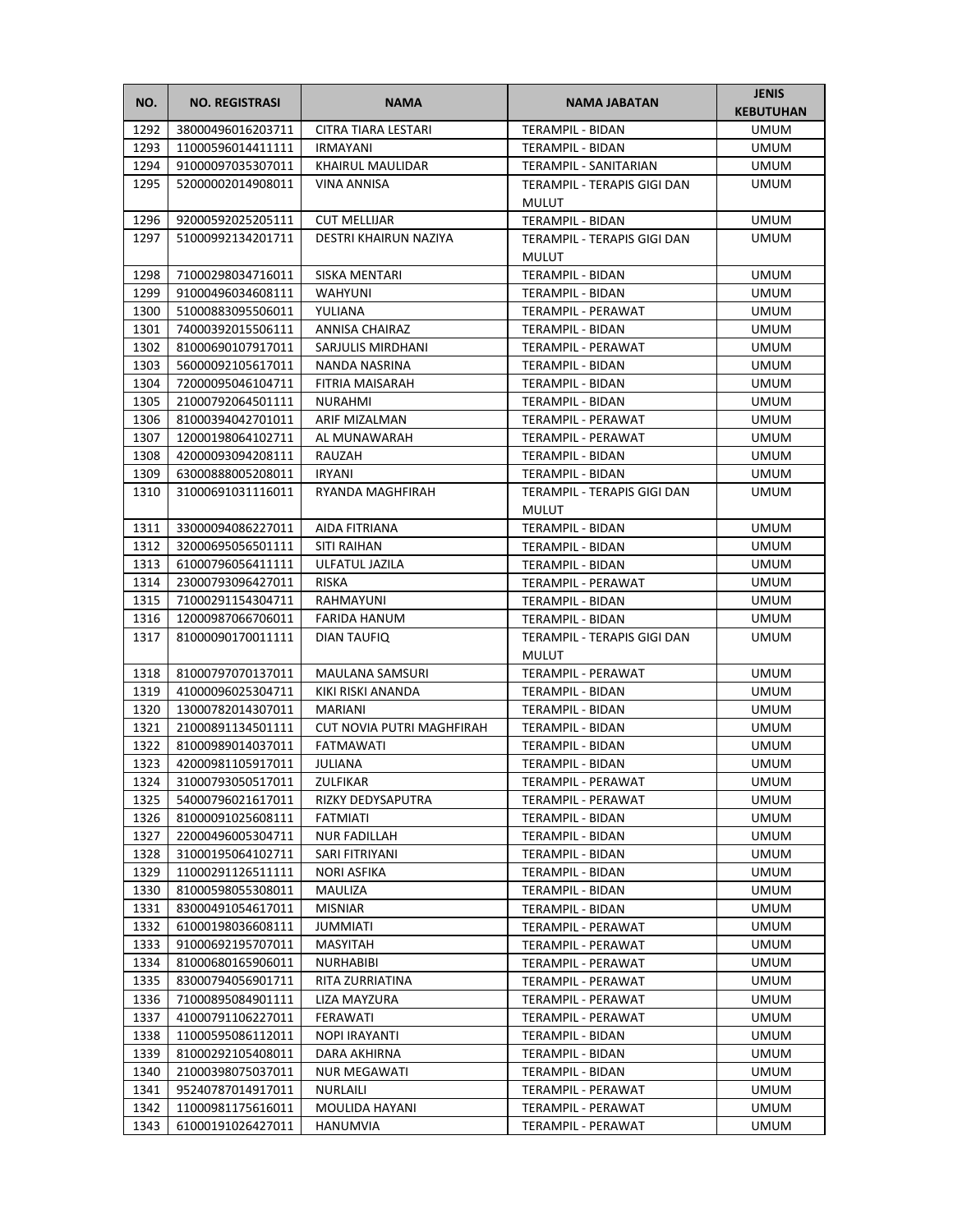| NO.          | <b>NO. REGISTRASI</b>  | <b>NAMA</b>               | <b>NAMA JABATAN</b>                         | <b>JENIS</b><br><b>KEBUTUHAN</b> |
|--------------|------------------------|---------------------------|---------------------------------------------|----------------------------------|
| 1344         | 41000291136701011      | <b>IRDA HERIYANTI</b>     | TERAMPIL - PERAWAT                          | <b>UMUM</b>                      |
| 1345         | 42000292117807011      | YENI SARTIKA              | TERAMPIL - BIDAN                            | <b>UMUM</b>                      |
| 1346         | 51000894095907011      | AINSYAH AMINI             | TERAMPIL - BIDAN                            | <b>UMUM</b>                      |
| 1347         | 11000991185202711      | <b>HAYATUN NUFUS</b>      | TERAMPIL - PERAWAT                          | <b>UMUM</b>                      |
| 1348         | 22000392055403011      | <b>INDAH RAHMA SARI</b>   | TERAMPIL - BIDAN                            | <b>UMUM</b>                      |
| 1349         | 11000296034601111      | NURSA'DAH                 | TERAMPIL - BIDAN                            | UMUM                             |
| 1350         | 44000290114208011      | <b>MAULIDIA VONNA</b>     | TERAMPIL - BIDAN                            | UMUM                             |
| 1351         | 34000881014037011      | MARHAMAH                  | <b>TERAMPIL - BIDAN</b>                     | <b>UMUM</b>                      |
| 1352         | 81000491185404711      | <b>NOVI JULIANA</b>       | TERAMPIL - BIDAN                            | <b>UMUM</b>                      |
| 1353         | 61000092024013011      | <b>EMA KURNIATI</b>       | <b>TERAMPIL - BIDAN</b>                     | <b>UMUM</b>                      |
| 1354         | 61000880124711111      | NANDA LIZA WATI           | AHLI PERTAMA - BIDAN                        | <b>UMUM</b>                      |
| 1355         | 91000797095028011      | SITI NURHALIZA            | TERAMPIL - BIDAN                            | <b>UMUM</b>                      |
| 1356         | 62000697034402111      | <b>JULIANI ANGGREINI</b>  | TERAMPIL - PERAWAT                          | UMUM                             |
| 1357         | 71000997016607011      | NAILA FUAZA               | TERAMPIL - BIDAN                            | UMUM                             |
| 1358         | 91000392154317011      | MIFTAHUL ILMI             | TERAMPIL - BIDAN                            | UMUM                             |
| 1359         | 71000197084427011      | DEWI JULIANI              | TERAMPIL - BIDAN                            | UMUM                             |
| 1360         | 21000099014711111      | <b>ISRAK MUTIA</b>        | TERAMPIL - BIDAN                            | UMUM                             |
| 1361         | 62000988086607011      | <b>NOVIYANI</b>           | TERAMPIL - BIDAN                            | <b>UMUM</b>                      |
| 1362         | 11000293025209121      | THERA ZULAIKHA            | <b>TERAMPIL - BIDAN</b>                     | <b>UMUM</b>                      |
| 1363         | 44000782117513011      | FITTRI                    | TERAMPIL - BIDAN                            | UMUM                             |
| 1364         | 41000893007901711      | <b>GITA UTAMI DHUCHRY</b> | TERAMPIL - PRANATA                          | <b>UMUM</b>                      |
|              |                        |                           | LABORATORIUM KESEHATAN                      |                                  |
|              | 43000492184427011      | <b>MAISYURA</b>           | <b>TERAMPIL - PERAWAT</b>                   | <b>UMUM</b>                      |
| 1365<br>1366 | 95000095025714011      | SRI ULINA NASUTION        |                                             | UMUM                             |
| 1367         | 31000190126601711      | MAHYATI                   | TERAMPIL - BIDAN                            | <b>UMUM</b>                      |
|              |                        |                           | TERAMPIL - BIDAN                            |                                  |
| 1368         | 81000990154318011      | SRI MAYSARAH              | TERAMPIL - TERAPIS GIGI DAN<br><b>MULUT</b> | <b>UMUM</b>                      |
| 1369         | 71000792066427011      | <b>MISRA</b>              | TERAMPIL - PERAWAT                          | <b>UMUM</b>                      |
| 1370         | 51000697044118011      | IRA RIZKI RIANI           | TERAMPIL - BIDAN                            | <b>UMUM</b>                      |
| 1371         | 41000492014816011      | <b>NUR AFNI</b>           | TERAMPIL - PERAWAT                          | UMUM                             |
| 1372         | 51000292124418011      | <b>NOVIHARYANTI</b>       | TERAMPIL - BIDAN                            | UMUM                             |
| 1373         | 72000192185401721      | HAFIFAH KHAIRIYAH POHAN   | TERAMPIL - PERAWAT                          | UMUM                             |
| 1374         | 11000889046607011      | <b>NANI SAPUTRI</b>       | TERAMPIL - BIDAN                            | UMUM                             |
| 1375         | 71000395095407011      | <b>HAIYATUR RAHMI</b>     | <b>TERAMPIL - PERAWAT</b>                   | <b>UMUM</b>                      |
| 1376         | 58000785055203711      | KARMILA WATI              | TERAMPIL - BIDAN                            | <b>UMUM</b>                      |
| 1377         | 12000098075711111      | AGUSTINA                  | TERAMPIL - BIDAN                            | <b>UMUM</b>                      |
|              | 1378 21000895044111111 | ERI MAULINDA              | TERAMPIL - BIDAN                            | <b>UMUM</b>                      |
| 1379         | 55000494054607011      | HUSNA                     | TERAMPIL - PERAWAT                          | <b>UMUM</b>                      |
| 1380         | 32000787065707011      | <b>JULINA RITAWATI</b>    | TERAMPIL - BIDAN                            | UMUM                             |
| 1381         | 71000887045406011      | RITA MUTIA                | TERAMPIL - BIDAN                            | UMUM                             |
| 1382         | 71000989006416011      | SAFRIA EKA HARTINI        | TERAMPIL - PERAWAT                          | UMUM                             |
| 1383         | 21000192011202711      | ZULKIFLI                  | TERAMPIL - PERAWAT                          | <b>UMUM</b>                      |
| 1384         | 32000681107401711      | RAHAYU NOVIANTI           | TERAMPIL - PRANATA                          | UMUM                             |
|              |                        |                           | LABORATORIUM KESEHATAN                      |                                  |
| 1385         | 42000092055407011      | JUWAINI                   | TERAMPIL - BIDAN                            | <b>UMUM</b>                      |
| 1386         | 91000295074807011      | NOVIANI                   | TERAMPIL - BIDAN                            | UMUM                             |
| 1387         | 31000492045427011      | SYAMSIDAR                 | TERAMPIL - PERAWAT                          | UMUM                             |
| 1388         | 12000696055517011      | RINI WAHYUNI              | TERAMPIL - PERAWAT                          | UMUM                             |
| 1389         | 43000198065806111      | AGUSTIKA DWI PRATIWI      | TERAMPIL - BIDAN                            | UMUM                             |
| 1390         | 61000495046711111      | AULIA RAHMI               | TERAMPIL - BIDAN                            | UMUM                             |
| 1391         | 61000491007227011      | AFLIA WATI                | TERAMPIL - BIDAN                            | UMUM                             |
| 1392         | 51000892056506031      | YURITA                    | TERAMPIL - BIDAN                            | UMUM                             |
| 1393         | 81000297013104111      | T. IRWANSYAH PUTRA        | TERAMPIL - PERAWAT                          | <b>UMUM</b>                      |
| 1394         | 92000391164711111      | RIZQA AULIA               | TERAMPIL - TERAPIS GIGI DAN                 | UMUM                             |
|              |                        |                           | <b>MULUT</b>                                |                                  |
| 1395         | 71000292064107111      | <b>CUT DIAN RIANA</b>     | TERAMPIL - BIDAN                            | UMUM                             |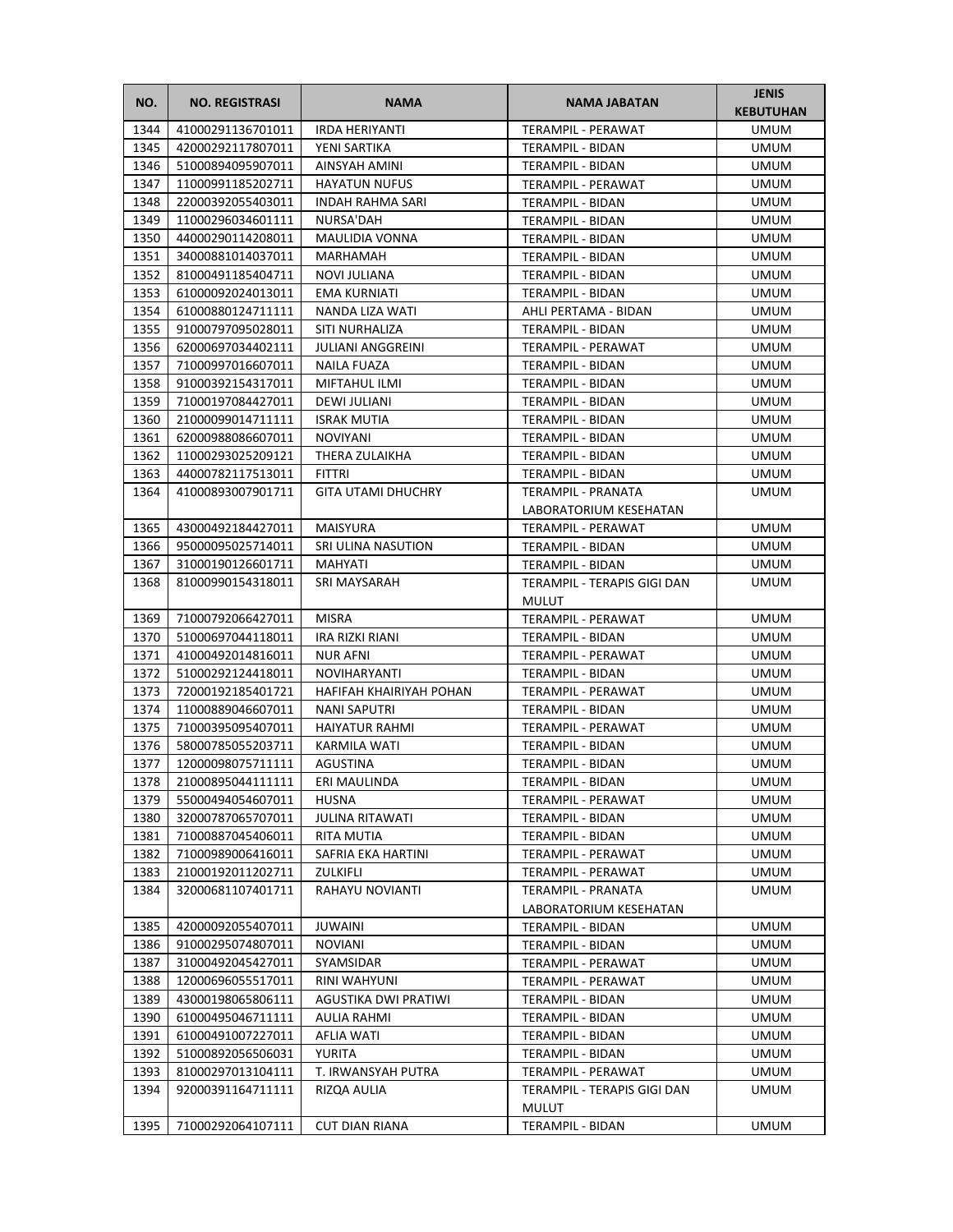| NO.  | <b>NO. REGISTRASI</b>     | <b>NAMA</b>         | NAMA JABATAN                                | <b>JENIS</b><br><b>KEBUTUHAN</b> |
|------|---------------------------|---------------------|---------------------------------------------|----------------------------------|
| 1396 | 11000193085203711         | RAHMI               | <b>TERAMPIL - BIDAN</b>                     | <b>UMUM</b>                      |
| 1397 | 32000499044103711         | <b>RIZKA</b>        | TERAMPIL - BIDAN                            | <b>UMUM</b>                      |
| 1398 | 62000688044102711         | RICA MARLENA        | TERAMPIL - PERAWAT                          | <b>UMUM</b>                      |
| 1399 | 11000291094427011         | <b>NORA SAFITRI</b> | <b>TERAMPIL - PERAWAT</b>                   | <b>UMUM</b>                      |
| 1400 | 41000981196611111         | MIFTAHUL JANNAH     | TERAMPIL - BIDAN                            | <b>UMUM</b>                      |
| 1401 | 71000190144323011         | NURKAMALIAH         | TERAMPIL - BIDAN                            | <b>UMUM</b>                      |
| 1402 | 51000293064808111         | NURAZINAH           | TERAMPIL - BIDAN                            | <b>UMUM</b>                      |
| 1403 | 30100090130215021         | MULKAN AZIZ         | TERAMPIL - PERAWAT                          | <b>UMUM</b>                      |
| 1404 | 62000399075706011         | LINDAWATI           | TERAMPIL - PERAWAT                          | <b>UMUM</b>                      |
| 1405 | 71000290126227011         | NURUL AQMAL         | <b>TERAMPIL - BIDAN</b>                     | <b>UMUM</b>                      |
| 1406 | 81000496085717011         | ASIYAH              | TERAMPIL - PERAWAT                          | <b>UMUM</b>                      |
| 1407 | 11000397086108111         | IRMA SURYANI        | TERAMPIL - BIDAN                            | <b>UMUM</b>                      |
| 1408 | 61000099084611111         | <b>IDA ZULFIDA</b>  | TERAMPIL - BIDAN                            | UMUM                             |
| 1409 | 67000092117607011         | RAUDATUL JANNAH     | TERAMPIL - BIDAN                            | UMUM                             |
| 1410 | 12000983064306111         | SARI SAFITRI        | TERAMPIL - BIDAN                            | UMUM                             |
| 1411 | 52000793002505011         | IKRAM               | TERAMPIL - PERAWAT                          | UMUM                             |
| 1412 | 12000797031506011         | ANDRIANSYAH         | <b>TERAMPIL - SANITARIAN</b>                | UMUM                             |
| 1413 | 71000694016707011         | SARAH NADIA         | TERAMPIL - PERAWAT                          | <b>UMUM</b>                      |
| 1414 | 81000091085711111         | YUNIAR              | <b>TERAMPIL - BIDAN</b>                     | <b>UMUM</b>                      |
| 1415 | 33000690134606111         | <b>SRI WAHYUNI</b>  | TERAMPIL - BIDAN                            | <b>UMUM</b>                      |
| 1416 | 71000886055616011         | EVI MAWARDANI       | TERAMPIL - PERAWAT                          | <b>UMUM</b>                      |
| 1417 | 31000396036126011         | DEDEK MAISARAH      | TERAMPIL - BIDAN                            | <b>UMUM</b>                      |
| 1418 | 70100591005404721         | PUTRI ARDIANA       | TERAMPIL - BIDAN                            | UMUM                             |
| 1419 | 43000499094617011         | <b>SRI RAHAYU</b>   | TERAMPIL - PERAWAT                          | UMUM                             |
| 1420 | 21000199044501111         | EVARIANA            | TERAMPIL - BIDAN                            | <b>UMUM</b>                      |
| 1421 | 73000797051016011         | <b>ANTONI</b>       | TERAMPIL - PERAWAT                          | <b>UMUM</b>                      |
| 1422 | 61000195044501111         | RISKA ZAIRA         | TERAMPIL - BIDAN                            | <b>UMUM</b>                      |
| 1423 | 92000899065608111         | LISMANIDAR          | TERAMPIL - TERAPIS GIGI DAN<br><b>MULUT</b> | <b>UMUM</b>                      |
| 1424 | 71000983095611111         | <b>HASNIDAR</b>     | TERAMPIL - BIDAN                            | UMUM                             |
| 1425 | 51000397025618011         | YUSDIANA            | TERAMPIL - BIDAN                            | UMUM                             |
| 1426 | 41000599044608111         | NANA RIZKI          | TERAMPIL - PERAWAT                          | UMUM                             |
| 1427 | 32000689014707011         | MILASARI            | AHLI PERTAMA - BIDAN                        | UMUM                             |
| 1428 | 71000797042705011         | YUDA SALHENDI       | TERAMPIL - PERAWAT                          | <b>UMUM</b>                      |
| 1429 | 71000399007327011         | <b>NURUL HUSNA</b>  | TERAMPIL - BIDAN                            | <b>UMUM</b>                      |
| 1430 | 23000398005501111         | LISA DAYANTI        | TERAMPIL - BIDAN                            | <b>UMUM</b>                      |
|      | 1431    51000094016907011 | <b>IRNA MULIANI</b> | TERAMPIL - BIDAN                            | <b>UMUM</b>                      |
| 1432 | 61000697066115021         | DHABITAH            | TERAMPIL - PERAWAT                          | UMUM                             |
| 1433 | 81000691014717011         | MAULIDAR            | TERAMPIL - PERAWAT                          | UMUM                             |
| 1434 | 22000981176317011         | SAFRIANI            | TERAMPIL - BIDAN                            | UMUM                             |
| 1435 | 94000986044707011         | ANDRIANI            | TERAMPIL - PERAWAT                          | UMUM                             |
| 1436 | 11000091134218011         | NOVA MULIANI        | TERAMPIL - BIDAN                            | UMUM                             |
| 1437 | 81000591016515021         | YOSSY ROSELLA       | TERAMPIL - BIDAN                            | UMUM                             |
| 1438 | 42000599024608011         | FERA ULFA           | TERAMPIL - BIDAN                            | UMUM                             |
| 1439 | 21000599082618011         | NURUL AZMI          | TERAMPIL - PERAWAT                          | UMUM                             |
| 1440 | 43000390155203711         | SISKA OKTAVIANI     | TERAMPIL - BIDAN                            | UMUM                             |
| 1441 | 21000694096408011         | ERLINAWATI          | TERAMPIL - BIDAN                            | UMUM                             |
| 1442 | 11000492146227011         | NOLIZA FERNANZA     | TERAMPIL - BIDAN                            | UMUM                             |
| 1443 | 51000492074206011         | MARYANIS            | AHLI PERTAMA - BIDAN                        | UMUM                             |
| 1444 | 54000391184717011         | RISKAYANA           | TERAMPIL - BIDAN                            | UMUM                             |
| 1445 | 83000093075037011         | <b>IRNAWATI</b>     | TERAMPIL - BIDAN                            | UMUM                             |
| 1446 | 21000390184306011         | SITI FATIMAH        | TERAMPIL - BIDAN                            | UMUM                             |
| 1447 | 91000395036311111         | ULVA CHAIRUNNISA    | TERAMPIL - BIDAN                            | UMUM                             |
| 1448 | 21000984074011111         | MAGHFIRAH           | TERAMPIL - BIDAN                            | UMUM                             |
| 1449 | 12000885064617011         | <b>NURUL FAIZA</b>  | TERAMPIL - BIDAN                            | UMUM                             |
| 1450 | 44000199096208011         | NURMAULIDA          | TERAMPIL - BIDAN                            | UMUM                             |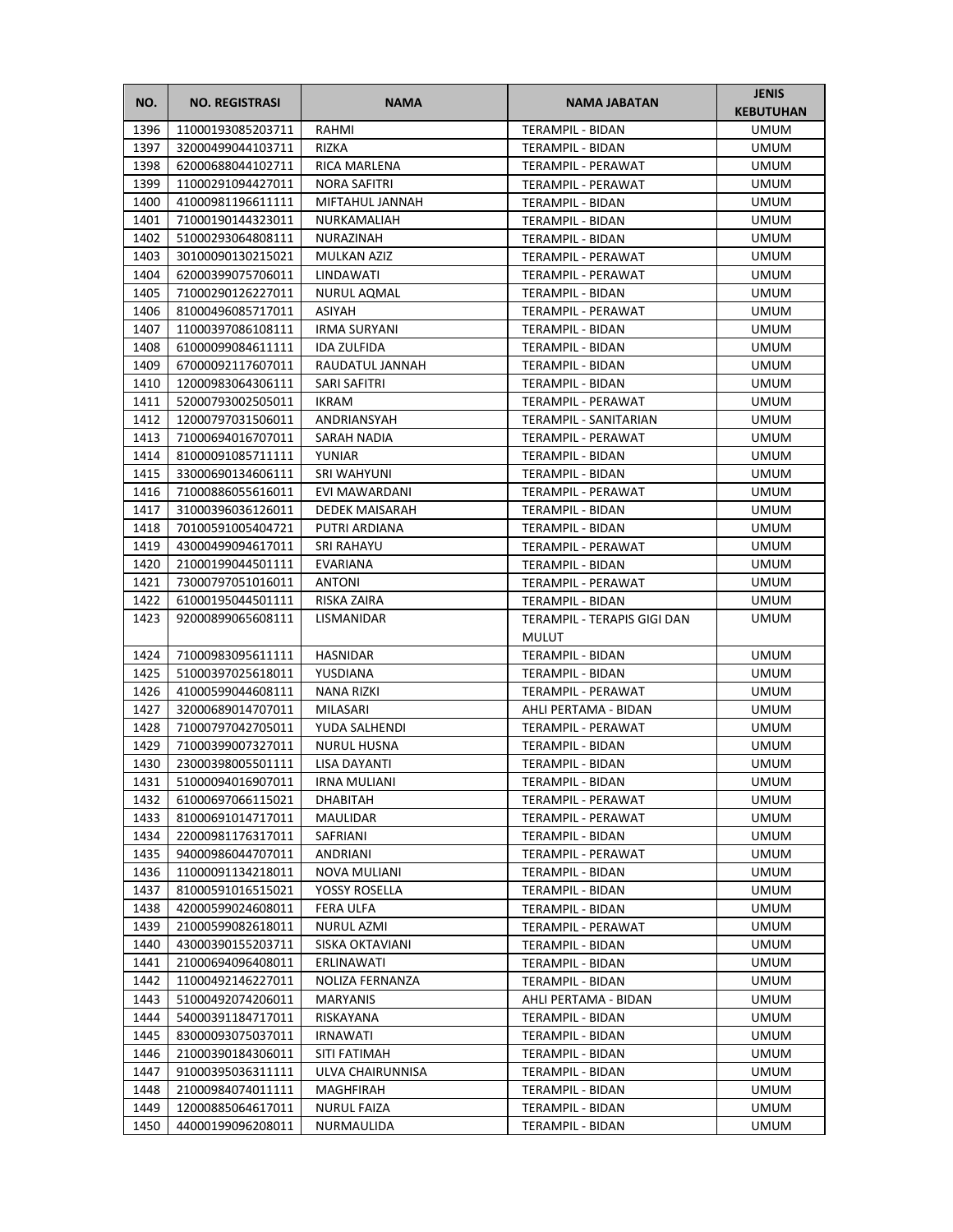| NO.  | <b>NO. REGISTRASI</b> | <b>NAMA</b>                   | NAMA JABATAN                                | <b>JENIS</b><br><b>KEBUTUHAN</b> |
|------|-----------------------|-------------------------------|---------------------------------------------|----------------------------------|
| 1451 | 61000882014026011     | <b>EKA SAPUTRI</b>            | <b>TERAMPIL - PRANATA</b>                   | <b>UMUM</b>                      |
|      |                       |                               | LABORATORIUM KESEHATAN                      |                                  |
| 1452 | 72000690155316011     | <b>MUTIA EPISULITA</b>        | AHLI PERTAMA - BIDAN                        | <b>UMUM</b>                      |
| 1453 | 61000988044104111     | <b>CUT IMELDA GUSNI YANTI</b> | <b>TERAMPIL - NUTRISIONIS</b>               | <b>UMUM</b>                      |
| 1454 | 43000984035115021     | KAMALIAH                      | TERAMPIL - BIDAN                            | <b>UMUM</b>                      |
| 1455 | 81000894006101111     | AFRILLA KHAIRA SUKMA          | TERAMPIL - BIDAN                            | <b>UMUM</b>                      |
| 1456 | 71000197045707011     | <b>ISNAINI</b>                | TERAMPIL - BIDAN                            | UMUM                             |
| 1457 | 62000695061102711     | RIAN PUTRA NAZRDY             | TERAMPIL - PERAWAT                          | <b>UMUM</b>                      |
| 1458 | 51000198056103711     | <b>MASYITAH</b>               | <b>TERAMPIL - BIDAN</b>                     | <b>UMUM</b>                      |
| 1459 | 61000891044101111     | RAUDHATUL JANNAH              | TERAMPIL - BIDAN                            | <b>UMUM</b>                      |
| 1460 | 72000782085037011     | <b>IKHWANI</b>                | TERAMPIL - BIDAN                            | <b>UMUM</b>                      |
| 1461 | 22000699086427011     | HASRIANTI                     | TERAMPIL - BIDAN                            | <b>UMUM</b>                      |
| 1462 | 51000199054101711     | <b>FINA FARADINA</b>          | AHLI PERTAMA - DOKTER                       | UMUM                             |
| 1463 | 81000790156607011     | <b>MAULIDA RAHMI</b>          | TERAMPIL - PERAWAT                          | UMUM                             |
| 1464 | 63000595024418011     | AYU MELYSA                    | TERAMPIL - BIDAN                            | UMUM                             |
| 1465 | 41000498054401011     | KHAIRUNNISA                   | TERAMPIL - BIDAN                            | UMUM                             |
| 1466 | 21000098085404111     | <b>AGUS RINA MUTIA</b>        | <b>TERAMPIL - BIDAN</b>                     | <b>UMUM</b>                      |
| 1467 | 92000790146803011     | ZULFATUL HUSNA                | TERAMPIL - BIDAN                            | UMUM                             |
| 1468 | 62000392185707011     | <b>FADHLINA</b>               | TERAMPIL - PERAWAT                          | <b>UMUM</b>                      |
| 1469 | 91000792091111111     | MISRAN MALASYI                | TERAMPIL - PERAWAT                          | <b>UMUM</b>                      |
| 1470 | 72000592064101111     | <b>MAHYUNI</b>                | TERAMPIL - BIDAN                            | <b>UMUM</b>                      |
| 1471 | 81000090106502111     | <b>RIZKIAH ARIFAH</b>         | <b>TERAMPIL - FISIOTERAPIS</b>              | <b>UMUM</b>                      |
| 1472 | 81000984025227011     | SURI RAHMADANI                | TERAMPIL - PERAWAT                          | UMUM                             |
| 1473 | 53000984024403011     | SRI HANDAYANI FITRI           | TERAMPIL - BIDAN                            | UMUM                             |
| 1474 | 22000884036617011     | DESI RAMADANI                 | TERAMPIL - PERAWAT                          | <b>UMUM</b>                      |
| 1475 | 13000798005101711     | NANDA MAULIDARNI              | TERAMPIL - BIDAN                            | <b>UMUM</b>                      |
| 1476 | 21000290146601711     | NORA OCSTIRA JAS              | TERAMPIL - BIDAN                            | <b>UMUM</b>                      |
| 1477 | 21000492044427011     | ERNIDA                        | TERAMPIL - PERAWAT                          | <b>UMUM</b>                      |
| 1478 | 94000091014607011     | IMILDA                        | TERAMPIL - PERAWAT                          | <b>UMUM</b>                      |
| 1479 | 51000594064507011     | RITAWAHYUNI                   | TERAMPIL - PERAWAT                          | UMUM                             |
| 1480 | 14000986016401011     | HERMIDAWATI                   | TERAMPIL - BIDAN                            | UMUM                             |
| 1481 | 91000095054427011     | SRI MIRNA                     | TERAMPIL - PERAWAT                          | UMUM                             |
| 1482 | 22000690105216011     | MAWADDAH                      | TERAMPIL - PERAWAT                          | UMUM                             |
| 1483 | 11000792136411111     | <b>MOLIA FONNA</b>            | <b>TERAMPIL - PERAWAT</b>                   | <b>UMUM</b>                      |
| 1484 | 51000490117217011     | <b>FARIDAH ROSDIATI</b>       | TERAMPIL - PERAWAT                          | <b>UMUM</b>                      |
| 1485 | 71000782045401011     | <b>SUSI MARDIANI</b>          | TERAMPIL - PERAWAT                          | <b>UMUM</b>                      |
| 1486 | 32000292094411111     | VINORITA                      | TERAMPIL - BIDAN                            | <b>UMUM</b>                      |
| 1487 | 71000991065206111     | ADE YULIA DEFANI              | TERAMPIL - BIDAN                            | <b>UMUM</b>                      |
| 1488 | 33000093050102711     | <b>MUCHLIS</b>                | TERAMPIL - PERAWAT                          | UMUM                             |
| 1489 | 31000393096117011     | <b>CUT LISMIATI</b>           | TERAMPIL - PERAWAT                          | UMUM                             |
| 1490 | 82000899025900121     | 'DEWI INDAH ASTUTI'           | TERAMPIL - PERAWAT                          | UMUM                             |
| 1491 | 61000786084137011     | HASNIATI                      | TERAMPIL - PERAWAT                          | UMUM                             |
| 1492 | 81000094040302111     | MARWAN                        | TERAMPIL - PERAWAT                          | UMUM                             |
| 1493 | 93000092107013011     | NANDA FAZRIANI                | TERAMPIL - BIDAN                            | UMUM                             |
| 1494 | 71000986085706011     | ARMELIA ARES                  | TERAMPIL - BIDAN                            | UMUM                             |
| 1495 | 31000789052102711     | RENDI MIRZA                   | TERAMPIL - PERAWAT                          | UMUM                             |
| 1496 | 61000098036218011     | EMIRISMA                      | TERAMPIL - BIDAN                            | UMUM                             |
| 1497 | 42000391124217011     | RISKA NOVIZA                  | TERAMPIL - PERAWAT                          | UMUM                             |
| 1498 | 82000292064806011     | <b>NISWATI</b>                | TERAMPIL - BIDAN                            | UMUM                             |
| 1499 | 32000598075601011     | MERLITA AGUSTINA              | TERAMPIL - TERAPIS GIGI DAN<br><b>MULUT</b> | UMUM                             |
| 1500 | 12000394064817011     | CHAIRUNNISA                   | TERAMPIL - PERAWAT                          | <b>UMUM</b>                      |
| 1501 | 12000695036501711     | LOVI YANTI                    | TERAMPIL - BIDAN                            | <b>UMUM</b>                      |
| 1502 | 61000889056601111     | ULYA                          | TERAMPIL - BIDAN                            | <b>UMUM</b>                      |
| 1503 | 11000993054604111     | <b>FITRIA</b>                 | TERAMPIL - BIDAN                            | UMUM                             |
| 1504 | 31000497051518011     | KHAIRUL FARHAN                | TERAMPIL - PERAWAT                          | UMUM                             |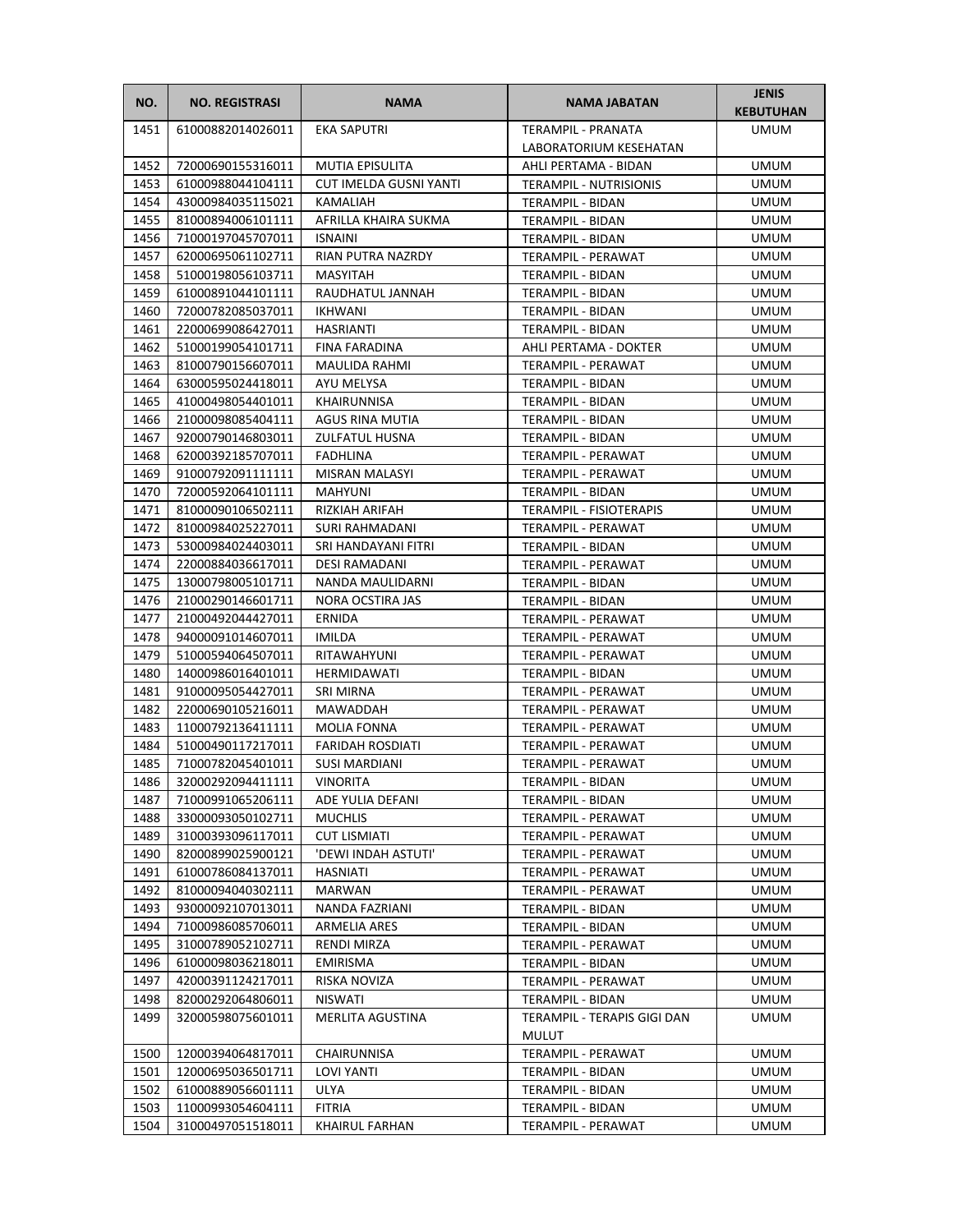| NO.          | <b>NO. REGISTRASI</b>                  | <b>NAMA</b>                              | <b>NAMA JABATAN</b>                  | <b>JENIS</b><br><b>KEBUTUHAN</b> |
|--------------|----------------------------------------|------------------------------------------|--------------------------------------|----------------------------------|
| 1505         | 91000792014204011                      | <b>FERA FITRI MONA</b>                   | TERAMPIL - BIDAN                     | <b>UMUM</b>                      |
| 1506         | 53000691035501111                      | ULAN MAULIZA                             | TERAMPIL - BIDAN                     | <b>UMUM</b>                      |
| 1507         | 22000885044608111                      | ERNITA                                   | TERAMPIL - BIDAN                     | <b>UMUM</b>                      |
| 1508         | 11000291007016011                      | <b>ISNA WIRDA</b>                        | TERAMPIL - BIDAN                     | <b>UMUM</b>                      |
| 1509         | 71000983026401011                      | ASNARIKA                                 | TERAMPIL - BIDAN                     | UMUM                             |
| 1510         | 23000598054203011                      | SRI HANDAYANI                            | TERAMPIL - BIDAN                     | UMUM                             |
| 1511         | 51000595075203011                      | KEMBANG SITTI MAGHFIRAH                  | <b>TERAMPIL - NUTRISIONIS</b>        | <b>UMUM</b>                      |
| 1512         | 48000695074303011                      | RIZKI SOFIANI                            | <b>TERAMPIL - NUTRISIONIS</b>        | <b>UMUM</b>                      |
| 1513         | 21000195066701711                      | <b>MAHYUNINGSIH</b>                      | TERAMPIL - PERAWAT                   | <b>UMUM</b>                      |
| 1514         | 21000193035717011                      | ZANNARYA ULFA                            | TERAMPIL - BIDAN                     | <b>UMUM</b>                      |
| 1515         | 11000492115106011                      | YULIA SOFYANA                            | TERAMPIL - BIDAN                     | UMUM                             |
| 1516         | 61000692186203011                      | LISA AGUSTINA                            | TERAMPIL - BIDAN                     | UMUM                             |
| 1517         | 72000999054606011                      | RIKA SYAFRINA                            | TERAMPIL - PERAWAT                   | UMUM                             |
| 1518         | 43000099086701111                      | NANDA SAPUTRI                            | TERAMPIL - BIDAN                     | UMUM                             |
| 1519         | 93000294054016011                      | FITRI MUNADYA                            | TERAMPIL - BIDAN                     | UMUM                             |
| 1520         | 61000984086611011                      | FITRIANI ALI                             | TERAMPIL - PERAWAT                   | <b>UMUM</b>                      |
| 1521         | 11000199064816011                      | NAJRAH HANUM                             | TERAMPIL - BIDAN                     | UMUM                             |
| 1522         | 81000293046116011                      | AMANATUL NAZRI                           | TERAMPIL - BIDAN                     | UMUM                             |
| 1523         | 12000194046507111                      | 'USWAH'                                  | AHLI PERTAMA - DOKTER                | <b>UMUM</b>                      |
| 1524         | 13000395094401711                      | <b>INTAN FITRIANI</b>                    | TERAMPIL - BIDAN                     | <b>UMUM</b>                      |
| 1525         | 41000295005301711                      | NORA AFRIDA                              | <b>TERAMPIL - BIDAN</b>              | UMUM                             |
| 1526         | 62000292095101711                      | NISFU NANDA PURNAMA                      | TERAMPIL - BIDAN                     | UMUM                             |
| 1527         | 62000498015303011                      | SYAFRIDA WATI                            | TERAMPIL - BIDAN                     | <b>UMUM</b>                      |
| 1528         | 42000397034708111                      | NURRAHMAH                                |                                      | <b>UMUM</b>                      |
| 1529         | 91000691165203011                      | FINA ARTIKA                              | TERAMPIL - BIDAN                     | <b>UMUM</b>                      |
|              |                                        |                                          | TERAMPIL - TERAPIS GIGI DAN          |                                  |
|              |                                        |                                          | <b>MULUT</b>                         |                                  |
| 1530<br>1531 | 24000095056801011<br>53000796005306011 | LITA SAPUTRI<br><b>FINA YUNITA</b>       | TERAMPIL - BIDAN<br>TERAMPIL - BIDAN | <b>UMUM</b><br><b>UMUM</b>       |
| 1532         | 67000787055401711                      | <b>ZAITUN HUMAIRA</b>                    | AHLI PERTAMA - DOKTER                | UMUM                             |
|              | 11000981017707011                      | MIRNA JUWITA                             | TERAMPIL - BIDAN                     | UMUM                             |
| 1533<br>1534 | 72000193032918011                      | RIZKI AKBAR                              | TERAMPIL - PRANATA                   | UMUM                             |
|              |                                        |                                          | LABORATORIUM KESEHATAN               |                                  |
|              | 13000880176102711                      | DWI MAULINA WARDANI                      | AHLI PERTAMA - DOKTER                | UMUM                             |
| 1535<br>1536 | 32000196015304711                      | EVI DAYANTI                              | TERAMPIL - BIDAN                     | <b>UMUM</b>                      |
| 1537         | 12000393025607011                      |                                          |                                      |                                  |
| 1538         | 92000694003807011                      | MARIANA                                  | TERAMPIL - PERAWAT                   | <b>UMUM</b>                      |
| 1539         | 81000196007717011                      | <b>MURSALIN S</b><br><b>ULFAH YUNITA</b> | TERAMPIL - PERAWAT                   | <b>UMUM</b><br><b>UMUM</b>       |
|              |                                        |                                          | TERAMPIL - BIDAN                     |                                  |
| 1540         | 91000495014807011                      | RIZKI RAHMAWATI                          | TERAMPIL - PERAWAT                   | UMUM                             |
| 1541         | 73000688017102711                      | AIDA FITRIANI                            | TERAMPIL - PERAWAT                   | UMUM                             |
| 1542         | 71000008084617011                      | <b>CUT MUTIA SAFIRA</b>                  | TERAMPIL - BIDAN                     | UMUM                             |
| 1543         | 21000594016102711                      | AFRILIA RISKI                            | <b>TERAMPIL - NUTRISIONIS</b>        | UMUM                             |
| 1544         | 91000290156227011                      | MASYITHAH                                | TERAMPIL - BIDAN                     | UMUM                             |
| 1545         | 51000897015116011                      | <b>CUT PUTRI MAULIDIA</b>                | TERAMPIL - BIDAN                     | UMUM                             |
| 1546         | 42000988034617011                      | AZRAMI                                   | TERAMPIL - BIDAN                     | UMUM                             |
| 1547         | 12000197005203011                      | SILVIA MASYITAH                          | TERAMPIL - BIDAN                     | UMUM                             |
| 1548         | 21000192192607011                      | MUHAMMAD IKHSAN                          | TERAMPIL - PERAWAT                   | UMUM                             |
| 1549         | 71000799096808011                      | NURNABILAH                               | TERAMPIL - PERAWAT                   | UMUM                             |
| 1550         | 43000391114501111                      | MURNI                                    | TERAMPIL - BIDAN                     | UMUM                             |
| 1551         | 12000694045302111                      | MELIA FATMAWATI                          | TERAMPIL - PERAWAT                   | UMUM                             |
| 1552         | 11000797005106011                      | <b>DEVI YULIANTI</b>                     | TERAMPIL - PERAWAT                   | UMUM                             |
| 1553         | 84000985044427011                      | AZIZAH                                   | TERAMPIL - BIDAN                     | UMUM                             |
| 1554         | 81000390176711111                      | <b>INTAN ZUHRA</b>                       | TERAMPIL - BIDAN                     | UMUM                             |
| 1555         | 11000295054406011                      | RISTYA HANDAYANA                         | TERAMPIL - PERAWAT                   | UMUM                             |
| 1556         | 12000493054406011                      | <b>DESSY PARAMUNITA</b>                  | TERAMPIL - PERAWAT                   | UMUM                             |
| 1557         | 72000887096617011                      | YULIANI AR                               | TERAMPIL - BIDAN                     | UMUM                             |
| 1558         | 12000291054102711                      | DIANA SAFRIANTI                          | AHLI PERTAMA - BIDAN                 | UMUM                             |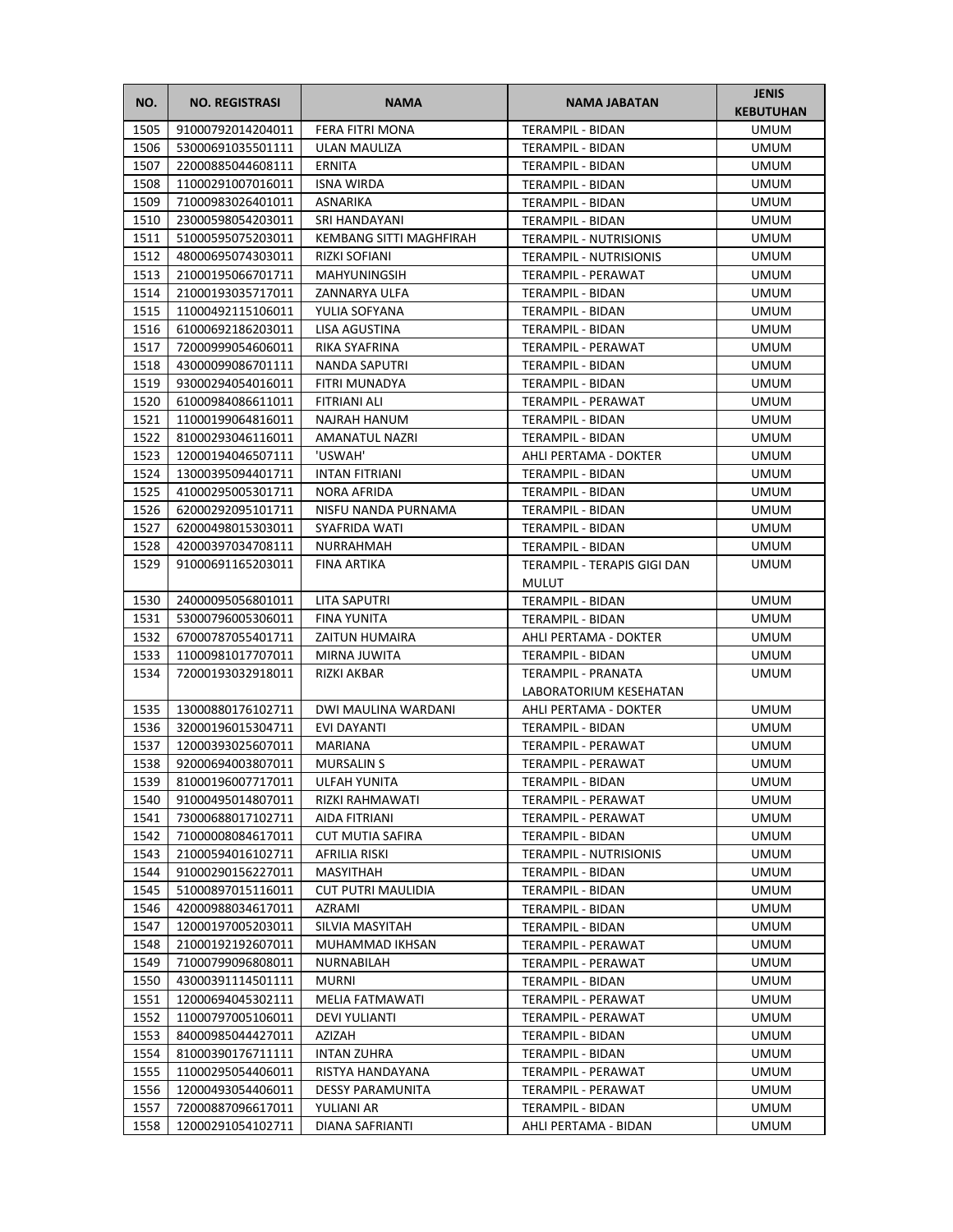| NO.          | <b>NO. REGISTRASI</b>                  | <b>NAMA</b>                          | <b>NAMA JABATAN</b>                                   | <b>JENIS</b><br><b>KEBUTUHAN</b> |
|--------------|----------------------------------------|--------------------------------------|-------------------------------------------------------|----------------------------------|
| 1559         | 31000988002416011                      | <b>HAZARUL HUDA</b>                  | TERAMPIL - PERAWAT                                    | UMUM                             |
| 1560         | 61000299016227011                      | RINA RIZKI                           | TERAMPIL - PERAWAT                                    | <b>UMUM</b>                      |
| 1561         | 71000091006311111                      | RINI ARIYANI                         | TERAMPIL - BIDAN                                      | <b>UMUM</b>                      |
| 1562         | 51000394055216011                      | <b>MASTHURA NUR</b>                  | <b>TERAMPIL - BIDAN</b>                               | <b>UMUM</b>                      |
| 1563         | 71000098075427011                      | MIFTAHUL JANNAH                      | TERAMPIL - BIDAN                                      | UMUM                             |
| 1564         | 51000495055407011                      | <b>CUT SALEHA</b>                    | TERAMPIL - PERAWAT                                    | UMUM                             |
| 1565         | 61000297054017011                      | HUSNA                                | TERAMPIL - BIDAN                                      | UMUM                             |
| 1566         | 41000799006108111                      | <b>NURATUL DINNI</b>                 | TERAMPIL - SANITARIAN                                 | <b>UMUM</b>                      |
| 1567         | 31000099096906011                      | <b>MUSLIMAH</b>                      | <b>TERAMPIL - BIDAN</b>                               | <b>UMUM</b>                      |
| 1568         | 93000599086427011                      | <b>BADRATUN NAFIS</b>                | TERAMPIL - PERAWAT                                    | <b>UMUM</b>                      |
| 1569         | 81000096074511011                      | EVA SATRIANI                         | TERAMPIL - PERAWAT                                    | <b>UMUM</b>                      |
| 1570         | 31000896025617011                      | YOSSIA DINDA                         | TERAMPIL - BIDAN                                      | <b>UMUM</b>                      |
| 1571         | 31000992056908011                      | NISA MARDHATILLAH                    | TERAMPIL - BIDAN                                      | UMUM                             |
| 1572         | 62000191196907011                      | ZIA FAUZIANA                         | TERAMPIL - BIDAN                                      | UMUM                             |
| 1573         | 91000492026501111                      | <b>CUT FITRIA</b>                    | TERAMPIL - BIDAN                                      | UMUM                             |
| 1574         | 61000291107511011                      | JUAIRIAH                             | TERAMPIL - PERAWAT                                    | <b>UMUM</b>                      |
| 1575         | 12000092164817011                      | SITTI ZAHRATI                        | <b>TERAMPIL - PERAWAT</b>                             | UMUM                             |
| 1576         | 13000882034402011                      | <b>NURMALAWATI</b>                   | TERAMPIL - PERAWAT                                    | <b>UMUM</b>                      |
| 1577         | 43000194056907011                      | <b>ASRIANI</b>                       | TERAMPIL - PERAWAT                                    | <b>UMUM</b>                      |
| 1578         | 31000992166101111                      | DESY AZURRA                          | TERAMPIL - BIDAN                                      | <b>UMUM</b>                      |
| 1579         | 12000781056203711                      | NURUL AQLA                           | TERAMPIL - PERAWAT                                    | <b>UMUM</b>                      |
| 1580         | 31000391055708111                      | <b>CUT MARZATILLAH</b>               | TERAMPIL - PERAWAT                                    | UMUM                             |
| 1581         | 21000986075806111                      | <b>SRI WAHYUNI</b>                   | AHLI PERTAMA - PERAWAT                                | UMUM                             |
| 1582         | 42000293024326011                      | <b>IDA SAFRIANI</b>                  | TERAMPIL - PERAWAT                                    | UMUM                             |
| 1583         | 32000885005808111                      | EKA SAFITRI                          | TERAMPIL - BIDAN                                      | UMUM                             |
| 1584         | 13000696066201111                      | <b>MARIA ULFA</b>                    | TERAMPIL - PERAWAT                                    | <b>UMUM</b>                      |
| 1585         | 18000097026401711                      | RIZKA VARIA                          | AHLI PERTAMA - DOKTER                                 | <b>UMUM</b>                      |
| 1586         | 11000392146504111                      | RAHMATI                              | TERAMPIL - PERAWAT                                    | <b>UMUM</b>                      |
| 1587         | 82000894064917011                      | MELDY PRATAMI LESTARI                | TERAMPIL - PERAWAT                                    | <b>UMUM</b>                      |
| 1588         | 31000296045607011                      | <b>MELITA SARI</b>                   | TERAMPIL - BIDAN                                      | UMUM                             |
| 1589         | 31000689035137011                      | MARLAINI                             | TERAMPIL - BIDAN                                      | UMUM                             |
| 1590         | 91000490113813011                      | MUHAMMAD ICHSAN                      | TERAMPIL - PERAWAT                                    | UMUM                             |
| 1591         | 91000092034103711                      | <b>CUT SAIDATUL BUDUR</b>            | TERAMPIL - BIDAN                                      | <b>UMUM</b>                      |
| 1592         | 71000598045601111                      | <b>HAYATUN NAFISAH</b>               | TERAMPIL - BIDAN                                      | <b>UMUM</b>                      |
| 1593         | 31000896054016011                      | ROSI AFRIZA                          | TERAMPIL - BIDAN                                      | <b>UMUM</b>                      |
| 1594         | 52000598024706011                      | USNUN HATIMAH                        | TERAMPIL - BIDAN                                      | <b>UMUM</b>                      |
|              | 1595 12000792154606011                 | NURHALIZA                            | TERAMPIL - PERAWAT                                    | <b>UMUM</b>                      |
| 1596         | 12000594045706011                      | YANA AFRIANA ULFA                    | <b>TERAMPIL - NUTRISIONIS</b>                         | UMUM                             |
| 1597         | 24000491107403711                      | NURIDAWATI                           | TERAMPIL - BIDAN                                      | UMUM                             |
| 1598         | 71000096045206011                      | RATNA KARTIKA                        | TERAMPIL - BIDAN                                      | UMUM                             |
| 1599<br>1600 | 71000797086717011                      | YENNI MONITA<br>RIZALIA UTAMI IRAWAN | TERAMPIL - PERAWAT                                    | UMUM                             |
| 1601         | 61000796046202711<br>91000495071813011 | ZULFAN HARDIANSYAH                   | AHLI PERTAMA - NUTRISIONIS<br>TERAMPIL - PERAWAT      | UMUM<br><b>UMUM</b>              |
| 1602         | 11000897001115011                      | RIZA HASMI                           |                                                       | <b>UMUM</b>                      |
| 1603         | 51000191005706011                      | HIKMAH WIRDIANI                      | TERAMPIL - PERAWAT                                    | <b>UMUM</b>                      |
| 1604         | 11000895026123011                      | <b>NUR IKHSAN</b>                    | TERAMPIL - RADIOGRAFER<br>TERAMPIL - TERAPIS GIGI DAN | UMUM                             |
|              |                                        |                                      | <b>MULUT</b>                                          |                                  |
| 1605         | 94000398017802031                      | FITRIA HANDAYANI                     | TERAMPIL - BIDAN                                      | UMUM                             |
| 1606         | 91000692135607011                      | WILDA RAHMI                          | TERAMPIL - PERAWAT                                    | UMUM                             |
| 1607         | 14000494015502011                      | CICI TAMAYA                          | TERAMPIL - BIDAN                                      | <b>UMUM</b>                      |
| 1608         | 71000191154917011                      | MONALISA                             | TERAMPIL - BIDAN                                      | UMUM                             |
| 1609         | 91000296055617011                      | SRI RAHAYU                           | TERAMPIL - BIDAN                                      | <b>UMUM</b>                      |
| 1610         | 81000981114601111                      | <b>NOVI PRATIWI</b>                  | TERAMPIL - BIDAN                                      | UMUM                             |
| 1611         | 31000595025417011                      | SAHABADIAH                           | TERAMPIL - PERAWAT                                    | <b>UMUM</b>                      |
| 1612         | 22000893036427011                      | SALMIATI                             | TERAMPIL - PERAWAT                                    | UMUM                             |
| 1613         | 51000789086102711                      | SRI WINDARI SYAFRIANI                | AHLI PERTAMA - DOKTER                                 | UMUM                             |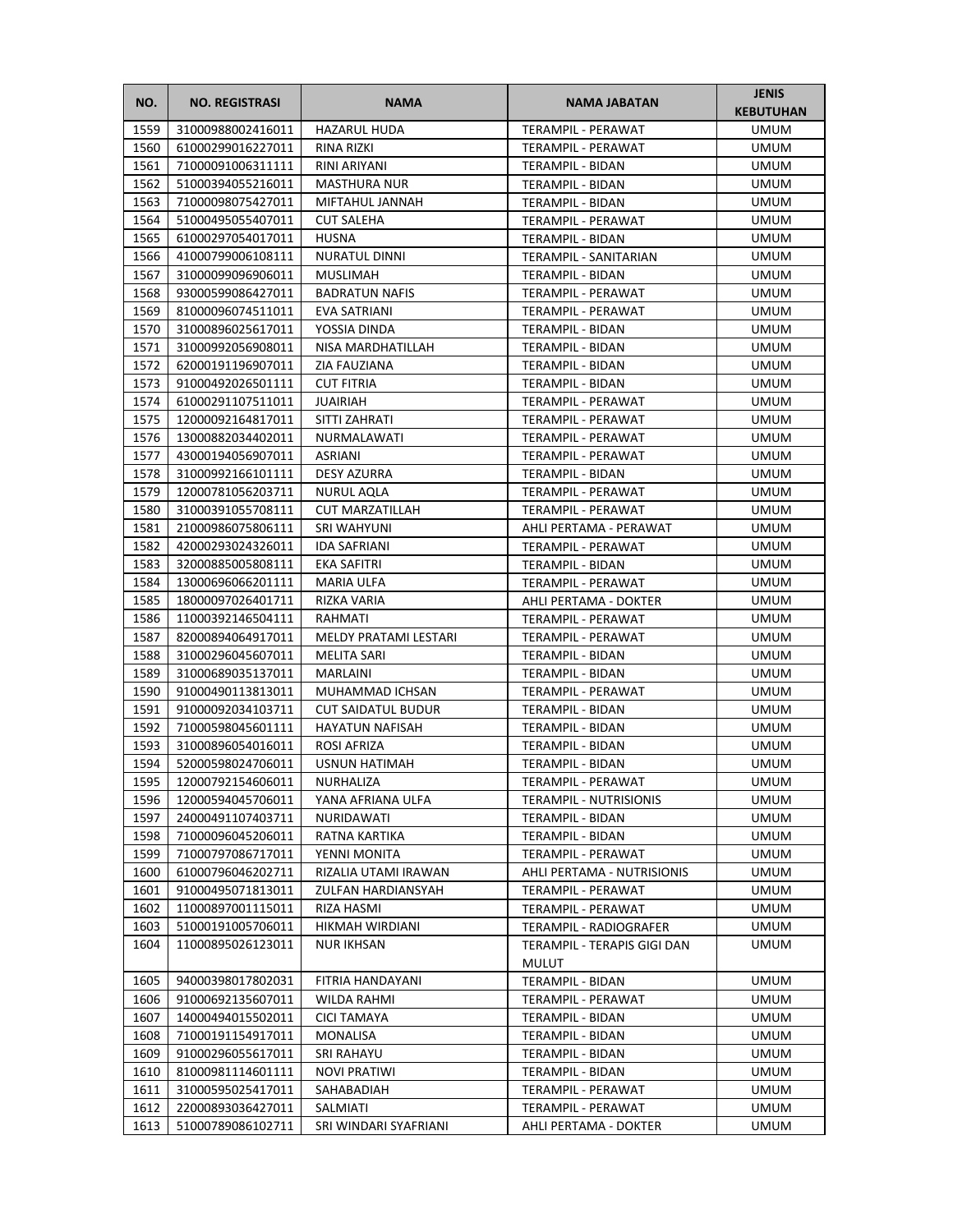| NO.  | <b>NO. REGISTRASI</b> | <b>NAMA</b>              | <b>NAMA JABATAN</b>                          | <b>JENIS</b><br><b>KEBUTUHAN</b> |
|------|-----------------------|--------------------------|----------------------------------------------|----------------------------------|
| 1614 | 52000981176601011     | <b>ELSI ELVITA</b>       | TERAMPIL - PERAWAT                           | <b>UMUM</b>                      |
| 1615 | 82000090145817011     | <b>MISLAIHA</b>          | TERAMPIL - PERAWAT                           | UMUM                             |
| 1616 | 31000092025117011     | YETTI AQLIMA             | <b>TERAMPIL - BIDAN</b>                      | UMUM                             |
| 1617 | 78100297014802011     | ZAHARA MAYA SARI         | TERAMPIL - BIDAN                             | <b>UMUM</b>                      |
| 1618 | 21000494055202711     | RAHMAWATI                | TERAMPIL - PERAWAT                           | UMUM                             |
| 1619 | 23000884014917011     | <b>BAIZATUL JANNAH</b>   | TERAMPIL - BIDAN                             | UMUM                             |
| 1620 | 82000888064227011     | <b>NURASIAH</b>          | TERAMPIL - BIDAN                             | <b>UMUM</b>                      |
| 1621 | 83000995054101111     | NYAK SRI RIZKI WAHYUNI   | TERAMPIL - SANITARIAN                        | <b>UMUM</b>                      |
| 1622 | 75000596061505111     | <b>HERI</b>              | TERAMPIL - PERAWAT                           | <b>UMUM</b>                      |
| 1623 | 61000491116311111     | <b>CUT NOVA NOVIANTI</b> | TERAMPIL - BIDAN                             | <b>UMUM</b>                      |
| 1624 | 81000396026202711     | RISKA BASFRIDA           | <b>TERAMPIL - BIDAN</b>                      | <b>UMUM</b>                      |
| 1625 | 91000982146202711     | SYAFRINA MARLISA         | TERAMPIL - PRANATA<br>LABORATORIUM KESEHATAN | UMUM                             |
| 1626 | 41000792146227011     | YANTI DIA SAFITRI        | TERAMPIL - PERAWAT                           | UMUM                             |
| 1627 | 71000791065301111     | RAHMA JUWITA             | TERAMPIL - BIDAN                             | <b>UMUM</b>                      |
| 1628 | 21000098086608111     | <b>LISA SAPUTRI</b>      | TERAMPIL - BIDAN                             | UMUM                             |
| 1629 | 14000597061505111     | YULIA PUTRA              | TERAMPIL - PERAWAT                           | UMUM                             |
| 1630 | 22000595024301011     | <b>HELMIDA SARI</b>      | TERAMPIL - PERAWAT                           | <b>UMUM</b>                      |
| 1631 | 21000890154717011     | NADIA ULFA               | TERAMPIL - PERAWAT                           | <b>UMUM</b>                      |
| 1632 | 81000899024717011     | <b>NURUL MAULIDA</b>     | TERAMPIL - PERAWAT                           | UMUM                             |
| 1633 | 93000298054917011     | ASMAUL HUSNA             | TERAMPIL - BIDAN                             | <b>UMUM</b>                      |
| 1634 | 63000194025216011     | SYAHRI AKMALIA           | <b>TERAMPIL - PRANATA</b>                    | UMUM                             |
|      |                       |                          | LABORATORIUM KESEHATAN                       |                                  |
| 1635 | 83000191066301111     | <b>FITRIANA</b>          | TERAMPIL - BIDAN                             | <b>UMUM</b>                      |
| 1636 | 82000795046204711     | WANTI WAHYUNI            | TERAMPIL - BIDAN                             | <b>UMUM</b>                      |
| 1637 | 84610997010506011     | M HARIS AULIA PUTRA      | TERAMPIL - PERAWAT                           | <b>UMUM</b>                      |
| 1638 | 41000982094227011     | <b>CUT MALA</b>          | TERAMPIL - BIDAN                             | UMUM                             |
| 1639 | 83000785054227011     | AINSYAH                  | TERAMPIL - BIDAN                             | <b>UMUM</b>                      |
| 1640 | 51000882114917011     | YUSRIDAWATI              | TERAMPIL - BIDAN                             | UMUM                             |
| 1641 | 43000991180215011     | <b>MUKHLIS SURAHMAN</b>  | TERAMPIL - PERAWAT                           | UMUM                             |
| 1642 | 72000196014707011     | ANISAH                   | TERAMPIL - BIDAN                             | UMUM                             |
| 1643 | 71000692016411111     | FITRIA JANNAH            | TERAMPIL - PERAWAT                           | <b>UMUM</b>                      |
| 1644 | 31000788003227011     | MAIZANNUR                | TERAMPIL - PERAWAT                           | <b>UMUM</b>                      |
| 1645 | 31000393066326011     | <b>NUR FITRIANA</b>      | TERAMPIL - TERAPIS GIGI DAN<br><b>MULUT</b>  | <b>UMUM</b>                      |
| 1646 | 81000895055616011     | MAWADDATUN HUSNA         | TERAMPIL - PERAWAT                           | <b>UMUM</b>                      |
| 1647 | 31000390154101711     | DWI SETIA NINGRUM        | TERAMPIL - PERAWAT                           | <b>UMUM</b>                      |
| 1648 | 81000296007701711     | DIAN RAHMAYUNI           | TERAMPIL - PERAWAT                           | UMUM                             |
| 1649 | 32000397064717011     | <b>FITRIANI</b>          | TERAMPIL - BIDAN                             | UMUM                             |
| 1650 | 32000394094401111     | MUNA FAHIRA              | TERAMPIL - PERAWAT                           | UMUM                             |
| 1651 | 51000986074202711     | <b>NUR HAYATUN</b>       | TERAMPIL - PERAWAT                           | UMUM                             |
| 1652 | 62000690165401111     | MIZANNA                  | TERAMPIL - PERAWAT                           | UMUM                             |
| 1653 | 11000793005906111     | RISNA RAHAYU             | TERAMPIL - PERAWAT                           | UMUM                             |
| 1654 | 72000494046117011     | LIZA YANI                | TERAMPIL - PERAWAT                           | UMUM                             |
| 1655 | 92000092024202711     | LISA UMAMI               | TERAMPIL - BIDAN                             | UMUM                             |
| 1656 | 55000782125418011     | MULINANDA                | TERAMPIL - BIDAN                             | UMUM                             |
| 1657 | 62000989076817011     | NURHAFIDHAH              | TERAMPIL - PERAWAT                           | UMUM                             |
| 1658 | 61000492117906011     | AYU MURDIANA             | TERAMPIL - SANITARIAN                        | UMUM                             |
| 1659 | 31000892105301111     | RAYSA ZUWARNITA          | TERAMPIL - BIDAN                             | UMUM                             |
| 1660 | 62000982074516011     | DIAN FEBRIANA            | <b>TERAMPIL - NUTRISIONIS</b>                | UMUM                             |
| 1661 | 51000198086907011     | AGUSRINA                 | TERAMPIL - PERAWAT                           | UMUM                             |
| 1662 | 41000988075607011     | AGUSTINI                 | TERAMPIL - BIDAN                             | UMUM                             |
| 1663 | 31000290145108111     | RAUDHATUL LISA           | AHLI PERTAMA - BIDAN                         | UMUM                             |
| 1664 | 81000390150807011     | AMIRULLAH                | TERAMPIL - PERAWAT                           | UMUM                             |
| 1665 | 11000392075501111     | RAUDHATUL JANNAH         | TERAMPIL - PERAWAT                           | UMUM                             |
| 1666 | 12000196005427011     | <b>HAYATUN NUFUS</b>     | TERAMPIL - PERAWAT                           | UMUM                             |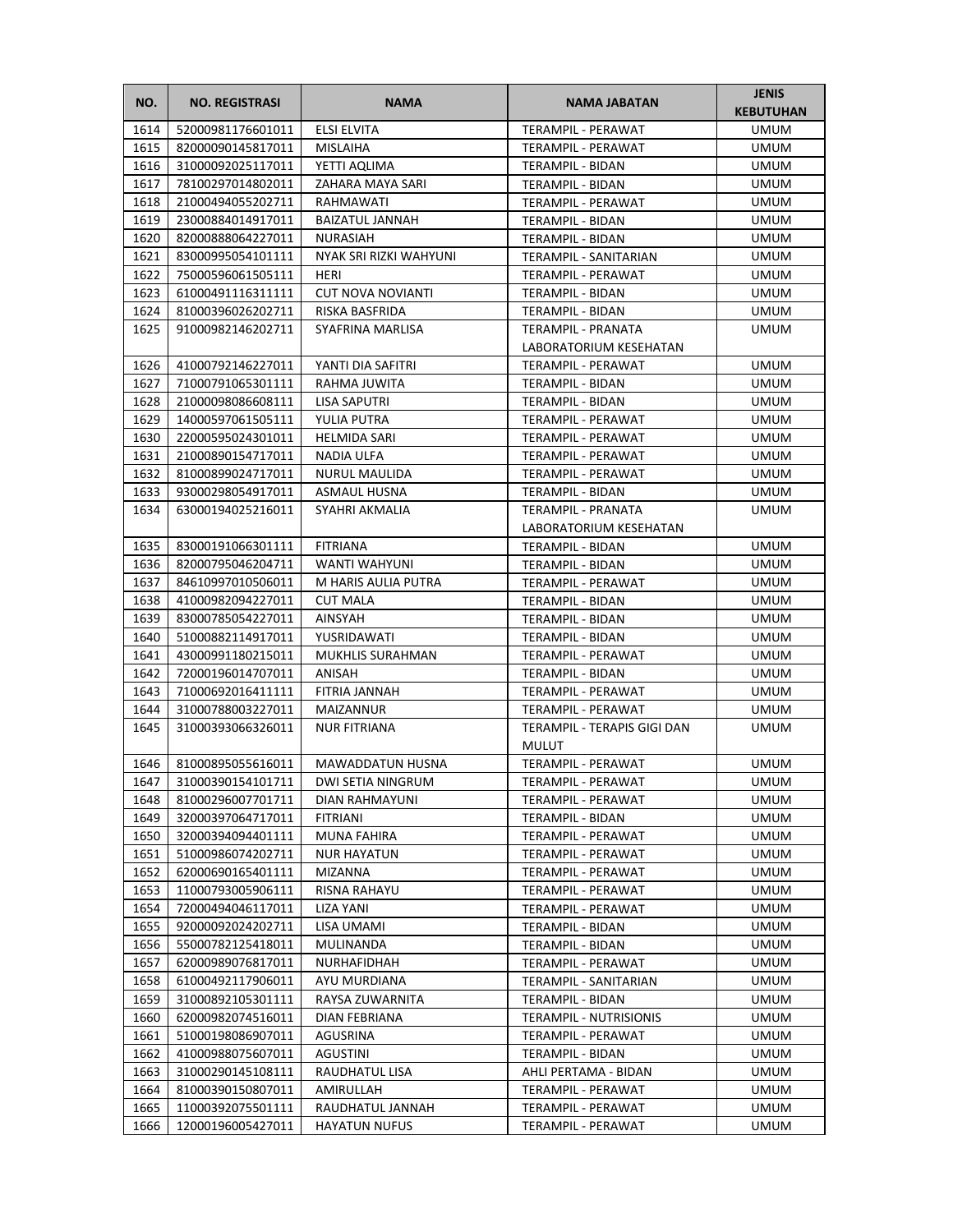| NO.  | <b>NO. REGISTRASI</b> | <b>NAMA</b>            | <b>NAMA JABATAN</b>         | <b>JENIS</b><br><b>KEBUTUHAN</b> |
|------|-----------------------|------------------------|-----------------------------|----------------------------------|
| 1667 | 92000791096102711     | <b>MARINA</b>          | TERAMPIL - PERAWAT          | <b>UMUM</b>                      |
| 1668 | 91000591014326011     | <b>NUR AFNI</b>        | TERAMPIL - PERAWAT          | <b>UMUM</b>                      |
| 1669 | 51000696025204111     | MARHAMI                | <b>TERAMPIL - PERAWAT</b>   | <b>UMUM</b>                      |
| 1670 | 34000595085311111     | RIKA ANDRIA            | <b>TERAMPIL - BIDAN</b>     | UMUM                             |
| 1671 | 31000696066501711     | <b>CUT HAURA NAYA</b>  | AHLI PERTAMA - NUTRISIONIS  | UMUM                             |
| 1672 | 83000199084101111     | FARHANI                | TERAMPIL - BIDAN            | UMUM                             |
| 1673 | 52000396005916011     | HUSNA                  | TERAMPIL - PERAWAT          | UMUM                             |
| 1674 | 81000491155311111     | <b>ISTIA RAHMAH</b>    | AHLI PERTAMA - DOKTER       | UMUM                             |
| 1675 | 31000197007808011     | MULU PURNAMA           | <b>TERAMPIL - BIDAN</b>     | <b>UMUM</b>                      |
| 1676 | 21000988095518011     | <b>NURUL FITTRIANI</b> | TERAMPIL - BIDAN            | <b>UMUM</b>                      |
| 1677 | 21000491196011111     | <b>CUT MAYA ULFA</b>   | TERAMPIL - BIDAN            | UMUM                             |
| 1678 | 81000095071918011     | YUSRIADI               | TERAMPIL - PERAWAT          | UMUM                             |
| 1679 | 91000696044408111     | MANNA FARHINA RAHMI    | TERAMPIL - BIDAN            | UMUM                             |
| 1680 | 81000498064313011     | DENA AULIA             | TERAMPIL - BIDAN            | UMUM                             |
| 1681 | 33000494045401711     | LIA AFRIYANTI          | TERAMPIL - BIDAN            | UMUM                             |
| 1682 | 42000991194205111     | <b>INDRIANI</b>        | TERAMPIL - PERAWAT          | <b>UMUM</b>                      |
| 1683 | 72000296074504111     | <b>JUNIDAR</b>         | TERAMPIL - PERAWAT          | UMUM                             |
| 1684 | 71000296075227011     | <b>JULIANTI</b>        | TERAMPIL - BIDAN            | UMUM                             |
| 1685 | 61000592185202711     | NURBAITI               | TERAMPIL - PERAWAT          | <b>UMUM</b>                      |
| 1686 | 93000291034107111     | WARDIANA               | <b>TERAMPIL - BIDAN</b>     | <b>UMUM</b>                      |
| 1687 | 33000095074808011     | DARYANI                | TERAMPIL - BIDAN            | UMUM                             |
| 1688 | 81000895035018011     | MISKAWATI              | TERAMPIL - PERAWAT          | UMUM                             |
| 1689 | 51000197072807011     | KHAIRUL AZMI           | TERAMPIL - PERAWAT          | UMUM                             |
| 1690 | 14000998021505721     | ADDO PRASETYA          | TERAMPIL - PERAWAT          | <b>UMUM</b>                      |
| 1691 | 81000696075501111     | <b>NELI ANDRIANI</b>   | TERAMPIL - BIDAN            | UMUM                             |
| 1692 | 14000092117303711     | MARLINA                | TERAMPIL - BIDAN            | <b>UMUM</b>                      |
| 1693 | 42000980136206011     | AYU RAHAYU             | TERAMPIL - BIDAN            | <b>UMUM</b>                      |
| 1694 | 42000195046138021     | MEI MELVI SIHALOHO     | TERAMPIL - PERAWAT          | UMUM                             |
| 1695 | 51000195056511011     | <b>HAPIYAH</b>         | TERAMPIL - PERAWAT          | UMUM                             |
| 1696 | 91000098054807011     | LIA ZAHARA             | TERAMPIL - BIDAN            | UMUM                             |
| 1697 | 51000883065501111     | MAISYARAH              | TERAMPIL - BIDAN            | UMUM                             |
| 1698 | 11000492084717011     | <b>DELFI MAULIANA</b>  | TERAMPIL - BIDAN            | UMUM                             |
| 1699 | 63000985054701111     | <b>ITA UMAIRA</b>      | <b>TERAMPIL - BIDAN</b>     | UMUM                             |
| 1700 | 71000699045508011     | MAULIZA AULIA          | TERAMPIL - BIDAN            | <b>UMUM</b>                      |
| 1701 | 92000298065501111     | YENNI FITRIA           | <b>TERAMPIL - BIDAN</b>     | <b>UMUM</b>                      |
| 1702 | 84000696076202711     | LIA LESTARI            | TERAMPIL - PERAWAT          | <b>UMUM</b>                      |
| 1703 | 91000880107404111     | RAHMI MAULIDA          | TERAMPIL - BIDAN            | <b>UMUM</b>                      |
| 1704 | 61000395084206011     | MAHDALENA              | TERAMPIL - PERAWAT          | UMUM                             |
| 1705 | 32000398056504711     | DIAN FIRDAYANI         | TERAMPIL - BIDAN            | UMUM                             |
| 1706 | 73000191066202711     | LAILA BIDA LAKZANA     | AHLI PERTAMA - DOKTER       | UMUM                             |
| 1707 | 12000898025328011     | NELISA                 | TERAMPIL - PEREKAM MEDIS    | UMUM                             |
| 1708 | 11000499086717011     | RAHMATUN               | <b>TERAMPIL - BIDAN</b>     | UMUM                             |
| 1709 | 31000893034201711     | ANNISA                 | TERAMPIL - PEREKAM MEDIS    | <b>UMUM</b>                      |
| 1710 | 52000892044202711     | FERRALIA KIRANTI       | TERAMPIL - TERAPIS GIGI DAN | UMUM                             |
|      |                       |                        | <b>MULUT</b>                |                                  |
| 1711 | 21000499015807011     | <b>NOVITA</b>          | TERAMPIL - BIDAN            | UMUM                             |
| 1712 | 32000885082917011     | AUVI MAULANA           | TERAMPIL - PERAWAT          | UMUM                             |
| 1713 | 71000491007711111     | MULYANA                | TERAMPIL - BIDAN            | UMUM                             |
| 1714 | 82000496074102711     | WIDYA ANGGRIANI        | TERAMPIL - BIDAN            | UMUM                             |
| 1715 | 75000882036501711     | NURHASANAH             | TERAMPIL - PERAWAT          | UMUM                             |
| 1716 | 71000392194011111     | RINA RAMONA            | TERAMPIL - PRANATA          | UMUM                             |
|      |                       |                        | LABORATORIUM KESEHATAN      |                                  |
| 1717 | 53000293006401111     | AULA IRHAMNA           | TERAMPIL - BIDAN            | UMUM                             |
| 1718 | 92000981126201711     | MIFTAHUL JANNAH        | TERAMPIL - BIDAN            | UMUM                             |
| 1719 | 13000980117606111     | WIWIK HARIKARTIKA      | TERAMPIL - BIDAN            | UMUM                             |
| 1720 | 82000887014217011     | FITRIANI               | TERAMPIL - PERAWAT          | UMUM                             |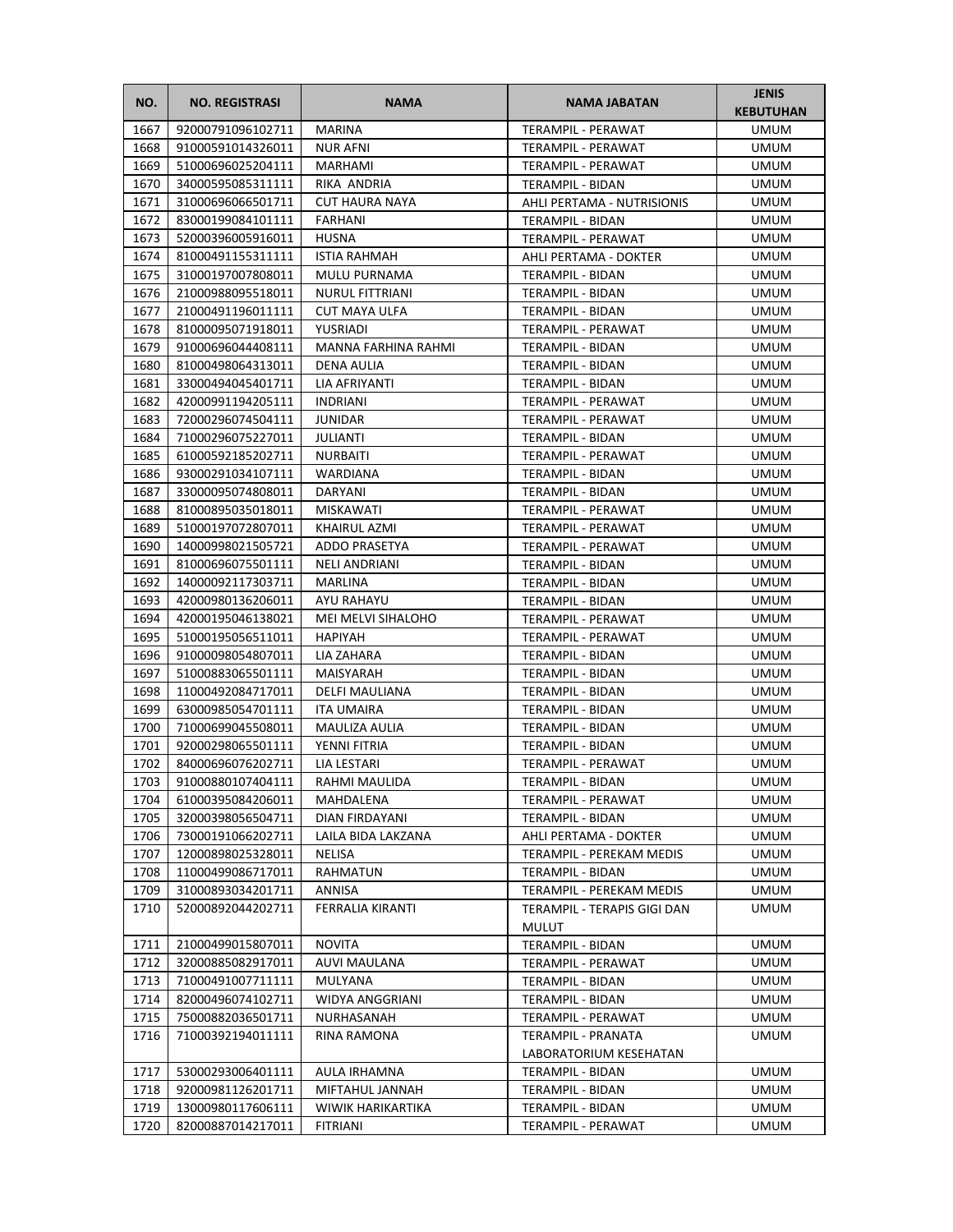| NO.          | <b>NO. REGISTRASI</b>                  | <b>NAMA</b>            | <b>NAMA JABATAN</b>                      | <b>JENIS</b><br><b>KEBUTUHAN</b> |
|--------------|----------------------------------------|------------------------|------------------------------------------|----------------------------------|
| 1721         | 31000882135817011                      | <b>ROSTINA</b>         | TERAMPIL - PERAWAT                       | <b>UMUM</b>                      |
| 1722         | 11000593034317011                      | <b>MUNIRA</b>          | TERAMPIL - PERAWAT                       | <b>UMUM</b>                      |
| 1723         | 91000698015102711                      | <b>RIKA</b>            | TERAMPIL - PERAWAT                       | UMUM                             |
| 1724         | 12000291056518011                      | YULIAR                 | TERAMPIL - BIDAN                         | UMUM                             |
| 1725         | 11000795062527011                      | <b>KHAIRIL MUTADIR</b> | TERAMPIL - PERAWAT                       | UMUM                             |
| 1726         | 32000194055208011                      | <b>IDAWATI</b>         | TERAMPIL - BIDAN                         | UMUM                             |
| 1727         | 61000199025606111                      | LINDA PURNAMA SARI     | TERAMPIL - BIDAN                         | <b>UMUM</b>                      |
| 1728         | 61000790124202711                      | <b>ENY SULASTRI</b>    | TERAMPIL - PERAWAT                       | <b>UMUM</b>                      |
| 1729         | 63000004007413081                      | APRILIA WAHYUNINGSIH   | <b>TERAMPIL - PERAWAT</b>                | <b>UMUM</b>                      |
| 1730         | 71000291180511011                      | ARMIKA                 | <b>TERAMPIL - PERAWAT</b>                | <b>UMUM</b>                      |
| 1731         | 61000789066202711                      | ELLY SEPTRIANI         | TERAMPIL - PERAWAT                       | <b>UMUM</b>                      |
| 1732         | 91000689090102711                      | DONI SEPRIANSYAH       | TERAMPIL - PERAWAT                       | UMUM                             |
| 1733         | 31000195034701111                      | <b>HUSNA</b>           | TERAMPIL - BIDAN                         | UMUM                             |
| 1734         | 32000197006217011                      | SAFRIANA               | TERAMPIL - PERAWAT                       | UMUM                             |
| 1735         | 72000096084816011                      | ZURAIDA                | TERAMPIL - PERAWAT                       | <b>UMUM</b>                      |
| 1736         | 41000499065611111                      | <b>JUMIATI</b>         | TERAMPIL - BIDAN                         | UMUM                             |
| 1737         | 11000894075201711                      | DINDA LESTARI          | <b>TERAMPIL - BIDAN</b>                  | <b>UMUM</b>                      |
| 1738         | 14000883074227011                      | <b>CUT ANA FITRI</b>   | AHLI PERTAMA - EPIDEMIOLOG               | <b>UMUM</b>                      |
|              |                                        |                        | KESEHATAN                                |                                  |
| 1739         | 41000987055717011                      | ANISATURRAHMI          | TERAMPIL - BIDAN                         | UMUM                             |
| 1740         | 31000595066202711                      | NANDA YUNITA RUSLI     | TERAMPIL - BIDAN                         | UMUM                             |
| 1741         | 85000780146203711                      | TURIANTI DWI PUTRI     | TERAMPIL - BIDAN                         | UMUM                             |
| 1742         | 41000194021202711                      | APRIAN NUR RAMADHAN    | AHLI PERTAMA - DOKTER GIGI               | UMUM                             |
| 1743         | 21000493066011111                      | FITRIA FONNA           | TERAMPIL - BIDAN                         | UMUM                             |
| 1744         | 31000493044317011                      | LISA ANDRIANI          | TERAMPIL - BIDAN                         | UMUM                             |
| 1745         | 51000296076200221                      | YUNITA SARI SIREGAR    | TERAMPIL - BIDAN                         | <b>UMUM</b>                      |
| 1746         | 43000783096304711                      | MERI HANDAYANI         | TERAMPIL - PERAWAT                       | <b>UMUM</b>                      |
| 1747         | 71000194035518011                      | <b>NURMALIA</b>        | TERAMPIL - BIDAN                         | <b>UMUM</b>                      |
| 1748         | 63000599044102711                      | YOHANA MARTANTINA      | TERAMPIL - PERAWAT                       | UMUM                             |
| 1749         | 11000098007906011                      | YUSNITA                | TERAMPIL - BIDAN                         | UMUM                             |
| 1750         | 11000896014326011                      | MIFTAHUL JANNAH        | TERAMPIL - PERAWAT                       | UMUM                             |
| 1751         | 71000098026701711                      | SISCA AMALIA           | TERAMPIL - BIDAN                         | <b>UMUM</b>                      |
| 1752         | 92000493066306011                      | MIFTAHUL JANNAH        | <b>TERAMPIL - PERAWAT</b>                | UMUM                             |
| 1753         | 62000095025016111                      | <b>MAHFUZAH</b>        | <b>TERAMPIL - BIDAN</b>                  | UMUM                             |
| 1754         | 12000193076608011                      | ZUMARA                 | TERAMPIL - BIDAN                         | <b>UMUM</b>                      |
| 1755         | 32000098056606111                      | SUSANTI                | <b>TERAMPIL - BIDAN</b>                  | <b>UMUM</b>                      |
| 1756         | 81000590146907011                      | NURUL IDEKI            | TERAMPIL - PERAWAT                       | <b>UMUM</b>                      |
| 1757         | 51000895024406011                      | MAINUR NIZAR           | TERAMPIL - BIDAN                         | UMUM                             |
| 1758         | 81000199015108111                      | MAULIDA YANTI          | TERAMPIL - BIDAN                         | UMUM                             |
| 1759         | 41000294024018011                      | SAFRIATUN              | TERAMPIL - BIDAN                         | UMUM                             |
| 1760         | 22000296074028011                      | SAFRIANA               | TERAMPIL - BIDAN                         | UMUM                             |
| 1761         | 73000097005217011                      | SRI WAHYUNI            | TERAMPIL - BIDAN                         | UMUM                             |
| 1762         | 32000495075405721                      | DARA MAYSARA           | TERAMPIL - BIDAN                         | UMUM                             |
| 1763         | 11000096075327011                      | KHAIRUNNISA            | TERAMPIL - BIDAN                         | UMUM                             |
| 1764         | 83000195056418011                      | <b>FITRIA ANANDA</b>   | TERAMPIL - BIDAN                         | UMUM                             |
| 1765         | 95000695025204711                      | MARSHANDA RAHMI        | TERAMPIL - PERAWAT                       | UMUM                             |
| 1766         | 41000297094102711                      | SAFRINA                | TERAMPIL - PERAWAT                       | UMUM                             |
| 1767         | 65000199055311111                      | RITA HASRI MAULITA     | TERAMPIL - PERAWAT                       | UMUM                             |
| 1768         | 43000791164021721                      | TRIA NOVRIKA SARI      | TERAMPIL - BIDAN                         | UMUM                             |
| 1769         | 67000091014501711                      | YESI MANDASARI         | TERAMPIL - TERAPIS GIGI DAN              | UMUM                             |
|              |                                        |                        | <b>MULUT</b>                             |                                  |
| 1770         | 72000687095102711                      | RINA HARTINI           | <b>TERAMPIL - PERAWAT</b>                | UMUM                             |
| 1771         | 44000293086303011                      | NURUL A'LA             | TERAMPIL - BIDAN                         | UMUM                             |
| 1772         | 12000892006101711                      | AMINATUL WAHYUDA       | TERAMPIL - PERAWAT                       | UMUM                             |
| 1773<br>1774 | 62000096064202711<br>22000591182102711 | <b>USMAWATI</b>        | TERAMPIL - PERAWAT<br>TERAMPIL - PERAWAT | UMUM<br>UMUM                     |
|              |                                        | WAHYUDI                |                                          |                                  |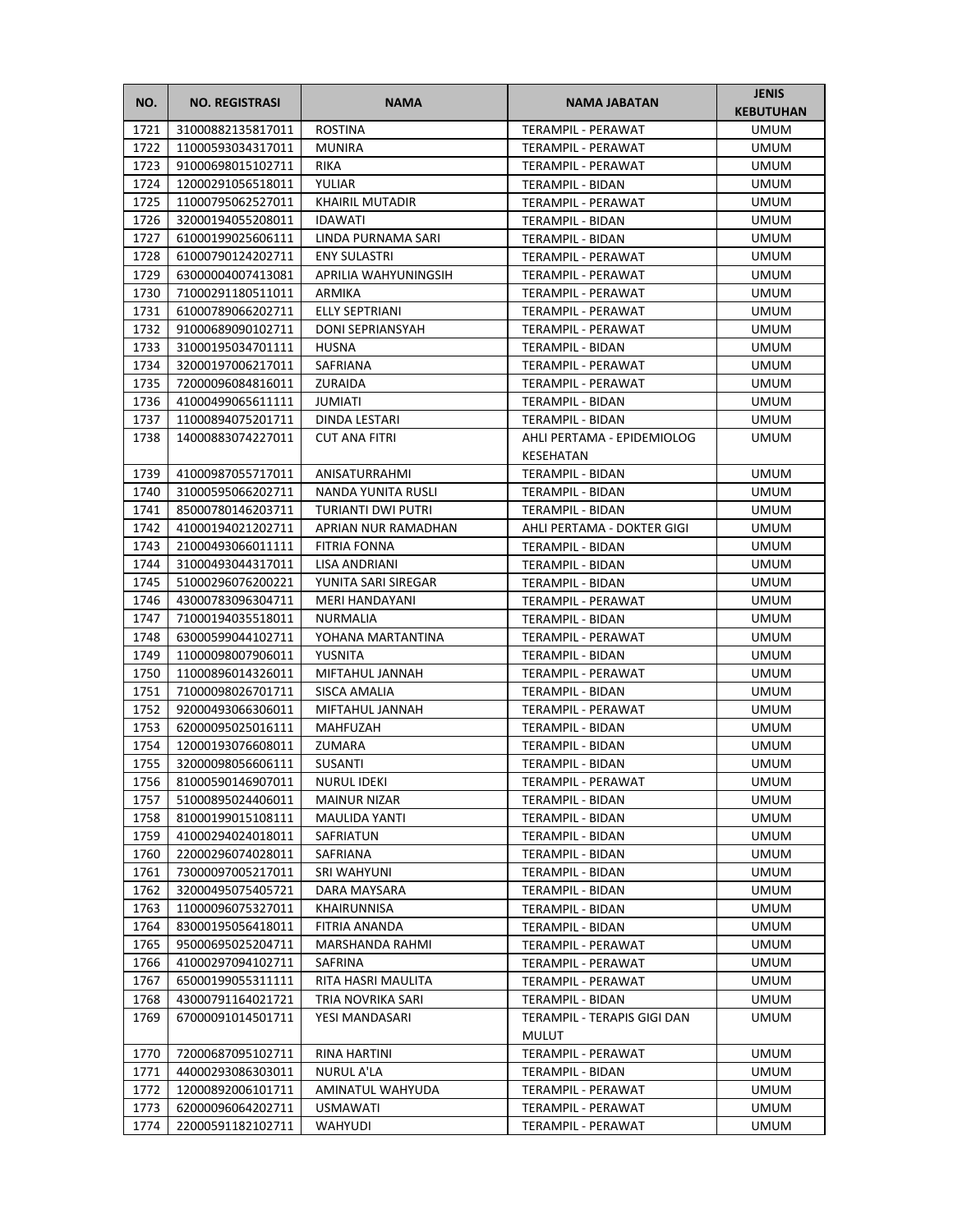| NO.  | <b>NO. REGISTRASI</b> | <b>NAMA</b>                | NAMA JABATAN                                | <b>JENIS</b><br><b>KEBUTUHAN</b> |
|------|-----------------------|----------------------------|---------------------------------------------|----------------------------------|
| 1775 | 11000198035217011     | <b>ISMAWATI</b>            | TERAMPIL - PERAWAT                          | <b>UMUM</b>                      |
| 1776 | 34000695005301111     | <b>FITRIHANUM</b>          | TERAMPIL - PERAWAT                          | <b>UMUM</b>                      |
| 1777 | 11000191164202711     | ELIYANA                    | TERAMPIL - PERAWAT                          | UMUM                             |
| 1778 | 51330987014218011     | LIA ISNANDA                | TERAMPIL - BIDAN                            | UMUM                             |
| 1779 | 12000296066208121     | <b>HALIDAH SIYAH LUBIS</b> | TERAMPIL - BIDAN                            | UMUM                             |
| 1780 | 22000597054406011     | ZAIDATUN NISAK             | TERAMPIL - PRANATA                          | UMUM                             |
|      |                       |                            | LABORATORIUM KESEHATAN                      |                                  |
| 1781 | 11000296074028011     | SAFRIANI                   | <b>TERAMPIL - BIDAN</b>                     | <b>UMUM</b>                      |
| 1782 | 84000196074427011     | <b>NURUL FAJRI</b>         | <b>TERAMPIL - BIDAN</b>                     | UMUM                             |
| 1783 | 71000884066102711     | SUSANTI RAHMADINI          | <b>TERAMPIL - PERAWAT</b>                   | <b>UMUM</b>                      |
| 1784 | 11000697096527011     | YULI SANTIA DARMA          | TERAMPIL - BIDAN                            | <b>UMUM</b>                      |
| 1785 | 21000793044706011     | CUT TESHA RIZKIA ALIFA     | TERAMPIL - ASISTEN APOTEKER                 | <b>DISABILITAS</b>               |
| 1786 | 51000796024317011     | HALIMATUSSA'DIAH           | TERAMPIL - BIDAN                            | UMUM                             |
| 1787 | 61000690186708011     | MUTIA ULFA                 | TERAMPIL - BIDAN                            | UMUM                             |
| 1788 | 81000393055102711     | RISKI MARFIRAH             | <b>TERAMPIL - PERAWAT</b>                   | UMUM                             |
| 1789 | 12000197046711111     | FATMAWATI                  | TERAMPIL - BIDAN                            | UMUM                             |
| 1790 | 81000498054501711     | SARAH RIZKIAH              | <b>TERAMPIL - PERAWAT</b>                   | <b>UMUM</b>                      |
| 1791 | 33000295025701011     | SALMIATI                   | <b>TERAMPIL - BIDAN</b>                     | UMUM                             |
| 1792 | 91000094025117011     | MULIANA                    | TERAMPIL - PERAWAT                          | <b>UMUM</b>                      |
| 1793 | 11000498005318011     | <b>INAYANTI</b>            | TERAMPIL - BIDAN                            | <b>UMUM</b>                      |
| 1794 | 71000691156301111     | RIKA HAYATUNNUFUS          | TERAMPIL - BIDAN                            | <b>UMUM</b>                      |
| 1795 | 11000691015108011     | <b>IRMAYANTI</b>           | TERAMPIL - BIDAN                            | UMUM                             |
| 1796 | 11000590144601111     | RATNASARI                  | TERAMPIL - BIDAN                            | UMUM                             |
| 1797 | 51000785044202711     | RISKAWANI                  | TERAMPIL - FISIOTERAPIS                     | UMUM                             |
| 1798 | 12000594006018011     | <b>SUFLI YETY</b>          | TERAMPIL - BIDAN                            | UMUM                             |
| 1799 | 71000293065204111     | MAYA ULFAHMI               | TERAMPIL - BIDAN                            | UMUM                             |
| 1800 | 34000895056706011     | <b>BUNGA ANNISA</b>        | TERAMPIL - PERAWAT                          | UMUM                             |
| 1801 | 71000096026907011     | KHAIRUNNISA'               | TERAMPIL - BIDAN                            | UMUM                             |
| 1802 | 42000891005107011     | ANISA UTAIRAH              | TERAMPIL - BIDAN                            | <b>UMUM</b>                      |
| 1803 | 51000982175307011     | JUMMIATI                   | TERAMPIL - BIDAN                            | UMUM                             |
| 1804 | 11000881165808011     | MELANI                     | TERAMPIL - BIDAN                            | UMUM                             |
| 1805 | 41000798066708111     | <b>MASNUR</b>              | TERAMPIL - BIDAN                            | <b>UMUM</b>                      |
| 1806 | 71000092066716011     | HIDAYATI                   | <b>TERAMPIL - PERAWAT</b>                   | UMUM                             |
| 1807 | 11000986066326011     | <b>NORA</b>                | TERAMPIL - BIDAN                            | <b>UMUM</b>                      |
| 1808 | 31000099042211111     | AZIZI                      | <b>TERAMPIL - PERAWAT</b>                   | UMUM                             |
| 1809 | 54000780176105011     | <b>MUTIA RASMILA</b>       | TERAMPIL - PERAWAT                          | <b>UMUM</b>                      |
| 1810 | 21000297096403711     | <b>FENNY FATMAWATI</b>     | AHLI PERTAMA - DOKTER GIGI                  | <b>UMUM</b>                      |
| 1811 | 11000394015327011     | <b>MONA SARI</b>           | TERAMPIL - BIDAN                            | <b>UMUM</b>                      |
| 1812 | 52000093034517011     | <b>NURUL FAHMI</b>         | TERAMPIL - BIDAN                            | <b>UMUM</b>                      |
| 1813 | 41000982175401111     | NORA IKHWANA               | <b>TERAMPIL - PRANATA</b>                   | UMUM                             |
|      |                       |                            | LABORATORIUM KESEHATAN                      |                                  |
| 1814 | 11000884046027011     | RACHMI DARMIA              | AHLI PERTAMA - DOKTER                       | <b>UMUM</b>                      |
| 1815 | 11000196036317011     | RAIHAN NURAKMA             | TERAMPIL - BIDAN                            | <b>UMUM</b>                      |
| 1816 | 92000796016917011     | NORA AMELIA                | TERAMPIL - TERAPIS GIGI DAN<br><b>MULUT</b> | UMUM                             |
| 1817 | 33000192105703011     | NURFADILLAH                | TERAMPIL - BIDAN                            | UMUM                             |
| 1818 | 61000197074711111     | IKLIMA                     | TERAMPIL - BIDAN                            | <b>UMUM</b>                      |
| 1819 | 15220987014103711     | <b>MELA OKTA DEWI</b>      | TERAMPIL - BIDAN                            | UMUM                             |
| 1820 | 32000099094808011     | ANITA ZAHARA               | TERAMPIL - BIDAN                            | UMUM                             |
| 1821 | 61000091107717011     | DIATUL MUNA                | TERAMPIL - BIDAN                            | UMUM                             |
| 1822 | 91000199066707011     | MIFTAHUL JANNAH            | TERAMPIL - PERAWAT                          | <b>UMUM</b>                      |
| 1823 | 31000490154101111     | <b>ASMAUL HUSNA</b>        | TERAMPIL - BIDAN                            | UMUM                             |
| 1824 | 71000493046102111     | WILYAM MURSYIDA            | TERAMPIL - BIDAN                            | UMUM                             |
| 1825 | 81000092074807011     | LIZA LAZWANI               | TERAMPIL - BIDAN                            | UMUM                             |
| 1826 | 91000992035511111     | NURUL HASMA                | TERAMPIL - BIDAN                            | UMUM                             |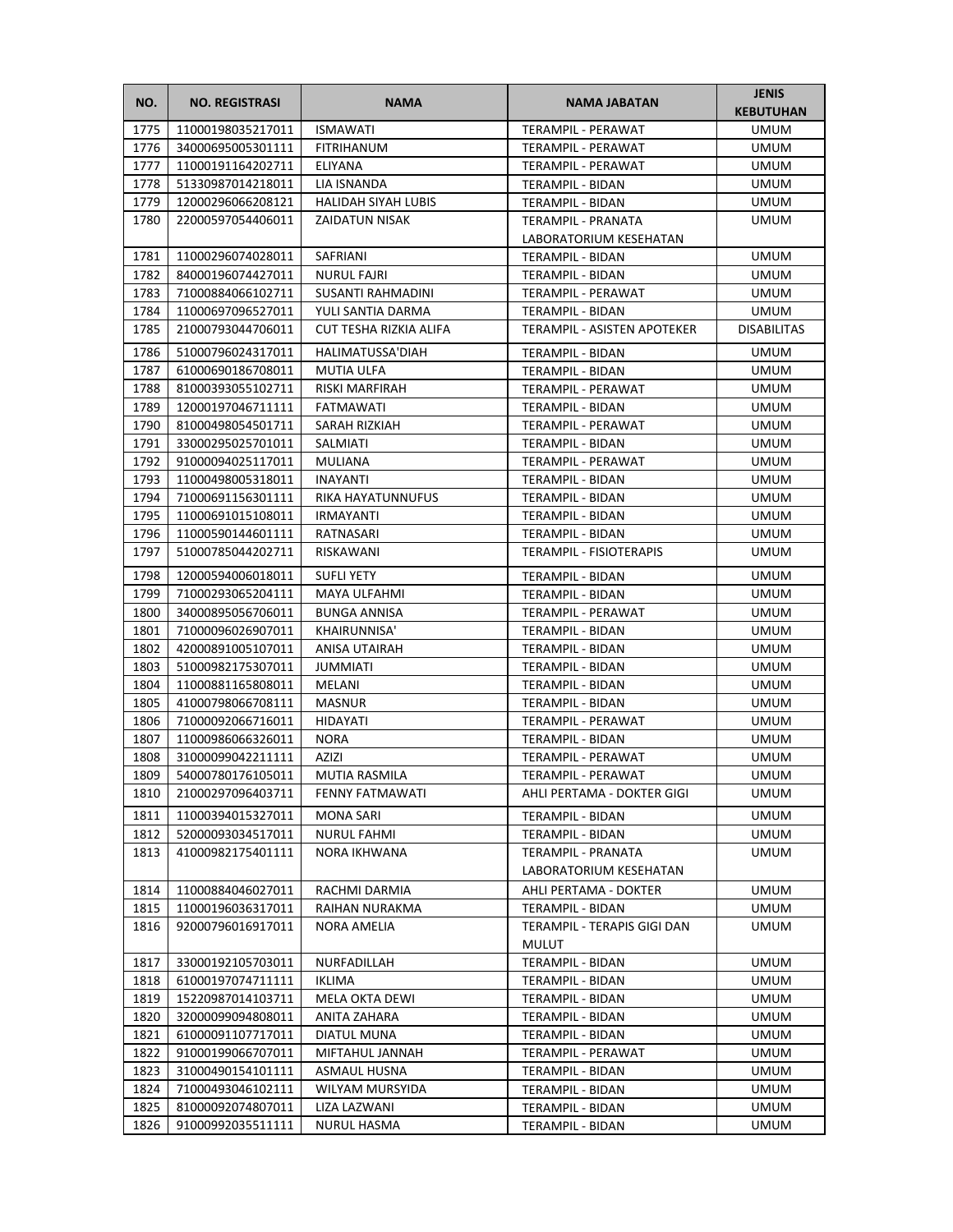| NO.          | <b>NO. REGISTRASI</b>                  | <b>NAMA</b>                 | NAMA JABATAN                         | <b>JENIS</b><br><b>KEBUTUHAN</b> |
|--------------|----------------------------------------|-----------------------------|--------------------------------------|----------------------------------|
| 1827         | 81000988024311111                      | <b>INTANI DWI AGUSTIN</b>   | AHLI PERTAMA - APOTEKER              | <b>UMUM</b>                      |
| 1828         | 61000499014201711                      | ULFAH MAULIDA               | TERAMPIL - PERAWAT                   | <b>UMUM</b>                      |
| 1829         | 11000291194817011                      | <b>SRI SURYANI</b>          | TERAMPIL - PERAWAT                   | <b>UMUM</b>                      |
| 1830         | 72000599012205111                      | <b>DEDI MUNANDAR</b>        | TERAMPIL - PERAWAT                   | <b>UMUM</b>                      |
| 1831         | 61000880135108011                      | <b>NURITA</b>               | TERAMPIL - BIDAN                     | <b>UMUM</b>                      |
| 1832         | 84000397005202011                      | <b>YULI ASTUTI</b>          | TERAMPIL - BIDAN                     | <b>UMUM</b>                      |
| 1833         | 71000290144801711                      | RAUDHATUL JANNAH            | TERAMPIL - BIDAN                     | <b>UMUM</b>                      |
| 1834         | 10100592117427011                      | <b>ASLINDA</b>              | TERAMPIL - BIDAN                     | <b>UMUM</b>                      |
| 1835         | 41000290154517011                      | NOVITA DEVI                 | TERAMPIL - PERAWAT                   | <b>UMUM</b>                      |
| 1836         | 21000390176114011                      | <b>RATNA SARI</b>           | TERAMPIL - BIDAN                     | <b>UMUM</b>                      |
| 1837         | 46000396054703011                      | SARI WAHYUNI                | TERAMPIL - BIDAN                     | UMUM                             |
| 1838         | 72000889085917011                      | FITRIANI                    | TERAMPIL - PERAWAT                   | <b>UMUM</b>                      |
| 1839         | 11000092196708011                      | <b>MAUDI YUSMINA</b>        | TERAMPIL - PERAWAT                   | <b>UMUM</b>                      |
| 1840         | 81000091034208011                      | HANORA TUDDINIATI           | TERAMPIL - BIDAN                     | <b>UMUM</b>                      |
| 1841         | 31000791094317011                      | ANITA AULIA                 | TERAMPIL - PERAWAT                   | <b>UMUM</b>                      |
| 1842         | 11000782175306011                      | <b>NURISMI</b>              | AHLI PERTAMA - EPIDEMIOLOG           | <b>UMUM</b>                      |
|              |                                        |                             | KESEHATAN                            |                                  |
| 1843         | 61000096035501711                      | <b>SALMA YETI</b>           | TERAMPIL - BIDAN                     | <b>UMUM</b>                      |
| 1844         | 32000395044101111                      | <b>IKHWANI</b>              | TERAMPIL - PERAWAT                   | <b>UMUM</b>                      |
| 1845         | 21000391134711111                      | <b>NOFA SAFITRI</b>         | TERAMPIL - BIDAN                     | <b>UMUM</b>                      |
| 1846         | 51000497054404711                      | ELLY JULIANA                | TERAMPIL - BIDAN                     | <b>UMUM</b>                      |
| 1847         | 91000795005108011                      | HASMITA                     | TERAMPIL - BIDAN                     | <b>UMUM</b>                      |
| 1848         | 93000092106701111                      | ROSNITA                     | TERAMPIL - BIDAN                     | <b>UMUM</b>                      |
| 1849         | 82000291016208011                      | <b>NADIA IRAWATI</b>        | TERAMPIL - BIDAN                     | <b>UMUM</b>                      |
| 1850         | 43000999065317011                      | NURMASYITAH                 | TERAMPIL - BIDAN                     | <b>UMUM</b>                      |
| 1851         | 51000981134202711                      | ORSALADISA ABERLIN          | TERAMPIL - PERAWAT                   | <b>UMUM</b>                      |
| 1852         | 91000192074107111                      | PUTRIANA ANJARSARI          | TERAMPIL - BIDAN                     | <b>UMUM</b>                      |
| 1853         | 72000492124817011                      | SRI RAHMAWATI               | TERAMPIL - PERAWAT                   | <b>UMUM</b>                      |
| 1854         | 32000984056407011                      | MUTIA WAHYUNI               | TERAMPIL - PERAWAT                   | <b>UMUM</b>                      |
| 1855         | 61000697045807011                      | LIA DARWITA                 | TERAMPIL - BIDAN                     | UMUM                             |
| 1856         | 71000090194927011                      | ASMAWATI                    | TERAMPIL - BIDAN                     | UMUM                             |
| 1857         | 10300397014901111                      | MELISA                      | TERAMPIL - PERAWAT                   | <b>UMUM</b>                      |
| 1858         | 92000891014506011                      | <b>NURUL HUSNA</b>          | TERAMPIL - PERAWAT                   | <b>UMUM</b>                      |
| 1859         | 81000592146917011                      | RITA FITRIA                 | TERAMPIL - BIDAN                     | <b>UMUM</b>                      |
| 1860         | 71000798055202711                      | DINA RISKA AGUSTIA          | TERAMPIL - PERAWAT                   | <b>UMUM</b>                      |
| 1861         | 42000095045607011                      | MERISKA AYUNI               | TERAMPIL - BIDAN                     | <b>UMUM</b>                      |
| 1862         | 91000880186906011                      | MAULIZA HUSNA               | TERAMPIL - BIDAN                     | <b>UMUM</b>                      |
| 1863         | 61000493094716011                      | YENI MARLINA                | TERAMPIL - PERAWAT                   | <b>UMUM</b>                      |
| 1864         | 95000006086204711                      | DEDA NURSAJIDA HERZA        | TERAMPIL - PERAWAT                   | <b>UMUM</b>                      |
| 1865         | 82000690135202711<br>15000882014406011 | 'FAREKHA AKHLIMA SHARA'     | TERAMPIL - PERAWAT                   | <b>UMUM</b>                      |
| 1866<br>1867 |                                        | ERNA YUFLIANTI              | TERAMPIL - PERAWAT                   | <b>UMUM</b>                      |
| 1868         | 62000193014608111<br>12000592015107111 | <b>IRIANTI</b><br>ELSA DARA | TERAMPIL - BIDAN<br>TERAMPIL - BIDAN | <b>UMUM</b><br><b>UMUM</b>       |
| 1869         | 34000193064311111                      | <b>FAIRUZI SAPUTRI</b>      | TERAMPIL - BIDAN                     | <b>UMUM</b>                      |
| 1870         | 41000490156218011                      | NURMASYITAH                 | TERAMPIL - BIDAN                     | <b>UMUM</b>                      |
| 1871         | 11000296065516011                      | ARNILA JUNITA RAHMAH        | TERAMPIL - BIDAN                     | <b>UMUM</b>                      |
| 1872         | 11000790165901711                      | UKHTAH MAISARAH             | TERAMPIL - BIDAN                     | UMUM                             |
| 1873         | 32000996007104711                      | SRI SURYA WULAN SARI        | TERAMPIL - PERAWAT                   | UMUM                             |
| 1874         | 21000980174037011                      | RAHMATUL AMANI              | TERAMPIL - BIDAN                     | <b>UMUM</b>                      |
| 1875         | 22000498006706011                      | PUTRI AGUSTINA              | TERAMPIL - PERAWAT                   | <b>UMUM</b>                      |
| 1876         | 12000494011706011                      | MUHAMMAD ARKHAM             | TERAMPIL - PERAWAT                   | <b>UMUM</b>                      |
| 1877         | 91000790116508111                      | RISTA ZAHARA                | TERAMPIL - BIDAN                     | <b>UMUM</b>                      |
| 1878         | 31000891046901111                      | <b>WINA FITRI</b>           | TERAMPIL - PERAWAT                   | <b>UMUM</b>                      |
| 1879         | 41000795006808111                      | NURZAHARA                   | TERAMPIL - BIDAN                     | <b>UMUM</b>                      |
| 1880         | 11000798086317011                      | DARMI YANTI                 | TERAMPIL - BIDAN                     | <b>UMUM</b>                      |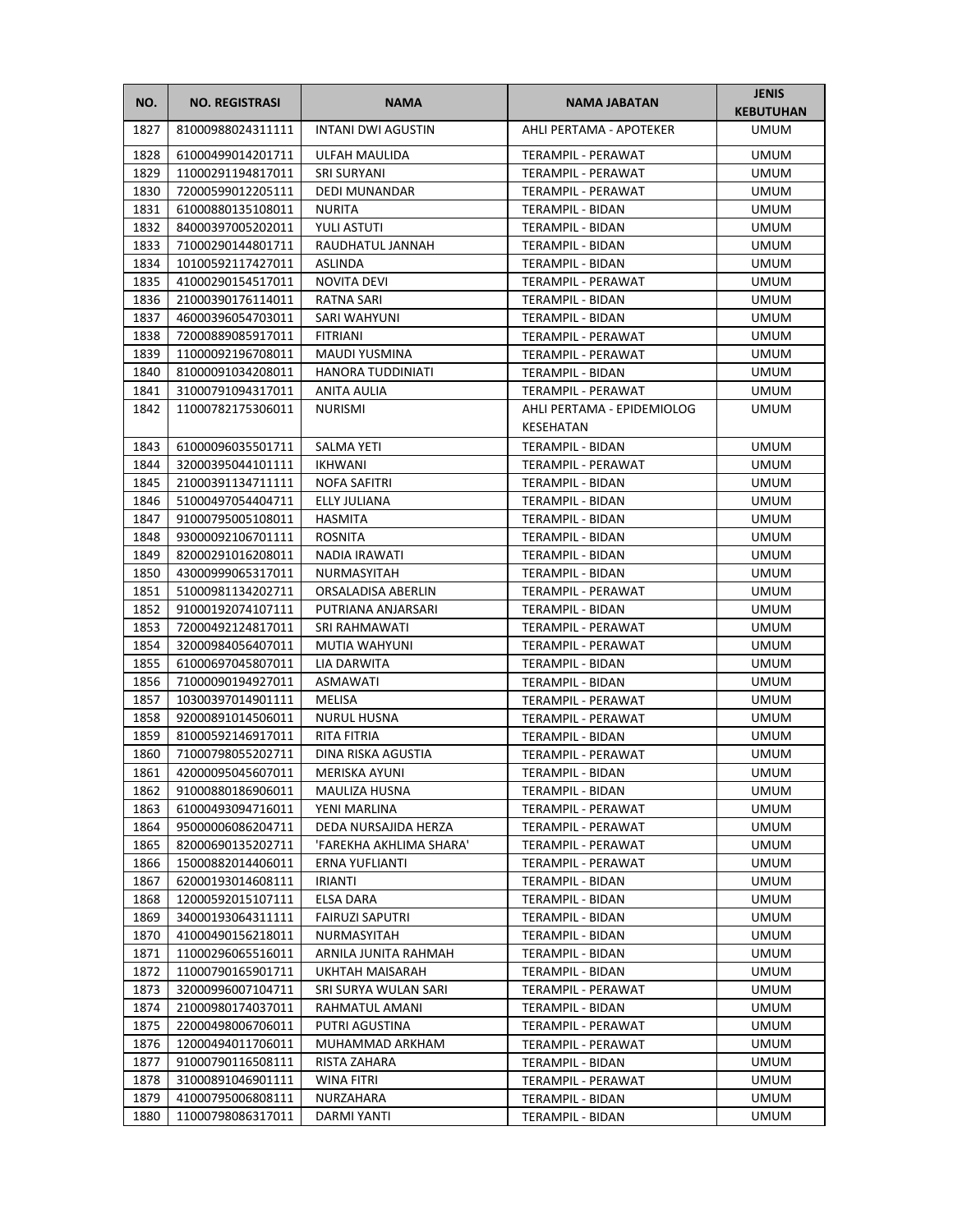| NO.          | <b>NO. REGISTRASI</b>                  | <b>NAMA</b>                     | <b>NAMA JABATAN</b>                         | <b>JENIS</b><br><b>KEBUTUHAN</b> |
|--------------|----------------------------------------|---------------------------------|---------------------------------------------|----------------------------------|
| 1881         | 51000296025817011                      | LILIS ANDRIANI                  | TERAMPIL - BIDAN                            | <b>UMUM</b>                      |
| 1882         | 97000497005617011                      | ZAHRATUL MAWADDAH               | TERAMPIL - PERAWAT                          | <b>UMUM</b>                      |
| 1883         | 33000493025203711                      | NANDA SUKMA                     | TERAMPIL - BIDAN                            | <b>UMUM</b>                      |
| 1884         | 31000394054802111                      | MAILISSA                        | <b>TERAMPIL - PERAWAT</b>                   | <b>UMUM</b>                      |
| 1885         | 42000982195506011                      | NINDI FARADINA                  | TERAMPIL - PERAWAT                          | <b>UMUM</b>                      |
| 1886         | 72000998055706011                      | DINA AJRINA                     | TERAMPIL - PERAWAT                          | <b>UMUM</b>                      |
| 1887         | 62000798075913011                      | PUSPITA SARI                    | TERAMPIL - BIDAN                            | UMUM                             |
| 1888         | 71000980144204111                      | LIA DEVIKA MUSLIANDA            | TERAMPIL - PERAWAT                          | <b>UMUM</b>                      |
| 1889         | 31000092006104111                      | LAILA SARWATI                   | TERAMPIL - PERAWAT                          | <b>UMUM</b>                      |
| 1890         | 94000292045507111                      | MAHLINA                         | TERAMPIL - BIDAN                            | <b>UMUM</b>                      |
| 1891         | 51000983007501111                      | <b>DEVI ARIESSA</b>             | TERAMPIL - BIDAN                            | <b>UMUM</b>                      |
| 1892         | 71000697030108011                      | MUHAMMAD IKHSAN                 | TERAMPIL - TERAPIS GIGI DAN<br><b>MULUT</b> | <b>UMUM</b>                      |
| 1893         | 62000981130418011                      | <b>MARTUNIS</b>                 | TERAMPIL - PERAWAT                          | UMUM                             |
| 1894         | 91000885066308011                      | AMNA MARSA NOVA                 | TERAMPIL - BIDAN                            | UMUM                             |
| 1895         | 42000781116202711                      | <b>NOVI YUSANTI</b>             | <b>TERAMPIL - PERAWAT</b>                   | UMUM                             |
| 1896         | 11000299046418011                      | RICA ANDALIA                    | TERAMPIL - BIDAN                            | UMUM                             |
| 1897         | 31000493045901111                      | PUTRI MALINI                    | TERAMPIL - BIDAN                            | UMUM                             |
| 1898         | 11000093006901111                      | <b>HUSNA</b>                    | TERAMPIL - BIDAN                            | <b>UMUM</b>                      |
| 1899         | 52000398054808111                      | NURJANI                         | TERAMPIL - BIDAN                            | UMUM                             |
| 1900         | 61000296075101711                      | SURIYATI                        | TERAMPIL - BIDAN                            | <b>UMUM</b>                      |
| 1901         | 11000098016311111                      | RIZKA AFRIANI                   | TERAMPIL - BIDAN                            | <b>UMUM</b>                      |
| 1902         | 91000793046202711                      | TRI ADE MARVIRA                 | <b>TERAMPIL - BIDAN</b>                     | UMUM                             |
| 1903         | 71000982086901711                      | DEVI YULIANA                    | TERAMPIL - SANITARIAN                       | UMUM                             |
| 1904         | 81000092026617011                      | RENI ANDAYANI                   | TERAMPIL - BIDAN                            | <b>UMUM</b>                      |
| 1905         | 52000293094408111                      | <b>NUR ALIAH</b>                | TERAMPIL - BIDAN                            | <b>UMUM</b>                      |
| 1906         | 91000297006718011                      | DITA KARINASARI                 | TERAMPIL - BIDAN                            | <b>UMUM</b>                      |
| 1907         | 52000194044011111                      | <b>DEWI SUSANTI</b>             | TERAMPIL - BIDAN                            | <b>UMUM</b>                      |
| 1908         | 44000982125527011                      | NURMALAWATI                     | TERAMPIL - BIDAN                            | <b>UMUM</b>                      |
| 1909         | 11000598074606011                      | SARAH MUNADIA                   | TERAMPIL - PERAWAT                          | UMUM                             |
| 1910         | 74000093054016011                      | LILIS SURYANI                   | TERAMPIL - SANITARIAN                       | UMUM                             |
| 1911         | 91000390132101711                      | WAHYU ZUTIANDA                  | AHLI PERTAMA - DOKTER                       | UMUM                             |
| 1912         | 52000688034102711                      | MARDIANA                        | TERAMPIL - PERAWAT                          | UMUM                             |
| 1913<br>1914 | 63000294085317011                      | <b>NURUL FAJAR</b>              | TERAMPIL - BIDAN                            | <b>UMUM</b><br><b>UMUM</b>       |
| 1915         | 62000895006206111<br>41000694092418011 | RIDHA MAUTIA<br>AL RAZI WARDIAN | TERAMPIL - BIDAN<br>TERAMPIL - PERAWAT      | <b>UMUM</b>                      |
|              | 1916 11000692176617011                 | LINDA RAHMADANI                 | TERAMPIL - PERAWAT                          | <b>UMUM</b>                      |
| 1917         | 51000097025716011                      | RIZA HARTATI                    | TERAMPIL - PERAWAT                          | UMUM                             |
| 1918         | 12000888094601111                      | WARDANI                         | TERAMPIL - BIDAN                            | UMUM                             |
| 1919         | 31000192086617011                      | SYAMSIDAR                       | TERAMPIL - BIDAN                            | UMUM                             |
| 1920         | 31000196084901711                      | YUNI ULLYA                      | TERAMPIL - PERAWAT                          | UMUM                             |
| 1921         | 42000195025203711                      | NILAWATI                        | TERAMPIL - BIDAN                            | UMUM                             |
| 1922         | 11000097045016011                      | <b>DEVI NOVITA SARI</b>         | TERAMPIL - BIDAN                            | UMUM                             |
| 1923         | 23000792185907011                      | <b>NURUL ZAHARAINI</b>          | TERAMPIL - PERAWAT                          | UMUM                             |
| 1924         | 62000698006126011                      | <b>NURAFNI</b>                  | <b>TERAMPIL - NUTRISIONIS</b>               | UMUM                             |
| 1925         | 73000297016402011                      | KARMILA NINGSIH                 | TERAMPIL - BIDAN                            | UMUM                             |
| 1926         | 52000893055102711                      | AYU PURNAMANINGSIH              | TERAMPIL - PERAWAT                          | UMUM                             |
| 1927         | 82000895035307011                      | RISKA HAFILDA                   | TERAMPIL - PERAWAT                          | UMUM                             |
| 1928         | 11000799034607011                      | MAULIDIA SEPTIANI               | TERAMPIL - PERAWAT                          | UMUM                             |
| 1929         | 81000693071217011                      | USMAN                           | TERAMPIL - PERAWAT                          | UMUM                             |
| 1930         | 64000789066216011                      | NAINA ZULINDA                   | TERAMPIL - PERAWAT                          | UMUM                             |
| 1931         | 21000391196608011                      | NOVA FITRIANI                   | TERAMPIL - PERAWAT                          | UMUM                             |
| 1932         | 91000691072905011                      | T. FADWAN                       | TERAMPIL - PERAWAT                          | UMUM                             |
| 1933         | 32000895007501111                      | RIKA SILVIA                     | TERAMPIL - PERAWAT                          | UMUM                             |
| 1934         | 52000491050711111                      | MUHAMMAD FAJRUL                 | TERAMPIL - PERAWAT                          | UMUM                             |
| 1935         | 32000391125101111                      | NURHASANAH                      | TERAMPIL - BIDAN                            | UMUM                             |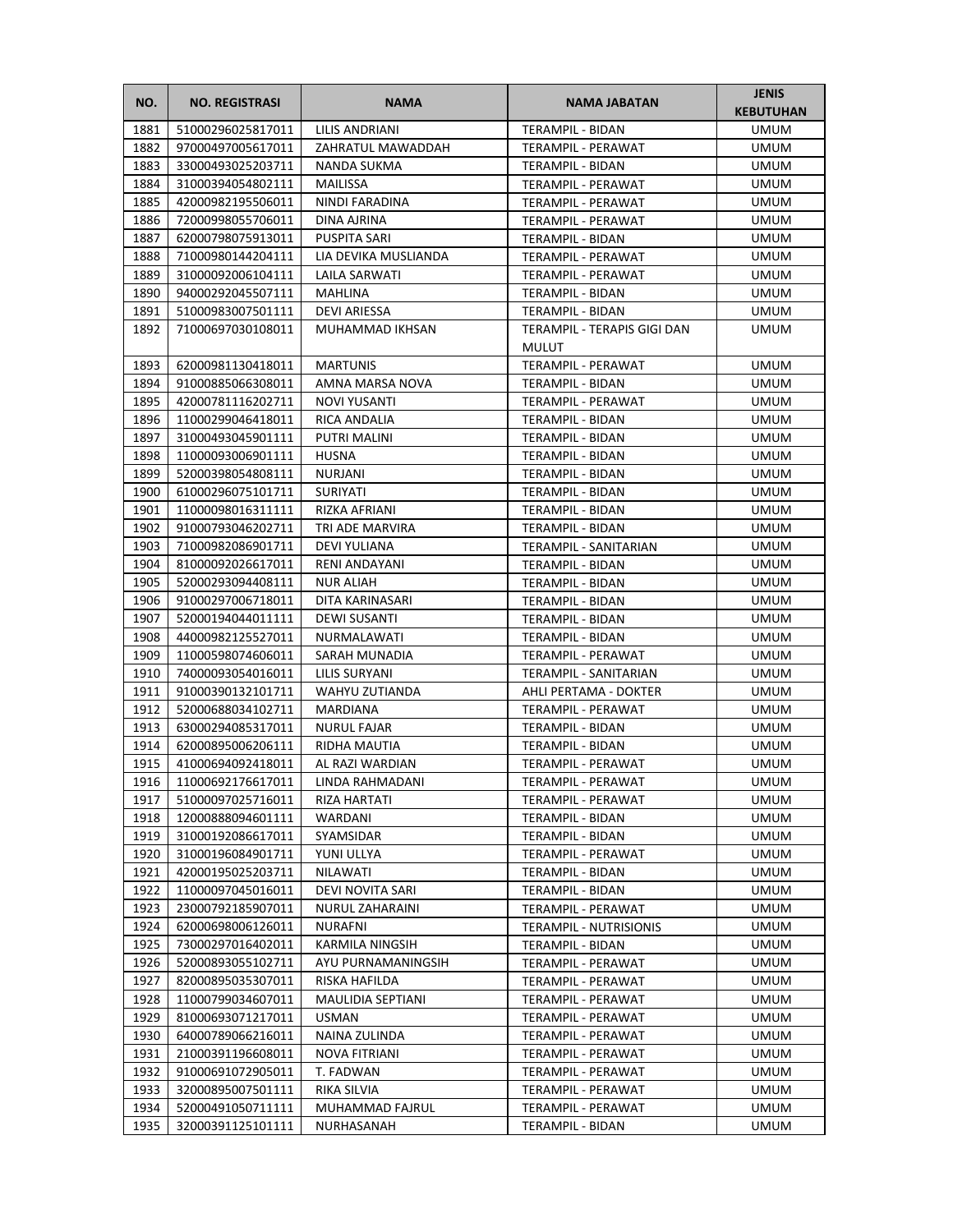| NO.          | <b>NO. REGISTRASI</b>                  | <b>NAMA</b>                      | <b>NAMA JABATAN</b>                  | <b>JENIS</b><br><b>KEBUTUHAN</b> |
|--------------|----------------------------------------|----------------------------------|--------------------------------------|----------------------------------|
| 1936         | 62000692185311111                      | <b>MASYITAH</b>                  | TERAMPIL - PERAWAT                   | <b>UMUM</b>                      |
| 1937         | 44000795041307041                      | KURNIAWAN SYAHPUTRA              | TERAMPIL - PERAWAT                   | <b>UMUM</b>                      |
| 1938         | 74000597045807011                      | YULIA SARI                       | TERAMPIL - BIDAN                     | <b>UMUM</b>                      |
| 1939         | 21000592151701111                      | DIMAS PUTRAYUNI                  | TERAMPIL - PERAWAT                   | <b>UMUM</b>                      |
| 1940         | 81000399044416011                      | <b>CUT RINA ALFIANI</b>          | AHLI PERTAMA - DOKTER                | <b>UMUM</b>                      |
| 1941         | 11000891046301011                      | DIAN ANDRIANI                    | AHLI PERTAMA - NUTRISIONIS           | UMUM                             |
| 1942         | 12000398031714011                      | RONNY TRI PUTRA PALENDENG        | TERAMPIL - RADIOGRAFER               | UMUM                             |
| 1943         | 16000594095111721                      | AISYAH APRILIA BAKO              | <b>TERAMPIL - BIDAN</b>              | <b>UMUM</b>                      |
| 1944         | 81000899006701111                      | <b>MURNIATI FATMA</b>            | <b>TERAMPIL - PERAWAT</b>            | <b>UMUM</b>                      |
| 1945         | 81000982054101111                      | RITA HERIZA                      | TERAMPIL - BIDAN                     | <b>UMUM</b>                      |
| 1946         | 11000881155902111                      | SAMSINAR                         | TERAMPIL - PERAWAT                   | <b>UMUM</b>                      |
| 1947         | 61000695075303711                      | RISDA MARDIANA                   | TERAMPIL - BIDAN                     | UMUM                             |
| 1948         | 81000398026417011                      | <b>INTAN ROVIANI</b>             | TERAMPIL - BIDAN                     | UMUM                             |
| 1949         | 61000499036901111                      | YUNITA                           | TERAMPIL - BIDAN                     | UMUM                             |
| 1950         | 81000490135608011                      | NIKMA HUMAIRA                    | TERAMPIL - PERAWAT                   | UMUM                             |
| 1951         | 21000691186711111                      | <b>UCI SAFIRA</b>                | <b>TERAMPIL - BIDAN</b>              | UMUM                             |
| 1952         | 37000682117707011                      | ELIDARWATI                       | TERAMPIL - PERAWAT                   | UMUM                             |
| 1953         | 31000983024208111                      | <b>MISNAIYAH</b>                 | <b>TERAMPIL - BIDAN</b>              | UMUM                             |
| 1954         | 92000499095701711                      | <b>HAFNIDAR</b>                  | TERAMPIL - BIDAN                     | <b>UMUM</b>                      |
| 1955         | 81000786007617011                      | ERLINA                           | <b>TERAMPIL - PERAWAT</b>            | <b>UMUM</b>                      |
| 1956         | 21000399064201711                      | SITI HUMAIRAH                    | <b>TERAMPIL - NUTRISIONIS</b>        | UMUM                             |
| 1957         | 51000991134201711                      | NURHALIZA                        | TERAMPIL - PERAWAT                   | <b>UMUM</b>                      |
| 1958         | 56000980105011111                      | NURATUL HUSNA                    | TERAMPIL - BIDAN                     | UMUM                             |
| 1959         | 81000190122203711                      | M. ROZAMANJANI                   | TERAMPIL - PERAWAT                   | <b>UMUM</b>                      |
| 1960         | 81000493054106011                      | WANTI MAULISAH                   | TERAMPIL - PERAWAT                   | <b>UMUM</b>                      |
| 1961         | 21000981045203711                      | TRI MUTIA SARI                   | TERAMPIL - PERAWAT                   | <b>UMUM</b>                      |
| 1962         | 72000093025601711                      | TIARA WATI                       | TERAMPIL - PERAWAT                   | <b>UMUM</b>                      |
| 1963         | 41000395065406011                      | MAGFIRAH                         | TERAMPIL - BIDAN                     | UMUM                             |
| 1964         | 73000396026102711                      | MUHARAMITA                       | TERAMPIL - PERAWAT                   | UMUM                             |
| 1965         | 81000594085727011                      | ARMA YANTI                       | TERAMPIL - BIDAN                     | UMUM                             |
| 1966         | 31000390154404111                      | ZAKIAH                           | TERAMPIL - BIDAN                     | UMUM                             |
| 1967         | 33000191084306111                      | RIA LESTARI                      | TERAMPIL - BIDAN                     | <b>UMUM</b>                      |
| 1968         | 11000199045501111                      | NOVITA HERIANTI                  | TERAMPIL - BIDAN                     | UMUM                             |
| 1969         | 41000888056617011                      | RAUZATUL JANNAH                  | TERAMPIL - PERAWAT                   | <b>UMUM</b>                      |
| 1970         | 92000798052617011                      | <b>HARIS NASRIAN</b>             | TERAMPIL - PERAWAT                   | <b>UMUM</b>                      |
| 1971         | 92000395007206011                      | NASLIATI                         | TERAMPIL - BIDAN                     | <b>UMUM</b>                      |
| 1972         | 83000982126901711                      | SONETA KEUMALA SARI              | TERAMPIL - BIDAN                     | <b>UMUM</b>                      |
| 1973         | 11000898054137011                      | AZZURA                           | TERAMPIL - PERAWAT                   | UMUM                             |
| 1974         | 62000983014102711                      | ROSITA HARYATI                   | TERAMPIL - PERAWAT                   | <b>UMUM</b>                      |
| 1975         | 13000985075706011                      | FITRI WAHYUNI                    | TERAMPIL - BIDAN                     | <b>UMUM</b>                      |
| 1976         | 11000988085109011                      | YASNI FITRI DEWI                 | TERAMPIL - PERAWAT                   | <b>UMUM</b>                      |
| 1977         | 12000798082511111                      | RAIHAN ZAKKI                     | TERAMPIL - PERAWAT                   | UMUM                             |
| 1978         | 74000691134302111                      | ASRIANI                          | TERAMPIL - PERAWAT                   | UMUM                             |
| 1979         | 11000796001716011                      | SADRI                            | TERAMPIL - PERAWAT                   | UMUM                             |
| 1980         | 21000196010901111                      | MUCHLAS NAZIR                    | TERAMPIL - PERAWAT                   | UMUM                             |
| 1981         | 12000095025803011                      | <b>FAJAR SARTIKA</b>             | TERAMPIL - BIDAN                     | UMUM                             |
| 1982<br>1983 | 61000792095806011                      | VENNIKA ULFA                     | TERAMPIL - BIDAN                     | UMUM                             |
| 1984         | 81000392085716011                      | IQLIMA                           | TERAMPIL - BIDAN                     | UMUM                             |
| 1985         | 41000291105227011                      | <b>IRAWATI</b>                   | TERAMPIL - BIDAN                     | UMUM                             |
| 1986         | 62000197044117011<br>11000797054501111 | NISA IRHAMNI<br>DINY JULISSUANTI | TERAMPIL - BIDAN<br>TERAMPIL - BIDAN | UMUM<br>UMUM                     |
| 1987         | 11000784046608111                      | FARIDAH                          | AHLI PERTAMA - EPIDEMIOLOG           | UMUM                             |
|              |                                        |                                  | KESEHATAN                            |                                  |
| 1988         | 12000594095227011                      | EKA SURYA ILMA                   | TERAMPIL - PERAWAT                   | <b>UMUM</b>                      |
| 1989         | 21000783051202711                      | MUKAHAR                          | TERAMPIL - PERAWAT                   | UMUM                             |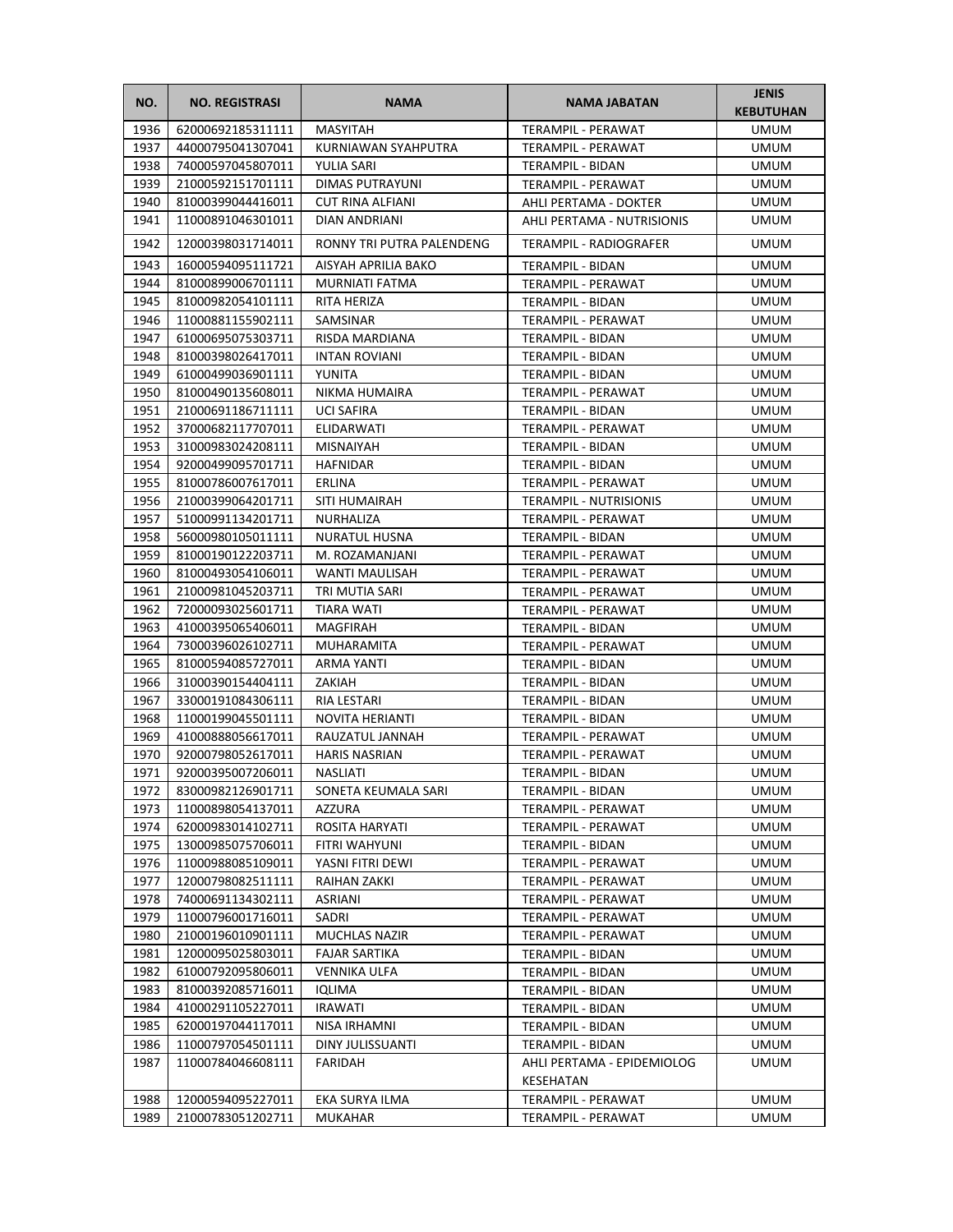| NO.  | <b>NO. REGISTRASI</b> | <b>NAMA</b>               | NAMA JABATAN                                 | <b>JENIS</b><br><b>KEBUTUHAN</b> |
|------|-----------------------|---------------------------|----------------------------------------------|----------------------------------|
| 1990 | 32000691026202711     | <b>SRI RAMADHANI</b>      | <b>TERAMPIL - PERAWAT</b>                    | UMUM                             |
| 1991 | 72000495094717011     | <b>BADRATUL NAFIS</b>     | TERAMPIL - PERAWAT                           | UMUM                             |
| 1992 | 31000393007106011     | <b>CUT FITRI NAWIRAH</b>  | <b>TERAMPIL - BIDAN</b>                      | <b>UMUM</b>                      |
| 1993 | 11000192144408011     | NURHAFIZA                 | TERAMPIL - BIDAN                             | <b>UMUM</b>                      |
| 1994 | 12000297017208111     | AGUSNIATI                 | TERAMPIL - BIDAN                             | <b>UMUM</b>                      |
| 1995 | 11000692160127011     | SARYULIS                  | TERAMPIL - PERAWAT                           | <b>UMUM</b>                      |
| 1996 | 22000090176109011     | NERA SUTRISNA             | <b>TERAMPIL - PERAWAT</b>                    | <b>UMUM</b>                      |
| 1997 | 81000492134203011     | <b>MARIA ULFA</b>         | TERAMPIL - BIDAN                             | UMUM                             |
| 1998 | 43000791024501111     | <b>DESI MARISNA</b>       | TERAMPIL - BIDAN                             | <b>UMUM</b>                      |
| 1999 | 53000793036417011     | <b>DARA MARFADILLA</b>    | <b>TERAMPIL - PERAWAT</b>                    | <b>UMUM</b>                      |
| 2000 | 83000295054116011     | NUR AZIZAH                | TERAMPIL - BIDAN                             | <b>UMUM</b>                      |
| 2001 | 91000899007917011     | AYU ELISA                 | TERAMPIL - TERAPIS GIGI DAN<br><b>MULUT</b>  | <b>UMUM</b>                      |
| 2002 | 52000981194217011     | <b>SAFRINA</b>            | TERAMPIL - BIDAN                             | <b>UMUM</b>                      |
| 2003 | 13000694054501111     | SUCI AULIA NANDA          | TERAMPIL - BIDAN                             | UMUM                             |
| 2004 | 40100888054409011     | RIANI ILMIA               | TERAMPIL - FISIOTERAPIS                      | UMUM                             |
| 2005 | 11000097095707111     | DIANTI SABRINA            | <b>TERAMPIL - BIDAN</b>                      | <b>UMUM</b>                      |
| 2006 | 41000394046217011     | <b>VIRA YURITA</b>        | TERAMPIL - BIDAN                             | UMUM                             |
| 2007 | 31000891074311111     | NASHIRATUNNISA            | TERAMPIL - BIDAN                             | <b>UMUM</b>                      |
| 2008 | 22000882016707111     | <b>WAHYUNA</b>            | TERAMPIL - BIDAN                             | UMUM                             |
| 2009 | 91000696015517011     | ULFA RIANI                | TERAMPIL - BIDAN                             | <b>UMUM</b>                      |
| 2010 | 51000290126707011     | SRI OKTA FONNA            | TERAMPIL - PERAWAT                           | <b>UMUM</b>                      |
| 2011 | 83000393045217011     | <b>HABSAH</b>             | TERAMPIL - BIDAN                             | UMUM                             |
| 2012 | 11000095064317011     | MARLINA                   | TERAMPIL - PERAWAT                           | UMUM                             |
| 2013 | 81000194014206111     | <b>SUSI PUSPITASARI</b>   | TERAMPIL - BIDAN                             | <b>UMUM</b>                      |
| 2014 | 82000091175706011     | NURKEMALA ANGKASA WATI    | TERAMPIL - BIDAN                             | UMUM                             |
| 2015 | 82000494046518011     | <b>NURAINI ISMAIL</b>     | TERAMPIL - PERAWAT                           | UMUM                             |
| 2016 | 41000681154301711     | NILAHAYATI                | TERAMPIL - BIDAN                             | UMUM                             |
| 2017 | 91000595005506011     | DEKA ZULFINA              | TERAMPIL - PERAWAT                           | UMUM                             |
| 2018 | 44000597074308011     | <b>HERNITA</b>            | TERAMPIL - BIDAN                             | <b>UMUM</b>                      |
| 2019 | 92000292106106111     | DAHLIA                    | TERAMPIL - BIDAN                             | <b>UMUM</b>                      |
| 2020 | 43000098021101711     | <b>DEDI SAPUTRA</b>       | TERAMPIL - ASISTEN APOTEKER                  | <b>UMUM</b>                      |
| 2021 | 32000885055026011     | <b>FITRIAH</b>            | TERAMPIL - PERAWAT                           | UMUM                             |
| 2022 | 24000298045409121     | EFRI SANGKOT BUTAR BUTAR  | TERAMPIL - BIDAN                             | UMUM                             |
| 2023 | 61000099085418011     | ELYANA                    | <b>TERAMPIL - BIDAN</b>                      | UMUM                             |
| 2024 | 31000194007304711     | <b>MUTIARA SYAHPITRI</b>  | TERAMPIL - BIDAN                             | <b>UMUM</b>                      |
| 2025 | 11000294006102711     | NURUL AFRIDAH             | TERAMPIL - PRANATA<br>LABORATORIUM KESEHATAN | UMUM                             |
| 2026 | 17000092113917011     | MUHAMMAD HANAFIAH         | TERAMPIL - PERAWAT                           | UMUM                             |
| 2027 | 23000982174303011     | NUR ASMAUL HUSNA          | TERAMPIL - BIDAN                             | <b>UMUM</b>                      |
| 2028 | 52000692015306011     | <b>VIVI YUDELA FITRAH</b> | TERAMPIL - BIDAN                             | UMUM                             |
| 2029 | 73000491074415021     | NURHIDAYATI               | TERAMPIL - BIDAN                             | UMUM                             |
| 2030 | 32000880144501711     | KHAIRATI                  | TERAMPIL - BIDAN                             | UMUM                             |
| 2031 | 12000983024403711     | NUR SORAYA                | TERAMPIL - BIDAN                             | UMUM                             |
| 2032 | 61000097025607011     | JAMALIAH                  | TERAMPIL - BIDAN                             | UMUM                             |
| 2033 | 63000295054111111     | MISNA                     | TERAMPIL - BIDAN                             | UMUM                             |
| 2034 | 52000981164427011     | DEWI SARA                 | TERAMPIL - BIDAN                             | <b>UMUM</b>                      |
| 2035 | 12000694055203711     | FANNISHA RIZKI AIDHILLA   | TERAMPIL - BIDAN                             | UMUM                             |
| 2036 | 21000790122617011     | MUHAMMAD JAMHUR SYAHPUTR. | TERAMPIL - PERAWAT                           | UMUM                             |
| 2037 | 11000985065204111     | ZURI FITRIANA             | TERAMPIL - BIDAN                             | UMUM                             |
| 2038 | 31000396006106011     | FATIMAH ZUHRA             | TERAMPIL - PERAWAT                           | UMUM                             |
| 2039 | 51000593084817011     | NURUL HIDAYATI            | TERAMPIL - PERAWAT                           | UMUM                             |
| 2040 | 32000298024706011     | TANTI DELISA              | TERAMPIL - PERAWAT                           | UMUM                             |
| 2041 | 11000196025101111     | RITA AZMI                 | TERAMPIL - BIDAN                             | UMUM                             |
| 2042 | 92000997066204711     | ADE NURLIANA              | TERAMPIL - PERAWAT                           | UMUM                             |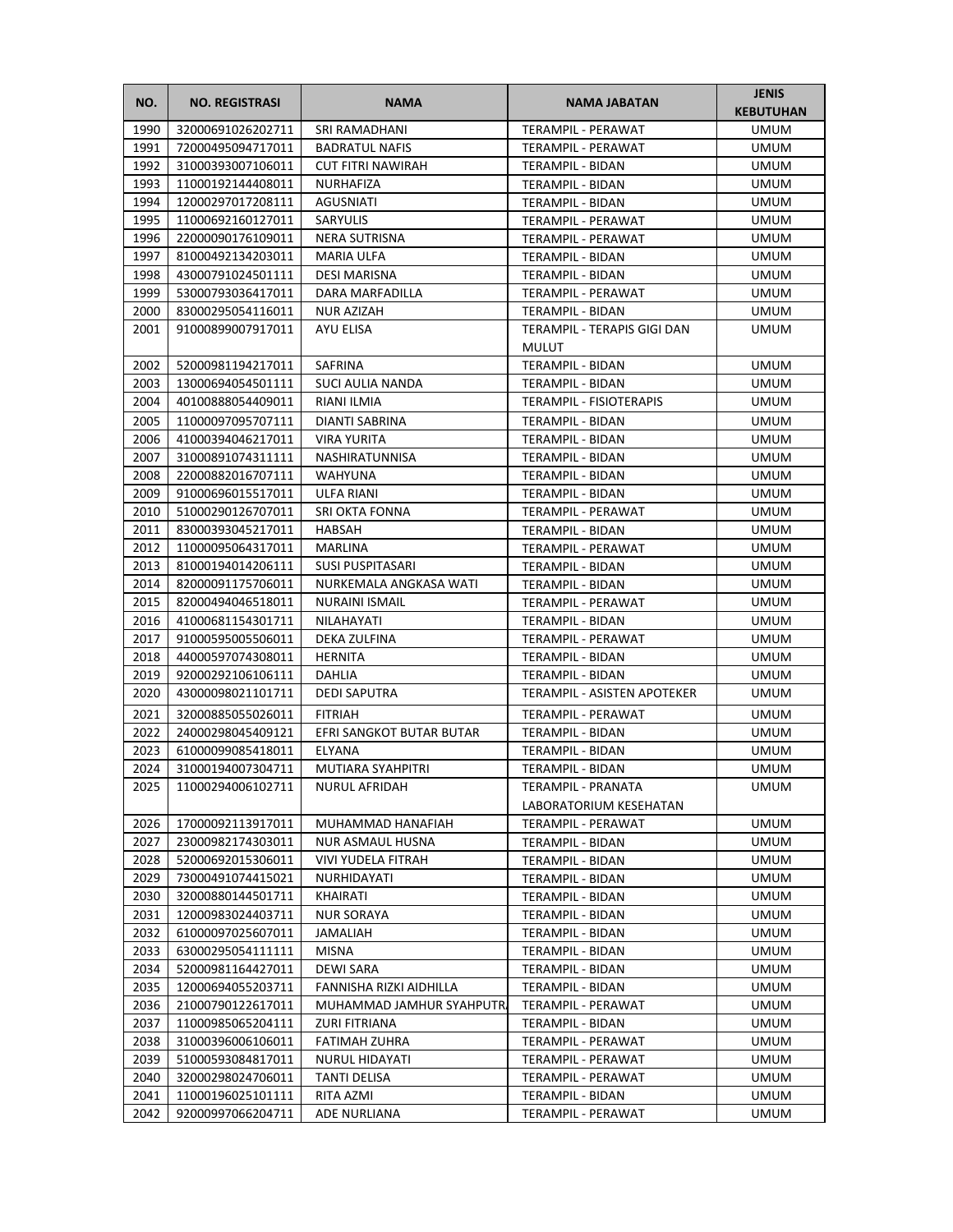| NO.  | <b>NO. REGISTRASI</b> | <b>NAMA</b>             | NAMA JABATAN                                | <b>JENIS</b><br><b>KEBUTUHAN</b> |
|------|-----------------------|-------------------------|---------------------------------------------|----------------------------------|
| 2043 | 51000880121126011     | T M RIZKI RIZALDY       | <b>TERAMPIL - PERAWAT</b>                   | <b>UMUM</b>                      |
| 2044 | 81000096014807011     | NANDA MAULIA            | TERAMPIL - PERAWAT                          | <b>UMUM</b>                      |
| 2045 | 91000799035126011     | RAHMI PRATIWI           | TERAMPIL - BIDAN                            | <b>UMUM</b>                      |
| 2046 | 12000591105504111     | MAISARI                 | TERAMPIL - PERAWAT                          | <b>UMUM</b>                      |
| 2047 | 11000987007102711     | SITI RAHMAH             | TERAMPIL - PERAWAT                          | <b>UMUM</b>                      |
| 2048 | 92000791014606011     | DARISAH                 | TERAMPIL - PERAWAT                          | <b>UMUM</b>                      |
| 2049 | 42000781136506011     | EMA MUSTIKA SARI        | TERAMPIL - TERAPIS GIGI DAN                 | UMUM                             |
|      |                       |                         | <b>MULUT</b>                                |                                  |
| 2050 | 63000197074226011     | <b>HAYATON WARDANI</b>  | TERAMPIL - PERAWAT                          | <b>UMUM</b>                      |
| 2051 | 31000897075908011     | FITRIA MAULINDA         | TERAMPIL - BIDAN                            | <b>UMUM</b>                      |
| 2052 | 21000292134716011     | DESI MARLINA            | TERAMPIL - BIDAN                            | <b>UMUM</b>                      |
| 2053 | 11000988014801711     | SALMA                   | TERAMPIL - PERAWAT                          | <b>UMUM</b>                      |
| 2054 | 72000099086617011     | SARI ARIZKA             | TERAMPIL - BIDAN                            | <b>UMUM</b>                      |
| 2055 | 51000898086306011     | EKA SERI ANANDA         | TERAMPIL - PERAWAT                          | UMUM                             |
| 2056 | 11000698005102711     | YUSTI NUR UTAMI         | AHLI PERTAMA - DOKTER GIGI                  | UMUM                             |
| 2057 | 13000293005427011     | <b>NURAINI</b>          | TERAMPIL - BIDAN                            | <b>UMUM</b>                      |
| 2058 | 11000886066116011     | RINA WILDANI            | AHLI PERTAMA - EPIDEMIOLOG                  | UMUM                             |
|      |                       |                         | KESEHATAN                                   |                                  |
| 2059 | 23000391116501711     | <b>MAULINA</b>          | <b>TERAMPIL - NUTRISIONIS</b>               | <b>UMUM</b>                      |
| 2060 | 11000193096402111     | REVA ANANDA             | TERAMPIL - BIDAN                            | <b>UMUM</b>                      |
| 2061 | 71000888050906011     | <b>MUHAMMAD FIRDAUS</b> | TERAMPIL - PERAWAT                          | <b>UMUM</b>                      |
| 2062 | 82000490134806011     | <b>DIASARAH</b>         | TERAMPIL - PRANATA                          | <b>UMUM</b>                      |
|      |                       |                         | LABORATORIUM KESEHATAN                      |                                  |
| 2063 | 11000592156408111     | <b>IDA DELVINA</b>      | TERAMPIL - PERAWAT                          | <b>UMUM</b>                      |
| 2064 | 35000887085706011     | <b>JULIYANTI</b>        | TERAMPIL - PERAWAT                          | <b>UMUM</b>                      |
| 2065 | 84000681174601711     | DARA PUDJI LESTARI      | TERAMPIL - BIDAN                            | <b>UMUM</b>                      |
| 2066 | 51000595054406011     | <b>IRNAYANTI</b>        | TERAMPIL - BIDAN                            | <b>UMUM</b>                      |
| 2067 | 11000291146427011     | SALMULIANI              | TERAMPIL - BIDAN                            | <b>UMUM</b>                      |
| 2068 | 11000798095304711     | NASRATUL ULYA           | TERAMPIL - BIDAN                            | <b>UMUM</b>                      |
| 2069 | 61000191096011111     | FAUDHATUL HUSNA         | TERAMPIL - BIDAN                            | UMUM                             |
| 2070 | 51000099094806011     | NURHAYATI               | TERAMPIL - PEREKAM MEDIS                    | UMUM                             |
| 2071 | 51000392186316011     | ZULMIRA                 | TERAMPIL - PERAWAT                          | UMUM                             |
| 2072 | 11000094054917011     | <b>IDA ZAHARA</b>       | TERAMPIL - BIDAN                            | UMUM                             |
| 2073 | 11000291125206011     | NOVA MUTIA              | TERAMPIL - BIDAN                            | <b>UMUM</b>                      |
| 2074 | 73000982165116011     | SITI MAULIDAR SARI      | AHLI PERTAMA - BIDAN                        | <b>UMUM</b>                      |
| 2075 | 12000596034506011     | PUTRI JUNAIRAH          | AHLI PERTAMA - EPIDEMIOLOG                  | <b>UMUM</b>                      |
|      |                       |                         | KESEHATAN                                   |                                  |
| 2076 | 82000882117037011     | RUKAIYAH                | TERAMPIL - BIDAN                            | UMUM                             |
| 2077 | 32000496056617011     | KHAIRUNNISA             | TERAMPIL - PERAWAT                          | <b>UMUM</b>                      |
| 2078 | 31000981125117011     | RIZKIANI                | TERAMPIL - BIDAN                            | <b>UMUM</b>                      |
| 2079 | 11000298024401111     | ASFIATY                 | TERAMPIL - BIDAN                            | UMUM                             |
| 2080 | 14000391020408011     | AZHAR ARIADI            | TERAMPIL - PERAWAT                          | UMUM                             |
| 2081 | 11000095010707011     | <b>FERDIAN</b>          | TERAMPIL - PERAWAT                          | UMUM                             |
| 2082 | 11000499035406011     | ROSLAINA                | TERAMPIL - BIDAN                            | UMUM                             |
| 2083 | 94000090145101711     | <b>FITRI SUSANA</b>     | TERAMPIL - PERAWAT                          | <b>UMUM</b>                      |
| 2084 | 32000690156216011     | PUTRI MAULINA           | TERAMPIL - PERAWAT                          | <b>UMUM</b>                      |
| 2085 | 61000784014706011     | DESSY AFRIZA YANTI      | TERAMPIL - BIDAN                            | <b>UMUM</b>                      |
| 2086 | 91000695045311111     | MAULIDYA FARAH DIBA     | TERAMPIL - TERAPIS GIGI DAN<br><b>MULUT</b> | UMUM                             |
| 2087 | 71000297035401711     | HAYATUL AKMALIA         | AHLI PERTAMA - DOKTER                       | UMUM                             |
| 2088 | 12000495016301011     | ADAWIYATUL ASDA         | TERAMPIL - BIDAN                            | UMUM                             |
| 2089 | 62000996061716011     | AFDHALUZ ZIKRI          | TERAMPIL - PERAWAT                          | UMUM                             |
| 2090 | 23000191155301111     | NURHAKAMAH              | TERAMPIL - BIDAN                            | UMUM                             |
| 2091 | 61000497024807011     | LINDAWATI               | TERAMPIL - PERAWAT                          | <b>UMUM</b>                      |
| 2092 | 21000291131918011     | AL AMIN                 | TERAMPIL - PERAWAT                          | <b>UMUM</b>                      |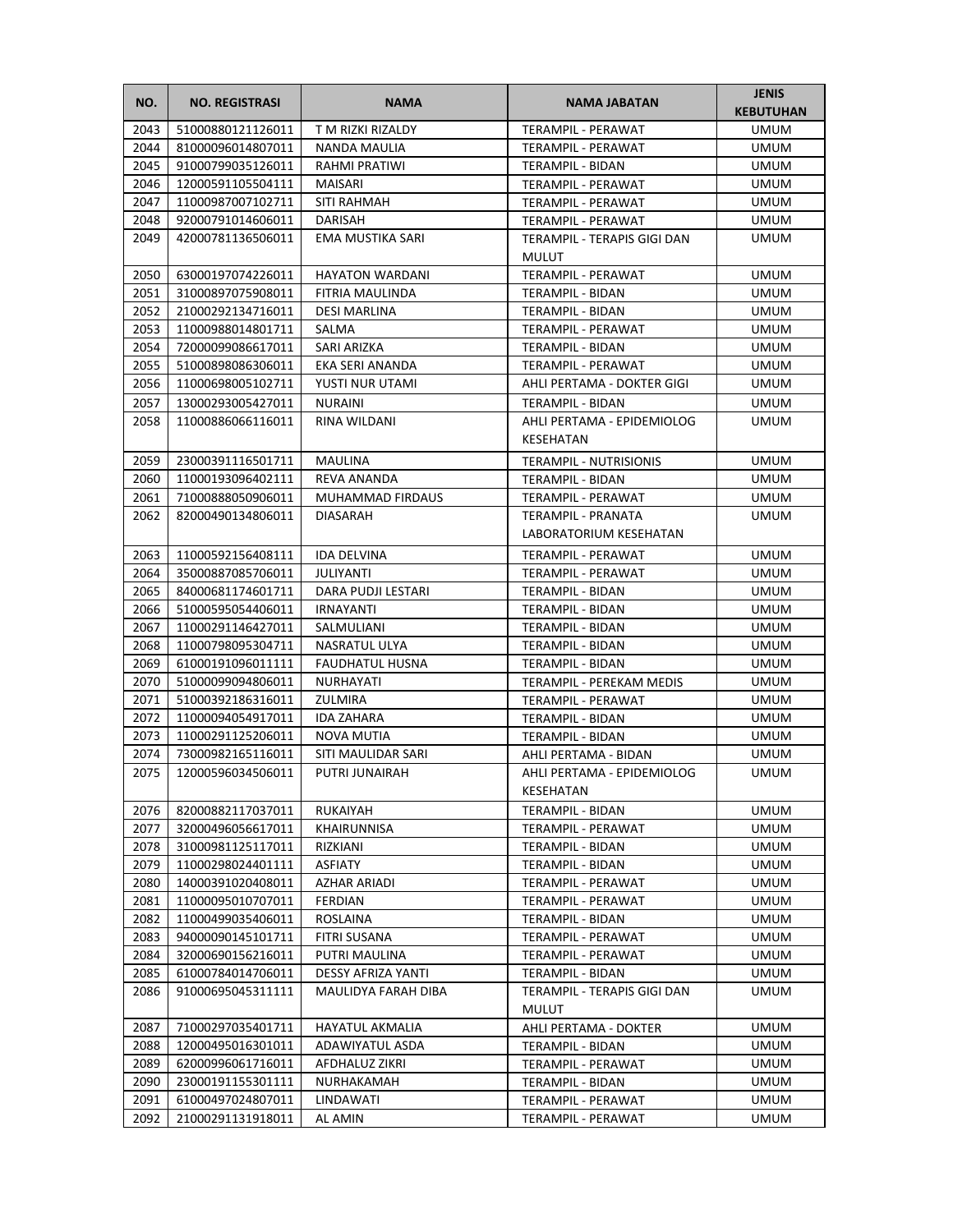| NO.  | <b>NO. REGISTRASI</b> | <b>NAMA</b>               | <b>NAMA JABATAN</b>                                 | <b>JENIS</b><br><b>KEBUTUHAN</b> |
|------|-----------------------|---------------------------|-----------------------------------------------------|----------------------------------|
| 2093 | 11000397034511011     | <b>NUR FITRI</b>          | <b>TERAMPIL - PERAWAT</b>                           | <b>UMUM</b>                      |
| 2094 | 21000798094206011     | RAIHAN MAQFIRA            | TERAMPIL - PERAWAT                                  | <b>UMUM</b>                      |
| 2095 | 71000888075408111     | AISAH                     | TERAMPIL - BIDAN                                    | <b>UMUM</b>                      |
| 2096 | 72000294036617011     | <b>IDA SAFITRI</b>        | TERAMPIL - BIDAN                                    | <b>UMUM</b>                      |
| 2097 | 71000891024617011     | DIVASAFIRA                | TERAMPIL - BIDAN                                    | UMUM                             |
| 2098 | 44000098005104711     | DEWI HERAWATI             | TERAMPIL - BIDAN                                    | UMUM                             |
| 2099 | 23000881064103111     | <b>IRAWATI</b>            | <b>TERAMPIL - BIDAN</b>                             | <b>UMUM</b>                      |
| 2100 | 91000294035103711     | <b>CUT ASRINA MARTUAH</b> | TERAMPIL - PERAWAT                                  | <b>UMUM</b>                      |
| 2101 | 62000599075104711     | DINA SEPTIANI             | <b>TERAMPIL - BIDAN</b>                             | <b>UMUM</b>                      |
| 2102 | 12000886014816011     | <b>ELI SAPUTRI</b>        | <b>TERAMPIL - BIDAN</b>                             | <b>UMUM</b>                      |
| 2103 | 33000594044717011     | RAHMATULLISA              | TERAMPIL - PERAWAT                                  | <b>UMUM</b>                      |
| 2104 | 51000698014137011     | <b>ASMAUL HUSNA</b>       | TERAMPIL - BIDAN                                    | UMUM                             |
| 2105 | 11000688094906011     | SITI KAMALIAH             | TERAMPIL - PERAWAT                                  | UMUM                             |
| 2106 | 22000396006417011     | NAILUL MUNA               | TERAMPIL - PERAWAT                                  | UMUM                             |
| 2107 | 31000591065518011     | <b>FATIA</b>              | TERAMPIL - BIDAN                                    | UMUM                             |
| 2108 | 21000493035302111     | SRI UTARI                 | TERAMPIL - PERAWAT                                  | UMUM                             |
| 2109 | 74000393024917011     | <b>NURUL KAMARIANTI</b>   | TERAMPIL - BIDAN                                    | UMUM                             |
| 2110 | 11000096056917011     | ELVI YUNASARI             | TERAMPIL - BIDAN                                    | UMUM                             |
| 2111 | 52000981025917011     | <b>CUT NUR HILAL</b>      | TERAMPIL - BIDAN                                    | <b>UMUM</b>                      |
| 2112 | 62000196025807011     | NURAINI                   | TERAMPIL - BIDAN                                    | <b>UMUM</b>                      |
| 2113 | 11000297055801111     | PUTRI YULIANA             | TERAMPIL - BIDAN                                    | <b>UMUM</b>                      |
| 2114 | 92000294074504111     | <b>FITRIANA</b>           | TERAMPIL - PERAWAT                                  | UMUM                             |
| 2115 | 12000091016127011     | RAHMI ELISA               | TERAMPIL - BIDAN                                    | UMUM                             |
| 2116 | 57000897081403011     | FANI AFRIYAN PRASETYO     | TERAMPIL - PERAWAT                                  | <b>UMUM</b>                      |
| 2117 | 51000782170102711     | MAULIZAR                  | TERAMPIL - PERAWAT                                  | <b>UMUM</b>                      |
| 2118 | 14000691134202711     | SARAH NURULYATI           | TERAMPIL - PRANATA                                  | UMUM                             |
|      |                       |                           | LABORATORIUM KESEHATAN                              |                                  |
| 2119 | 81000393007311721     | RIRI KHAIRANI             | TERAMPIL - BIDAN                                    | UMUM                             |
| 2120 | 81000794042106011     | IVAN ADRIYANSYAH          | TERAMPIL - PERAWAT                                  | UMUM                             |
| 2121 | 51000987074817011     | NURUL AZMIATI             | TERAMPIL - BIDAN                                    |                                  |
| 2122 | 53000092106104711     | SISKA WINDA SARI          | TERAMPIL - BIDAN                                    | UMUM                             |
| 2123 | 31000591124411111     | <b>DESI NOVITA</b>        |                                                     | UMUM                             |
| 2124 | 81000591174913011     | AZI MAKTUR MARHAMAH       | TERAMPIL - PERAWAT                                  | UMUM<br><b>UMUM</b>              |
| 2125 | 31000392045417011     | WISTINA YANTI             | TERAMPIL - BIDAN<br>TERAMPIL - BIDAN                | <b>UMUM</b>                      |
| 2126 | 11000098040901111     | RAHMATSYAH                |                                                     |                                  |
| 2127 | 82000198007801011     |                           | TERAMPIL - PERAWAT<br><b>TERAMPIL - NUTRISIONIS</b> | <b>UMUM</b>                      |
|      |                       | <b>FANI RAHAYU</b>        |                                                     | <b>UMUM</b><br><b>UMUM</b>       |
| 2128 | 22000292106401711     | RISA DESIKA               | TERAMPIL - BIDAN                                    |                                  |
| 2129 | 11000699075611111     | EVI SUSANTI               | TERAMPIL - BIDAN                                    | UMUM                             |
| 2130 | 13000092102401711     | HADYAN ADLI               | AHLI PERTAMA - DOKTER                               | UMUM                             |
| 2131 | 41000291003102711     | RISWANTO                  | TERAMPIL - PERAWAT                                  | UMUM                             |
| 2132 | 41000099015111111     | USWATUL HASANAH           | TERAMPIL - BIDAN                                    | UMUM                             |
| 2133 | 84000695006402111     | TIA ULFA                  | TERAMPIL - BIDAN                                    | UMUM                             |
| 2134 | 61000099091126011     | ZULFIKAR .R               | TERAMPIL - PERAWAT                                  | UMUM                             |
| 2135 | 52000598007617011     | MAULINAWATI               | TERAMPIL - BIDAN                                    | UMUM                             |
| 2136 | 46000985054304711     | FITRI CHAIRANI            | TERAMPIL - BIDAN                                    | UMUM                             |
| 2137 | 32000692131607011     | MUHAMMAD FAISAL           | TERAMPIL - PERAWAT                                  | UMUM                             |
| 2138 | 31000098036211111     | SAFRIANI                  | TERAMPIL - BIDAN                                    | UMUM                             |
| 2139 | 62000797074016011     | RISKA HANUM               | TERAMPIL - PERAWAT                                  | UMUM                             |
| 2140 | 82000899002311111     | ALMUZAMMIL                | TERAMPIL - PERAWAT                                  | UMUM                             |
| 2141 | 43000097095304711     | NURUL HUSNA               | TERAMPIL - BIDAN                                    | UMUM                             |
| 2142 | 92000197015901711     | SRI RISKI HANDAYANI       | TERAMPIL - PERAWAT                                  | UMUM                             |
| 2143 | 81000692054102711     | FEBI ULFA AYUNDA          | TERAMPIL - PERAWAT                                  | UMUM                             |
| 2144 | 52000792116617011     | <b>NELLY NAZIRA</b>       | TERAMPIL - PERAWAT                                  | UMUM                             |
| 2145 | 22000694065401111     | SAKDIAH                   | TERAMPIL - PERAWAT                                  | UMUM                             |
| 2146 | 51000795085307011     | DESI YANTI                | TERAMPIL - PERAWAT                                  | UMUM                             |
| 2147 | 22000296034607011     | NADIA ULFA                | TERAMPIL - BIDAN                                    | UMUM                             |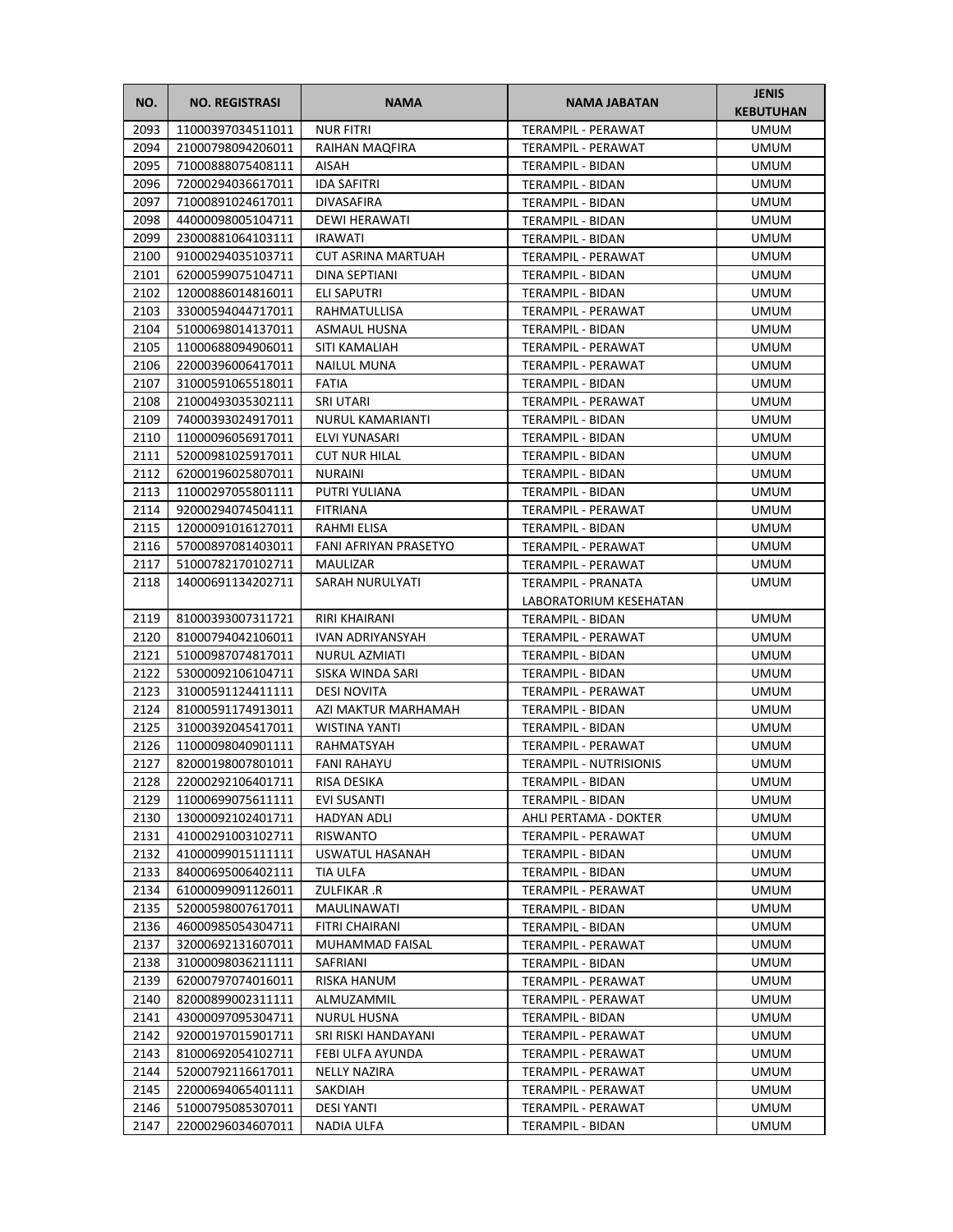| NO.          | <b>NO. REGISTRASI</b>                   | <b>NAMA</b>                    | NAMA JABATAN                               | <b>JENIS</b><br><b>KEBUTUHAN</b> |
|--------------|-----------------------------------------|--------------------------------|--------------------------------------------|----------------------------------|
| 2148         | 61000692036101111                       | <b>RIZKINA FITRIA</b>          | TERAMPIL - BIDAN                           | <b>UMUM</b>                      |
| 2149         | 51000198055501011                       | SYARIFAH HERLIZA YUSMA         | TERAMPIL - BIDAN                           | <b>UMUM</b>                      |
| 2150         | 31000693075406011                       | MARLIANDA SAFITRI              | TERAMPIL - BIDAN                           | <b>UMUM</b>                      |
| 2151         | 61000780125102711                       | KANEKA PURNAMASARI             | TERAMPIL - PERAWAT                         | <b>UMUM</b>                      |
| 2152         | 44000697085105011                       | <b>INDRI YULIANDA</b>          | TERAMPIL - PERAWAT                         | <b>UMUM</b>                      |
| 2153         | 81000985074218011                       | MARYATI                        | TERAMPIL - BIDAN                           | <b>UMUM</b>                      |
| 2154         | 57120887014708011                       | YUSNINDA                       | TERAMPIL - BIDAN                           | <b>UMUM</b>                      |
| 2155         | 71000592006717011                       | YUSRINY SANY                   | TERAMPIL - PERAWAT                         | <b>UMUM</b>                      |
| 2156         | 11000490144517011                       | RINA FADHLINA                  | TERAMPIL - BIDAN                           | <b>UMUM</b>                      |
| 2157         | 41000492091917011                       | <b>KHAIRUL RIZAL</b>           | TERAMPIL - PERAWAT                         | <b>UMUM</b>                      |
| 2158         | 12000091034518011                       | NURMADIANA PUTRI               | TERAMPIL - BIDAN                           | <b>UMUM</b>                      |
| 2159         | 11000497082504111                       | FAJRI                          | AHLI PERTAMA - EPIDEMIOLOG<br>KESEHATAN    | <b>UMUM</b>                      |
| 2160         | 94000980135303011                       | <b>NOVY ANDA</b>               | TERAMPIL - BIDAN                           | <b>UMUM</b>                      |
| 2161         | 64000496007204711                       | THAIFATUL JANNAH               | TERAMPIL - BIDAN                           | <b>UMUM</b>                      |
| 2162         | 52000891154205111                       | <b>NAILUR RAHMI</b>            | TERAMPIL - PERAWAT                         | <b>UMUM</b>                      |
| 2163         | 92000194036406011                       | NAJMUN MUNAWARAH               | TERAMPIL - BIDAN                           | <b>UMUM</b>                      |
| 2164         | 11000694074803011                       | MILNA NURUL KAMARI             | <b>TERAMPIL - PERAWAT</b>                  | <b>UMUM</b>                      |
| 2165         | 21000001045701711                       | WIDYA SAFITRI                  | TERAMPIL - PERAWAT                         | <b>UMUM</b>                      |
| 2166         | 73000392011101711                       | 'MUHAMMAD FAJAR'               | <b>TERAMPIL - NUTRISIONIS</b>              | <b>UMUM</b>                      |
| 2167         | 31000190184513011                       | <b>MUTIANA</b>                 | TERAMPIL - BIDAN                           | <b>UMUM</b>                      |
| 2168         | 34000495050116011                       | MUHAMMAD FAJRI                 | <b>TERAMPIL - PERAWAT</b>                  | <b>UMUM</b>                      |
| 2169         | 52000881195513011                       | <b>NUR AFNI</b>                | TERAMPIL - BIDAN                           | <b>UMUM</b>                      |
| 2170         | 41000195052127011                       | ANDI PRINANDA                  | TERAMPIL - PERAWAT                         | <b>UMUM</b>                      |
| 2171         | 71000292024011111                       | <b>ISRAWATI</b>                | TERAMPIL - BIDAN                           | <b>UMUM</b>                      |
| 2172         | 21000493006102711                       | FINA DWI SHINTA                | TERAMPIL - BIDAN                           | <b>UMUM</b>                      |
| 2173         | 42000395054401111                       | RITA ZAHARA                    | TERAMPIL - BIDAN                           | <b>UMUM</b>                      |
| 2174         | 12000098046116011                       | HERA SAFRIYANTI                | TERAMPIL - PERAWAT                         | <b>UMUM</b>                      |
| 2175         | 11000196064907011                       | SRI RIZKI                      | AHLI PERTAMA - DOKTER                      | <b>UMUM</b>                      |
| 2176         | 23000096064417011                       | MAINURA                        | TERAMPIL - BIDAN                           | UMUM                             |
| 2177         | 65000292024903011                       | SYARIFAH FADLIZA ALATTAS       | AHLI PERTAMA - DOKTER                      | <b>UMUM</b>                      |
| 2178         | 71000899055118011                       | NURRAUDHATUL JANNAH            | TERAMPIL - BIDAN                           | <b>UMUM</b>                      |
| 2179         | 32000391155306011                       | AMMALIA ULFA                   | TERAMPIL - PERAWAT                         | <b>UMUM</b>                      |
| 2180         | 71000192196105111                       | ZAIRAH                         | <b>TERAMPIL - BIDAN</b>                    | <b>UMUM</b>                      |
| 2181         | 11000890135506011                       | SHINTA VARA UMAINA             | TERAMPIL - TERAPIS GIGI DAN<br>MULUT       | <b>UMUM</b>                      |
|              | 2182   51000982155117011   LILIS MUNIRA |                                | TERAMPIL - PERAWAT                         | <b>UMUM</b>                      |
| 2183         | 83000791145208011                       | KHALISA                        | TERAMPIL - BIDAN                           | UMUM                             |
| 2184         | 11000492125518011                       | MONA SARIYANTI                 | TERAMPIL - BIDAN                           | <b>UMUM</b>                      |
| 2185         | 42000986065901711                       | EVI SUSANTI                    | TERAMPIL - BIDAN                           | <b>UMUM</b>                      |
| 2186         | 61000290144311111                       | MAULIZA                        | TERAMPIL - BIDAN                           | <b>UMUM</b>                      |
| 2187         | 42000982020401711                       | MUHAMMAD ILHAM FARIZ. MD       | AHLI PERTAMA - DOKTER                      | <b>UMUM</b>                      |
| 2188         | 32000781107016011                       | DEWI PUSPA RINI                | TERAMPIL - PERAWAT                         | <b>UMUM</b>                      |
| 2189         | 42000895094202711                       | <b>IMANIAR</b>                 | TERAMPIL - PRANATA                         | <b>UMUM</b>                      |
|              |                                         |                                | LABORATORIUM KESEHATAN                     |                                  |
| 2190         | 41000494016913011                       | <b>NURUL FAJRI</b>             | TERAMPIL - BIDAN                           | <b>UMUM</b>                      |
| 2191         | 51000499006701711                       | KHAIRUNNISAK                   | TERAMPIL - PERAWAT                         | <b>UMUM</b>                      |
| 2192         | 51000888094917011                       | EKA DIANA                      | TERAMPIL - BIDAN                           | UMUM                             |
| 2193         | 42000882055308011                       | MISRAWATI                      | TERAMPIL - BIDAN                           | UMUM                             |
| 2194         | 81000889003202711                       | AHMAD YANI                     | TERAMPIL - PERAWAT                         | <b>UMUM</b>                      |
| 2195         | 71000692064913011                       | <b>WAHYUNA</b>                 | TERAMPIL - BIDAN                           | <b>UMUM</b>                      |
| 2196         | 11000193006427011                       | NURHELISA                      | TERAMPIL - BIDAN                           | <b>UMUM</b>                      |
| 2197<br>2198 | 32000399005011111<br>12000391154102711  | FARIDAH<br>PUTRI MUSLIMAH AMIR | TERAMPIL - BIDAN                           | UMUM<br><b>UMUM</b>              |
| 2199         | 96000491006216011                       | HUSNUL KHATIMAH                | AHLI PERTAMA - BIDAN<br>TERAMPIL - PERAWAT | <b>UMUM</b>                      |
| 2200         | 11000190172202711                       | RAHMAD AMBIA                   | TERAMPIL - PERAWAT                         | <b>UMUM</b>                      |
|              |                                         |                                |                                            |                                  |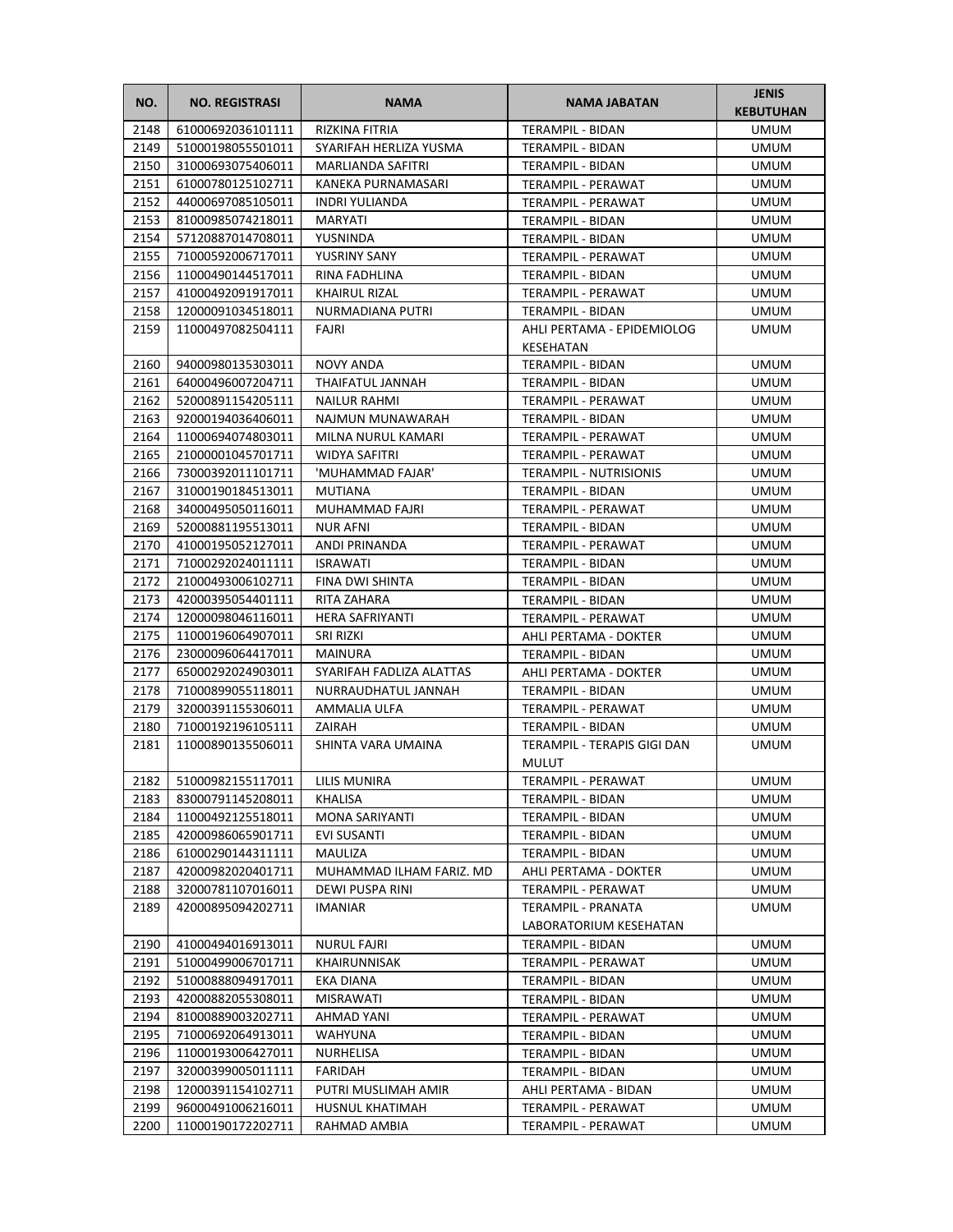| NO.  | <b>NO. REGISTRASI</b> | <b>NAMA</b>            | NAMA JABATAN                   | <b>JENIS</b><br><b>KEBUTUHAN</b> |
|------|-----------------------|------------------------|--------------------------------|----------------------------------|
| 2201 | 23000984074617011     | ANITA RAHMAZANA        | <b>TERAMPIL - BIDAN</b>        | <b>UMUM</b>                      |
| 2202 | 71000782055608111     | <b>DARIANI</b>         | TERAMPIL - BIDAN               | <b>UMUM</b>                      |
| 2203 | 71000981136101111     | SAFITRIANI             | TERAMPIL - BIDAN               | <b>UMUM</b>                      |
| 2204 | 21000391111407011     | MUHAMMAD IKRAMULLAH    | TERAMPIL - PERAWAT             | <b>UMUM</b>                      |
| 2205 | 33000591014504111     | <b>IRNANDA YUSMAR</b>  | TERAMPIL - PERAWAT             | <b>UMUM</b>                      |
| 2206 | 41000692065717011     | FITRI WARDAH           | TERAMPIL - BIDAN               | <b>UMUM</b>                      |
| 2207 | 21000782054703011     | MERIATI                | TERAMPIL - BIDAN               | <b>UMUM</b>                      |
| 2208 | 33000884045706011     | <b>IIS SUPRIYANTI</b>  | <b>TERAMPIL - FISIOTERAPIS</b> | <b>UMUM</b>                      |
| 2209 | 72000292054917011     | <b>CUT NUR AKMALIA</b> | TERAMPIL - BIDAN               | UMUM                             |
| 2210 | 23000987054427011     | MIFTAHUL JANNAH        | TERAMPIL - BIDAN               | <b>UMUM</b>                      |
| 2211 | 11000787056608111     | <b>NURUL DIANA</b>     | TERAMPIL - BIDAN               | <b>UMUM</b>                      |
| 2212 | 42000095034216011     | <b>MONA MELIZA</b>     | TERAMPIL - BIDAN               | <b>UMUM</b>                      |
| 2213 | 41000395086217011     | RAHMAWATI              | TERAMPIL - PERAWAT             | <b>UMUM</b>                      |
| 2214 | 55000593034706011     | NONA FITRIA SARI       | TERAMPIL - BIDAN               | <b>UMUM</b>                      |
| 2215 | 11000781076202711     | MELLYATI               | TERAMPIL - PERAWAT             | <b>UMUM</b>                      |
| 2216 | 52000190125311111     | KEUMALA SARI           | TERAMPIL - TERAPIS GIGI DAN    | <b>UMUM</b>                      |
|      |                       |                        | <b>MULUT</b>                   |                                  |
| 2217 | 71000092185508111     | RAHMANIAH              | <b>TERAMPIL - BIDAN</b>        | <b>UMUM</b>                      |
| 2218 | 91000981116311111     | MEYVA YUANNA           | TERAMPIL - BIDAN               | <b>UMUM</b>                      |
| 2219 | 73000399072817011     | <b>INDRA MAULANA</b>   | TERAMPIL - PERAWAT             | <b>UMUM</b>                      |
| 2220 | 12000192107311111     | <b>SISKA</b>           | TERAMPIL - BIDAN               | <b>UMUM</b>                      |
| 2221 | 83000291080617011     | RIAN BAKHRAZI          | TERAMPIL - PERAWAT             | <b>UMUM</b>                      |
| 2222 | 92000192124401111     | <b>MAULIZAR</b>        | TERAMPIL - BIDAN               | UMUM                             |
| 2223 | 13000096084401111     | ELLY ZAHARA            | TERAMPIL - BIDAN               | <b>UMUM</b>                      |
| 2224 | 12000194015306011     | MELDA SARI             | TERAMPIL - BIDAN               | <b>UMUM</b>                      |
| 2225 | 21000199030716011     | <b>HERI SATRIA</b>     | TERAMPIL - PERAWAT             | <b>UMUM</b>                      |
| 2226 | 71000190186427011     | NURJANNAH              | TERAMPIL - BIDAN               | <b>UMUM</b>                      |
| 2227 | 31000594075401111     | RAUZATUL JANNAH        | TERAMPIL - BIDAN               | <b>UMUM</b>                      |
| 2228 | 94000986075311111     | ERNA SAUVIANA          | TERAMPIL - BIDAN               | <b>UMUM</b>                      |
| 2229 | 51000093015116011     | YUSRIKA                | TERAMPIL - SANITARIAN          | <b>UMUM</b>                      |
| 2230 | 84000198005427011     | RAUDATUL JANNAH        | TERAMPIL - BIDAN               | UMUM                             |
| 2231 | 15000880105608011     | NURHAYATI              | TERAMPIL - BIDAN               | <b>UMUM</b>                      |
| 2232 | 81000099062017011     | <b>IKHSANUDDIN</b>     | TERAMPIL - PERAWAT             | <b>UMUM</b>                      |
| 2233 | 22000888035706011     | AGUSTINAWATI           | <b>TERAMPIL - BIDAN</b>        | <b>UMUM</b>                      |
| 2234 | 61000594007901111     | <b>FIKA RAUZIA</b>     | TERAMPIL - BIDAN               | <b>UMUM</b>                      |
| 2235 | 91000193025318011     | MULIANA                | TERAMPIL - BIDAN               | <b>UMUM</b>                      |
| 2236 | 44000891014606011     | DESI ARI SANTI         | TERAMPIL - PERAWAT             | <b>UMUM</b>                      |
| 2237 | 14000095045709011     | YESSI PURWASI.M        | TERAMPIL - FISIOTERAPIS        | UMUM                             |
| 2238 | 61000292196427011     | <b>NURUL HUSNA</b>     | TERAMPIL - PERAWAT             | <b>UMUM</b>                      |
| 2239 | 91000981185303011     | <b>DWI NOVIANDA</b>    | TERAMPIL - BIDAN               | <b>UMUM</b>                      |
| 2240 | 23000598024606011     | WIRDATUN JANNAH        | TERAMPIL - PERAWAT             | <b>UMUM</b>                      |
| 2241 | 81000190105517011     | YUMISRINA              | TERAMPIL - PERAWAT             | <b>UMUM</b>                      |
| 2242 | 42000293086901111     | RITA FITRIANI          | TERAMPIL - BIDAN               | <b>UMUM</b>                      |
| 2243 | 51000097044608011     | INTAN MULIANA          | TERAMPIL - BIDAN               | <b>UMUM</b>                      |
| 2244 | 41000695005917011     | PUTRI RAHAYU           | TERAMPIL - PERAWAT             | <b>UMUM</b>                      |
| 2245 | 61000092146016111     | ROHANI                 | TERAMPIL - PERAWAT             | UMUM                             |
| 2246 | 53000293024037011     | JULIA RISAUNI          | TERAMPIL - BIDAN               | <b>UMUM</b>                      |
| 2247 | 32000795015506011     | SAFRINA                | TERAMPIL - PERAWAT             | <b>UMUM</b>                      |
| 2248 | 61000993036501711     | MEGA SHAFIRA           | TERAMPIL - SANITARIAN          | <b>UMUM</b>                      |
| 2249 | 11000091184111111     | NURFADHILAH            | AHLI PERTAMA - BIDAN           | <b>UMUM</b>                      |
| 2250 | 63000888001200121     | HAJAIRIN ROHADI        | TERAMPIL - PERAWAT             | <b>UMUM</b>                      |
| 2251 | 25000782101208011     | SUHENDRA               | TERAMPIL - PERAWAT             | <b>UMUM</b>                      |
| 2252 | 71000592117716011     | PUTRI NAHRISAH         | TERAMPIL - PERAWAT             | <b>UMUM</b>                      |
| 2253 | 14000680165105011     | EMMA LESTARI DAUD      | TERAMPIL - PERAWAT             | UMUM                             |
| 2254 | 71000195084011111     | MARDIANA               | TERAMPIL - BIDAN               | <b>UMUM</b>                      |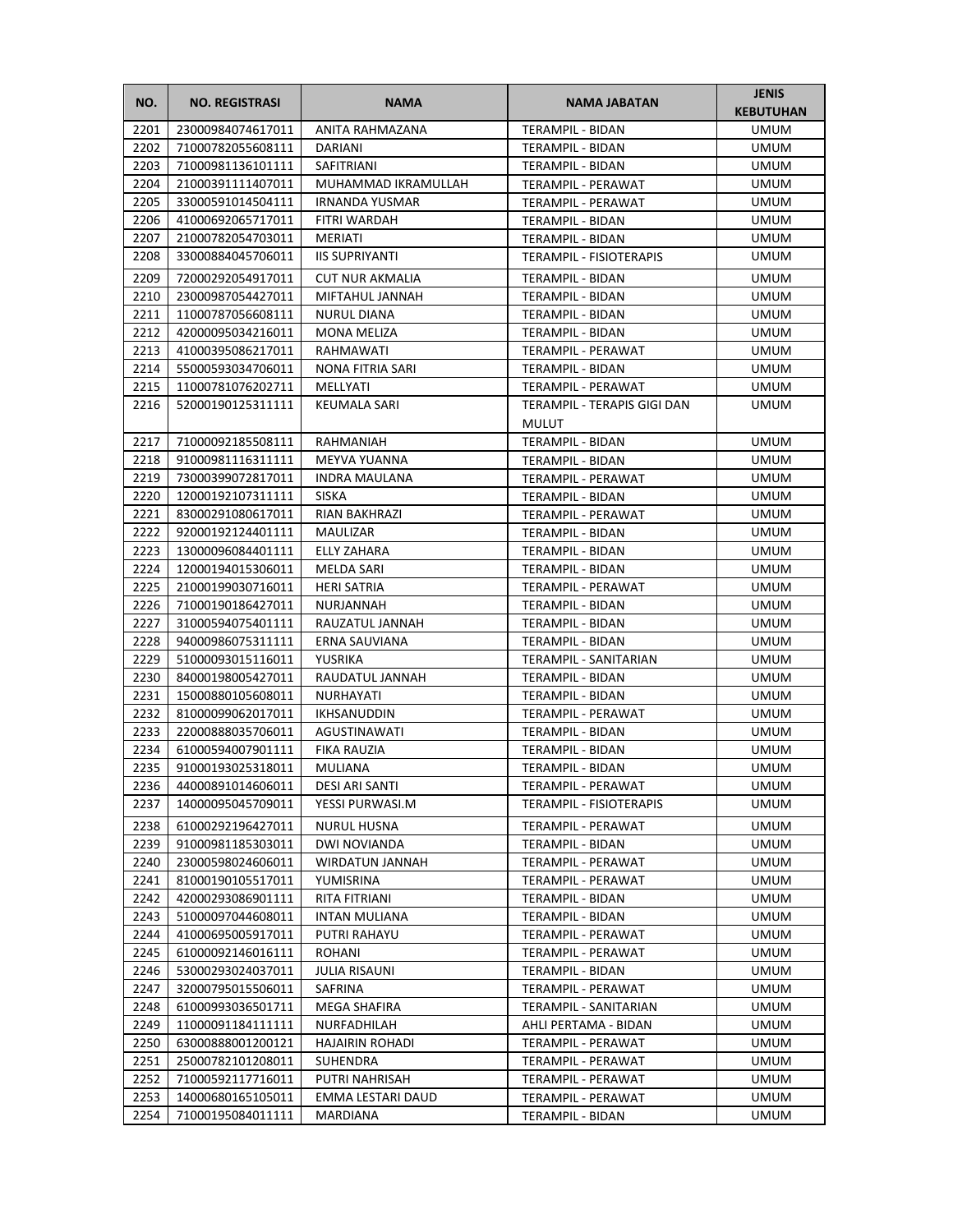| NO.  | <b>NO. REGISTRASI</b>  | <b>NAMA</b>                 | <b>NAMA JABATAN</b>                         | <b>JENIS</b><br><b>KEBUTUHAN</b> |
|------|------------------------|-----------------------------|---------------------------------------------|----------------------------------|
| 2255 | 11000888016102711      | <b>INDAH PURNAMASARI</b>    | TERAMPIL - PERAWAT                          | <b>UMUM</b>                      |
| 2256 | 11000090114427011      | MAISARATUL AMNA             | TERAMPIL - BIDAN                            | <b>UMUM</b>                      |
| 2257 | 33000290154517011      | <b>CUT EVA SILFIANA</b>     | TERAMPIL - PERAWAT                          | <b>UMUM</b>                      |
| 2258 | 41000197025101111      | MAHBUBAH                    | <b>TERAMPIL - BIDAN</b>                     | <b>UMUM</b>                      |
| 2259 | 11000881015105111      | <b>MURNIATI</b>             | TERAMPIL - PERAWAT                          | <b>UMUM</b>                      |
| 2260 | 72000492044517011      | GITA DEVI                   | TERAMPIL - PERAWAT                          | UMUM                             |
| 2261 | 51000195016801011      | SERLY MERISA PUTRI          | TERAMPIL - PERAWAT                          | UMUM                             |
| 2262 | 61000392114607011      | NURJANNAH                   | TERAMPIL - BIDAN                            | <b>UMUM</b>                      |
| 2263 | 12000498035102711      | LISA AGUS MAULINA           | TERAMPIL - PERAWAT                          | <b>UMUM</b>                      |
| 2264 | 11000698065608111      | <b>CUT LINDAWATI</b>        | TERAMPIL - PERAWAT                          | <b>UMUM</b>                      |
| 2265 | 22000984085311111      | NURMALA                     | TERAMPIL - BIDAN                            | <b>UMUM</b>                      |
| 2266 | 31000493065402011      | DESI MERISKA                | TERAMPIL - BIDAN                            | <b>UMUM</b>                      |
| 2267 | 95000097075827021      | EMA NANDA SARI              | AHLI PERTAMA - DOKTER                       | UMUM                             |
| 2268 | 11000092034202711      | SAMTI FERINA                | TERAMPIL - PERAWAT                          | UMUM                             |
| 2269 | 11000887054011111      | JULIA RAHMI                 | TERAMPIL - BIDAN                            | UMUM                             |
| 2270 | 52000190124706111      | NANDA SUSPITA WARDANI       | TERAMPIL - BIDAN                            | UMUM                             |
| 2271 | 24000884005807011      | FITRIHAYANI                 | TERAMPIL - BIDAN                            | UMUM                             |
| 2272 | 63000491071401711      | M. FADHLUL AUZAN            | AHLI PERTAMA - DOKTER GIGI                  | UMUM                             |
| 2273 | 62000891134901711      | ASMAUL HUSNA                | <b>TERAMPIL - FISIOTERAPIS</b>              | UMUM                             |
| 2274 | 51000396035601111      | AMALIA SAFRINA              | <b>TERAMPIL - BIDAN</b>                     | <b>UMUM</b>                      |
| 2275 | 61000391125407011      | ASRINA SAPUTRI              | TERAMPIL - PERAWAT                          | <b>UMUM</b>                      |
| 2276 | 32000690154616011      | <b>MUNIRA</b>               | TERAMPIL - PERAWAT                          | <b>UMUM</b>                      |
| 2277 | 25000191010714011      | MIRZA YANIS                 | <b>TERAMPIL - ASISTEN APOTEKER</b>          | <b>UMUM</b>                      |
| 2278 | 21000980126016011      | <b>ISNAINI</b>              | TERAMPIL - TERAPIS GIGI DAN<br><b>MULUT</b> | <b>UMUM</b>                      |
| 2279 | 91000982106611111      | RITAWATI                    | AHLI PERTAMA - BIDAN                        | <b>UMUM</b>                      |
| 2280 | 22000092186427011      | JAMALINAH                   | TERAMPIL - BIDAN                            | <b>UMUM</b>                      |
| 2281 | 91000097016317011      | FAJARIANI                   | TERAMPIL - BIDAN                            | UMUM                             |
| 2282 | 91000997026511111      | MERIESA                     | TERAMPIL - PERAWAT                          | UMUM                             |
| 2283 | 71000792054116011      | <b>SUCI FERIANA</b>         | TERAMPIL - BIDAN                            | UMUM                             |
| 2284 | 21000391186807011      | NANDA RAIHAN                | TERAMPIL - BIDAN                            | UMUM                             |
| 2285 | 33000392026016011      | ERNA TRISTINAWATI           | TERAMPIL - PERAWAT                          | UMUM                             |
| 2286 | 71000794046606011      | RAUDHATUL JANNAH            | TERAMPIL - PEREKAM MEDIS                    | UMUM                             |
| 2287 | 11000091144617011      | NOVI AL RAHIMA              | TERAMPIL - BIDAN                            | <b>UMUM</b>                      |
| 2288 | 52000091016501111      | LIZA                        | TERAMPIL - BIDAN                            | <b>UMUM</b>                      |
|      | 2289 11000982105317011 | SALMIAH                     | TERAMPIL - BIDAN                            | <b>UMUM</b>                      |
| 2290 | 11000198035037011      | RITA ZAHARA                 | TERAMPIL - BIDAN                            | <b>UMUM</b>                      |
| 2291 | 11000294050103711      | MURDANI                     | TERAMPIL - PERAWAT                          | UMUM                             |
| 2292 | 72000782145517011      | MAULIDAR                    | TERAMPIL - PERAWAT                          | UMUM                             |
| 2293 | 12000787011418011      | ABDURRAHMAN                 | TERAMPIL - PERAWAT                          | UMUM                             |
| 2294 | 81000888095706011      | <b>INDAH SARI PRATIWI</b>   | TERAMPIL - BIDAN                            | UMUM                             |
| 2295 | 41000197074127011      | SADJIDAH THALFAH            | TERAMPIL - BIDAN                            | UMUM                             |
| 2296 | 41000792174202711      | MUNAUWARAH                  | AHLI PERTAMA - EPIDEMIOLOG<br>KESEHATAN     | UMUM                             |
| 2297 | 81000090126202711      | MULIANI                     | TERAMPIL - PERAWAT                          | <b>UMUM</b>                      |
| 2298 | 71000595064727011      | IKA MAISYURA                | TERAMPIL - PERAWAT                          | UMUM                             |
| 2299 | 41000981076202711      | RIA ANGGRIANA               | TERAMPIL - PERAWAT                          | UMUM                             |
| 2300 | 13000099014618011      | SAFARINA                    | TERAMPIL - BIDAN                            | UMUM                             |
| 2301 | 72000988084608111      | RAHMAH                      | TERAMPIL - BIDAN                            | UMUM                             |
| 2302 | 11000986086611011      | FITRIYANI                   | TERAMPIL - BIDAN                            | UMUM                             |
| 2303 | 12000299086101711      | CUT SAFA FIRDHA CHAIRUNNISA | TERAMPIL - BIDAN                            | UMUM                             |
| 2304 | 91000099076913011      | INTAN FADILLAH              | TERAMPIL - BIDAN                            | UMUM                             |
| 2305 | 61000292156108111      | <b>HAYATUN MISNA</b>        | TERAMPIL - BIDAN                            | UMUM                             |
| 2306 | 33000694075808111      | SARA NADIA                  | TERAMPIL - TERAPIS GIGI DAN<br><b>MULUT</b> | UMUM                             |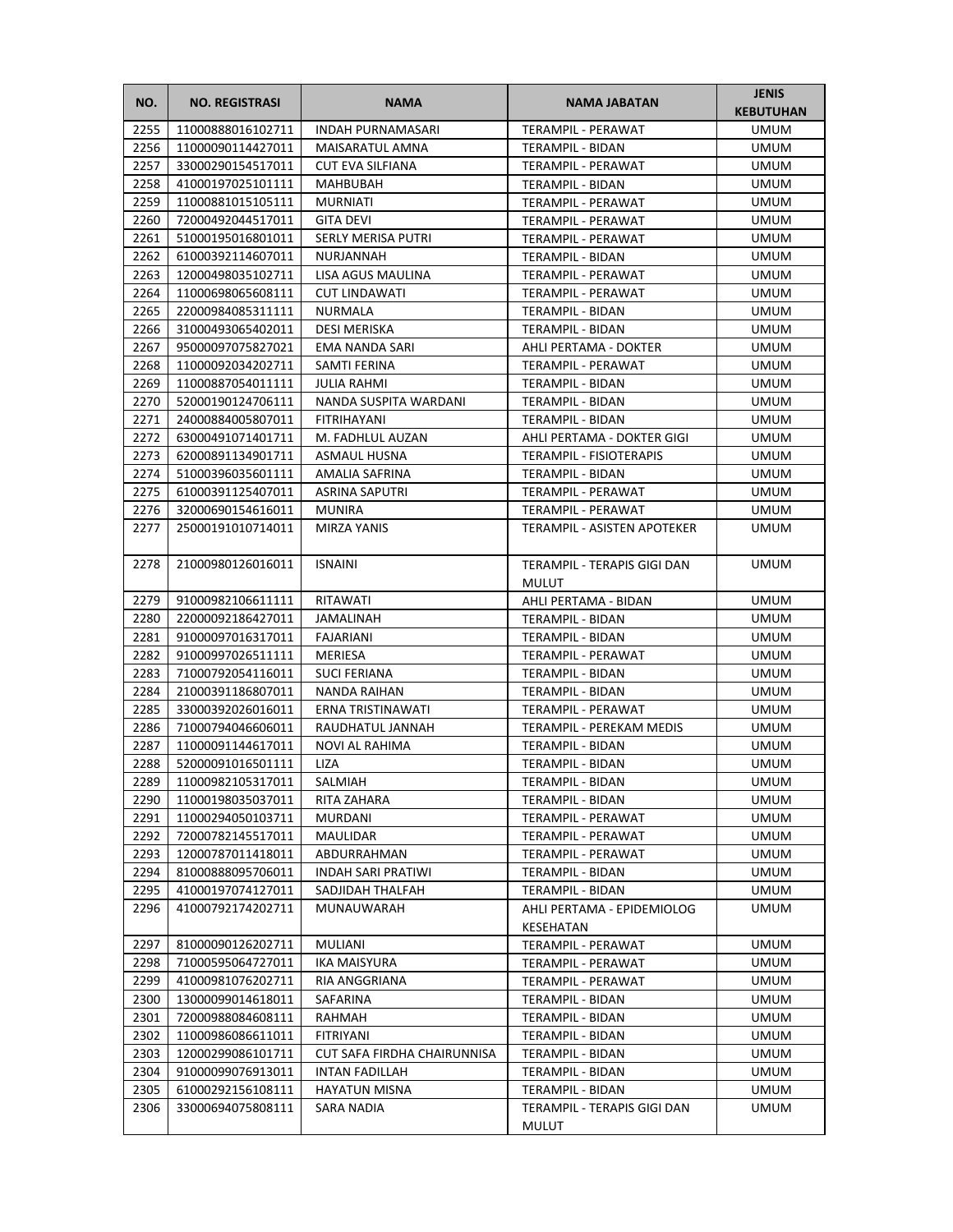| NO.  | <b>NO. REGISTRASI</b>  | <b>NAMA</b>                | <b>NAMA JABATAN</b>                         | <b>JENIS</b><br><b>KEBUTUHAN</b> |
|------|------------------------|----------------------------|---------------------------------------------|----------------------------------|
| 2307 | 81000193074202711      | <b>IRMA IRHAMNA</b>        | <b>TERAMPIL - PERAWAT</b>                   | UMUM                             |
| 2308 | 52000791075201711      | <b>SUCI RAHMADANI</b>      | TERAMPIL - PERAWAT                          | <b>UMUM</b>                      |
| 2309 | 71000092085016011      | <b>RIANA FEBRIATI</b>      | TERAMPIL - BIDAN                            | <b>UMUM</b>                      |
| 2310 | 31000199096208111      | RAHMAWATI                  | TERAMPIL - BIDAN                            | <b>UMUM</b>                      |
| 2311 | 56100097014701111      | LELI TASYA RAHMADHANI      | TERAMPIL - BIDAN                            | UMUM                             |
| 2312 | 21000796005211111      | SAFARINA H.IDRIS           | TERAMPIL - BIDAN                            | UMUM                             |
| 2313 | 31000197076127011      | RIKA JALINAR               | TERAMPIL - BIDAN                            | UMUM                             |
| 2314 | 11000892156607011      | <b>PUTRI</b>               | TERAMPIL - BIDAN                            | <b>UMUM</b>                      |
| 2315 | 82000195076208111      | SRI MULYANI                | TERAMPIL - BIDAN                            | <b>UMUM</b>                      |
| 2316 | 13000594076204711      | DEWI ELVIANA               | TERAMPIL - BIDAN                            | <b>UMUM</b>                      |
| 2317 | 91000793076501111      | LISA MAULINA               | TERAMPIL - PERAWAT                          | <b>UMUM</b>                      |
| 2318 | 63000886005717011      | <b>SHANTY NOVITA</b>       | TERAMPIL - BIDAN                            | <b>UMUM</b>                      |
| 2319 | 91000295016501111      | <b>NURUL HAYATUN NUFUS</b> | TERAMPIL - BIDAN                            | <b>UMUM</b>                      |
| 2320 | 52000298024506011      | SUCI RESTU ANUGERAH        | TERAMPIL - PRANATA                          | UMUM                             |
|      |                        |                            | LABORATORIUM KESEHATAN                      |                                  |
| 2321 | 72000191096714011      | <b>SUZI RAHMATIKA</b>      | TERAMPIL - BIDAN                            | <b>UMUM</b>                      |
| 2322 | 52000794095216011      | <b>FITRIANI</b>            | <b>TERAMPIL - PERAWAT</b>                   | <b>UMUM</b>                      |
| 2323 | 13000091014901011      | <b>MACHFIRAH</b>           | TERAMPIL - ASISTEN APOTEKER                 | <b>UMUM</b>                      |
| 2324 | 82040787010607011      | MUHAMMAD EVENDI            | <b>TERAMPIL - PERAWAT</b>                   | <b>UMUM</b>                      |
| 2325 | 53000092174427011      | SRI WAHYUNI                | TERAMPIL - BIDAN                            | <b>UMUM</b>                      |
| 2326 | 71000785045104711      | TI SARAH                   | TERAMPIL - BIDAN                            | UMUM                             |
| 2327 | 91000696095506011      | <b>MONITA</b>              | TERAMPIL - PERAWAT                          | UMUM                             |
| 2328 | 71000898085306111      | FINDI MULIASARI            | TERAMPIL - BIDAN                            | UMUM                             |
| 2329 | 31000193036427011      | <b>DESI AGUSTANTI</b>      | TERAMPIL - BIDAN                            | <b>UMUM</b>                      |
| 2330 | 11000982144601111      | <b>NURSYIAH</b>            | TERAMPIL - BIDAN                            | <b>UMUM</b>                      |
| 2331 | 42000797024501111      | <b>JULIANRESTIEANTY</b>    | TERAMPIL - BIDAN                            | <b>UMUM</b>                      |
| 2332 | 61000092084717011      | RATNAWATI                  | TERAMPIL - BIDAN                            | <b>UMUM</b>                      |
| 2333 | 51000985025404721      | <b>HESTINA</b>             | TERAMPIL - BIDAN                            | <b>UMUM</b>                      |
| 2334 | 41000197007701711      | RIKA ANANDA                | TERAMPIL - PERAWAT                          | <b>UMUM</b>                      |
| 2335 | 63000981145301711      | <b>FANNY FRIESYA NOVA</b>  | TERAMPIL - TERAPIS GIGI DAN<br><b>MULUT</b> | UMUM                             |
| 2336 | 91000091194204721      | HERA PERTIWI SINAGA        | TERAMPIL - BIDAN                            | <b>UMUM</b>                      |
| 2337 | 41000791191401111      | <b>REZA SAPUTRA</b>        | TERAMPIL - PERAWAT                          | <b>UMUM</b>                      |
| 2338 | 81000194014717011      | NURSADIDAH                 | TERAMPIL - BIDAN                            | <b>UMUM</b>                      |
| 2339 | 82000092176706011      | SITI FUANDA                | TERAMPIL - PERAWAT                          | <b>UMUM</b>                      |
|      | 2340 73000193005102711 | RATIH TRIANA               | TERAMPIL - PERAWAT                          | <b>UMUM</b>                      |
| 2341 | 22000093045311111      | EVI SUFIANTI               | TERAMPIL - BIDAN                            | UMUM                             |
| 2342 | 31000695016417011      | <b>MURSINAH</b>            | TERAMPIL - BIDAN                            | UMUM                             |
| 2343 | 21000980176105111      | CUT IDA                    | TERAMPIL - BIDAN                            | UMUM                             |
| 2344 | 81000497025016011      | RIDHA RAHMAH SUFRI         | AHLI PERTAMA - DOKTER                       | UMUM                             |
| 2345 | 82000798044506011      | RIANA MAYA BEDARTI         | TERAMPIL - PERAWAT                          | <b>UMUM</b>                      |
| 2346 | 23000095054408011      | RIDA YANTI                 | TERAMPIL - BIDAN                            | <b>UMUM</b>                      |
| 2347 | 13000994044606011      | <b>ELLY NOVIANTI</b>       | TERAMPIL - TERAPIS GIGI DAN<br><b>MULUT</b> | UMUM                             |
| 2348 | 92000887094608011      | NURLAILA                   | TERAMPIL - BIDAN                            | <b>UMUM</b>                      |
| 2349 | 31000984036617011      | ASMAUL HUSNA               | TERAMPIL - BIDAN                            | UMUM                             |
| 2350 | 12000897094201711      | NANDA RAHMAYANTI           | TERAMPIL - PERAWAT                          | UMUM                             |
| 2351 | 73160787014427011      | ZURYATI                    | TERAMPIL - BIDAN                            | UMUM                             |
| 2352 | 31000781076808111      | <b>IDATUL FAZLIAH</b>      | TERAMPIL - PERAWAT                          | UMUM                             |
| 2353 | 41000890174201711      | SAFIRA                     | TERAMPIL - BIDAN                            | UMUM                             |
| 2354 | 53000396026606111      | PALESAYANTI                | TERAMPIL - BIDAN                            | <b>UMUM</b>                      |
| 2355 | 71000092081401111      | ADAMI                      | TERAMPIL - PERAWAT                          | UMUM                             |
| 2356 | 11000797034713011      | <b>FITRIANI</b>            | TERAMPIL - PERAWAT                          | UMUM                             |
| 2357 | 21000893017411111      | PUTRI BALQIS               | TERAMPIL - PERAWAT                          | UMUM                             |
| 2358 | 12000099001501711      | <b>FADLULLAH KHALIK</b>    | TERAMPIL - PERAWAT                          | UMUM                             |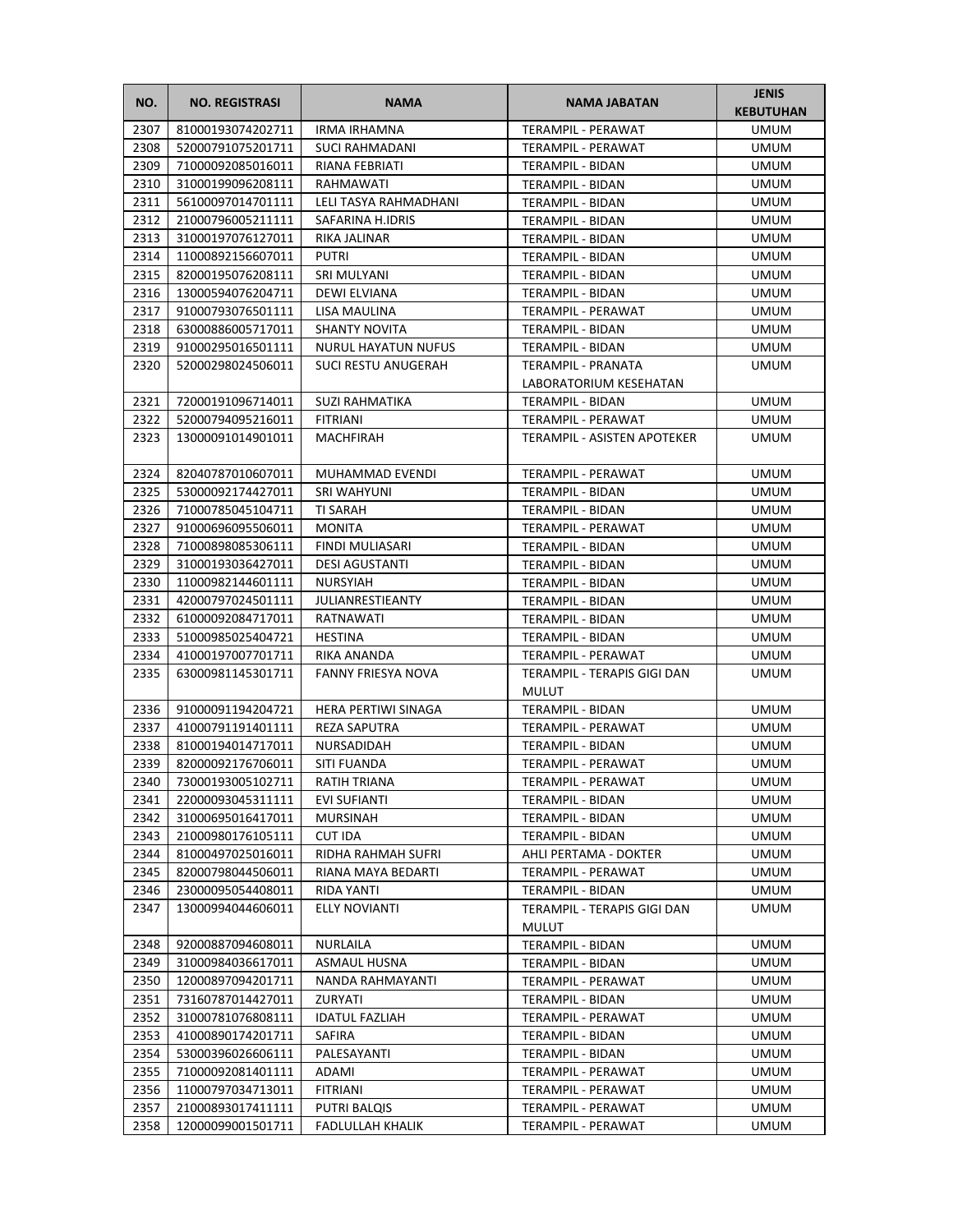| NO.          | <b>NO. REGISTRASI</b>                  | <b>NAMA</b>                 | <b>NAMA JABATAN</b>                             | <b>JENIS</b><br><b>KEBUTUHAN</b> |
|--------------|----------------------------------------|-----------------------------|-------------------------------------------------|----------------------------------|
| 2359         | 91000799034028011                      | <b>LENI MASTURA</b>         | <b>TERAMPIL - BIDAN</b>                         | <b>UMUM</b>                      |
| 2360         | 61000090156616011                      | PUTRI RAIHAN                | TERAMPIL - BIDAN                                | <b>UMUM</b>                      |
| 2361         | 71000296025308011                      | MARZALENA                   | <b>TERAMPIL - BIDAN</b>                         | <b>UMUM</b>                      |
| 2362         | 31000899044508011                      | ROZANA                      | TERAMPIL - BIDAN                                | UMUM                             |
| 2363         | 53000193090102711                      | ZULFIKAR                    | TERAMPIL - PERAWAT                              | UMUM                             |
| 2364         | 91000298034427011                      | FITRIANI                    | TERAMPIL - BIDAN                                | UMUM                             |
| 2365         | 31000981086818011                      | SAIDARIHANA                 | TERAMPIL - BIDAN                                | UMUM                             |
| 2366         | 62000594016105011                      | MELDA SARTIKA               | <b>TERAMPIL - BIDAN</b>                         | UMUM                             |
| 2367         | 72000989046606011                      | UMMU HANIFAH                | TERAMPIL - PERAWAT                              | UMUM                             |
| 2368         | 41000984096325021                      | <b>FENI PITRIA</b>          | TERAMPIL - BIDAN                                | <b>UMUM</b>                      |
| 2369         | 62000095055608011                      | NUR AZIZAH                  | TERAMPIL - BIDAN                                | UMUM                             |
| 2370         | 42000192034807011                      | HUSNUL KHATIMAH             | TERAMPIL - PERAWAT                              | UMUM                             |
| 2371         | 41000294014127011                      | <b>CUT SUSIYANTI</b>        | TERAMPIL - BIDAN                                | UMUM                             |
| 2372         | 21000591152813011                      | SIRAJUL MUNIRA              | TERAMPIL - PERAWAT                              | UMUM                             |
| 2373         | 11000391194325021                      | RANTIKA                     | TERAMPIL - BIDAN                                | UMUM                             |
| 2374         | 11000292046325021                      | LESTARI AFRIANI             | <b>TERAMPIL - BIDAN</b>                         | UMUM                             |
| 2375         | 86000198085304011                      | MAHTEMASMIKO                | <b>TERAMPIL - BIDAN</b>                         | UMUM                             |
| 2376         | 63000196085303011                      | RITA SARI                   | TERAMPIL - BIDAN                                | UMUM                             |
| 2377         | 53000594056711111                      | LINA HASRINA                | TERAMPIL - BIDAN                                | UMUM                             |
| 2378         | 81000191065908011                      | ERLINA                      | TERAMPIL - BIDAN                                | <b>UMUM</b>                      |
| 2379         | 31000395005108111                      | NURRAHMAH                   | TERAMPIL - BIDAN                                | UMUM                             |
| 2380         | 53000986044217011                      | ZURAIDA                     | <b>TERAMPIL - BIDAN</b>                         | UMUM                             |
| 2381         | 21000492044606011                      | <b>EKA MUTIA</b>            | TERAMPIL - PEREKAM MEDIS                        | <b>UMUM</b>                      |
| 2382         | 51000987094718011                      | JATI WIJAYANTI              | TERAMPIL - BIDAN                                | UMUM                             |
| 2383         | 81000195041901111                      | MUHAMMAD MUNANDAR           | TERAMPIL - PERAWAT                              | UMUM                             |
| 2384         | 73000789054817011                      | UMMI KHADIJAH               | TERAMPIL - BIDAN                                | <b>UMUM</b>                      |
| 2385         | 81000392194511721                      | <b>VERA RAHMAWATI</b>       | TERAMPIL - PERAWAT                              | <b>UMUM</b>                      |
| 2386         | 51000393066901111                      | RAHMA                       | TERAMPIL - BIDAN                                | UMUM                             |
| 2387         | 43000190195311111                      | <b>CUT ARNILA</b>           | TERAMPIL - BIDAN                                | UMUM                             |
|              |                                        |                             |                                                 |                                  |
| 2388         | 43000884044201111                      | RAMADHANIYANTI              | TERAMPIL - BIDAN                                | UMUM                             |
| 2389<br>2390 | 53000296006308011<br>11000690164101011 | MURSYIDAH AM.KEB<br>ERNITA  | TERAMPIL - BIDAN                                | UMUM                             |
| 2391         | 21000981184907011                      | MAULIDAR                    | TERAMPIL - BIDAN<br><b>TERAMPIL - BIDAN</b>     | UMUM<br>UMUM                     |
| 2392         | 14000894035026011                      | AFRINA                      | <b>TERAMPIL - SANITARIAN</b>                    | <b>UMUM</b>                      |
| 2393         | 52000291095427011                      |                             |                                                 |                                  |
| 2394         | 11000497016018011                      | AKLIMATAN<br><b>JULIANA</b> | TERAMPIL - BIDAN<br>TERAMPIL - TERAPIS GIGI DAN | <b>UMUM</b>                      |
|              |                                        |                             | <b>MULUT</b>                                    | <b>UMUM</b>                      |
| 2395         | 12000697015208011                      | AYU NAZIRA                  | TERAMPIL - BIDAN                                | <b>UMUM</b>                      |
| 2396         | 41000292065501111                      | ISMIANA                     | TERAMPIL - BIDAN                                | UMUM                             |
| 2397         | 91000695044611111                      | HUSNATUL JANNAH             | TERAMPIL - BIDAN                                | UMUM                             |
| 2398         | 51000593094504711                      | <b>ENDANG LESTARI</b>       | TERAMPIL - BIDAN                                | UMUM                             |
| 2399         | 51000894065701111                      | YENNI FAUZIANA              | TERAMPIL - PERAWAT                              | UMUM                             |
| 2400         | 11000491134137011                      | <b>CUT RISNAWATI</b>        | TERAMPIL - PERAWAT                              | UMUM                             |
| 2401         | 41000196007203711                      | ERMILAWATI                  | TERAMPIL - BIDAN                                | UMUM                             |
| 2402         | 71000295015611111                      | NUR EKA                     | TERAMPIL - BIDAN                                | UMUM                             |
| 2403         | 31000293064201711                      | <b>DESI FITRIANTI</b>       | TERAMPIL - BIDAN                                | UMUM                             |
| 2404         | 62000792166202711                      | ADELINA                     | TERAMPIL - PERAWAT                              | UMUM                             |
| 2405         | 12000090106402111                      | HERMALINDA ASTUTI           | TERAMPIL - BIDAN                                | UMUM                             |
| 2406         | 11000988066728011                      | JULIANUR                    | TERAMPIL - BIDAN                                | UMUM                             |
| 2407         | 81000986066013011                      | <b>INTAN MUTIA</b>          | TERAMPIL - BIDAN                                | UMUM                             |
| 2408         | 31000795054317011                      | KHAIRUNNISA                 | TERAMPIL - BIDAN                                | UMUM                             |
| 2409         | 71000790155617011                      | <b>CUT DIANA</b>            | TERAMPIL - PERAWAT                              | UMUM                             |
| 2410         | 71000294036203711                      | <b>NURUL FITRI</b>          | TERAMPIL - BIDAN                                | UMUM                             |
| 2411         | 41000398014306011                      | LISA RIZKINA                | TERAMPIL - BIDAN                                | UMUM                             |
| 2412         | 71000294066701111                      | AFWINA                      | TERAMPIL - BIDAN                                | UMUM                             |
| 2413         | 85100197014611111                      | JAMALIAH                    | TERAMPIL - BIDAN                                | UMUM                             |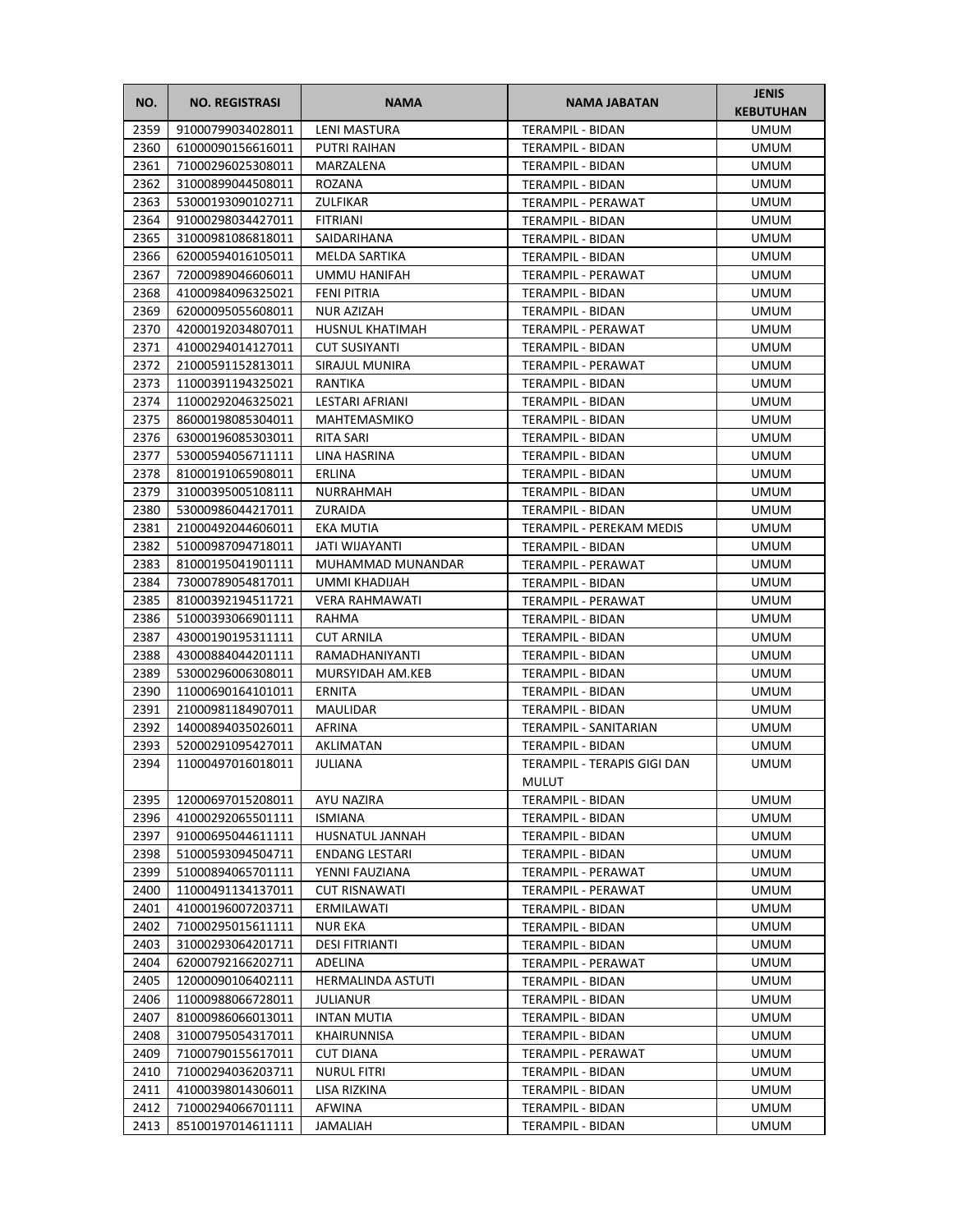| NO.  | <b>NO. REGISTRASI</b> | <b>NAMA</b>             | <b>NAMA JABATAN</b>         | <b>JENIS</b><br><b>KEBUTUHAN</b> |
|------|-----------------------|-------------------------|-----------------------------|----------------------------------|
| 2414 | 43000882117427011     | <b>ASNIWATI</b>         | TERAMPIL - BIDAN            | <b>UMUM</b>                      |
| 2415 | 73000392016311111     | DESI RISKINA            | TERAMPIL - BIDAN            | <b>UMUM</b>                      |
| 2416 | 51000696061606011     | DEDI IRFANDI            | TERAMPIL - PERAWAT          | UMUM                             |
| 2417 | 52000895046706011     | MAISARAH                | TERAMPIL - PERAWAT          | UMUM                             |
| 2418 | 11000495045202111     | <b>MERI YUNITA</b>      | TERAMPIL - BIDAN            | UMUM                             |
| 2419 | 81000987046407111     | SHELY PUTRI HANDAYANI   | TERAMPIL - BIDAN            | UMUM                             |
| 2420 | 81000691005026011     | <b>CUT IMELDA PUTRI</b> | TERAMPIL - PERAWAT          | <b>UMUM</b>                      |
| 2421 | 71000599052901711     | <b>KHALIL SAPUTRA</b>   | TERAMPIL - PERAWAT          | <b>UMUM</b>                      |
| 2422 | 91000093017206011     | SUMARNI                 | <b>TERAMPIL - PERAWAT</b>   | <b>UMUM</b>                      |
| 2423 | 42000197015201711     | IVANI ARDHIA CAHYA RANI | TERAMPIL - BIDAN            | UMUM                             |
| 2424 | 82000293094704011     | RAHMADAINI              | TERAMPIL - BIDAN            | <b>UMUM</b>                      |
| 2425 | 11000090186102711     | PUTRI OKTA SRIYANTI     | TERAMPIL - PERAWAT          | UMUM                             |
| 2426 | 14000395052606011     | AULIA MUNAJAR           | TERAMPIL - PERAWAT          | UMUM                             |
| 2427 | 41000782082207011     | IMRAN                   | TERAMPIL - PERAWAT          | UMUM                             |
| 2428 | 11000597055013111     | SITI RAHMAH             | TERAMPIL - BIDAN            | UMUM                             |
| 2429 | 53000982060202711     | <b>MUSTAQIM</b>         | TERAMPIL - PERAWAT          | UMUM                             |
| 2430 | 93000682144706011     | DARNIATI                | <b>TERAMPIL - BIDAN</b>     | UMUM                             |
| 2431 | 32000895016016011     | LIZA JULAINI            | TERAMPIL - PERAWAT          | <b>UMUM</b>                      |
| 2432 | 31000596051616011     | <b>MUHAJIR</b>          | TERAMPIL - PRANATA          | <b>UMUM</b>                      |
|      |                       |                         | LABORATORIUM KESEHATAN      |                                  |
| 2433 | 81000296046326011     | <b>IRA ROSITA</b>       | TERAMPIL - BIDAN            | UMUM                             |
| 2434 | 41000993010901711     | RIZQI RINALDI           | TERAMPIL - PERAWAT          | UMUM                             |
| 2435 | 31000294036401711     | <b>MISRINA</b>          | TERAMPIL - BIDAN            | UMUM                             |
| 2436 | 61000092134901111     | RINA SARI               | TERAMPIL - BIDAN            | <b>UMUM</b>                      |
| 2437 | 71000097026011111     | FATHMA                  | TERAMPIL - TERAPIS GIGI DAN | UMUM                             |
|      |                       |                         | <b>MULUT</b>                |                                  |
| 2438 | 71000096074728011     | <b>AJIRNA</b>           | TERAMPIL - PERAWAT          | UMUM                             |
| 2439 | 53000292064418011     | ELITA ZAHARA            | TERAMPIL - PERAWAT          | UMUM                             |
| 2440 | 81000597066304111     | <b>NURLAILI</b>         | TERAMPIL - BIDAN            | UMUM                             |
| 2441 | 41000392124406011     | <b>NURTINAH</b>         | TERAMPIL - PERAWAT          | UMUM                             |
| 2442 | 21000192114701111     | <b>DESI ISNANI</b>      | TERAMPIL - BIDAN            | UMUM                             |
| 2443 | 13000884044217011     | MUTIA DEWI              | <b>TERAMPIL - BIDAN</b>     | UMUM                             |
| 2444 | 82000988006103711     | NURMALA HAYATI          | TERAMPIL - BIDAN            | UMUM                             |
| 2445 | 92000194064204011     | <b>IRICKE FITRIANI</b>  | TERAMPIL - BIDAN            | UMUM                             |
| 2446 | 21000094095603011     | YENI ZULVIYANTI         | <b>TERAMPIL - BIDAN</b>     | <b>UMUM</b>                      |
| 2447 | 61000693017906011     | FITRI ZAHARA            | TERAMPIL - PERAWAT          | <b>UMUM</b>                      |
| 2448 | 41000893064102711     | NURMASYITAH             | TERAMPIL - PERAWAT          | <b>UMUM</b>                      |
| 2449 | 23000695005403011     | ERAWATI                 | TERAMPIL - PERAWAT          | UMUM                             |
| 2450 | 91000986095402011     | CUT MAYDA PURNAMASARI   | TERAMPIL - BIDAN            | UMUM                             |
| 2451 | 11000192075102711     | FEBRIYANTI              | TERAMPIL - PERAWAT          | UMUM                             |
| 2452 | 42000782184103711     | LIFYANA                 | AHLI PERTAMA - DOKTER       | UMUM                             |
| 2453 | 11000797065306011     | MAULIDATUL ULA          | TERAMPIL - PERAWAT          | UMUM                             |
| 2454 | 73000595005408111     | MISRUL FAJRI            | TERAMPIL - BIDAN            | UMUM                             |
| 2455 | 12000889056501111     | KHAIRUNNISAK            | TERAMPIL - BIDAN            | UMUM                             |
| 2456 | 11000699094408111     | RACHMAWATI              | TERAMPIL - BIDAN            | UMUM                             |
| 2457 | 21000695055037011     | MISBAHUL JANNAH         | TERAMPIL - BIDAN            | UMUM                             |
| 2458 | 74000782156501111     | YUSNITA BAHARUDDIN      | TERAMPIL - BIDAN            | UMUM                             |
| 2459 | 31000599025806011     | IRMA MAULIZA            | TERAMPIL - BIDAN            | UMUM                             |
| 2460 | 90140797014103711     | ROUZATUL JANNAH         | TERAMPIL - BIDAN            | UMUM                             |
| 2461 | 72000697026901711     | JULIANA                 | AHLI PERTAMA - BIDAN        | UMUM                             |
| 2462 | 61000293034216011     | RITA RAHMI              | TERAMPIL - BIDAN            | UMUM                             |
| 2463 | 91000992095317011     | MIA FARADILLA           | TERAMPIL - TERAPIS GIGI DAN | UMUM                             |
|      |                       |                         | <b>MULUT</b>                |                                  |
| 2464 | 21000294094311111     | YUSI FITRI YANTI        | TERAMPIL - BIDAN            | UMUM                             |
| 2465 | 23000001046501711     | HUSNATUL QUFRA          | TERAMPIL - PERAWAT          | UMUM                             |
| 2466 | 67000295056417011     | MISRUL HAYATI           |                             |                                  |
|      |                       |                         | TERAMPIL - BIDAN            | UMUM                             |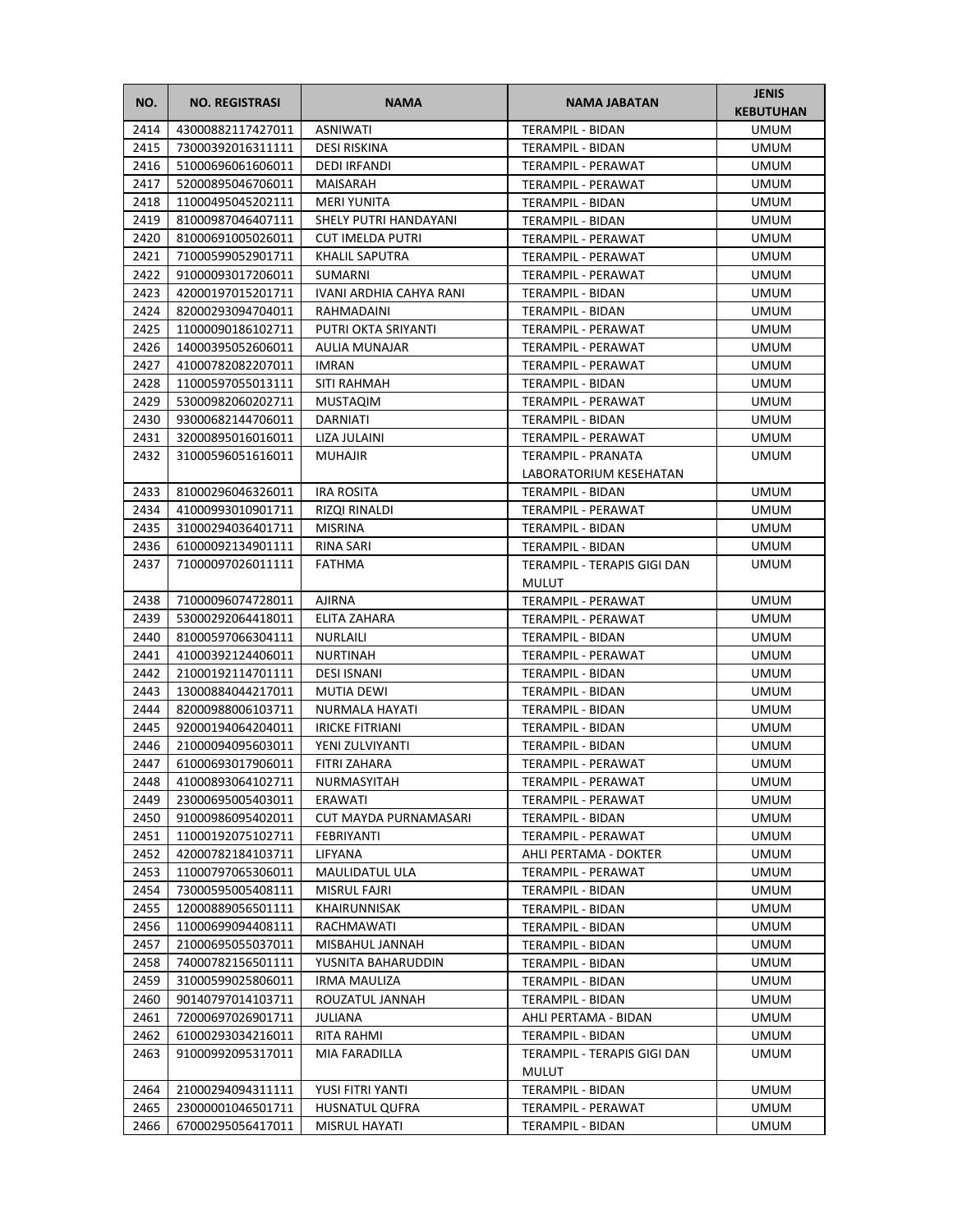| NO.  | <b>NO. REGISTRASI</b> | <b>NAMA</b>              | <b>NAMA JABATAN</b>        | <b>JENIS</b><br><b>KEBUTUHAN</b> |
|------|-----------------------|--------------------------|----------------------------|----------------------------------|
| 2467 | 22000097015026011     | <b>FAIZAH</b>            | TERAMPIL - BIDAN           | <b>UMUM</b>                      |
| 2468 | 12000396030318011     | SAIFUL ANWAR             | TERAMPIL - PERAWAT         | <b>UMUM</b>                      |
| 2469 | 32000196035204711     | EVIE JUNIRDA             | TERAMPIL - BIDAN           | UMUM                             |
| 2470 | 31000199076901111     | DIANI RISKI              | TERAMPIL - PERAWAT         | UMUM                             |
| 2471 | 73000980114304011     | MAHYANI                  | TERAMPIL - BIDAN           | UMUM                             |
| 2472 | 82000397086103711     | <b>SUCI ELISTA</b>       | TERAMPIL - PERAWAT         | UMUM                             |
| 2473 | 11000395017202711     | NANDA ANIZA              | AHLI PERTAMA - EPIDEMIOLOG | <b>UMUM</b>                      |
|      |                       |                          | KESEHATAN                  |                                  |
| 2474 | 32000003006306011     | ENI WIDIYAWATI           | TERAMPIL - PERAWAT         | <b>UMUM</b>                      |
| 2475 | 71000696064102711     | AYU SAPUTRI              | TERAMPIL - PERAWAT         | <b>UMUM</b>                      |
| 2476 | 21000391111904011     | NOVIAR SYAH              | <b>TERAMPIL - PERAWAT</b>  | <b>UMUM</b>                      |
| 2477 | 21000490165417011     | YUSMAWAR                 | TERAMPIL - PERAWAT         | UMUM                             |
| 2478 | 42000984025713011     | <b>HALIMATUN SAKDIAH</b> | TERAMPIL - PERAWAT         | UMUM                             |
| 2479 | 71000599006711111     | <b>SUHAILA</b>           | TERAMPIL - BIDAN           | UMUM                             |
| 2480 | 82000991174202711     | <b>NURAINA</b>           | TERAMPIL - PERAWAT         | UMUM                             |
| 2481 | 92000199016916011     | ZIBMI RAHMI              | TERAMPIL - PERAWAT         | UMUM                             |
| 2482 | 21000889026218011     | LILIS SURYANI            | <b>TERAMPIL - BIDAN</b>    | UMUM                             |
| 2483 | 11000788076308011     | <b>NUR AINI</b>          | <b>TERAMPIL - BIDAN</b>    | <b>UMUM</b>                      |
| 2484 | 61000494080818011     | HENDRI WARDANA           | TERAMPIL - PERAWAT         | UMUM                             |
| 2485 | 32000694016816011     | RISKA MULIANA            | TERAMPIL - PERAWAT         | UMUM                             |
| 2486 | 61000290136308011     | DESI MOULIDA             | TERAMPIL - BIDAN           | <b>UMUM</b>                      |
| 2487 | 61000596064506011     | <b>CUT REVINAWATI</b>    | TERAMPIL - BIDAN           | UMUM                             |
| 2488 | 21000891114202711     | RIZKIA PUJI LESTARI      | TERAMPIL - PERAWAT         | UMUM                             |
| 2489 | 61000696074901111     | <b>MURINA</b>            | TERAMPIL - PERAWAT         | <b>UMUM</b>                      |
| 2490 | 32000398025901111     | MAULIZA                  | TERAMPIL - PERAWAT         | UMUM                             |
| 2491 | 91000293007103711     | <b>HANNA FITRIA</b>      | TERAMPIL - BIDAN           | <b>UMUM</b>                      |
| 2492 | 52000291106708111     | RIZA AZLINA              | TERAMPIL - BIDAN           | UMUM                             |
| 2493 | 15000984021116011     | <b>MIRWAN</b>            | TERAMPIL - PERAWAT         | UMUM                             |
| 2494 | 11000298017716011     | SITI ZALIKHA             | TERAMPIL - BIDAN           | UMUM                             |
| 2495 | 91000981021202711     | AQMAL SETIA BUDI         | AHLI PERTAMA - PERAWAT     | UMUM                             |
| 2496 | 51000198017917011     | RIZKI RAHMATIA PUTRI     | TERAMPIL - BIDAN           | UMUM                             |
| 2497 | 51000297085706111     | RAHMAULI                 | <b>TERAMPIL - BIDAN</b>    | UMUM                             |
| 2498 | 42000094056026011     | MASYITHAH                | TERAMPIL - BIDAN           | UMUM                             |
| 2499 | 65000693095401711     | KHAIRUNNISAK             | TERAMPIL - BIDAN           | UMUM                             |
| 2500 | 11000193055418011     | SUSI ZULIYANTI           | TERAMPIL - BIDAN           | <b>UMUM</b>                      |
| 2501 | 61000195094202711     | <b>IKA MAYASARI</b>      | <b>TERAMPIL - PERAWAT</b>  | <b>UMUM</b>                      |
| 2502 | 61000692054037011     | <b>ULFA NADIRAH</b>      | TERAMPIL - BIDAN           | <b>UMUM</b>                      |
| 2503 | 31000391195813011     | ISMAYANI                 | TERAMPIL - BIDAN           | UMUM                             |
| 2504 | 71000192107311111     | <b>DESI MENTARI</b>      | TERAMPIL - BIDAN           | UMUM                             |
| 2505 | 52000492074016011     | ANNLA ALSAQINA           | TERAMPIL - PRANATA         | UMUM                             |
|      |                       |                          | LABORATORIUM KESEHATAN     |                                  |
| 2506 | 21000195046816011     | MARDIANA                 | TERAMPIL - PERAWAT         | <b>UMUM</b>                      |
| 2507 | 11000791174111111     | UNAZAHARA                | TERAMPIL - PERAWAT         | <b>UMUM</b>                      |
| 2508 | 12000699040303711     | MAULANA AL-RASYID        | TERAMPIL - PERAWAT         | UMUM                             |
| 2509 | 82000297006118011     | <b>WITA ARDINA</b>       | TERAMPIL - BIDAN           | UMUM                             |
| 2510 | 11000786052906011     | FERDIANSYAH              | TERAMPIL - PERAWAT         | UMUM                             |
| 2511 | 61000391116921061     | DINA NOVI LESTARI        | TERAMPIL - PERAWAT         | UMUM                             |
| 2512 | 71000490155701111     | UTIA MAULIDA             | TERAMPIL - BIDAN           | UMUM                             |
| 2513 | 68000891010617011     | ABDILLAH                 | TERAMPIL - PEREKAM MEDIS   | UMUM                             |
| 2514 | 12000490166103711     | <b>CUT YULIANTI</b>      | TERAMPIL - BIDAN           | UMUM                             |
| 2515 | 22000098086201711     | <b>CUT AZRATUNNUR</b>    | TERAMPIL - PERAWAT         | UMUM                             |
| 2516 | 51000494084202711     | SYIFA RISWANDA SIREGAR   | AHLI PERTAMA - DOKTER      | UMUM                             |
| 2517 | 13000981136601011     | MORINDA                  | TERAMPIL - BIDAN           | UMUM                             |
| 2518 | 72000094074608111     | <b>FIKRIANTI</b>         | TERAMPIL - BIDAN           | UMUM                             |
| 2519 | 11000981196506011     | RIKA SUSANTI             | TERAMPIL - PERAWAT         | UMUM                             |
| 2520 | 72000887015208011     | EVA HANDIANUR            | TERAMPIL - BIDAN           | UMUM                             |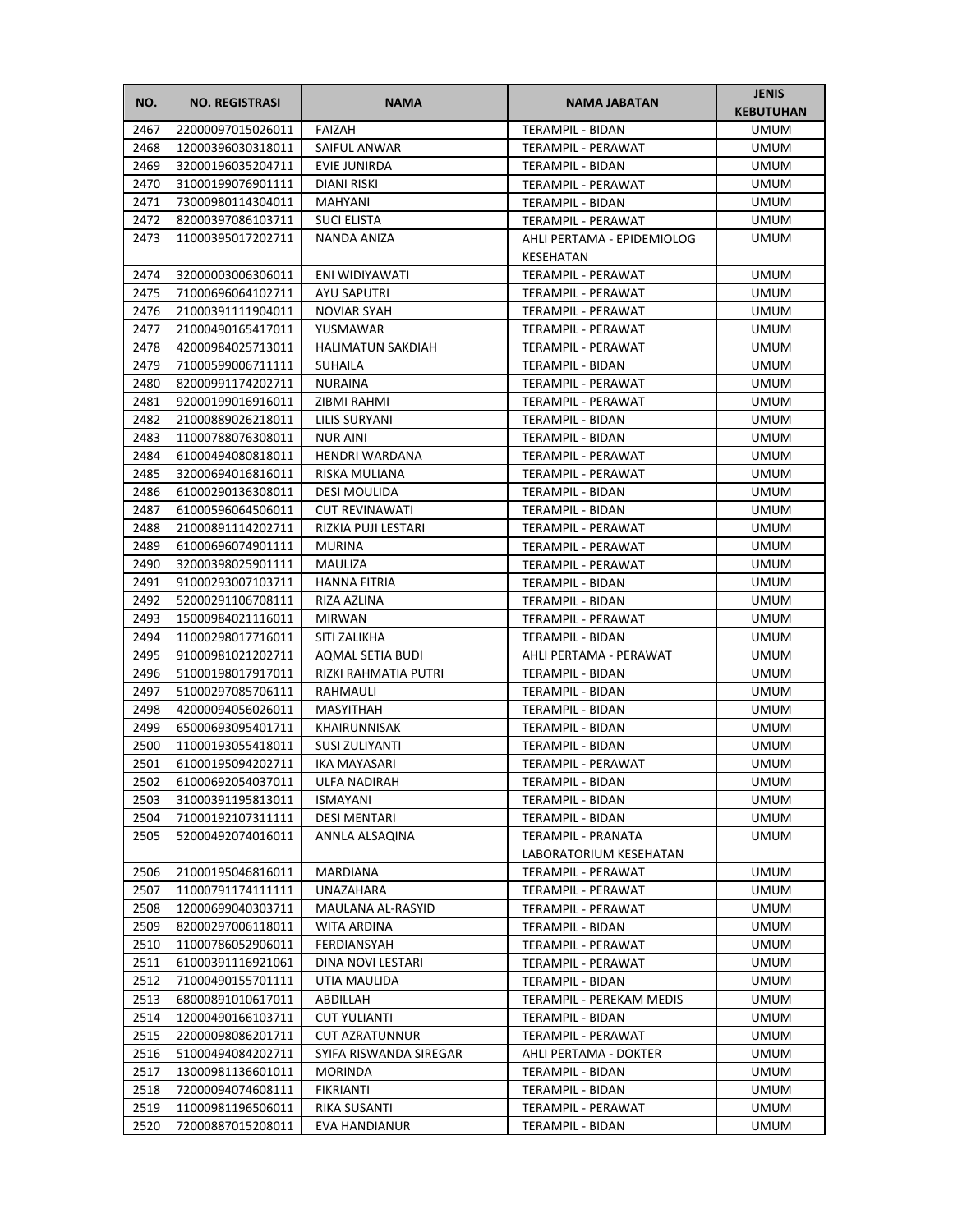| NO.  | <b>NO. REGISTRASI</b> | <b>NAMA</b>                | <b>NAMA JABATAN</b>                                  | <b>JENIS</b><br><b>KEBUTUHAN</b> |
|------|-----------------------|----------------------------|------------------------------------------------------|----------------------------------|
| 2521 | 18000098064617011     | <b>CUT INTAN SRI RIZKI</b> | TERAMPIL - PERAWAT                                   | <b>UMUM</b>                      |
| 2522 | 31000987070504111     | MUHAMMAD NASIR             | TERAMPIL - TEKNISI                                   | <b>UMUM</b>                      |
|      |                       |                            | <b>ELEKTROMEDIS</b>                                  |                                  |
| 2523 | 61000296024223011     | RAHMAWATI                  | TERAMPIL - BIDAN                                     | <b>UMUM</b>                      |
| 2524 | 61000595014102711     | ISNI FARADILLA HUMAIRAH    | TERAMPIL - ASISTEN APOTEKER                          | UMUM                             |
| 2525 | 11000091125223011     | SAFRIANI                   | <b>TERAMPIL - BIDAN</b>                              | <b>UMUM</b>                      |
| 2526 | 42000891064208011     | <b>KHAIRUN NISA</b>        | TERAMPIL - BIDAN                                     | <b>UMUM</b>                      |
| 2527 | 81000791135617011     | MISLIA NURFAZILLA          | TERAMPIL - PERAWAT                                   | <b>UMUM</b>                      |
| 2528 | 31000194092711111     | ZULKARNAINI                | TERAMPIL - PERAWAT                                   | <b>UMUM</b>                      |
| 2529 | 67000099001406111     | SYAHRIAL                   | TERAMPIL - PERAWAT                                   | <b>UMUM</b>                      |
| 2530 | 43000392040611111     | <b>LEDI SAPUTRA</b>        | TERAMPIL - PERAWAT                                   | UMUM                             |
| 2531 | 15000090105427011     | <b>MAISYURA</b>            | TERAMPIL - PERAWAT                                   | UMUM                             |
| 2532 | 65000294040205011     | <b>FATHUL RIZAL</b>        | TERAMPIL - PERAWAT                                   | UMUM                             |
| 2533 | 51000690136018011     | YENI ELIZA                 | TERAMPIL - PERAWAT                                   | <b>UMUM</b>                      |
| 2534 | 92000399096306011     | <b>NUR ISMI</b>            | TERAMPIL - PERAWAT                                   | UMUM                             |
| 2535 | 83000299006906011     | YENNI FAJRI                | <b>TERAMPIL - BIDAN</b>                              | <b>UMUM</b>                      |
| 2536 | 61000798034907011     | ZERA YASVIRA               | TERAMPIL - PRANATA                                   | <b>UMUM</b>                      |
|      |                       |                            | LABORATORIUM KESEHATAN                               |                                  |
| 2537 | 81000099094706011     | UYUNUN NAZIRAH             | TERAMPIL - PRANATA                                   | <b>UMUM</b>                      |
|      |                       |                            | LABORATORIUM KESEHATAN                               |                                  |
| 2538 | 91000092035416011     | RITA SARTIKA               | <b>TERAMPIL - BIDAN</b>                              | <b>UMUM</b>                      |
| 2539 | 62000390145706011     | ELLYA RAHMI                | TERAMPIL - BIDAN                                     | UMUM                             |
| 2540 | 62000192155401111     | <b>KHAIRUN NISA</b>        | TERAMPIL - BIDAN                                     | UMUM                             |
| 2541 | 22000092056901711     | <b>NURUL FAJRI</b>         | TERAMPIL - BIDAN                                     | UMUM                             |
| 2542 | 91000891154301111     | NOVALIA SAIDAR             | TERAMPIL - PERAWAT                                   | <b>UMUM</b>                      |
| 2543 | 21000794076504711     | NURHALIZA UL HUSNA         | TERAMPIL - BIDAN                                     | UMUM                             |
| 2544 | 86000791014404111     | RIANA SAFITRI              | TERAMPIL - BIDAN                                     | UMUM                             |
| 2545 | 12000492055707011     | NANDA FITRIA               | TERAMPIL - BIDAN                                     | UMUM                             |
| 2546 | 31000499064304111     | NIDA UL JANNAH             | TERAMPIL - BIDAN                                     | UMUM                             |
| 2547 | 31000097034927011     | <b>JULINA RAHMI</b>        | TERAMPIL - BIDAN                                     | UMUM                             |
| 2548 | 44000597005606011     | <b>NUR SAFARINA</b>        | TERAMPIL - BIDAN                                     | <b>UMUM</b>                      |
| 2549 | 11000883076501711     | LINDA UKHRA                | TERAMPIL - TERAPIS GIGI DAN<br><b>MULUT</b>          | UMUM                             |
| 2550 | 11000095005402111     | <b>RESKA SAPITRI</b>       | <b>TERAMPIL - FISIOTERAPIS</b>                       | <b>UMUM</b>                      |
| 2551 | 11000393007218011     | SRI MAULIZA                | <b>TERAMPIL - BIDAN</b>                              | <b>UMUM</b>                      |
| 2552 | 73000782185617011     | <b>DESSY MARLIANDI</b>     | TERAMPIL - BIDAN                                     | <b>UMUM</b>                      |
| 2553 | 11000798082807011     | AULIA RIZKI                | TERAMPIL - PERAWAT                                   | UMUM                             |
| 2554 | 71000881094701111     | MEUTIA                     | TERAMPIL - TERAPIS GIGI DAN<br><b>MULUT</b>          | UMUM                             |
| 2555 | 82000497074501711     | CHINDY REFITA BARARAH      | TERAMPIL - BIDAN                                     | <b>UMUM</b>                      |
| 2556 | 21000490102202711     | <b>RENDI ARIOBIMO</b>      | TERAMPIL - PRANATA<br>LABORATORIUM KESEHATAN         | <b>UMUM</b>                      |
| 2557 | 31000590124901111     | <b>NUR ASRINA</b>          | TERAMPIL - PERAWAT                                   | <b>UMUM</b>                      |
| 2558 | 11000980155427011     | LISMAWATI                  | TERAMPIL - BIDAN                                     | UMUM                             |
| 2559 | 53000996085817011     | FAZLIAH                    | TERAMPIL - BIDAN                                     | UMUM                             |
| 2560 | 42000796054907011     | NURHAYATUN                 | TERAMPIL - BIDAN                                     | UMUM                             |
| 2561 | 61000795065608111     | ZAITON                     | TERAMPIL - BIDAN                                     | UMUM                             |
| 2562 | 21000290196101711     | <b>INDRASTI LESTARI</b>    | TERAMPIL - BIDAN                                     | UMUM                             |
| 2563 | 51000682102117011     | <b>DARWIS</b>              | TERAMPIL - PERAWAT                                   | UMUM                             |
| 2564 | 31000090106906011     | ASRIATI                    | TERAMPIL - BIDAN                                     | UMUM                             |
| 2565 | 32000985015202711     | RASYIDAH                   | TERAMPIL - PERAWAT                                   | UMUM                             |
| 2566 | 72000099016501111     | <b>CUT RAHMAYANTI</b>      | AHLI PERTAMA - EPIDEMIOLOG                           | <b>UMUM</b>                      |
| 2567 | 63000193072406011     | MUHAMMAD RAMADHAN          | KESEHATAN<br>AHLI PERTAMA - EPIDEMIOLOG<br>KESEHATAN | UMUM                             |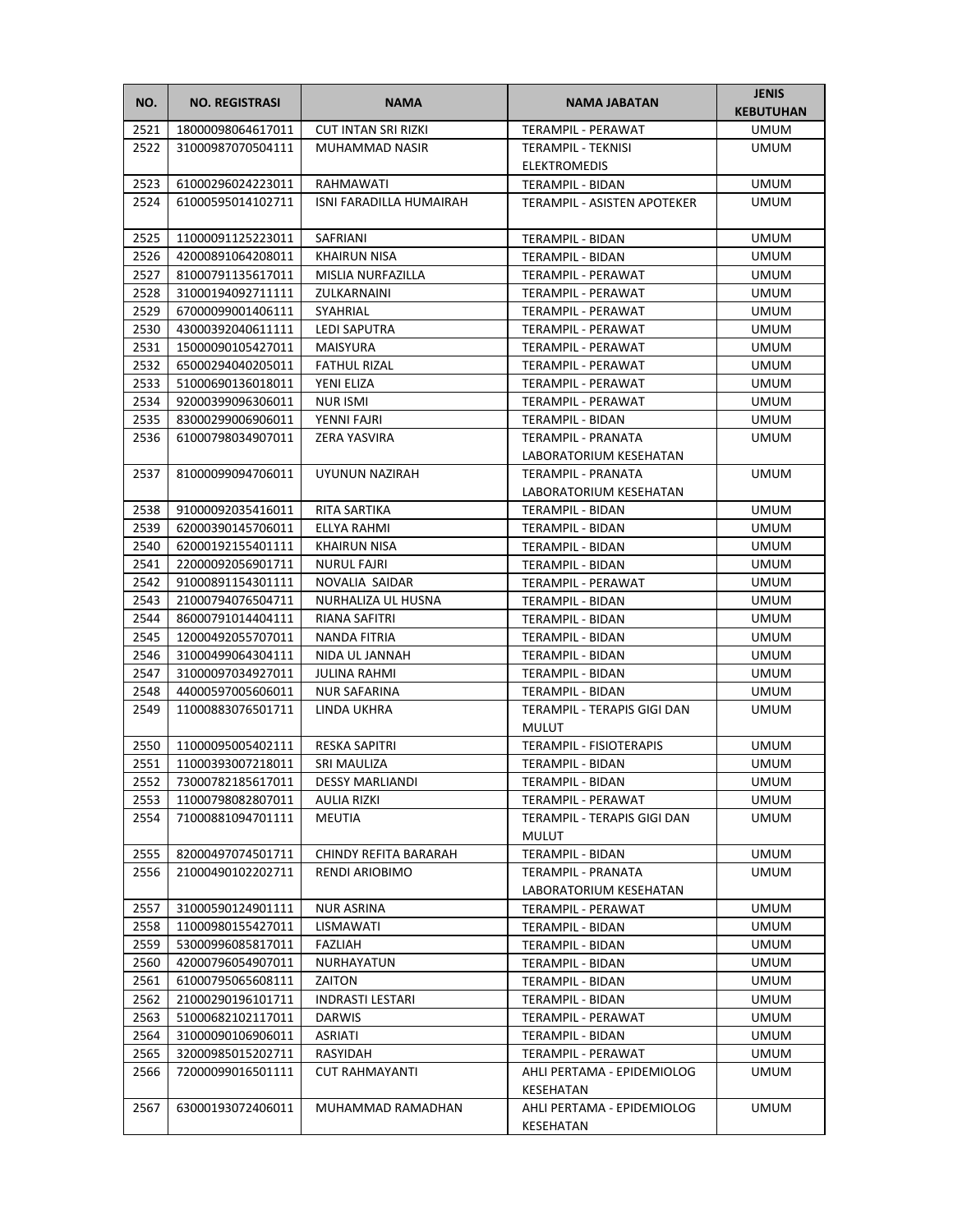| NO.  | <b>NO. REGISTRASI</b>  | <b>NAMA</b>                | NAMA JABATAN                                | <b>JENIS</b><br><b>KEBUTUHAN</b> |
|------|------------------------|----------------------------|---------------------------------------------|----------------------------------|
| 2568 | 71000398034213011      | DARA FATMA SRI AGUSTI      | TERAMPIL - TERAPIS GIGI DAN<br><b>MULUT</b> | <b>UMUM</b>                      |
| 2569 | 92000093085202711      | YAUMIL MAGHFIRAH           | TERAMPIL - PERAWAT                          | <b>UMUM</b>                      |
| 2570 | 11000392106616011      | NUR ASKIA                  | TERAMPIL - PERAWAT                          | <b>UMUM</b>                      |
| 2571 | 71000989054716011      | YENNILIA                   | TERAMPIL - PERAWAT                          | <b>UMUM</b>                      |
| 2572 | 35000691005705021      | NURUL FAJWAH DAULAY        | TERAMPIL - BIDAN                            | <b>UMUM</b>                      |
| 2573 | 31000981124202711      | SOFIA ANIAR                | <b>TERAMPIL - FISIOTERAPIS</b>              | <b>UMUM</b>                      |
| 2574 | 72000790136506111      | TRI OKTAVIANTI             | TERAMPIL - PERAWAT                          | <b>UMUM</b>                      |
| 2575 | 11000498046504111      | DIAN MUNAWARAH             | TERAMPIL - BIDAN                            | <b>UMUM</b>                      |
| 2576 | 11000593055108111      | SILVINARIZA                | TERAMPIL - PERAWAT                          | <b>UMUM</b>                      |
| 2577 | 95000895095304711      | MASTURA                    | TERAMPIL - PERAWAT                          | <b>UMUM</b>                      |
| 2578 | 18000980155203711      | <b>WAHYUNI</b>             | TERAMPIL - BIDAN                            | <b>UMUM</b>                      |
| 2579 | 21000784066408011      | RITA ZAHARA                | TERAMPIL - PERAWAT                          | <b>UMUM</b>                      |
| 2580 | 41000590181304711      | MIZANUL HAKIM              | TERAMPIL - PEREKAM MEDIS                    | UMUM                             |
| 2581 | 61000592186917011      | DEVI PUTRI NURJANNAH       | TERAMPIL - BIDAN                            | UMUM                             |
| 2582 | 11000882050418011      | FACHRUDDIN                 | TERAMPIL - PERAWAT                          | UMUM                             |
| 2583 | 51000792035505011      | ZATIL KHAIRI               | TERAMPIL - PERAWAT                          | UMUM                             |
| 2584 | 71000398071326011      | <b>BOBBY RAHMAN</b>        | <b>TERAMPIL - PERAWAT</b>                   | UMUM                             |
| 2585 | 62000690154202711      | HILDA LASMITHA             | TERAMPIL - RADIOGRAFER                      | UMUM                             |
| 2586 | 31000498074801711      | NURHIDAYATI                | TERAMPIL - BIDAN                            | <b>UMUM</b>                      |
| 2587 | 32000884066106011      | YUSRA AFRIDA               | <b>TERAMPIL - BIDAN</b>                     | <b>UMUM</b>                      |
| 2588 | 95000092014617011      | <b>NURAIZA</b>             | TERAMPIL - PERAWAT                          | <b>UMUM</b>                      |
| 2589 | 12000490124606011      | <b>IRAMIATI</b>            | TERAMPIL - BIDAN                            | UMUM                             |
| 2590 | 43000895044703011      | NUR AYUDA                  | TERAMPIL - PERAWAT                          | UMUM                             |
| 2591 | 91000991105706011      | DWI RAHAYU R.              | TERAMPIL - PERAWAT                          | <b>UMUM</b>                      |
| 2592 | 21000599007706011      | RIZA MAULINA               | TERAMPIL - PERAWAT                          | <b>UMUM</b>                      |
| 2593 | 11000292031326011      | M.ANHAR                    | TERAMPIL - PERAWAT                          | <b>UMUM</b>                      |
| 2594 | 11000984066601711      | RAGEL MANIK WIJALARAS      | AHLI PERTAMA - EPIDEMIOLOG<br>KESEHATAN     | <b>UMUM</b>                      |
| 2595 | 72000292064411111      | <b>WIRDATUL AHYA</b>       | TERAMPIL - BIDAN                            | UMUM                             |
| 2596 | 11000392116201111      | KHALILIAH                  | TERAMPIL - PERAWAT                          | UMUM                             |
| 2597 | 94000096036617011      | DAHLIA                     | TERAMPIL - BIDAN                            | UMUM                             |
| 2598 | 22000993045506011      | RAUZATUL JANNAH            | TERAMPIL - PERAWAT                          | UMUM                             |
| 2599 | 11000792044201721      | WAHYU IBTIHAL NUSANTARA    | TERAMPIL - BIDAN                            | <b>UMUM</b>                      |
| 2600 | 11000780134202711      | <b>FAJRIAH LUBIS</b>       | TERAMPIL - PERAWAT                          | <b>UMUM</b>                      |
| 2601 | 12000795090311111      | ZULBAHRI                   | TERAMPIL - PERAWAT                          | <b>UMUM</b>                      |
|      | 2602 92000290175317011 | NURFAJAR                   | TERAMPIL - BIDAN                            | <b>UMUM</b>                      |
| 2603 | 31000794076202711      | PUTRI ASHIFA SAFIRA        | TERAMPIL - RADIOGRAFER                      | <b>UMUM</b>                      |
| 2604 | 12000990175607011      | ALFIA NIZMA                | TERAMPIL - BIDAN                            | UMUM                             |
| 2605 | 94000796036102711      | ADEK MUTIARA SARTIKA LAIYA | TERAMPIL - PERAWAT                          | UMUM                             |
| 2606 | 11000995015506011      | <b>RENNY</b>               | TERAMPIL - PERAWAT                          | UMUM                             |
| 2607 | 11000091186718011      | DEVI PUSPITA SARI          | TERAMPIL - BIDAN                            | UMUM                             |
| 2608 | 21000099005104711      | RIKA SUSANTI SIREGAR       | <b>TERAMPIL - PERAWAT</b>                   | UMUM                             |
| 2609 | 12000394036108111      | ASRIANI                    | TERAMPIL - PERAWAT                          | UMUM                             |
| 2610 | 81000993036416011      | DINDA FEBRILIA PUTRI       | TERAMPIL - BIDAN                            | UMUM                             |
| 2611 | 91000897055037011      | <b>KHAIRUN NISAK</b>       | TERAMPIL - BIDAN                            | UMUM                             |
| 2612 | 92000696031215011      | RIKI RINALDI               | TERAMPIL - PERAWAT                          | UMUM                             |
| 2613 | 61000192086216011      | QURRATA A'YUN              | AHLI PERTAMA - DOKTER                       | UMUM                             |
| 2614 | 31000899006608111      | NURFADILLA.H               | TERAMPIL - TERAPIS GIGI DAN<br><b>MULUT</b> | UMUM                             |
| 2615 | 31000391025708111      | <b>MARSITA</b>             | TERAMPIL - BIDAN                            | <b>UMUM</b>                      |
| 2616 | 92000698016606011      | RIMA AGUSTIA               | TERAMPIL - PERAWAT                          | UMUM                             |
| 2617 | 81000193066311111      | FITRIA                     | TERAMPIL - BIDAN                            | <b>UMUM</b>                      |
| 2618 | 42000793007711111      | MUTIA WATI                 | <b>TERAMPIL - BIDAN</b>                     | <b>UMUM</b>                      |
| 2619 | 74000980152017011      | <b>IBNU HAJAR</b>          | AHLI PERTAMA - EPIDEMIOLOG<br>KESEHATAN     | <b>UMUM</b>                      |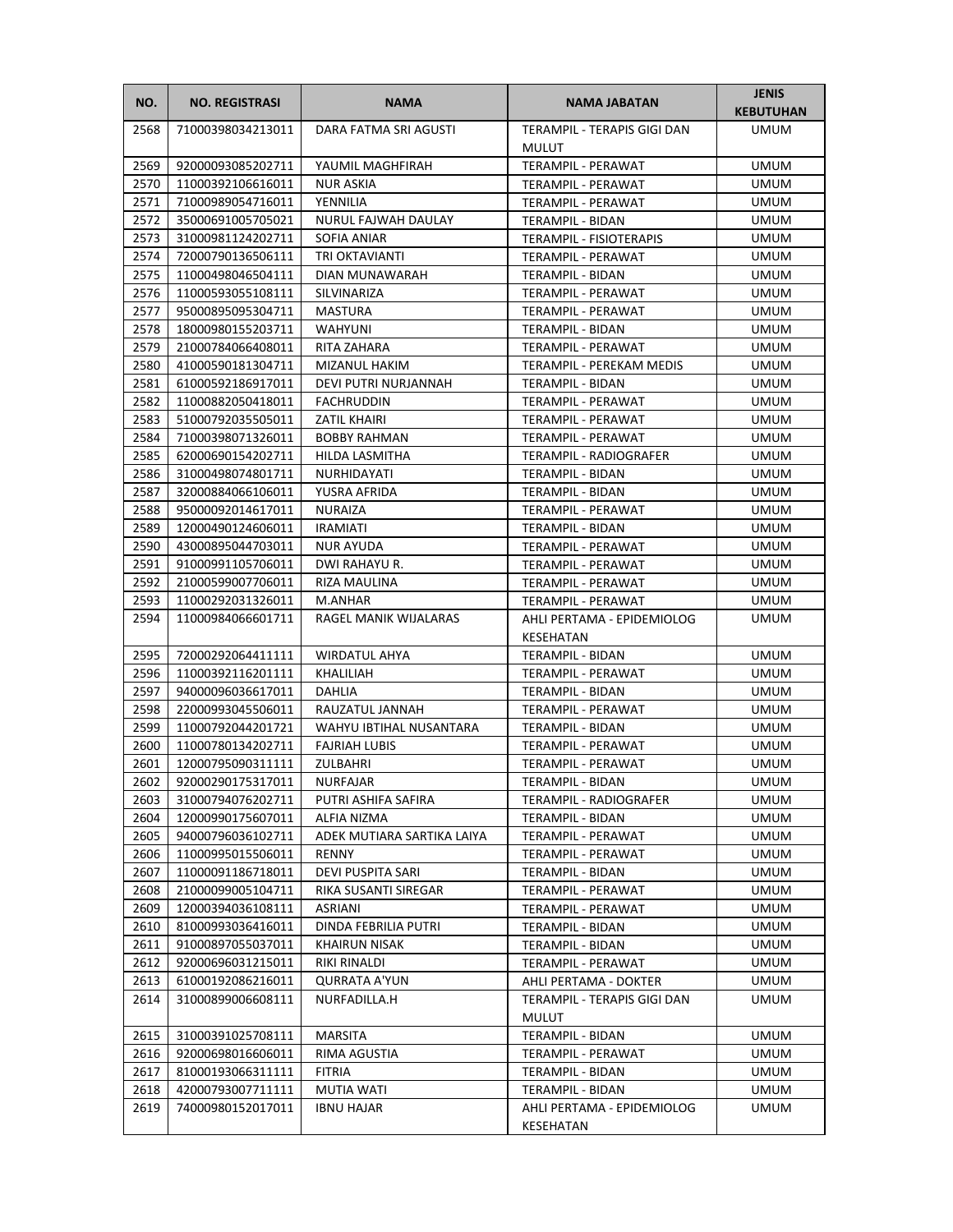| NO.  | <b>NO. REGISTRASI</b> | <b>NAMA</b>              | <b>NAMA JABATAN</b>           | <b>JENIS</b><br><b>KEBUTUHAN</b> |
|------|-----------------------|--------------------------|-------------------------------|----------------------------------|
| 2620 | 92000392125706011     | DHEA SARA DIVA           | TERAMPIL - BIDAN              | <b>UMUM</b>                      |
| 2621 | 91000795035604111     | SUCI INDAH LESTARI       | TERAMPIL - BIDAN              | <b>UMUM</b>                      |
| 2622 | 82000795055313011     | <b>NURLISA</b>           | TERAMPIL - BIDAN              | <b>UMUM</b>                      |
| 2623 | 51000791095506011     | MAUIZATUL HASANAH        | TERAMPIL - TERAPIS GIGI DAN   | <b>UMUM</b>                      |
|      |                       |                          | MULUT                         |                                  |
| 2624 | 52000391115102711     | KANA KAUTSARINA          | AHLI PERTAMA - DOKTER GIGI    | <b>UMUM</b>                      |
| 2625 | 41000980125418011     | <b>HELMIATI</b>          | TERAMPIL - BIDAN              | <b>UMUM</b>                      |
| 2626 | 41000987096311111     | YULIA PUSPITA SARI       | TERAMPIL - BIDAN              | <b>UMUM</b>                      |
| 2627 | 61000394094816011     | RINA WAHYUNI             | <b>TERAMPIL - BIDAN</b>       | <b>UMUM</b>                      |
| 2628 | 73000590166203011     | <b>NUR EVA</b>           | <b>TERAMPIL - PERAWAT</b>     | <b>UMUM</b>                      |
| 2629 | 43000398014617011     | NOPI YANTI               | TERAMPIL - PERAWAT            | <b>UMUM</b>                      |
| 2630 | 43000695050703011     | MUHAMMAD SYAHRIAL        | TERAMPIL - PERAWAT            | <b>UMUM</b>                      |
| 2631 | 12000297006303011     | RAUDHATUL JANNAH         | TERAMPIL - BIDAN              | UMUM                             |
| 2632 | 82000092014706011     | <b>NURUL HUSNA</b>       | TERAMPIL - BIDAN              | <b>UMUM</b>                      |
| 2633 | 21000395046807011     | FITRIANI                 | TERAMPIL - PERAWAT            | <b>UMUM</b>                      |
| 2634 | 73000197076506011     | <b>SERI ASTUTI</b>       | <b>TERAMPIL - BIDAN</b>       | <b>UMUM</b>                      |
| 2635 | 54000098014408111     | YANTI PURNAMA SARI       | TERAMPIL - BIDAN              | <b>UMUM</b>                      |
| 2636 | 51000092115101111     | IRMA YANTI               | TERAMPIL - BIDAN              | <b>UMUM</b>                      |
| 2637 | 11000591175202711     | NOVELIN TRIHARIYANI      | TERAMPIL - BIDAN              | <b>UMUM</b>                      |
| 2638 | 72000399066706011     | AYU MENTARI LIA SYAHRANI | TERAMPIL - PERAWAT            | <b>UMUM</b>                      |
| 2639 | 52000093086601111     | RAHMI HAYATI             | TERAMPIL - BIDAN              | <b>UMUM</b>                      |
| 2640 | 74000090156505111     | YANTI NOVIDA             | TERAMPIL - PERAWAT            | <b>UMUM</b>                      |
| 2641 | 42000498082707011     | <b>MARTUNIS</b>          | TERAMPIL - PERAWAT            | <b>UMUM</b>                      |
| 2642 | 61000884095506011     | NOVIA OLIZA              | <b>TERAMPIL - NUTRISIONIS</b> | <b>UMUM</b>                      |
| 2643 | 81000098026604111     | NURHABIBAH               | TERAMPIL - BIDAN              | <b>UMUM</b>                      |
| 2644 | 11000991194706011     | REVA DISTA               | TERAMPIL - PERAWAT            | <b>UMUM</b>                      |
| 2645 | 12000987085917011     | <b>HALIMATUN SAKDIAH</b> | TERAMPIL - PERAWAT            | <b>UMUM</b>                      |
| 2646 | 23000191101202711     | <b>CHAIRUL SAMIN</b>     | TERAMPIL - PERAWAT            | <b>UMUM</b>                      |
| 2647 | 92000492101101711     | FARA ANDRIANA            | TERAMPIL - PERAWAT            | <b>UMUM</b>                      |
| 2648 | 91000894056213011     | PUTRI RAHMASARI          | TERAMPIL - PERAWAT            | UMUM                             |
| 2649 | 41000090194701111     | LINDAWATI                | TERAMPIL - BIDAN              | <b>UMUM</b>                      |
| 2650 | 61000190115717011     | SYARIFAH BAZLIAH         | TERAMPIL - BIDAN              | <b>UMUM</b>                      |
| 2651 | 41000197013616011     | SAB'AN AKHIR             | TERAMPIL - PERAWAT            | <b>UMUM</b>                      |
| 2652 | 12000692191517011     | ZAHRUL FUADI             | TERAMPIL - PERAWAT            | <b>UMUM</b>                      |
| 2653 | 81000494046505111     | KHALIDA OSI WARDANI      | TERAMPIL - BIDAN              | <b>UMUM</b>                      |
| 2654 | 21000297076806011     | <b>SRI MUHARNI</b>       | TERAMPIL - BIDAN              | <b>UMUM</b>                      |
| 2655 | 13000397055208011     | USWATUN HASANAH          | TERAMPIL - PERAWAT            | <b>UMUM</b>                      |
| 2656 | 51000392056805111     | ALFI KARNILA SARI        | TERAMPIL - PERAWAT            | <b>UMUM</b>                      |
| 2657 | 51000091195801711     | MISLINAWATI              | TERAMPIL - BIDAN              | <b>UMUM</b>                      |
| 2658 | 83000195074706011     | EKA INDAH RAHMANINGSIH   | TERAMPIL - TERAPIS GIGI DAN   | <b>UMUM</b>                      |
|      |                       |                          | MULUT                         |                                  |
| 2659 | 11000895026026011     | FARIMANDA                | TERAMPIL - BIDAN              | <b>UMUM</b>                      |
| 2660 | 15000291010608111     | <b>MISWARDI</b>          | TERAMPIL - PERAWAT            | <b>UMUM</b>                      |
| 2661 | 51000295032808111     | JAMAL IKHSAN             | TERAMPIL - PERAWAT            | <b>UMUM</b>                      |
| 2662 | 11000785017016011     | MUHIDDAH                 | TERAMPIL - PERAWAT            | UMUM                             |
| 2663 | 51000999036617011     | FADHUL JANNAH            | TERAMPIL - BIDAN              | UMUM                             |
| 2664 | 13000291005102711     | MISNA ELVIRA             | TERAMPIL - PERAWAT            | UMUM                             |
| 2665 | 61000881134901111     | HAFNIATI                 | TERAMPIL - BIDAN              | <b>UMUM</b>                      |
| 2666 | 91000499001518011     | RAHMAT AKBAR             | TERAMPIL - PERAWAT            | <b>UMUM</b>                      |
| 2667 | 12000491051303011     | SYA'BAN SUBQI            | TERAMPIL - PERAWAT            | <b>UMUM</b>                      |
| 2668 | 71000992165117011     | NURTINI                  | TERAMPIL - BIDAN              | <b>UMUM</b>                      |
| 2669 | 82000982025317011     | <b>ISRA MULIANA</b>      | TERAMPIL - BIDAN              | <b>UMUM</b>                      |
| 2670 | 81000092165204711     | SYAFRINAWATI             | TERAMPIL - PERAWAT            | <b>UMUM</b>                      |
| 2671 | 22000881165325021     | SRI DAMAYANTI            | TERAMPIL - BIDAN              | <b>UMUM</b>                      |
| 2672 | 23000291064011111     | ROHANA                   | TERAMPIL - BIDAN              | <b>UMUM</b>                      |
| 2673 | 91000495065501111     | MAIDA WULANDARI          | TERAMPIL - BIDAN              | <b>UMUM</b>                      |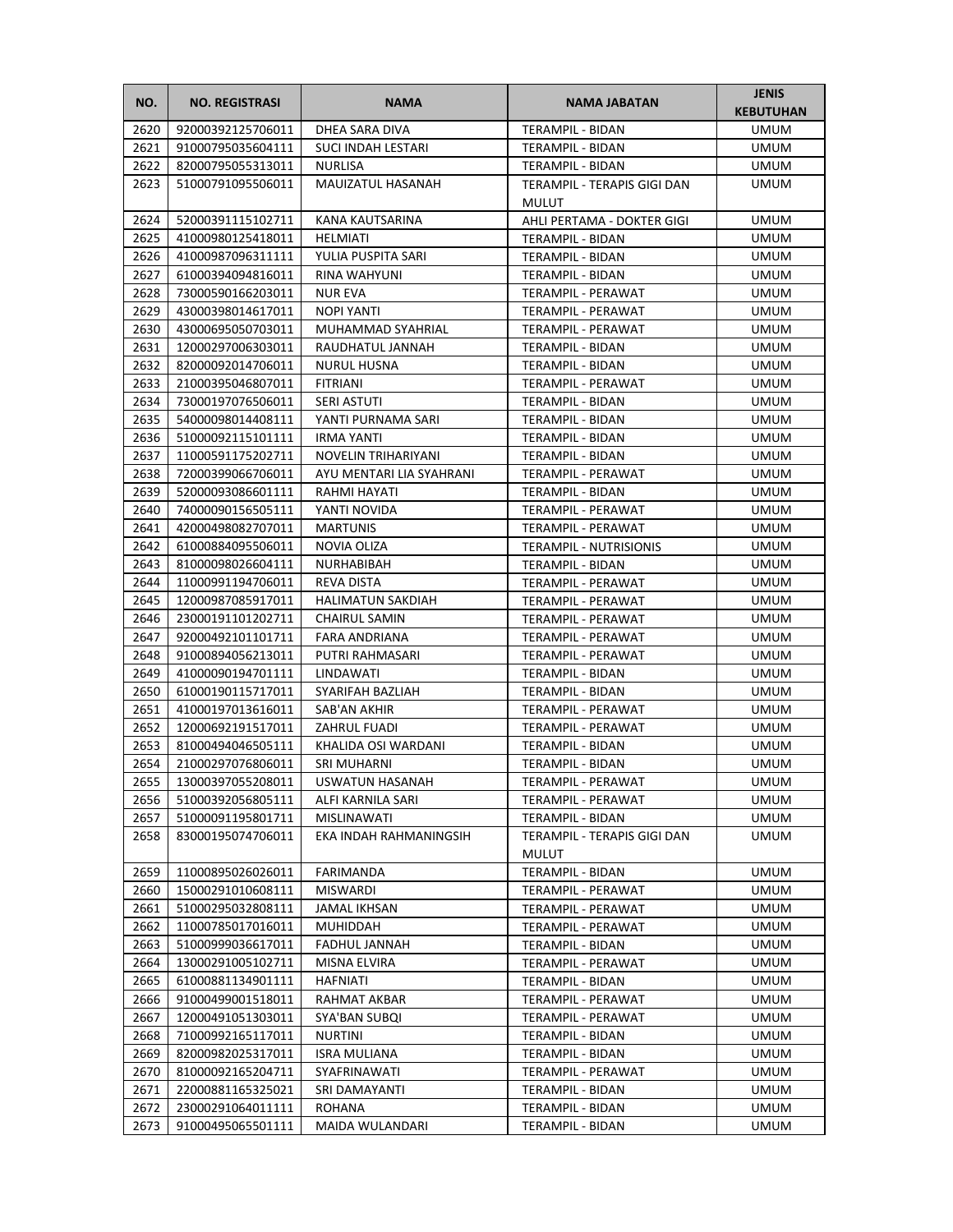| NO.  | <b>NO. REGISTRASI</b> | <b>NAMA</b>             | <b>NAMA JABATAN</b>                         | <b>JENIS</b><br><b>KEBUTUHAN</b> |
|------|-----------------------|-------------------------|---------------------------------------------|----------------------------------|
| 2674 | 41000490140317011     | HABIBI HIBATULLAH       | AHLI PERTAMA - DOKTER                       | UMUM                             |
| 2675 | 32000291026011111     | <b>NURDIAH</b>          | TERAMPIL - BIDAN                            | <b>UMUM</b>                      |
| 2676 | 79400097014011111     | NURJANNAH               | <b>TERAMPIL - BIDAN</b>                     | UMUM                             |
| 2677 | 72000192125216011     | <b>SUSI SARINA</b>      | <b>TERAMPIL - BIDAN</b>                     | UMUM                             |
| 2678 | 13000097076202711     | FITRI MULYANI           | AHLI PERTAMA - BIDAN                        | UMUM                             |
| 2679 | 78000880106401711     | LIZA RACHMI             | TERAMPIL - PERAWAT                          | UMUM                             |
| 2680 | 82000094054808111     | <b>IRMA ASRIDA</b>      | TERAMPIL - BIDAN                            | <b>UMUM</b>                      |
| 2681 | 83000893084204711     | <b>CUT FESTI RISMAN</b> | TERAMPIL - BIDAN                            | <b>UMUM</b>                      |
| 2682 | 82000599066016011     | ATIA BILADINA           | AHLI PERTAMA - DOKTER                       | <b>UMUM</b>                      |
| 2683 | 93000885045304111     | YENI                    | TERAMPIL - BIDAN                            | UMUM                             |
| 2684 | 21000194007713011     | SAFRINA                 | TERAMPIL - BIDAN                            | UMUM                             |
| 2685 | 51000892034727011     | SRI WAHYUNI             | TERAMPIL - PERAWAT                          | UMUM                             |
| 2686 | 82000299036402111     | SUFRIANA LISA           | TERAMPIL - BIDAN                            | UMUM                             |
| 2687 | 91000788066717011     | DAYANG MELANI           | AHLI PERTAMA - DOKTER                       | UMUM                             |
| 2688 | 83000796005106111     | <b>MUTIA PRATIWI</b>    | TERAMPIL - PERAWAT                          | UMUM                             |
| 2689 | 81000595044601111     | RAHMAWATI               | TERAMPIL - BIDAN                            | UMUM                             |
| 2690 | 33000785075505011     | MITA LASMI              | TERAMPIL - PERAWAT                          | UMUM                             |
| 2691 | 51000799035416011     | NADILA ULFA             | TERAMPIL - PERAWAT                          | <b>UMUM</b>                      |
| 2692 | 71000398007202711     | KHAIRATUN AINI          | <b>TERAMPIL - PERAWAT</b>                   | UMUM                             |
| 2693 | 12000494014427011     | SHARA YULISA            | TERAMPIL - PERAWAT                          | UMUM                             |
| 2694 | 11000399086506011     | YANTI EKA PUTRI         | <b>TERAMPIL - NUTRISIONIS</b>               | UMUM                             |
| 2695 | 41000096075618011     | INA MULYANI             | <b>TERAMPIL - BIDAN</b>                     | UMUM                             |
| 2696 | 81000093064111111     | AMRINA RUSLI            | TERAMPIL - BIDAN                            | UMUM                             |
| 2697 | 11000090146017011     | DIAN IRYANI             | AHLI PERTAMA - EPIDEMIOLOG<br>KESEHATAN     | UMUM                             |
| 2698 | 31000298040816011     | <b>FIRDAUS</b>          | TERAMPIL - PERAWAT                          | <b>UMUM</b>                      |
| 2699 | 41000495026801711     | MIA AMELIA SARI         | TERAMPIL - BIDAN                            | UMUM                             |
| 2700 | 82000393056427011     | RAHMANIAR               | TERAMPIL - BIDAN                            | UMUM                             |
| 2701 | 81000092005807011     | RIA WAHYUNI             | TERAMPIL - PERAWAT                          | UMUM                             |
| 2702 | 51000495007717011     | <b>NURUL ITA</b>        | TERAMPIL - PERAWAT                          | UMUM                             |
| 2703 | 92000996006617011     | <b>NURFITA</b>          | TERAMPIL - PERAWAT                          | UMUM                             |
| 2704 | 21000393015508111     | FITRI RAHMAYANI         | TERAMPIL - BIDAN                            | UMUM                             |
| 2705 | 91000395095711111     | VIENOLA VARADHIELA      | TERAMPIL - BIDAN                            | <b>UMUM</b>                      |
| 2706 | 92000897095516011     | WILDANUN MUKHALLADUN    | TERAMPIL - BIDAN                            | UMUM                             |
| 2707 | 72000097036204711     | SHEVIE MARIENE MJ       | TERAMPIL - BIDAN                            | <b>UMUM</b>                      |
| 2708 | 12000099066617011     | AINSYATURRADHIAH        | TERAMPIL - BIDAN                            | <b>UMUM</b>                      |
| 2709 | 11000891096716011     | RITA SAFITRI            | TERAMPIL - PERAWAT                          | <b>UMUM</b>                      |
| 2710 | 61000697092917011     | ISWANDI                 | TERAMPIL - PERAWAT                          | UMUM                             |
| 2711 | 61000196036711111     | ERA NOVARYANI           | TERAMPIL - BIDAN                            | UMUM                             |
| 2712 | 21000491065502111     | TRISNA SAWITRI          | TERAMPIL - PERAWAT                          | UMUM                             |
| 2713 | 11000892065317011     | PUTRI SURNA             | TERAMPIL - BIDAN                            | UMUM                             |
| 2714 | 83000496015706011     | PUTRI MULYANI           | TERAMPIL - PERAWAT                          | UMUM                             |
| 2715 | 12000290105206111     | <b>FILAYATI</b>         | TERAMPIL - BIDAN                            | UMUM                             |
| 2716 | 31000194015506011     | INA RAMAZANI            | TERAMPIL - PERAWAT                          | UMUM                             |
| 2717 | 73000194040901711     | NUZUL AFRIZAL           | AHLI PERTAMA - DOKTER                       | UMUM                             |
| 2718 | 11000291154201111     | NANA SHAFUANA           | TERAMPIL - BIDAN                            | UMUM                             |
| 2719 | 42000595006427011     | <b>NOVARINA</b>         | TERAMPIL - BIDAN                            | UMUM                             |
| 2720 | 91000198016907011     | RISKA AGUSTINA          | TERAMPIL - BIDAN                            | UMUM                             |
| 2721 | 72000694066109121     | UMI ATIYAH DEWI         | TERAMPIL - BIDAN                            | UMUM                             |
| 2722 | 21000594006606011     | ULI DARNI               | TERAMPIL - TERAPIS GIGI DAN<br><b>MULUT</b> | UMUM                             |
| 2723 | 71000787064606011     | EVA DARMAYANI           | TERAMPIL - PERAWAT                          | UMUM                             |
| 2724 | 84000690115303011     | DESI ELIZA              | TERAMPIL - BIDAN                            | UMUM                             |
| 2725 | 36000398041105011     | YOYON ALENTA            | TERAMPIL - PERAWAT                          | UMUM                             |
| 2726 | 63000682107018011     | ROHANA RAHMI            | TERAMPIL - PERAWAT                          | UMUM                             |
| 2727 | 53000799005213011     | DESI MUNAWARAH          | TERAMPIL - BIDAN                            | UMUM                             |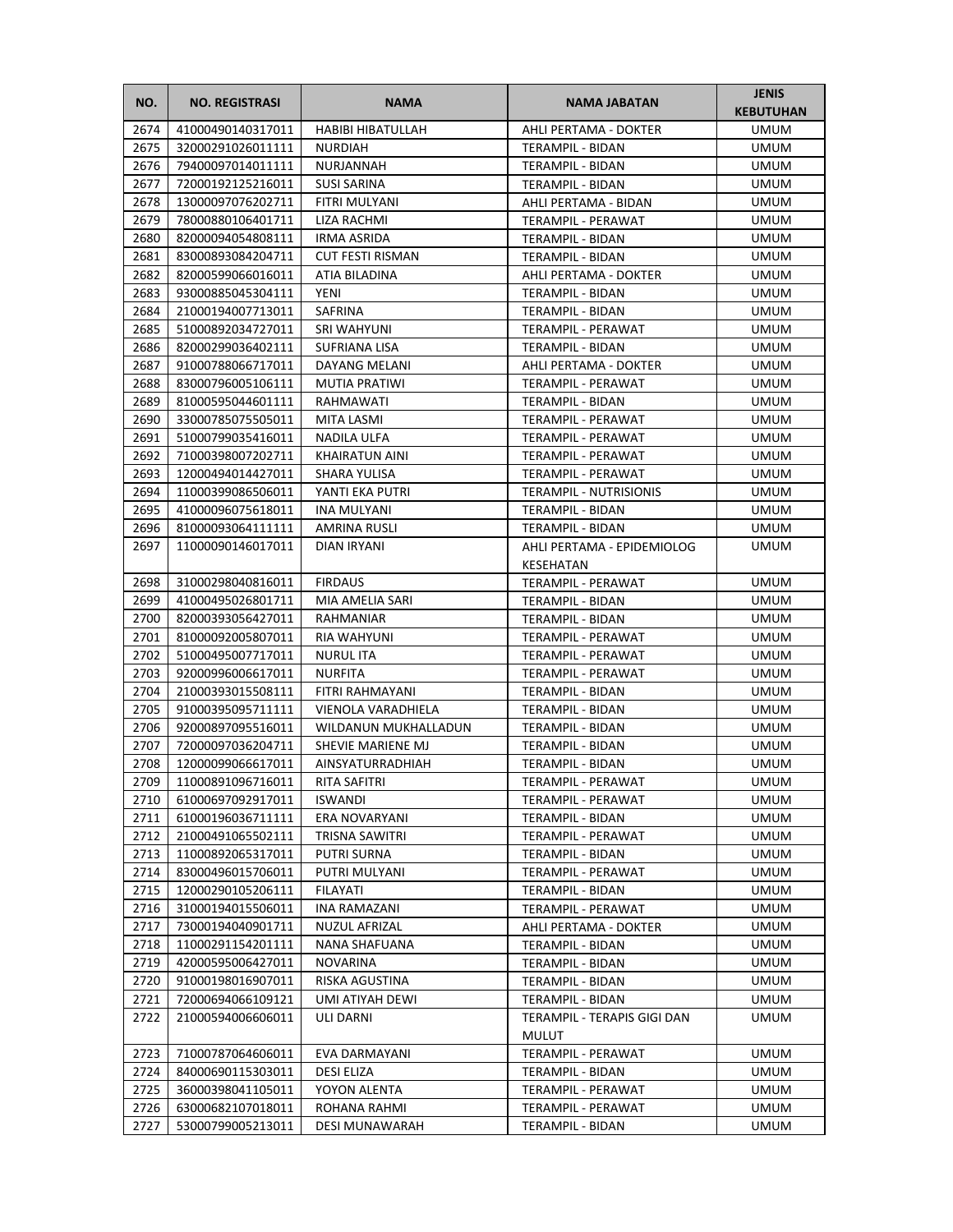| NO.          | <b>NO. REGISTRASI</b>                  | <b>NAMA</b>                  | <b>NAMA JABATAN</b>                                 | <b>JENIS</b><br><b>KEBUTUHAN</b> |
|--------------|----------------------------------------|------------------------------|-----------------------------------------------------|----------------------------------|
| 2728         | 18000689026501711                      | <b>TRI ERNAWATI</b>          | <b>TERAMPIL - PERAWAT</b>                           | <b>UMUM</b>                      |
| 2729         | 33000294024407011                      | AKLIMANI                     | TERAMPIL - PERAWAT                                  | <b>UMUM</b>                      |
| 2730         | 43000092125203711                      | <b>EMI ROSITA</b>            | TERAMPIL - BIDAN                                    | <b>UMUM</b>                      |
| 2731         | 62000680186801711                      | <b>CUT CHAIRIAH</b>          | <b>TERAMPIL - BIDAN</b>                             | <b>UMUM</b>                      |
| 2732         | 21000992135306011                      | FATHIATUL IZZAH              | TERAMPIL - PERAWAT                                  | <b>UMUM</b>                      |
| 2733         | 52000495051518011                      | MUHAMMAD ABRAR               | TERAMPIL - PERAWAT                                  | <b>UMUM</b>                      |
| 2734         | 32000298045104711                      | <b>MELLISA GUSTINA</b>       | TERAMPIL - BIDAN                                    | <b>UMUM</b>                      |
| 2735         | 11000898086501111                      | <b>MARIA ULFA</b>            | TERAMPIL - BIDAN                                    | <b>UMUM</b>                      |
| 2736         | 41000393034117011                      | DEVIANI                      | <b>TERAMPIL - BIDAN</b>                             | <b>UMUM</b>                      |
| 2737         | 81000093095308011                      | NILAWATI                     | TERAMPIL - BIDAN                                    | <b>UMUM</b>                      |
| 2738         | 81000392074502011                      | DENI CHARISMA DEWI BR TAMPUE | <b>TERAMPIL - BIDAN</b>                             | <b>UMUM</b>                      |
| 2739         | 91000890166901111                      | ULYA ZAKIA                   | TERAMPIL - PERAWAT                                  | <b>UMUM</b>                      |
| 2740         | 14000093061617011                      | MUHAMMAD ALFIADI             | TERAMPIL - PERAWAT                                  | <b>UMUM</b>                      |
| 2741         | 42000492086201711                      | SERI MAHARANI                | TERAMPIL - PERAWAT                                  | UMUM                             |
| 2742         | 31000492051716011                      | <b>MUHD IKHLAS</b>           | TERAMPIL - PERAWAT                                  | <b>UMUM</b>                      |
| 2743         | 91000697095301711                      | NANDA SORAYA                 | TERAMPIL - PERAWAT                                  | <b>UMUM</b>                      |
| 2744         | 52000691155016011                      | <b>MAHARANI</b>              | <b>TERAMPIL - BIDAN</b>                             | <b>UMUM</b>                      |
| 2745         | 21000495056103711                      | HERNI                        | TERAMPIL - BIDAN                                    | <b>UMUM</b>                      |
| 2746         | 41000784084501711                      | <b>GITA PUSVITA</b>          | TERAMPIL - PERAWAT                                  | <b>UMUM</b>                      |
| 2747         | 71000195014401111                      | EFI FAJRIANA                 | TERAMPIL - BIDAN                                    | <b>UMUM</b>                      |
| 2748         | 61000793061501111                      | DEDI MISWAR                  | <b>TERAMPIL - PERAWAT</b>                           | <b>UMUM</b>                      |
| 2749         | 31000393070607011                      | <b>BADRUDDIN</b>             | TERAMPIL - PERAWAT                                  | <b>UMUM</b>                      |
| 2750         | 81000791055727011                      | OKA RAHMAYANI                | TERAMPIL - PERAWAT                                  | <b>UMUM</b>                      |
| 2751         | 41000981025708011                      | <b>NURIANTI</b>              | TERAMPIL - BIDAN                                    | <b>UMUM</b>                      |
| 2752         | 82000190166104111                      | RISKI YANA                   | TERAMPIL - BIDAN                                    | <b>UMUM</b>                      |
| 2753         | 61000391105600111                      | <b>HALIMATUS SA'DIYAH</b>    | AHLI PERTAMA - APOTEKER                             | <b>UMUM</b>                      |
| 2754         | 21000298085404111                      | KURNI SAFWATI                | TERAMPIL - PERAWAT                                  | <b>UMUM</b>                      |
| 2755         | 61000193014801711                      | <b>IRA SAOURAYA</b>          | TERAMPIL - PERAWAT                                  | <b>UMUM</b>                      |
| 2756         | 92000492106018011                      | ELLYA DEVRINA                | TERAMPIL - BIDAN                                    | <b>UMUM</b>                      |
| 2757         | 91000783005408111                      | SALIMA                       | TERAMPIL - BIDAN                                    | UMUM                             |
| 2758         | 95000294054103711                      | FITRI AFRIANI                | TERAMPIL - BIDAN                                    | UMUM                             |
| 2759         | 93000194036714011                      | RENI FITRIA SAURA            | TERAMPIL - BIDAN                                    | <b>UMUM</b>                      |
| 2760         | 82000001035306011                      | <b>IRNANDA</b>               | TERAMPIL - PERAWAT                                  | <b>UMUM</b>                      |
| 2761         | 83000299046713011                      | <b>MAULIDAR SARI</b>         | TERAMPIL - BIDAN                                    | <b>UMUM</b>                      |
| 2762         | 51000884024511111                      | WARDAH                       | <b>TERAMPIL - BIDAN</b>                             | <b>UMUM</b>                      |
| 2763         | 71000897014117011                      | RAQIL SASKIA                 | TERAMPIL - BIDAN                                    | <b>UMUM</b>                      |
| 2764         | 11000698022901711                      | MUHAMMAD RIKY KARTIA ROZA    | TERAMPIL - PERAWAT                                  | <b>UMUM</b>                      |
| 2765         | 41000191164311111                      | YULI AFNIZAR                 | TERAMPIL - BIDAN                                    | UMUM                             |
| 2766         | 72000987076913011                      | <b>IRMAYANI</b>              | TERAMPIL - PERAWAT                                  | <b>UMUM</b>                      |
| 2767         | 68200197014401111                      | ZAHRA SOFIA                  | TERAMPIL - BIDAN                                    | <b>UMUM</b>                      |
| 2768         | 41000290166311111                      | RIKA ANDRIANI                | TERAMPIL - BIDAN                                    | <b>UMUM</b>                      |
| 2769         | 73000192154801011                      | CUT LYDIA MAYA SARI          | TERAMPIL - BIDAN                                    | <b>UMUM</b>                      |
| 2770         | 72000395036706011                      | POPPY FAHLENI                | TERAMPIL - PERAWAT                                  | <b>UMUM</b>                      |
| 2771<br>2772 | 41000991196206011<br>11000983041227011 | NURVIRDA YANTI<br>ANWAR      | <b>TERAMPIL - NUTRISIONIS</b><br>TERAMPIL - PERAWAT | <b>UMUM</b><br><b>UMUM</b>       |
| 2773         | 91000499095406011                      | USWATUL HASANAH              |                                                     | UMUM                             |
|              |                                        |                              | TERAMPIL - BIDAN                                    |                                  |
| 2774<br>2775 | 51000595026116011<br>31000593090202711 | RATNATUL FAJRI               | TERAMPIL - BIDAN                                    | <b>UMUM</b>                      |
| 2776         | 73000795005411111                      | RACHMAT FAUZA<br>LIA FAUZANI | AHLI PERTAMA - DOKTER<br>TERAMPIL - BIDAN           | UMUM<br>UMUM                     |
| 2777         | 41000980165416011                      | HASLAINI                     | TERAMPIL - BIDAN                                    | <b>UMUM</b>                      |
| 2778         | 72000094036617011                      | SUSI ZULFIANA                | TERAMPIL - PERAWAT                                  | <b>UMUM</b>                      |
| 2779         | 22000793006501111                      | EKA MURSILA                  | TERAMPIL - PERAWAT                                  | <b>UMUM</b>                      |
| 2780         | 15000594085303011                      | SATRIANA D                   | TERAMPIL - BIDAN                                    | <b>UMUM</b>                      |
| 2781         | 12000990105617011                      | MUTIA ZAHARA                 | TERAMPIL - BIDAN                                    | <b>UMUM</b>                      |
| 2782         | 22000695064116011                      | MASYKURAH                    | TERAMPIL - BIDAN                                    | <b>UMUM</b>                      |
| 2783         | 12000290136703011                      | ZUHRA                        | TERAMPIL - BIDAN                                    | UMUM                             |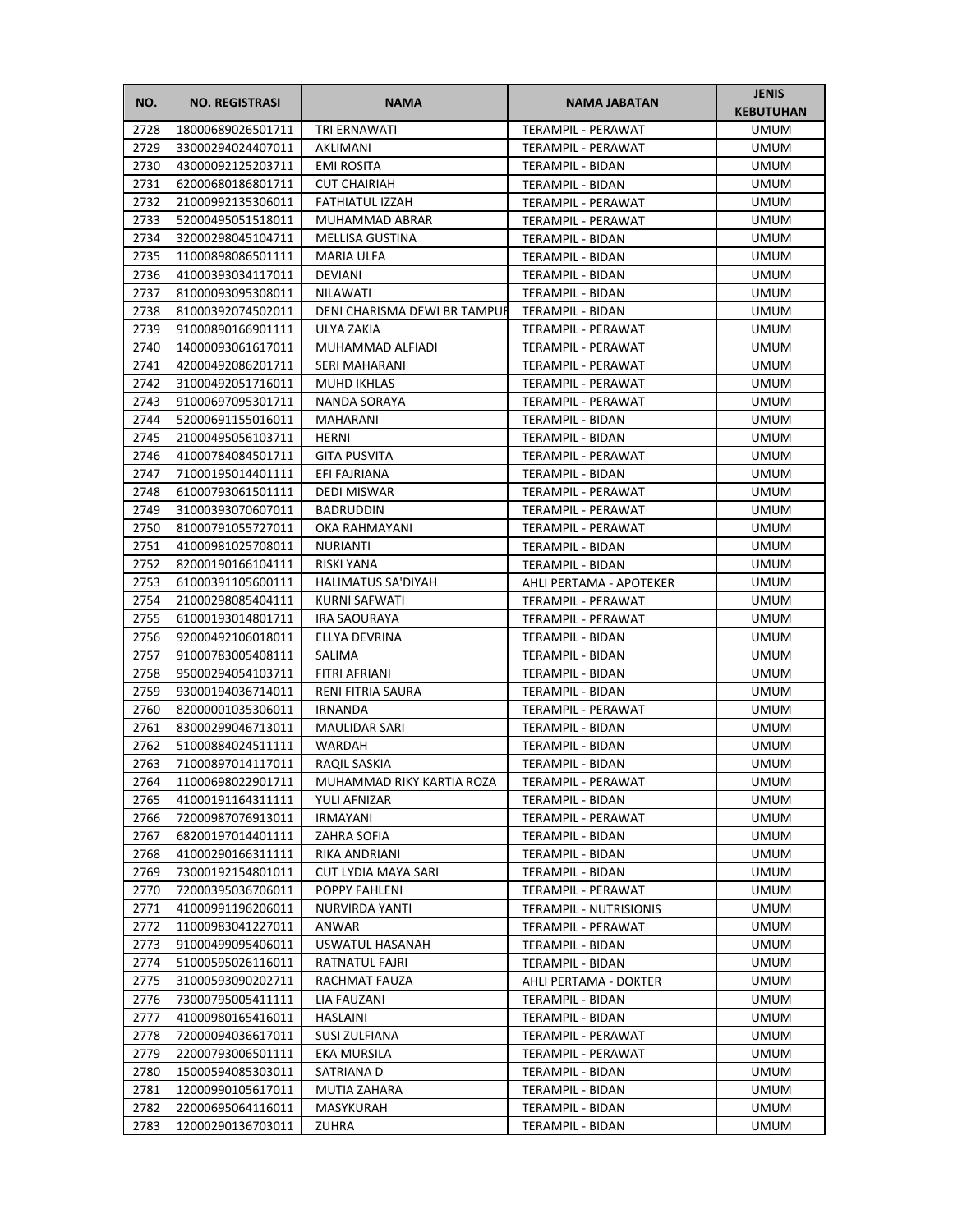| NO.          | <b>NO. REGISTRASI</b>                  | <b>NAMA</b>                  | <b>NAMA JABATAN</b>                               | <b>JENIS</b><br><b>KEBUTUHAN</b> |
|--------------|----------------------------------------|------------------------------|---------------------------------------------------|----------------------------------|
| 2784         | 91000887035101711                      | <b>EVI YULIANA</b>           | <b>TERAMPIL - PEREKAM MEDIS</b>                   | UMUM                             |
| 2785         | 21000190156311111                      | RISMAYANTI                   | TERAMPIL - BIDAN                                  | <b>UMUM</b>                      |
| 2786         | 31000492072303711                      | MASYKUR                      | TERAMPIL - PERAWAT                                | <b>UMUM</b>                      |
| 2787         | 51000394032228011                      | FAKHRIZAL                    | <b>TERAMPIL - PERAWAT</b>                         | <b>UMUM</b>                      |
| 2788         | 11000981146306011                      | AFRATURRAHMI                 | TERAMPIL - PERAWAT                                | UMUM                             |
| 2789         | 51000094025807011                      | <b>NURLINA</b>               | TERAMPIL - BIDAN                                  | UMUM                             |
| 2790         | 31000980144609011                      | SAILIANA                     | <b>TERAMPIL - PERAWAT</b>                         | UMUM                             |
| 2791         | 22000199094701111                      | <b>NOVERITA</b>              | TERAMPIL - BIDAN                                  | <b>UMUM</b>                      |
| 2792         | 13000982117513011                      | HAWIYAH                      | TERAMPIL - BIDAN                                  | <b>UMUM</b>                      |
| 2793         | 71000796054701711                      | DARA YUNA ZAHRATUL AINI      | TERAMPIL - PRANATA                                | UMUM                             |
|              |                                        |                              | LABORATORIUM KESEHATAN                            |                                  |
| 2794         | 71000791034917011                      | IQLIMA SARI                  | TERAMPIL - PERAWAT                                | <b>UMUM</b>                      |
| 2795         | 11000597007317011                      | NIAR RAHMI                   | TERAMPIL - PERAWAT                                | UMUM                             |
| 2796         | 14000595046518011                      | RIZKA HAYANI                 | TERAMPIL - BIDAN                                  | UMUM                             |
| 2797         | 62000592040201711                      | MUHAMMAD OZI ASKADA          | AHLI PERTAMA - EPIDEMIOLOG                        | UMUM                             |
|              |                                        |                              | KESEHATAN                                         |                                  |
| 2798         | 62000799034201711                      | RISDA YANTI                  | <b>TERAMPIL - PERAWAT</b>                         | <b>UMUM</b>                      |
| 2799         | 12000799054901711                      | ELLY WAHYUNI                 | TERAMPIL - PERAWAT                                | <b>UMUM</b>                      |
| 2800         | 51000290185501111                      | RAHMANI                      | <b>TERAMPIL - BIDAN</b>                           | <b>UMUM</b>                      |
| 2801         | 12000981106606011                      | ARDIAH UTAMI                 | TERAMPIL - BIDAN                                  | <b>UMUM</b>                      |
| 2802         | 41000695096506011                      | AIDA MASYURA                 | <b>TERAMPIL - PERAWAT</b>                         | <b>UMUM</b>                      |
| 2803         | 61000898034606011                      | ZAHRINA                      | TERAMPIL - PERAWAT                                | UMUM                             |
| 2804         | 62000692024016011                      | <b>MUJIATUN RAHMI</b>        | TERAMPIL - BIDAN                                  | UMUM                             |
| 2805<br>2806 | 51000094046417011<br>91000794056317011 | <b>CUT SILVIA</b><br>JULIA   | TERAMPIL - PERAWAT                                | UMUM<br><b>UMUM</b>              |
| 2807         | 61000593065102711                      | <b>META MINAMI RISTIARNI</b> | TERAMPIL - PERAWAT<br>TERAMPIL - TERAPIS GIGI DAN | <b>UMUM</b>                      |
|              |                                        |                              | <b>MULUT</b>                                      |                                  |
| 2808         | 51000297015701111                      | MAULIZA                      | TERAMPIL - BIDAN                                  | <b>UMUM</b>                      |
| 2809         | 81000292005808011                      | RINA RIZKINA                 | TERAMPIL - BIDAN                                  | <b>UMUM</b>                      |
| 2810         | 93000297005801711                      | YULISA HILDA                 | TERAMPIL - BIDAN                                  | UMUM                             |
| 2811         | 42000195032617011                      | <b>NURJADI</b>               | TERAMPIL - PERAWAT                                | UMUM                             |
| 2812         | 61000390186318011                      | <b>DEWITRISAKTI</b>          | <b>TERAMPIL - BIDAN</b>                           | UMUM                             |
| 2813         | 51000795054917011                      | DEPI RISKA YANTI             | <b>TERAMPIL - BIDAN</b>                           | <b>UMUM</b>                      |
| 2814         | 91000591014716011<br>52000196071901711 | <b>KHAIRUNNISAK</b>          | TERAMPIL - PERAWAT                                | <b>UMUM</b>                      |
| 2815<br>2816 | 33000297034813011                      | GUNAWAN<br>RAUDHATUL JANNAH  | <b>TERAMPIL - NUTRISIONIS</b><br>TERAMPIL - BIDAN | <b>UMUM</b><br><b>UMUM</b>       |
|              | 2817 52000985016311111                 | <b>ESSA FASRAH</b>           | TERAMPIL - TERAPIS GIGI DAN                       | <b>UMUM</b>                      |
|              |                                        |                              | MULUT                                             |                                  |
| 2818         | 81000795040102711                      | <b>FARID AKBAR</b>           | TERAMPIL - PERAWAT                                | <b>UMUM</b>                      |
| 2819         | 13000298084501111                      | NABILA UKHRATI               | TERAMPIL - BIDAN                                  | UMUM                             |
| 2820         | 61000992196907011                      | KHALISATUN MUSLIMAH          | TERAMPIL - PERAWAT                                | UMUM                             |
| 2821         | 43000098086317011                      | ANISAH                       | <b>TERAMPIL - BIDAN</b>                           | <b>UMUM</b>                      |
| 2822         | 11000099042406111                      | <b>AHMAD FAUZI</b>           | TERAMPIL - PERAWAT                                | <b>UMUM</b>                      |
| 2823         | 21000593015127011                      | SURIANI                      | TERAMPIL - BIDAN                                  | <b>UMUM</b>                      |
| 2824         | 61000296086205111                      | YUYUN ANDRIANI               | TERAMPIL - BIDAN                                  | <b>UMUM</b>                      |
| 2825         | 31000290124108111                      | MAULIZA                      | TERAMPIL - BIDAN                                  | UMUM                             |
| 2826         | 16000692096105011                      | ICHA FITRIA                  | <b>TERAMPIL - PRANATA</b>                         | UMUM                             |
|              |                                        |                              | LABORATORIUM KESEHATAN                            |                                  |
| 2827         | 81000191065018011                      | 'NUR AKMAL'                  | TERAMPIL - BIDAN                                  | <b>UMUM</b>                      |
| 2828         | 12000194086517011                      | <b>NURUL FITRI</b>           | TERAMPIL - BIDAN                                  | <b>UMUM</b>                      |
| 2829         | 21000292184326011                      | HENNI MUSLIWAHYUNI           | TERAMPIL - BIDAN                                  | UMUM                             |
| 2830         | 14000097044203011                      | EVAYANI                      | TERAMPIL - BIDAN                                  | <b>UMUM</b>                      |
| 2831         | 83000891005202711                      | <b>CUTNAVY AULIA SASMITA</b> | TERAMPIL - PERAWAT                                | UMUM                             |
| 2832         | 71000695026106111                      | <b>CHAIRUL MUNA</b>          | TERAMPIL - PERAWAT                                | UMUM                             |
| 2833         | 13000997007106111                      | KHADIJAH                     | TERAMPIL - PERAWAT                                | UMUM                             |
| 2834         | 21000295006218011                      | MEUTIA FAZLINA               | TERAMPIL - BIDAN                                  | UMUM                             |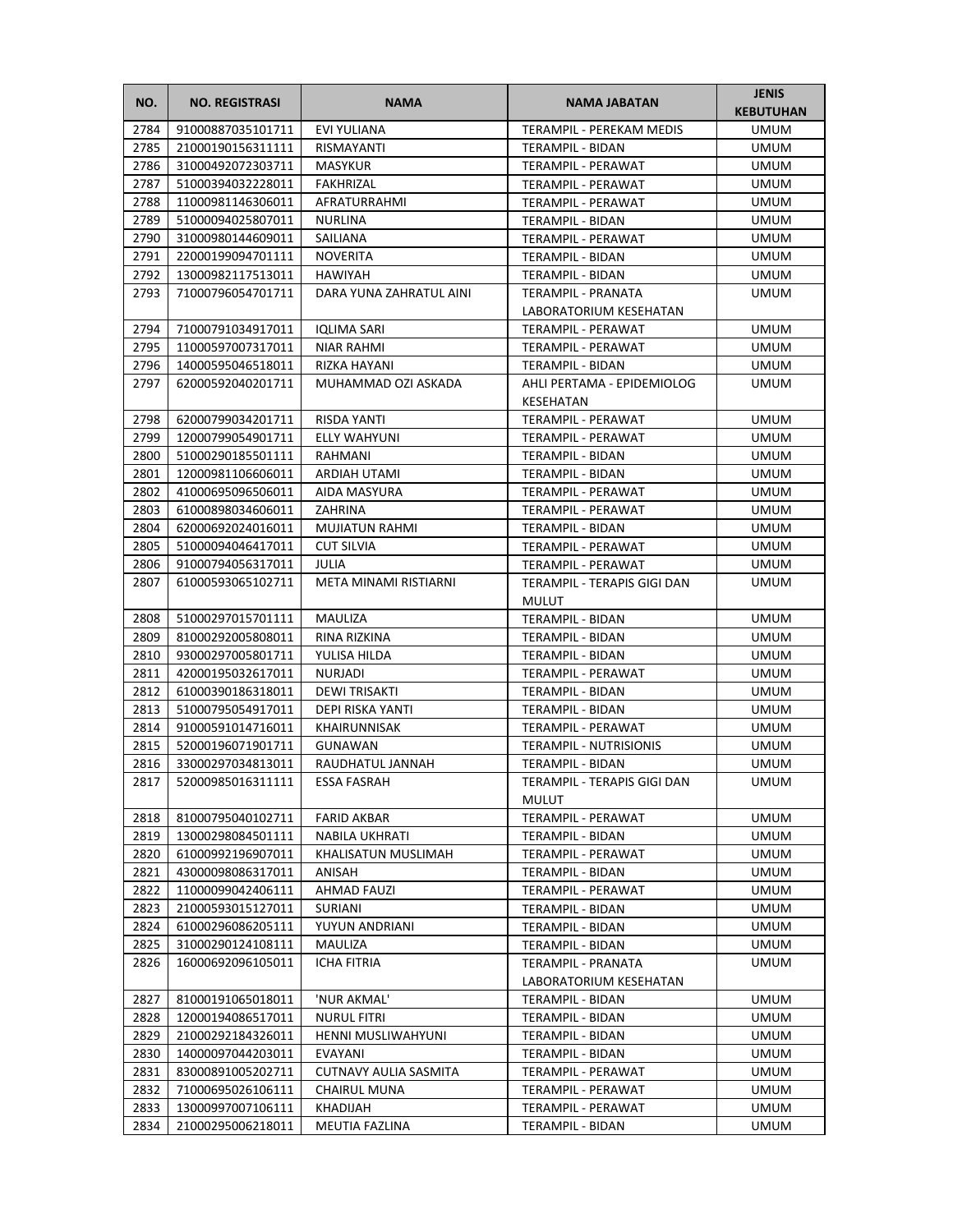| NO.          | <b>NO. REGISTRASI</b>                  | <b>NAMA</b>               | <b>NAMA JABATAN</b>                         | <b>JENIS</b><br><b>KEBUTUHAN</b> |
|--------------|----------------------------------------|---------------------------|---------------------------------------------|----------------------------------|
| 2835         | 31000880171817011                      | <b>IRWANSYAH</b>          | <b>TERAMPIL - PERAWAT</b>                   | <b>UMUM</b>                      |
| 2836         | 61000590196102711                      | RAUDHATUL JANNAH          | TERAMPIL - ASISTEN APOTEKER                 | <b>UMUM</b>                      |
| 2837         | 13000091180026011                      | <b>REKI SAPUTRA</b>       | <b>TERAMPIL - PERAWAT</b>                   | UMUM                             |
| 2838         | 81000784025102111                      | SURMI YESTI NANDALIA      | TERAMPIL - PERAWAT                          | UMUM                             |
| 2839         | 41000892055418011                      | ALFIATURRAHMI             | TERAMPIL - BIDAN                            | UMUM                             |
| 2840         | 41000886094706011                      | YATI LAKSAMI              | TERAMPIL - PERAWAT                          | <b>UMUM</b>                      |
| 2841         | 11000294096116011                      | USWATUL HUSNA             | TERAMPIL - PRANATA                          | <b>UMUM</b>                      |
|              |                                        |                           | LABORATORIUM KESEHATAN                      |                                  |
| 2842         | 22000194051501111                      | <b>FAJAR FAIZA</b>        | TERAMPIL - PRANATA                          | <b>UMUM</b>                      |
|              |                                        |                           | LABORATORIUM KESEHATAN                      |                                  |
| 2843         | 11000784096418011                      | <b>EKAWATI</b>            | TERAMPIL - BIDAN                            | UMUM                             |
| 2844         | 51000091144117011                      | MIRNAWATI                 | TERAMPIL - PERAWAT                          | UMUM                             |
| 2845         | 43000092101118011                      | 'NABHANI'                 | TERAMPIL - PERAWAT                          | UMUM                             |
| 2846         | 21000981185816011                      | NURZAHARA                 | TERAMPIL - BIDAN                            | <b>UMUM</b>                      |
| 2847         | 91000498001303711                      | ERI SAPUTRA               | TERAMPIL - PERAWAT                          | UMUM                             |
| 2848         | 42000984025102711                      | NETI ARISANDI             | TERAMPIL - PERAWAT                          | UMUM                             |
| 2849         | 21000896096301111                      | <b>VIRZA HUMAIRA</b>      | TERAMPIL - PERAWAT                          | <b>UMUM</b>                      |
| 2850         | 11000783054807011                      | NURAINIATI                | TERAMPIL - BIDAN                            | UMUM                             |
| 2851         | 14000989024311111                      | <b>ULFA RAHMI</b>         | TERAMPIL - BIDAN                            | UMUM                             |
| 2852         | 81000497020203111                      | <b>DEDE MAULANA</b>       | AHLI PERTAMA - DOKTER                       | <b>UMUM</b>                      |
| 2853         | 41000094045717011                      | <b>ISARA WATY</b>         | TERAMPIL - BIDAN                            | UMUM                             |
| 2854         | 43000892071907011                      | DEDY FIRDAUS RIDWAN       | TERAMPIL - PEREKAM MEDIS                    | UMUM                             |
| 2855         | 51000194005607011                      | AYUNDA RAUZATUL JANNAH    | <b>TERAMPIL - PERAWAT</b>                   | UMUM                             |
| 2856         | 81000981135311111                      | ULFA YANI                 | TERAMPIL - BIDAN                            | <b>UMUM</b>                      |
| 2857         | 93000002094502111                      | ERIJA ZULMA               | TERAMPIL - BIDAN                            | <b>UMUM</b>                      |
| 2858         | 63000596085607011                      | MUTIA                     | TERAMPIL - BIDAN                            | <b>UMUM</b>                      |
| 2859         | 82000896081201711                      | <b>RAIS AMIN UTOMO</b>    | TERAMPIL - TERAPIS GIGI DAN<br><b>MULUT</b> | UMUM                             |
| 2860         | 84000791085504121                      | ANITA LESTARI BULUARO     | TERAMPIL - BIDAN                            | UMUM                             |
| 2861         | 11000598071506011                      | <b>FAHRUL DIRJA</b>       | TERAMPIL - PERAWAT                          | UMUM                             |
| 2862         | 91000880195901111                      | IRMAYANI                  | TERAMPIL - PRANATA                          | <b>UMUM</b>                      |
|              |                                        |                           | LABORATORIUM KESEHATAN                      |                                  |
| 2863         | 83000790161311111                      | <b>RIKI OVANNUR</b>       | TERAMPIL - PERAWAT                          | UMUM                             |
| 2864         | 12000691076506011                      | WILDA JANNATI             | <b>TERAMPIL - BIDAN</b>                     | <b>UMUM</b>                      |
| 2865<br>2866 | 11000093044418011                      | YUSRAWATI                 | TERAMPIL - BIDAN                            | <b>UMUM</b><br><b>UMUM</b>       |
| 2867         | 91000292115118011<br>12000394074617011 | NURLAILI<br>FITRI WAHYUNA | TERAMPIL - BIDAN<br>TERAMPIL - PERAWAT      | UMUM                             |
| 2868         | 11000491076808111                      | NONI ALIFA                | TERAMPIL - BIDAN                            | UMUM                             |
| 2869         | 13000298035203711                      | SAFRINA                   | TERAMPIL - BIDAN                            | UMUM                             |
| 2870         | 92000985035506011                      | SRI HANDAYANI             | TERAMPIL - PERAWAT                          | UMUM                             |
| 2871         | 81000891116101711                      | <b>NOVIA RIZKY</b>        | <b>TERAMPIL - PERAWAT</b>                   | UMUM                             |
| 2872         | 21000989016717011                      | RUSLAINI                  | TERAMPIL - BIDAN                            | <b>UMUM</b>                      |
| 2873         | 12000394036917011                      | UCI MAULIANA              | TERAMPIL - BIDAN                            | UMUM                             |
| 2874         | 12000096046101711                      | DIAN TAFRIANI             | TERAMPIL - TERAPIS GIGI DAN                 | UMUM                             |
|              |                                        |                           | <b>MULUT</b>                                |                                  |
| 2875         | 32000796034506011                      | RIZKA MURDALYA            | TERAMPIL - BIDAN                            | <b>UMUM</b>                      |
| 2876         | 72000785034901711                      | <b>FITRI</b>              | TERAMPIL - PEREKAM MEDIS                    | UMUM                             |
| 2877         | 51000591066608111                      | NANA MAULINA              | TERAMPIL - BIDAN                            | UMUM                             |
| 2878         | 23000794054016011                      | ERIKA DIANA               | TERAMPIL - PERAWAT                          | UMUM                             |
| 2879         | 81000492113211111                      | T AULIA FURQAN            | TERAMPIL - PERAWAT                          | UMUM                             |
| 2880         | 91000292085618011                      | SRI ROYANI                | TERAMPIL - BIDAN                            | UMUM                             |
| 2881         | 11000391074808111                      | KARMIATI                  | TERAMPIL - BIDAN                            | UMUM                             |
| 2882         | 22000698075216011                      | NURFAJRI                  | TERAMPIL - PERAWAT                          | UMUM                             |
| 2883         | 53000390154206731                      | <b>WELLY FEBRIANI</b>     | TERAMPIL - BIDAN                            | UMUM                             |
| 2884         | 81000886085727011                      | <b>CUT NURVITA</b>        | TERAMPIL - BIDAN                            | UMUM                             |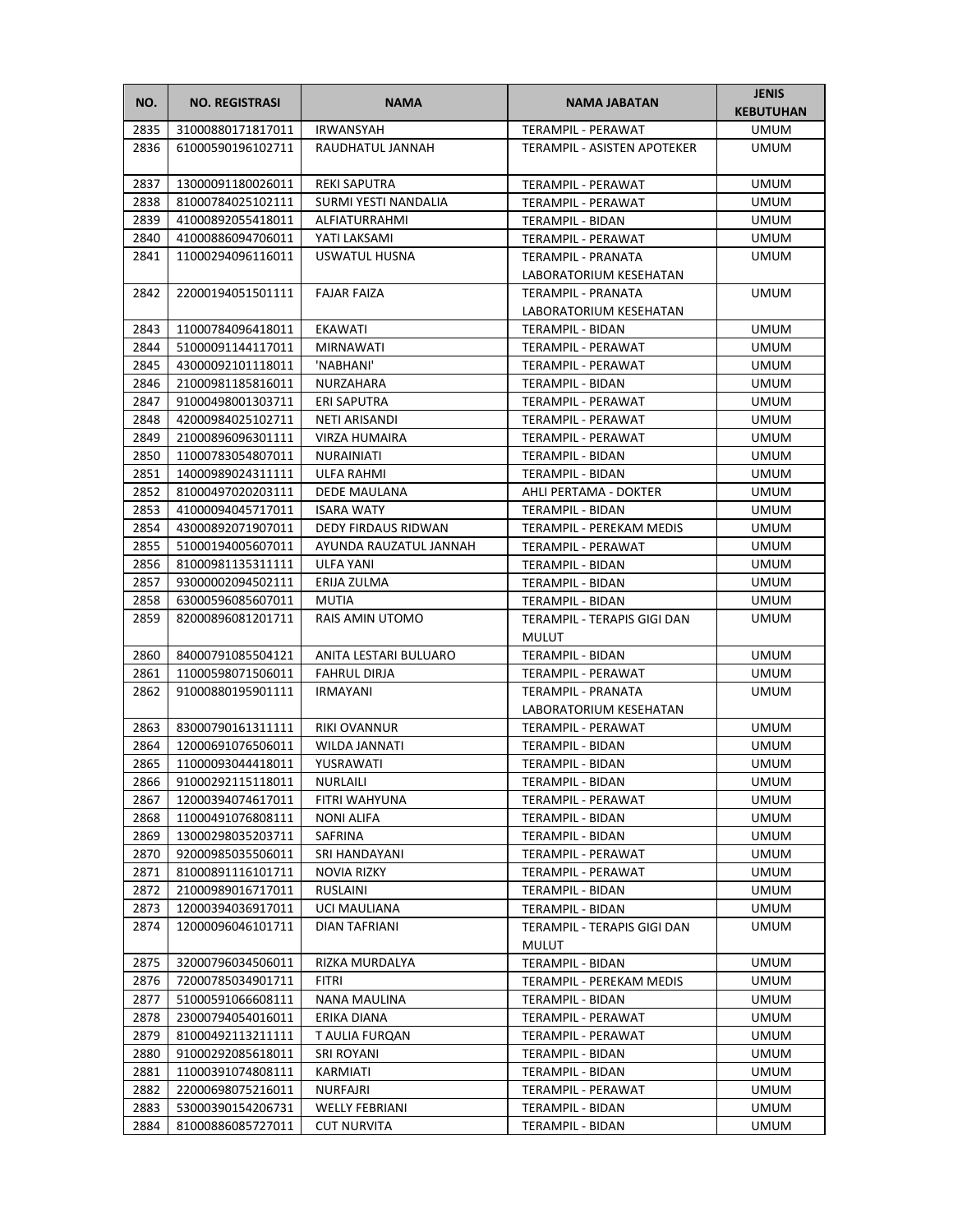| NO.  | <b>NO. REGISTRASI</b> | <b>NAMA</b>              | <b>NAMA JABATAN</b>         | <b>JENIS</b><br><b>KEBUTUHAN</b> |
|------|-----------------------|--------------------------|-----------------------------|----------------------------------|
| 2885 | 11000692036406011     | SAIDAL UKHRA             | TERAMPIL - BIDAN            | <b>UMUM</b>                      |
| 2886 | 12000983025517011     | ITA MUSTIKA              | TERAMPIL - BIDAN            | <b>UMUM</b>                      |
| 2887 | 81000392024307011     | RINI ASNITA              | <b>TERAMPIL - BIDAN</b>     | <b>UMUM</b>                      |
| 2888 | 81000794045406011     | SITI RAHIMAH             | TERAMPIL - PRANATA          | <b>UMUM</b>                      |
|      |                       |                          | LABORATORIUM KESEHATAN      |                                  |
| 2889 | 13000498011427011     | HIZBULLAH                | TERAMPIL - PERAWAT          | <b>UMUM</b>                      |
| 2890 | 31000096044927011     | MUTIA MALASYI SAFITRI    | TERAMPIL - BIDAN            | <b>UMUM</b>                      |
| 2891 | 81000295055307011     | <b>MUTIAWATI</b>         | TERAMPIL - BIDAN            | <b>UMUM</b>                      |
| 2892 | 82000792085016011     | ARI WIDAYANTI            | TERAMPIL - BIDAN            | <b>UMUM</b>                      |
| 2893 | 11000599035817011     | NURUL AKMALIA            | AHLI PERTAMA - BIDAN        | <b>UMUM</b>                      |
| 2894 | 32000096074427011     | NURLAILA                 | TERAMPIL - BIDAN            | <b>UMUM</b>                      |
| 2895 | 51000887084211111     | <b>DAHNIAR</b>           | TERAMPIL - BIDAN            | <b>UMUM</b>                      |
| 2896 | 12000982150307011     | <b>MUAZIR</b>            | TERAMPIL - PERAWAT          | UMUM                             |
| 2897 | 81000192114406011     | <b>DESSI ANDRIYANI</b>   | TERAMPIL - BIDAN            | UMUM                             |
| 2898 | 22000991185517011     | VIRA FAJARNA             | TERAMPIL - BIDAN            | UMUM                             |
| 2899 | 82000995064217011     | YUNI JIHAN MAHIRA        | TERAMPIL - BIDAN            | UMUM                             |
| 2900 | 41000390186701711     | MAGHFIRAH AMANDA         | TERAMPIL - BIDAN            | <b>UMUM</b>                      |
| 2901 | 92000291112917011     | MIFTAH QOIR              | AHLI PERTAMA - EPIDEMIOLOG  | <b>UMUM</b>                      |
|      |                       |                          | KESEHATAN                   |                                  |
| 2902 | 51000298016306011     | RINA AGUSVINA            | AHLI PERTAMA - BIDAN        | <b>UMUM</b>                      |
| 2903 | 71000190125226011     | <b>CUT ELIZA</b>         | TERAMPIL - BIDAN            | <b>UMUM</b>                      |
| 2904 | 72000292025608111     | NURHAMAH                 | TERAMPIL - BIDAN            | UMUM                             |
| 2905 | 81000490144016011     | <b>CUT PUTRI FAUZIAH</b> | TERAMPIL - BIDAN            | UMUM                             |
| 2906 | 41000597034111111     | DEWIYANTI                | TERAMPIL - BIDAN            | <b>UMUM</b>                      |
| 2907 | 91000598064611111     | MAULIDAR                 | TERAMPIL - PERAWAT          | <b>UMUM</b>                      |
| 2908 | 51000692070102711     | <b>IRFANTRI</b>          | TERAMPIL - TERAPIS GIGI DAN | UMUM                             |
|      |                       |                          | <b>MULUT</b>                |                                  |
| 2909 | 51000791054606011     | AYU AJIRNA               | TERAMPIL - PERAWAT          | <b>UMUM</b>                      |
| 2910 | 23000491136306111     | NURJANNAH                | TERAMPIL - BIDAN            | <b>UMUM</b>                      |
| 2911 | 61000194024326011     | MUKSAL MINA              | TERAMPIL - PRANATA          | UMUM                             |
|      |                       |                          | LABORATORIUM KESEHATAN      |                                  |
| 2912 | 71000984045906011     | AFRIANI                  | TERAMPIL - PERAWAT          | <b>UMUM</b>                      |
| 2913 | 11000197005801011     | YULIA MISNISA            | <b>TERAMPIL - BIDAN</b>     | <b>UMUM</b>                      |
| 2914 | 23000796006505021     | FITRI PRATAMA SARI       | TERAMPIL - PERAWAT          | <b>UMUM</b>                      |
| 2915 | 31000782105226011     | ERNI JULITA              | TERAMPIL - PERAWAT          | <b>UMUM</b>                      |
| 2916 | 31000192014504111     | WILDA RAHMI              | <b>TERAMPIL - BIDAN</b>     | <b>UMUM</b>                      |
| 2917 | 21000098065427011     | SAFRIANI                 | TERAMPIL - PERAWAT          | <b>UMUM</b>                      |
| 2918 | 72000495086204711     | NETTY HERAWATI BATUBARA  | TERAMPIL - BIDAN            | UMUM                             |
| 2919 | 21000195055417011     | NANDA FARADINA           | TERAMPIL - BIDAN            | UMUM                             |
| 2920 | 92000797016201721     | DEA SYLVIA               | TERAMPIL - TERAPIS GIGI DAN | UMUM                             |
|      |                       |                          | <b>MULUT</b>                |                                  |
| 2921 | 24000094035501111     | SURAIYA                  | <b>TERAMPIL - BIDAN</b>     | UMUM                             |
| 2922 | 72000792074427011     | AFFRA FITRYA             | TERAMPIL - TERAPIS GIGI DAN | UMUM                             |
|      |                       |                          | <b>MULUT</b>                |                                  |
| 2923 | 31000891164102711     | 'NOVITA DINDA LESTARI'   | <b>TERAMPIL - BIDAN</b>     | <b>UMUM</b>                      |
| 2924 | 81000091116226011     | MAULIDAR                 | TERAMPIL - PERAWAT          | UMUM                             |
| 2925 | 11000594064504011     | VINA WATI                | TERAMPIL - PRANATA          | UMUM                             |
|      |                       |                          | LABORATORIUM KESEHATAN      |                                  |
| 2926 | 11000292001727011     | SARLAN SAPUTRA           | TERAMPIL - PERAWAT          | <b>UMUM</b>                      |
| 2927 | 21200891164101751     | ALFA NURI KARAMAH        | TERAMPIL - PERAWAT          | UMUM                             |
| 2928 | 11000390134103711     | SRI RIZKI ANANDA         | TERAMPIL - BIDAN            | <b>UMUM</b>                      |
| 2929 | 51000390136705111     | AYU AURIZA               | TERAMPIL - BIDAN            | UMUM                             |
| 2930 | 81000887066102111     | IRNA TRISTANTI           | TERAMPIL - BIDAN            | <b>UMUM</b>                      |
| 2931 | 78800197014313011     | LISTIA NINGSIH           | TERAMPIL - BIDAN            | <b>UMUM</b>                      |
| 2932 | 22000992095105011     | RATU PRATIWI CHAN        | TERAMPIL - TEKNISI          | UMUM                             |
|      |                       |                          | ELEKTROMEDIS                |                                  |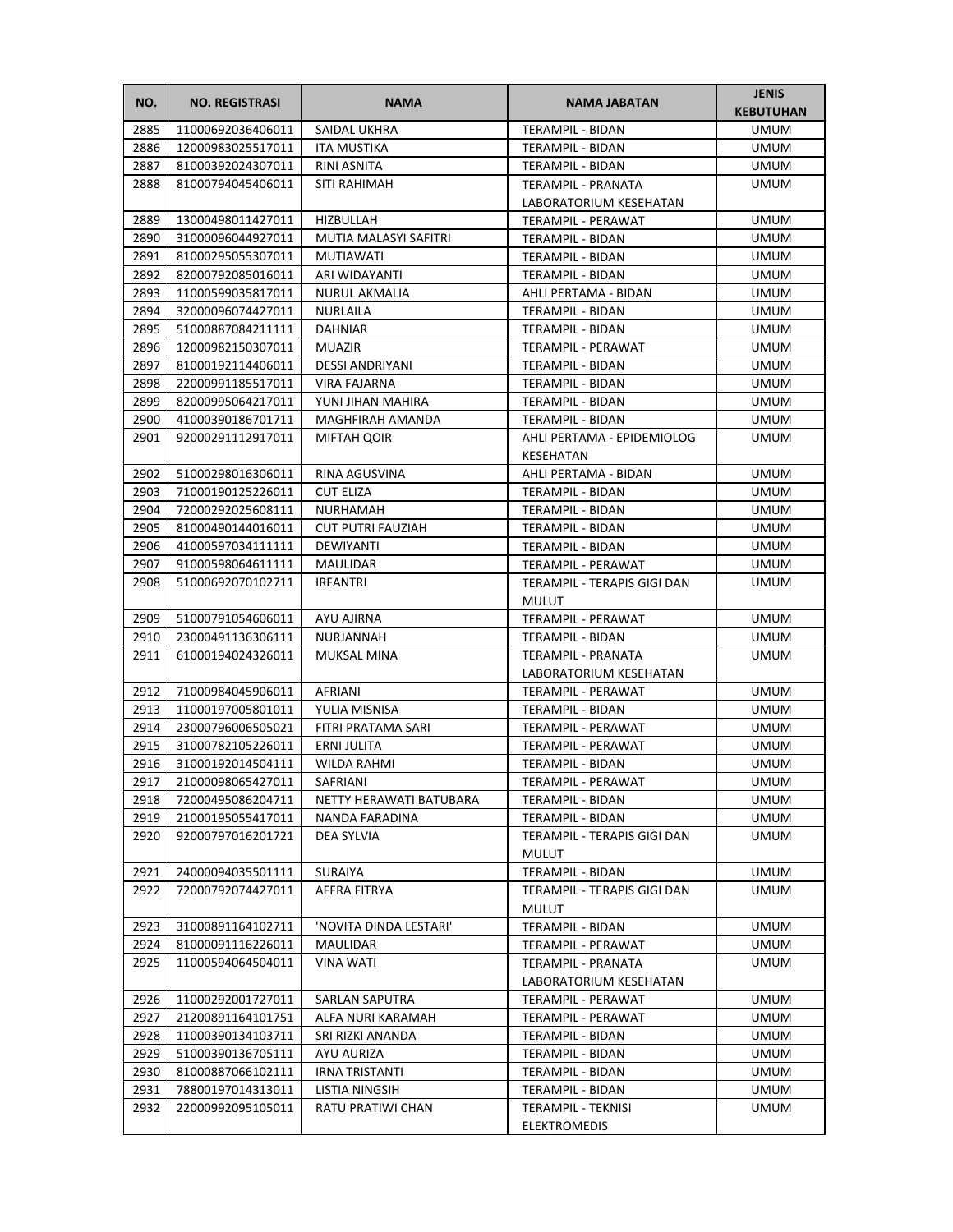| NO.  | <b>NO. REGISTRASI</b> | <b>NAMA</b>             | <b>NAMA JABATAN</b>        | <b>JENIS</b><br><b>KEBUTUHAN</b> |
|------|-----------------------|-------------------------|----------------------------|----------------------------------|
| 2933 | 82000699054408111     | <b>ASNIWATI</b>         | TERAMPIL - BIDAN           | <b>UMUM</b>                      |
| 2934 | 11000994030504111     | <b>MUZAKIR</b>          | TERAMPIL - PERAWAT         | <b>UMUM</b>                      |
| 2935 | 12000496080706011     | <b>INDRA MULIA</b>      | TERAMPIL - PERAWAT         | UMUM                             |
| 2936 | 21000393064218011     | <b>ISRAWATI</b>         | TERAMPIL - BIDAN           | UMUM                             |
| 2937 | 81000795017102711     | WINI MAWADDAH           | TERAMPIL - PERAWAT         | UMUM                             |
| 2938 | 72000591176102711     | ASLEN KHARISMA          | TERAMPIL - BIDAN           | UMUM                             |
| 2939 | 11000090114108111     | MULIANI                 | TERAMPIL - BIDAN           | <b>UMUM</b>                      |
| 2940 | 32000988066216011     | SALMIAH                 | TERAMPIL - PRANATA         | <b>UMUM</b>                      |
|      |                       |                         | LABORATORIUM KESEHATAN     |                                  |
| 2941 | 71000392065701111     | NURDEWI                 | TERAMPIL - BIDAN           | <b>UMUM</b>                      |
| 2942 | 23000796010205111     | T.M. AMIR               | TERAMPIL - PERAWAT         | <b>UMUM</b>                      |
| 2943 | 21000791124702111     | RISKA MARIA ULFA        | TERAMPIL - BIDAN           | UMUM                             |
| 2944 | 64000881044301721     | RAFIKA SARI             | AHLI PERTAMA - APOTEKER    | UMUM                             |
| 2945 | 12000793025417011     | SAFRIANI                | TERAMPIL - PERAWAT         | UMUM                             |
| 2946 | 41000392134311111     | UTARI RAHAYU            | TERAMPIL - BIDAN           | <b>UMUM</b>                      |
| 2947 | 22000793021617011     | MUHAMMAD NAUVAL         | TERAMPIL - PERAWAT         | UMUM                             |
| 2948 | 93000097055203011     | RIESKA NOVITA SARI      | AHLI PERTAMA - DOKTER      | UMUM                             |
| 2949 | 53000292124401711     | <b>FITRIANI</b>         | TERAMPIL - PERAWAT         | <b>UMUM</b>                      |
| 2950 | 14000291014303011     | SOFIA TUDDIN            | TERAMPIL - BIDAN           | UMUM                             |
| 2951 | 43000981095303011     | <b>VIRA ASWITA</b>      | TERAMPIL - BIDAN           | UMUM                             |
| 2952 | 72000097064037011     | NURNITA ANDRIANI        | TERAMPIL - PERAWAT         | UMUM                             |
| 2953 | 31000193095927011     | USWATUL HASANAH         | TERAMPIL - BIDAN           | UMUM                             |
| 2954 | 22000990174107111     | LISKA SAVERA            | TERAMPIL - PERAWAT         | UMUM                             |
| 2955 | 11000698084806011     | <b>ZURAIDA FARSIA</b>   | TERAMPIL - PERAWAT         | <b>UMUM</b>                      |
| 2956 | 91000598016317011     | NELLA AGUSTINA          | TERAMPIL - PERAWAT         | <b>UMUM</b>                      |
| 2957 | 52000593054202711     | ULFA MIRNA Z            | TERAMPIL - PRANATA         | UMUM                             |
|      |                       |                         | LABORATORIUM KESEHATAN     |                                  |
| 2958 | 14000795017507111     | EVI ISOEARA REZKI       | TERAMPIL - PERAWAT         | UMUM                             |
| 2959 | 31000889006404711     | DIAN SULISTIA NINGSIH   | TERAMPIL - BIDAN           | <b>UMUM</b>                      |
| 2960 | 52000191065706011     | AFRIDA KAMISNA          | TERAMPIL - PERAWAT         | UMUM                             |
| 2961 | 51000791185617011     | <b>TUTIA RAHMI</b>      | TERAMPIL - PERAWAT         | UMUM                             |
| 2962 | 21000197054901711     | YUSNIDAR                | TERAMPIL - BIDAN           | <b>UMUM</b>                      |
| 2963 | 61000981114406011     | RAHMAYANTI              | TERAMPIL - BIDAN           | UMUM                             |
| 2964 | 11000984015401711     | AYU FITRIA              | TERAMPIL - BIDAN           | UMUM                             |
| 2965 | 81000497076611111     | <b>JULI MAULINA</b>     | TERAMPIL - BIDAN           | <b>UMUM</b>                      |
| 2966 | 62000090145616011     | YUSRINA                 | TERAMPIL - PERAWAT         | <b>UMUM</b>                      |
| 2967 | 81000493064801111     | FITRI RIZKAWATI         | TERAMPIL - BIDAN           | <b>UMUM</b>                      |
| 2968 | 10100897064504721     | INDAH KHAIRANI HASIBUAN | TERAMPIL - BIDAN           | UMUM                             |
| 2969 | 61000696044037011     | NOVIMAYA SAPUTRI        | TERAMPIL - BIDAN           | UMUM                             |
| 2970 | 13000096014102711     | <b>ERNITA SARI</b>      | AHLI PERTAMA - DOKTER      | UMUM                             |
| 2971 | 81000097095407011     | <b>ASMAUL HUSNA</b>     | TERAMPIL - BIDAN           | UMUM                             |
| 2972 | 11000006054427011     | MUSHAWWIR AL-FANSHURI   | TERAMPIL - PERAWAT         | UMUM                             |
| 2973 | 92000797065206111     | AULIA DWI PRATIWI       | TERAMPIL - BIDAN           | UMUM                             |
| 2974 | 12000882164501011     | <b>MARVIRA</b>          | TERAMPIL - BIDAN           | UMUM                             |
| 2975 | 51000699010506011     | MAULANA AGUSTI          | TERAMPIL - PERAWAT         | UMUM                             |
| 2976 | 13000691065104711     | <b>CUT PUTRIYANTI</b>   | TERAMPIL - PERAWAT         | UMUM                             |
| 2977 | 94000995044304711     | CHAIRUN NISA AR         | TERAMPIL - PERAWAT         | UMUM                             |
| 2978 | 31000894086102711     | MELLA SYAHRIA           | TERAMPIL - PERAWAT         | UMUM                             |
| 2979 | 72000894056102711     | SRI WAHYUNI             | TERAMPIL - PERAWAT         | UMUM                             |
| 2980 | 11000593085501111     | YUSRA AINI              | TERAMPIL - PERAWAT         | UMUM                             |
| 2981 | 91000794007102711     | SITI SARAH              | TERAMPIL - PRANATA         | UMUM                             |
|      |                       |                         | LABORATORIUM KESEHATAN     |                                  |
| 2982 | 42000694005606011     | RISKI ROSSALIA          | TERAMPIL - PERAWAT         | UMUM                             |
| 2983 | 61000490175903011     | NIA AKLIMA              | TERAMPIL - BIDAN           | UMUM                             |
| 2984 | 12000989025701711     | SAFRIKA                 | AHLI PERTAMA - DOKTER GIGI | UMUM                             |
| 2985 | 41000692115206011     | DARLIANA                | TERAMPIL - BIDAN           | UMUM                             |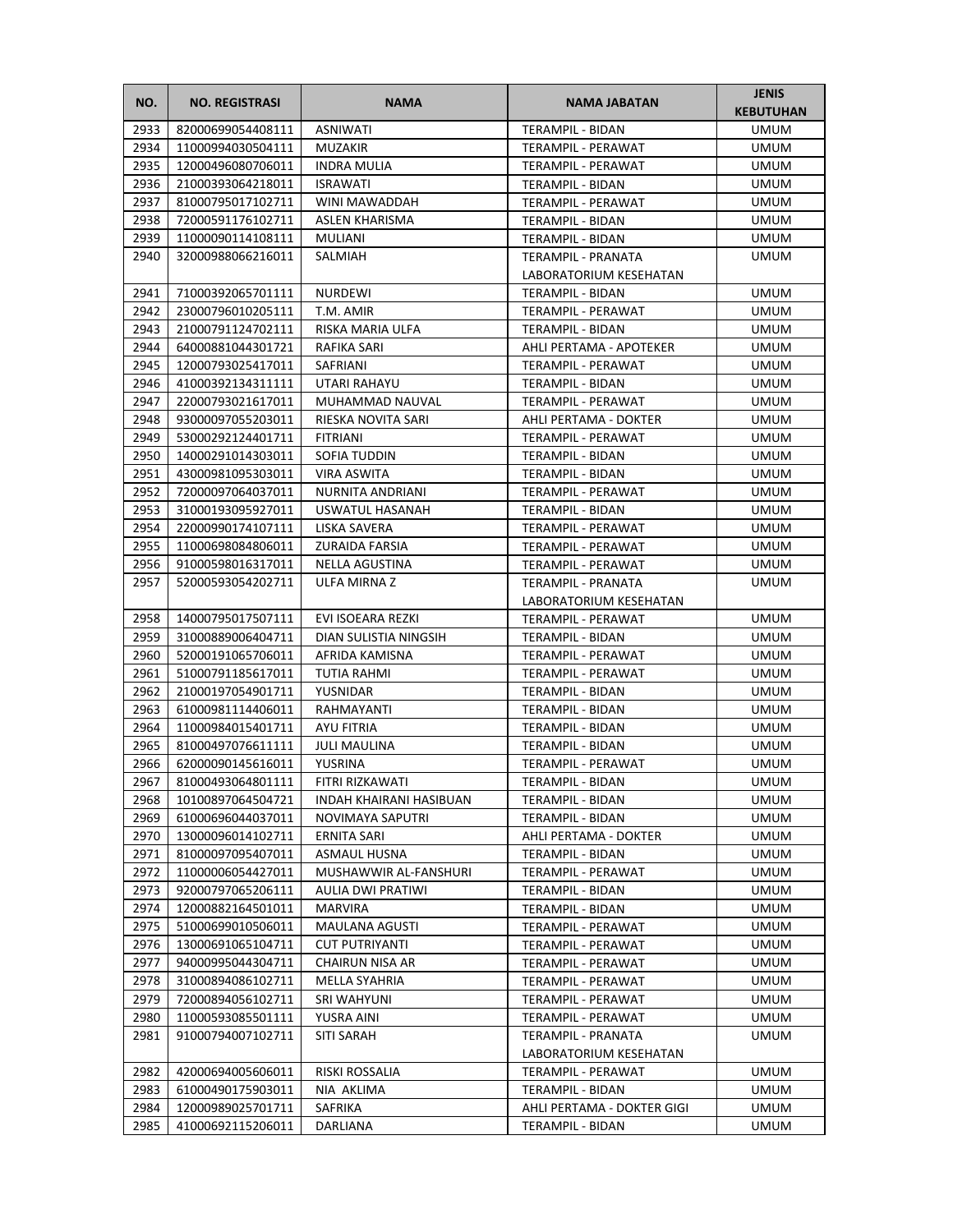| NO.          | <b>NO. REGISTRASI</b>                  | <b>NAMA</b>                  | NAMA JABATAN                                 | <b>JENIS</b><br><b>KEBUTUHAN</b> |
|--------------|----------------------------------------|------------------------------|----------------------------------------------|----------------------------------|
| 2986         | 41000982045411721                      | <b>FAIRINA</b>               | <b>TERAMPIL - BIDAN</b>                      | <b>UMUM</b>                      |
| 2987         | 32000294080403711                      | <b>MUTTAQIN</b>              | TERAMPIL - TERAPIS GIGI DAN<br><b>MULUT</b>  | <b>UMUM</b>                      |
| 2988         | 42000681105202711                      | FATIRAWATI                   | TERAMPIL - PERAWAT                           | <b>UMUM</b>                      |
| 2989         | 81000696034025021                      | <b>ROSINTAPURBA</b>          | TERAMPIL - BIDAN                             | UMUM                             |
| 2990         | 42000989071126011                      | SYAUQI KAMAL                 | TERAMPIL - PERAWAT                           | UMUM                             |
| 2991         | 41000198096716011                      | <b>ASMAUL HUSNA</b>          | TERAMPIL - PERAWAT                           | <b>UMUM</b>                      |
| 2992         | 82000782054211041                      | <b>CENDRA DEWI</b>           | <b>TERAMPIL - BIDAN</b>                      | <b>UMUM</b>                      |
| 2993         | 41000498085301011                      | <b>FITRI DARMA</b>           | <b>TERAMPIL - BIDAN</b>                      | <b>UMUM</b>                      |
| 2994         | 93000293007401721                      | SUCHI RAHMADHANY             | TERAMPIL - BIDAN                             | <b>UMUM</b>                      |
| 2995         | 61000392056411111                      | AMNA ZHUHRA                  | TERAMPIL - BIDAN                             | <b>UMUM</b>                      |
| 2996         | 91000690105901711                      | YUYUN AKLIMA                 | TERAMPIL - PERAWAT                           | UMUM                             |
| 2997         | 72000094056408011                      | YANA FITRIA                  | TERAMPIL - BIDAN                             | UMUM                             |
| 2998         | 12000497074104111                      | YUNI ENI KARNITA             | TERAMPIL - PERAWAT                           | UMUM                             |
| 2999         | 45000785024427011                      | <b>MISDAR</b>                | TERAMPIL - PERAWAT                           | <b>UMUM</b>                      |
| 3000         | 42000395045018011                      | NORA RISKA                   | TERAMPIL - BIDAN                             | <b>UMUM</b>                      |
| 3001         | 31000692155419021                      | DELIATRI SINAGA              | TERAMPIL - BIDAN                             | UMUM                             |
| 3002         | 51000796056717011                      | UTIA SAFIRA                  | TERAMPIL - BIDAN                             | UMUM                             |
| 3003         | 24000004025406011                      | ITA MUTIA                    | TERAMPIL - BIDAN                             | UMUM                             |
| 3004         | 65000983064411111                      | RIDHA AFWINA                 | TERAMPIL - BIDAN                             | <b>UMUM</b>                      |
| 3005         | 83000496021903011                      | MUHAMMAD ASYURA              | <b>TERAMPIL - PERAWAT</b>                    | UMUM                             |
| 3006         | 71000491026501111                      | <b>INTAN KIYA</b>            | TERAMPIL - BIDAN                             | UMUM                             |
| 3007         | 51600591124701751                      | MEUTHIA DARA FONNA           | TERAMPIL - BIDAN                             | UMUM                             |
| 3008         | 44000984045311111                      | <b>WILDATUN AHYA</b>         | TERAMPIL - BIDAN                             | <b>UMUM</b>                      |
| 3009         | 32000598065317011                      | <b>WIWIEK FARADILLA</b>      | TERAMPIL - PERAWAT                           | UMUM                             |
| 3010         | 21000791166504111                      | SITI RAHMAH                  | TERAMPIL - BIDAN                             | <b>UMUM</b>                      |
| 3011         | 56000893045406011                      | <b>PUTRI RAIHAN</b>          | TERAMPIL - PERAWAT                           | <b>UMUM</b>                      |
| 3012         | 18000191014518011                      | RAHMIHAYATI<br><b>NOVITA</b> | TERAMPIL - BIDAN                             | <b>UMUM</b>                      |
| 3013<br>3014 | 31000392124807011<br>41000397061601711 | ABDUL HALIM                  | TERAMPIL - BIDAN<br>TERAMPIL - PERAWAT       | UMUM<br>UMUM                     |
| 3015         | 72000299076617011                      | NOVA MAULIANA                | TERAMPIL - BIDAN                             | UMUM                             |
| 3016         | 41000391056604111                      | RAHMI MUTIA                  | <b>TERAMPIL - BIDAN</b>                      | <b>UMUM</b>                      |
| 3017         | 92000298020203711                      | M. FAUZA                     | AHLI PERTAMA - DOKTER GIGI                   | UMUM                             |
| 3018         | 21000696044116011                      | NADIATUL FIRDA               | <b>TERAMPIL - BIDAN</b>                      | UMUM                             |
| 3019         | 31000392155616011                      | SAIDATURRAHMI                | <b>TERAMPIL - BIDAN</b>                      | <b>UMUM</b>                      |
| 3020         | 41000691107211721                      | DINNI TRI UTAMI              | TERAMPIL - BIDAN                             | <b>UMUM</b>                      |
| 3021         | 41000880191311111                      | MUHAJIR TEZAR                | TERAMPIL - PERAWAT                           | <b>UMUM</b>                      |
| 3022         | 13000394001302111                      | JOSLEDI ANDESMA              | AHLI PERTAMA - EPIDEMIOLOG                   | UMUM                             |
|              |                                        |                              | KESEHATAN                                    |                                  |
| 3023         | 12000491126617011                      | LISNA DEWI                   | <b>TERAMPIL - PERAWAT</b>                    | <b>UMUM</b>                      |
| 3024         | 62000391154325021                      | <b>MUTIARA SIREGAR</b>       | TERAMPIL - BIDAN                             | <b>UMUM</b>                      |
| 3025         | 35000196060303011                      | <b>SULAIMAN</b>              | <b>TERAMPIL - PERAWAT</b>                    | <b>UMUM</b>                      |
| 3026         | 32000897036701111                      | AZIMAR                       | TERAMPIL - BIDAN                             | UMUM                             |
| 3027         | 92000694045201711                      | ANNISA                       | TERAMPIL - PERAWAT                           | UMUM                             |
| 3028         | 94000494014202713                      | SRI NURLISA                  | AHLI PERTAMA - EPIDEMIOLOG<br>KESEHATAN      | UMUM                             |
| 3029         | 42000693064501111                      | SISKA YANI                   | TERAMPIL - TERAPIS GIGI DAN<br><b>MULUT</b>  | UMUM                             |
| 3030         | 41000997045817011                      | MUJIBATURRAHMI               | TERAMPIL - BIDAN                             | <b>UMUM</b>                      |
| 3031         | 12000099007102711                      | CANDRAWATI                   | TERAMPIL - PERAWAT                           | <b>UMUM</b>                      |
| 3032         | 62000998024208011                      | YUNNI AGUSNA                 | TERAMPIL - TERAPIS GIGI DAN<br>MULUT         | UMUM                             |
| 3033         | 52000098045616011                      | RAUDHATUL JANNAH             | TERAMPIL - PRANATA<br>LABORATORIUM KESEHATAN | <b>UMUM</b>                      |
| 3034         | 52000391146703021                      | PUSPITA DEWI HARAHAP         | TERAMPIL - BIDAN                             | UMUM                             |
| 3035         | 62000194086417011                      | <b>NOVI MARLINA</b>          | TERAMPIL - BIDAN                             | UMUM                             |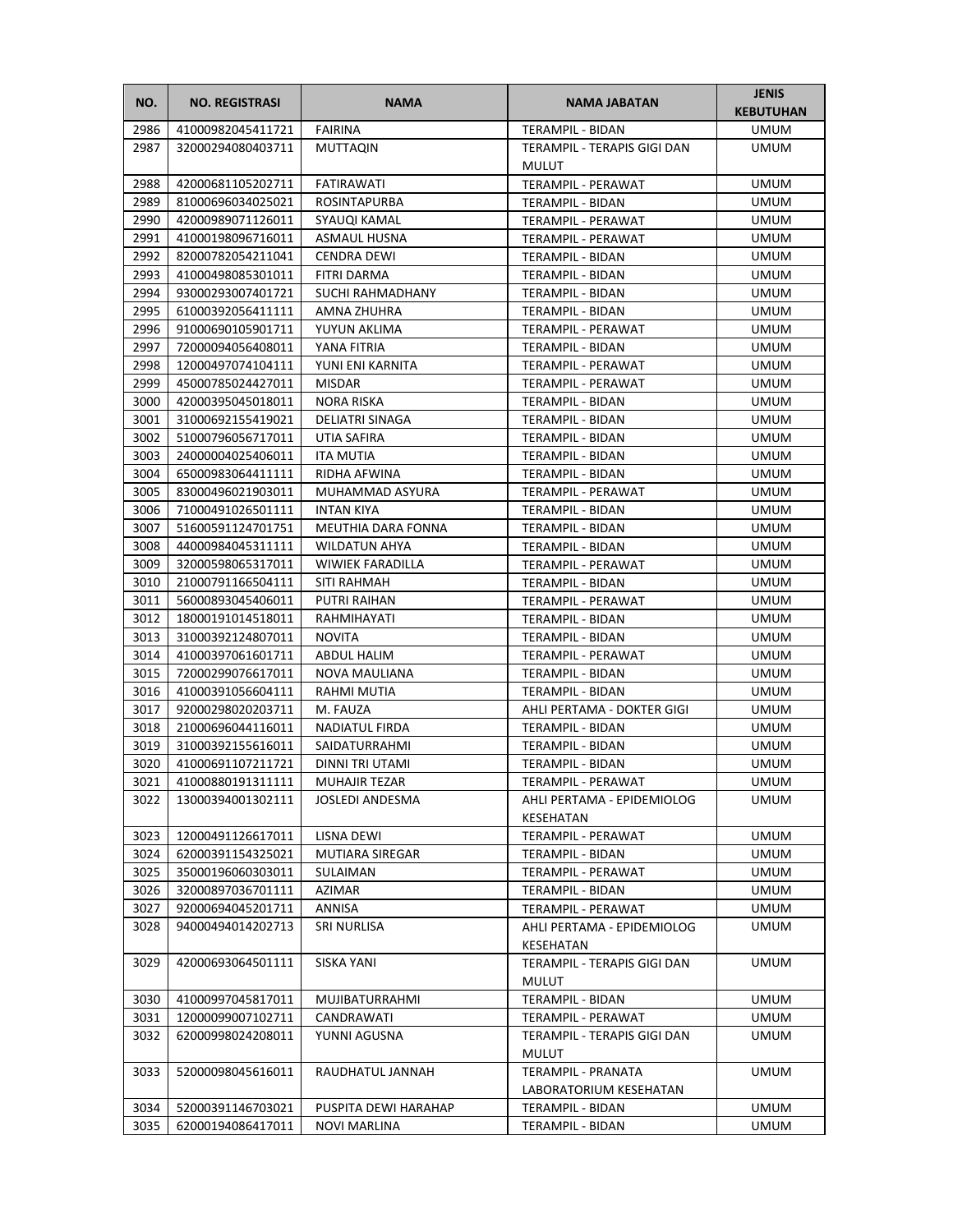| NO.  | <b>NO. REGISTRASI</b>  | <b>NAMA</b>                   | <b>NAMA JABATAN</b>                         | <b>JENIS</b><br><b>KEBUTUHAN</b> |
|------|------------------------|-------------------------------|---------------------------------------------|----------------------------------|
| 3036 | 12000499034606011      | <b>ERIKA HANUM</b>            | TERAMPIL - PERAWAT                          | <b>UMUM</b>                      |
| 3037 | 91000098045707011      | <b>AGUS NOVIANTI</b>          | TERAMPIL - PERAWAT                          | <b>UMUM</b>                      |
| 3038 | 34000292024208111      | WAHYUNI                       | TERAMPIL - BIDAN                            | <b>UMUM</b>                      |
| 3039 | 51000690124616011      | HERYANDA MAYA HATIMA          | TERAMPIL - PERAWAT                          | UMUM                             |
| 3040 | 23000981107204711      | NOVI ELYZA PUTRI              | TERAMPIL - BIDAN                            | UMUM                             |
| 3041 | 51000697017906011      | ROZATUL MONA                  | TERAMPIL - PERAWAT                          | UMUM                             |
| 3042 | 51000882161404031      | <b>MIRSAL</b>                 | TERAMPIL - PERAWAT                          | <b>UMUM</b>                      |
| 3043 | 41000393014417011      | <b>IMA MILDA</b>              | <b>TERAMPIL - BIDAN</b>                     | <b>UMUM</b>                      |
| 3044 | 41000893010711111      | <b>TAUFIQ WAHYUDI</b>         | TERAMPIL - PERAWAT                          | <b>UMUM</b>                      |
| 3045 | 51000497035101711      | RIZAYANA                      | TERAMPIL - PERAWAT                          | <b>UMUM</b>                      |
| 3046 | 11000491007208111      | NURUL AINI                    | TERAMPIL - PERAWAT                          | <b>UMUM</b>                      |
| 3047 | 32000791024801111      | HUSNUL KHATIMAH               | TERAMPIL - BIDAN                            | UMUM                             |
| 3048 | 33000290105417011      | JULIA                         | TERAMPIL - BIDAN                            | UMUM                             |
| 3049 | 62000391107415021      | RICHA NOVIANI                 | TERAMPIL - BIDAN                            | UMUM                             |
| 3050 | 72000491120306011      | <b>HARIS MAULANA</b>          | TERAMPIL - PERAWAT                          | <b>UMUM</b>                      |
| 3051 | 52000697044021721      | TETRA JULITA ANGELIKA HUTAPEA | TERAMPIL - PERAWAT                          | UMUM                             |
| 3052 | 91000794016707011      | <b>THIFALENA</b>              | <b>TERAMPIL - BIDAN</b>                     | <b>UMUM</b>                      |
| 3053 | 92000799046206011      | YUSWANDA RESTI                | TERAMPIL - BIDAN                            | <b>UMUM</b>                      |
| 3054 | 31000999046102711      | SEPTIA AFRIANTY               | <b>TERAMPIL - PERAWAT</b>                   | <b>UMUM</b>                      |
| 3055 | 24000699001606011      | <b>MUSLIMIN</b>               | TERAMPIL - PERAWAT                          | <b>UMUM</b>                      |
| 3056 | 11000889086102711      | <b>NUR RIDHA</b>              | TERAMPIL - PRANATA                          | UMUM                             |
|      |                        |                               | LABORATORIUM KESEHATAN                      |                                  |
| 3057 | 71000699022037011      | SAFTA MAULANA                 | <b>TERAMPIL - PERAWAT</b>                   | <b>UMUM</b>                      |
| 3058 | 81000983034323011      | <b>NURUL SYUHADA</b>          | TERAMPIL - BIDAN                            | <b>UMUM</b>                      |
| 3059 | 11000896005806111      | AUDI EKA PUTRI                | TERAMPIL - BIDAN                            | <b>UMUM</b>                      |
| 3060 | 42000599014701111      | MILDARAHMI                    | TERAMPIL - BIDAN                            | <b>UMUM</b>                      |
| 3061 | 53000498017104111      | IRFIDAYANTI                   | TERAMPIL - PERAWAT                          | <b>UMUM</b>                      |
| 3062 | 92000397085501711      | YULIANA RIZKI                 | TERAMPIL - PERAWAT                          | <b>UMUM</b>                      |
| 3063 | 21000893007102711      | HASNITA AL SANNURA            | TERAMPIL - PERAWAT                          | UMUM                             |
| 3064 | 71000880155600111      | ARMIATI                       | TERAMPIL - BIDAN                            | UMUM                             |
| 3065 | 33000982074501111      | <b>FITRIYANTI</b>             | TERAMPIL - BIDAN                            | UMUM                             |
| 3066 | 21000392035517011      | MAGHFIRAH                     | TERAMPIL - BIDAN                            | <b>UMUM</b>                      |
| 3067 | 71000191050905011      | RANDI DELJAN MISWAY           | <b>TERAMPIL - PERAWAT</b>                   | <b>UMUM</b>                      |
| 3068 | 61000499034102711      | MAYA SARI                     | TERAMPIL - PERAWAT                          | <b>UMUM</b>                      |
| 3069 | 92000297056916011      | <b>IDARAWATI</b>              | TERAMPIL - ASISTEN APOTEKER                 | <b>UMUM</b>                      |
|      | 3070 70200982117105011 | ADESTI VENI ULFA              | TERAMPIL - PERAWAT                          | <b>UMUM</b>                      |
| 3071 | 61000492085216011      | NANDA LISA SAPUTRI            | TERAMPIL - BIDAN                            | UMUM                             |
| 3072 | 61000199016504711      | VIVI INDAH SARI               | TERAMPIL - BIDAN                            | UMUM                             |
| 3073 | 61000490136311111      | LISNA FITRIANA                | AHLI PERTAMA - NUTRISIONIS                  | UMUM                             |
| 3074 | 21000994016102711      | DIAN PUTRI                    | TERAMPIL - ASISTEN APOTEKER                 | UMUM                             |
| 3075 | 11000599016018011      | ULFA WAHYUNI                  | TERAMPIL - BIDAN                            | <b>UMUM</b>                      |
| 3076 | 72000983046528011      | RIPHATIN                      | TERAMPIL - BIDAN                            | <b>UMUM</b>                      |
| 3077 | 12000881046207111      | RISKI SETIAWATI               | TERAMPIL - BIDAN                            | UMUM                             |
| 3078 | 92000092170018011      | WAHYUDI ARISMUNANDAR          | AHLI PERTAMA - DOKTER                       | UMUM                             |
| 3079 | 81000898025511111      | MONA DARA FONNA               | TERAMPIL - TERAPIS GIGI DAN<br><b>MULUT</b> | UMUM                             |
| 3080 | 82000593075217011      | PUTRI MARLISA                 | TERAMPIL - BIDAN                            | <b>UMUM</b>                      |
| 3081 | 24000291005617011      | HERILNA ANDAYANI              | TERAMPIL - BIDAN                            | UMUM                             |
| 3082 | 42000990166506011      | NURIZNI OKTAVIANA             | TERAMPIL - PERAWAT                          | UMUM                             |
| 3083 | 71000889061211111      | MUHAMMAD NASRUDDIN            | TERAMPIL - PERAWAT                          | UMUM                             |
| 3084 | 13000295084816011      | SUARNI LESTARI                | TERAMPIL - BIDAN                            | UMUM                             |
| 3085 | 12000102045905011      | POPY MERSILU                  | TERAMPIL - PERAWAT                          | UMUM                             |
| 3086 | 41000097052103711      | RIZKI AULIA PUTRA             | TERAMPIL - PERAWAT                          | UMUM                             |
| 3087 | 51000694065606011      | NINA FITRIA                   | TERAMPIL - PERAWAT                          | UMUM                             |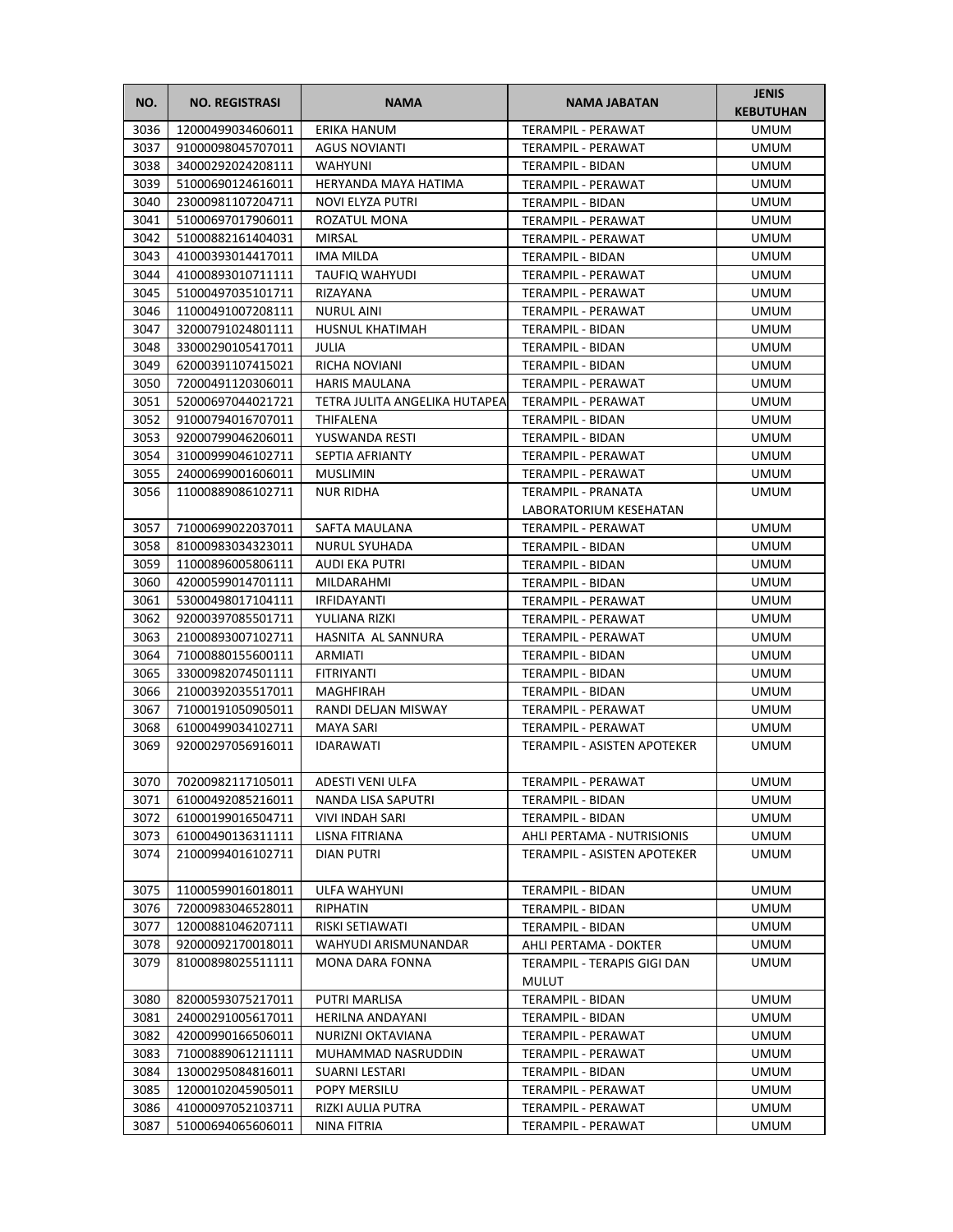| NO.          | <b>NO. REGISTRASI</b>                  | <b>NAMA</b>                   | NAMA JABATAN                                 | <b>JENIS</b><br><b>KEBUTUHAN</b> |
|--------------|----------------------------------------|-------------------------------|----------------------------------------------|----------------------------------|
| 3088         | 91000888044513011                      | YUSLINA                       | TERAMPIL - BIDAN                             | <b>UMUM</b>                      |
| 3089         | 21000396016026011                      | ZAKIA ULFA                    | TERAMPIL - BIDAN                             | UMUM                             |
| 3090         | 12000985005717011                      | NURFITRIANI                   | TERAMPIL - BIDAN                             | UMUM                             |
| 3091         | 31000594024801111                      | RIZKA AFRIANA                 | TERAMPIL - BIDAN                             | UMUM                             |
| 3092         | 14000000105606011                      | SHOFIA RAUZAH                 | TERAMPIL - PERAWAT                           | UMUM                             |
| 3093         | 12000681194706011                      | <b>NONI MAULINARNI</b>        | TERAMPIL - PERAWAT                           | UMUM                             |
| 3094         | 22000983085402111                      | YETTI ARISMA                  | TERAMPIL - BIDAN                             | <b>UMUM</b>                      |
| 3095         | 86000297061427011                      | ZULFAHMI                      | <b>TERAMPIL - PERAWAT</b>                    | UMUM                             |
| 3096         | 11000782094816011                      | FERA HANDAYANI                | TERAMPIL - BIDAN                             | UMUM                             |
| 3097         | 93000394045208011                      | <b>DEWI AFRIYANI</b>          | TERAMPIL - BIDAN                             | UMUM                             |
| 3098         | 72000099076406011                      | <b>NUR ASNI</b>               | TERAMPIL - BIDAN                             | UMUM                             |
| 3099         | 82000983065817011                      | SRI WAHYUNI                   | TERAMPIL - BIDAN                             | UMUM                             |
| 3100         | 41000793085604011                      | LAELA AISYAH AYUNI            | TERAMPIL - BIDAN                             | UMUM                             |
| 3101         | 92000491071418011                      | ASARI                         | TERAMPIL - PEREKAM MEDIS                     | UMUM                             |
| 3102         | 62000682107018011                      | ROHANI                        | TERAMPIL - PERAWAT                           | UMUM                             |
| 3103         | 71000994064325021                      | <b>ESA NUR AZLIN</b>          | TERAMPIL - BIDAN                             | UMUM                             |
| 3104         | 81000299015901111                      | ZURIATI                       | TERAMPIL - BIDAN                             | UMUM                             |
| 3105         | 14000596003504111                      | RAHMAD FERDIAN                | TERAMPIL - PEREKAM MEDIS                     | <b>UMUM</b>                      |
| 3106         | 51000396094401711                      | NURUL HAYATI YUSRA            | AHLI PERTAMA - DOKTER                        | UMUM                             |
| 3107         | 54000492140201711                      | ENDIKA MARLIANTO              | TERAMPIL - PERAWAT                           | UMUM                             |
| 3108         | 76000393010406011                      | <b>ANDI SYAHPUTRA</b>         | TERAMPIL - PERAWAT                           | UMUM                             |
| 3109         | 81000591186301111                      | <b>ISMA WAHYUNI</b>           | TERAMPIL - PERAWAT                           | UMUM                             |
| 3110         | 61000197045102711                      | RIZA AYU PARLEFI              | TERAMPIL - PERAWAT                           | UMUM                             |
| 3111         | 43000981114308111                      | NURLAILA                      | TERAMPIL - BIDAN                             | UMUM                             |
| 3112         | 11000099062608011                      | MUHAMMAD YANIS                | TERAMPIL - PERAWAT                           | UMUM                             |
| 3113<br>3114 | 61000690120216011<br>33000392156101711 | T.AULIA RIZKY<br>ELFI SUFIANA | TERAMPIL - PERAWAT<br>TERAMPIL - PERAWAT     | <b>UMUM</b><br>UMUM              |
| 3115         | 63000982101217011                      | FAKHRULLAZI                   | TERAMPIL - PERAWAT                           | UMUM                             |
| 3116         | 14000092006811721                      | SILFA AISA                    | AHLI PERTAMA - DOKTER                        | UMUM                             |
| 3117         | 61000190122201711                      | <b>KHUSNON</b>                | AHLI PERTAMA - DOKTER                        | UMUM                             |
| 3118         | 71000696065111111                      | RAHMAYANTI                    | TERAMPIL - BIDAN                             | UMUM                             |
| 3119         | 51000495026404111                      | <b>FATIMAH</b>                | TERAMPIL - PERAWAT                           | UMUM                             |
| 3120         | 61000390134601111                      | MAWADDAH WARAHMAH             | TERAMPIL - BIDAN                             | UMUM                             |
| 3121         | 61000986095101711                      | VENNYTASARI                   | TERAMPIL - BIDAN                             | UMUM                             |
| 3122         | 61000791056416011                      | <b>SUFINA</b>                 | TERAMPIL - BIDAN                             | <b>UMUM</b>                      |
| 3123         | 52000881114104111                      | MAILINAR                      | TERAMPIL - BIDAN                             | <b>UMUM</b>                      |
| 3124         | 51000290145304111                      | RIA MASDIAH                   | TERAMPIL - BIDAN                             | <b>UMUM</b>                      |
| 3125         | 62000094096504111                      | WINDA MADARAHMI               | AHLI PERTAMA - DOKTER                        | UMUM                             |
| 3126         | 91000093055102711                      | YAUMIL AKMALIA                | TERAMPIL - PERAWAT                           | UMUM                             |
| 3127         | 81000491044508011                      | AYU ERVINA                    | TERAMPIL - BIDAN                             | UMUM                             |
| 3128         | 92000694085407011                      | NOVI YANTI                    | TERAMPIL - PERAWAT                           | UMUM                             |
| 3129         | 11000398076711111                      | NURMALIZA                     | TERAMPIL - BIDAN                             | UMUM                             |
| 3130         | 11000982065601111                      | MAULIDA                       | TERAMPIL - BIDAN                             | UMUM                             |
| 3131         | 91000592115601111                      | RAUDHATUL JANNAH              | TERAMPIL - BIDAN                             | UMUM                             |
| 3132         | 41000008096108011                      | <b>CUT INTAN HAYATI</b>       | TERAMPIL - PERAWAT                           | UMUM                             |
| 3133         | 71000296056013011                      | SRI WAHYUNI                   | TERAMPIL - BIDAN                             | UMUM                             |
| 3134         | 62000699074316011                      | MAULIDAR                      | <b>TERAMPIL - NUTRISIONIS</b>                | UMUM                             |
| 3135         | 91000984055602111                      | MAWARNI                       | TERAMPIL - PERAWAT                           | UMUM                             |
| 3136         | 42000192066203711                      | IKA NUR ASNITA                | TERAMPIL - BIDAN                             | UMUM                             |
| 3137         | 12000791126417011                      | SAFRIDA                       | TERAMPIL - PERAWAT                           | UMUM                             |
| 3138         | 12000680190706011                      | ZULFIKRI                      | TERAMPIL - PRANATA<br>LABORATORIUM KESEHATAN | UMUM                             |
| 3139         | 31000399014604111                      | SUSILAWATI                    | TERAMPIL - PERAWAT                           | UMUM                             |
| 3140         | 42000293016402111                      | LISTIA MUSFIRAHMY .YA         | TERAMPIL - BIDAN                             | UMUM                             |
| 3141         | 42000091145208011                      | NIA MUSTIKA                   | TERAMPIL - BIDAN                             | UMUM                             |
| 3142         | 91000986024403711                      | RINA RISMAYANI                | TERAMPIL - BIDAN                             | UMUM                             |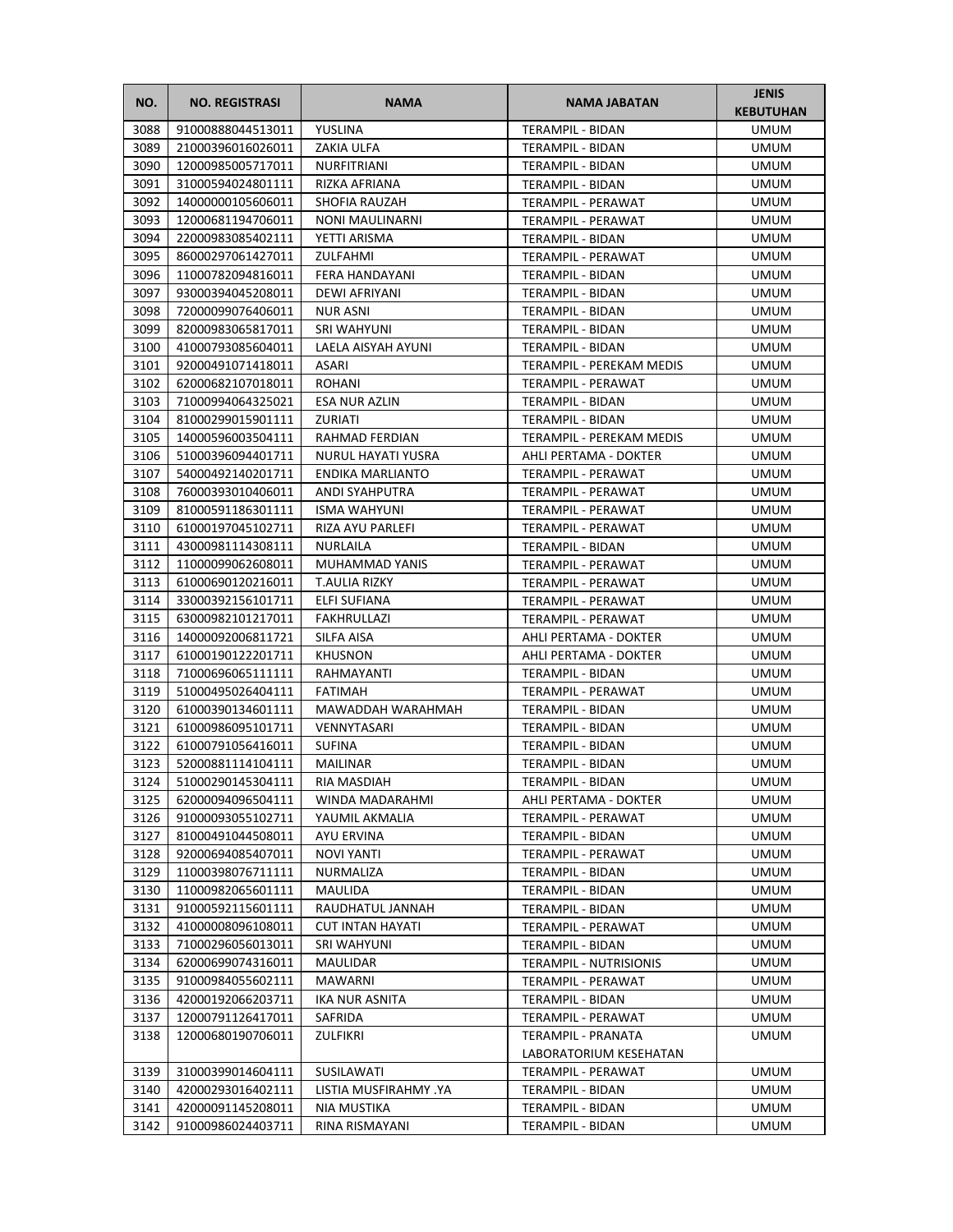| NO.  | <b>NO. REGISTRASI</b>  | <b>NAMA</b>           | <b>NAMA JABATAN</b>           | <b>JENIS</b><br><b>KEBUTUHAN</b> |
|------|------------------------|-----------------------|-------------------------------|----------------------------------|
| 3143 | 61000191136306111      | SITI UMI NADIROH      | <b>TERAMPIL - BIDAN</b>       | <b>UMUM</b>                      |
| 3144 | 52000094034401111      | <b>RUSDA</b>          | TERAMPIL - BIDAN              | <b>UMUM</b>                      |
| 3145 | 51000091176401111      | <b>ISMATURRAHMI</b>   | TERAMPIL - BIDAN              | <b>UMUM</b>                      |
| 3146 | 41000092076601011      | <b>ASRINUL SUFIRA</b> | TERAMPIL - PERAWAT            | <b>UMUM</b>                      |
| 3147 | 74000197011306111      | MUHAMMAD NAZIR        | TERAMPIL - PERAWAT            | <b>UMUM</b>                      |
| 3148 | 44000692084111071      | SHELLA YUNIANDA       | <b>TERAMPIL - NUTRISIONIS</b> | UMUM                             |
| 3149 | 94000098012401711      | IMAN RAKHMADIKA       | AHLI PERTAMA - DOKTER GIGI    | UMUM                             |
| 3150 | 21000190105203011      | YUSRA                 | TERAMPIL - BIDAN              | <b>UMUM</b>                      |
| 3151 | 21000697026102711      | EGA DARA SUKMA        | TERAMPIL - PRANATA            | <b>UMUM</b>                      |
|      |                        |                       | LABORATORIUM KESEHATAN        |                                  |
| 3152 | 61000099026216011      | HAFNI CIA MASYITHAH   | AHLI PERTAMA - DOKTER         | <b>UMUM</b>                      |
| 3153 | 23000984005507111      | SASTRI DALILA         | TERAMPIL - BIDAN              | <b>UMUM</b>                      |
| 3154 | 71000980155308111      | NUR AFNI ZAHARA YANTI | TERAMPIL - BIDAN              | UMUM                             |
| 3155 | 41000697054504711      | <b>JULIA PRASTIKA</b> | TERAMPIL - BIDAN              | UMUM                             |
| 3156 | 21000494094026011      | AMIRA NANDA PUTRI     | TERAMPIL - PERAWAT            | UMUM                             |
| 3157 | 22000888017507111      | EKA KARTIKA DAMAYANTI | TERAMPIL - BIDAN              | UMUM                             |
| 3158 | 91000498006227011      | NITA MAULIDA          | <b>TERAMPIL - BIDAN</b>       | UMUM                             |
| 3159 | 81000888055507111      | <b>ROSITAH</b>        | TERAMPIL - BIDAN              | <b>UMUM</b>                      |
| 3160 | 72000295096501711      | NANDA KARTIKA         | TERAMPIL - BIDAN              | <b>UMUM</b>                      |
| 3161 | 71000099075016111      | SITI JULITA           | TERAMPIL - BIDAN              | UMUM                             |
| 3162 | 11000094074402011      | RAMADIANA             | TERAMPIL - BIDAN              | <b>UMUM</b>                      |
| 3163 | 57000688074301711      | <b>MURIDAH</b>        | TERAMPIL - PERAWAT            | <b>UMUM</b>                      |
| 3164 | 91000294036028011      | AFRIANTI              | TERAMPIL - BIDAN              | UMUM                             |
| 3165 | 51000796086326011      | AMELIA MIRANDA        | TERAMPIL - PERAWAT            | UMUM                             |
| 3166 | 61000999044817011      | TUNSARI MULYA ANJANI  | TERAMPIL - PERAWAT            | <b>UMUM</b>                      |
| 3167 | 51000292164616011      | <b>FIRDAYANI</b>      | <b>TERAMPIL - NUTRISIONIS</b> | <b>UMUM</b>                      |
| 3168 | 91000594055711111      | LIA FATMI             | TERAMPIL - BIDAN              | <b>UMUM</b>                      |
| 3169 | 71000781175517011      | YULIDAR               | TERAMPIL - BIDAN              | <b>UMUM</b>                      |
| 3170 | 91000099072111111      | RIFKI RAIYANI         | TERAMPIL - PERAWAT            | <b>UMUM</b>                      |
| 3171 | 94000091011216011      | RIZKIA FAHMI          | AHLI PERTAMA - EPIDEMIOLOG    | UMUM                             |
|      |                        |                       | KESEHATAN                     |                                  |
| 3172 | 12000596075326011      | SAFWATUL KHAIRI       | <b>TERAMPIL - PERAWAT</b>     | UMUM                             |
| 3173 | 42000789007111111      | SAFARATULLAILI        | <b>TERAMPIL - BIDAN</b>       | UMUM                             |
| 3174 | 11000199066913011      | <b>NADIA</b>          | TERAMPIL - BIDAN              | <b>UMUM</b>                      |
| 3175 | 62000292105102711      | YENI DASELA           | TERAMPIL - PERAWAT            | <b>UMUM</b>                      |
| 3176 | 11000196055327011      | SALBIAH               | TERAMPIL - BIDAN              | <b>UMUM</b>                      |
|      | 3177 56000299054427011 | LIA ANNURIA           | TERAMPIL - BIDAN              | <b>UMUM</b>                      |
| 3178 | 51000195045013011      | NIKMAH RIDHATI        | TERAMPIL - BIDAN              | UMUM                             |
| 3179 | 41000599054407011      | SRI MUNITA            | TERAMPIL - BIDAN              | UMUM                             |
| 3180 | 42000692136501711      | PUTRI SRI WAHYUNI     | TERAMPIL - BIDAN              | UMUM                             |
| 3181 | 13000894014204711      | MASYITAH              | TERAMPIL - PERAWAT            | UMUM                             |
| 3182 | 91000892006306011      | AFRINA                | TERAMPIL - PERAWAT            | UMUM                             |
| 3183 | 51000491062303711      | MUHAIMIN SYA'BAN      | TERAMPIL - PERAWAT            | UMUM                             |
| 3184 | 51000891116403711      | NAZLA FADHILLAH       | TERAMPIL - PERAWAT            | UMUM                             |
| 3185 | 12000093044407011      | DAHLIA                | TERAMPIL - BIDAN              | UMUM                             |
| 3186 | 79530987014418011      | <b>MASYITAH</b>       | TERAMPIL - BIDAN              | UMUM                             |
| 3187 | 11000296076917011      | RITA ZAHARA           | TERAMPIL - BIDAN              | UMUM                             |
| 3188 | 81000987084527011      | <b>INDAH WANA</b>     | TERAMPIL - BIDAN              | UMUM                             |
| 3189 | 44000292014304011      | SABARIAH              | TERAMPIL - BIDAN              | UMUM                             |
| 3190 | 81000198006618011      | MAULIZAYANA           | TERAMPIL - BIDAN              | UMUM                             |
| 3191 | 71000393016716011      | RITA MAULANA          | TERAMPIL - BIDAN              | UMUM                             |
| 3192 | 36000985045203711      | MAYA FITRI            | TERAMPIL - BIDAN              | UMUM                             |
| 3193 | 61000194024907011      | RIKA AFRIANI          | TERAMPIL - BIDAN              | UMUM                             |
| 3194 | 32000896096501111      | <b>IMELDA PUTRI</b>   | TERAMPIL - RADIOGRAFER        | UMUM                             |
| 3195 | 41000092186411011      | HANIDA                | TERAMPIL - BIDAN              | UMUM                             |
| 3196 | 82000891034708011      | SRI WULAN SARI        | TERAMPIL - PERAWAT            | UMUM                             |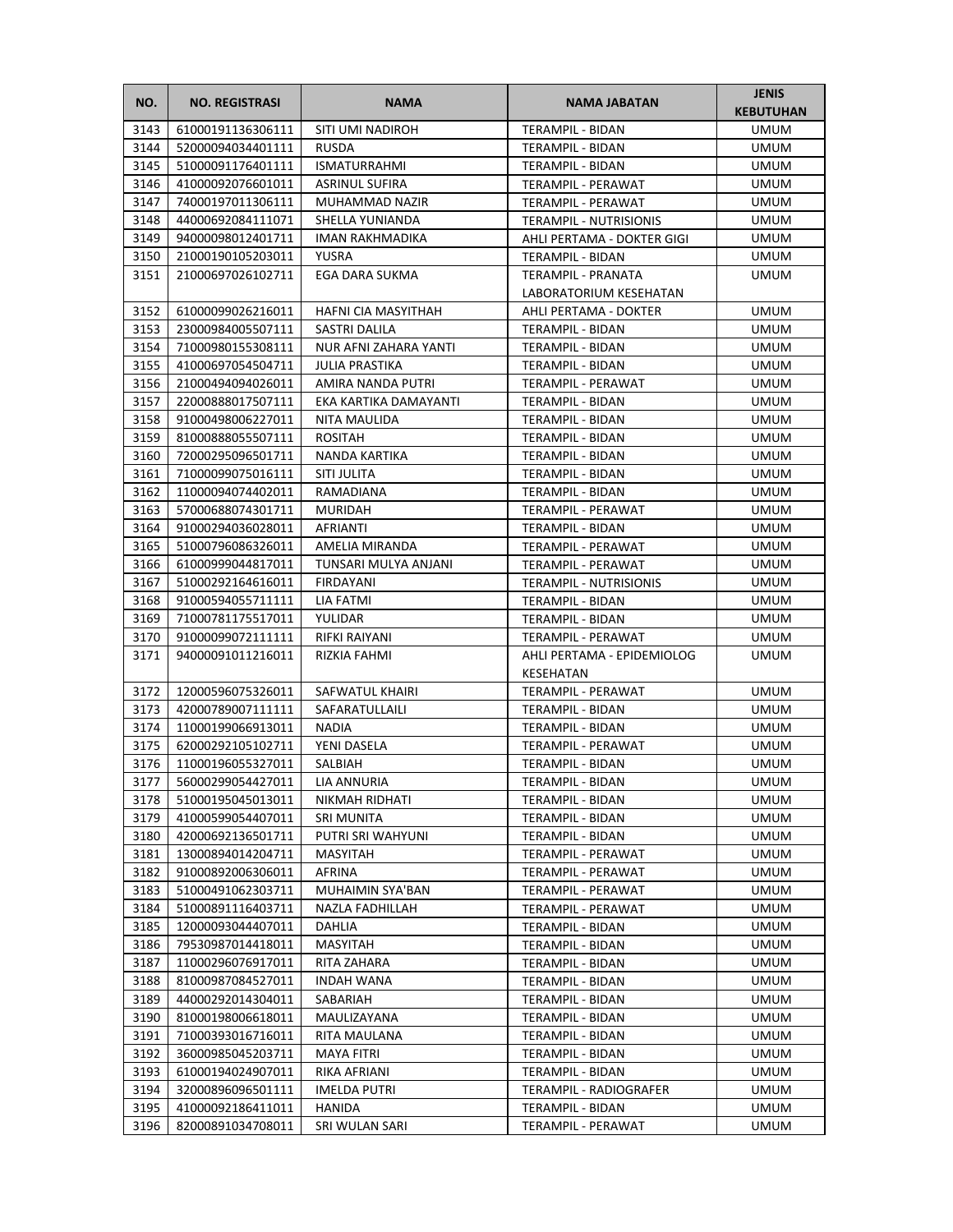| NO.          | <b>NO. REGISTRASI</b>                  | <b>NAMA</b>                  | <b>NAMA JABATAN</b>                          | <b>JENIS</b><br><b>KEBUTUHAN</b> |
|--------------|----------------------------------------|------------------------------|----------------------------------------------|----------------------------------|
| 3197         | 81000498036705111                      | NURHAYATI                    | <b>TERAMPIL - BIDAN</b>                      | <b>UMUM</b>                      |
| 3198         | 31000591131427011                      | RIZALMI PURNAWAN             | TERAMPIL - PERAWAT                           | <b>UMUM</b>                      |
| 3199         | 91000499066418011                      | MAULIZA HANUM                | <b>TERAMPIL - BIDAN</b>                      | <b>UMUM</b>                      |
| 3200         | 42000989096916011                      | DEWI ROSITA                  | <b>TERAMPIL - PERAWAT</b>                    | <b>UMUM</b>                      |
| 3201         | 11000095006313011                      | <b>MUTIA SARA</b>            | TERAMPIL - BIDAN                             | <b>UMUM</b>                      |
| 3202         | 51000882113517011                      | ZULFIKAR                     | TERAMPIL - PERAWAT                           | <b>UMUM</b>                      |
| 3203         | 52000393014618011                      | <b>IZA SURYANI</b>           | TERAMPIL - BIDAN                             | <b>UMUM</b>                      |
| 3204         | 93000097016303011                      | AYU AZHARI                   | TERAMPIL - BIDAN                             | <b>UMUM</b>                      |
| 3205         | 51000784064406011                      | AMINAH                       | TERAMPIL - BIDAN                             | <b>UMUM</b>                      |
| 3206         | 65000299024806111                      | <b>SULASTRI</b>              | TERAMPIL - BIDAN                             | <b>UMUM</b>                      |
| 3207         | 47000095076304711                      | ANDRIYANI                    | TERAMPIL - BIDAN                             | <b>UMUM</b>                      |
| 3208         | 31000390116413011                      | <b>FITRIANI</b>              | TERAMPIL - BIDAN                             | <b>UMUM</b>                      |
| 3209         | 81000595096013011                      | <b>VONI ANJASARI</b>         | TERAMPIL - BIDAN                             | <b>UMUM</b>                      |
| 3210         | 22000591036608011                      | SAFITRI                      | TERAMPIL - BIDAN                             | UMUM                             |
| 3211         | 44000597006101711                      | NOERMA JULITA                | AHLI PERTAMA - EPIDEMIOLOG                   | UMUM                             |
|              |                                        |                              | KESEHATAN                                    |                                  |
| 3212         | 31000891165116011                      | SRI SUCI RAHMATILLAH         | <b>TERAMPIL - PERAWAT</b>                    | <b>UMUM</b>                      |
| 3213         | 92000295016216011                      | <b>NURFAJRI</b>              | <b>TERAMPIL - BIDAN</b>                      | UMUM                             |
| 3214         | 24000987075203711                      | ROSA PUSPITA                 | TERAMPIL - BIDAN                             | <b>UMUM</b>                      |
| 3215         | 72000780156317011                      | EVA SUJASRI                  | <b>TERAMPIL - PERAWAT</b>                    | <b>UMUM</b>                      |
| 3216         | 53000291154917011                      | NOVA ANDRIANI                | TERAMPIL - BIDAN                             | <b>UMUM</b>                      |
| 3217         | 68000595044105111                      | <b>NUR SAFRIAWAN</b>         | TERAMPIL - BIDAN                             | <b>UMUM</b>                      |
| 3218         | 71000094064308111                      | ASRIATI                      | TERAMPIL - PERAWAT                           | UMUM                             |
| 3219         | 61000698056105111                      | NILA SAWANI                  | TERAMPIL - PERAWAT                           | UMUM                             |
| 3220         | 31000499014711111                      | RIZKA DEWI SAFARINA          | TERAMPIL - BIDAN                             | <b>UMUM</b>                      |
| 3221         | 42000395036501111                      | <b>TIHAJAR</b>               | TERAMPIL - BIDAN                             | <b>UMUM</b>                      |
| 3222         | 51000788085716011                      | NIA NOVIKA                   | TERAMPIL - PERAWAT                           | <b>UMUM</b>                      |
| 3223         | 71000290176616011                      | <b>CUT RIKA</b>              | AHLI PERTAMA - DOKTER                        | <b>UMUM</b>                      |
| 3224<br>3225 | 41000093065606011<br>32000691196617011 | <b>MUSLINA</b><br>ICHA AULIA | TERAMPIL - PEREKAM MEDIS<br>TERAMPIL - BIDAN | <b>UMUM</b><br>UMUM              |
| 3226         | 82000090194901111                      | EKA WARDANI                  | TERAMPIL - BIDAN                             | UMUM                             |
| 3227         | 83000697094427011                      | MAULIDAR                     | TERAMPIL - BIDAN                             | UMUM                             |
| 3228         | 14000001014106111                      | <b>ADES MARANI</b>           | TERAMPIL - BIDAN                             | UMUM                             |
| 3229         | 21000891146023011                      | <b>WIRA NADA TRISIA</b>      | TERAMPIL - BIDAN                             | <b>UMUM</b>                      |
| 3230         | 71000292015607011                      | FEFRIANA                     | <b>TERAMPIL - BIDAN</b>                      | <b>UMUM</b>                      |
| 3231         | 51000696036311111                      | SRI FUJI ASTUTI              | TERAMPIL - BIDAN                             | <b>UMUM</b>                      |
|              | 3232 81000499054127011                 | LIZA MAULITA                 | TERAMPIL - BIDAN                             | <b>UMUM</b>                      |
| 3233         | 42000292025206011                      | SAFRIDA                      | TERAMPIL - PRANATA                           | UMUM                             |
|              |                                        |                              | LABORATORIUM KESEHATAN                       |                                  |
| 3234         | 31000399054106111                      | NOPITA WINDA                 | TERAMPIL - BIDAN                             | <b>UMUM</b>                      |
| 3235         | 60200997014501111                      | PUTRI RAHMI                  | TERAMPIL - BIDAN                             | <b>UMUM</b>                      |
| 3236         | 62000092034806111                      | <b>FEBRYNAR</b>              | TERAMPIL - BIDAN                             | UMUM                             |
| 3237         | 64000693003105011                      | <b>IMAM HUSWANDI</b>         | TERAMPIL - PERAWAT                           | UMUM                             |
| 3238         | 91000092107607011                      | <b>DESI MULIANTI</b>         | TERAMPIL - BIDAN                             | <b>UMUM</b>                      |
| 3239         | 74000883075011111                      | <b>CUT MISRINA</b>           | <b>TERAMPIL - NUTRISIONIS</b>                | <b>UMUM</b>                      |
| 3240         | 91000192005807011                      | USWATUN HASANAH              | TERAMPIL - BIDAN                             | UMUM                             |
| 3241         | 43000996082505011                      | TEUKU ARIB MULTAZAM          | TERAMPIL - PERAWAT                           | UMUM                             |
| 3242         | 21000790166102711                      | FELEN ANJELINA               | TERAMPIL - ASISTEN APOTEKER                  | UMUM                             |
| 3243         | 10100092045627021                      | RIKA SAHROLINA SIREGAR       | TERAMPIL - BIDAN                             | <b>UMUM</b>                      |
| 3244         | 11000692186508111                      | MULYANI                      | TERAMPIL - BIDAN                             | <b>UMUM</b>                      |
| 3245         | 32000096096801711                      | DIAN KEMALA SARI             | AHLI PERTAMA - EPIDEMIOLOG<br>KESEHATAN      | <b>UMUM</b>                      |
| 3246         | 21000986031202711                      | ZIA UL MUTTAQIN              | TERAMPIL - PERAWAT                           | <b>UMUM</b>                      |
| 3247         | 51000988024606011                      | ARI PUSPITASARI              | TERAMPIL - PERAWAT                           | UMUM                             |
| 3248         | 82000792005202711                      | FITRI RAHMAWATI              | AHLI PERTAMA - PERAWAT                       | UMUM                             |
|              |                                        |                              |                                              |                                  |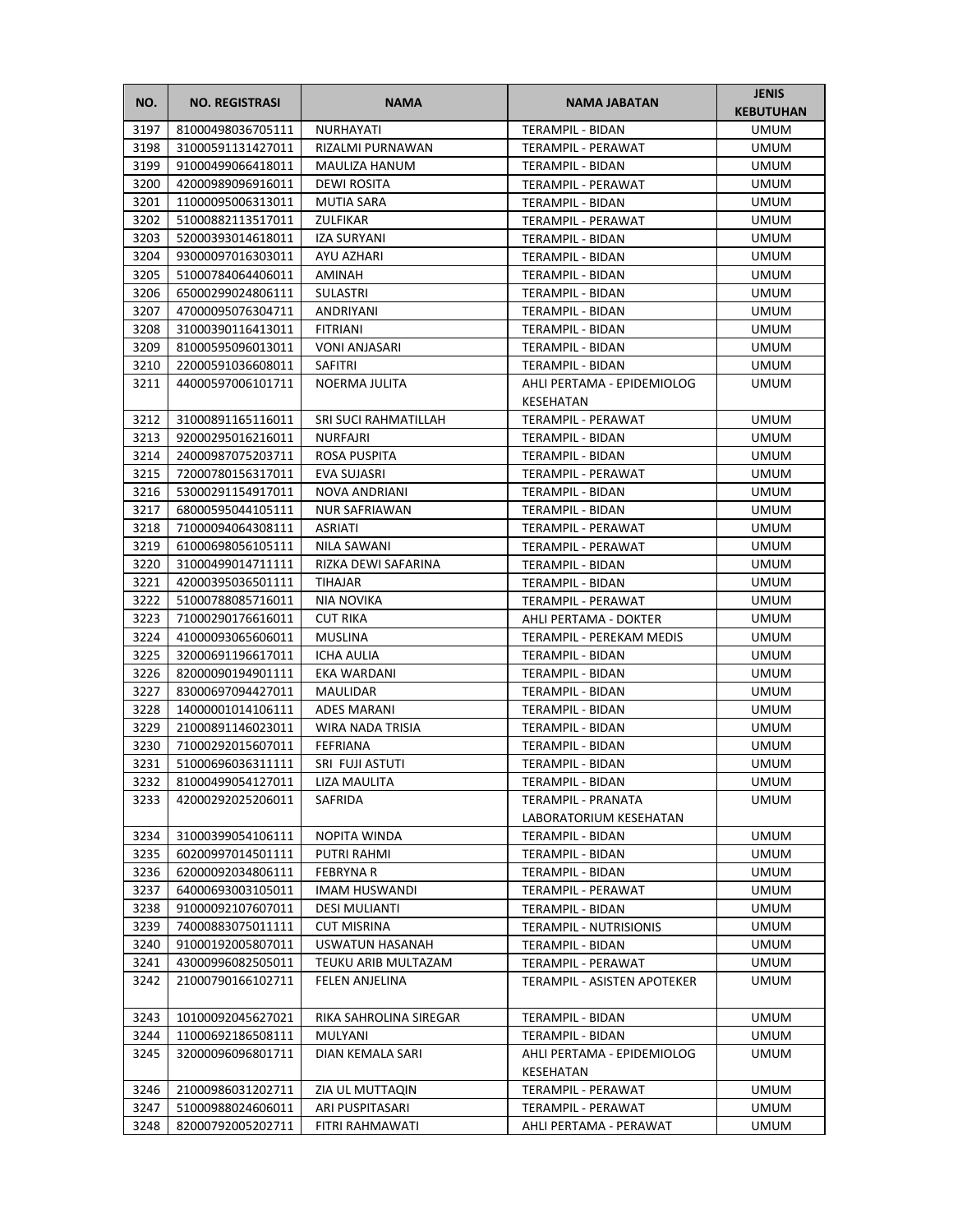| NO.  | <b>NO. REGISTRASI</b>  | <b>NAMA</b>                 | <b>NAMA JABATAN</b>                         | <b>JENIS</b><br><b>KEBUTUHAN</b> |
|------|------------------------|-----------------------------|---------------------------------------------|----------------------------------|
| 3249 | 91000882030411111      | ZULFIKAR                    | TERAMPIL - PERAWAT                          | <b>UMUM</b>                      |
| 3250 | 23000393007617011      | <b>SAFRINA</b>              | TERAMPIL - PERAWAT                          | <b>UMUM</b>                      |
| 3251 | 71000885065326011      | ARIZOHARI                   | <b>TERAMPIL - PERAWAT</b>                   | <b>UMUM</b>                      |
| 3252 | 87000391014102111      | ELLAWATI                    | TERAMPIL - BIDAN                            | <b>UMUM</b>                      |
| 3253 | 91000394046427011      | AIDAR FITRIA                | TERAMPIL - PERAWAT                          | <b>UMUM</b>                      |
| 3254 | 13000396054104111      | <b>SUCI ZAHHARA</b>         | TERAMPIL - BIDAN                            | <b>UMUM</b>                      |
| 3255 | 61000293014103011      | ZATUL RAHMI                 | TERAMPIL - BIDAN                            | <b>UMUM</b>                      |
| 3256 | 11000599006206011      | <b>RISA MAULIANA</b>        | TERAMPIL - PERAWAT                          | <b>UMUM</b>                      |
| 3257 | 11000885034411721      | <b>RIZKY RAHMADANI</b>      | TERAMPIL - BIDAN                            | <b>UMUM</b>                      |
| 3258 | 72000897096417011      | ANDIA PUTRI                 | TERAMPIL - BIDAN                            | <b>UMUM</b>                      |
| 3259 | 91000394055516011      | NUR ELISA FITRI             | <b>TERAMPIL - NUTRISIONIS</b>               | <b>UMUM</b>                      |
| 3260 | 91000295086117011      | YENI RESHA                  | TERAMPIL - PERAWAT                          | <b>UMUM</b>                      |
| 3261 | 11000994006527011      | SUKMA DEWI                  | TERAMPIL - BIDAN                            | <b>UMUM</b>                      |
| 3262 | 58000191014717011      | SATRIANTI                   | TERAMPIL - PERAWAT                          | <b>UMUM</b>                      |
| 3263 | 82000598075406111      | <b>GUSTIN PURNAMA SARI</b>  | TERAMPIL - BIDAN                            | UMUM                             |
| 3264 | 14000795035207721      | <b>DESI SAFITRI</b>         | TERAMPIL - TERAPIS GIGI DAN                 | <b>UMUM</b>                      |
|      |                        |                             | MULUT                                       |                                  |
| 3265 | 81000690164203011      | <b>VIVI CHAIRANI</b>        | TERAMPIL - TERAPIS GIGI DAN                 | <b>UMUM</b>                      |
|      |                        |                             | <b>MULUT</b>                                |                                  |
| 3266 | 23000393034208111      | FITRI MAULIDA               | TERAMPIL - BIDAN                            | <b>UMUM</b>                      |
| 3267 | 51000696055617011      | <b>MIRA DIANA</b>           | TERAMPIL - PERAWAT                          | <b>UMUM</b>                      |
| 3268 | 81000793045304111      | FITRIA INDRIANI             | TERAMPIL - PERAWAT                          | <b>UMUM</b>                      |
| 3269 | 61000098095102711      | SITTI KHAMARIAH             | AHLI PERTAMA - DOKTER                       | <b>UMUM</b>                      |
| 3270 | 84000499026105011      | FRISKA ADITYA               | TERAMPIL - BIDAN                            | <b>UMUM</b>                      |
| 3271 | 31000695014608011      | RAUZATUL FAIZAH             | TERAMPIL - BIDAN                            | <b>UMUM</b>                      |
| 3272 | 61000591162813011      | DARUL QUTNI                 | TERAMPIL - TERAPIS GIGI DAN<br>MULUT        | <b>UMUM</b>                      |
| 3273 | 31000591075202711      | AYU PURNAMA SARI EFFENRIANI | TERAMPIL - PERAWAT                          | <b>UMUM</b>                      |
| 3274 | 52000494006306011      | HILDA AINI SYIFAK           | TERAMPIL - SANITARIAN                       | <b>UMUM</b>                      |
| 3275 | 62000995075706011      | MISNA AKRAMA                | TERAMPIL - BIDAN                            | <b>UMUM</b>                      |
| 3276 | 64000698017501011      | NASYWA HADAYA               | TERAMPIL - BIDAN                            | <b>UMUM</b>                      |
| 3277 | 33000295014418011      | YULIA RISMAWATI             | TERAMPIL - BIDAN                            | UMUM                             |
| 3278 | 81000199025607011      | SAFRINA                     | <b>TERAMPIL - BIDAN</b>                     | <b>UMUM</b>                      |
| 3279 | 62000597026903011      | EKA JULIA                   | TERAMPIL - BIDAN                            | <b>UMUM</b>                      |
| 3280 | 53000786055403711      | <b>ZUHRA</b>                | TERAMPIL - BIDAN                            | <b>UMUM</b>                      |
| 3281 | 33000191034016011      | <b>FETTI RAUZANA</b>        | TERAMPIL - BIDAN                            | <b>UMUM</b>                      |
|      | 3282 91000781086202741 | SITI HAJAR                  | AHLI PERTAMA - BIDAN                        | <b>UMUM</b>                      |
| 3283 | 41000791195506111      | RAOZA PUTRI                 | TERAMPIL - BIDAN                            | UMUM                             |
| 3284 | 12000190156901111      | HAWILAH                     | TERAMPIL - BIDAN                            | <b>UMUM</b>                      |
| 3285 | 63000591005606111      | MASITAH                     | TERAMPIL - BIDAN                            | <b>UMUM</b>                      |
| 3286 | 91000094006107011      | ADE AFRIANI                 | TERAMPIL - PERAWAT                          | <b>UMUM</b>                      |
| 3287 | 71000498025704011      | SAPRINA WAHYUNI             | TERAMPIL - BIDAN                            | <b>UMUM</b>                      |
| 3288 | 62000298056108111      | EMA DIANA SARI              | TERAMPIL - BIDAN                            | <b>UMUM</b>                      |
| 3289 | 71000995084306011      | DURROTUL NASEHAH            | TERAMPIL - TERAPIS GIGI DAN<br><b>MULUT</b> | <b>UMUM</b>                      |
| 3290 | 81000999005311111      | LIZA SHAFIRA                | TERAMPIL - PERAWAT                          | <b>UMUM</b>                      |
| 3291 | 41000782024207011      | MITASARI                    | TERAMPIL - BIDAN                            | <b>UMUM</b>                      |
| 3292 | 21000592014408111      | FERAWATI                    | TERAMPIL - BIDAN                            | UMUM                             |
| 3293 | 81000294046406111      | MAISYARAH                   | TERAMPIL - BIDAN                            | UMUM                             |
| 3294 | 12000296066227011      | NONING ELIZA                | TERAMPIL - BIDAN                            | <b>UMUM</b>                      |
| 3295 | 53000499094102711      | AININYAL MARDHIAH           | TERAMPIL - PERAWAT                          | <b>UMUM</b>                      |
| 3296 | 73000005055213011      | MIRA ULFA                   | TERAMPIL - BIDAN                            | <b>UMUM</b>                      |
| 3297 | 83000096024208121      | NUR AULIYA RUSLI            | TERAMPIL - BIDAN                            | <b>UMUM</b>                      |
| 3298 | 91000094003202711      | SONNY SETIAWAN              | TERAMPIL - PERAWAT                          | <b>UMUM</b>                      |
| 3299 | 31000898016706011      | <b>CUT AYUNIARA</b>         | TERAMPIL - PERAWAT                          | <b>UMUM</b>                      |
| 3300 | 92000298005016011      | SITI MARISA                 | TERAMPIL - PERAWAT                          | <b>UMUM</b>                      |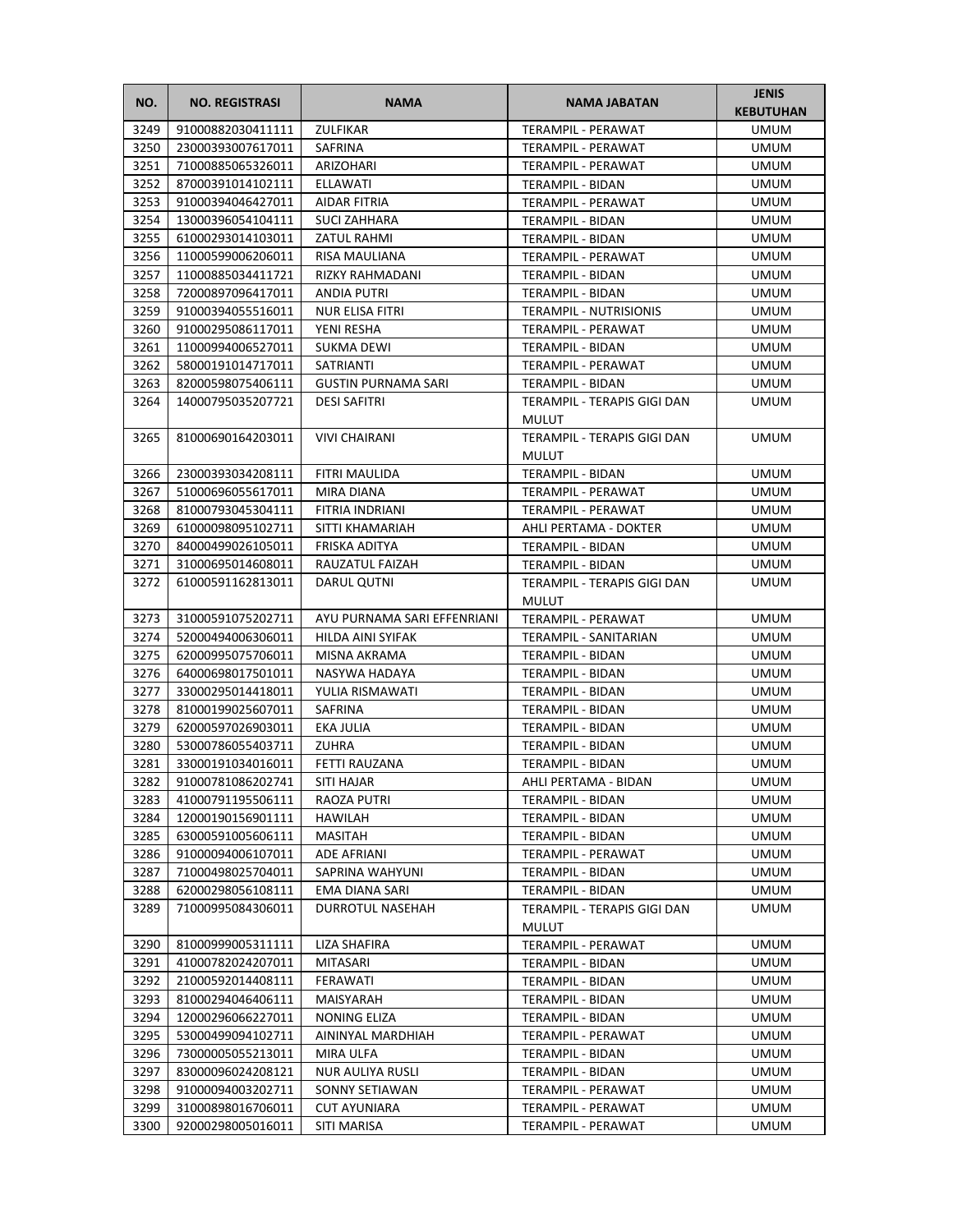| NO.  | <b>NO. REGISTRASI</b> | <b>NAMA</b>                    | <b>NAMA JABATAN</b>         | <b>JENIS</b><br><b>KEBUTUHAN</b> |
|------|-----------------------|--------------------------------|-----------------------------|----------------------------------|
| 3301 | 72000499054407011     | NURHANIFAH                     | TERAMPIL - PERAWAT          | <b>UMUM</b>                      |
| 3302 | 11000985034202711     | YUSNITA                        | TERAMPIL - PERAWAT          | <b>UMUM</b>                      |
| 3303 | 31000792166202711     | KARLINA                        | TERAMPIL - PERAWAT          | <b>UMUM</b>                      |
| 3304 | 55000092065706011     | <b>ZULINA</b>                  | TERAMPIL - PERAWAT          | UMUM                             |
| 3305 | 11000394065707011     | LISA AFRIANI                   | TERAMPIL - BIDAN            | UMUM                             |
| 3306 | 43000980107617011     | <b>ISNA DEWI</b>               | TERAMPIL - BIDAN            | UMUM                             |
| 3307 | 81000397096707011     | <b>NUR IKLIMA</b>              | TERAMPIL - BIDAN            | <b>UMUM</b>                      |
| 3308 | 61000995025606011     | AYATULLISSA                    | TERAMPIL - TERAPIS GIGI DAN | <b>UMUM</b>                      |
|      |                       |                                | <b>MULUT</b>                |                                  |
| 3309 | 11000491054117011     | NOVA YANTI                     | TERAMPIL - PERAWAT          | <b>UMUM</b>                      |
| 3310 | 13000884044606011     | <b>TATI ERMINA</b>             | TERAMPIL - PERAWAT          | <b>UMUM</b>                      |
| 3311 | 31000592074501111     | RAHMA FITRIA                   | TERAMPIL - TERAPIS GIGI DAN | UMUM                             |
|      |                       |                                | <b>MULUT</b>                |                                  |
| 3312 | 92000887055208111     | RAHMAYANI                      | TERAMPIL - BIDAN            | UMUM                             |
| 3313 | 83000298066104711     | SUCI ARILLA PRANANDA           | TERAMPIL - BIDAN            | <b>UMUM</b>                      |
| 3314 | 31000092015801711     | IKA FEBRIANTI                  | <b>TERAMPIL - BIDAN</b>     | UMUM                             |
| 3315 | 32000091017601711     | ROSNA NISA                     | <b>TERAMPIL - BIDAN</b>     | <b>UMUM</b>                      |
| 3316 | 12000792025705021     | <b>INDHA PRISTYA SYAHFITRI</b> | <b>TERAMPIL - BIDAN</b>     | <b>UMUM</b>                      |
| 3317 | 42400987014716011     | JAUHARLINA                     | TERAMPIL - PERAWAT          | <b>UMUM</b>                      |
| 3318 | 11000882165311721     | SRI JAYANTI                    | TERAMPIL - BIDAN            | <b>UMUM</b>                      |
| 3319 | 91000191185714011     | SARA PINTA                     | TERAMPIL - BIDAN            | UMUM                             |
| 3320 | 41000690107303061     | PUTRI OKTASARI                 | TERAMPIL - PERAWAT          | UMUM                             |
| 3321 | 31000397044427011     | HARTATI                        | TERAMPIL - BIDAN            | UMUM                             |
| 3322 | 22000094084018011     | <b>BADRIANI</b>                | TERAMPIL - BIDAN            | <b>UMUM</b>                      |
| 3323 | 13000196036706111     | SITI HAJIJAH                   | TERAMPIL - BIDAN            | <b>UMUM</b>                      |
| 3324 | 21000797042418011     | MUHAMMAD AKBAR                 | TERAMPIL - PERAWAT          | <b>UMUM</b>                      |
| 3325 | 32000196096703011     | ZAHARA                         | TERAMPIL - BIDAN            | <b>UMUM</b>                      |
| 3326 | 82000696025212011     | <b>GURNITA ANGGELA</b>         | TERAMPIL - FISIOTERAPIS     | <b>UMUM</b>                      |
| 3327 | 31000799056701221     | SITI MUNAWAROH NASUTION        | TERAMPIL - BIDAN            | UMUM                             |
| 3328 | 52000899086405721     | UCI KUSMALA DEWI               | TERAMPIL - BIDAN            | UMUM                             |
| 3329 | 11000192081503221     | AHMAD MUNAWIR                  | TERAMPIL - PERAWAT          | UMUM                             |
| 3330 | 12000697030108011     | AFDAR HUSNI                    | TERAMPIL - PERAWAT          | <b>UMUM</b>                      |
| 3331 | 11000690190014011     | <b>ALFIAN SYAHRI</b>           | TERAMPIL - ASISTEN APOTEKER | <b>UMUM</b>                      |
| 3332 | 94000393035706011     | NURULLAH                       | <b>TERAMPIL - BIDAN</b>     | <b>UMUM</b>                      |
| 3333 | 22000993085606011     | ELLA RISMA                     | TERAMPIL - PERAWAT          | <b>UMUM</b>                      |
| 3334 | 12000191074108111     | HARIANI                        | TERAMPIL - BIDAN            | <b>UMUM</b>                      |
| 3335 | 81000095095126011     | DIANA MURSITA                  | TERAMPIL - BIDAN            | UMUM                             |
| 3336 | 41000196034217011     | RAHMATUN AULA                  | TERAMPIL - BIDAN            | UMUM                             |
| 3337 | 81000290124303711     | ROSITA                         | TERAMPIL - PERAWAT          | UMUM                             |
| 3338 | 13000780184408111     | RAHMAYANTI                     | TERAMPIL - BIDAN            | UMUM                             |
| 3339 | 51000192185701711     | NURHANIFAH                     | TERAMPIL - BIDAN            | UMUM                             |
| 3340 | 41000782125708011     | MARYANI                        | TERAMPIL - BIDAN            | UMUM                             |
| 3341 | 31000696092206011     | HILMY YASSAR                   | TERAMPIL - RADIOGRAFER      | UMUM                             |
| 3342 | 11000997017307011     | VIRA MAULIZA VONNA             | TERAMPIL - PERAWAT          | UMUM                             |
| 3343 | 83000196012427011     | TARWIYADI                      | TERAMPIL - PERAWAT          | UMUM                             |
| 3344 | 72000794035518011     | RINA ZAHARA                    | TERAMPIL - PERAWAT          | UMUM                             |
| 3345 | 21000691112417011     | NOUVAL RIFKAL                  | TERAMPIL - PERAWAT          | UMUM                             |
| 3346 | 71000097035104111     | JULI SAFRINAWATI               | TERAMPIL - BIDAN            | UMUM                             |
| 3347 | 82000097007105111     | YENNI GUSNIDAR                 | TERAMPIL - BIDAN            | UMUM                             |
| 3348 | 21000491055808111     | NIZARIANI                      | AHLI PERTAMA - BIDAN        | UMUM                             |
| 3349 | 11000096065802011     | EMMA PERMATASARI               | TERAMPIL - BIDAN            | UMUM                             |
| 3350 | 54000291014506011     | <b>HERA NOVITA</b>             | TERAMPIL - BIDAN            | UMUM                             |
| 3351 | 61000982146707011     | <b>HAYATUN NUFUS</b>           | TERAMPIL - BIDAN            | UMUM                             |
| 3352 | 73000296094603221     | SRI WAHYUNI                    | TERAMPIL - BIDAN            | UMUM                             |
| 3353 | 42000697072601111     | ARIZA MISWARI                  | TERAMPIL - PERAWAT          | UMUM                             |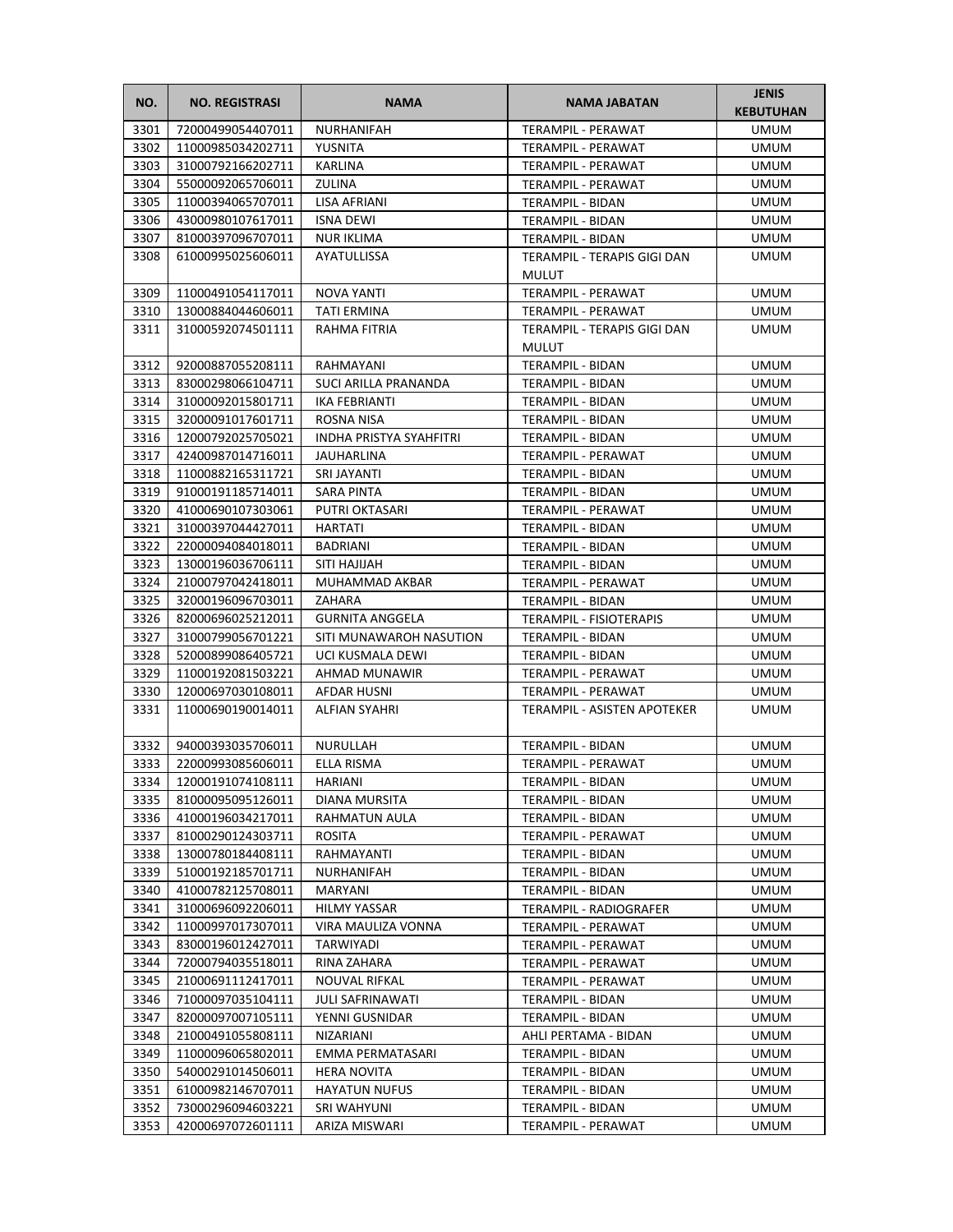| NO.          | <b>NO. REGISTRASI</b>                  | <b>NAMA</b>                      | <b>NAMA JABATAN</b>                    | <b>JENIS</b><br><b>KEBUTUHAN</b> |
|--------------|----------------------------------------|----------------------------------|----------------------------------------|----------------------------------|
| 3354         | 92000095064102711                      | <b>MEUTIA MUNICADINATA</b>       | <b>TERAMPIL - PERAWAT</b>              | <b>UMUM</b>                      |
| 3355         | 72000596080118011                      | KHALIL                           | TERAMPIL - PERAWAT                     | <b>UMUM</b>                      |
| 3356         | 42000097084011111                      | <b>ROSNITA</b>                   | <b>TERAMPIL - BIDAN</b>                | <b>UMUM</b>                      |
| 3357         | 63700987014401111                      | <b>HAFRIANA</b>                  | TERAMPIL - BIDAN                       | <b>UMUM</b>                      |
| 3358         | 54000989065311111                      | <b>DEWI PURWANTI</b>             | TERAMPIL - BIDAN                       | UMUM                             |
| 3359         | 12000882024016011                      | ERNITA                           | <b>TERAMPIL - NUTRISIONIS</b>          | UMUM                             |
| 3360         | 63000392044501111                      | <b>MAULISA</b>                   | TERAMPIL - PERAWAT                     | <b>UMUM</b>                      |
| 3361         | 11000695036102711                      | MEGA SELVIANA                    | AHLI PERTAMA - PERAWAT                 | <b>UMUM</b>                      |
| 3362         | 41000594006102711                      | NURHAYATUN NISA                  | <b>TERAMPIL - SANITARIAN</b>           | <b>UMUM</b>                      |
| 3363         | 82000884021518011                      | <b>HASFIANI</b>                  | TERAMPIL - PERAWAT                     | UMUM                             |
| 3364         | 61000090174302011                      | <b>SRI DAHNIAR</b>               | TERAMPIL - BIDAN                       | UMUM                             |
| 3365         | 32000691165517011                      | <b>WIDIA NOVITA</b>              | TERAMPIL - BIDAN                       | UMUM                             |
| 3366         | 63000095014204111                      | MELLI YUSNIKA                    | TERAMPIL - BIDAN                       | UMUM                             |
| 3367         | 91000491154128011                      | <b>NOVIANUR HAFNI</b>            | TERAMPIL - BIDAN                       | UMUM                             |
| 3368         | 24000889085208011                      | CUT ELFIRA USPITA SARI           | TERAMPIL - BIDAN                       | UMUM                             |
| 3369         | 92000595086202711                      | LITA RAHMALIA                    | AHLI PERTAMA - APOTEKER                | UMUM                             |
| 3370         | 73000492024327021                      | ARY RAMADHANI                    | TERAMPIL - BIDAN                       | UMUM                             |
| 3371         | 81000099075018011                      | CHAIRUNI                         | TERAMPIL - BIDAN                       | <b>UMUM</b>                      |
| 3372         | 41000691031408111                      | MUHAMMAD ALTAF ISLAMI            | TERAMPIL - PERAWAT                     | <b>UMUM</b>                      |
| 3373         | 72000886051301111                      | <b>MURSAL</b>                    | TERAMPIL - PERAWAT                     | <b>UMUM</b>                      |
| 3374         | 41000192196527011                      | RIDAWATI                         | TERAMPIL - BIDAN                       | <b>UMUM</b>                      |
| 3375         | 51000781034409011                      | LIDIYATURRAHMI HANUR             | TERAMPIL - PERAWAT                     | UMUM                             |
| 3376         | 93000293054516011                      | DARMAWATI                        | <b>TERAMPIL - BIDAN</b>                | UMUM                             |
| 3377         | 11000987045108111                      | DEWI ANDAYANI                    | TERAMPIL - PERAWAT                     | UMUM                             |
| 3378         | 53000297095917021                      | <b>IDA MAHYUNI</b>               | TERAMPIL - BIDAN                       | UMUM                             |
| 3379         | 16000297055401711                      | MAWADDATILLAH                    | TERAMPIL - BIDAN                       | <b>UMUM</b>                      |
| 3380         | 31000890181304111                      | M. ADRI FALDI                    | TERAMPIL - PERAWAT                     | <b>UMUM</b>                      |
| 3381         | 11000498014607011                      | YASRAH                           | TERAMPIL - PERAWAT                     | UMUM                             |
| 3382<br>3383 | 92000194014705021<br>12000894082116011 | DIAN RAHMA SARI<br>NISA FIRDAUSI | TERAMPIL - BIDAN<br>TERAMPIL - PERAWAT | UMUM<br>UMUM                     |
| 3384         | 21000781175708011                      | KHAIRUNNISA                      | TERAMPIL - PERAWAT                     | UMUM                             |
| 3385         | 81000693036903111                      | MAWADDAH                         | TERAMPIL - PERAWAT                     | UMUM                             |
| 3386         | 71000391136427011                      | MULIANA ZAHRA                    | <b>AHLI PERTAMA - NUTRISIONIS</b>      | UMUM                             |
| 3387         | 11000194001037011                      | TAUFIKURRAHMAN                   | TERAMPIL - TERAPIS GIGI DAN            | <b>UMUM</b>                      |
|              |                                        |                                  | <b>MULUT</b>                           |                                  |
| 3388         | 11000194003228011                      | <b>MUHAJIR</b>                   | TERAMPIL - PERAWAT                     | <b>UMUM</b>                      |
| 3389         | 52000295055104111                      | FATIMAH ZAHARA                   | TERAMPIL - BIDAN                       | <b>UMUM</b>                      |
| 3390         | 61000889055701711                      | RITA ZAHARA                      | AHLI PERTAMA - EPIDEMIOLOG             | UMUM                             |
|              |                                        |                                  | KESEHATAN                              |                                  |
| 3391         | 92000192044306011                      | <b>NURLAILI</b>                  | TERAMPIL - BIDAN                       | <b>UMUM</b>                      |
| 3392         | 62000293031216011                      | SYAHRUL MUBARAQ                  | TERAMPIL - PRANATA                     | UMUM                             |
|              |                                        |                                  | LABORATORIUM KESEHATAN                 |                                  |
| 3393         | 52000696036016011                      | SYAFRINAWATI                     | TERAMPIL - PERAWAT                     | <b>UMUM</b>                      |
| 3394         | 32000297025506011                      | EKA ZULFIANI                     | TERAMPIL - PEREKAM MEDIS               | UMUM                             |
| 3395         | 83000983085105011                      | RICA MURIASIH                    | TERAMPIL - BIDAN                       | UMUM                             |
| 3396         | 31000093065403111                      | SITI SALIJA                      | TERAMPIL - BIDAN                       | UMUM                             |
| 3397         | 13000190126303011                      | PUTRI SRI DEWI AFRIANA           | TERAMPIL - BIDAN                       | UMUM                             |
| 3398         | 21000495096317011                      | RITA ZAHARA                      | TERAMPIL - BIDAN                       | UMUM                             |
| 3399         | 21000799007127011                      | ROSMAWAR                         | TERAMPIL - BIDAN                       | UMUM                             |
| 3400         | 91000199034506111                      | RINI SYAFRIDA                    | TERAMPIL - BIDAN                       | UMUM                             |
| 3401         | 11000491136202711                      | LIZA NOVIA                       | TERAMPIL - PERAWAT                     | UMUM                             |
| 3402         | 41000094064118011                      | MISRI YANTI                      | TERAMPIL - BIDAN                       | UMUM                             |
| 3403<br>3404 | 11000191185504111<br>32000096074506011 | <b>IRMA YANTI</b>                | TERAMPIL - BIDAN                       | UMUM                             |
| 3405         | 83000291007101711                      | MEILISA SARI<br>NUR INTAN SARI   | TERAMPIL - BIDAN<br>TERAMPIL - BIDAN   | UMUM<br>UMUM                     |
| 3406         | 51000593065707011                      | RAUZATUL JANNAH                  | TERAMPIL - BIDAN                       | UMUM                             |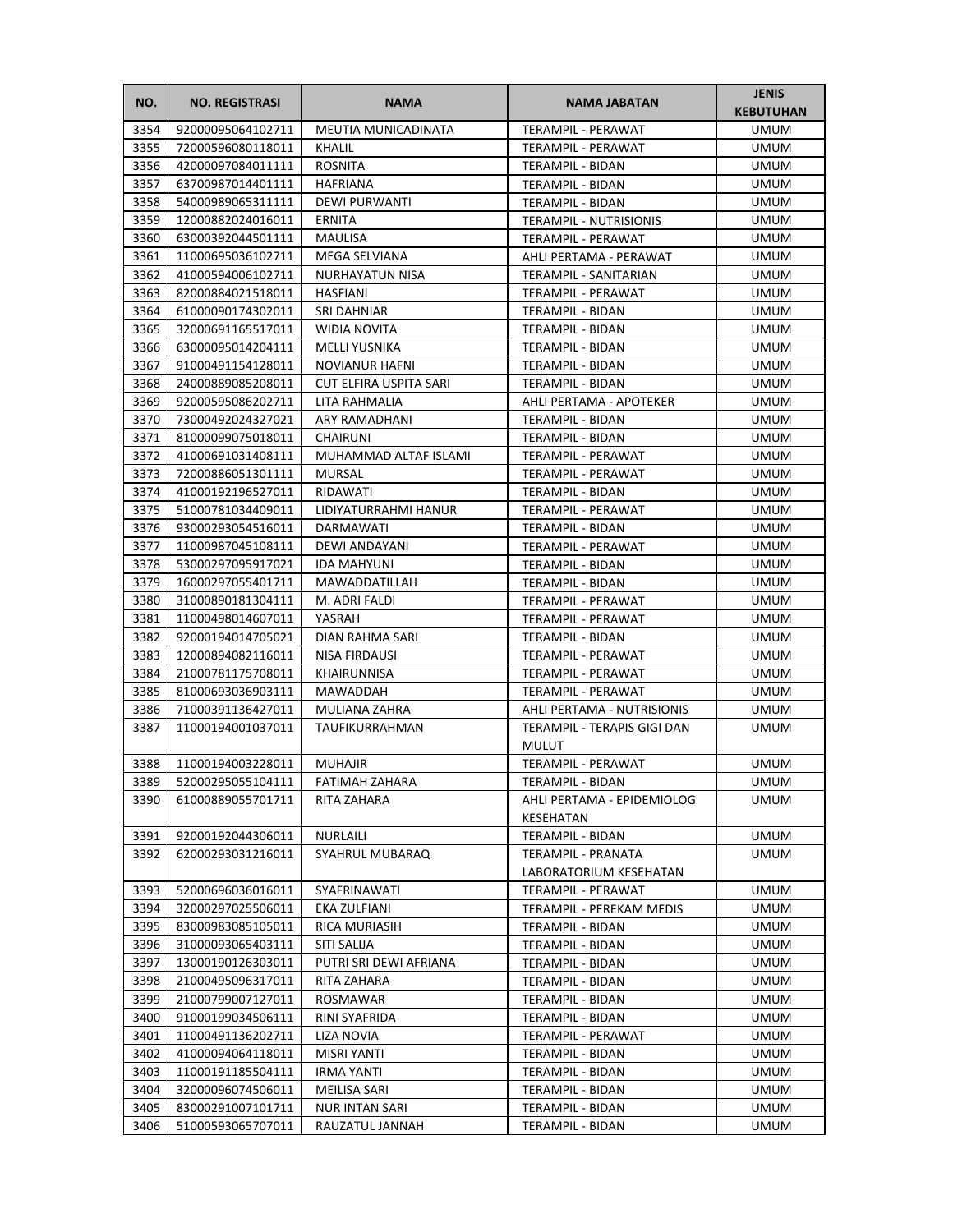| NO.  | <b>NO. REGISTRASI</b> | <b>NAMA</b>               | NAMA JABATAN                                   | <b>JENIS</b><br><b>KEBUTUHAN</b> |
|------|-----------------------|---------------------------|------------------------------------------------|----------------------------------|
| 3407 | 41000194046128011     | SAUMIATI                  | AHLI PERTAMA - EPIDEMIOLOG<br>KESEHATAN        | <b>UMUM</b>                      |
| 3408 | 94000992126817011     | RAUDHATUL JANNAH          | TERAMPIL - TERAPIS GIGI DAN                    | <b>UMUM</b>                      |
|      |                       |                           | <b>MULUT</b>                                   |                                  |
| 3409 | 32000592044116011     | NALIA RIZKA               | TERAMPIL - BIDAN                               | <b>UMUM</b>                      |
| 3410 | 61000598076317011     | MAWADDAH                  | TERAMPIL - BIDAN                               | <b>UMUM</b>                      |
| 3411 | 42000984064403711     | <b>NURUL ASMAH</b>        | TERAMPIL - BIDAN                               | <b>UMUM</b>                      |
| 3412 | 82000983064011111     | <b>KARMILA MUTIA</b>      | <b>TERAMPIL - BIDAN</b>                        | <b>UMUM</b>                      |
| 3413 | 91000297006118011     | ASMANIDAR                 | TERAMPIL - BIDAN                               | <b>UMUM</b>                      |
| 3414 | 91000691056501711     | RAUDHATUL AFDHAL          | TERAMPIL - PERAWAT                             | <b>UMUM</b>                      |
| 3415 | 92000091124706011     | MASNA FARASNITA           | TERAMPIL - BIDAN                               | <b>UMUM</b>                      |
| 3416 | 15000998040418011     | MUHAMMAD NAYYAR           | TERAMPIL - PERAWAT                             | <b>UMUM</b>                      |
| 3417 | 62000297026011111     | <b>DESI SUSIYANTI</b>     | TERAMPIL - BIDAN                               | <b>UMUM</b>                      |
| 3418 | 41000191186108011     | LENI SARTIKA              | TERAMPIL - BIDAN                               | UMUM                             |
| 3419 | 11000492186117011     | BELA SAFIRA               | TERAMPIL - BIDAN                               | UMUM                             |
| 3420 | 13000891046311111     | MAQFIRAH                  | TERAMPIL - TERAPIS GIGI DAN<br><b>MULUT</b>    | <b>UMUM</b>                      |
| 3421 | 91000392184518011     | HALIMAULIDA               | TERAMPIL - BIDAN                               | <b>UMUM</b>                      |
| 3422 | 12000794006716011     | USWAHTUN HASANAH          | <b>TERAMPIL - BIDAN</b>                        | <b>UMUM</b>                      |
| 3423 | 41000094014308111     | SALMA FITRI               | TERAMPIL - BIDAN                               | <b>UMUM</b>                      |
| 3424 | 82000692175104111     | <b>MELI MAULIDA</b>       | <b>TERAMPIL - NUTRISIONIS</b>                  | <b>UMUM</b>                      |
| 3425 | 51000593051202711     | MOEHAMMAD SYAWWALUR RIDH  | AHLI PERTAMA - DOKTER                          | <b>UMUM</b>                      |
| 3426 | 42000699055016011     | PUTRI MAULIDA             | <b>TERAMPIL - PRANATA</b>                      | <b>UMUM</b>                      |
|      |                       |                           | LABORATORIUM KESEHATAN                         |                                  |
| 3427 | 11000299007801711     | <b>WIWIK SAFRIYANA</b>    | TERAMPIL - BIDAN                               | <b>UMUM</b>                      |
| 3428 | 31000397076401111     | NASRIATI                  | TERAMPIL - BIDAN                               | <b>UMUM</b>                      |
| 3429 | 21000090195607011     | KHAIRINA                  | TERAMPIL - BIDAN                               | <b>UMUM</b>                      |
| 3430 | 11000493052037011     | <b>MUNAWAR</b>            | TERAMPIL - PERAWAT                             | <b>UMUM</b>                      |
| 3431 | 33000499006201011     | SRI PURNAMA LISA          | TERAMPIL - BIDAN                               | <b>UMUM</b>                      |
| 3432 | 11000692014716011     | AMNA YUSRA                | TERAMPIL - PERAWAT                             | <b>UMUM</b>                      |
| 3433 | 13000983026617011     | SITI KOMALA SARI          | TERAMPIL - PERAWAT                             | UMUM                             |
| 3434 | 51000991021113011     | MUHAMMAD RIZQI ANANDA     | TERAMPIL - PERAWAT                             | UMUM                             |
| 3435 | 92000498075313011     | MELIA DAMAYANTI           | TERAMPIL - BIDAN                               | <b>UMUM</b>                      |
| 3436 | 93000688005701711     | <b>MURNIATI</b>           | AHLI PERTAMA - EPIDEMIOLOG<br><b>KESEHATAN</b> | <b>UMUM</b>                      |
| 3437 | 42000098020208111     | <b>MAWARDI</b>            | <b>TERAMPIL - PRANATA</b>                      | <b>UMUM</b>                      |
|      |                       |                           | LABORATORIUM KESEHATAN                         |                                  |
| 3438 | 52000291035202711     | NURUL AINI LAINA PUTRI    | AHLI PERTAMA - APOTEKER                        | <b>UMUM</b>                      |
| 3439 | 11000691090111111     | HERDIANSYAH               | TERAMPIL - PERAWAT                             | <b>UMUM</b>                      |
| 3440 | 71000290132201711     | MUHAMMAD IQBAL            | TERAMPIL - ASISTEN APOTEKER                    | <b>UMUM</b>                      |
| 3441 | 11000982066402111     | YUNITA ANDRIANI           | TERAMPIL - BIDAN                               | <b>UMUM</b>                      |
| 3442 | 11000293076613011     | NUR AFNI                  | TERAMPIL - BIDAN                               | <b>UMUM</b>                      |
| 3443 | 41000291125501111     | MUTIA FUZNA               | TERAMPIL - BIDAN                               | <b>UMUM</b>                      |
| 3444 | 71000797052302111     | MUHAMMAD ARIEF            | TERAMPIL - PERAWAT                             | <b>UMUM</b>                      |
| 3445 | 32000190121202711     | RIZKI RAHMAWAN            | AHLI PERTAMA - DOKTER                          | <b>UMUM</b>                      |
| 3446 | 11000881130015021     | <b>INDRA FAHREZA</b>      | TERAMPIL - PERAWAT                             | <b>UMUM</b>                      |
| 3447 | 21000296015103711     | NURRIMA                   | TERAMPIL - BIDAN                               | UMUM                             |
| 3448 | 11000498056816011     | MUTIA                     | TERAMPIL - PERAWAT                             | UMUM                             |
| 3449 | 13000886024217011     | NANI YUSMAWATI            | TERAMPIL - BIDAN                               | <b>UMUM</b>                      |
| 3450 | 62100880106201711     | AIDA                      | TERAMPIL - BIDAN                               | <b>UMUM</b>                      |
| 3451 | 81000989034203011     | HERAWATI                  | TERAMPIL - BIDAN                               | <b>UMUM</b>                      |
| 3452 | 28600297014804011     | RITA RAMADHANA            | TERAMPIL - BIDAN                               | <b>UMUM</b>                      |
| 3453 | 21000392055306721     | SITI AISYAH SINAGA        | TERAMPIL - PERAWAT                             | UMUM                             |
| 3454 | 22000591144204111     | NOVA YUNDA DEWI           | TERAMPIL - PERAWAT                             | <b>UMUM</b>                      |
| 3455 | 71000590125102711     | ADE INDRIHARYANTI PERTIWI | TERAMPIL - SANITARIAN                          | UMUM                             |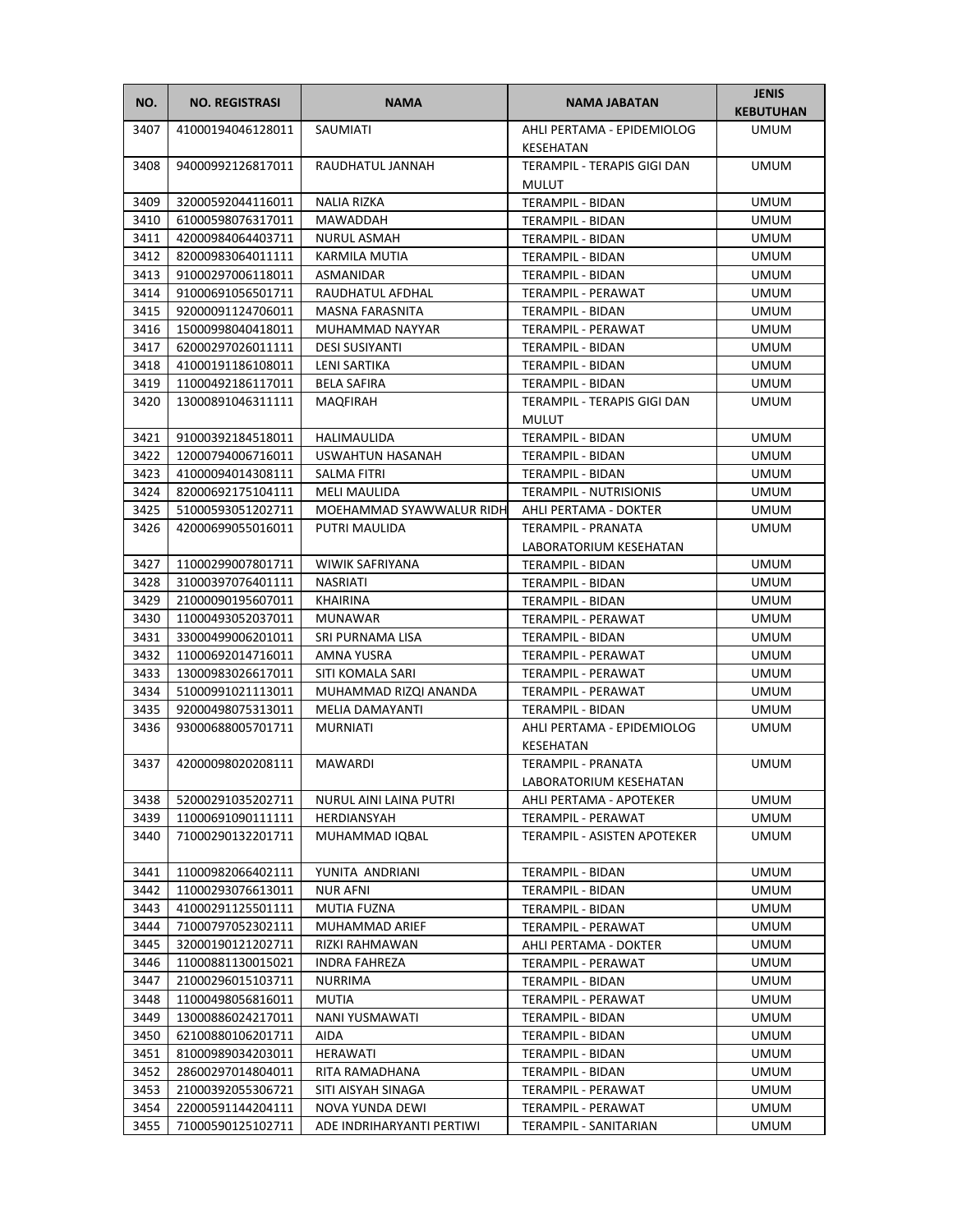| NO.          | <b>NO. REGISTRASI</b>                  | <b>NAMA</b>                        | <b>NAMA JABATAN</b>                  | <b>JENIS</b><br><b>KEBUTUHAN</b> |
|--------------|----------------------------------------|------------------------------------|--------------------------------------|----------------------------------|
| 3456         | 21000092022913011                      | MUHAMMAD NADIR                     | TERAMPIL - PERAWAT                   | <b>UMUM</b>                      |
| 3457         | 73000492135703011                      | <b>HAYATUN NUFUS</b>               | TERAMPIL - BIDAN                     | <b>UMUM</b>                      |
| 3458         | 62000696085703011                      | NURHAYATI                          | <b>TERAMPIL - PERAWAT</b>            | <b>UMUM</b>                      |
| 3459         | 11000390174217011                      | FARUNISSA                          | TERAMPIL - BIDAN                     | <b>UMUM</b>                      |
| 3460         | 62000792044201711                      | ULFA MEUTIA                        | TERAMPIL - BIDAN                     | <b>UMUM</b>                      |
| 3461         | 83000980120208011                      | KHAIRUL AZMI                       | TERAMPIL - PERAWAT                   | <b>UMUM</b>                      |
| 3462         | 32000390132807011                      | RIZKI BUDI SETIANA                 | TERAMPIL - PERAWAT                   | <b>UMUM</b>                      |
| 3463         | 91000491155427011                      | ADE SURYA ZAHARA                   | TERAMPIL - BIDAN                     | <b>UMUM</b>                      |
| 3464         | 11000997025202711                      | FAJRINA                            | TERAMPIL - PERAWAT                   | <b>UMUM</b>                      |
| 3465         | 61000195075207011                      | METIA EKAWATI                      | TERAMPIL - BIDAN                     | <b>UMUM</b>                      |
| 3466         | 11000398055711111                      | SYARIFAH MAGHFIRAH                 | TERAMPIL - PERAWAT                   | <b>UMUM</b>                      |
| 3467         | 12000981140105721                      | ABDI MAULANA                       | AHLI PERTAMA - DOKTER                | <b>UMUM</b>                      |
| 3468         | 35000785030201711                      | <b>FASTRA RIDO NASUTION</b>        | TERAMPIL - PERAWAT                   | <b>UMUM</b>                      |
| 3469         | 21000884032203011                      | DINUL ABRAR                        | TERAMPIL - PERAWAT                   | UMUM                             |
| 3470         | 11000191185102711                      | SILVIA YOLANDA                     | AHLI PERTAMA - APOTEKER              | <b>UMUM</b>                      |
| 3471         | 11000889006202711                      | UMRASITHAH                         | TERAMPIL - PERAWAT                   | <b>UMUM</b>                      |
| 3472         | 82000293045102711                      | NAILUL RAMADHILLA                  | AHLI PERTAMA - APOTEKER              | <b>UMUM</b>                      |
| 3473         | 21000094074616011                      | DARMALISA                          | TERAMPIL - BIDAN                     | <b>UMUM</b>                      |
| 3474         | 34000987075206011                      | KHUSNA FADHILAH                    | TERAMPIL - BIDAN                     | <b>UMUM</b>                      |
| 3475         | 81000394006728011                      | <b>HENI MARDIANA</b>               | <b>TERAMPIL - BIDAN</b>              | <b>UMUM</b>                      |
| 3476         | 21000292182608011                      | M ABRAR                            | TERAMPIL - PERAWAT                   | <b>UMUM</b>                      |
| 3477         | 12000095044405011                      | <b>NURITA</b>                      | TERAMPIL - PERAWAT                   | UMUM                             |
| 3478         | 81000091005102711                      | <b>AIYU FARANISA</b>               | TERAMPIL - TERAPIS GIGI DAN          | <b>UMUM</b>                      |
|              |                                        |                                    | MULUT                                |                                  |
| 3479         | 11000191075606011                      | RIZKI PURNAMA SARI                 | TERAMPIL - BIDAN                     | <b>UMUM</b>                      |
| 3480         | 71000886055227011                      | SRI WAHYUNI                        | TERAMPIL - PERAWAT                   | <b>UMUM</b>                      |
| 3481         | 71000490154411111                      | SITI AINSYAH                       | TERAMPIL - BIDAN                     | <b>UMUM</b>                      |
| 3482         | 31000497066223011                      | <b>FITRIANI</b>                    | TERAMPIL - PERAWAT                   | <b>UMUM</b>                      |
| 3483         | 42000092144208111                      | ASMAUL HUSNA                       | TERAMPIL - BIDAN                     | <b>UMUM</b>                      |
| 3484         | 22000986051208111                      | <b>MUSDAR</b>                      | TERAMPIL - PERAWAT                   | <b>UMUM</b>                      |
| 3485         | 12000397055202711                      | <b>INDAH MULIA</b>                 | TERAMPIL - SANITARIAN                | UMUM                             |
| 3486         | 41000699052427011                      | AULIA FHONNA                       | TERAMPIL - PERAWAT                   | <b>UMUM</b>                      |
| 3487         | 33000290165402111                      | SRI INTAN OCTAVIANI                | TERAMPIL - PRANATA                   | <b>UMUM</b>                      |
|              |                                        |                                    | LABORATORIUM KESEHATAN               |                                  |
| 3488         | 61000295022701111                      | <b>YULIS SAPUTRA</b>               | TERAMPIL - PERAWAT                   | <b>UMUM</b>                      |
| 3489         | 12000781146817011                      | <b>HERA HANNUM</b>                 | TERAMPIL - BIDAN                     | <b>UMUM</b>                      |
| 3490         | 53000697046104111                      | OKA ANITA SARI                     | TERAMPIL - PERAWAT                   | <b>UMUM</b>                      |
| 3491         | 41000887075705111                      | IDA PANDAWATI                      | TERAMPIL - BIDAN                     | UMUM                             |
| 3492         | 53000899085706011                      | NISWATUL HUSNA                     | TERAMPIL - PERAWAT                   | <b>UMUM</b>                      |
| 3493         | 72000988015216011                      | <b>CUT INTAN ARHAMA</b>            | TERAMPIL - TERAPIS GIGI DAN          | <b>UMUM</b>                      |
|              |                                        |                                    | <b>MULUT</b>                         |                                  |
| 3494         | 11000495044918011                      | NURHELNI                           | <b>TERAMPIL - BIDAN</b>              | <b>UMUM</b>                      |
| 3495         | 31000391135306011                      | <b>WILDATON JANNAH</b>             | TERAMPIL - PERAWAT                   | <b>UMUM</b>                      |
| 3496         | 11000498045202711                      | MULIANA                            | TERAMPIL - PERAWAT                   | <b>UMUM</b>                      |
| 3497         | 91000880184603011                      | SURIYATI                           | TERAMPIL - BIDAN                     | <b>UMUM</b>                      |
| 3498         | 28020597014918011                      | RAHMAYANTI                         | TERAMPIL - BIDAN                     | UMUM                             |
| 3499         | 83000498026013011                      | <b>ELMIYANTI</b>                   | TERAMPIL - BIDAN                     | <b>UMUM</b>                      |
| 3500         | 84000299006411111                      | RITA MUNIRA                        | TERAMPIL - BIDAN                     | UMUM                             |
| 3501         | 52000297064503011                      | HARDIYATI AINUN                    | TERAMPIL - BIDAN                     | UMUM                             |
| 3502         | 22000885074907011                      | <b>FAHMI ZANA</b>                  | AHLI PERTAMA - DOKTER                | <b>UMUM</b>                      |
| 3503         | 11000396055918011                      | MAWARDIANA                         | TERAMPIL - PRANATA                   | <b>UMUM</b>                      |
|              |                                        |                                    | LABORATORIUM KESEHATAN               |                                  |
| 3504         | 32000490174408011<br>21000880146701711 | FITRI ASMA LIZA<br>NURUL LIA BUJRI | TERAMPIL - BIDAN                     | <b>UMUM</b><br><b>UMUM</b>       |
| 3505<br>3506 | 62000092025013011                      | SAFRIYANTI                         | TERAMPIL - BIDAN<br>TERAMPIL - BIDAN | <b>UMUM</b>                      |
| 3507         |                                        |                                    |                                      |                                  |
|              | 14000590186403711                      | MIFTAHUL JANNAH                    | TERAMPIL - BIDAN                     | UMUM                             |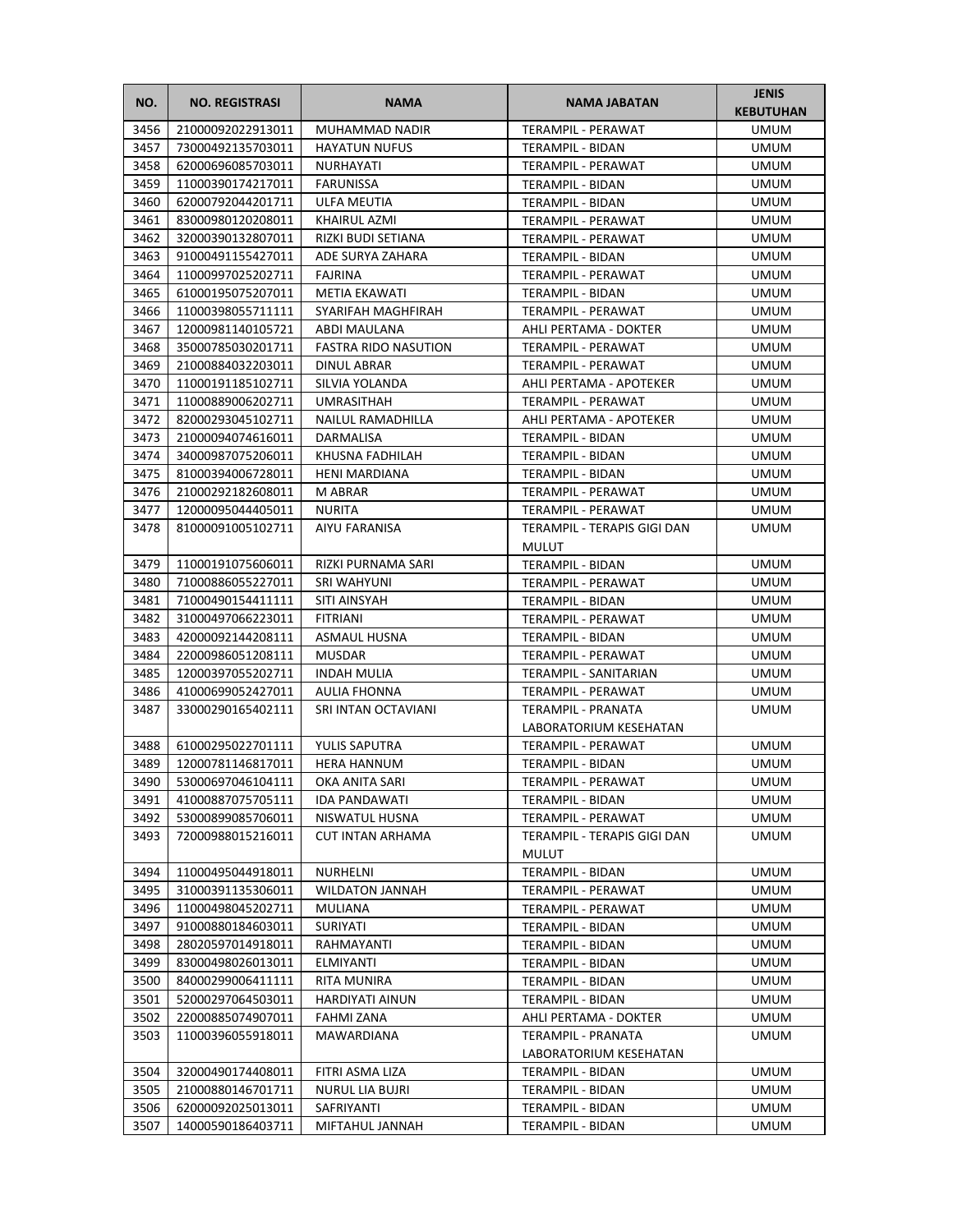| NO.  | <b>NO. REGISTRASI</b>  | <b>NAMA</b>               | <b>NAMA JABATAN</b>                         | <b>JENIS</b><br><b>KEBUTUHAN</b> |
|------|------------------------|---------------------------|---------------------------------------------|----------------------------------|
| 3508 | 11000797025711111      | ULFAYANTI                 | <b>TERAMPIL - BIDAN</b>                     | UMUM                             |
| 3509 | 61000797036102711      | SILVIA ANGGIE YULIANI     | TERAMPIL - PERAWAT                          | <b>UMUM</b>                      |
| 3510 | 71000191164116011      | LINDA YATUR RAHMI         | <b>TERAMPIL - BIDAN</b>                     | <b>UMUM</b>                      |
| 3511 | 45000491115617011      | SUKMAWATI                 | AHLI PERTAMA - BIDAN                        | <b>UMUM</b>                      |
| 3512 | 52000296026406111      | <b>JUNIDAR NINGSIH ZF</b> | TERAMPIL - BIDAN                            | UMUM                             |
| 3513 | 11000391155107111      | EVA GUSTIANI              | AHLI PERTAMA - DOKTER                       | UMUM                             |
| 3514 | 61000591144203111      | RAINA ASRIZA              | TERAMPIL - TERAPIS GIGI DAN                 | UMUM                             |
|      |                        |                           | <b>MULUT</b>                                |                                  |
| 3515 | 71000699065204111      | <b>LISA SAPUTRI</b>       | TERAMPIL - BIDAN                            | <b>UMUM</b>                      |
| 3516 | 11000490174806011      | ANISSA NURFITRIANI        | TERAMPIL - BIDAN                            | <b>UMUM</b>                      |
| 3517 | 91000693076314011      | MAHDALENA                 | TERAMPIL - BIDAN                            | <b>UMUM</b>                      |
| 3518 | 93000492165905021      | WINANDA SUKMA SARI        | TERAMPIL - BIDAN                            | <b>UMUM</b>                      |
| 3519 | 14000898082501111      | <b>ARIEF SURIZA</b>       | TERAMPIL - PERAWAT                          | UMUM                             |
| 3520 | 11000195095406011      | MERI ERNITA               | TERAMPIL - PERAWAT                          | UMUM                             |
| 3521 | 62000198065304011      | TIRMIARA                  | TERAMPIL - BIDAN                            | UMUM                             |
| 3522 | 52000782055905011      | NURUL ADHIMA              | TERAMPIL - PERAWAT                          | <b>UMUM</b>                      |
| 3523 | 21000004086204111      | VIKA DARMA SARI           | TERAMPIL - PERAWAT                          | <b>UMUM</b>                      |
| 3524 | 51000091094418011      | NUREFIDA                  | TERAMPIL - BIDAN                            | <b>UMUM</b>                      |
| 3525 | 72000193034417011      | RUKNIZA                   | TERAMPIL - BIDAN                            | <b>UMUM</b>                      |
| 3526 | 11000296075102711      | <b>ISTI DINIASARI</b>     | <b>TERAMPIL - PERAWAT</b>                   | UMUM                             |
| 3527 | 41000880172303011      | PRIA MAULIYANDA           | TERAMPIL - PERAWAT                          | <b>UMUM</b>                      |
| 3528 | 51000498046506011      | MAULIDAR BAHAGIA          | TERAMPIL - BIDAN                            | UMUM                             |
| 3529 | 63000499096611111      | SAFRIANTI                 | TERAMPIL - BIDAN                            | UMUM                             |
| 3530 | 23000781114216011      | NURRAHMI                  | TERAMPIL - PERAWAT                          | UMUM                             |
| 3531 | 11000394016403711      | <b>INTAN FAHARTINI</b>    | TERAMPIL - BIDAN                            | <b>UMUM</b>                      |
| 3532 | 53000693010411111      | <b>MURDANI</b>            | TERAMPIL - PERAWAT                          | <b>UMUM</b>                      |
| 3533 | 11000592006404111      | FITRI YUNIZAR             | TERAMPIL - PERAWAT                          | <b>UMUM</b>                      |
| 3534 | 91000291162618011      | AFWADI                    | TERAMPIL - PERAWAT                          | <b>UMUM</b>                      |
| 3535 | 21000499045102711      | DESYANA ONIS              | TERAMPIL - ASISTEN APOTEKER                 | <b>UMUM</b>                      |
| 3536 | 11000293055326011      | SITI RAHMADHANI           | TERAMPIL - PERAWAT                          | UMUM                             |
| 3537 | 41000290171202711      | MOHAMMAD HABIBIE          | TERAMPIL - PERAWAT                          | UMUM                             |
| 3538 | 32000984044406011      | AVRI ZARNI                | <b>TERAMPIL - BIDAN</b>                     | <b>UMUM</b>                      |
| 3539 | 41000199016608111      | BADRIAH                   | <b>TERAMPIL - BIDAN</b>                     | <b>UMUM</b>                      |
| 3540 | 42000192125409011      | SYMULA RIZKY AMANDA       | TERAMPIL - TERAPIS GIGI DAN<br><b>MULUT</b> | <b>UMUM</b>                      |
|      | 3541 71000694050102711 | <b>AZUIR RAIS</b>         | TERAMPIL - PERAWAT                          | <b>UMUM</b>                      |
| 3542 | 12000881154303011      | RAHMAWATI                 | TERAMPIL - BIDAN                            | UMUM                             |
| 3543 | 71000392024411111      | RISKA MAULINA             | TERAMPIL - BIDAN                            | UMUM                             |
| 3544 | 12000980107016011      | LITA MUTIA                | AHLI PERTAMA - EPIDEMIOLOG<br>KESEHATAN     | UMUM                             |
| 3545 | 81000595096707011      | SARAH NADIA               | TERAMPIL - PERAWAT                          | <b>UMUM</b>                      |
| 3546 | 11000295016606011      | RISKA PHONNA              | TERAMPIL - PERAWAT                          | <b>UMUM</b>                      |
| 3547 | 31000696034408011      | FARHATUNNISA              | TERAMPIL - BIDAN                            | <b>UMUM</b>                      |
| 3548 | 94000591156706011      | WILLIA SOPPI SEPTIKA AYU  | TERAMPIL - BIDAN                            | UMUM                             |
| 3549 | 51000691026021721      | PUTRI RAHMADANI           | AHLI PERTAMA - DOKTER                       | UMUM                             |
| 3550 | 41000197044417011      | <b>MULIANI</b>            | TERAMPIL - PERAWAT                          | UMUM                             |
| 3551 | 82000194010427011      | RUSLAN                    | TERAMPIL - PERAWAT                          | UMUM                             |
| 3552 | 11000988034416011      | SHINTA SARTIKA            | TERAMPIL - BIDAN                            | UMUM                             |
| 3553 | 51000391124506011      | SUCI NOFIYANTI            | TERAMPIL - PERAWAT                          | UMUM                             |
| 3554 | 81000197016216011      | RIZKI RAHMA SARI          | AHLI PERTAMA - DOKTER                       | UMUM                             |
| 3555 | 42000090135311111      | MARJAYANTI                | TERAMPIL - PERAWAT                          | UMUM                             |
| 3556 | 91000194056101111      | FITRI YANI                | TERAMPIL - BIDAN                            | UMUM                             |
| 3557 | 92000296014317011      | WARZATUL JANNAH           | TERAMPIL - BIDAN                            | UMUM                             |
| 3558 | 83000292125608111      | <b>CUT AYI SAPUTRI</b>    | TERAMPIL - BIDAN                            | UMUM                             |
| 3559 | 11000791003403011      | ZIKRI RAMADANI            | TERAMPIL - PERAWAT                          | UMUM                             |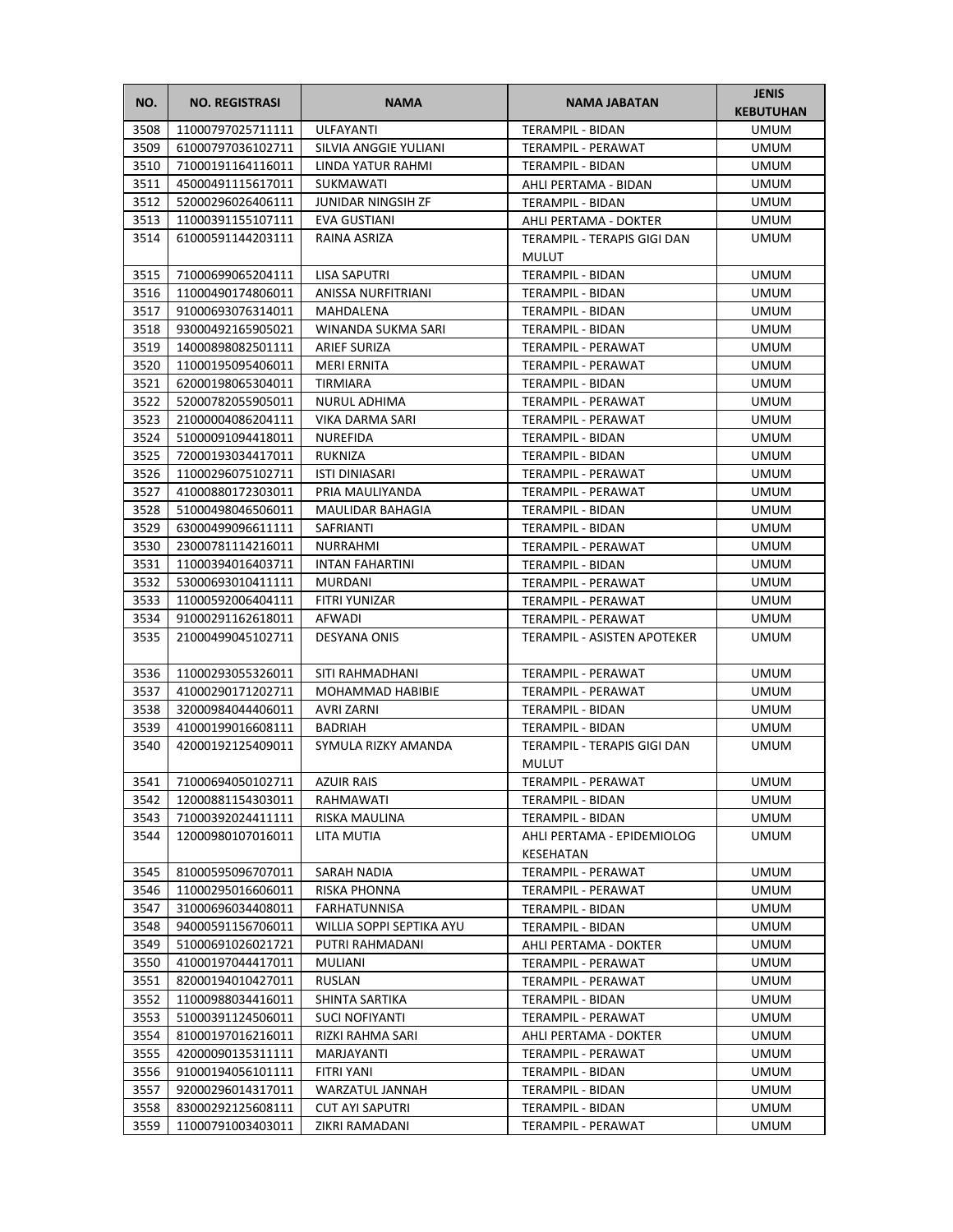| NO.          | <b>NO. REGISTRASI</b>                  | <b>NAMA</b>                 | <b>NAMA JABATAN</b>                     | <b>JENIS</b><br><b>KEBUTUHAN</b> |
|--------------|----------------------------------------|-----------------------------|-----------------------------------------|----------------------------------|
| 3560         | 11000296064901711                      | PIPY NURSELLA RIZKY         | TERAMPIL - PERAWAT                      | <b>UMUM</b>                      |
| 3561         | 32000492175202711                      | IKA AULIANI                 | TERAMPIL - PERAWAT                      | <b>UMUM</b>                      |
| 3562         | 12000596055311721                      | SYARIFAH DIKA MARSA         | AHLI PERTAMA - DOKTER                   | UMUM                             |
| 3563         | 64000797046304711                      | ULFA RAHMI                  | <b>TERAMPIL - BIDAN</b>                 | UMUM                             |
| 3564         | 11000590106606011                      | <b>SUSI KHAIRATI</b>        | TERAMPIL - PERAWAT                      | UMUM                             |
| 3565         | 41000291044013011                      | SILVIA NANDA                | TERAMPIL - BIDAN                        | UMUM                             |
| 3566         | 11000192164201111                      | MAULIZAR                    | TERAMPIL - BIDAN                        | <b>UMUM</b>                      |
| 3567         | 72000395007103011                      | MIFTAHUL JANNAH             | TERAMPIL - BIDAN                        | <b>UMUM</b>                      |
| 3568         | 81000591186701111                      | MUTHMAINNAH                 | TERAMPIL - BIDAN                        | <b>UMUM</b>                      |
| 3569         | 41000880162501111                      | T HENDRA                    | <b>TERAMPIL - PERAWAT</b>               | <b>UMUM</b>                      |
| 3570         | 12000190102616011                      | AMRIZAL                     | TERAMPIL - SANITARIAN                   | <b>UMUM</b>                      |
| 3571         | 71000596006606111                      | MUNAWARAH                   | TERAMPIL - BIDAN                        | UMUM                             |
| 3572         | 31000594084907011                      | AYU FADILLAH                | TERAMPIL - PERAWAT                      | UMUM                             |
| 3573         | 90100987005303011                      | JULIANI                     | TERAMPIL - BIDAN                        | UMUM                             |
| 3574         | 92000094084507011                      | <b>CUT RAHMAZANA</b>        | TERAMPIL - BIDAN                        | <b>UMUM</b>                      |
| 3575         | 11000395017717011                      | EVI SUSANTI                 | TERAMPIL - BIDAN                        | UMUM                             |
| 3576         | 61000095061507011                      | RAFSANJANI                  | TERAMPIL - PERAWAT                      | UMUM                             |
| 3577         | 91000881054507011                      | <b>ASNIATI</b>              | TERAMPIL - BIDAN                        | <b>UMUM</b>                      |
| 3578         | 13000591045105011                      | ANITA MUSTAFA               | TERAMPIL - PERAWAT                      | <b>UMUM</b>                      |
| 3579         | 51000096006411111                      | MAULIZA                     | <b>TERAMPIL - BIDAN</b>                 | <b>UMUM</b>                      |
| 3580         | 31000892065102711                      | HENI FEBRIYANTI             | AHLI PERTAMA - EPIDEMIOLOG<br>KESEHATAN | UMUM                             |
| 3581         | 91000897005728011                      | <b>MISNAWATI</b>            | <b>TERAMPIL - BIDAN</b>                 | <b>UMUM</b>                      |
| 3582         | 21000092165037011                      | RAUZATUL MUNAWARAH          | TERAMPIL - BIDAN                        | <b>UMUM</b>                      |
| 3583         | 41000191114901111                      | <b>IRMA</b>                 | <b>TERAMPIL - NUTRISIONIS</b>           | UMUM                             |
| 3584         | 91000793085106011                      | HILDAYANTI                  | TERAMPIL - ASISTEN APOTEKER             | UMUM                             |
| 3585         | 31000998085508011                      | ERIKA YUHERA                | TERAMPIL - PERAWAT                      | UMUM                             |
| 3586         | 22000982045306111                      | FITRI SARTIKA BORU KARO     | TERAMPIL - BIDAN                        | UMUM                             |
| 3587         | 11000988076605011                      | YANNI SAFRIANTI             | TERAMPIL - BIDAN                        | UMUM                             |
| 3588         | 74000891116515021                      | SHAKILLA HANUM LESTARI      | TERAMPIL - BIDAN                        | UMUM                             |
| 3589         | 73000697064304711                      | YULIANTI                    | <b>TERAMPIL - BIDAN</b>                 | <b>UMUM</b>                      |
| 3590         | 62000491125111111                      | <b>NOVI MARLIANTI</b>       | <b>TERAMPIL - BIDAN</b>                 | UMUM                             |
| 3591         | 94000196060407011                      | JUM`ADI                     | <b>TERAMPIL - PERAWAT</b>               | UMUM                             |
| 3592         | 71000191014816011                      | JAMALIAH                    | TERAMPIL - PERAWAT                      | <b>UMUM</b>                      |
| 3593         | 52000191064908011                      | NURMAWATI                   | TERAMPIL - BIDAN                        | <b>UMUM</b>                      |
| 3594         | 21000290154501111                      | JUARNI ANWAR                | TERAMPIL - BIDAN                        | <b>UMUM</b>                      |
| 3595         | 24000992190607011                      | ALDI MUFADDHAL              | TERAMPIL - PERAWAT                      | UMUM                             |
| 3596         | 12000682176418011                      | PRATIWI PUJI LESTARI        | TERAMPIL - BIDAN                        | UMUM                             |
| 3597         | 11000291010207111                      | FANI IWANIARA               | TERAMPIL - PERAWAT                      | UMUM                             |
| 3598<br>3599 | 32000397034304711<br>81000783036406011 | DARA MISJULITA<br>NOVALIANI | TERAMPIL - BIDAN<br>TERAMPIL - PERAWAT  | UMUM<br>UMUM                     |
| 3600         | 64210197014013011                      | WAN ISMA JULIANA            | TERAMPIL - BIDAN                        | UMUM                             |
| 3601         | 52000195075304711                      | ARIVITA                     | TERAMPIL - BIDAN                        | UMUM                             |
| 3602         | 11000095024806011                      | <b>LOLITA</b>               | TERAMPIL - BIDAN                        | UMUM                             |
| 3603         | 71000392165806011                      | NUR HIDAYATI                | TERAMPIL - PRANATA                      | UMUM                             |
|              |                                        |                             | LABORATORIUM KESEHATAN                  |                                  |
| 3604         | 21000591185202711                      | RASNA METHA                 | TERAMPIL - BIDAN                        | <b>UMUM</b>                      |
| 3605         | 31000889095618011                      | NURMASYITHAH                | TERAMPIL - BIDAN                        | UMUM                             |
| 3606         | 41000992064102711                      | YUNI SAHARA                 | AHLI PERTAMA - EPIDEMIOLOG              | UMUM                             |
| 3607         | 12000691156501111                      | <b>CUT RISKA YANTI</b>      | KESEHATAN<br>TERAMPIL - BIDAN           | UMUM                             |
| 3608         | 12000297044427011                      | <b>CUT ELIMISNARITA</b>     | TERAMPIL - BIDAN                        | UMUM                             |
| 3609         | 11000390184706011                      | RAUDHATUL JANNAH            | TERAMPIL - PERAWAT                      | UMUM                             |
| 3610         | 91000090196616011                      | KURNIAWATI                  | TERAMPIL - BIDAN                        | UMUM                             |
| 3611         | 11000096005409011                      | LUSIANA SILITONGA           | TERAMPIL - PERAWAT                      | UMUM                             |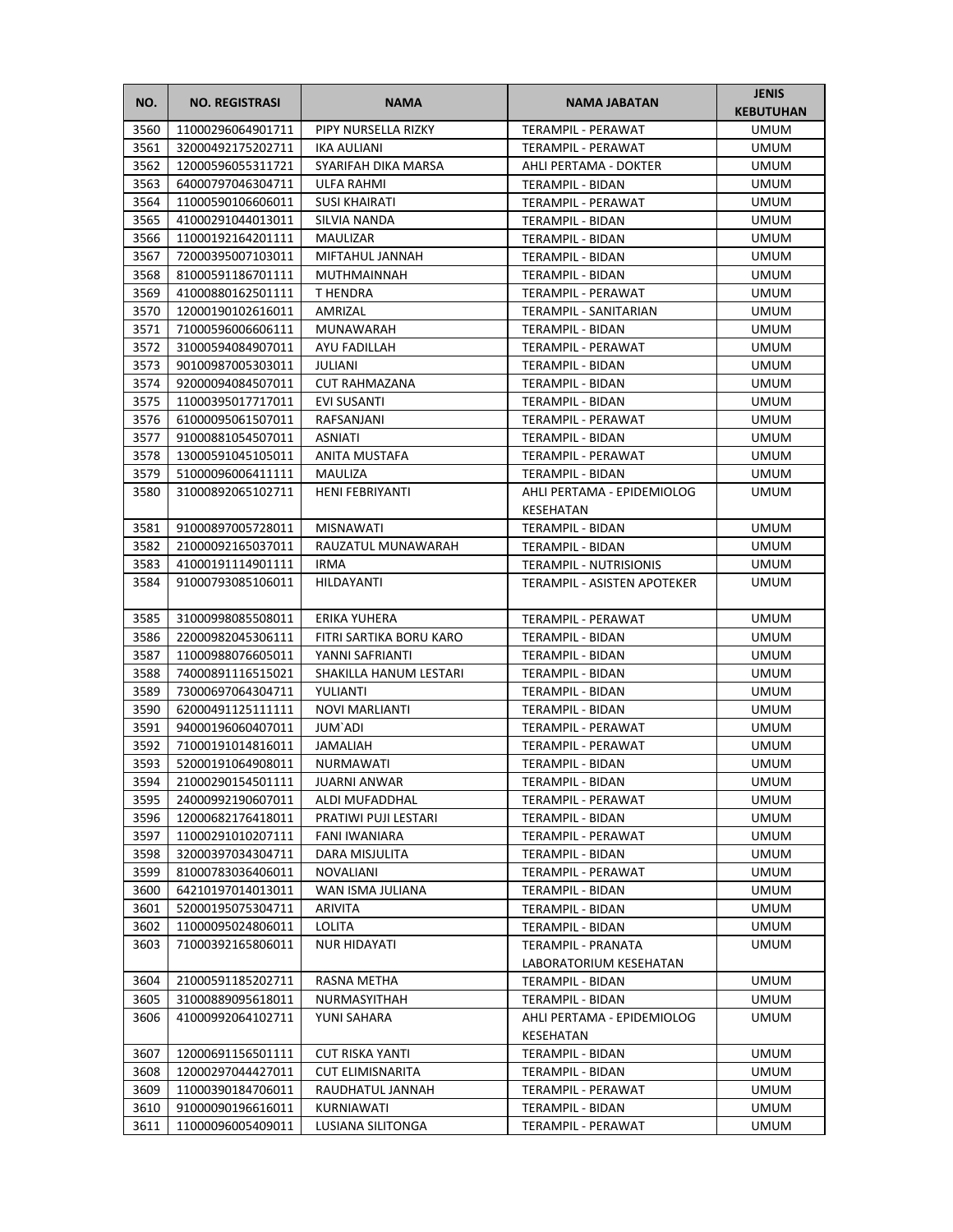| NO.  | <b>NO. REGISTRASI</b> | <b>NAMA</b>           | <b>NAMA JABATAN</b>                     | <b>JENIS</b><br><b>KEBUTUHAN</b> |
|------|-----------------------|-----------------------|-----------------------------------------|----------------------------------|
| 3612 | 31000496086412011     | Novianda              | AHLI PERTAMA - BIDAN                    | <b>UMUM</b>                      |
| 3613 | 13000893084405111     | ASMINAWATI MAISYA     | TERAMPIL - BIDAN                        | <b>UMUM</b>                      |
| 3614 | 51000794066301111     | IKA NAZARNI           | TERAMPIL - BIDAN                        | <b>UMUM</b>                      |
| 3615 | 82000392110128011     | FAKHRURRAZI           | TERAMPIL - PERAWAT                      | <b>UMUM</b>                      |
| 3616 | 31000093055716011     | SITI MARDHIANTI       | TERAMPIL - BIDAN                        | UMUM                             |
| 3617 | 23000296065203711     | HELMIAH               | TERAMPIL - BIDAN                        | UMUM                             |
| 3618 | 31000791096901711     | RISKA RAMADHANI       | TERAMPIL - PERAWAT                      | <b>UMUM</b>                      |
| 3619 | 51000392115506111     | YURI ARMA NENGSIH     | TERAMPIL - BIDAN                        | <b>UMUM</b>                      |
| 3620 | 43000983016507111     | 'RUHMI MAHARAMI'      | <b>TERAMPIL - BIDAN</b>                 | <b>UMUM</b>                      |
| 3621 | 92000395015111111     | <b>FITRIANI</b>       | TERAMPIL - BIDAN                        | <b>UMUM</b>                      |
| 3622 | 83000191146617011     | YENNI MARSAPUTRI.     | TERAMPIL - BIDAN                        | <b>UMUM</b>                      |
| 3623 | 61000194024306111     | INA RAHAWA            | TERAMPIL - BIDAN                        | <b>UMUM</b>                      |
| 3624 | 41000398016201111     | <b>NELUL MILLAH</b>   | TERAMPIL - BIDAN                        | UMUM                             |
| 3625 | 11000395094403711     | MEI WULAN DARI        | TERAMPIL - BIDAN                        | UMUM                             |
| 3626 | 31000194094501711     | SRI LAILAN            | TERAMPIL - ASISTEN APOTEKER             | <b>UMUM</b>                      |
| 3627 | 64000392005307011     | <b>FITRIANI</b>       | <b>TERAMPIL - BIDAN</b>                 | <b>UMUM</b>                      |
| 3628 | 91000989035227011     | ERNAWATI              | TERAMPIL - PERAWAT                      | <b>UMUM</b>                      |
| 3629 | 42000797034711111     | ALMUNADIA             | TERAMPIL - BIDAN                        | <b>UMUM</b>                      |
| 3630 | 21000292096018011     | YENNI FEBRIANTI       | TERAMPIL - BIDAN                        | <b>UMUM</b>                      |
| 3631 | 12000291014807021     | RINA HIDAYANI TARIGAN | TERAMPIL - BIDAN                        | <b>UMUM</b>                      |
| 3632 | 47000595056203711     | ANDRIANI              | AHLI PERTAMA - APOTEKER                 | UMUM                             |
| 3633 | 31000891056907011     | FENTI RAHMADANI       | TERAMPIL - ASISTEN APOTEKER             | UMUM                             |
| 3634 | 31000391016317011     | NAZIRAH               | TERAMPIL - BIDAN                        | UMUM                             |
| 3635 | 91000396025227011     | SRI WAHYUNI           | TERAMPIL - BIDAN                        | <b>UMUM</b>                      |
| 3636 | 22000297026202711     | ROZA JULITA           | TERAMPIL - PERAWAT                      | <b>UMUM</b>                      |
| 3637 | 31000092094118011     | <b>HERNIAR</b>        | TERAMPIL - BIDAN                        | <b>UMUM</b>                      |
| 3638 | 64000092116103711     | PINTARI               | TERAMPIL - BIDAN                        | UMUM                             |
| 3639 | 12000592012502111     | FADHLI                | TERAMPIL - PERAWAT                      | UMUM                             |
| 3640 | 21000493095906011     | <b>NURUL FITRA</b>    | TERAMPIL - PERAWAT                      | UMUM                             |
| 3641 | 11000490114707011     | YUSRINA               | TERAMPIL - PERAWAT                      | UMUM                             |
| 3642 | 61000292044427011     | AULIA AZZAHRA         | TERAMPIL - BIDAN                        | UMUM                             |
| 3643 | 53000982155401711     | PUTRI HIDAYATI AZIZ   | AHLI PERTAMA - DOKTER                   | <b>UMUM</b>                      |
| 3644 | 11000991184706011     | <b>REVITHA SARI</b>   | TERAMPIL - PERAWAT                      | <b>UMUM</b>                      |
| 3645 | 11000590176202711     | RINA FAIRANI          | AHLI PERTAMA - DOKTER                   | <b>UMUM</b>                      |
| 3646 | 74000092055204711     | YESI DELVINA          | TERAMPIL - BIDAN                        | <b>UMUM</b>                      |
| 3647 | 41000098065703011     | RAHMATUL LATIFAH      | TERAMPIL - BIDAN                        | UMUM                             |
| 3648 | 31000792044405011     | NILAWATI              | TERAMPIL - PERAWAT                      | <b>UMUM</b>                      |
| 3649 | 32000096015102711     | HERAWATI              | TERAMPIL - PERAWAT                      | UMUM                             |
| 3650 | 81000095064716011     | RAHMATI               | TERAMPIL - PERAWAT                      | UMUM                             |
| 3651 | 51000797034427011     | RAFIKA ZAHARA         | TERAMPIL - BIDAN                        | UMUM                             |
| 3652 | 62000799014501111     | NURJANNAH             | TERAMPIL - PERAWAT                      | UMUM                             |
| 3653 | 23000093085506111     | SILVI SOFIA           | TERAMPIL - BIDAN                        | UMUM                             |
| 3654 | 91000591024606011     | ROSALIA               | TERAMPIL - PERAWAT                      | UMUM                             |
| 3655 | 53000193045303011     | SURYANI               | TERAMPIL - BIDAN                        | UMUM                             |
| 3656 | 82000889064105011     | HERLINA ISTIQAMAH     | TERAMPIL - PERAWAT                      | UMUM                             |
| 3657 | 21000198055107011     | SAFRIYANI             | TERAMPIL - BIDAN                        | UMUM                             |
| 3658 | 80100396014203711     | <b>MULIA SARI</b>     | TERAMPIL - BIDAN                        | UMUM                             |
| 3659 | 82000191005402011     | REPI SULPIANA         | TERAMPIL - BIDAN                        | UMUM                             |
| 3660 | 45000494044427011     | NURHIDAYAH            | TERAMPIL - PERAWAT                      | <b>UMUM</b>                      |
| 3661 | 91000190142202711     | <b>FIRDAUS AKBAR</b>  | AHLI PERTAMA - EPIDEMIOLOG<br>KESEHATAN | UMUM                             |
| 3662 | 31000399026102111     | RISKA SILVIA          | TERAMPIL - PERAWAT                      | UMUM                             |
| 3663 | 31000782075327011     | ANISAH IDRIS          | AHLI PERTAMA - NUTRISIONIS              | UMUM                             |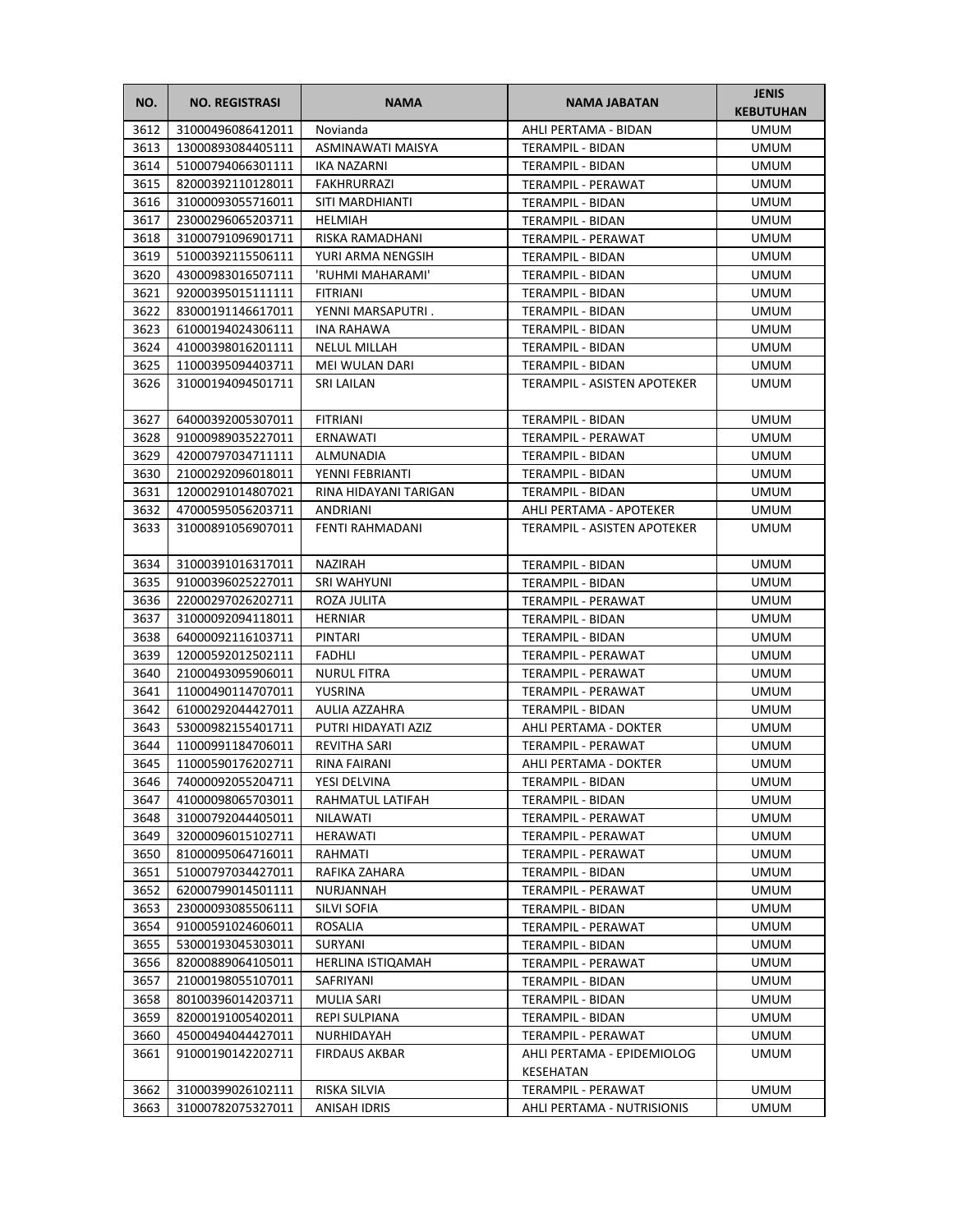| NO.  | <b>NO. REGISTRASI</b> | <b>NAMA</b>                | <b>NAMA JABATAN</b>        | <b>JENIS</b><br><b>KEBUTUHAN</b> |
|------|-----------------------|----------------------------|----------------------------|----------------------------------|
| 3664 | 91000295056201071     | NOVA ULANDARI              | <b>TERAMPIL - PRANATA</b>  | <b>UMUM</b>                      |
|      |                       |                            | LABORATORIUM KESEHATAN     |                                  |
| 3665 | 94000193036504111     | RAHMI YANTI                | TERAMPIL - PERAWAT         | <b>UMUM</b>                      |
| 3666 | 91000098086802011     | SRI REZEKI HASIBUAN        | TERAMPIL - BIDAN           | <b>UMUM</b>                      |
| 3667 | 82000780174114011     | RIZCA VINA LANI            | TERAMPIL - BIDAN           | UMUM                             |
| 3668 | 23000495007801761     | AYU PUTRIANA               | TERAMPIL - PERAWAT         | UMUM                             |
| 3669 | 71000599085127011     | KHAIRUNNISA                | TERAMPIL - PERAWAT         | UMUM                             |
| 3670 | 91000198065602011     | <b>WIRDANATUN NAFIAH</b>   | TERAMPIL - BIDAN           | <b>UMUM</b>                      |
| 3671 | 11000392125328011     | <b>DESI YUANNA</b>         | TERAMPIL - BIDAN           | <b>UMUM</b>                      |
| 3672 | 11000982152701111     | DEDI MISWAR                | TERAMPIL - PERAWAT         | <b>UMUM</b>                      |
| 3673 | 11000093006102711     | MARLINA                    | AHLI PERTAMA - EPIDEMIOLOG | UMUM                             |
|      |                       |                            | KESEHATAN                  |                                  |
| 3674 | 41000292034506011     | <b>MAJDA LAILA</b>         | TERAMPIL - PERAWAT         | UMUM                             |
| 3675 | 62000986006208011     | <b>CUT ERNIA NASRIANTI</b> | TERAMPIL - BIDAN           | UMUM                             |
| 3676 | 11000096016017011     | ZAITUN                     | TERAMPIL - BIDAN           | UMUM                             |
| 3677 | 21000499006527011     | NISBATUL KHAIRAN           | <b>TERAMPIL - BIDAN</b>    | <b>UMUM</b>                      |
| 3678 | 71000981024707011     | ERLINA                     | TERAMPIL - BIDAN           | UMUM                             |
| 3679 | 11000098084408111     | SAFRIATI RIZKA NUZULA      | <b>TERAMPIL - PERAWAT</b>  | <b>UMUM</b>                      |
| 3680 | 31000291112207721     | <b>GENANTAN SATRIA.U</b>   | TERAMPIL - PERAWAT         | <b>UMUM</b>                      |
| 3681 | 52000696066408111     | NURUL HIDAYAH              | TERAMPIL - BIDAN           | <b>UMUM</b>                      |
| 3682 | 32000784056408111     | <b>NURDIANA</b>            | <b>TERAMPIL - PERAWAT</b>  | UMUM                             |
| 3683 | 42000985052228011     | SYAMSYUDDIN                | <b>TERAMPIL - PERAWAT</b>  | UMUM                             |
| 3684 | 82000787011901711     | MUHAMMAD ADITYAR FUL IQBAL | <b>TERAMPIL - PERAWAT</b>  | UMUM                             |
| 3685 | 81000294046707011     | ANDIKA RIZKI               | TERAMPIL - BIDAN           | UMUM                             |
| 3686 | 11000981026818011     | YATI SURYANI               | TERAMPIL - BIDAN           | <b>UMUM</b>                      |
| 3687 | 23000397080202111     | <b>IRWAN</b>               | TERAMPIL - PERAWAT         | <b>UMUM</b>                      |
| 3688 | 32000795072106111     | <b>FIRNANDA</b>            | TERAMPIL - PERAWAT         | <b>UMUM</b>                      |
| 3689 | 51000699026113011     | RAHMA PUTRI                | TERAMPIL - BIDAN           | <b>UMUM</b>                      |
| 3690 | 14000991164202711     | HIJRAH INDAH PRATIWI       | TERAMPIL - PERAWAT         | <b>UMUM</b>                      |
| 3691 | 62000988005201111     | <b>ANITA</b>               | TERAMPIL - PERAWAT         | UMUM                             |
| 3692 | 43000882055306011     | LELY HELFIA                | TERAMPIL - PERAWAT         | UMUM                             |
| 3693 | 77000196015303011     | ARNIYATI                   | TERAMPIL - BIDAN           | UMUM                             |
| 3694 | 13000989005308011     | <b>ZULFIDA HANDAYANI</b>   | TERAMPIL - BIDAN           | <b>UMUM</b>                      |
| 3695 | 81000092020402111     | FEBRIAN DARMADI            | TERAMPIL - PERAWAT         | <b>UMUM</b>                      |
| 3696 | 40020597014608011     | MAISARAH                   | <b>TERAMPIL - BIDAN</b>    | <b>UMUM</b>                      |
| 3697 | 91000881006516011     | ZULFINA                    | TERAMPIL - PERAWAT         | <b>UMUM</b>                      |
| 3698 | 21000394064817011     | FITRIANI                   | TERAMPIL - BIDAN           | <b>UMUM</b>                      |
| 3699 | 52000680122408011     | MUHAMMAD RIZAL             | TERAMPIL - PERAWAT         | UMUM                             |
| 3700 | 81000884031708011     | FAKHRUUDIN                 | TERAMPIL - PERAWAT         | UMUM                             |
| 3701 | 93000596005012011     | MIKA SIATIKA               | TERAMPIL - BIDAN           | UMUM                             |
| 3702 | 41000091005403711     | YUSNITA DEWI               | TERAMPIL - BIDAN           | UMUM                             |
| 3703 | 13000998054817011     | NOVITA SARI                | TERAMPIL - PERAWAT         | UMUM                             |
| 3704 | 71000491114706011     | MILA KARMILA               | TERAMPIL - BIDAN           | UMUM                             |
| 3705 | 71000798035416011     | <b>MARINI SOVIANA</b>      | TERAMPIL - BIDAN           | UMUM                             |
| 3706 | 51000292135403711     | ANNISA                     | TERAMPIL - BIDAN           | <b>UMUM</b>                      |
| 3707 | 51000780166703011     | RAHMAYANA                  | TERAMPIL - BIDAN           | UMUM                             |
| 3708 | 21000881105427011     | HERAWATI                   | TERAMPIL - PERAWAT         | UMUM                             |
| 3709 | 12000294055427011     | RIZALYANI                  | TERAMPIL - BIDAN           | UMUM                             |
| 3710 | 71000691110804011     | FAIRI EKA PUTRA            | TERAMPIL - PERAWAT         | UMUM                             |
| 3711 | 72000987051103711     | AAN SAIFATANUR             | TERAMPIL - PERAWAT         | UMUM                             |
| 3712 | 13000391115202711     | Misrul Dhiafah Utami       | AHLI PERTAMA - DOKTER      | UMUM                             |
| 3713 | 41000499084304711     | ASTRINAWATI                | TERAMPIL - PERAWAT         | UMUM                             |
| 3714 | 21000194054202111     | ROSMAINI                   | TERAMPIL - PERAWAT         | UMUM                             |
| 3715 | 23000190130502111     | MIRZA ALFIYAN              | TERAMPIL - PERAWAT         | UMUM                             |
| 3716 | 31000592180215011     | HERMAN                     | TERAMPIL - PERAWAT         | UMUM                             |
| 3717 | 13000597072705011     | DEDI MUHAMAD               | TERAMPIL - PERAWAT         | UMUM                             |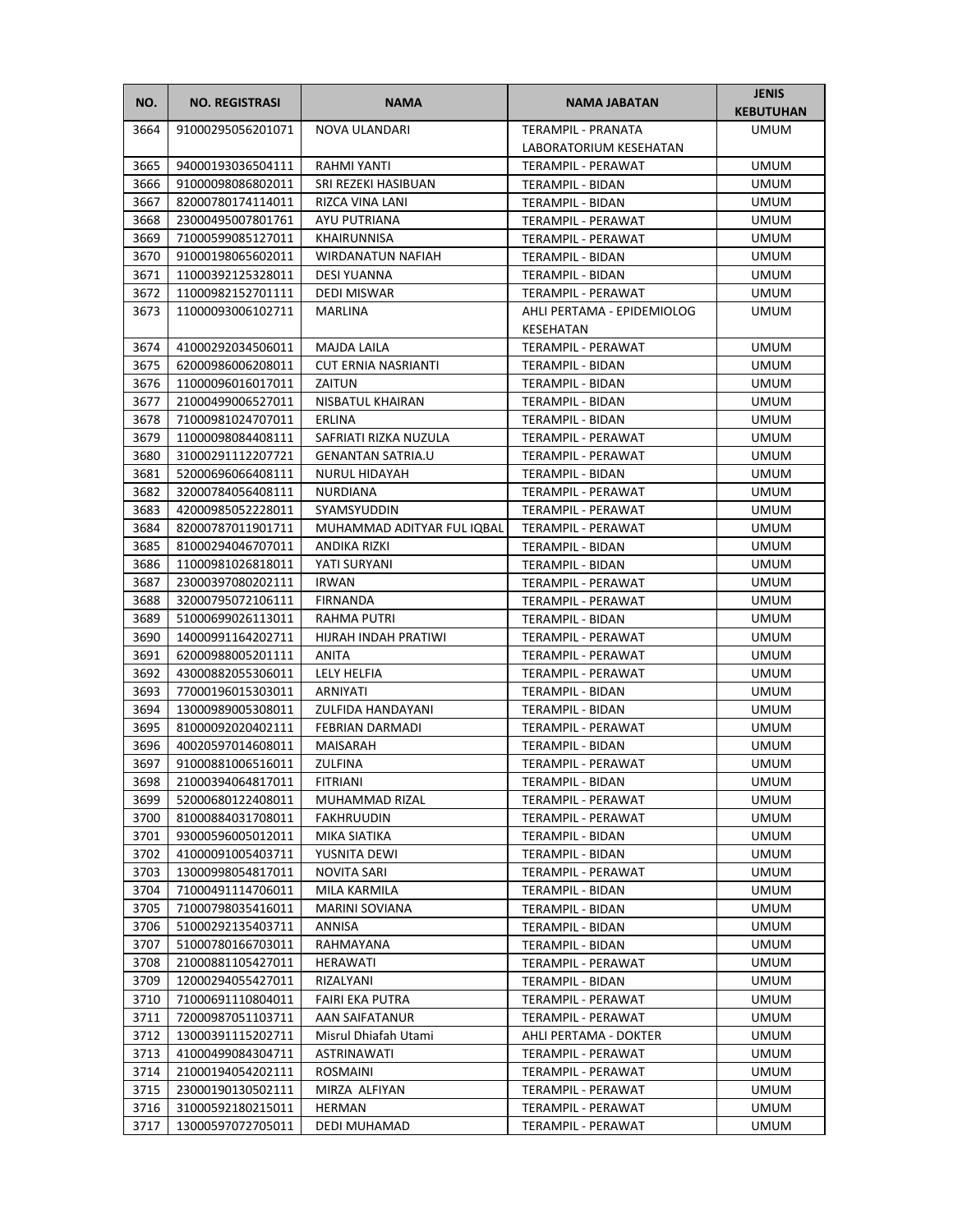| NO.          | <b>NO. REGISTRASI</b>                  | <b>NAMA</b>                               | <b>NAMA JABATAN</b>                         | <b>JENIS</b><br><b>KEBUTUHAN</b> |
|--------------|----------------------------------------|-------------------------------------------|---------------------------------------------|----------------------------------|
| 3718         | 14000394050505011                      | <b>T. AFRIJAL</b>                         | <b>TERAMPIL - PERAWAT</b>                   | <b>UMUM</b>                      |
| 3719         | 86000688064905011                      | <b>HELVI AGUSTINA</b>                     | TERAMPIL - BIDAN                            | <b>UMUM</b>                      |
| 3720         | 61000593016412011                      | MARDAVILA                                 | TERAMPIL - PERAWAT                          | <b>UMUM</b>                      |
| 3721         | 22000297025101711                      | RAUDHATUL KAMALIA                         | <b>TERAMPIL - BIDAN</b>                     | <b>UMUM</b>                      |
| 3722         | 71000296091817011                      | KAMARUDDIN                                | TERAMPIL - PERAWAT                          | UMUM                             |
| 3723         | 11000098084906011                      | RENA NORA SILVANA                         | TERAMPIL - PERAWAT                          | UMUM                             |
| 3724         | 61000791085907011                      | AULIA RAHMAH                              | TERAMPIL - BIDAN                            | <b>UMUM</b>                      |
| 3725         | 54000698084617011                      | <b>FIRDA ZAHRA</b>                        | TERAMPIL - BIDAN                            | <b>UMUM</b>                      |
| 3726         | 11000193055402041                      | RINI CHARLINA                             | TERAMPIL - BIDAN                            | <b>UMUM</b>                      |
| 3727         | 31000599065114011                      | RITA SAHRINA                              | TERAMPIL - PERAWAT                          | <b>UMUM</b>                      |
| 3728         | 60100989016203711                      | UTARY DEVI MARWAN                         | TERAMPIL - BIDAN                            | <b>UMUM</b>                      |
| 3729         | 11000598065606011                      | AGUS MAULINA                              | TERAMPIL - PERAWAT                          | <b>UMUM</b>                      |
| 3730         | 71000697025111111                      | JULIANA                                   | TERAMPIL - BIDAN                            | UMUM                             |
| 3731         | 31000191144104111                      | HARDIYANTI                                | TERAMPIL - BIDAN                            | UMUM                             |
| 3732         | 13000093056306111                      | PERGIWA UTAMI                             | TERAMPIL - BIDAN                            | <b>UMUM</b>                      |
| 3733         | 41000195015016011                      | <b>SITI SARAH</b>                         | TERAMPIL - PRANATA                          | <b>UMUM</b>                      |
|              |                                        |                                           | LABORATORIUM KESEHATAN                      |                                  |
| 3734         | 12000982156101111                      | FITRI YANTI                               | TERAMPIL - BIDAN                            | <b>UMUM</b>                      |
| 3735         | 62000787030401711                      | SURYADI HAMDANI                           | TERAMPIL - PERAWAT                          | <b>UMUM</b>                      |
| 3736         | 82000295026401711                      | SAZLIA NOLA                               | TERAMPIL - PRANATA                          | <b>UMUM</b>                      |
|              |                                        |                                           | LABORATORIUM KESEHATAN                      |                                  |
| 3737         | 84000889054208011                      | <b>NURHAYATI</b>                          | TERAMPIL - BIDAN                            | UMUM                             |
| 3738         | 72000794031208111                      | <b>HERI ZULFAN</b>                        | <b>TERAMPIL - TEKNISI</b>                   | <b>UMUM</b>                      |
|              |                                        |                                           | <b>ELEKTROMEDIS</b>                         |                                  |
| 3739         | 31000198066208011                      | <b>AGUSRINI</b>                           | <b>TERAMPIL - BIDAN</b>                     | <b>UMUM</b>                      |
| 3740         | 91000690165913011                      | <b>SUSILAWATI</b>                         |                                             | <b>UMUM</b>                      |
|              |                                        |                                           | TERAMPIL - BIDAN                            |                                  |
| 3741<br>3742 | 63000597055102711<br>51000097071903011 | RAHAYU ANITA PERMATA HADI<br>YUSDIAN NUUR | AHLI PERTAMA - DOKTER<br>TERAMPIL - PRANATA | <b>UMUM</b><br>UMUM              |
|              |                                        |                                           | LABORATORIUM KESEHATAN                      |                                  |
|              |                                        |                                           |                                             |                                  |
| 3743<br>3744 | 61000091064317011                      | RAHMI                                     | TERAMPIL - BIDAN                            | UMUM                             |
| 3745         | 81000799084504711                      | MUTIA                                     | TERAMPIL - BIDAN                            | UMUM                             |
|              | 11000194094202711                      | UNASYA USWATUL HUSNA                      | AHLI PERTAMA - DOKTER                       | UMUM                             |
| 3746         | 91000695001117011<br>51000491166609011 | MUHAMMAD SUFANDI<br>FITRI HAYATI          | TERAMPIL - PERAWAT                          | UMUM                             |
| 3747         | 76000792124208011                      |                                           | TERAMPIL - PERAWAT                          | <b>UMUM</b>                      |
| 3748         |                                        | <b>SUCI RAMADHANI</b>                     | AHLI PERTAMA - BIDAN                        | <b>UMUM</b>                      |
| 3749         | 62000783045203711                      | JULIANTI                                  | TERAMPIL - BIDAN                            | <b>UMUM</b>                      |
| 3750         | 41000397024801711                      | DESY YULIASTIKA                           | TERAMPIL - ASISTEN APOTEKER                 | <b>UMUM</b>                      |
| 3751         | 41000981096403711                      | <b>CUT FITRI</b>                          | TERAMPIL - BIDAN                            | <b>UMUM</b>                      |
| 3752         | 21000895006202711                      | <b>ZIA KHARDELA</b>                       | TERAMPIL - PERAWAT                          | <b>UMUM</b>                      |
| 3753         | 32000982130504711                      | TRIA FURQAN                               | TERAMPIL - PERAWAT                          | UMUM                             |
| 3754         | 71000884006116011                      | <b>BADRIAH</b>                            | <b>TERAMPIL - PERAWAT</b>                   | <b>UMUM</b>                      |
| 3755         | 41000196084104711                      | SRI WAHYUNI                               | TERAMPIL - BIDAN                            | UMUM                             |
| 3756         | 81000091185702011                      | RAY NOVITA INSANI                         | TERAMPIL - BIDAN                            | UMUM                             |
| 3757         | 71000781175126011                      | NOVA JAIYANTI                             | TERAMPIL - PERAWAT                          | UMUM                             |
| 3758         | 91000298075102711                      | REZEKY AGUSTINA                           | TERAMPIL - BIDAN                            | UMUM                             |
| 3759         | 91000797076204711                      | WULANDARI                                 | TERAMPIL - BIDAN                            | UMUM                             |
| 3760         | 81000698094608111                      | NOVITA AGUS SUSANTI                       | TERAMPIL - BIDAN                            | UMUM                             |
| 3761         | 31000196024104015                      | WAHYUNI DWIJAYANTI                        | TERAMPIL - BIDAN                            | UMUM                             |
| 3762         | 81000899024917011                      | RIZKA ADINDA                              | TERAMPIL - BIDAN                            | UMUM                             |
| 3763         | 52000496046311111                      | ADE HULANDARI                             | TERAMPIL - BIDAN                            | <b>UMUM</b>                      |
| 3764         | 51000091111527011                      | YUDI AZHAR                                | TERAMPIL - PERAWAT                          | <b>UMUM</b>                      |
| 3765         | 53000782064506011                      | <b>IRNAWATI</b>                           | AHLI PERTAMA - EPIDEMIOLOG                  | <b>UMUM</b>                      |
|              |                                        |                                           | KESEHATAN                                   |                                  |
| 3766         | 52000592045406011                      | DEWI YANI                                 | TERAMPIL - BIDAN                            | UMUM                             |
| 3767         | 41000391125802011                      | PUTRI MAHARANI                            | TERAMPIL - BIDAN                            | UMUM                             |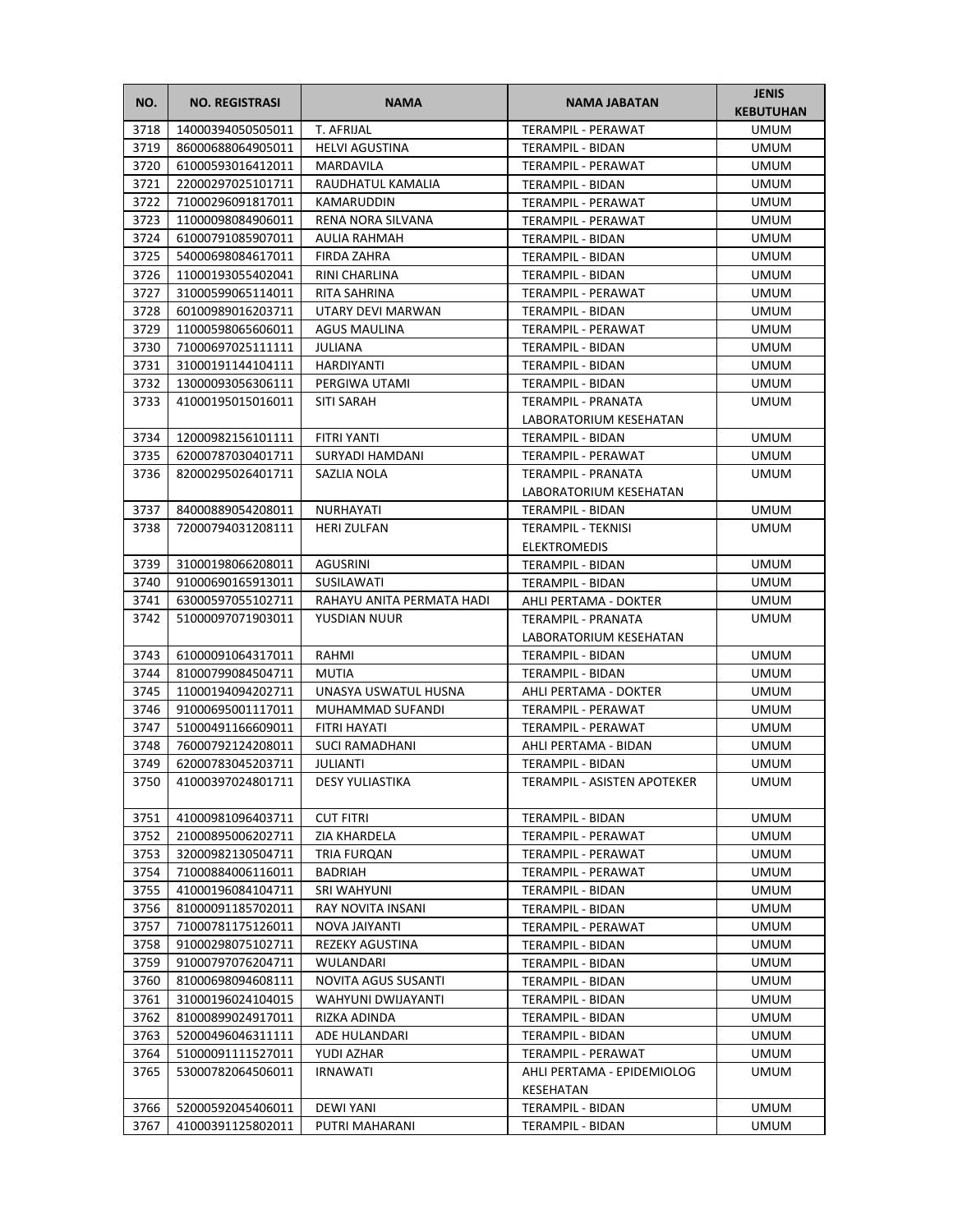| NO.  | <b>NO. REGISTRASI</b> | <b>NAMA</b>                  | <b>NAMA JABATAN</b>         | <b>JENIS</b><br><b>KEBUTUHAN</b> |
|------|-----------------------|------------------------------|-----------------------------|----------------------------------|
| 3768 | 84000291074617011     | NUR MISBAHUL JANNAH          | TERAMPIL - BIDAN            | <b>UMUM</b>                      |
| 3769 | 11000989024717011     | NANDA YUSEVA                 | TERAMPIL - BIDAN            | <b>UMUM</b>                      |
| 3770 | 84000290114105011     | <b>IRMA SURYANI</b>          | TERAMPIL - BIDAN            | <b>UMUM</b>                      |
| 3771 | 82000798046317011     | NANDA MURIDA                 | TERAMPIL - PERAWAT          | <b>UMUM</b>                      |
| 3772 | 31000298084211111     | <b>THAFIATUN</b>             | TERAMPIL - BIDAN            | UMUM                             |
| 3773 | 56000092125013011     | <b>IRMALASARI</b>            | TERAMPIL - BIDAN            | UMUM                             |
| 3774 | 11000390194108011     | KIKI SAMSINAR                | TERAMPIL - PEREKAM MEDIS    | <b>UMUM</b>                      |
| 3775 | 91000297050102711     | <b>ALQUDLORI</b>             | TERAMPIL - TERAPIS GIGI DAN | <b>UMUM</b>                      |
|      |                       |                              | <b>MULUT</b>                |                                  |
| 3776 | 11000399026417011     | RIZA ANDRIANI                | TERAMPIL - BIDAN            | <b>UMUM</b>                      |
| 3777 | 21000797056801711     | WINDA YULIANDA               | TERAMPIL - PERAWAT          | UMUM                             |
| 3778 | 91000497026202711     | SAFRIANI                     | TERAMPIL - BIDAN            | UMUM                             |
| 3779 | 41000791065506111     | NURULRAHMAH                  | TERAMPIL - BIDAN            | UMUM                             |
| 3780 | 62000886007617011     | <b>QURRATA AINA</b>          | TERAMPIL - BIDAN            | UMUM                             |
| 3781 | 14000093024901111     | <b>ELVIRA</b>                | TERAMPIL - BIDAN            | UMUM                             |
| 3782 | 41000887076817011     | RADHIAH                      | TERAMPIL - BIDAN            | <b>UMUM</b>                      |
| 3783 | 32000987046418011     | LISA NURINDA SARI AM.KEB     | TERAMPIL - BIDAN            | UMUM                             |
| 3784 | 31000195015107011     | ZULFADHLIAH                  | <b>TERAMPIL - BIDAN</b>     | UMUM                             |
| 3785 | 13000988025116011     | CUT RAHMI MUHARRINA          | AHLI PERTAMA - BIDAN        | <b>UMUM</b>                      |
| 3786 | 23100597014307011     | RATNA WATI                   | TERAMPIL - BIDAN            | <b>UMUM</b>                      |
| 3787 | 41000987064608111     | RINI JULIANTI                | TERAMPIL - BIDAN            | UMUM                             |
| 3788 | 84000988054107011     | <b>NURAINI</b>               | TERAMPIL - BIDAN            | UMUM                             |
| 3789 | 72000398014302011     | <b>CUT AIDA TANOH ALAS</b>   | AHLI PERTAMA - APOTEKER     | UMUM                             |
| 3790 | 34000884021418011     | MUHAMMAD DARNA               | TERAMPIL - PERAWAT          | <b>UMUM</b>                      |
| 3791 | 83000004044304111     | IRMA AFRIANA                 | TERAMPIL - PERAWAT          | UMUM                             |
| 3792 | 71000595044317011     | NURMALAHAYATI                | TERAMPIL - BIDAN            | <b>UMUM</b>                      |
| 3793 | 32000793054306011     | RITA NUR ZAHARA              | TERAMPIL - PERAWAT          | <b>UMUM</b>                      |
| 3794 | 71000006016304111     | <b>IRA WATI</b>              | TERAMPIL - PERAWAT          | UMUM                             |
| 3795 | 11000691185716011     | <b>ITA NELLITA</b>           | TERAMPIL - PERAWAT          | UMUM                             |
| 3796 | 12000595086913011     | VARA RIANA                   | TERAMPIL - PERAWAT          | UMUM                             |
| 3797 | 61000292014101111     | <b>ISRA MUTHMAINNAH</b>      | TERAMPIL - BIDAN            | UMUM                             |
| 3798 | 11000788014302011     | RUHAMA                       | <b>TERAMPIL - BIDAN</b>     | UMUM                             |
| 3799 | 11000499035411111     | <b>IRA WAHYUNI</b>           | <b>TERAMPIL - BIDAN</b>     | UMUM                             |
| 3800 | 24000689096601041     | <b>SUSY SUSANTI MANURUNG</b> | TERAMPIL - BIDAN            | <b>UMUM</b>                      |
| 3801 | 11000997046204111     | SRI MAULIDA                  | TERAMPIL - PERAWAT          | <b>UMUM</b>                      |
| 3802 | 12000981020908011     | <b>IRMAN</b>                 | TERAMPIL - PERAWAT          | <b>UMUM</b>                      |
| 3803 | 62000980184201111     | <b>IRHAMNI</b>               | TERAMPIL - PERAWAT          | <b>UMUM</b>                      |
| 3804 | 81000392196406011     | HARYATI                      | TERAMPIL - PERAWAT          | UMUM                             |
| 3805 | 41000986084504111     | LINDA HAYATI                 | TERAMPIL - PERAWAT          | UMUM                             |
| 3806 | 11000191135908011     | FITRIANI                     | TERAMPIL - BIDAN            | UMUM                             |
| 3807 | 91000591151807011     | ANDIKA                       | TERAMPIL - PERAWAT          | UMUM                             |
| 3808 | 81000491015506011     | <b>NUR ISMI</b>              | TERAMPIL - BIDAN            | UMUM                             |
| 3809 | 13000696014506011     | SUSANNA                      | TERAMPIL - BIDAN            | UMUM                             |
| 3810 | 87000988070105011     | AGUSSALIM                    | TERAMPIL - PERAWAT          | UMUM                             |
| 3811 | 63000893026706011     | AYU LIDIANA                  | TERAMPIL - PERAWAT          | UMUM                             |
| 3812 | 63000595086303011     | RINA TURSINA                 | TERAMPIL - BIDAN            | UMUM                             |
| 3813 | 61000691154506011     | ZAHRATI                      | TERAMPIL - BIDAN            | UMUM                             |
| 3814 | 92000290136101111     | ZURRATUL IZZAAH              | TERAMPIL - BIDAN            | UMUM                             |
| 3815 | 71000399016608111     | <b>WULAN FITRIA</b>          | TERAMPIL - BIDAN            | UMUM                             |
| 3816 | 13000096085916011     | ZAHRATUL HUSNA               | TERAMPIL - BIDAN            | UMUM                             |
| 3817 | 51000681126026011     | TUTI                         | TERAMPIL - ASISTEN APOTEKER | UMUM                             |
| 3818 | 71000681112126011     | TEUKU MAULIDIN RAHMANI SYAM  | TERAMPIL - PERAWAT          | UMUM                             |
| 3819 | 42000397082402011     | <b>JULI MELIANA</b>          | AHLI PERTAMA - APOTEKER     | UMUM                             |
| 3820 | 23000099076105011     | DELLA AMILZA                 | TERAMPIL - BIDAN            | UMUM                             |
| 3821 | 21000498074207111     | NURHAYATI                    | TERAMPIL - BIDAN            | UMUM                             |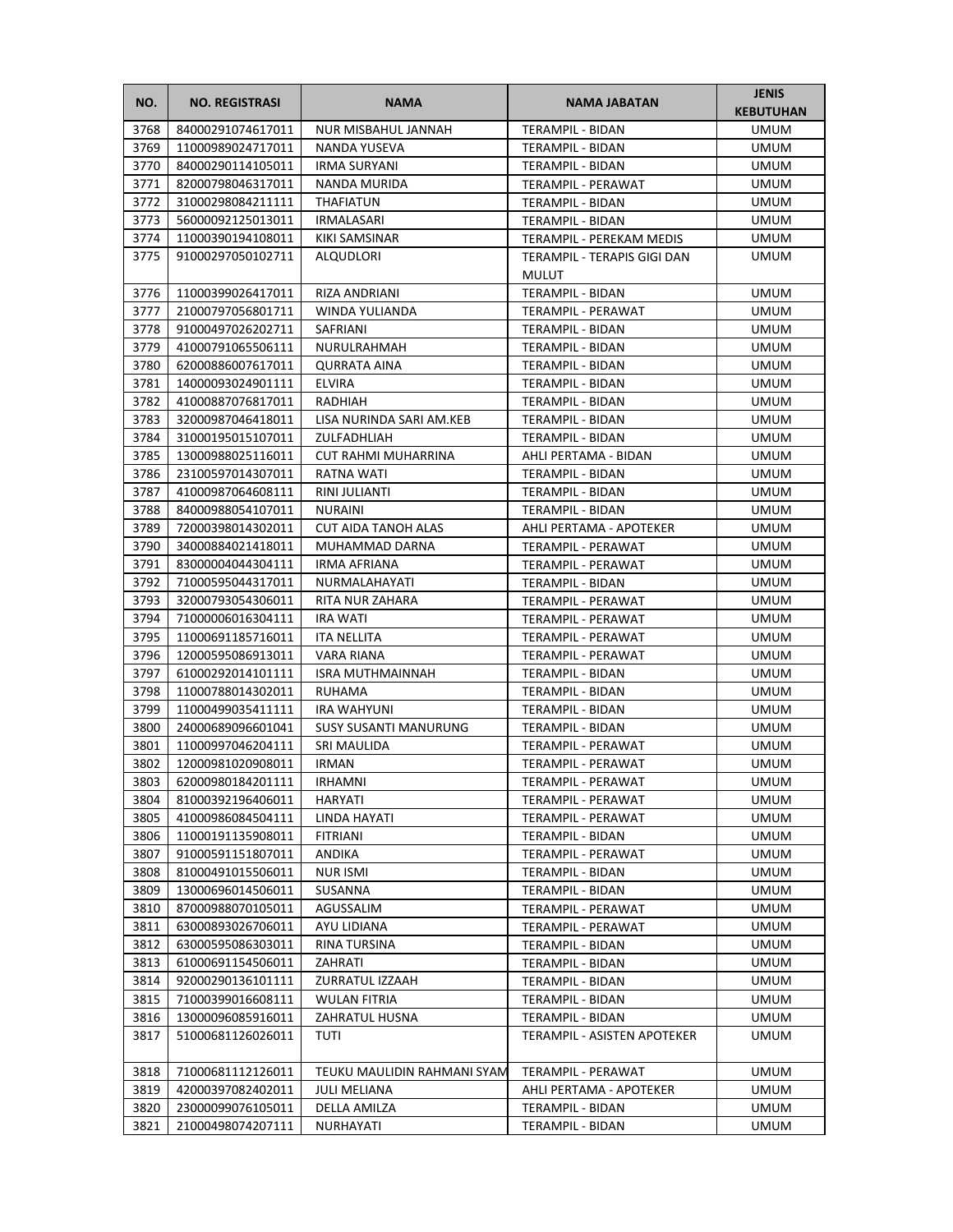| NO.  | <b>NO. REGISTRASI</b> | <b>NAMA</b>              | <b>NAMA JABATAN</b>         | <b>JENIS</b><br><b>KEBUTUHAN</b> |
|------|-----------------------|--------------------------|-----------------------------|----------------------------------|
| 3822 | 54000191055304711     | KHADIJATUL SALIHA        | <b>TERAMPIL - BIDAN</b>     | UMUM                             |
| 3823 | 11000591125104111     | EKA SAFITRI NANDA        | TERAMPIL - PERAWAT          | <b>UMUM</b>                      |
| 3824 | 91000193086102711     | RISA NIRMALA             | AHLI PERTAMA - DOKTER       | UMUM                             |
| 3825 | 71000490116501711     | NISA MAULIDA             | TERAMPIL - BIDAN            | <b>UMUM</b>                      |
| 3826 | 14000885006105011     | <b>DEVI NOVITA</b>       | TERAMPIL - BIDAN            | UMUM                             |
| 3827 | 13000782154016011     | <b>DESI MUSTIKA</b>      | TERAMPIL - PRANATA          | UMUM                             |
|      |                       |                          | LABORATORIUM KESEHATAN      |                                  |
| 3828 | 53000699056901711     | <b>NAVIRA YUSUF</b>      | TERAMPIL - PERAWAT          | <b>UMUM</b>                      |
| 3829 | 51000493031208011     | ZULHILMI                 | TERAMPIL - PERAWAT          | <b>UMUM</b>                      |
| 3830 | 11000784007817011     | NURKHALIDAH              | TERAMPIL - BIDAN            | <b>UMUM</b>                      |
| 3831 | 12000887065404111     | YULIANTI                 | TERAMPIL - PERAWAT          | <b>UMUM</b>                      |
| 3832 | 72000881012105011     | <b>ICHWAN HIDAYAT</b>    | TERAMPIL - PERAWAT          | <b>UMUM</b>                      |
| 3833 | 21000198080202711     | <b>INDRA SAADAN</b>      | TERAMPIL - PRANATA          | UMUM                             |
|      |                       |                          | LABORATORIUM KESEHATAN      |                                  |
| 3834 | 11000693075101711     | RIZKA WIRA NANDA         | TERAMPIL - BIDAN            | <b>UMUM</b>                      |
| 3835 | 11000493066406011     | IRA FITRIANI             | TERAMPIL - BIDAN            | <b>UMUM</b>                      |
| 3836 | 43000790185304711     | NURHAYATI                | TERAMPIL - PERAWAT          | UMUM                             |
| 3837 | 33000491014606011     | LILIS IRMAWATI           | <b>TERAMPIL - PERAWAT</b>   | <b>UMUM</b>                      |
| 3838 | 52000399084801711     | RATNA DWI PRATIWI        | TERAMPIL - PERAWAT          | <b>UMUM</b>                      |
| 3839 | 21000291145202711     | <b>ENDAH SETYORINI</b>   | TERAMPIL - BIDAN            | <b>UMUM</b>                      |
| 3840 | 81000592196127011     | SHINTA DEVIANI           | TERAMPIL - BIDAN            | <b>UMUM</b>                      |
| 3841 | 51000196096716011     | AIDA FITRIA              | TERAMPIL - PERAWAT          | UMUM                             |
| 3842 | 42000494064204711     | REZEKI AMALIA            | TERAMPIL - BIDAN            | UMUM                             |
| 3843 | 54000691064706011     | FATMALA SARI TELAUMBANUA | TERAMPIL - PERAWAT          | UMUM                             |
| 3844 | 11000492084701111     | MAYA ELVIRA              | TERAMPIL - BIDAN            | <b>UMUM</b>                      |
| 3845 | 53000595005116011     | NOFA NOVITASARI          | TERAMPIL - PRANATA          | <b>UMUM</b>                      |
|      |                       |                          | LABORATORIUM KESEHATAN      |                                  |
| 3846 | 92000699065013011     | RIRI PRAMITA OCTAMI      | TERAMPIL - PERAWAT          | <b>UMUM</b>                      |
| 3847 | 41000490186026011     | <b>SELLY LOVITA</b>      | TERAMPIL - SANITARIAN       | <b>UMUM</b>                      |
| 3848 | 16000491105901721     | SOFIA TUDDIN             | AHLI PERTAMA - DOKTER       | UMUM                             |
| 3849 | 12000191015927011     | LIA FADLIANI             | TERAMPIL - BIDAN            | UMUM                             |
| 3850 | 71000199065317011     | MAULINA SARTIKA DWI      | TERAMPIL - BIDAN            | UMUM                             |
| 3851 | 51000983046506011     | MARAFRIANA               | TERAMPIL - BIDAN            | <b>UMUM</b>                      |
| 3852 | 82000397034907021     | YUNDA SRI REZEKI SARAGIH | TERAMPIL - BIDAN            | <b>UMUM</b>                      |
| 3853 | 12000294015607011     | DEFFI FITRIANI           | TERAMPIL - BIDAN            | <b>UMUM</b>                      |
| 3854 | 42000780174101711     | YUYUN SRI WAHYUNI        | TERAMPIL - PERAWAT          | <b>UMUM</b>                      |
| 3855 | 61000292145616011     | CUT RAFIQAH DESI         | TERAMPIL - BIDAN            | <b>UMUM</b>                      |
| 3856 | 11000097036701711     | BONA BONITA DAULAY       | TERAMPIL - BIDAN            | UMUM                             |
| 3857 | 21000090114216011     | SAIDAR NUR ALAM          | TERAMPIL - PERAWAT          | UMUM                             |
| 3858 | 42000297045516011     | AYU RAHMAWATI            | TERAMPIL - PERAWAT          | UMUM                             |
| 3859 | 52000291075816011     | MAYA KARINA              | TERAMPIL - BIDAN            | UMUM                             |
| 3860 | 65000980105216011     | ROSMAWARDANI             | TERAMPIL - PERAWAT          | UMUM                             |
| 3861 | 61000291176416011     | RAHMI NOVITA SARI        | TERAMPIL - BIDAN            | UMUM                             |
| 3862 | 43000882152617011     | ASYA'R YUDI SAPUTRA      | TERAMPIL - PERAWAT          | UMUM                             |
| 3863 | 25000390134208121     | ERNITA SARI              | TERAMPIL - BIDAN            | UMUM                             |
| 3864 | 82000793054501711     | SAIFANUR AIDILA          | AHLI PERTAMA - PERAWAT      | UMUM                             |
| 3865 | 21000291130616011     | MULTAZA                  | TERAMPIL - PERAWAT          | UMUM                             |
| 3866 | 73000295086101711     | <b>RIKA MUDRIKAH</b>     | TERAMPIL - BIDAN            | UMUM                             |
| 3867 | 13000097074418011     | YUSNITA.                 | TERAMPIL - BIDAN            | UMUM                             |
| 3868 | 41000892146011111     | IMA YANTI                | TERAMPIL - BIDAN            | <b>UMUM</b>                      |
| 3869 | 91000794075711111     | SRI NANDA                | TERAMPIL - BIDAN            | UMUM                             |
| 3870 | 92000491024104111     | <b>RIA MELLY</b>         | TERAMPIL - BIDAN            | <b>UMUM</b>                      |
| 3871 | 81000393040306011     | HUSBAN                   | TERAMPIL - TERAPIS GIGI DAN | <b>UMUM</b>                      |
|      |                       |                          | <b>MULUT</b>                |                                  |
| 3872 | 33000899066311721     | YONA JENISSA DAMANIK     | TERAMPIL - PERAWAT          | UMUM                             |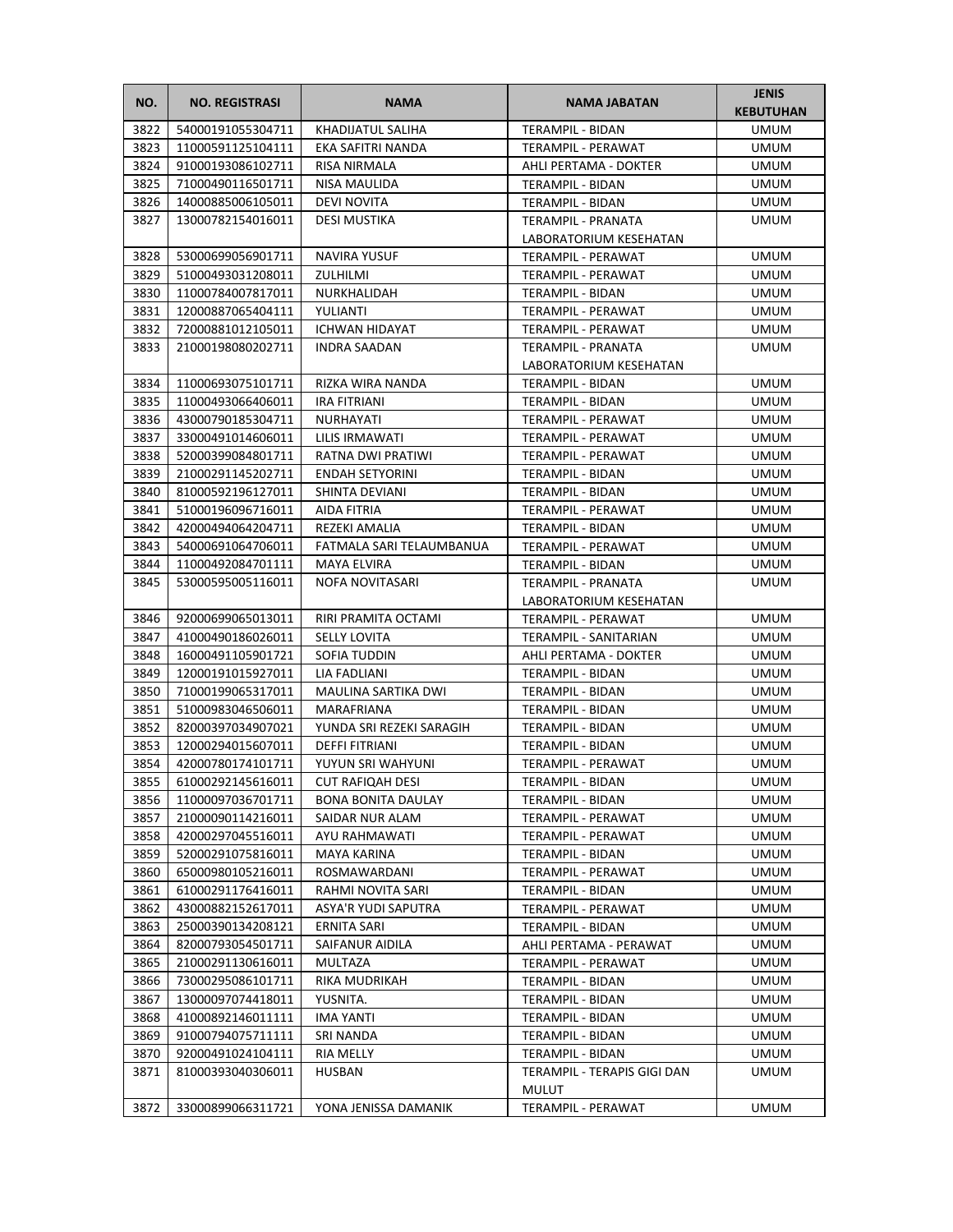| NO.  | <b>NO. REGISTRASI</b> | <b>NAMA</b>              | <b>NAMA JABATAN</b>           | <b>JENIS</b><br><b>KEBUTUHAN</b> |
|------|-----------------------|--------------------------|-------------------------------|----------------------------------|
| 3873 | 63000098054201711     | FITRA NURHAYATI          | <b>TERAMPIL - PRANATA</b>     | <b>UMUM</b>                      |
|      |                       |                          | LABORATORIUM KESEHATAN        |                                  |
| 3874 | 21000291005408011     | <b>NURUL HASANAH</b>     | <b>TERAMPIL - BIDAN</b>       | <b>UMUM</b>                      |
| 3875 | 32000695085016011     | <b>PUTRI FARADILLA</b>   | TERAMPIL - PERAWAT            | <b>UMUM</b>                      |
| 3876 | 91000290136306111     | <b>INTAN SORAYA</b>      | TERAMPIL - BIDAN              | UMUM                             |
| 3877 | 43000095020102711     | IKHSAN MAULANA           | <b>TERAMPIL - RADIOGRAFER</b> | UMUM                             |
| 3878 | 73000984025304711     | SRI NINGSIH              | TERAMPIL - BIDAN              | UMUM                             |
| 3879 | 81000696024806011     | YUDIKA SELVI             | TERAMPIL - PERAWAT            | <b>UMUM</b>                      |
| 3880 | 11000193095701711     | <b>ERY YANTI</b>         | TERAMPIL - PERAWAT            | <b>UMUM</b>                      |
| 3881 | 34000196020705111     | EDWARD                   | TERAMPIL - PERAWAT            | <b>UMUM</b>                      |
| 3882 | 61000692155101711     | NIDA IRHAMI              | TERAMPIL - BIDAN              | <b>UMUM</b>                      |
| 3883 | 41000592005817011     | <b>ISNAWATI</b>          | TERAMPIL - PERAWAT            | <b>UMUM</b>                      |
| 3884 | 51000496054114011     | NURI LINGGAWANI          | TERAMPIL - PERAWAT            | UMUM                             |
| 3885 | 91000590105703011     | YENI OKTAVIA             | TERAMPIL - PERAWAT            | UMUM                             |
| 3886 | 71000191025102711     | <b>DEASSY BUSTAMI</b>    | AHLI PERTAMA - DOKTER         | UMUM                             |
| 3887 | 41000296015101711     | CUT YOHANA ANGGRELINA    | TERAMPIL - PERAWAT            | <b>UMUM</b>                      |
| 3888 | 31000492145104111     | <b>DESI AMANATULLAH</b>  | TERAMPIL - PERAWAT            | UMUM                             |
| 3889 | 61000093096101111     | RIZKI FITRIA             | TERAMPIL - BIDAN              | <b>UMUM</b>                      |
| 3890 | 71000092114717011     | <b>JANNATUN MAWAR</b>    | <b>TERAMPIL - NUTRISIONIS</b> | <b>UMUM</b>                      |
| 3891 | 63000781146104711     | YULIANI                  | <b>TERAMPIL - BIDAN</b>       | <b>UMUM</b>                      |
| 3892 | 11000799044901711     | <b>MAULINA SARI</b>      | <b>TERAMPIL - PERAWAT</b>     | <b>UMUM</b>                      |
| 3893 | 55000391115301711     | NADIA ULFA               | TERAMPIL - TERAPIS GIGI DAN   | UMUM                             |
|      |                       |                          | <b>MULUT</b>                  |                                  |
| 3894 | 44000991105106111     | PUTRI RAHMATILLAH        | TERAMPIL - BIDAN              | <b>UMUM</b>                      |
| 3895 | 81000791154217011     | NOVA ZILLAH              | TERAMPIL - BIDAN              | <b>UMUM</b>                      |
| 3896 | 92000093003111111     | RAHMAT HIDAYAT           | TERAMPIL - PERAWAT            | <b>UMUM</b>                      |
| 3897 | 37000897056203711     | POPPY HENDRIA ROSSY      | TERAMPIL - BIDAN              | <b>UMUM</b>                      |
| 3898 | 31000393035201711     | <b>FITRI SAHURNI</b>     | TERAMPIL - BIDAN              | <b>UMUM</b>                      |
| 3899 | 21000394016018011     | ULFA DARA FONNA          | TERAMPIL - PRANATA            | <b>UMUM</b>                      |
|      |                       |                          | LABORATORIUM KESEHATAN        |                                  |
| 3900 | 43000596081917011     | RIZAL EFENDI             | TERAMPIL - PERAWAT            | UMUM                             |
| 3901 | 81000398066016011     | <b>SITI SARAH</b>        | TERAMPIL - PERAWAT            | UMUM                             |
| 3902 | 33000795007711111     | ZIA ULFA                 | TERAMPIL - PERAWAT            | <b>UMUM</b>                      |
| 3903 | 23000791125105011     | <b>IRA FARSIA</b>        | <b>TERAMPIL - BIDAN</b>       | <b>UMUM</b>                      |
| 3904 | 22000191056717011     | LIA KUSWITA              | TERAMPIL - BIDAN              | <b>UMUM</b>                      |
| 3905 | 72000192014403711     | RAMAWATI                 | TERAMPIL - BIDAN              | <b>UMUM</b>                      |
| 3906 | 25000789025208011     | NURUL IRMAYANI           | AHLI PERTAMA - EPIDEMIOLOG    | <b>UMUM</b>                      |
|      |                       |                          | KESEHATAN                     |                                  |
| 3907 | 78000498065509121     | SRI AYU SULANTIKA HASMY  | TERAMPIL - BIDAN              | <b>UMUM</b>                      |
| 3908 | 52000592114201711     | RAKHIMA                  | TERAMPIL - PRANATA            | <b>UMUM</b>                      |
|      |                       |                          | LABORATORIUM KESEHATAN        |                                  |
| 3909 | 52000292031201711     | MUHAMMAD FAUZI           | <b>TERAMPIL - TEKNISI</b>     | <b>UMUM</b>                      |
|      |                       |                          | <b>ELEKTROMEDIS</b>           |                                  |
| 3910 | 18000094051107011     | <b>KHALIKUL BAHRI</b>    | TERAMPIL - PERAWAT            | <b>UMUM</b>                      |
| 3911 | 91000985031707011     | TEUKU WAHYU SAPUTRA      | TERAMPIL - PERAWAT            | <b>UMUM</b>                      |
| 3912 | 23000988014216011     | SYUKRIAH                 | TERAMPIL - PERAWAT            | UMUM                             |
| 3913 | 85000393076303011     | NIA ZUHAIROH             | TERAMPIL - BIDAN              | UMUM                             |
| 3914 | 71000091175801711     | TORINA ERAWAN DONNA      | TERAMPIL - BIDAN              | UMUM                             |
| 3915 | 50140897014103711     | SUCI AISYAH              | TERAMPIL - BIDAN              | UMUM                             |
| 3916 | 51000294076801711     | <b>CUT INTAN MULIA</b>   | TERAMPIL - BIDAN              | UMUM                             |
| 3917 | 12000097007304711     | FARAH DHITA ANISSA PUTRI | AHLI PERTAMA - DOKTER         | UMUM                             |
| 3918 | 65000598086402111     | DEKA AYU HAMDILLAH       | TERAMPIL - BIDAN              | UMUM                             |
| 3919 | 81000492024202711     | DEDE LILIAN              | AHLI PERTAMA - APOTEKER       | UMUM                             |
| 3920 | 61000397005208111     | MALAHAYATI               | TERAMPIL - BIDAN              | UMUM                             |
| 3921 | 74000885055102711     | DIAN EMAYANTI            | TERAMPIL - PERAWAT            | UMUM                             |
| 3922 | 61000399007108011     | KARMILA                  | TERAMPIL - BIDAN              | UMUM                             |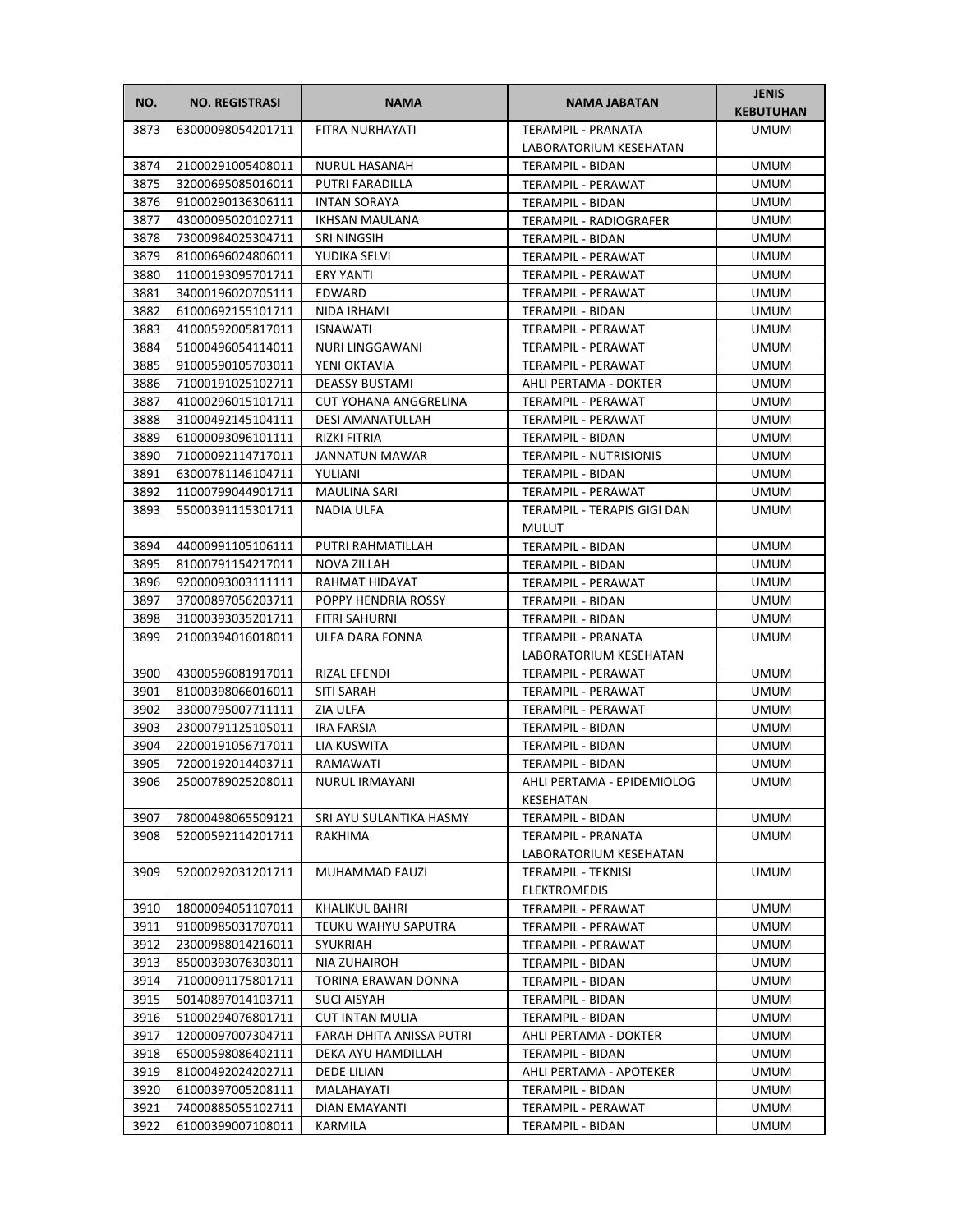| NO.  | <b>NO. REGISTRASI</b>  | <b>NAMA</b>                | <b>NAMA JABATAN</b>                         | <b>JENIS</b><br><b>KEBUTUHAN</b> |
|------|------------------------|----------------------------|---------------------------------------------|----------------------------------|
| 3923 | 31000299085101711      | <b>CUT NADIRA SABILLA</b>  | AHLI PERTAMA - DOKTER GIGI                  | UMUM                             |
| 3924 | 61000193041126011      | <b>IRHAM RYANSYAH</b>      | TERAMPIL - PERAWAT                          | <b>UMUM</b>                      |
| 3925 | 62000194046808121      | DAWI AFNIDA DAMANIK        | TERAMPIL - BIDAN                            | <b>UMUM</b>                      |
| 3926 | 12000793046906011      | RAUZATUN JANNAH            | TERAMPIL - PERAWAT                          | <b>UMUM</b>                      |
| 3927 | 41000297064327011      | LAIYA SARAH                | TERAMPIL - TERAPIS GIGI DAN<br><b>MULUT</b> | UMUM                             |
| 3928 | 14000989015101711      | ADE VELLA FELIZA           | AHLI PERTAMA - DOKTER                       | UMUM                             |
| 3929 | 21000795086311111      | AJENG SASTRI MULISTA       | <b>TERAMPIL - BIDAN</b>                     | <b>UMUM</b>                      |
| 3930 | 51000595086301711      | SUGITA MAIRANI             | AHLI PERTAMA - NUTRISIONIS                  | <b>UMUM</b>                      |
| 3931 | 11000197074308111      | SALMIAH                    | TERAMPIL - BIDAN                            | <b>UMUM</b>                      |
| 3932 | 12000491131917011      | MUHAMMAD REZA              | TERAMPIL - PERAWAT                          | <b>UMUM</b>                      |
| 3933 | 15000191010408111      | <b>HASAN BASRI</b>         | TERAMPIL - PERAWAT                          | <b>UMUM</b>                      |
| 3934 | 12000091005504111      | <b>IDA RAHMAWATI</b>       | TERAMPIL - BIDAN                            | UMUM                             |
| 3935 | 11000096007101111      | KHAIRUNNISA                | TERAMPIL - BIDAN                            | UMUM                             |
| 3936 | 43000492016206111      | RAMADHANI SAHFUTRI         | TERAMPIL - BIDAN                            | UMUM                             |
| 3937 | 82000890134208011      | PUTRI RAHMASARI            | TERAMPIL - BIDAN                            | <b>UMUM</b>                      |
| 3938 | 11000391154302111      | SYARIFAH MARTINI           | TERAMPIL - PERAWAT                          | <b>UMUM</b>                      |
| 3939 | 11000898084102711      | SAFIRA                     | TERAMPIL - PERAWAT                          | <b>UMUM</b>                      |
| 3940 | 81000096016716011      | <b>MUTIAWATI</b>           | TERAMPIL - TERAPIS GIGI DAN                 | <b>UMUM</b>                      |
|      |                        |                            | <b>MULUT</b>                                |                                  |
| 3941 | 11000090170216011      | SYAHRUL RAMADHAN           | TERAMPIL - PERAWAT                          | <b>UMUM</b>                      |
| 3942 | 12000294044518011      | MERI                       | TERAMPIL - BIDAN                            | UMUM                             |
| 3943 | 51000699065706011      | HAYATUL FARA JANNAH        | TERAMPIL - ASISTEN APOTEKER                 | UMUM                             |
| 3944 | 71000292105707011      | YETI SAPURA                | TERAMPIL - PERAWAT                          | <b>UMUM</b>                      |
| 3945 | 12000798056606011      | <b>SITI HAJAR</b>          | TERAMPIL - PERAWAT                          | <b>UMUM</b>                      |
| 3946 | 11000090114701711      | MAULINA OCTIVA             | TERAMPIL - PERAWAT                          | <b>UMUM</b>                      |
| 3947 | 21000005056416011      | PUTROE TARI BUANA          | TERAMPIL - BIDAN                            | <b>UMUM</b>                      |
| 3948 | 11000594061901711      | <b>ABDUL AZIZ</b>          | TERAMPIL - PERAWAT                          | <b>UMUM</b>                      |
| 3949 | 21000597095202711      | AYU WIDYA LESTARI          | AHLI PERTAMA - PERAWAT                      | UMUM                             |
| 3950 | 82000191002304711      | MUHAMMAD                   | TERAMPIL - PERAWAT                          | UMUM                             |
| 3951 | 41000190107606011      | RITA FIRNANDA              | TERAMPIL - PERAWAT                          | UMUM                             |
| 3952 | 73000885044427011      | SRI MAWARNI                | TERAMPIL - BIDAN                            | <b>UMUM</b>                      |
| 3953 | 12000781164617011      | <b>JUMALI SANTRI</b>       | TERAMPIL - PERAWAT                          | <b>UMUM</b>                      |
| 3954 | 33000791066305021      | SUCI RAHMADANI BR SEBAYANG | TERAMPIL - BIDAN                            | <b>UMUM</b>                      |
| 3955 | 61000392034608111      | MUAZZINAH                  | TERAMPIL - BIDAN                            | <b>UMUM</b>                      |
|      | 3956 92000398096501711 | NISWATUL KHAIRA            | TERAMPIL - BIDAN                            | <b>UMUM</b>                      |
| 3957 | 54000891106306011      | WIRDA SYUKRIAH             | AHLI PERTAMA - NUTRISIONIS                  | UMUM                             |
| 3958 | 43000591115208011      | CUT RAUZATUL HUSNA         | TERAMPIL - BIDAN                            | UMUM                             |
| 3959 | 41000393095326011      | PUTRI NAHRISAH             | TERAMPIL - ASISTEN APOTEKER                 | UMUM                             |
| 3960 | 91000591196206011      | <b>VINA NOVIANTI</b>       | TERAMPIL - PERAWAT                          | <b>UMUM</b>                      |
| 3961 | 12000592024206111      | PUTRI RAHMADHANI           | TERAMPIL - BIDAN                            | <b>UMUM</b>                      |
| 3962 | 31000982105016011      | DESI ROSIANA               | TERAMPIL - BIDAN                            | <b>UMUM</b>                      |
| 3963 | 12000193096806011      | MUTIA FAJERI               | TERAMPIL - BIDAN                            | <b>UMUM</b>                      |
| 3964 | 81000499055801711      | DAHLIA ALDILA              | TERAMPIL - PERAWAT                          | UMUM                             |
| 3965 | 31000294021402011      | <b>MUHSIN</b>              | TERAMPIL - PERAWAT                          | UMUM                             |
| 3966 | 11000492015403721      | HARTATY UTARI              | TERAMPIL - BIDAN                            | UMUM                             |
| 3967 | 82000298015304711      | SABRINA                    | TERAMPIL - BIDAN                            | UMUM                             |
| 3968 | 53000698051202011      | YONANDA FADLY PELIS        | TERAMPIL - PERAWAT                          | UMUM                             |
| 3969 | 62000892076917011      | WINDA ACHRAMI              | TERAMPIL - BIDAN                            | UMUM                             |
| 3970 | 24000197025407011      | HAWA THAIBAH               | TERAMPIL - PERAWAT                          | <b>UMUM</b>                      |
| 3971 | 71000595085406011      | <b>SUSI SAFURA</b>         | TERAMPIL - BIDAN                            | UMUM                             |
| 3972 | 88000192117817011      | ELA AMELIA                 | TERAMPIL - PERAWAT                          | <b>UMUM</b>                      |
| 3973 | 32000097066403711      | NURLELA                    | TERAMPIL - PERAWAT                          | UMUM                             |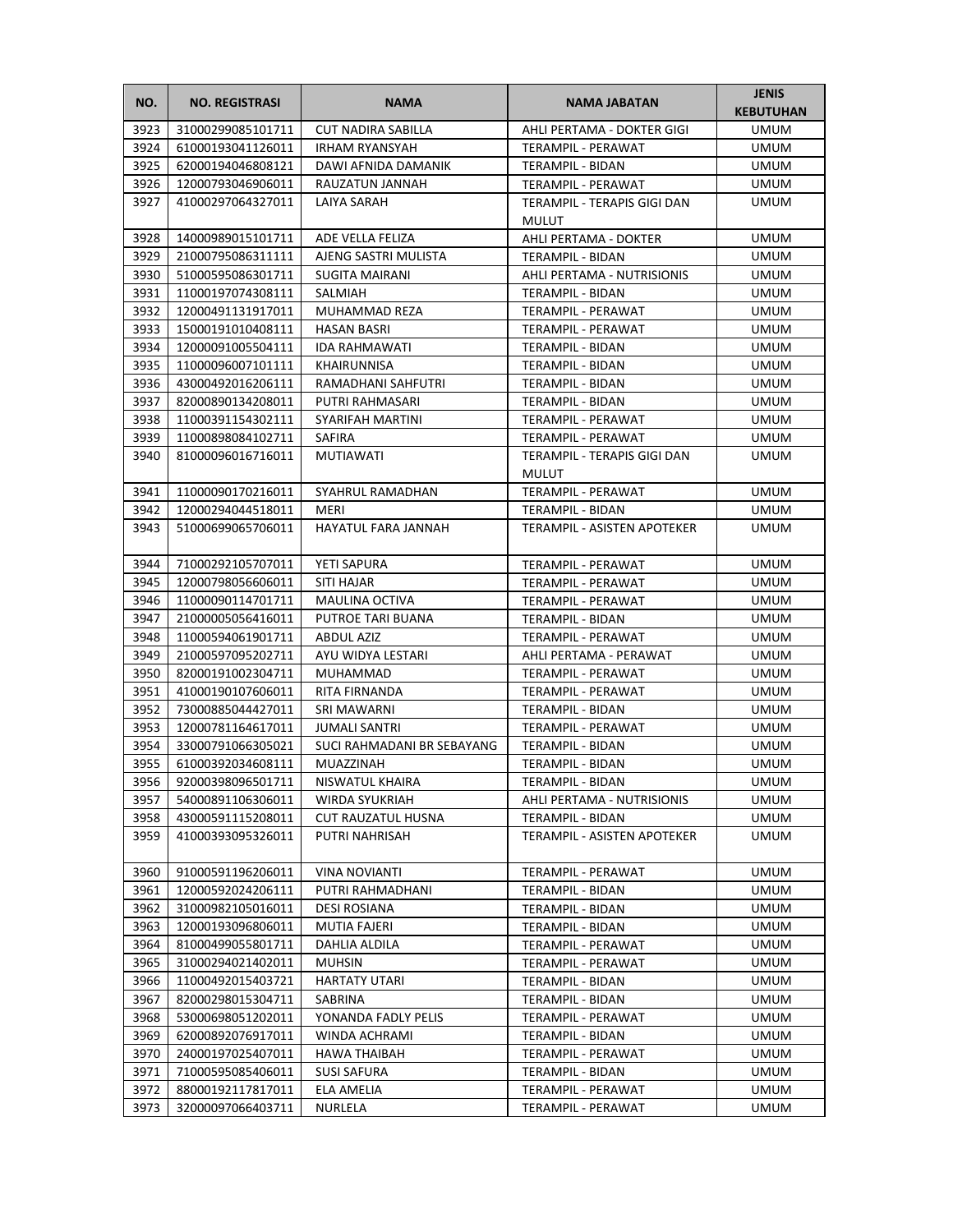| NO.  | <b>NO. REGISTRASI</b>  | <b>NAMA</b>                 | <b>NAMA JABATAN</b>                         | <b>JENIS</b><br><b>KEBUTUHAN</b> |
|------|------------------------|-----------------------------|---------------------------------------------|----------------------------------|
| 3974 | 92000791054701711      | RAHMA NISAH                 | AHLI PERTAMA - EPIDEMIOLOG                  | <b>UMUM</b>                      |
|      |                        |                             | KESEHATAN                                   |                                  |
| 3975 | 32000987030401711      | MUHAMMAD YANIS              | <b>TERAMPIL - PERAWAT</b>                   | <b>UMUM</b>                      |
| 3976 | 41000783021704763      | <b>HARPOPO</b>              | AHLI PERTAMA - APOTEKER                     | <b>UMUM</b>                      |
| 3977 | 11000596016706011      | <b>FERZA YUNITA</b>         | TERAMPIL - PERAWAT                          | <b>UMUM</b>                      |
| 3978 | 91000892066916011      | EVA FARADILLA               | <b>TERAMPIL - NUTRISIONIS</b>               | <b>UMUM</b>                      |
| 3979 | 82000193056027011      | <b>JULIANA</b>              | TERAMPIL - BIDAN                            | <b>UMUM</b>                      |
| 3980 | 22000793066201711      | SARAH FARISKA               | <b>TERAMPIL - PERAWAT</b>                   | <b>UMUM</b>                      |
| 3981 | 82000491172304711      | <b>RISKI MAULANA</b>        | TERAMPIL - PERAWAT                          | <b>UMUM</b>                      |
| 3982 | 32000491005908011      | <b>DESY UTARI</b>           | TERAMPIL - BIDAN                            | <b>UMUM</b>                      |
| 3983 | 32000299065908011      | <b>IRMAYANI</b>             | TERAMPIL - BIDAN                            | <b>UMUM</b>                      |
| 3984 | 81000492094501111      | EKA YUNITA                  | TERAMPIL - BIDAN                            | <b>UMUM</b>                      |
| 3985 | 44000498005011111      | MAUNILA                     | TERAMPIL - BIDAN                            | <b>UMUM</b>                      |
| 3986 | 11000884056801711      | KHALIDA MUNARTI             | TERAMPIL - BIDAN                            | UMUM                             |
| 3987 | 11000495095106011      | ENI HIJRIAH                 | TERAMPIL - PERAWAT                          | UMUM                             |
| 3988 | 51000792136311111      | TRIA ALFANI                 | TERAMPIL - TERAPIS GIGI DAN<br>MULUT        | <b>UMUM</b>                      |
| 3989 | 31000291046102711      | FRY SHEYLLA SAFIRAH         | AHLI PERTAMA - APOTEKER                     | <b>UMUM</b>                      |
| 3990 | 41000592015801711      | YULIA FONNA ROHAZA          | TERAMPIL - BIDAN                            | <b>UMUM</b>                      |
| 3991 | 21000594095816011      | BELLA AULIA                 | TERAMPIL - BIDAN                            | <b>UMUM</b>                      |
| 3992 | 14000797036304711      | LISA ANDRIANI               | TERAMPIL - BIDAN                            | <b>UMUM</b>                      |
| 3993 | 93000491164718021      | <b>MELVI MUDTI NASUTION</b> | AHLI PERTAMA - DOKTER                       | <b>UMUM</b>                      |
| 3994 | 82000783014301711      | EKA MARETA NOVIKA           | AHLI PERTAMA - PERAWAT                      | <b>UMUM</b>                      |
| 3995 | 82000491101808011      | SANUSI                      | TERAMPIL - PERAWAT                          | <b>UMUM</b>                      |
| 3996 | 71000597015427011      | RIZKA FATLIANA              | TERAMPIL - BIDAN                            | <b>UMUM</b>                      |
| 3997 | 32000598054504111      | <b>FAHRUN NISAK</b>         | TERAMPIL - BIDAN                            | <b>UMUM</b>                      |
| 3998 | 41000296007116011      | SYARIFAH NURZAKIAH          | TERAMPIL - ASISTEN APOTEKER                 | <b>UMUM</b>                      |
| 3999 | 81000891102607011      | YUNUS AL FAIZ               | TERAMPIL - PERAWAT                          | <b>UMUM</b>                      |
| 4000 | 51000781115026011      | <b>IDAWATI</b>              | TERAMPIL - BIDAN                            | UMUM                             |
| 4001 | 41000399026717011      | <b>MARIA ULFA</b>           | TERAMPIL - PERAWAT                          | UMUM                             |
| 4002 | 43000295007016011      | <b>FAZILAH HANUM</b>        | TERAMPIL - ASISTEN APOTEKER                 | UMUM                             |
| 4003 | 72000595036701711      | RUHUL AFDHAL AMR            | <b>TERAMPIL - PERAWAT</b>                   | <b>UMUM</b>                      |
| 4004 | 20100988045105721      | <b>INA MULIANA</b>          | TERAMPIL - BIDAN                            | <b>UMUM</b>                      |
| 4005 | 41000896094406011      | SAFINATUN NAJA ASSYIFA      | TERAMPIL - PERAWAT                          | <b>UMUM</b>                      |
|      | 4006 91000393055127011 | MULIANI                     | TERAMPIL - BIDAN                            | <b>UMUM</b>                      |
| 4007 | 13001880115706111      | NURMA                       | TERAMPIL - BIDAN                            | <b>UMUM</b>                      |
| 4008 | 11000592145326011      | RAHMATON AULIA              | TERAMPIL - PERAWAT                          | UMUM                             |
| 4009 | 72000391115511111      | MAYA SHINTA                 | TERAMPIL - BIDAN                            | UMUM                             |
| 4010 | 11000491086701111      | <b>ASMAUL HUSNA</b>         | TERAMPIL - BIDAN                            | <b>UMUM</b>                      |
| 4011 | 41000492034311111      | <b>FARAH MUTIA</b>          | TERAMPIL - PERAWAT                          | <b>UMUM</b>                      |
| 4012 | 31000392064711111      | ZURAINI                     | TERAMPIL - BIDAN                            | <b>UMUM</b>                      |
| 4013 | 92000594007311111      | <b>INTAN APRILIA PUTRI</b>  | TERAMPIL - ASISTEN APOTEKER                 | UMUM                             |
| 4014 | 22000781007901711      | EMA REZIKA                  | TERAMPIL - PERAWAT                          | UMUM                             |
| 4015 | 71000295026201011      | FIRDALISMA                  | TERAMPIL - PERAWAT                          | UMUM                             |
| 4016 | 51000292114411111      | LILI SILVIA                 | TERAMPIL - PERAWAT                          | UMUM                             |
| 4017 | 43000095036706111      | EDTRI ANINDA                | TERAMPIL - BIDAN                            | UMUM                             |
| 4018 | 73000788085406011      | ROSMANIDAR                  | TERAMPIL - PERAWAT                          | UMUM                             |
| 4019 | 23000786074309121      | KASIATI                     | TERAMPIL - BIDAN                            | UMUM                             |
| 4020 | 21000885052202711      | ANGGA LAHANDA               | TERAMPIL - PERAWAT                          | <b>UMUM</b>                      |
| 4021 | 23000493055309121      | SWATANTRI                   | TERAMPIL - BIDAN                            | <b>UMUM</b>                      |
| 4022 | 75000881144216011      | <b>CUT IRHAMNA</b>          | TERAMPIL - PERAWAT                          | <b>UMUM</b>                      |
| 4023 | 61000190152418011      | MUHAMMAD MUNAWAR SIDIQ      | TERAMPIL - TERAPIS GIGI DAN<br><b>MULUT</b> | UMUM                             |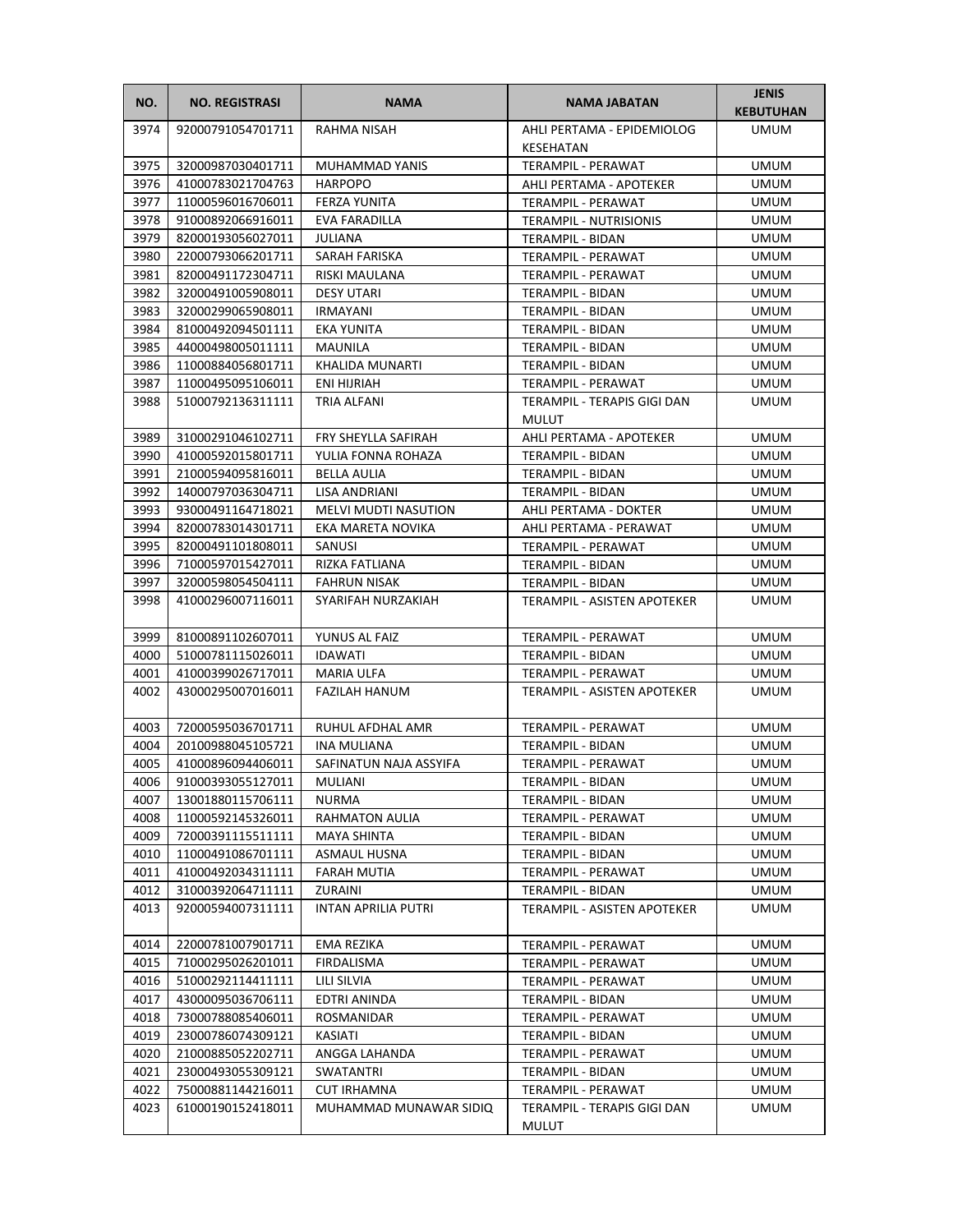| NO.          | <b>NO. REGISTRASI</b>                  | <b>NAMA</b>                        | <b>NAMA JABATAN</b>                      | <b>JENIS</b><br><b>KEBUTUHAN</b> |
|--------------|----------------------------------------|------------------------------------|------------------------------------------|----------------------------------|
| 4024         | 12000880114408111                      | <b>NURUL HAJJAH</b>                | <b>TERAMPIL - BIDAN</b>                  | UMUM                             |
| 4025         | 11000193095708011                      | JANNAH MUFRIDA                     | TERAMPIL - BIDAN                         | <b>UMUM</b>                      |
| 4026         | 61000297061201711                      | WIRA STARY RUKMANA                 | AHLI PERTAMA - DOKTER GIGI               | UMUM                             |
| 4027         | 83000897025102711                      | <b>ADINDA PUTIA</b>                | TERAMPIL - PERAWAT                       | <b>UMUM</b>                      |
| 4028         | 22000982044701111                      | <b>FITRIANI</b>                    | TERAMPIL - BIDAN                         | UMUM                             |
| 4029         | 83000692081617011                      | MUHAMMAD RIDHA MAHFUD              | AHLI PERTAMA - EPIDEMIOLOG               | UMUM                             |
|              |                                        |                                    | KESEHATAN                                |                                  |
| 4030         | 13000197054106111                      | NURMALINDA                         | TERAMPIL - BIDAN                         | <b>UMUM</b>                      |
| 4031         | 31000292014903011                      | <b>MAGFIRAH RIDHANI</b>            | TERAMPIL - BIDAN                         | <b>UMUM</b>                      |
| 4032         | 41000195006501711                      | ERLINA USMAN                       | TERAMPIL - BIDAN                         | <b>UMUM</b>                      |
| 4033         | 51000096034103711                      | AYU DARA ANDHIKA                   | TERAMPIL - BIDAN                         | <b>UMUM</b>                      |
| 4034         | 44000195085806111                      | <b>IRMA YUNITA</b>                 | TERAMPIL - BIDAN                         | <b>UMUM</b>                      |
| 4035         | 62000798041102711                      | <b>REGUSTI ISWANDI</b>             | TERAMPIL - PERAWAT                       | UMUM                             |
| 4036         | 61000194065906111                      | FITRI SYAHRANI                     | TERAMPIL - BIDAN                         | UMUM                             |
| 4037         | 22000390146617011                      | RATNA MEUTIA                       | TERAMPIL - BIDAN                         | UMUM                             |
| 4038         | 61000399003801111                      | <b>FIRMAN AZRIA</b>                | AHLI PERTAMA - EPIDEMIOLOG               | <b>UMUM</b>                      |
|              |                                        |                                    | <b>KESEHATAN</b>                         |                                  |
| 4039         | 80100395010706011                      | SAIDINA OZAL                       | <b>TERAMPIL - TEKNISI</b>                | <b>UMUM</b>                      |
|              |                                        |                                    | <b>ELEKTROMEDIS</b>                      |                                  |
| 4040         | 81000092115307011                      | NANDA TAFRIKHA                     | TERAMPIL - BIDAN                         | <b>UMUM</b>                      |
| 4041         | 11000595052307111                      | TIKKI SENDI                        | <b>TERAMPIL - PERAWAT</b>                | <b>UMUM</b>                      |
| 4042         | 93000894055706011                      | SARAH MUSFAHANI                    | TERAMPIL - BIDAN                         | UMUM                             |
| 4043         | 52000492176104111                      | SUSAN NOVIA SARI                   | TERAMPIL - PERAWAT                       | UMUM                             |
| 4044         | 42000194095504111                      | MAIDA LUSIANA                      | TERAMPIL - BIDAN                         | UMUM                             |
| 4045         | 53000984045016011                      | RAHMA YUNITA                       | TERAMPIL - BIDAN                         | <b>UMUM</b>                      |
| 4046         | 91000196025903011                      | <b>MEUTIA HAJRIAH</b>              | TERAMPIL - BIDAN                         | <b>UMUM</b>                      |
| 4047         | 65000884040016011                      | HENDRI                             | TERAMPIL - PERAWAT                       | <b>UMUM</b>                      |
| 4048         | 43000595080601011                      | HAMRIZAL SAPUTRA                   | TERAMPIL - PERAWAT                       | <b>UMUM</b>                      |
| 4049         | 57000591116102711                      | ADE LOLY ULVIA                     | TERAMPIL - BIDAN                         | <b>UMUM</b>                      |
| 4050<br>4051 | 21000198014518011<br>41000987051207011 | <b>INTAN ANGGIA</b><br>FAKHRURRAZI | AHLI PERTAMA - BIDAN                     | UMUM<br>UMUM                     |
| 4052         | 51000397066706011                      | DARA MUCHAYRA                      | TERAMPIL - PERAWAT<br>TERAMPIL - PERAWAT | UMUM                             |
| 4053         | 18000787050608111                      | JULIADI                            | TERAMPIL - PERAWAT                       | <b>UMUM</b>                      |
| 4054         | 91000891145102711                      | NURJANNAH                          | TERAMPIL - PERAWAT                       | <b>UMUM</b>                      |
| 4055         | 13000398044701111                      | <b>AZKIA</b>                       | TERAMPIL - BIDAN                         | <b>UMUM</b>                      |
| 4056         | 92000093034706011                      | RISKI SETIAWATI                    | TERAMPIL - SANITARIAN                    | <b>UMUM</b>                      |
| 4057         | 91000192022808011                      | MUHAMMAD CHATAB                    | TERAMPIL - PERAWAT                       | <b>UMUM</b>                      |
| 4058         | 93000293005105011                      | DAHNIAR                            | TERAMPIL - BIDAN                         | UMUM                             |
| 4059         | 95000096065303011                      | <b>MUNIRA</b>                      | TERAMPIL - BIDAN                         | UMUM                             |
| 4060         | 14000090105501111                      | EVATRIANI                          | TERAMPIL - BIDAN                         | UMUM                             |
| 4061         | 81000590164326011                      | <b>INTAN OKTIASARI</b>             | TERAMPIL - PERAWAT                       | UMUM                             |
| 4062         | 33000887016303011                      | <b>NURUL HAYATI</b>                | TERAMPIL - BIDAN                         | <b>UMUM</b>                      |
| 4063         | 91000492164306011                      | HILDA AINIS SYIFA                  | TERAMPIL - TERAPIS GIGI DAN              | UMUM                             |
|              |                                        |                                    | <b>MULUT</b>                             |                                  |
| 4064         | 23000198054104111                      | EMA LIDIA SANTRI                   | TERAMPIL - BIDAN                         | <b>UMUM</b>                      |
| 4065         | 51000192091903011                      | SADDAM                             | TERAMPIL - PERAWAT                       | <b>UMUM</b>                      |
| 4066         | 61000597045016011                      | <b>JULIA KHAIRATON</b>             | <b>TERAMPIL - PRANATA</b>                | UMUM                             |
|              |                                        |                                    | LABORATORIUM KESEHATAN                   |                                  |
| 4067         | 33000098054607011                      | RIZA HAYATI                        | TERAMPIL - PERAWAT                       | <b>UMUM</b>                      |
| 4068         | 61000297071517011                      | ARIS MUNANDAR                      | TERAMPIL - PERAWAT                       | <b>UMUM</b>                      |
| 4069         | 31000883062801711                      | RONAL MOFIARI                      | TERAMPIL - TERAPIS GIGI DAN              | <b>UMUM</b>                      |
|              |                                        |                                    | <b>MULUT</b>                             |                                  |
| 4070         | 31000493065604111                      | WULANDARI                          | TERAMPIL - BIDAN                         | UMUM                             |
| 4071         | 21000990146608011                      | INTAN MUTIA SARI                   | TERAMPIL - BIDAN                         | <b>UMUM</b>                      |
| 4072         | 31000193076606011                      | YUSRINA AMD.KEB                    | TERAMPIL - BIDAN                         | UMUM                             |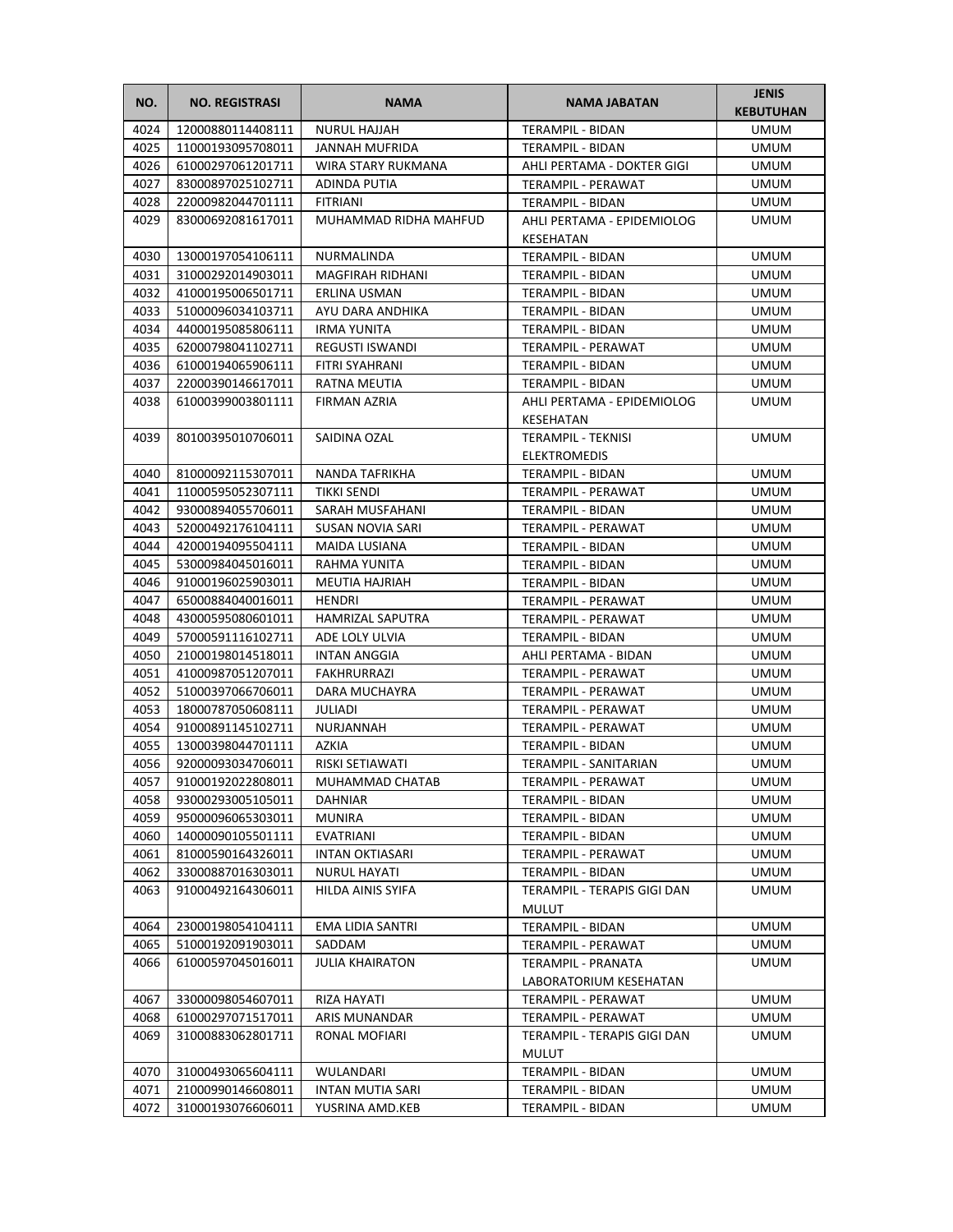| NO.  | <b>NO. REGISTRASI</b>  | <b>NAMA</b>                  | NAMA JABATAN                                   | <b>JENIS</b><br><b>KEBUTUHAN</b> |
|------|------------------------|------------------------------|------------------------------------------------|----------------------------------|
| 4073 | 52000296064901711      | <b>LELI SUMARNI</b>          | <b>TERAMPIL - PRANATA</b>                      | <b>UMUM</b>                      |
|      |                        |                              | LABORATORIUM KESEHATAN                         |                                  |
| 4074 | 51000192154302011      | <b>DESWINA PUTERI</b>        | AHLI PERTAMA - DOKTER                          | <b>UMUM</b>                      |
| 4075 | 61000390176702011      | <b>NUR RAPIDAH AZIS</b>      | TERAMPIL - PERAWAT                             | <b>UMUM</b>                      |
| 4076 | 12000792016415021      | IKA KARTIKA DEWI.S           | TERAMPIL - BIDAN                               | UMUM                             |
| 4077 | 52000195085511111      | NOVA FAJRIATI                | TERAMPIL - ASISTEN APOTEKER                    | UMUM                             |
| 4078 | 32000199056304711      | <b>INTAN ELYSTA EVAWARNI</b> | TERAMPIL - BIDAN                               | <b>UMUM</b>                      |
| 4079 | 33000788024118011      | <b>AGUSNIAR</b>              | TERAMPIL - BIDAN                               | <b>UMUM</b>                      |
| 4080 | 21000292125018011      | <b>DESITA RATNA SARI</b>     | TERAMPIL - BIDAN                               | <b>UMUM</b>                      |
| 4081 | 11000790175508121      | YOLANDA WULANDARI            | TERAMPIL - BIDAN                               | <b>UMUM</b>                      |
| 4082 | 62000391116306011      | YUSNIDAR                     | TERAMPIL - BIDAN                               | <b>UMUM</b>                      |
| 4083 | 81000881196117011      | <b>DEWI YANTI</b>            | TERAMPIL - BIDAN                               | UMUM                             |
| 4084 | 71000997052127011      | MUHAMMAD IRFAN               | TERAMPIL - PERAWAT                             | UMUM                             |
| 4085 | 21000096016116011      | AZIZAHFITRIANI               | TERAMPIL - PERAWAT                             | UMUM                             |
| 4086 | 34000592144306111      | RINA RAHAYU                  | TERAMPIL - BIDAN                               | <b>UMUM</b>                      |
| 4087 | 12000096024901111      | NURHAYATI                    | TERAMPIL - BIDAN                               | <b>UMUM</b>                      |
| 4088 | 91000881165707011      | <b>ASMAUL HUSNA</b>          | TERAMPIL - BIDAN                               | <b>UMUM</b>                      |
| 4089 | 11000999015206011      | PUTRI SAHARA                 | TERAMPIL - PERAWAT                             | <b>UMUM</b>                      |
| 4090 | 11000594084501111      | <b>MANSUR</b>                | TERAMPIL - PERAWAT                             | <b>UMUM</b>                      |
| 4091 | 72000981061917011      | <b>T FAISAL</b>              | AHLI PERTAMA - EPIDEMIOLOG<br><b>KESEHATAN</b> | <b>UMUM</b>                      |
| 4092 | 21000591174711111      | <b>IDA ERNAWATI</b>          | <b>TERAMPIL - BIDAN</b>                        | <b>UMUM</b>                      |
| 4093 | 51000592075405011      | <b>FELLY NUZULY</b>          | TERAMPIL - PERAWAT                             | UMUM                             |
| 4094 | 62000190195707011      | <b>ANITA</b>                 | TERAMPIL - BIDAN                               | <b>UMUM</b>                      |
| 4095 | 11000390107306011      | EKA MAULIDA                  | TERAMPIL - TERAPIS GIGI DAN<br><b>MULUT</b>    | <b>UMUM</b>                      |
| 4096 | 12000092005301111      | LIDA ARYANI                  | TERAMPIL - BIDAN                               | <b>UMUM</b>                      |
| 4097 | 15000981164504111      | <b>NUR ANISAH</b>            | TERAMPIL - BIDAN                               | <b>UMUM</b>                      |
| 4098 | 42000194036102111      | <b>MUSYFIRAH DEVI</b>        | TERAMPIL - BIDAN                               | UMUM                             |
| 4099 | 81000492025206011      | ELLA YUDINDA                 | <b>TERAMPIL - NUTRISIONIS</b>                  | UMUM                             |
| 4100 | 11000791135202711      | <b>DEVIRA</b>                | TERAMPIL - PERAWAT                             | UMUM                             |
| 4101 | 40100987005401711      | <b>MAULIDAR</b>              | TERAMPIL - BIDAN                               | <b>UMUM</b>                      |
| 4102 | 21000392035616011      | <b>IDA RIANI</b>             | TERAMPIL - PRANATA<br>LABORATORIUM KESEHATAN   | <b>UMUM</b>                      |
| 4103 | 11000983064703011      | EVI YANA                     | <b>TERAMPIL - BIDAN</b>                        | <b>UMUM</b>                      |
|      | 4104 31000191066701711 | RIRI HARYANTI                | TERAMPIL - BIDAN                               | <b>UMUM</b>                      |
| 4105 | 64000094086201711      | AULIA NUZURIL IMAN           | TERAMPIL - BIDAN                               | UMUM                             |
| 4106 | 11000492134502011      | PUTRI SUKMA DEWI             | AHLI PERTAMA - DOKTER                          | UMUM                             |
| 4107 | 41000896055108111      | LINDA SAFRIATI               | TERAMPIL - BIDAN                               | UMUM                             |
| 4108 | 51000982070101111      | YUSRIZAL                     | TERAMPIL - PERAWAT                             | UMUM                             |
| 4109 | 83000293005714011      | <b>INTAN KUMALA SARY</b>     | TERAMPIL - BIDAN                               | <b>UMUM</b>                      |
| 4110 | 41000490125304711      | RAYNI                        | TERAMPIL - PERAWAT                             | UMUM                             |
| 4111 | 21000885011616011      | MUHAMMAD AZWIR               | TERAMPIL - PERAWAT                             | <b>UMUM</b>                      |
| 4112 | 71000496096202711      | <b>ISMATURRAHMI</b>          | TERAMPIL - PERAWAT                             | UMUM                             |
| 4113 | 71000192014317011      | KHAIRUNNISA                  | TERAMPIL - TERAPIS GIGI DAN<br><b>MULUT</b>    | UMUM                             |
| 4114 | 71000196015417011      | ERNAWATI                     | TERAMPIL - BIDAN                               | UMUM                             |
| 4115 | 63000298006615021      | NEVITA SARI                  | TERAMPIL - BIDAN                               | UMUM                             |
| 4116 | 41000392196201711      | AYU DESTIKA                  | TERAMPIL - ASISTEN APOTEKER                    | UMUM                             |
| 4117 | 81000190185303011      | <b>EVIE MAULIZAR</b>         | TERAMPIL - BIDAN                               | <b>UMUM</b>                      |
| 4118 | 11000393086323011      | SITI HAJAR                   | TERAMPIL - BIDAN                               | UMUM                             |
| 4119 | 13000492160037011      | M.RIZA MUKAUKIS              | TERAMPIL - PERAWAT                             | UMUM                             |
| 4120 | 25000092114301711      | <b>DESI SAFRIANI</b>         | AHLI PERTAMA - BIDAN                           | UMUM                             |
| 4121 | 11000985085616011      | <b>IDA FASRAH</b>            | TERAMPIL - BIDAN                               | UMUM                             |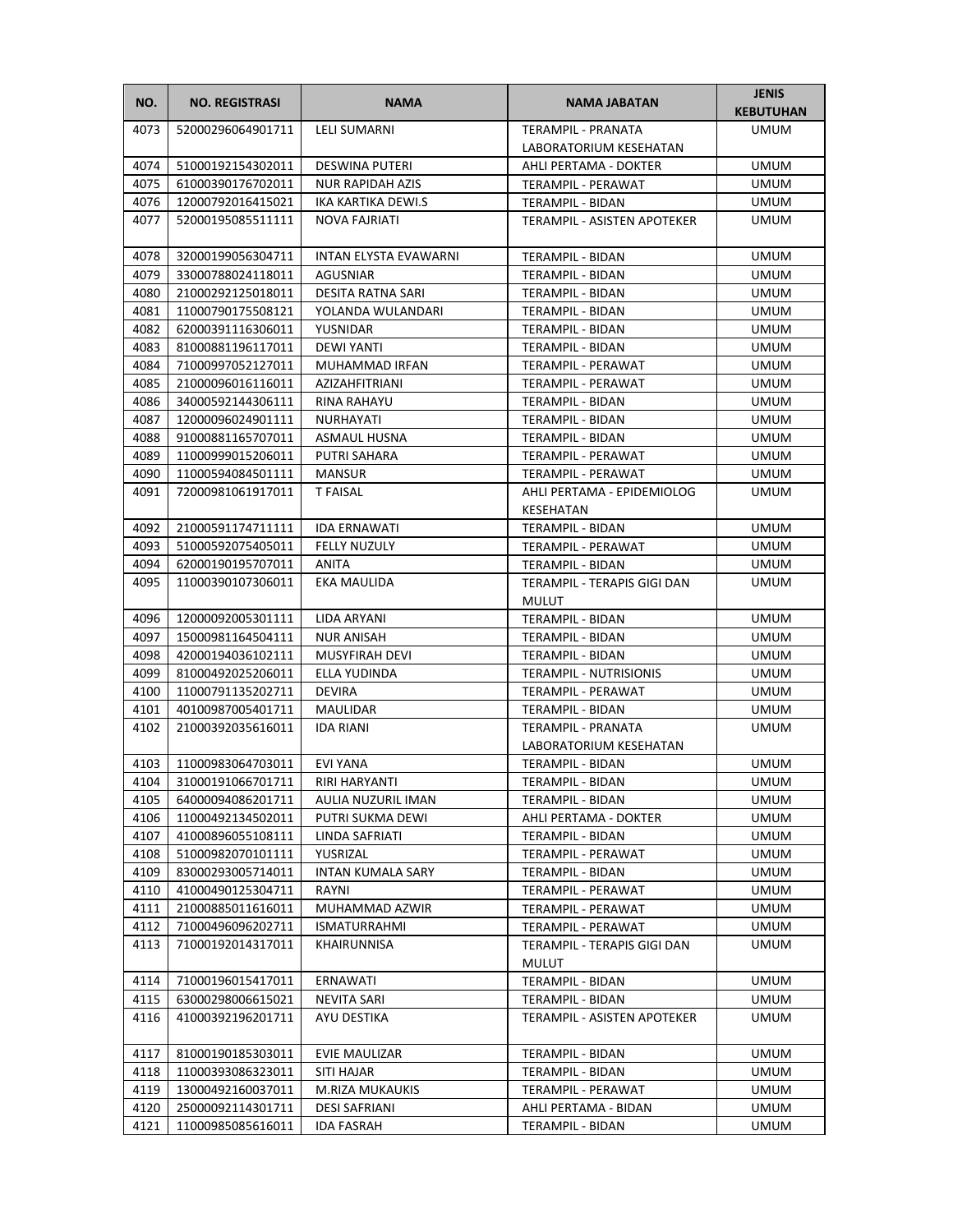| RINI AGUSTINA<br><b>UMUM</b><br>4122<br>52000688064104711<br>TERAMPIL - PERAWAT<br>4123<br>81000792165327011<br>NABILA DIANA PUTRI<br><b>UMUM</b><br>TERAMPIL - PERAWAT<br>4124<br>61000098054613011<br>DAHLIA<br><b>TERAMPIL - BIDAN</b><br>UMUM<br>4125<br>73000091042903011<br><b>RAMZUL RIZAL</b><br>TERAMPIL - PERAWAT<br><b>UMUM</b><br>4126<br>11000399055803011<br>RAINANDA MARINA<br>TERAMPIL - BIDAN<br>UMUM<br>4127<br>31000197075304711<br>ICHA HERVITA<br>AHLI PERTAMA - EPIDEMIOLOG<br>UMUM<br>KESEHATAN<br>41000789050801711<br>4128<br>MUHAMMAD FADHLUL SYAH<br>AHLI PERTAMA - EPIDEMIOLOG<br><b>UMUM</b><br>KESEHATAN<br>4129<br>TERAMPIL - PERAWAT<br>41000680135716011<br><b>RISA DARLIA</b><br><b>UMUM</b><br>4130<br>44000996024104711<br>LAURA SHAFARINA<br><b>TERAMPIL - BIDAN</b><br><b>UMUM</b><br>4131<br>64000197005016011<br>RIZQA WINDANY PUTRI<br>TERAMPIL - BIDAN<br>UMUM<br>4132<br>21000296065402011<br>MAHDA LENAWATI<br>TERAMPIL - BIDAN<br>UMUM<br>4133<br>42000192165102711<br>DESI MIRANDAYATI<br>TERAMPIL - BIDAN<br>UMUM<br>4134<br>12000192125306011<br><b>DESI ARIANTI</b><br>TERAMPIL - PERAWAT<br><b>UMUM</b><br>4135<br>11000696016127011<br>RAUZATUN HASANAH<br>TERAMPIL - PERAWAT<br><b>UMUM</b><br>4136<br>91000498096408111<br>LIQA DEWI<br>TERAMPIL - TERAPIS GIGI DAN<br><b>UMUM</b><br><b>MULUT</b><br>4137<br>41000792054202711<br>SITI NURJANI<br><b>UMUM</b><br>TERAMPIL - BIDAN<br>4138<br>63000496041104111<br>ROBI ALKAMIL AKBAR<br>UMUM<br>TERAMPIL - PERAWAT<br>4139<br>51000498015701111<br><b>NELLY AGUSTIN</b><br><b>UMUM</b><br>TERAMPIL - BIDAN<br>4140<br>11000883046217011<br><b>SAFRIANI</b><br>UMUM<br><b>TERAMPIL - BIDAN</b><br>4141<br>45000492106301721<br>DEASY RISKY HANDANI<br>UMUM<br><b>TERAMPIL - BIDAN</b><br>4142<br>66000596034206111<br><b>VERA SANTI</b><br><b>UMUM</b><br>TERAMPIL - BIDAN<br>4143<br>21000891115201711<br>ADE NURULHAYATI<br><b>UMUM</b><br>TERAMPIL - PRANATA<br>LABORATORIUM KESEHATAN<br>21000798056211111<br><b>UMUM</b><br>4144<br>ASMAUL HUSNA<br>TERAMPIL - BIDAN<br>4145<br>81000395006501711<br>DELLIANI<br>TERAMPIL - PERAWAT<br><b>UMUM</b><br>4146<br>64000398075104111<br><b>NURSYAHRIL FITRI</b><br>TERAMPIL - BIDAN<br>UMUM<br>4147<br>61000291006606011<br>SRI AYUNI<br>TERAMPIL - PERAWAT<br>UMUM<br>4148<br>41000395095817011<br>RINI AYUNI<br>TERAMPIL - BIDAN<br>UMUM<br>4149<br>42000291154918011<br>LIA LIZARA<br>TERAMPIL - BIDAN<br><b>UMUM</b><br>4150<br>12000592105806011<br><b>DESI RAHMAWATI.N</b><br>TERAMPIL - PERAWAT<br>UMUM<br>4151<br>71000988016807011<br>RENA AGUSTINA<br><b>TERAMPIL - BIDAN</b><br><b>UMUM</b><br>4152<br>13000980115105111<br>TRINA OKTA NOVIZA<br><b>TERAMPIL - BIDAN</b><br><b>UMUM</b><br>4153<br>45000191014703011<br><b>NURLAILAN NAHAR</b><br><b>TERAMPIL - BIDAN</b><br><b>UMUM</b><br>4154<br>71000599052413011<br>IRWANSYAH<br>TERAMPIL - PERAWAT<br><b>UMUM</b><br>4155<br>71000884080402111<br>ARIFIN YOGA SAPUTRA<br>TERAMPIL - RADIOGRAFER<br>UMUM<br>4156<br>43000490186303711<br>UMUM<br>RIZKI AMALIA<br>TERAMPIL - BIDAN<br>4157<br>21000597065427011<br><b>INTAN PURNAMA</b><br>TERAMPIL - BIDAN<br>UMUM<br>4158<br>11000291026407011<br>MARYANA<br>UMUM<br>TERAMPIL - BIDAN<br>4159<br>21000197054413011<br>FITRIANI<br>UMUM<br>TERAMPIL - BIDAN<br>4160<br>LINDA MEUTIA<br>75000292094306111<br>UMUM<br>TERAMPIL - BIDAN<br>4161<br>82000099034102711<br>MAYA MAISYARAH<br>UMUM<br>TERAMPIL - PERAWAT<br>4162<br>21000781195706011<br>LISA ANDRIANI<br>UMUM<br>TERAMPIL - BIDAN<br>4163<br>NUR AZIZI<br>92000392166104111<br>TERAMPIL - PERAWAT<br>UMUM<br>4164<br>44000881122201711<br><b>MUHAJIR</b><br>AHLI PERTAMA - DOKTER<br>UMUM<br>4165<br>41000590116208011<br>INTAN MULYA SARI<br>TERAMPIL - BIDAN<br>UMUM<br>4166<br>TERAMPIL - BIDAN<br>UMUM<br>12000693007606111<br>TIRA MIRANDA<br>4167<br>12000596006706011<br>YUNITA<br>TERAMPIL - BIDAN<br>UMUM<br>4168<br>81000297085417011<br><b>ISNANI HIDAYATI</b><br>TERAMPIL - BIDAN<br>UMUM<br>4169<br>42000490195427011<br>TERAMPIL - BIDAN<br>UMUM<br>NURHIDAYATI<br>4170<br>91000292192616011<br>SHAHIBUL AMNAR<br>TERAMPIL - PERAWAT<br>UMUM<br>4171<br>65000887064707011<br>RATNA MUTIA<br>TERAMPIL - PERAWAT<br>UMUM<br>4172<br>11000986035118011<br>RISDANI<br>TERAMPIL - BIDAN<br>UMUM | NO.  | <b>NO. REGISTRASI</b> | <b>NAMA</b>  | <b>NAMA JABATAN</b> | <b>JENIS</b><br><b>KEBUTUHAN</b> |
|-----------------------------------------------------------------------------------------------------------------------------------------------------------------------------------------------------------------------------------------------------------------------------------------------------------------------------------------------------------------------------------------------------------------------------------------------------------------------------------------------------------------------------------------------------------------------------------------------------------------------------------------------------------------------------------------------------------------------------------------------------------------------------------------------------------------------------------------------------------------------------------------------------------------------------------------------------------------------------------------------------------------------------------------------------------------------------------------------------------------------------------------------------------------------------------------------------------------------------------------------------------------------------------------------------------------------------------------------------------------------------------------------------------------------------------------------------------------------------------------------------------------------------------------------------------------------------------------------------------------------------------------------------------------------------------------------------------------------------------------------------------------------------------------------------------------------------------------------------------------------------------------------------------------------------------------------------------------------------------------------------------------------------------------------------------------------------------------------------------------------------------------------------------------------------------------------------------------------------------------------------------------------------------------------------------------------------------------------------------------------------------------------------------------------------------------------------------------------------------------------------------------------------------------------------------------------------------------------------------------------------------------------------------------------------------------------------------------------------------------------------------------------------------------------------------------------------------------------------------------------------------------------------------------------------------------------------------------------------------------------------------------------------------------------------------------------------------------------------------------------------------------------------------------------------------------------------------------------------------------------------------------------------------------------------------------------------------------------------------------------------------------------------------------------------------------------------------------------------------------------------------------------------------------------------------------------------------------------------------------------------------------------------------------------------------------------------------------------------------------------------------------------------------------------------------------------------------------------------------------------------------------------------------------------------------------------------------------------------------------------------------------------------------------------------------------------------------------------------------------------------------------------------------------------------------------------------------------------------------------------------------------------------------------------------------------------------------------|------|-----------------------|--------------|---------------------|----------------------------------|
|                                                                                                                                                                                                                                                                                                                                                                                                                                                                                                                                                                                                                                                                                                                                                                                                                                                                                                                                                                                                                                                                                                                                                                                                                                                                                                                                                                                                                                                                                                                                                                                                                                                                                                                                                                                                                                                                                                                                                                                                                                                                                                                                                                                                                                                                                                                                                                                                                                                                                                                                                                                                                                                                                                                                                                                                                                                                                                                                                                                                                                                                                                                                                                                                                                                                                                                                                                                                                                                                                                                                                                                                                                                                                                                                                                                                                                                                                                                                                                                                                                                                                                                                                                                                                                                                                                                                         |      |                       |              |                     |                                  |
|                                                                                                                                                                                                                                                                                                                                                                                                                                                                                                                                                                                                                                                                                                                                                                                                                                                                                                                                                                                                                                                                                                                                                                                                                                                                                                                                                                                                                                                                                                                                                                                                                                                                                                                                                                                                                                                                                                                                                                                                                                                                                                                                                                                                                                                                                                                                                                                                                                                                                                                                                                                                                                                                                                                                                                                                                                                                                                                                                                                                                                                                                                                                                                                                                                                                                                                                                                                                                                                                                                                                                                                                                                                                                                                                                                                                                                                                                                                                                                                                                                                                                                                                                                                                                                                                                                                                         |      |                       |              |                     |                                  |
|                                                                                                                                                                                                                                                                                                                                                                                                                                                                                                                                                                                                                                                                                                                                                                                                                                                                                                                                                                                                                                                                                                                                                                                                                                                                                                                                                                                                                                                                                                                                                                                                                                                                                                                                                                                                                                                                                                                                                                                                                                                                                                                                                                                                                                                                                                                                                                                                                                                                                                                                                                                                                                                                                                                                                                                                                                                                                                                                                                                                                                                                                                                                                                                                                                                                                                                                                                                                                                                                                                                                                                                                                                                                                                                                                                                                                                                                                                                                                                                                                                                                                                                                                                                                                                                                                                                                         |      |                       |              |                     |                                  |
|                                                                                                                                                                                                                                                                                                                                                                                                                                                                                                                                                                                                                                                                                                                                                                                                                                                                                                                                                                                                                                                                                                                                                                                                                                                                                                                                                                                                                                                                                                                                                                                                                                                                                                                                                                                                                                                                                                                                                                                                                                                                                                                                                                                                                                                                                                                                                                                                                                                                                                                                                                                                                                                                                                                                                                                                                                                                                                                                                                                                                                                                                                                                                                                                                                                                                                                                                                                                                                                                                                                                                                                                                                                                                                                                                                                                                                                                                                                                                                                                                                                                                                                                                                                                                                                                                                                                         |      |                       |              |                     |                                  |
|                                                                                                                                                                                                                                                                                                                                                                                                                                                                                                                                                                                                                                                                                                                                                                                                                                                                                                                                                                                                                                                                                                                                                                                                                                                                                                                                                                                                                                                                                                                                                                                                                                                                                                                                                                                                                                                                                                                                                                                                                                                                                                                                                                                                                                                                                                                                                                                                                                                                                                                                                                                                                                                                                                                                                                                                                                                                                                                                                                                                                                                                                                                                                                                                                                                                                                                                                                                                                                                                                                                                                                                                                                                                                                                                                                                                                                                                                                                                                                                                                                                                                                                                                                                                                                                                                                                                         |      |                       |              |                     |                                  |
|                                                                                                                                                                                                                                                                                                                                                                                                                                                                                                                                                                                                                                                                                                                                                                                                                                                                                                                                                                                                                                                                                                                                                                                                                                                                                                                                                                                                                                                                                                                                                                                                                                                                                                                                                                                                                                                                                                                                                                                                                                                                                                                                                                                                                                                                                                                                                                                                                                                                                                                                                                                                                                                                                                                                                                                                                                                                                                                                                                                                                                                                                                                                                                                                                                                                                                                                                                                                                                                                                                                                                                                                                                                                                                                                                                                                                                                                                                                                                                                                                                                                                                                                                                                                                                                                                                                                         |      |                       |              |                     |                                  |
|                                                                                                                                                                                                                                                                                                                                                                                                                                                                                                                                                                                                                                                                                                                                                                                                                                                                                                                                                                                                                                                                                                                                                                                                                                                                                                                                                                                                                                                                                                                                                                                                                                                                                                                                                                                                                                                                                                                                                                                                                                                                                                                                                                                                                                                                                                                                                                                                                                                                                                                                                                                                                                                                                                                                                                                                                                                                                                                                                                                                                                                                                                                                                                                                                                                                                                                                                                                                                                                                                                                                                                                                                                                                                                                                                                                                                                                                                                                                                                                                                                                                                                                                                                                                                                                                                                                                         |      |                       |              |                     |                                  |
|                                                                                                                                                                                                                                                                                                                                                                                                                                                                                                                                                                                                                                                                                                                                                                                                                                                                                                                                                                                                                                                                                                                                                                                                                                                                                                                                                                                                                                                                                                                                                                                                                                                                                                                                                                                                                                                                                                                                                                                                                                                                                                                                                                                                                                                                                                                                                                                                                                                                                                                                                                                                                                                                                                                                                                                                                                                                                                                                                                                                                                                                                                                                                                                                                                                                                                                                                                                                                                                                                                                                                                                                                                                                                                                                                                                                                                                                                                                                                                                                                                                                                                                                                                                                                                                                                                                                         |      |                       |              |                     |                                  |
|                                                                                                                                                                                                                                                                                                                                                                                                                                                                                                                                                                                                                                                                                                                                                                                                                                                                                                                                                                                                                                                                                                                                                                                                                                                                                                                                                                                                                                                                                                                                                                                                                                                                                                                                                                                                                                                                                                                                                                                                                                                                                                                                                                                                                                                                                                                                                                                                                                                                                                                                                                                                                                                                                                                                                                                                                                                                                                                                                                                                                                                                                                                                                                                                                                                                                                                                                                                                                                                                                                                                                                                                                                                                                                                                                                                                                                                                                                                                                                                                                                                                                                                                                                                                                                                                                                                                         |      |                       |              |                     |                                  |
|                                                                                                                                                                                                                                                                                                                                                                                                                                                                                                                                                                                                                                                                                                                                                                                                                                                                                                                                                                                                                                                                                                                                                                                                                                                                                                                                                                                                                                                                                                                                                                                                                                                                                                                                                                                                                                                                                                                                                                                                                                                                                                                                                                                                                                                                                                                                                                                                                                                                                                                                                                                                                                                                                                                                                                                                                                                                                                                                                                                                                                                                                                                                                                                                                                                                                                                                                                                                                                                                                                                                                                                                                                                                                                                                                                                                                                                                                                                                                                                                                                                                                                                                                                                                                                                                                                                                         |      |                       |              |                     |                                  |
|                                                                                                                                                                                                                                                                                                                                                                                                                                                                                                                                                                                                                                                                                                                                                                                                                                                                                                                                                                                                                                                                                                                                                                                                                                                                                                                                                                                                                                                                                                                                                                                                                                                                                                                                                                                                                                                                                                                                                                                                                                                                                                                                                                                                                                                                                                                                                                                                                                                                                                                                                                                                                                                                                                                                                                                                                                                                                                                                                                                                                                                                                                                                                                                                                                                                                                                                                                                                                                                                                                                                                                                                                                                                                                                                                                                                                                                                                                                                                                                                                                                                                                                                                                                                                                                                                                                                         |      |                       |              |                     |                                  |
|                                                                                                                                                                                                                                                                                                                                                                                                                                                                                                                                                                                                                                                                                                                                                                                                                                                                                                                                                                                                                                                                                                                                                                                                                                                                                                                                                                                                                                                                                                                                                                                                                                                                                                                                                                                                                                                                                                                                                                                                                                                                                                                                                                                                                                                                                                                                                                                                                                                                                                                                                                                                                                                                                                                                                                                                                                                                                                                                                                                                                                                                                                                                                                                                                                                                                                                                                                                                                                                                                                                                                                                                                                                                                                                                                                                                                                                                                                                                                                                                                                                                                                                                                                                                                                                                                                                                         |      |                       |              |                     |                                  |
|                                                                                                                                                                                                                                                                                                                                                                                                                                                                                                                                                                                                                                                                                                                                                                                                                                                                                                                                                                                                                                                                                                                                                                                                                                                                                                                                                                                                                                                                                                                                                                                                                                                                                                                                                                                                                                                                                                                                                                                                                                                                                                                                                                                                                                                                                                                                                                                                                                                                                                                                                                                                                                                                                                                                                                                                                                                                                                                                                                                                                                                                                                                                                                                                                                                                                                                                                                                                                                                                                                                                                                                                                                                                                                                                                                                                                                                                                                                                                                                                                                                                                                                                                                                                                                                                                                                                         |      |                       |              |                     |                                  |
|                                                                                                                                                                                                                                                                                                                                                                                                                                                                                                                                                                                                                                                                                                                                                                                                                                                                                                                                                                                                                                                                                                                                                                                                                                                                                                                                                                                                                                                                                                                                                                                                                                                                                                                                                                                                                                                                                                                                                                                                                                                                                                                                                                                                                                                                                                                                                                                                                                                                                                                                                                                                                                                                                                                                                                                                                                                                                                                                                                                                                                                                                                                                                                                                                                                                                                                                                                                                                                                                                                                                                                                                                                                                                                                                                                                                                                                                                                                                                                                                                                                                                                                                                                                                                                                                                                                                         |      |                       |              |                     |                                  |
|                                                                                                                                                                                                                                                                                                                                                                                                                                                                                                                                                                                                                                                                                                                                                                                                                                                                                                                                                                                                                                                                                                                                                                                                                                                                                                                                                                                                                                                                                                                                                                                                                                                                                                                                                                                                                                                                                                                                                                                                                                                                                                                                                                                                                                                                                                                                                                                                                                                                                                                                                                                                                                                                                                                                                                                                                                                                                                                                                                                                                                                                                                                                                                                                                                                                                                                                                                                                                                                                                                                                                                                                                                                                                                                                                                                                                                                                                                                                                                                                                                                                                                                                                                                                                                                                                                                                         |      |                       |              |                     |                                  |
|                                                                                                                                                                                                                                                                                                                                                                                                                                                                                                                                                                                                                                                                                                                                                                                                                                                                                                                                                                                                                                                                                                                                                                                                                                                                                                                                                                                                                                                                                                                                                                                                                                                                                                                                                                                                                                                                                                                                                                                                                                                                                                                                                                                                                                                                                                                                                                                                                                                                                                                                                                                                                                                                                                                                                                                                                                                                                                                                                                                                                                                                                                                                                                                                                                                                                                                                                                                                                                                                                                                                                                                                                                                                                                                                                                                                                                                                                                                                                                                                                                                                                                                                                                                                                                                                                                                                         |      |                       |              |                     |                                  |
|                                                                                                                                                                                                                                                                                                                                                                                                                                                                                                                                                                                                                                                                                                                                                                                                                                                                                                                                                                                                                                                                                                                                                                                                                                                                                                                                                                                                                                                                                                                                                                                                                                                                                                                                                                                                                                                                                                                                                                                                                                                                                                                                                                                                                                                                                                                                                                                                                                                                                                                                                                                                                                                                                                                                                                                                                                                                                                                                                                                                                                                                                                                                                                                                                                                                                                                                                                                                                                                                                                                                                                                                                                                                                                                                                                                                                                                                                                                                                                                                                                                                                                                                                                                                                                                                                                                                         |      |                       |              |                     |                                  |
|                                                                                                                                                                                                                                                                                                                                                                                                                                                                                                                                                                                                                                                                                                                                                                                                                                                                                                                                                                                                                                                                                                                                                                                                                                                                                                                                                                                                                                                                                                                                                                                                                                                                                                                                                                                                                                                                                                                                                                                                                                                                                                                                                                                                                                                                                                                                                                                                                                                                                                                                                                                                                                                                                                                                                                                                                                                                                                                                                                                                                                                                                                                                                                                                                                                                                                                                                                                                                                                                                                                                                                                                                                                                                                                                                                                                                                                                                                                                                                                                                                                                                                                                                                                                                                                                                                                                         |      |                       |              |                     |                                  |
|                                                                                                                                                                                                                                                                                                                                                                                                                                                                                                                                                                                                                                                                                                                                                                                                                                                                                                                                                                                                                                                                                                                                                                                                                                                                                                                                                                                                                                                                                                                                                                                                                                                                                                                                                                                                                                                                                                                                                                                                                                                                                                                                                                                                                                                                                                                                                                                                                                                                                                                                                                                                                                                                                                                                                                                                                                                                                                                                                                                                                                                                                                                                                                                                                                                                                                                                                                                                                                                                                                                                                                                                                                                                                                                                                                                                                                                                                                                                                                                                                                                                                                                                                                                                                                                                                                                                         |      |                       |              |                     |                                  |
|                                                                                                                                                                                                                                                                                                                                                                                                                                                                                                                                                                                                                                                                                                                                                                                                                                                                                                                                                                                                                                                                                                                                                                                                                                                                                                                                                                                                                                                                                                                                                                                                                                                                                                                                                                                                                                                                                                                                                                                                                                                                                                                                                                                                                                                                                                                                                                                                                                                                                                                                                                                                                                                                                                                                                                                                                                                                                                                                                                                                                                                                                                                                                                                                                                                                                                                                                                                                                                                                                                                                                                                                                                                                                                                                                                                                                                                                                                                                                                                                                                                                                                                                                                                                                                                                                                                                         |      |                       |              |                     |                                  |
|                                                                                                                                                                                                                                                                                                                                                                                                                                                                                                                                                                                                                                                                                                                                                                                                                                                                                                                                                                                                                                                                                                                                                                                                                                                                                                                                                                                                                                                                                                                                                                                                                                                                                                                                                                                                                                                                                                                                                                                                                                                                                                                                                                                                                                                                                                                                                                                                                                                                                                                                                                                                                                                                                                                                                                                                                                                                                                                                                                                                                                                                                                                                                                                                                                                                                                                                                                                                                                                                                                                                                                                                                                                                                                                                                                                                                                                                                                                                                                                                                                                                                                                                                                                                                                                                                                                                         |      |                       |              |                     |                                  |
|                                                                                                                                                                                                                                                                                                                                                                                                                                                                                                                                                                                                                                                                                                                                                                                                                                                                                                                                                                                                                                                                                                                                                                                                                                                                                                                                                                                                                                                                                                                                                                                                                                                                                                                                                                                                                                                                                                                                                                                                                                                                                                                                                                                                                                                                                                                                                                                                                                                                                                                                                                                                                                                                                                                                                                                                                                                                                                                                                                                                                                                                                                                                                                                                                                                                                                                                                                                                                                                                                                                                                                                                                                                                                                                                                                                                                                                                                                                                                                                                                                                                                                                                                                                                                                                                                                                                         |      |                       |              |                     |                                  |
|                                                                                                                                                                                                                                                                                                                                                                                                                                                                                                                                                                                                                                                                                                                                                                                                                                                                                                                                                                                                                                                                                                                                                                                                                                                                                                                                                                                                                                                                                                                                                                                                                                                                                                                                                                                                                                                                                                                                                                                                                                                                                                                                                                                                                                                                                                                                                                                                                                                                                                                                                                                                                                                                                                                                                                                                                                                                                                                                                                                                                                                                                                                                                                                                                                                                                                                                                                                                                                                                                                                                                                                                                                                                                                                                                                                                                                                                                                                                                                                                                                                                                                                                                                                                                                                                                                                                         |      |                       |              |                     |                                  |
|                                                                                                                                                                                                                                                                                                                                                                                                                                                                                                                                                                                                                                                                                                                                                                                                                                                                                                                                                                                                                                                                                                                                                                                                                                                                                                                                                                                                                                                                                                                                                                                                                                                                                                                                                                                                                                                                                                                                                                                                                                                                                                                                                                                                                                                                                                                                                                                                                                                                                                                                                                                                                                                                                                                                                                                                                                                                                                                                                                                                                                                                                                                                                                                                                                                                                                                                                                                                                                                                                                                                                                                                                                                                                                                                                                                                                                                                                                                                                                                                                                                                                                                                                                                                                                                                                                                                         |      |                       |              |                     |                                  |
|                                                                                                                                                                                                                                                                                                                                                                                                                                                                                                                                                                                                                                                                                                                                                                                                                                                                                                                                                                                                                                                                                                                                                                                                                                                                                                                                                                                                                                                                                                                                                                                                                                                                                                                                                                                                                                                                                                                                                                                                                                                                                                                                                                                                                                                                                                                                                                                                                                                                                                                                                                                                                                                                                                                                                                                                                                                                                                                                                                                                                                                                                                                                                                                                                                                                                                                                                                                                                                                                                                                                                                                                                                                                                                                                                                                                                                                                                                                                                                                                                                                                                                                                                                                                                                                                                                                                         |      |                       |              |                     |                                  |
|                                                                                                                                                                                                                                                                                                                                                                                                                                                                                                                                                                                                                                                                                                                                                                                                                                                                                                                                                                                                                                                                                                                                                                                                                                                                                                                                                                                                                                                                                                                                                                                                                                                                                                                                                                                                                                                                                                                                                                                                                                                                                                                                                                                                                                                                                                                                                                                                                                                                                                                                                                                                                                                                                                                                                                                                                                                                                                                                                                                                                                                                                                                                                                                                                                                                                                                                                                                                                                                                                                                                                                                                                                                                                                                                                                                                                                                                                                                                                                                                                                                                                                                                                                                                                                                                                                                                         |      |                       |              |                     |                                  |
|                                                                                                                                                                                                                                                                                                                                                                                                                                                                                                                                                                                                                                                                                                                                                                                                                                                                                                                                                                                                                                                                                                                                                                                                                                                                                                                                                                                                                                                                                                                                                                                                                                                                                                                                                                                                                                                                                                                                                                                                                                                                                                                                                                                                                                                                                                                                                                                                                                                                                                                                                                                                                                                                                                                                                                                                                                                                                                                                                                                                                                                                                                                                                                                                                                                                                                                                                                                                                                                                                                                                                                                                                                                                                                                                                                                                                                                                                                                                                                                                                                                                                                                                                                                                                                                                                                                                         |      |                       |              |                     |                                  |
|                                                                                                                                                                                                                                                                                                                                                                                                                                                                                                                                                                                                                                                                                                                                                                                                                                                                                                                                                                                                                                                                                                                                                                                                                                                                                                                                                                                                                                                                                                                                                                                                                                                                                                                                                                                                                                                                                                                                                                                                                                                                                                                                                                                                                                                                                                                                                                                                                                                                                                                                                                                                                                                                                                                                                                                                                                                                                                                                                                                                                                                                                                                                                                                                                                                                                                                                                                                                                                                                                                                                                                                                                                                                                                                                                                                                                                                                                                                                                                                                                                                                                                                                                                                                                                                                                                                                         |      |                       |              |                     |                                  |
|                                                                                                                                                                                                                                                                                                                                                                                                                                                                                                                                                                                                                                                                                                                                                                                                                                                                                                                                                                                                                                                                                                                                                                                                                                                                                                                                                                                                                                                                                                                                                                                                                                                                                                                                                                                                                                                                                                                                                                                                                                                                                                                                                                                                                                                                                                                                                                                                                                                                                                                                                                                                                                                                                                                                                                                                                                                                                                                                                                                                                                                                                                                                                                                                                                                                                                                                                                                                                                                                                                                                                                                                                                                                                                                                                                                                                                                                                                                                                                                                                                                                                                                                                                                                                                                                                                                                         |      |                       |              |                     |                                  |
|                                                                                                                                                                                                                                                                                                                                                                                                                                                                                                                                                                                                                                                                                                                                                                                                                                                                                                                                                                                                                                                                                                                                                                                                                                                                                                                                                                                                                                                                                                                                                                                                                                                                                                                                                                                                                                                                                                                                                                                                                                                                                                                                                                                                                                                                                                                                                                                                                                                                                                                                                                                                                                                                                                                                                                                                                                                                                                                                                                                                                                                                                                                                                                                                                                                                                                                                                                                                                                                                                                                                                                                                                                                                                                                                                                                                                                                                                                                                                                                                                                                                                                                                                                                                                                                                                                                                         |      |                       |              |                     |                                  |
|                                                                                                                                                                                                                                                                                                                                                                                                                                                                                                                                                                                                                                                                                                                                                                                                                                                                                                                                                                                                                                                                                                                                                                                                                                                                                                                                                                                                                                                                                                                                                                                                                                                                                                                                                                                                                                                                                                                                                                                                                                                                                                                                                                                                                                                                                                                                                                                                                                                                                                                                                                                                                                                                                                                                                                                                                                                                                                                                                                                                                                                                                                                                                                                                                                                                                                                                                                                                                                                                                                                                                                                                                                                                                                                                                                                                                                                                                                                                                                                                                                                                                                                                                                                                                                                                                                                                         |      |                       |              |                     |                                  |
|                                                                                                                                                                                                                                                                                                                                                                                                                                                                                                                                                                                                                                                                                                                                                                                                                                                                                                                                                                                                                                                                                                                                                                                                                                                                                                                                                                                                                                                                                                                                                                                                                                                                                                                                                                                                                                                                                                                                                                                                                                                                                                                                                                                                                                                                                                                                                                                                                                                                                                                                                                                                                                                                                                                                                                                                                                                                                                                                                                                                                                                                                                                                                                                                                                                                                                                                                                                                                                                                                                                                                                                                                                                                                                                                                                                                                                                                                                                                                                                                                                                                                                                                                                                                                                                                                                                                         |      |                       |              |                     |                                  |
|                                                                                                                                                                                                                                                                                                                                                                                                                                                                                                                                                                                                                                                                                                                                                                                                                                                                                                                                                                                                                                                                                                                                                                                                                                                                                                                                                                                                                                                                                                                                                                                                                                                                                                                                                                                                                                                                                                                                                                                                                                                                                                                                                                                                                                                                                                                                                                                                                                                                                                                                                                                                                                                                                                                                                                                                                                                                                                                                                                                                                                                                                                                                                                                                                                                                                                                                                                                                                                                                                                                                                                                                                                                                                                                                                                                                                                                                                                                                                                                                                                                                                                                                                                                                                                                                                                                                         |      |                       |              |                     |                                  |
|                                                                                                                                                                                                                                                                                                                                                                                                                                                                                                                                                                                                                                                                                                                                                                                                                                                                                                                                                                                                                                                                                                                                                                                                                                                                                                                                                                                                                                                                                                                                                                                                                                                                                                                                                                                                                                                                                                                                                                                                                                                                                                                                                                                                                                                                                                                                                                                                                                                                                                                                                                                                                                                                                                                                                                                                                                                                                                                                                                                                                                                                                                                                                                                                                                                                                                                                                                                                                                                                                                                                                                                                                                                                                                                                                                                                                                                                                                                                                                                                                                                                                                                                                                                                                                                                                                                                         |      |                       |              |                     |                                  |
|                                                                                                                                                                                                                                                                                                                                                                                                                                                                                                                                                                                                                                                                                                                                                                                                                                                                                                                                                                                                                                                                                                                                                                                                                                                                                                                                                                                                                                                                                                                                                                                                                                                                                                                                                                                                                                                                                                                                                                                                                                                                                                                                                                                                                                                                                                                                                                                                                                                                                                                                                                                                                                                                                                                                                                                                                                                                                                                                                                                                                                                                                                                                                                                                                                                                                                                                                                                                                                                                                                                                                                                                                                                                                                                                                                                                                                                                                                                                                                                                                                                                                                                                                                                                                                                                                                                                         |      |                       |              |                     |                                  |
|                                                                                                                                                                                                                                                                                                                                                                                                                                                                                                                                                                                                                                                                                                                                                                                                                                                                                                                                                                                                                                                                                                                                                                                                                                                                                                                                                                                                                                                                                                                                                                                                                                                                                                                                                                                                                                                                                                                                                                                                                                                                                                                                                                                                                                                                                                                                                                                                                                                                                                                                                                                                                                                                                                                                                                                                                                                                                                                                                                                                                                                                                                                                                                                                                                                                                                                                                                                                                                                                                                                                                                                                                                                                                                                                                                                                                                                                                                                                                                                                                                                                                                                                                                                                                                                                                                                                         |      |                       |              |                     |                                  |
|                                                                                                                                                                                                                                                                                                                                                                                                                                                                                                                                                                                                                                                                                                                                                                                                                                                                                                                                                                                                                                                                                                                                                                                                                                                                                                                                                                                                                                                                                                                                                                                                                                                                                                                                                                                                                                                                                                                                                                                                                                                                                                                                                                                                                                                                                                                                                                                                                                                                                                                                                                                                                                                                                                                                                                                                                                                                                                                                                                                                                                                                                                                                                                                                                                                                                                                                                                                                                                                                                                                                                                                                                                                                                                                                                                                                                                                                                                                                                                                                                                                                                                                                                                                                                                                                                                                                         |      |                       |              |                     |                                  |
|                                                                                                                                                                                                                                                                                                                                                                                                                                                                                                                                                                                                                                                                                                                                                                                                                                                                                                                                                                                                                                                                                                                                                                                                                                                                                                                                                                                                                                                                                                                                                                                                                                                                                                                                                                                                                                                                                                                                                                                                                                                                                                                                                                                                                                                                                                                                                                                                                                                                                                                                                                                                                                                                                                                                                                                                                                                                                                                                                                                                                                                                                                                                                                                                                                                                                                                                                                                                                                                                                                                                                                                                                                                                                                                                                                                                                                                                                                                                                                                                                                                                                                                                                                                                                                                                                                                                         |      |                       |              |                     |                                  |
|                                                                                                                                                                                                                                                                                                                                                                                                                                                                                                                                                                                                                                                                                                                                                                                                                                                                                                                                                                                                                                                                                                                                                                                                                                                                                                                                                                                                                                                                                                                                                                                                                                                                                                                                                                                                                                                                                                                                                                                                                                                                                                                                                                                                                                                                                                                                                                                                                                                                                                                                                                                                                                                                                                                                                                                                                                                                                                                                                                                                                                                                                                                                                                                                                                                                                                                                                                                                                                                                                                                                                                                                                                                                                                                                                                                                                                                                                                                                                                                                                                                                                                                                                                                                                                                                                                                                         |      |                       |              |                     |                                  |
|                                                                                                                                                                                                                                                                                                                                                                                                                                                                                                                                                                                                                                                                                                                                                                                                                                                                                                                                                                                                                                                                                                                                                                                                                                                                                                                                                                                                                                                                                                                                                                                                                                                                                                                                                                                                                                                                                                                                                                                                                                                                                                                                                                                                                                                                                                                                                                                                                                                                                                                                                                                                                                                                                                                                                                                                                                                                                                                                                                                                                                                                                                                                                                                                                                                                                                                                                                                                                                                                                                                                                                                                                                                                                                                                                                                                                                                                                                                                                                                                                                                                                                                                                                                                                                                                                                                                         |      |                       |              |                     |                                  |
|                                                                                                                                                                                                                                                                                                                                                                                                                                                                                                                                                                                                                                                                                                                                                                                                                                                                                                                                                                                                                                                                                                                                                                                                                                                                                                                                                                                                                                                                                                                                                                                                                                                                                                                                                                                                                                                                                                                                                                                                                                                                                                                                                                                                                                                                                                                                                                                                                                                                                                                                                                                                                                                                                                                                                                                                                                                                                                                                                                                                                                                                                                                                                                                                                                                                                                                                                                                                                                                                                                                                                                                                                                                                                                                                                                                                                                                                                                                                                                                                                                                                                                                                                                                                                                                                                                                                         |      |                       |              |                     |                                  |
|                                                                                                                                                                                                                                                                                                                                                                                                                                                                                                                                                                                                                                                                                                                                                                                                                                                                                                                                                                                                                                                                                                                                                                                                                                                                                                                                                                                                                                                                                                                                                                                                                                                                                                                                                                                                                                                                                                                                                                                                                                                                                                                                                                                                                                                                                                                                                                                                                                                                                                                                                                                                                                                                                                                                                                                                                                                                                                                                                                                                                                                                                                                                                                                                                                                                                                                                                                                                                                                                                                                                                                                                                                                                                                                                                                                                                                                                                                                                                                                                                                                                                                                                                                                                                                                                                                                                         |      |                       |              |                     |                                  |
|                                                                                                                                                                                                                                                                                                                                                                                                                                                                                                                                                                                                                                                                                                                                                                                                                                                                                                                                                                                                                                                                                                                                                                                                                                                                                                                                                                                                                                                                                                                                                                                                                                                                                                                                                                                                                                                                                                                                                                                                                                                                                                                                                                                                                                                                                                                                                                                                                                                                                                                                                                                                                                                                                                                                                                                                                                                                                                                                                                                                                                                                                                                                                                                                                                                                                                                                                                                                                                                                                                                                                                                                                                                                                                                                                                                                                                                                                                                                                                                                                                                                                                                                                                                                                                                                                                                                         |      |                       |              |                     |                                  |
|                                                                                                                                                                                                                                                                                                                                                                                                                                                                                                                                                                                                                                                                                                                                                                                                                                                                                                                                                                                                                                                                                                                                                                                                                                                                                                                                                                                                                                                                                                                                                                                                                                                                                                                                                                                                                                                                                                                                                                                                                                                                                                                                                                                                                                                                                                                                                                                                                                                                                                                                                                                                                                                                                                                                                                                                                                                                                                                                                                                                                                                                                                                                                                                                                                                                                                                                                                                                                                                                                                                                                                                                                                                                                                                                                                                                                                                                                                                                                                                                                                                                                                                                                                                                                                                                                                                                         |      |                       |              |                     |                                  |
|                                                                                                                                                                                                                                                                                                                                                                                                                                                                                                                                                                                                                                                                                                                                                                                                                                                                                                                                                                                                                                                                                                                                                                                                                                                                                                                                                                                                                                                                                                                                                                                                                                                                                                                                                                                                                                                                                                                                                                                                                                                                                                                                                                                                                                                                                                                                                                                                                                                                                                                                                                                                                                                                                                                                                                                                                                                                                                                                                                                                                                                                                                                                                                                                                                                                                                                                                                                                                                                                                                                                                                                                                                                                                                                                                                                                                                                                                                                                                                                                                                                                                                                                                                                                                                                                                                                                         |      |                       |              |                     |                                  |
|                                                                                                                                                                                                                                                                                                                                                                                                                                                                                                                                                                                                                                                                                                                                                                                                                                                                                                                                                                                                                                                                                                                                                                                                                                                                                                                                                                                                                                                                                                                                                                                                                                                                                                                                                                                                                                                                                                                                                                                                                                                                                                                                                                                                                                                                                                                                                                                                                                                                                                                                                                                                                                                                                                                                                                                                                                                                                                                                                                                                                                                                                                                                                                                                                                                                                                                                                                                                                                                                                                                                                                                                                                                                                                                                                                                                                                                                                                                                                                                                                                                                                                                                                                                                                                                                                                                                         |      |                       |              |                     |                                  |
|                                                                                                                                                                                                                                                                                                                                                                                                                                                                                                                                                                                                                                                                                                                                                                                                                                                                                                                                                                                                                                                                                                                                                                                                                                                                                                                                                                                                                                                                                                                                                                                                                                                                                                                                                                                                                                                                                                                                                                                                                                                                                                                                                                                                                                                                                                                                                                                                                                                                                                                                                                                                                                                                                                                                                                                                                                                                                                                                                                                                                                                                                                                                                                                                                                                                                                                                                                                                                                                                                                                                                                                                                                                                                                                                                                                                                                                                                                                                                                                                                                                                                                                                                                                                                                                                                                                                         |      |                       |              |                     |                                  |
|                                                                                                                                                                                                                                                                                                                                                                                                                                                                                                                                                                                                                                                                                                                                                                                                                                                                                                                                                                                                                                                                                                                                                                                                                                                                                                                                                                                                                                                                                                                                                                                                                                                                                                                                                                                                                                                                                                                                                                                                                                                                                                                                                                                                                                                                                                                                                                                                                                                                                                                                                                                                                                                                                                                                                                                                                                                                                                                                                                                                                                                                                                                                                                                                                                                                                                                                                                                                                                                                                                                                                                                                                                                                                                                                                                                                                                                                                                                                                                                                                                                                                                                                                                                                                                                                                                                                         |      |                       |              |                     |                                  |
|                                                                                                                                                                                                                                                                                                                                                                                                                                                                                                                                                                                                                                                                                                                                                                                                                                                                                                                                                                                                                                                                                                                                                                                                                                                                                                                                                                                                                                                                                                                                                                                                                                                                                                                                                                                                                                                                                                                                                                                                                                                                                                                                                                                                                                                                                                                                                                                                                                                                                                                                                                                                                                                                                                                                                                                                                                                                                                                                                                                                                                                                                                                                                                                                                                                                                                                                                                                                                                                                                                                                                                                                                                                                                                                                                                                                                                                                                                                                                                                                                                                                                                                                                                                                                                                                                                                                         |      |                       |              |                     |                                  |
|                                                                                                                                                                                                                                                                                                                                                                                                                                                                                                                                                                                                                                                                                                                                                                                                                                                                                                                                                                                                                                                                                                                                                                                                                                                                                                                                                                                                                                                                                                                                                                                                                                                                                                                                                                                                                                                                                                                                                                                                                                                                                                                                                                                                                                                                                                                                                                                                                                                                                                                                                                                                                                                                                                                                                                                                                                                                                                                                                                                                                                                                                                                                                                                                                                                                                                                                                                                                                                                                                                                                                                                                                                                                                                                                                                                                                                                                                                                                                                                                                                                                                                                                                                                                                                                                                                                                         |      |                       |              |                     |                                  |
|                                                                                                                                                                                                                                                                                                                                                                                                                                                                                                                                                                                                                                                                                                                                                                                                                                                                                                                                                                                                                                                                                                                                                                                                                                                                                                                                                                                                                                                                                                                                                                                                                                                                                                                                                                                                                                                                                                                                                                                                                                                                                                                                                                                                                                                                                                                                                                                                                                                                                                                                                                                                                                                                                                                                                                                                                                                                                                                                                                                                                                                                                                                                                                                                                                                                                                                                                                                                                                                                                                                                                                                                                                                                                                                                                                                                                                                                                                                                                                                                                                                                                                                                                                                                                                                                                                                                         |      |                       |              |                     |                                  |
|                                                                                                                                                                                                                                                                                                                                                                                                                                                                                                                                                                                                                                                                                                                                                                                                                                                                                                                                                                                                                                                                                                                                                                                                                                                                                                                                                                                                                                                                                                                                                                                                                                                                                                                                                                                                                                                                                                                                                                                                                                                                                                                                                                                                                                                                                                                                                                                                                                                                                                                                                                                                                                                                                                                                                                                                                                                                                                                                                                                                                                                                                                                                                                                                                                                                                                                                                                                                                                                                                                                                                                                                                                                                                                                                                                                                                                                                                                                                                                                                                                                                                                                                                                                                                                                                                                                                         |      |                       |              |                     |                                  |
|                                                                                                                                                                                                                                                                                                                                                                                                                                                                                                                                                                                                                                                                                                                                                                                                                                                                                                                                                                                                                                                                                                                                                                                                                                                                                                                                                                                                                                                                                                                                                                                                                                                                                                                                                                                                                                                                                                                                                                                                                                                                                                                                                                                                                                                                                                                                                                                                                                                                                                                                                                                                                                                                                                                                                                                                                                                                                                                                                                                                                                                                                                                                                                                                                                                                                                                                                                                                                                                                                                                                                                                                                                                                                                                                                                                                                                                                                                                                                                                                                                                                                                                                                                                                                                                                                                                                         |      |                       |              |                     |                                  |
|                                                                                                                                                                                                                                                                                                                                                                                                                                                                                                                                                                                                                                                                                                                                                                                                                                                                                                                                                                                                                                                                                                                                                                                                                                                                                                                                                                                                                                                                                                                                                                                                                                                                                                                                                                                                                                                                                                                                                                                                                                                                                                                                                                                                                                                                                                                                                                                                                                                                                                                                                                                                                                                                                                                                                                                                                                                                                                                                                                                                                                                                                                                                                                                                                                                                                                                                                                                                                                                                                                                                                                                                                                                                                                                                                                                                                                                                                                                                                                                                                                                                                                                                                                                                                                                                                                                                         |      |                       |              |                     |                                  |
|                                                                                                                                                                                                                                                                                                                                                                                                                                                                                                                                                                                                                                                                                                                                                                                                                                                                                                                                                                                                                                                                                                                                                                                                                                                                                                                                                                                                                                                                                                                                                                                                                                                                                                                                                                                                                                                                                                                                                                                                                                                                                                                                                                                                                                                                                                                                                                                                                                                                                                                                                                                                                                                                                                                                                                                                                                                                                                                                                                                                                                                                                                                                                                                                                                                                                                                                                                                                                                                                                                                                                                                                                                                                                                                                                                                                                                                                                                                                                                                                                                                                                                                                                                                                                                                                                                                                         |      |                       |              |                     |                                  |
|                                                                                                                                                                                                                                                                                                                                                                                                                                                                                                                                                                                                                                                                                                                                                                                                                                                                                                                                                                                                                                                                                                                                                                                                                                                                                                                                                                                                                                                                                                                                                                                                                                                                                                                                                                                                                                                                                                                                                                                                                                                                                                                                                                                                                                                                                                                                                                                                                                                                                                                                                                                                                                                                                                                                                                                                                                                                                                                                                                                                                                                                                                                                                                                                                                                                                                                                                                                                                                                                                                                                                                                                                                                                                                                                                                                                                                                                                                                                                                                                                                                                                                                                                                                                                                                                                                                                         | 4173 | 12000392172601011     | ALMI RINALDI | TERAMPIL - PERAWAT  | UMUM                             |